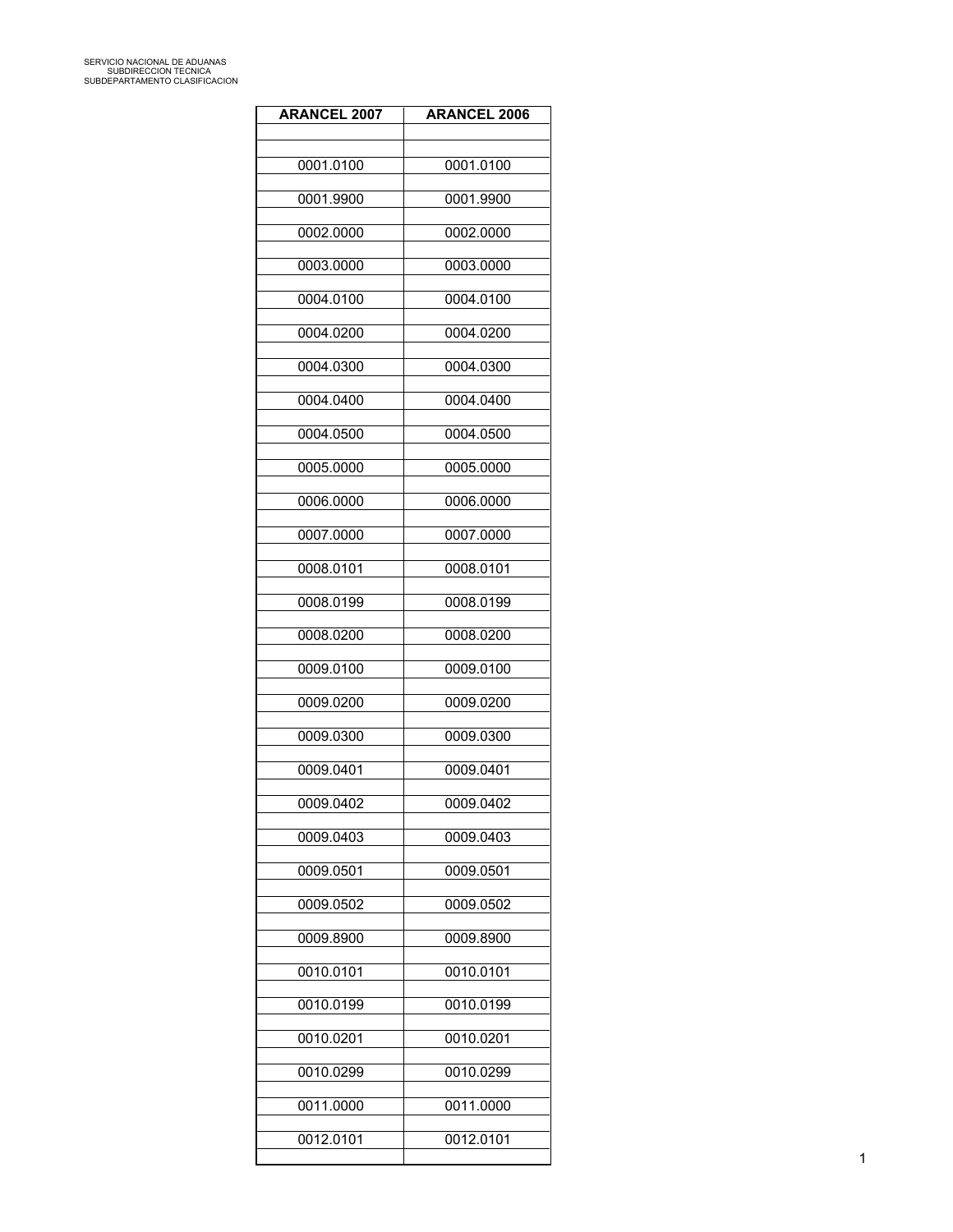| <b>ARANCEL 2007</b> | <b>ARANCEL 2006</b> |
|---------------------|---------------------|
| 0012.0199           | 0012.0199           |
| 0012.0200           | 0012.0200           |
| 0012.0300           | 0012.0300           |
| 0012.0400           | 0012.0400           |
| 0012.0500           | 0012.0500           |
| 0013.0100           | 0013.0100           |
| 0013.0200           | 0013.0200           |
| 0013.9900           | 0013.9900           |
| 0014.0000           | 0014.0000           |
| 0015.0000           | 0015.0000           |
| 0016.0000           | 0016.0000           |
| 0017.0000           | 0017.0000           |
| 0019.0100           | 0019.0100           |
| 0019.8900           | 0019.8900           |
| 0020.0000           | 0020.0000           |
| 0021.0100           | 0021.0100           |
| 0021.0200           | 0021.0200           |
| 0021.0300           | 0021.0300           |
| 0021.0400           | 0021.0400           |
| 0023.0000           | 0023.0000           |
| 0024.0101           | 0024.0101           |
| 0024.0199           | 0024.0199           |
| 0024.8900           | 0024.8900           |
| 0025.0000           | 0025.0000           |
| 0026.0000           | 0026.0000           |
| 0029.0000           | 0029.0000           |
| 0030.0100           | 0030.0100           |
| 0030.9900           | 0030.9900           |
| 0031.0000           | 0031.0000           |
| 0032.0000           | 0032.0000           |
| 0033.0100           | 0033.0100           |
|                     |                     |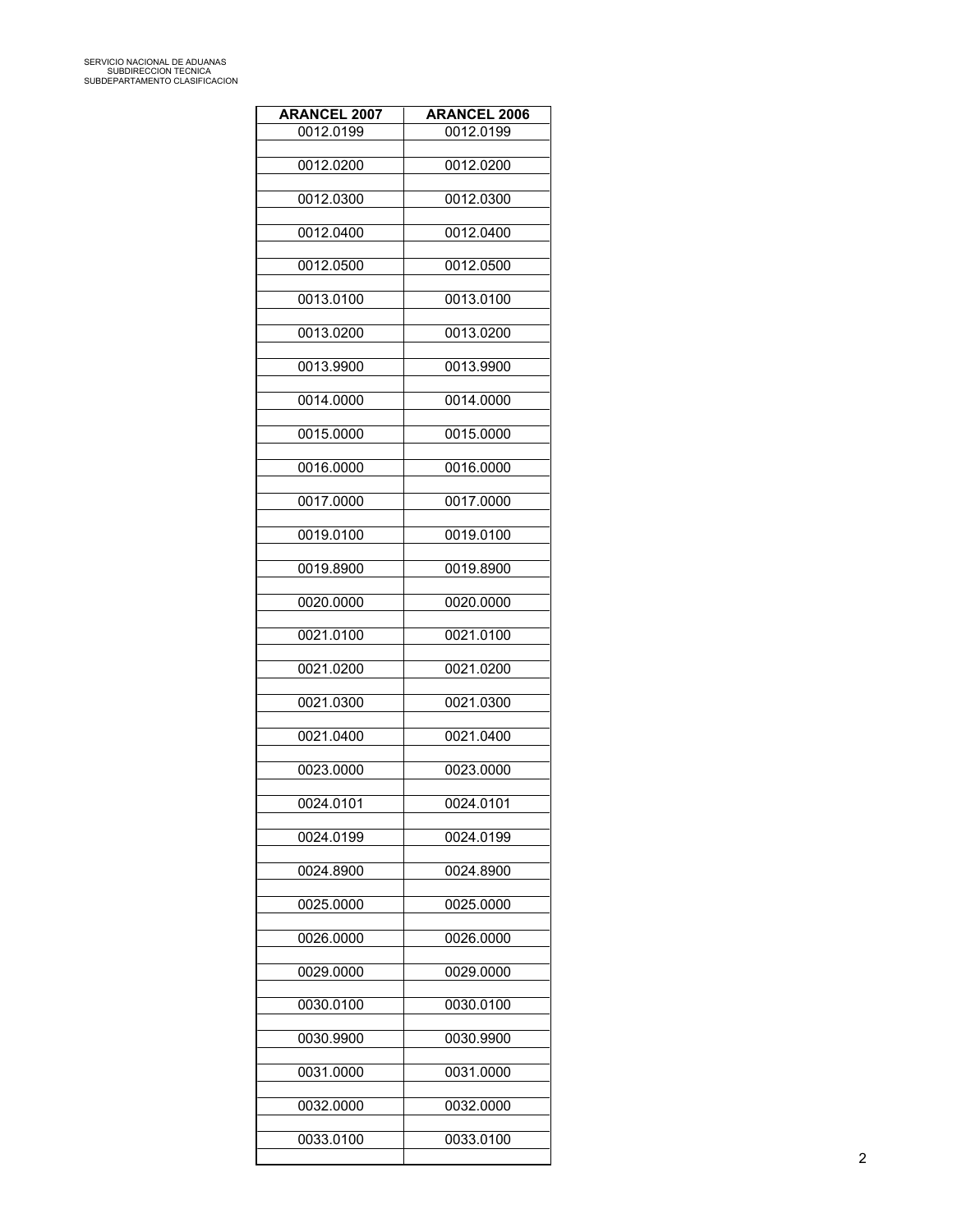| <b>ARANCEL 2007</b> | <b>ARANCEL 2006</b> |
|---------------------|---------------------|
| 0033.0200           | 0033.0200           |
| 0033.0300           | 0033.0300           |
| 0033.0400           | 0033.0400           |
| 0034.0000           | 0034.0000           |
|                     |                     |
| 0035.0100           | 0035.0100           |
| 0035.0200           | 0035.0200           |
| 0035.0300           | 0035.0300           |
| 0101.1000           | 0101.1000           |
| 0101.9011           | 0101.9011           |
|                     | 0101.9019           |
| 0101.9019           |                     |
| 0101.9090           | 0101.9090           |
| 0102.1000           | 0102.1000           |
| 0102.9000           | 0102.9000           |
| 0103.1000           | 0103.1000           |
| 0103.9100           | 0103.9100           |
|                     |                     |
| 0103.9200           | 0103.9200           |
| 0104.1010           | 0104.1010           |
| 0104.1090           | 0104.1090           |
| 0104.2000           | 0104.2000           |
| 0105.1110           | 0105.1110           |
| 0105.1190           | 0105.1190           |
|                     |                     |
| 0105.1200           | 0105.1200           |
| 0105.1900           | 0105.1900           |
| 0105.9400           | 0105.9200           |
|                     | 0105.9300           |
| 0105.9900           | 0105.9900           |
| 0106.1100           | 0106.1100           |
| 0106.1200           | 0106.1200           |
| 0106.1910           | 0106.1910           |
|                     |                     |
| 0106.1990           | 0106.1990           |
| 0106.2000           | 0106.2000           |
| 0106.3100           | 0106.3100           |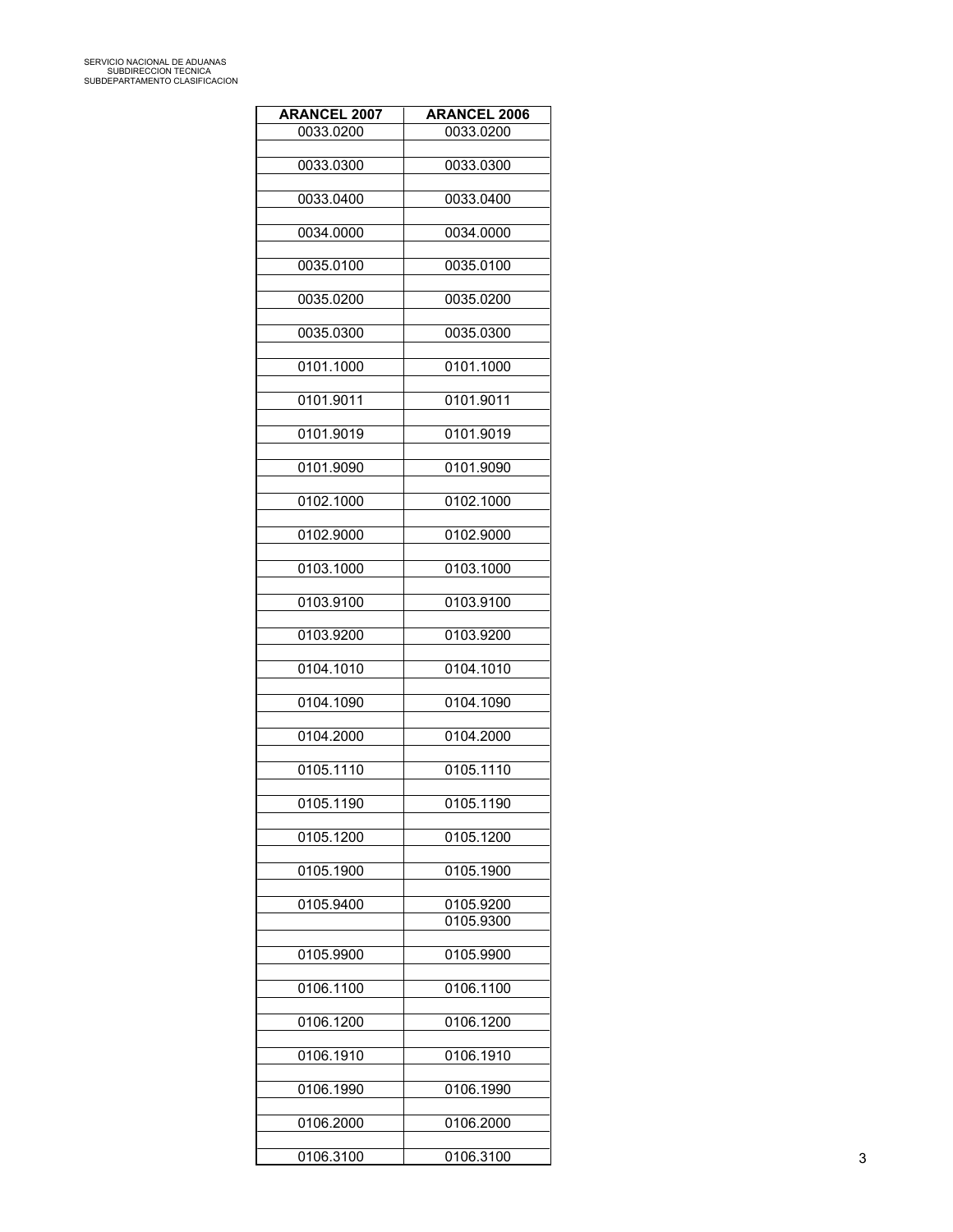| <b>ARANCEL 2007</b> | <b>ARANCEL 2006</b> |
|---------------------|---------------------|
|                     |                     |
| 0106.3200           | 0106.3200           |
|                     |                     |
| 0106.3900           | 0106.3900           |
|                     |                     |
| 0106.9000           | 0106.9000           |
|                     |                     |
| 0201.1000           | 0201.1000           |
|                     |                     |
| 0201.2000           | 0201.2000           |
|                     | 0201.3010           |
| 0201.3000           |                     |
|                     | 0201.3020           |
|                     | 0201.3090           |
|                     |                     |
| 0202.1000           | 0202.1000           |
|                     |                     |
| 0202.2000           | 0202.2000           |
|                     |                     |
| 0202.3000           | 0202.3010           |
|                     | 0202.3020           |
|                     | 0202.3090           |
|                     |                     |
| 0203.1100           | 0203.1100           |
|                     |                     |
| 0203.1200           | 0203.1200           |
|                     |                     |
| 0203.1900           | 0203.1900           |
|                     |                     |
| 0203.2100           | 0203.2100           |
|                     |                     |
|                     |                     |
| 0203.2200           | 0203.2210           |
|                     | 0203.2220           |
|                     | 0203.2290           |
|                     |                     |
| 0203.2910           | 0203.2910           |
|                     |                     |
| 0203.2920           | 0203.2920           |
|                     |                     |
| 0203.2930           | 0203.2930           |
|                     |                     |
| 0203.2990           | 0203.2990           |
|                     |                     |
| 0204.1000           | 0204.1000           |
|                     |                     |
|                     |                     |
| 0204.2100           | 0204.2100           |
|                     |                     |
| 0204.2200           | 0204.2200           |
|                     |                     |
| 0204.2300           | 0204.2300           |
|                     |                     |
| 0204.3000           | 0204.3000           |
|                     |                     |
| 0204.4100           | 0204.4100           |
|                     |                     |
| 0204.4210           | 0204.4210           |
|                     |                     |
| 0204.4220           | 0204.4220           |
|                     |                     |
| 0204.4230           | 0204.4230           |
|                     |                     |
| 0204.4290           | 0204.4290           |
|                     |                     |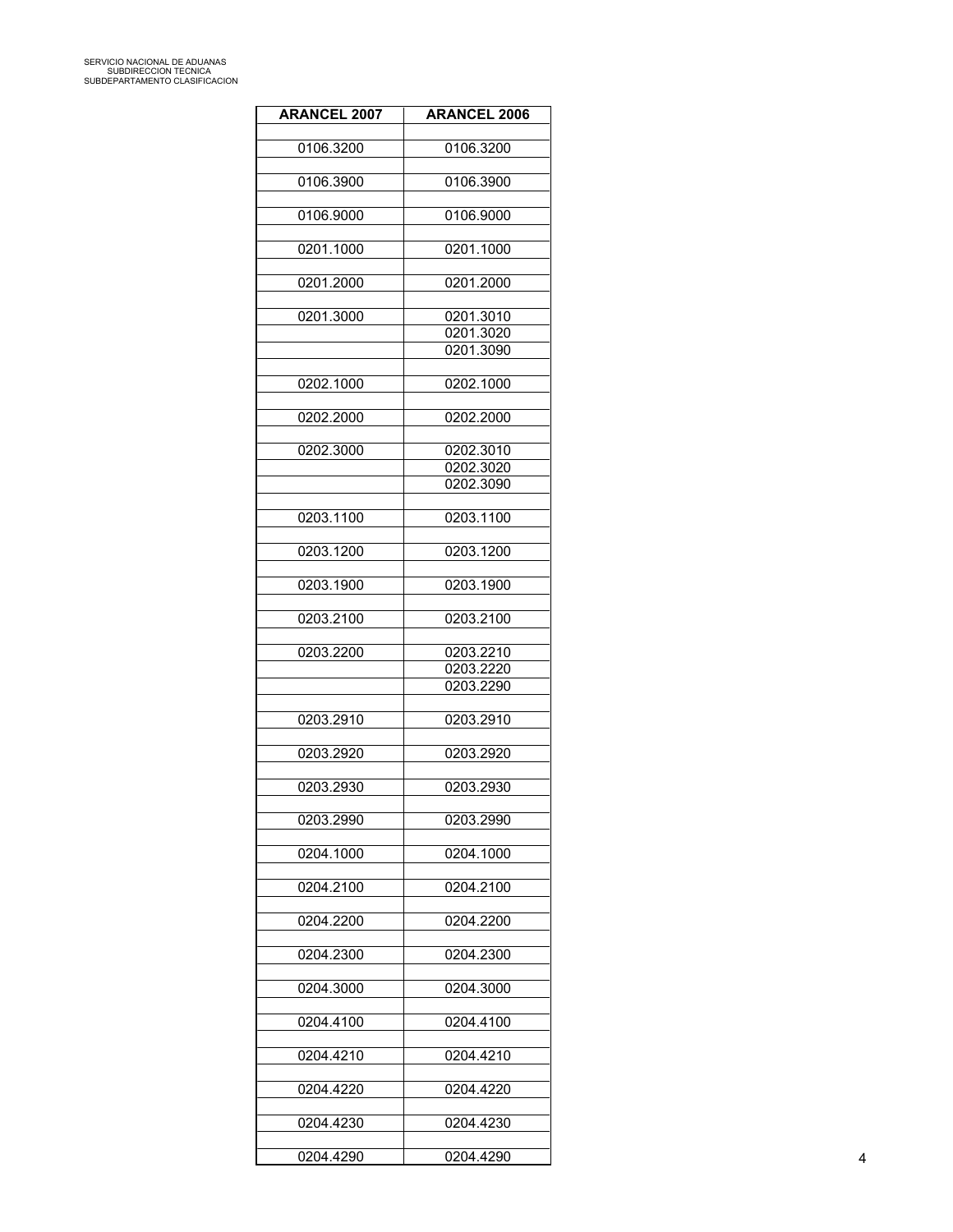| <b>ARANCEL 2006</b>    |
|------------------------|
|                        |
| 0204.4310<br>0204.4320 |
| 0204.4390              |
|                        |
| 0204.5000              |
| 0205.0000              |
|                        |
| 0206.1000              |
| 0206.2100              |
|                        |
| 0206.2200              |
|                        |
| 0206.2900              |
| 0206.3000              |
|                        |
| 0206.4100              |
| 0206.4910              |
|                        |
| 0206.4920              |
|                        |
| 0206.4990              |
| 0206.8000              |
|                        |
| 0206.9000              |
| 0207.1100              |
|                        |
| 0207.1210              |
|                        |
| 0207.1290              |
| 0207.1300              |
|                        |
| 0207.1410              |
| 0207.1410              |
|                        |
| 0207.1421              |
|                        |
| 0207.1422              |
| 0207.1423              |
|                        |
| 0207.1424              |
| 0207.1429              |
|                        |
| 0207.1430              |
| 0207.2400              |
|                        |
| 0207.2500              |
|                        |
| 0207.2600              |
| 0207.2710              |
|                        |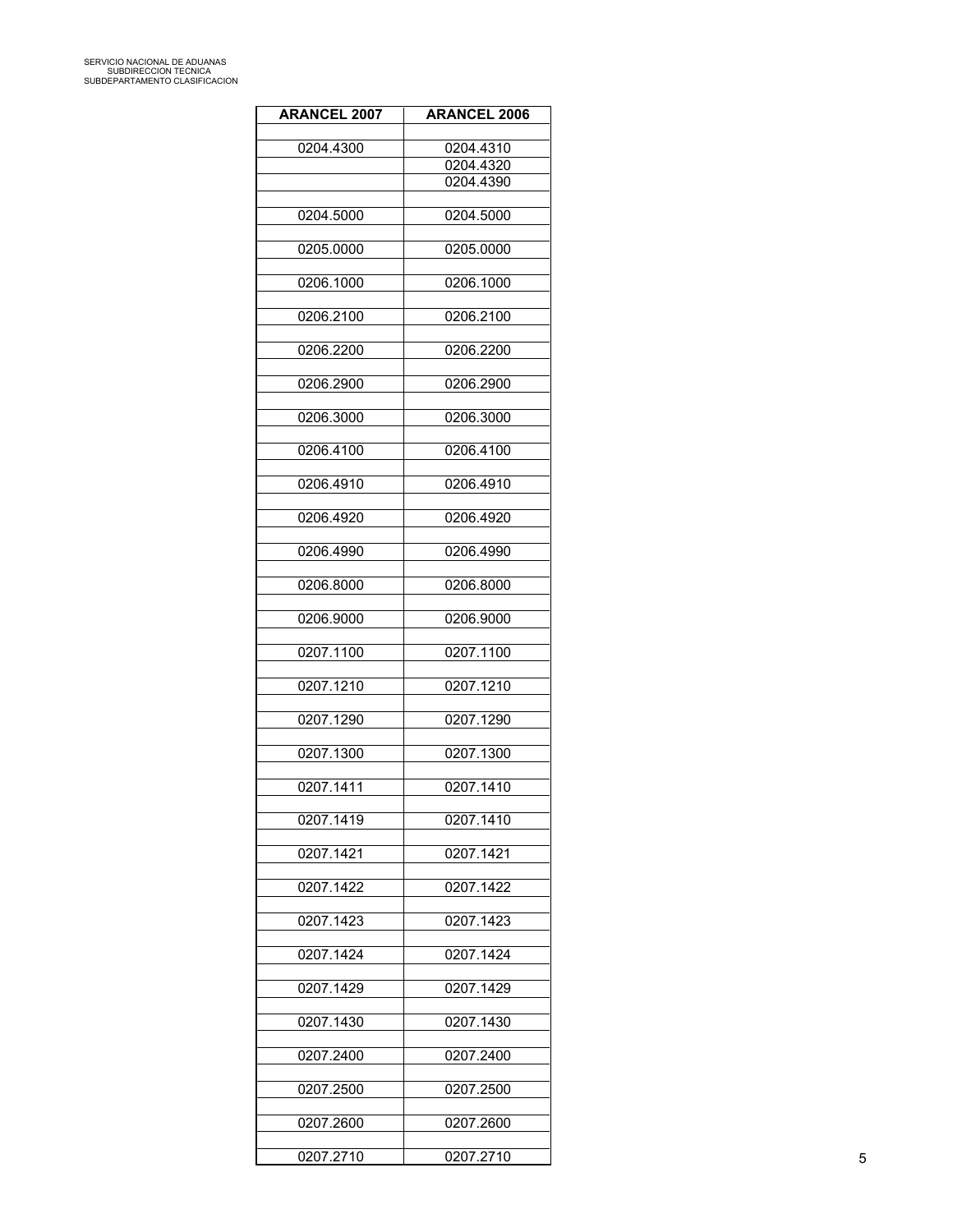| <b>ARANCEL 2007</b> | <b>ARANCEL 2006</b>    |
|---------------------|------------------------|
| 0207.2790           | 0207.2790              |
|                     |                        |
| 0207.3200           | 0207.3200              |
| 0207.3300           | 0207.3300              |
| 0207.3400           | 0207.3400              |
| 0207.3500           | 0207.3500              |
| 0207.3600           | 0207.3600              |
| 0208.1000           | 0208.1000              |
| 0208.3000           | 0208.3000              |
| 0208.4000           | 0208.4000              |
| 0208.5000           | 0208.5000              |
| 0208.9000           | 0208.2000              |
|                     | 0208.9000              |
| 0209.0010           | 0209.0010              |
|                     |                        |
| 0209.0020           | 0209.0020              |
| 0209.0090           | 0209.0090              |
| 0210.1100           | 0210.1100              |
| 0210.1200           | 0210.1200              |
| 0210.1900           | 0210.1900              |
|                     |                        |
| 0210.2000           | 0210.2000              |
| 0210.9100           | 0210.9100              |
| 0210.9200           | 0210.9200              |
| 0210.9300           | 0210.9300              |
| 0210.9900           | 0210.9900              |
| 0301.1000           | 0301.1000              |
| 0301.9100           | 0301.9110              |
|                     | 0301.9190              |
| 0301.9200           | 0301.9210              |
|                     | 0301.9290              |
|                     |                        |
| 0301.9300           | 0301.9310              |
|                     | 0301.9390              |
| 0301.9400           | 0301.9910              |
|                     | 0301.9990              |
|                     |                        |
| 0301.9500           | 0301.9910<br>0301.9990 |
|                     |                        |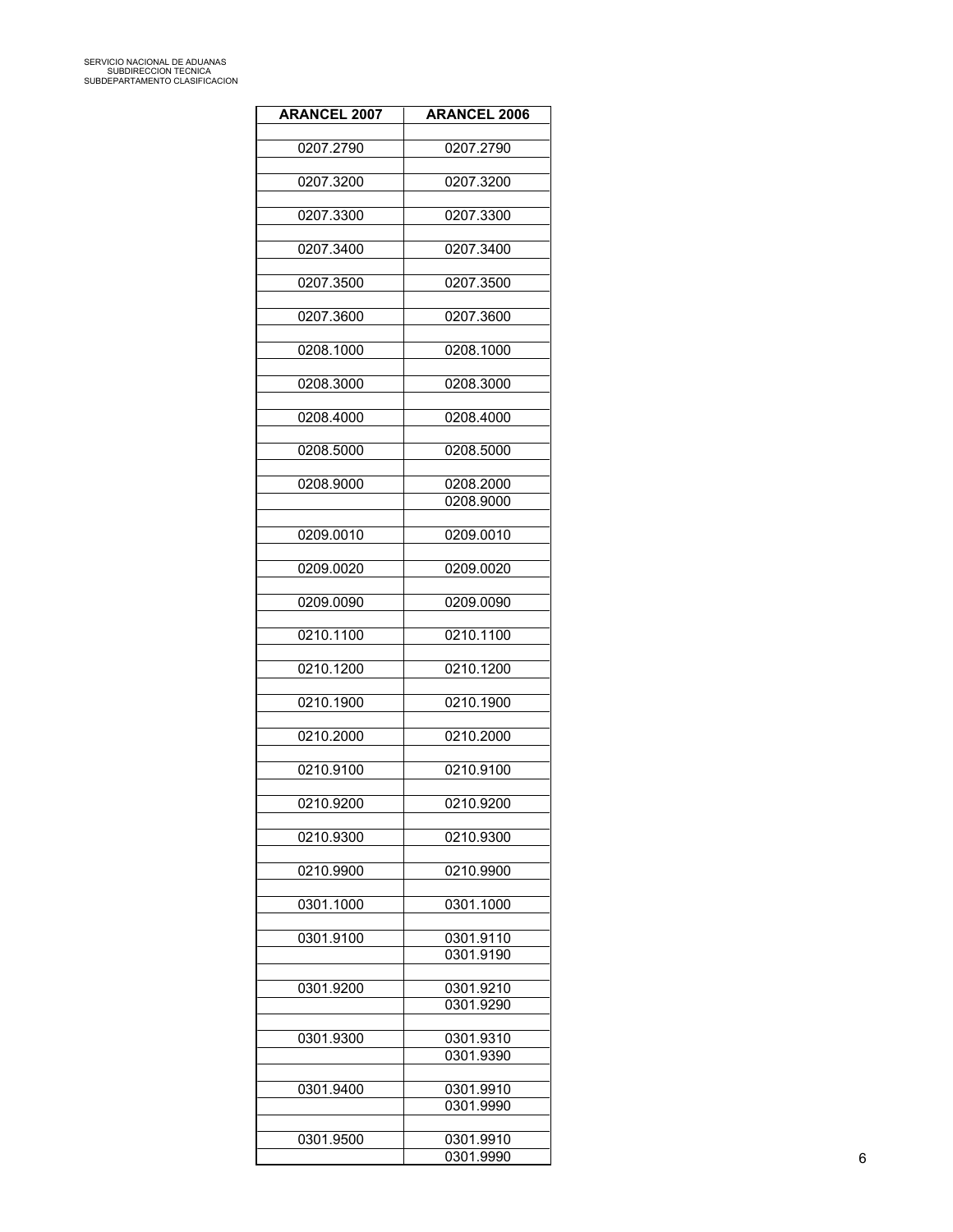| <b>ARANCEL 2007</b> | <b>ARANCEL 2006</b>    |
|---------------------|------------------------|
|                     |                        |
| 0301.9900           | 0301.9910<br>0301.9990 |
|                     |                        |
| 0302.1110           | 0302.1110              |
|                     |                        |
| 0302.1120           | 0302.1120              |
| 0302.1130           | 0302.1190              |
|                     |                        |
| 0302.1190           | 0302.1190              |
| 0302.1211           | 0302.1211              |
|                     |                        |
| 0302.1212           | 0302.1212              |
|                     |                        |
| 0302.1213           | 0302.1219              |
| 0302.1219           | 0302.1219              |
|                     |                        |
| 0302.1221           | 0302.1221              |
| 0302.1222           | 0302.1222              |
|                     |                        |
| 0302.1223           | 0302.1229              |
| 0302.1229           | 0302.1229              |
|                     |                        |
| 0302.1900           | 0302.1900              |
|                     |                        |
| 0302.2100           | 0302.2100              |
| 0302.2200           | 0302.2200              |
|                     |                        |
| 0302.2300           | 0302.2300              |
| 0302.2911           | 0302.2911              |
|                     |                        |
| 0302.2912           | 0302.2912              |
| 0302.2919           | 0302.2919              |
|                     |                        |
| 0302.2921           | 0302.2921              |
| 0302.2922           | 0302.2922              |
|                     |                        |
| 0302.2929           | 0302.2929              |
|                     |                        |
| 0302.2990           | 0302.2990              |
| 0302.3110           | 0302.3110              |
|                     |                        |
| 0302.3120           | 0302.3120              |
| 0302.3190           | 0302.3190              |
|                     |                        |
| 0302.3200           | 0302.3200              |
| 0302.3300           | 0302.3300              |
|                     |                        |
| 0302.3400           | 0302.3400              |
|                     |                        |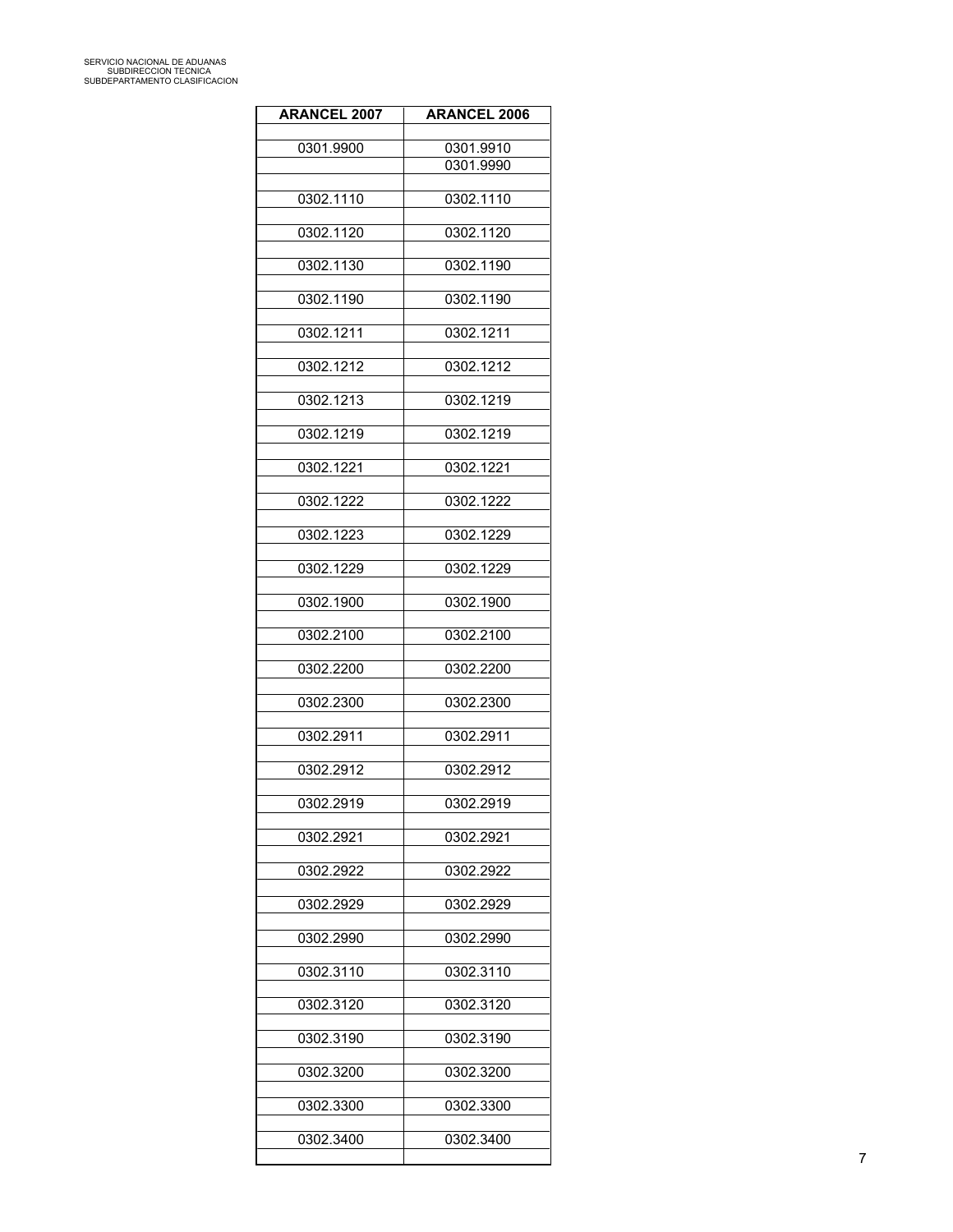| <b>ARANCEL 2007</b> | <b>ARANCEL 2006</b> |
|---------------------|---------------------|
| 0302.3500           | 0302.3500           |
| 0302.3600           | 0302.3600           |
| 0302.3900           | 0302.3900           |
| 0302.4000           | 0302.4000           |
| 0302.5000           | 0302.5000           |
| 0302.6111           | 0302.6111           |
| 0302.6112           | 0302.6112           |
| 0302.6119           | 0302.6119           |
| 0302.6190           | 0302.6190           |
| 0302.6200           | 0302.6200           |
| 0302.6300           | 0302.6300           |
| 0302.6400           | 0302.6400           |
| 0302.6510           | 0302.6510           |
| 0302.6590           | 0302.6590           |
| 0302.6600           | 0302.6600           |
| 0302.6710           | 0302.6971           |
| 0302.6720           | 0302.6972           |
| 0302.6790           | 0302.6979           |
| 0302.6811           | 0302.6911           |
| 0302.6812           | 0302.6912           |
| 0302.6819           | 0302.6919           |
| 0302.6890           | 0302.6999           |
| 0302.6921           | 0302.6921           |
| 0302.6922           | 0302.6922           |
| 0302.6923           | 0302.6923           |
| 0302.6924           | 0302.6924           |
| 0302.6929           | 0302.6929           |
| 0302.6931           | 0302.6931           |
| 0302.6932           | 0302.6932           |
| 0302.6939           | 0302.6939           |
| 0302.6940           | 0302.6940           |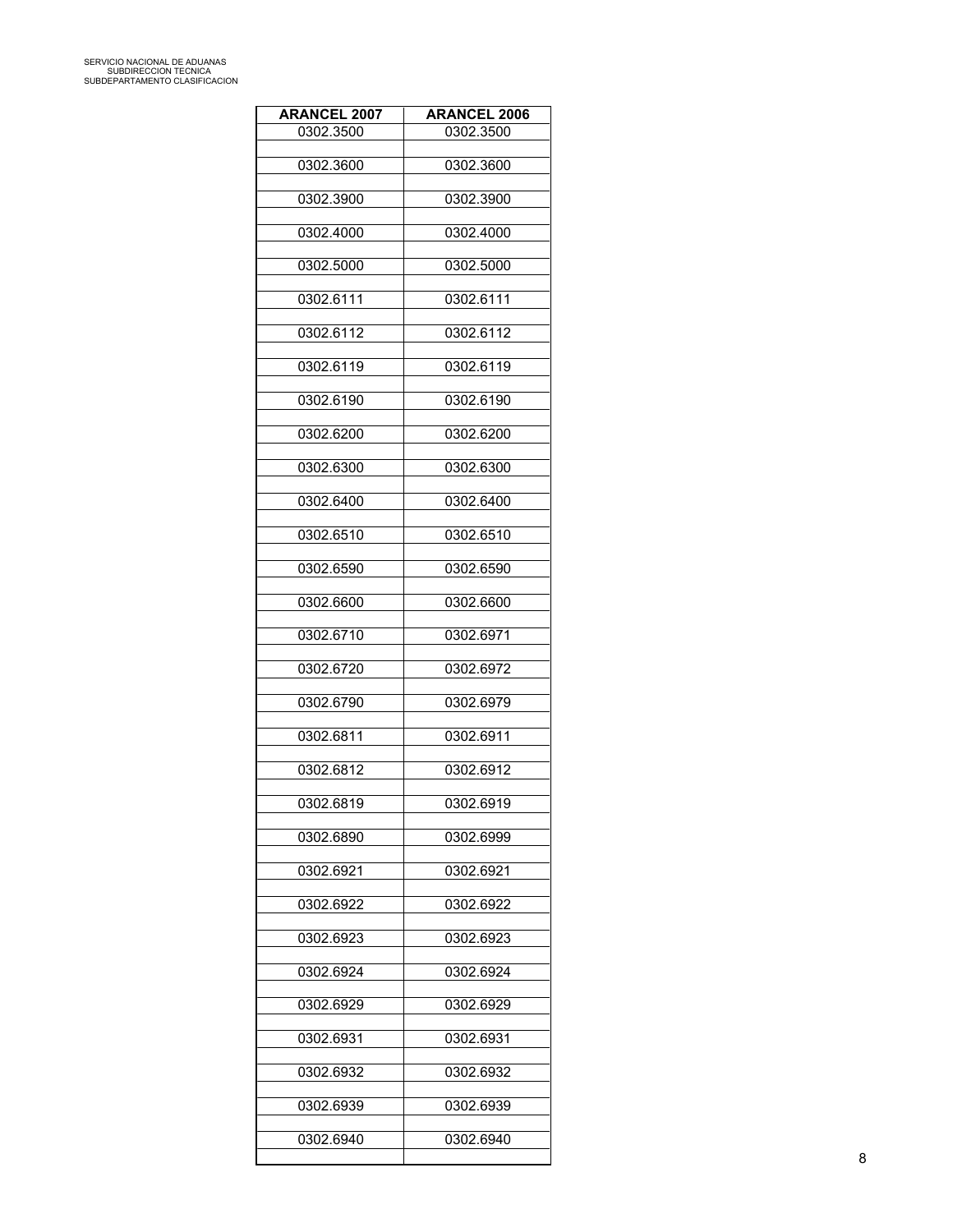| <b>ARANCEL 2007</b> | <b>ARANCEL 2006</b> |
|---------------------|---------------------|
| 0302.6951           | 0302.6951           |
| 0302.6952           | 0302.6952           |
| 0302.6959           | 0302.6959           |
| 0302.6961           | 0302.6961           |
| 0302.6962           | 0302.6962           |
| 0302.6969           | 0302.6969           |
| 0302.6981           | 0302.6981           |
| 0302.6982           | 0302.6982           |
| 0302.6983           | 0302.6983           |
| 0302.6984           | 0302.6984           |
| 0302.6989           | 0302.6989           |
| 0302.6991           | 0302.6991           |
| 0302.6992           | 0302.6992           |
| 0302.6993           | 0302.6993           |
| 0302.6994           | 0302.6994           |
| 0302.6995           | 0302.6995           |
| 0302.6996           | 0302.6996           |
| 0302.6999           | 0302.6999           |
| 0302.7000           | 0302.7000           |
| 0303.1110           | 0303.1110           |
| 0303.1120           | 0303.1120           |
| 0303.1130           | 0303.1190           |
| 0303.1140           | 0303.1190           |
| 0303.1190           | 0303.1190           |
| 0303.1910           | 0303.1910           |
| 0303.1920           | 0303.1920           |
| 0303.1930           | 0303.1990           |
| 0303.1940           | 0303.1990           |
| 0303.1990           | 0303.1990           |
| 0303.2110           | 0303.2110           |
| 0303.2120           | 0303.2120           |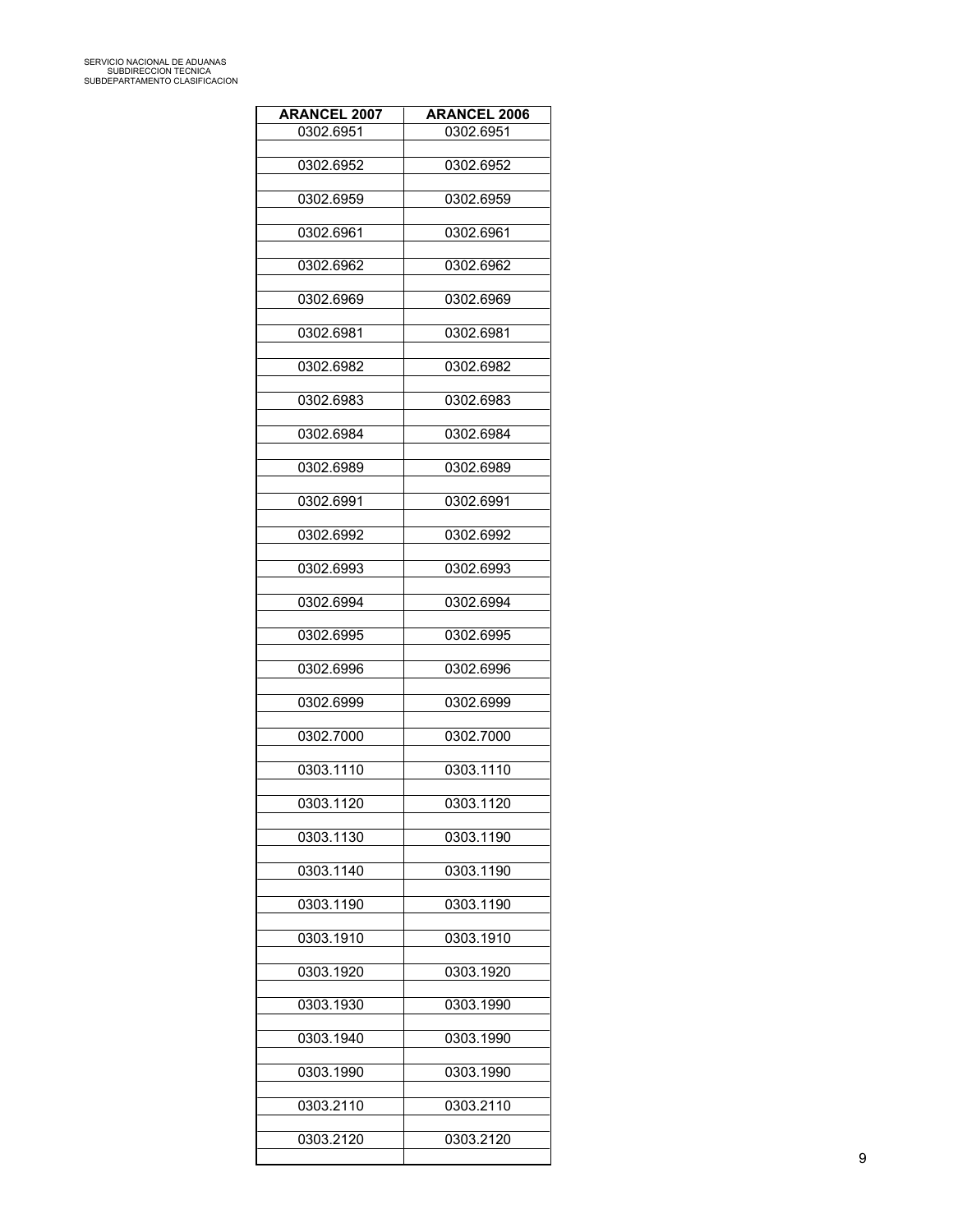| <b>ARANCEL 2007</b> | <b>ARANCEL 2006</b> |
|---------------------|---------------------|
| 0303.2140           | 0303.2130           |
| 0303.2150           | 0303.2130           |
| 0303.2190           | 0303.2130           |
|                     | 0303.2190           |
| 0303.2210           | 0303.2210           |
|                     |                     |
| 0303.2220           | 0303.2220           |
| 0303.2230           | 0303.2290           |
| 0303.2240           | 0303.2290           |
|                     |                     |
| 0303.2290           | 0303.2290           |
| 0303.2900           | 0303.2900           |
| 0303.3100           | 0303.3100           |
|                     |                     |
| 0303.3200           | 0303.3200           |
| 0303.3300           | 0303.3300           |
| 0303.3911           | 0303.3911           |
|                     |                     |
| 0303.3912           | 0303.3912           |
| 0303.3919           | 0303.3919           |
| 0303.3921           | 0303.3921           |
|                     |                     |
| 0303.3922           | 0303.3922           |
| 0303.3929           | 0303.3929           |
| 0303.3990           | 0303.3990           |
| 0303.4110           | 0303.4110           |
|                     |                     |
| 0303.4120           | 0303.4120           |
| 0303.4190           | 0303.4190           |
|                     |                     |
| 0303.4200           | 0303.4200           |
| 0303.4300           | 0303.4300           |
| 0303.4400           | 0303.4400           |
| 0303.4500           | 0303.4500           |
|                     |                     |
| 0303.4600           | 0303.4600           |
| 0303.4900           | 0303.4900           |
| 0303.5100           | 0303.5000           |
|                     |                     |
| 0303.5200           | 0303.6000           |
| 0303.6110           | 0303.7981           |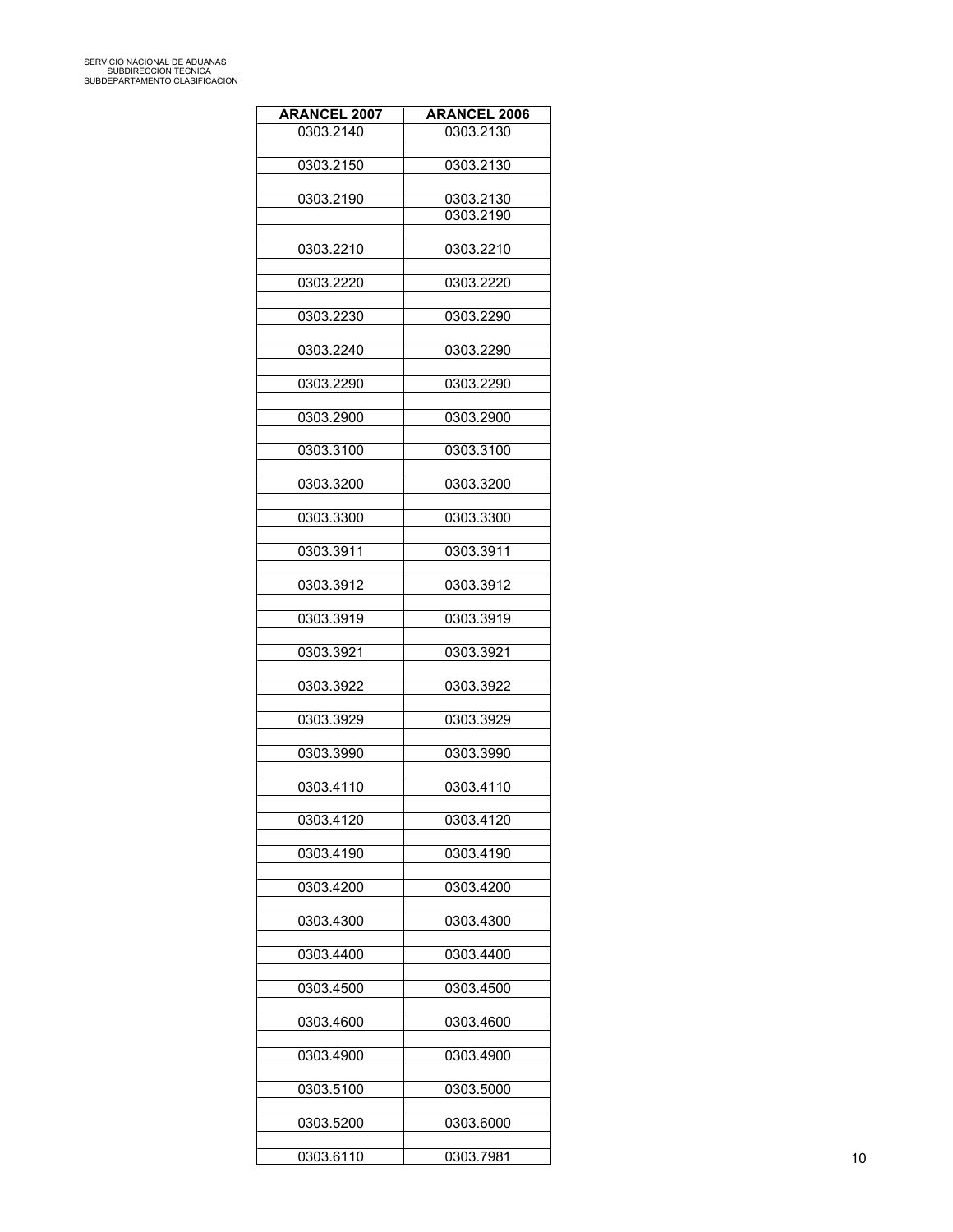| <b>ARANCEL 2007</b> | <b>ARANCEL 2006</b> |
|---------------------|---------------------|
|                     |                     |
| 0303.6120           | 0303.7982           |
| 0303.6190           | 0303.7983           |
|                     | 0303.7989           |
| 0303.6211           | 0303.7911           |
| 0303.6212           | 0303.7912           |
|                     |                     |
| 0303.6219           | 0303.7919           |
| 0303.6290           | 0303.7999           |
| 0303.7111           | 0303.7111           |
| 0303.7112           | 0303.7112           |
| 0303.7119           | 0303.7119           |
| 0303.7190           | 0303.7190           |
|                     |                     |
| 0303.7200           | 0303.7200           |
| 0303.7300           | 0303.7300           |
| 0303.7411           | 0303.7411           |
| 0303.7419           | 0303.7419           |
| 0303.7490           | 0303.7490           |
| 0303.7510           | 0303.7510           |
| 0303.7590           | 0303.7590           |
| 0303.7600           | 0303.7600           |
| 0303.7700           | 0303.7700           |
| 0303.7811           | 0303.7811           |
| 0303.7812           | 0303.7812           |
| 0303.7819           | 0303.7819           |
| 0303.7821           | 0303.7821           |
| 0303.7822           | 0303.7822           |
| 0303.7829           | 0303.7829           |
| 0303.7890           | 0303.7890           |
| 0303.7921           | 0303.7921           |
|                     |                     |
| 0303.7922           | 0303.7922           |
| 0303.7929           | 0303.7929           |
| 0303.7931           | 0303.7931           |
|                     |                     |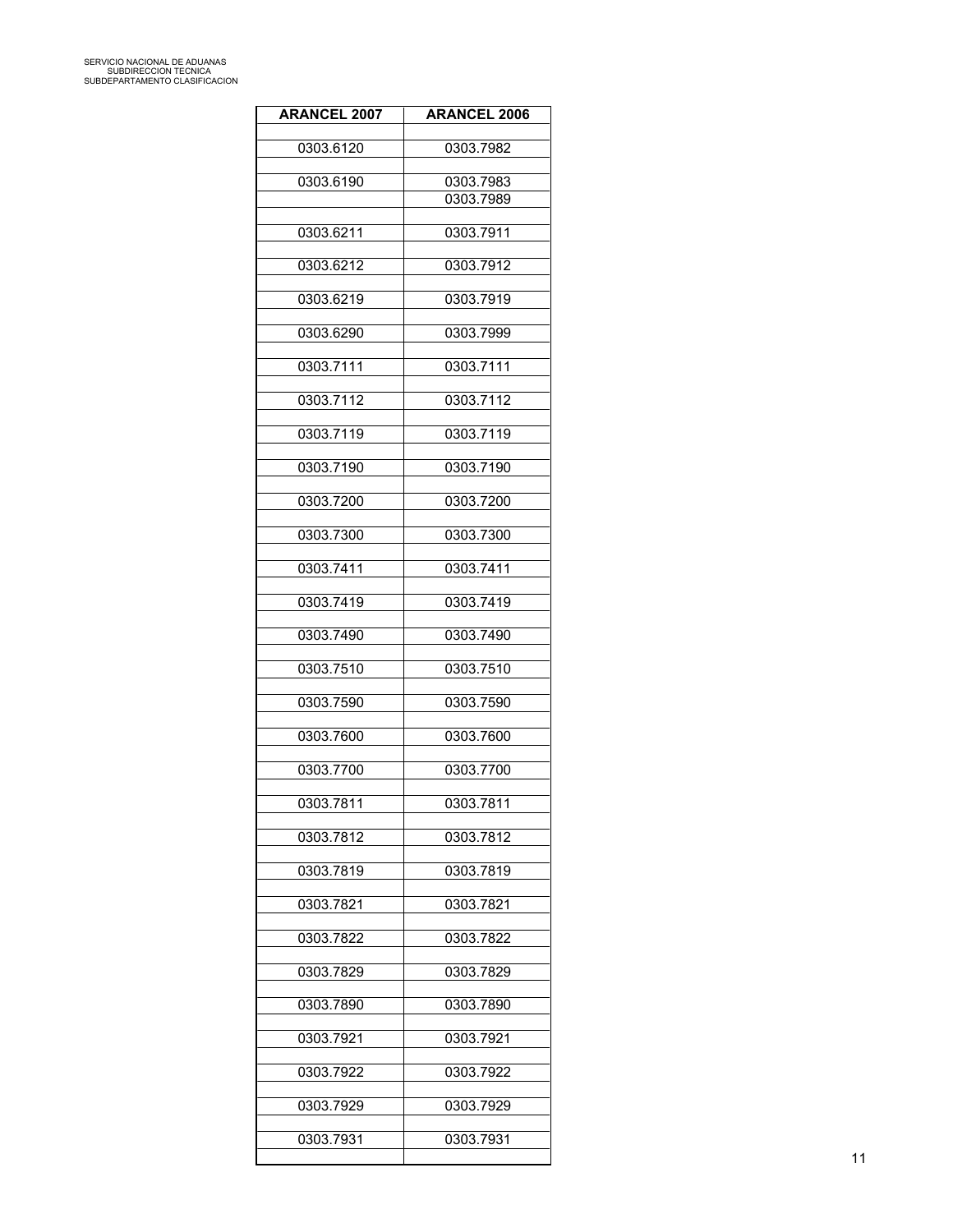| <b>ARANCEL 2007</b> | <b>ARANCEL 2006</b> |
|---------------------|---------------------|
| 0303.7932           | 0303.7932           |
| 0303.7933           | 0303.7933           |
| 0303.7934           | 0303.7934           |
| 0303.7935           | 0303.7935           |
| 0303.7936           | 0303.7936           |
| 0303.7937           | 0303.7937           |
| 0303.7938           | 0303.7938           |
| 0303.7939           | 0303.7939           |
| 0303.7940           | 0303.7940           |
|                     |                     |
| 0303.7951           | 0303.7951           |
| 0303.7952           | 0303.7952           |
| 0303.7959           | 0303.7959           |
| 0303.7960           | 0303.7960           |
| 0303.7971           | 0303.7971           |
| 0303.7972           | 0303.7972           |
| 0303.7979           | 0303.7979           |
| 0303.7984           | 0303.7999           |
| 0303.7985           | 0303.7999           |
| 0303.7988           | 0303.7999           |
| 0303.7991           | 0303.7991           |
| 0303.7992           | 0303.7992           |
| 0303.7993           | 0303.7993           |
| 0303.7994           | 0303.7994           |
| 0303.7995           | 0303.7995           |
| 0303.7996           | 0303.7999           |
| 0303.7997           | 0303.7999           |
| 0303.7998           | 0303.7999           |
| 0303.7999           | 0303.7999           |
| 0303.8010           | 0303.8010           |
| 0303.8020           | 0303.8020           |
| 0303.8030           | 0303.8030           |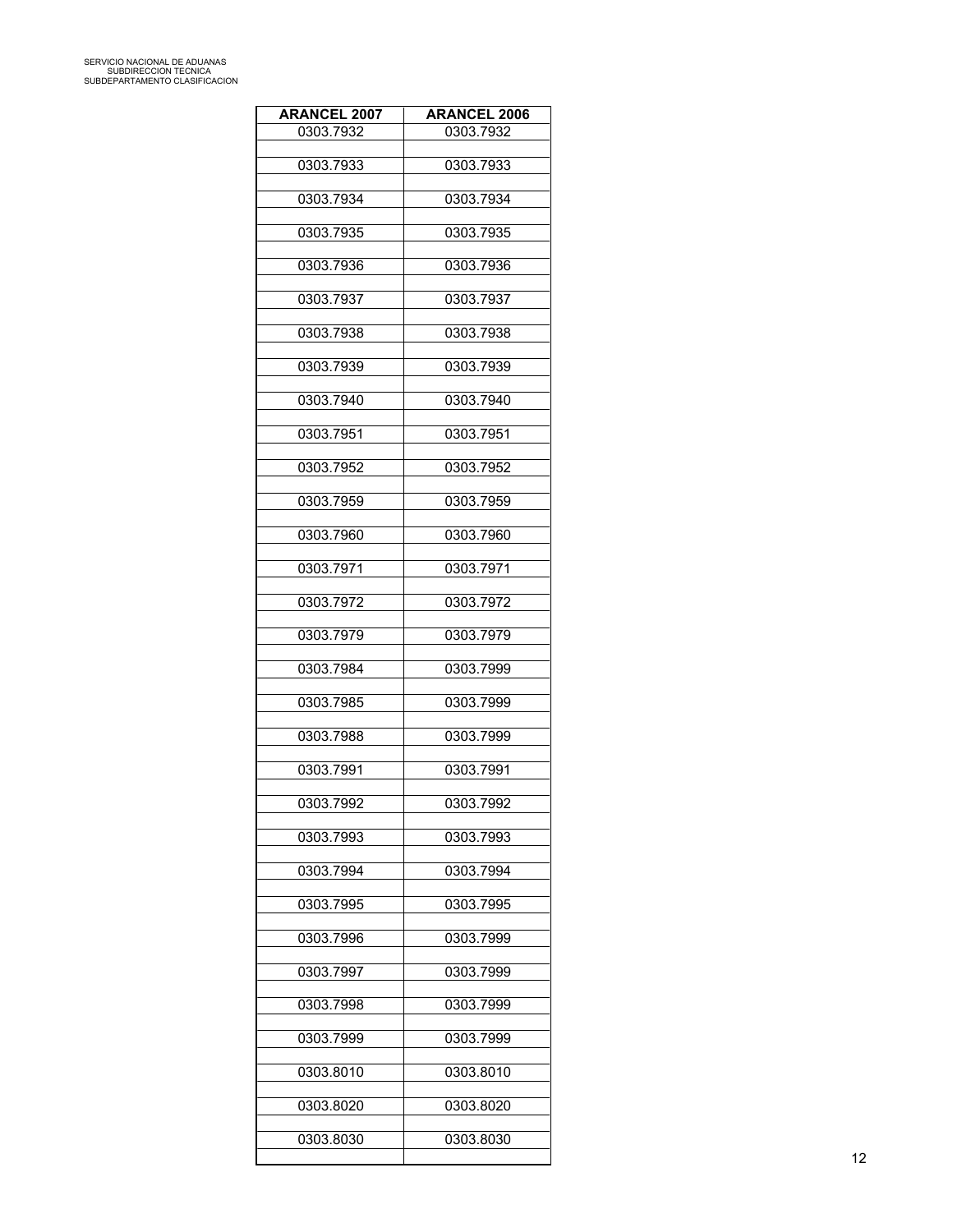| <b>ARANCEL 2007</b> | <b>ARANCEL 2006</b> |
|---------------------|---------------------|
| 0303.8090           | 0303.8090           |
| 0304.1110           | 0304.1011           |
| 0304.1190           | 0304.1019           |
|                     |                     |
| 0304.1211           | 0304.1031           |
| 0304.1219           | 0304.1039           |
| 0304.1290           | 0304.1099           |
| 0304.1910           | 0304.1020           |
| 0304.1921           | 0304.1032           |
| 0304.1929           | 0304.1039           |
| 0304.1931           | 0304.1041           |
|                     |                     |
| 0304.1932           | 0304.1042           |
| 0304.1939           | 0304.1049           |
| 0304.1941           | 0304.1051           |
| 0304.1942           | 0304.1052           |
| 0304.1949           | 0304.1059           |
| 0304.1951           | 0304.1061           |
| 0304.1959           | 0304.1069           |
|                     |                     |
| 0304.1961           | 0304.1071           |
| 0304.1962           | 0304.1081           |
| 0304.1963           | 0304.1072           |
| 0304.1964           | 0304.1073           |
| 0304.1969           | 0304.1079           |
|                     | 0304.1089           |
| 0304.1970           | 0304.1099           |
| 0304.1991           | 0304.1091           |
|                     |                     |
| 0304.1992           | 0304.1092           |
| 0304.1999           | 0304.1099           |
| 0304.2100           | 0304.2010           |
| 0304.2210           | 0304.2031           |
| 0304.2290           | 0304.2099           |
| 0304.2910           | 0304.2020           |
|                     |                     |
| 0304.2920           | 0304.2032           |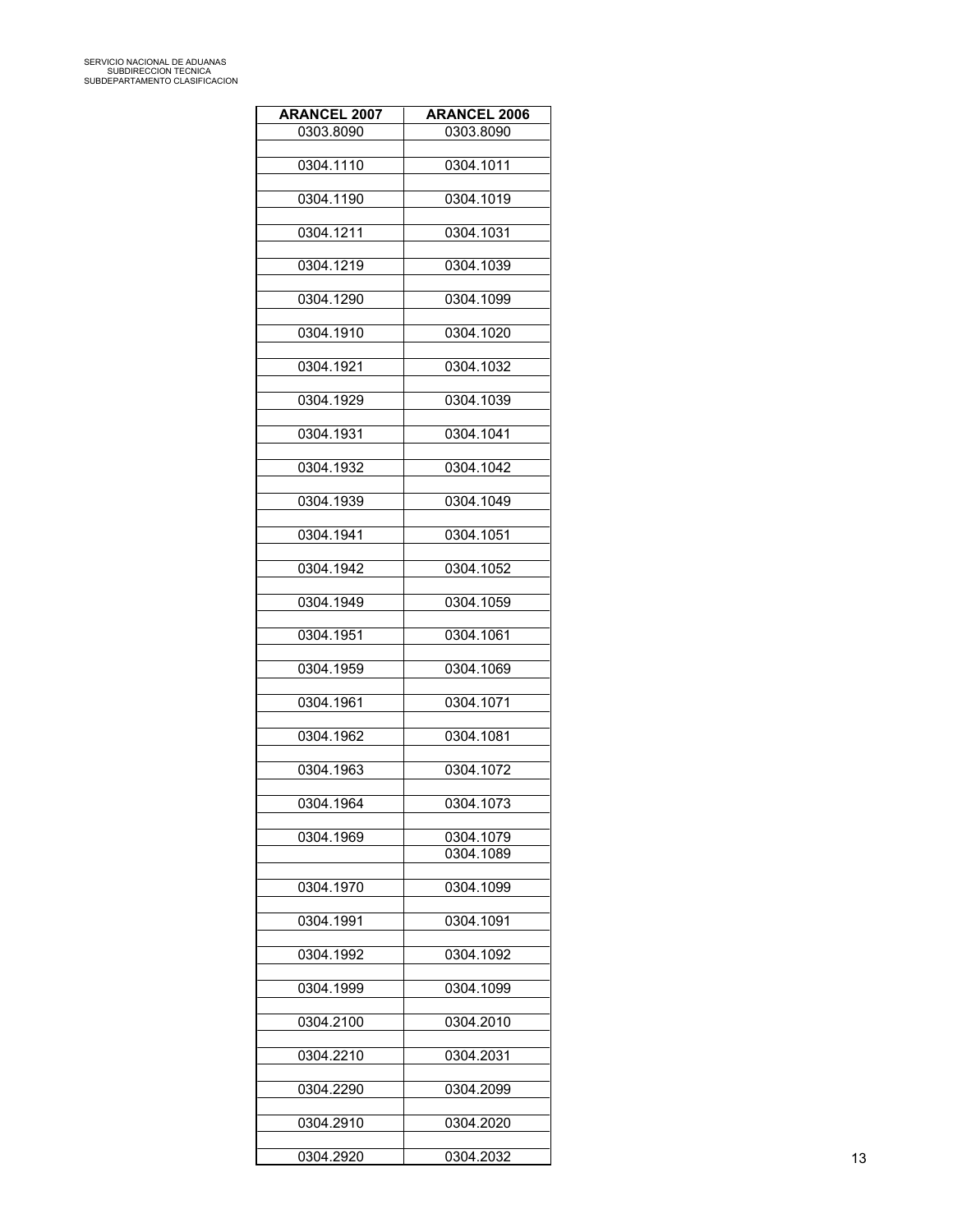| <b>ARANCEL 2007</b> | <b>ARANCEL 2006</b> |
|---------------------|---------------------|
| 0304.2931           | 0304.2041           |
| 0304.2932           | 0304.2042           |
| 0304.2939           | 0304.2049           |
|                     |                     |
| 0304.2941           | 0304.2051           |
| 0304.2942           | 0304.2052           |
| 0304.2950           | 0304.2060           |
| 0304.2961           | 0304.2071           |
| 0304.2962           | 0304.2091           |
| 0304.2963           | 0304.2072           |
| 0304.2964           | 0304.2073           |
| 0304.2969           | 0304.2079           |
| 0304.2970           | 0304.2080           |
| 0304.2991           | 0304.2092           |
| 0304.2992           | 0304.2093           |
| 0304.2993           | 0304.2099           |
| 0304.2994           | 0304.2099           |
| 0304.2995           | 0304.2099           |
|                     |                     |
| 0304.2999           | 0304.2099           |
| 0304.9100           | 0304.9010           |
| 0304.9211           | 0304.9031           |
| 0304.9212           | 0304.9032           |
| 0304.9219           | 0304.9033           |
| 0304.9290           | 0304.9099           |
| 0304.9910           | 0304.9020           |
| 0304.9921           | 0304.9031           |
| 0304.9922           | 0304.9032           |
| 0304.9929           | 0304.9034           |
| 0304.9931           | 0304.9041           |
| 0304.9932           | 0304.9042           |
| 0304.9933           | 0304.9043           |
| 0304.9934           | 0304.9044           |
|                     |                     |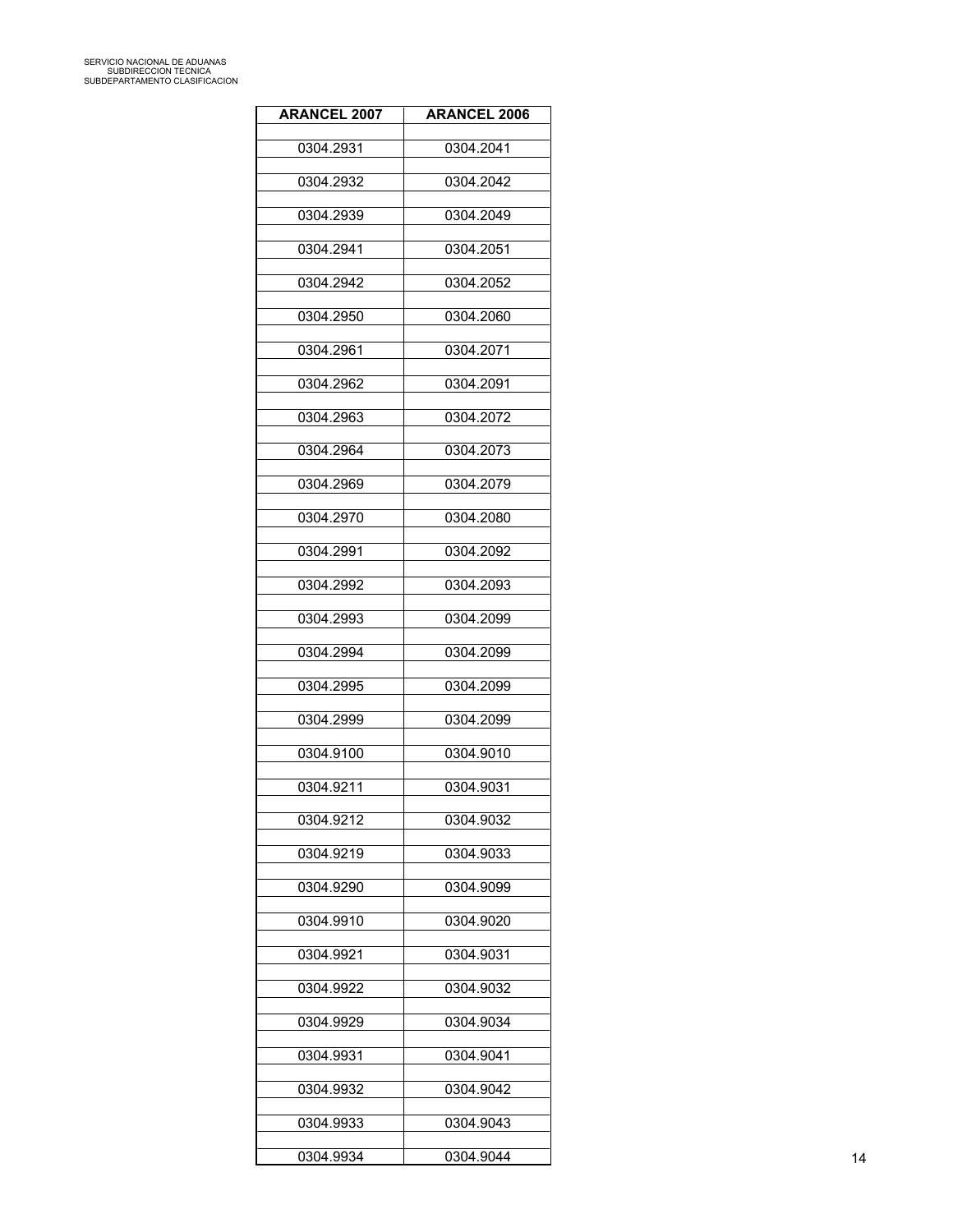| <b>ARANCEL 2007</b> | <b>ARANCEL 2006</b> |
|---------------------|---------------------|
| 0304.9935           | 0304.9045           |
| 0304.9939           | 0304.9049           |
| 0304.9941           | 0304.9051           |
|                     |                     |
| 0304.9942           | 0304.9052           |
| 0304.9943           | 0304.9051           |
| 0304.9944           | 0304.9053           |
| 0304.9951           | 0304.9061           |
| 0304.9959           | 0304.9062           |
| 0304.9961           | 0304.9072           |
| 0304.9962           | 0304.9091           |
| 0304.9963           | 0304.9071           |
| 0304.9964           | 0304.9073           |
| 0304.9969           | 0304.9079           |
| 0304.9971           | 0304.9081           |
| 0304.9979           | 0304.9089           |
|                     |                     |
| 0304.9991           | 0304.9092           |
| 0304.9992           | 0304.9093           |
| 0304.9993           | 0304.9099           |
| 0304.9999           | 0304.9099           |
| 0305.1000           | 0305.1000           |
| 0305.2010           | 0305.2010           |
| 0305.2020           | 0305.2020           |
| 0305.2090           | 0305.2090           |
| 0305.3010           | 0305.3010           |
| 0305.3020           | 0305.3020           |
|                     |                     |
| 0305.3030           | 0305.3030           |
| 0305.3040           | 0305.3040           |
| 0305.3050           | 0305.3050           |
| 0305.3060           | 0305.3060           |
| 0305.3090           | 0305.3090           |
| 0305.4110           | 0305.4110           |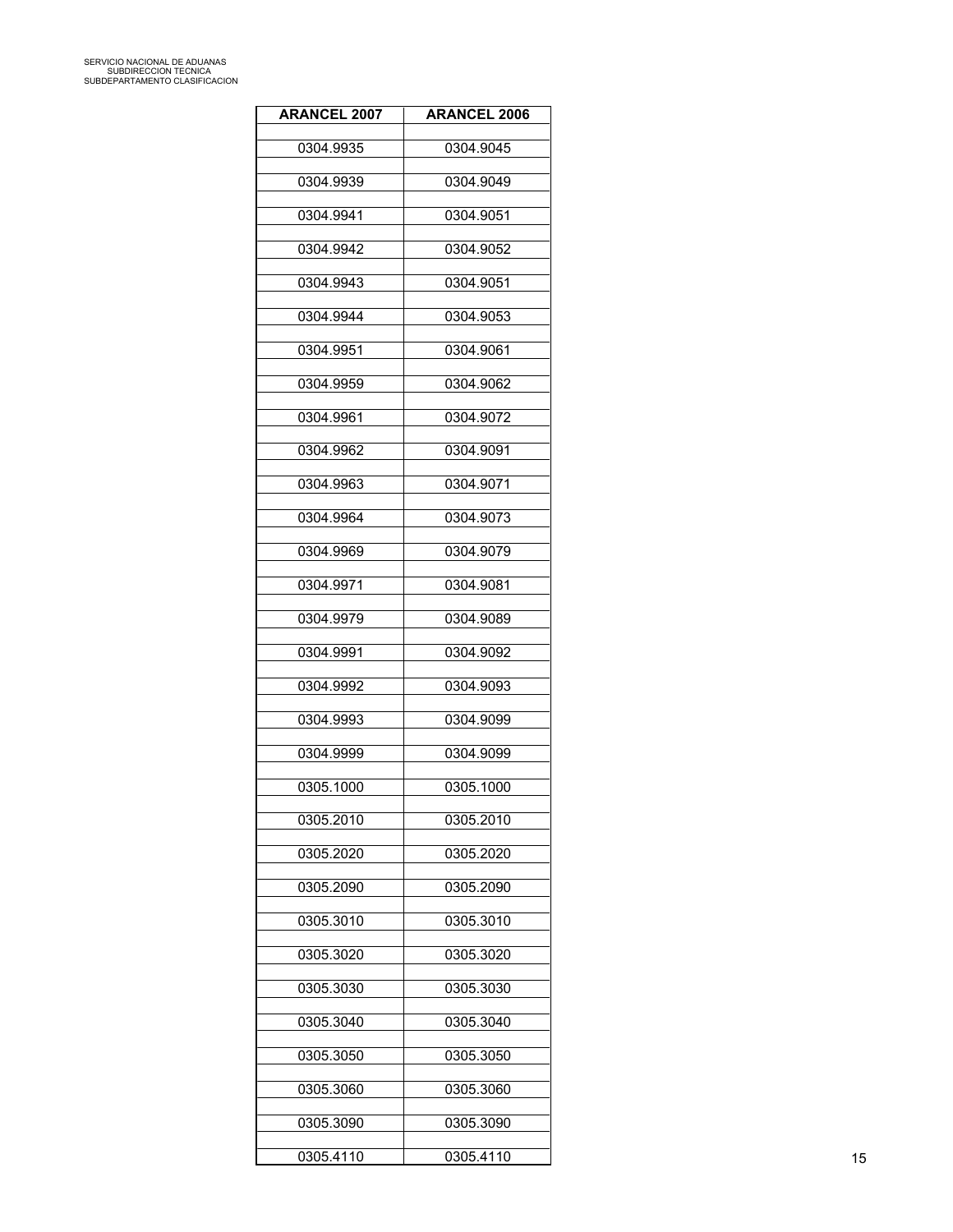| <b>ARANCEL 2007</b> | <b>ARANCEL 2006</b> |
|---------------------|---------------------|
| 0305.4120           | 0305.4120           |
| 0305.4130           |                     |
|                     | 0305.4130           |
| 0305.4140           | 0305.4140           |
| 0305.4150           | 0305.4150           |
| 0305.4160           | 0305.4160           |
| 0305.4190           | 0305.4190           |
| 0305.4200           | 0305.4200           |
| 0305.4911           | 0305.4911           |
| 0305.4912           | 0305.4912           |
| 0305.4913           | 0305.4913           |
| 0305.4919           | 0305.4919           |
| 0305.4990           | 0305.4990           |
| 0305.5100           | 0305.5100           |
| 0305.5910           | 0305.5910           |
| 0305.5920           | 0305.5990           |
| 0305.5930           | 0305.5990           |
|                     |                     |
| 0305.5940           | 0305.5990           |
| 0305.5950           | 0305.5990           |
| 0305.5990           | 0305.5990           |
| 0305.6100           | 0305.6100           |
| 0305.6200           | 0305.6200           |
| 0305.6300           | 0305.6300           |
| 0305.6911           | 0305.6910           |
| 0305.6912           | 0305.6910           |
| 0305.6913           | 0305.6910           |
| 0305.6914           | 0305.6910           |
| 0305.6915           | 0305.6910           |
| 0305.6916           | 0305.6910           |
| 0305.6919           | 0305.6910           |
| 0305.6921           | 0305.6920           |
| 0305.6922           | 0305.6920           |
|                     |                     |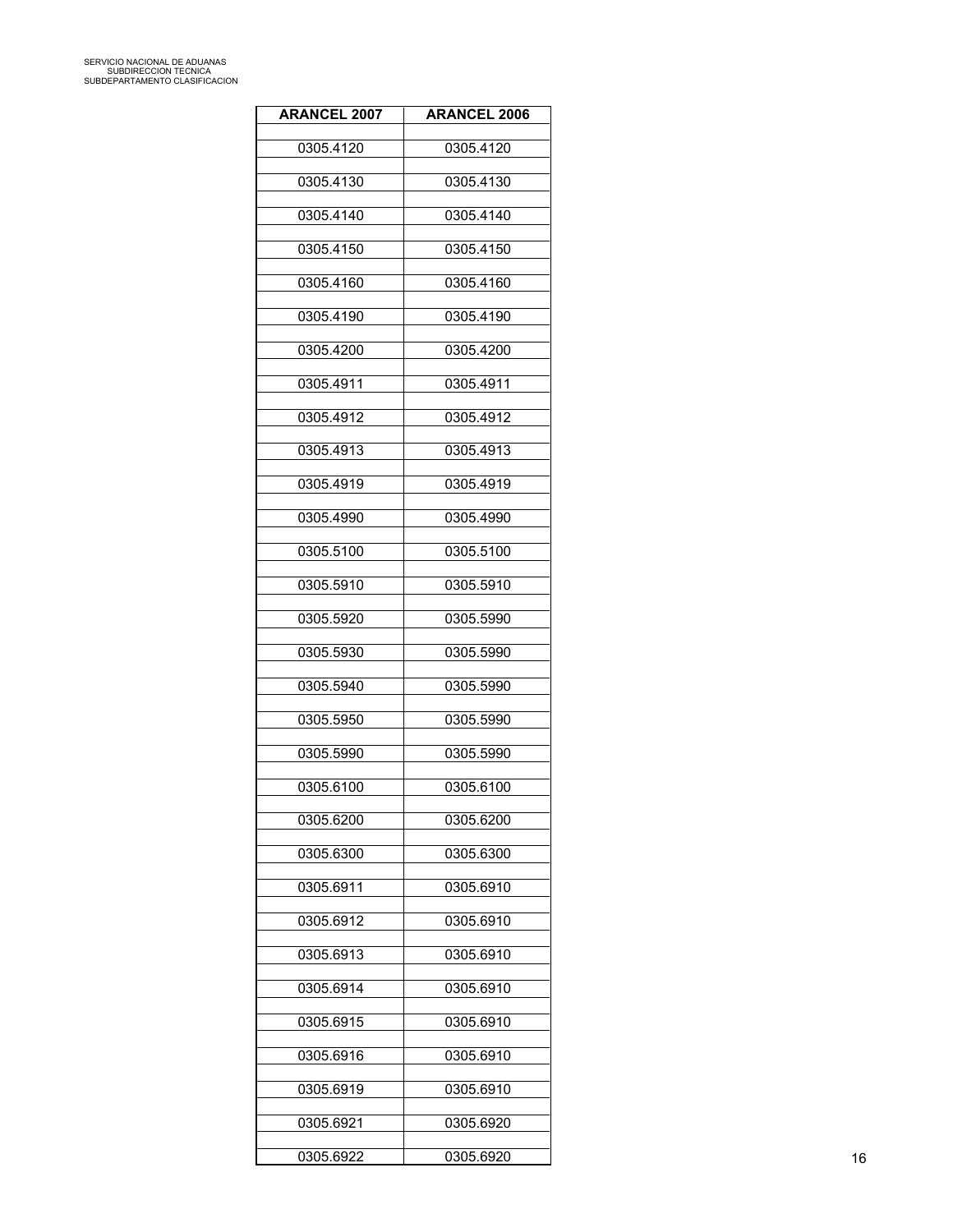| <b>ARANCEL 2007</b> | <b>ARANCEL 2006</b>    |
|---------------------|------------------------|
| 0305.6923           | 0305.6920              |
|                     |                        |
| 0305.6924           | 0305.6920              |
| 0305.6925           | 0305.6920              |
| 0305.6926           | 0305.6920              |
| 0305.6929           | 0305.6920              |
| 0305.6990           | 0305.6990              |
| 0306.1110           | 0306.1110              |
| 0306.1120           | 0306.1120              |
| 0306.1130           | 0306.1130              |
| 0306.1190           | 0306.1190              |
| 0306.1200           | 0306.1200              |
| 0306.1311           | 0306.1311              |
| 0306.1312           | 0306.1312              |
| 0306.1313           | 0306.1313              |
| 0306.1319           | 0306.1319              |
| 0306.1321           | 0306.1321              |
| 0306.1322           | 0306.1322              |
| 0306.1329           | 0306.1329              |
| 0306.1391           | 0306.1391              |
| 0306.1399           | 0306.1399              |
| 0306.1410           | 0306.1410              |
| 0306.1421           | 0306.1421              |
| 0306.1422           | 0306.1422              |
| 0306.1423           | 0306.1423              |
| 0306.1424           | 0306.1424              |
| 0306.1429           | 0306.1429              |
| 0306.1490           | 0306.1490              |
| 0306.1930           | 0306.1910              |
|                     |                        |
| 0306.1990           | 0306.1920<br>0306.1990 |
| 0306.2110           | 0306.2110              |
|                     |                        |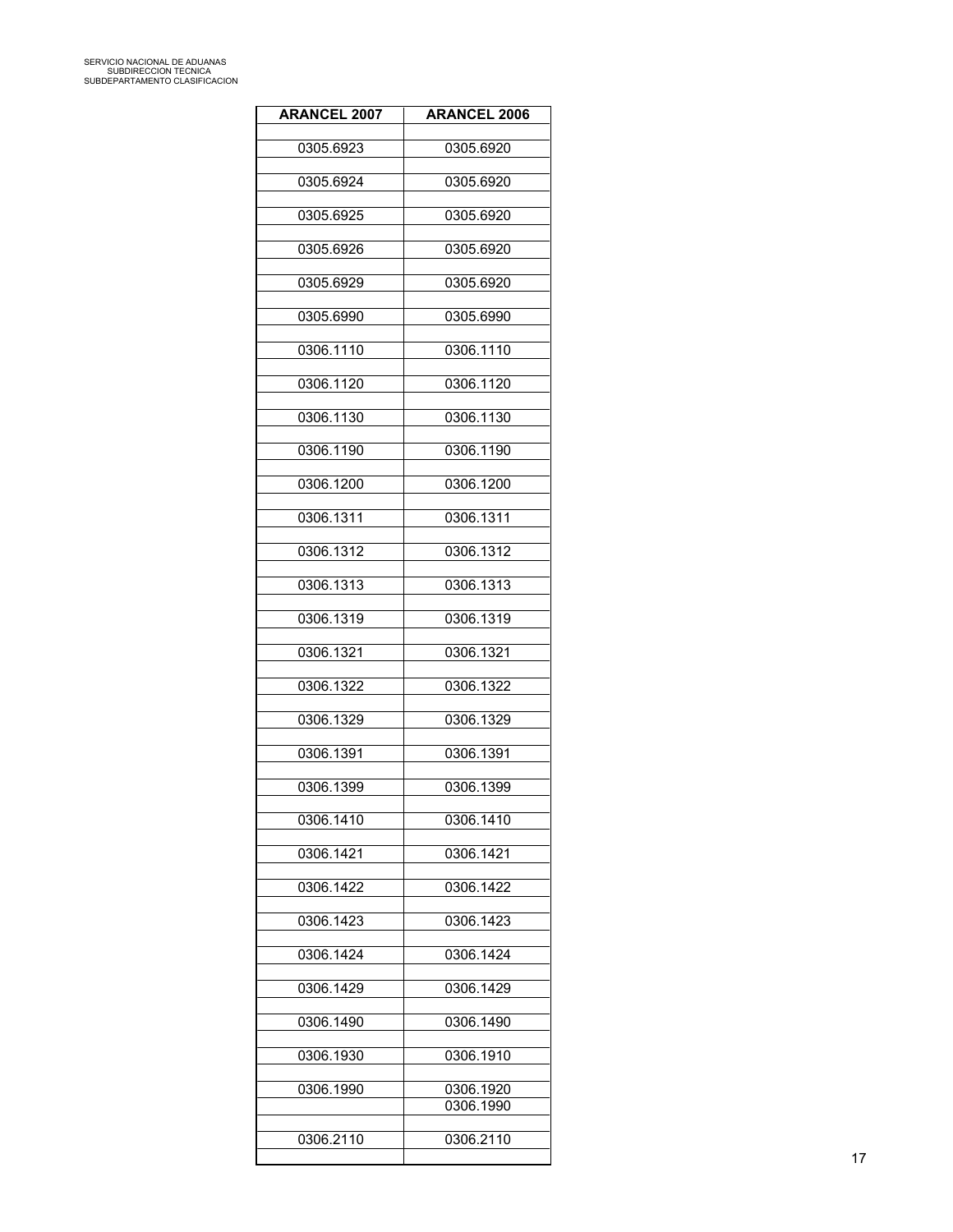| <b>ARANCEL 2007</b> | <b>ARANCEL 2006</b>    |
|---------------------|------------------------|
| 0306.2120           | 0306.2120              |
| 0306.2130           | 0306.2130              |
| 0306.2190           | 0306.2190              |
|                     |                        |
| 0306.2200           | 0306.2200              |
| 0306.2311           | 0306.2311              |
| 0306.2312           | 0306.2312              |
| 0306.2313           | 0306.2313              |
| 0306.2319           | 0306.2319              |
| 0306.2321           | 0306.2321              |
| 0306.2322           | 0306.2322              |
|                     |                        |
| 0306.2329           | 0306.2329              |
| 0306.2391           | 0306.2391              |
| 0306.2399           | 0306.2399              |
| 0306.2410           | 0306.2410              |
| 0306.2421           | 0306.2421              |
| 0306.2422           | 0306.2422              |
|                     |                        |
| 0306.2423           | 0306.2423              |
| 0306.2424           | 0306.2424              |
| 0306.2429           | 0306.2429              |
| 0306.2490           | 0306.2490              |
| 0306.2930           | 0306.2910              |
|                     |                        |
| 0306.2990           | 0306.2920<br>0306.2990 |
| 0307.1011           | 0307.1011              |
|                     |                        |
|                     |                        |
| 0307.1012           | 0307.1012              |
| 0307.1019           | 0307.1019              |
| 0307.1021           | 0307.1021              |
| 0307.1022           | 0307.1022              |
|                     |                        |
| 0307.1029           | 0307.1029              |
| 0307.1091           | 0307.1091              |
| 0307.1092           | 0307.1092              |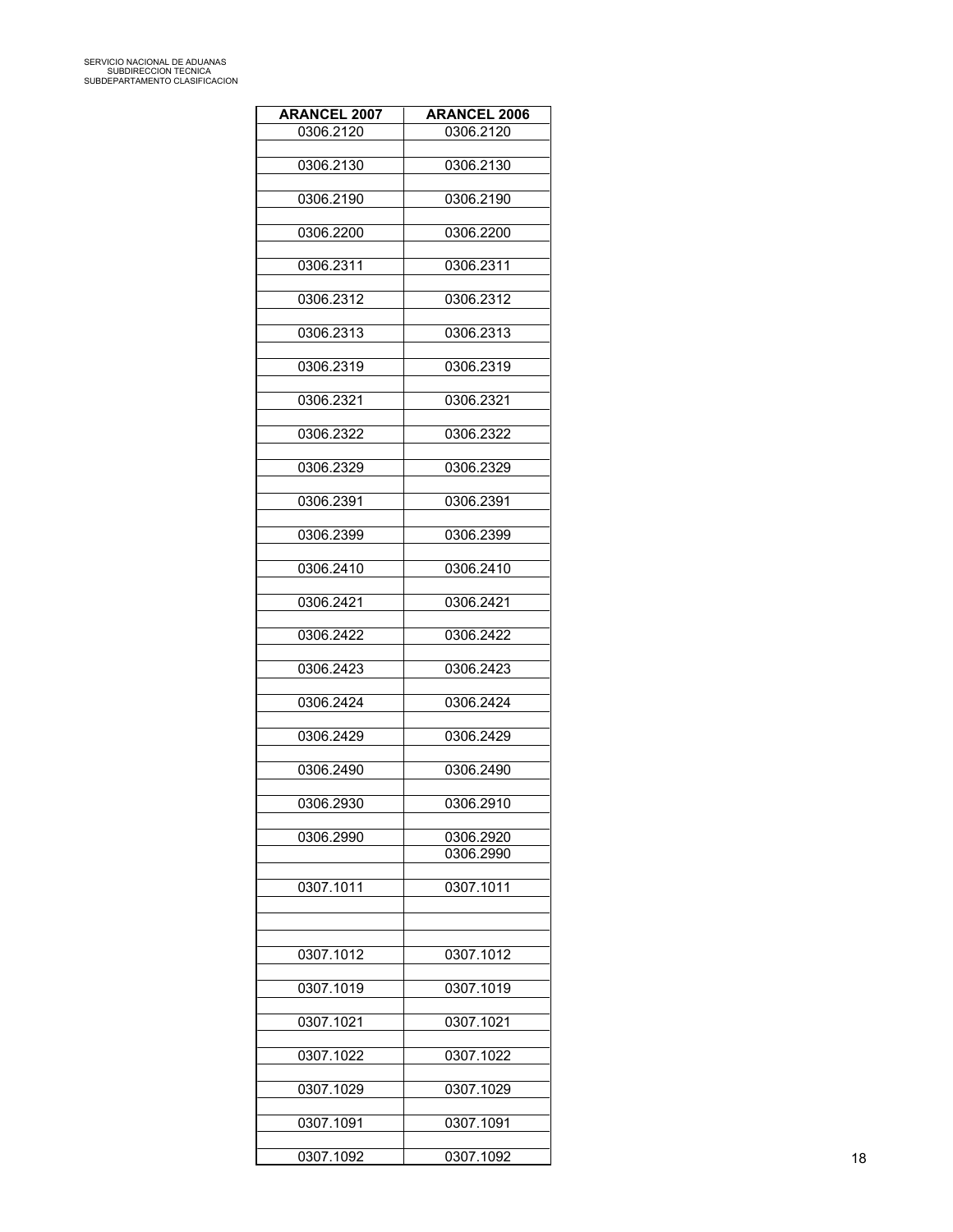| <b>ARANCEL 2007</b> | <b>ARANCEL 2006</b> |
|---------------------|---------------------|
| 0307.1099           | 0307.1099           |
| 0307.2110           | 0307.2110           |
|                     |                     |
| 0307.2120           | 0307.2120           |
| 0307.2190           | 0307.2190           |
| 0307.2911           | 0307.2911           |
| 0307.2919           | 0307.2919           |
| 0307.2921           | 0307.2921           |
| 0307.2929           | 0307.2929           |
| 0307.2990           | 0307.2990           |
| 0307.3100           | 0307.3100           |
| 0307.3900           | 0307.3900           |
| 0307.4100           | 0307.4100           |
| 0307.4910           | 0307.4910           |
| 0307.4990           | 0307.4990           |
| 0307.5100           | 0307.5100           |
| 0307.5910           | 0307.5910           |
|                     |                     |
| 0307.5990           | 0307.5990           |
| 0307.6000           | 0307.6000           |
| 0307.9110           | 0307.9110           |
| 0307.9120           | 0307.9120           |
| 0307.9130           | 0307.9130           |
| 0307.9140           | 0307.9140           |
| 0307.9150           | 0307.9190           |
| 0307.9160           | 0307.9160           |
| 0307.9190           | 0307.9190           |
| 0307.9910           | 0307.9910           |
| 0307.9920           | 0307.9920           |
| 0307.9931           | 0307.9931           |
| 0307.9939           | 0307.9939           |
|                     |                     |
| 0307.9941           | 0307.9940           |
| 0307.9942           | 0307.9940           |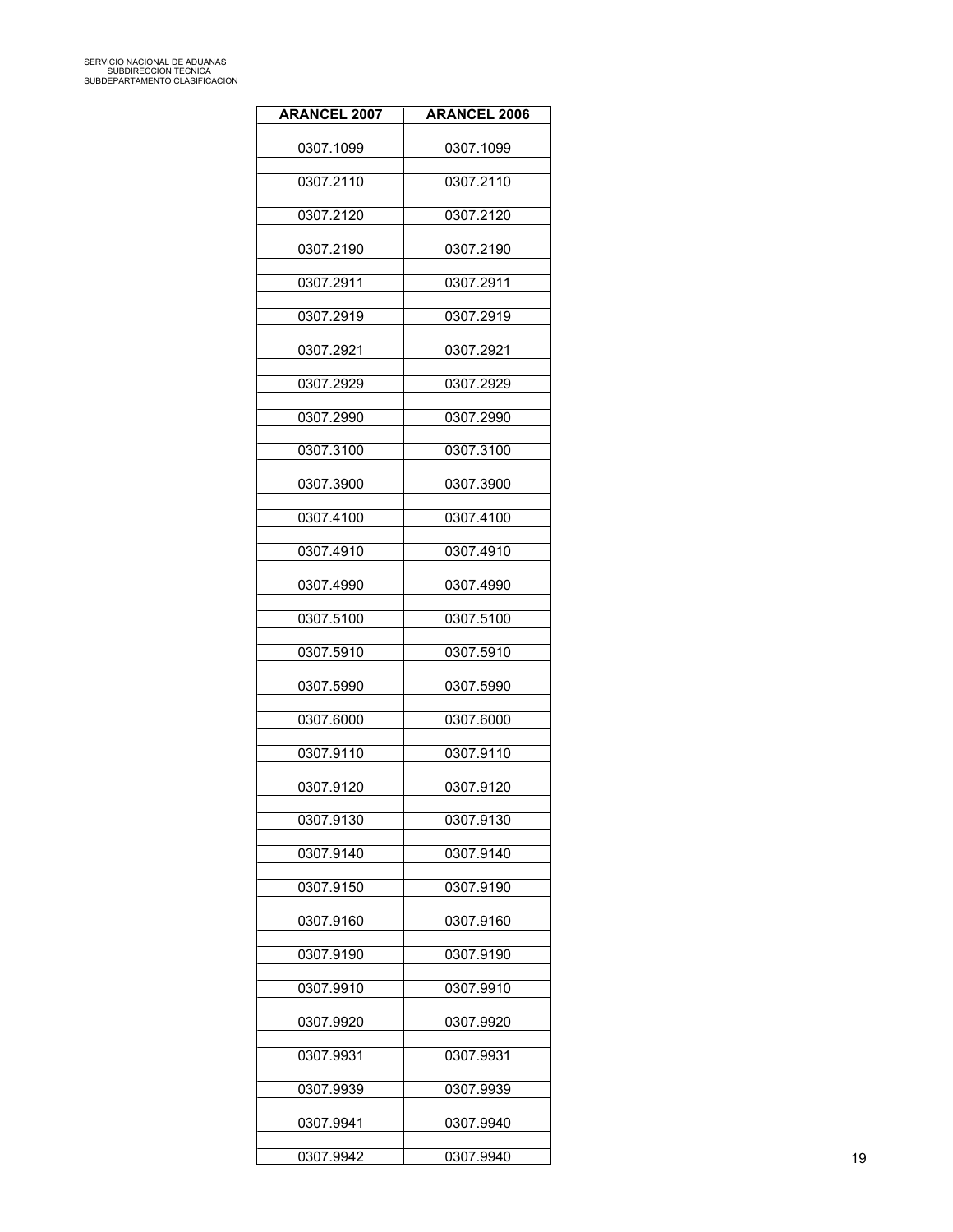| <b>ARANCEL 2007</b> | <b>ARANCEL 2006</b> |
|---------------------|---------------------|
| 0307.9943           | 0307.9940           |
| 0307.9944           | 0307.9940           |
| 0307.9949           | 0307.9940           |
|                     |                     |
| 0307.9950           | 0307.9950           |
| 0307.9961           | 0307.9961           |
| 0307.9969           | 0307.9969           |
| 0307.9970           | 0307.9970           |
| 0307.9981           | 0307.9980           |
| 0307.9982           | 0307.9980           |
| 0307.9989           | 0307.9980           |
| 0307.9991           | 0307.9990           |
| 0307.9999           | 0307.9990           |
| 0401.1000           | 0401.1000           |
| 0401.2000           | 0401.2000           |
|                     |                     |
| 0401.3010           | 0401.3010           |
| 0401.3020           | 0401.3020           |
| 0401.3030           | 0401.3030           |
| 0401.3040           | 0401.3040           |
| 0401.3090           | 0401.3090           |
| 0402.1000           | 0402.1000           |
| 0402.2111           | 0402.2111           |
| 0402.2112           | 0402.2112           |
| 0402.2113           | 0402.2113           |
| 0402.2114           | 0402.2114           |
|                     |                     |
| 0402.2115           | 0402.2115           |
| 0402.2116           | 0402.2116           |
| 0402.2117           | 0402.2117           |
| 0402.2118           | 0402.2118           |
| 0402.2120           | 0402.2120           |
| 0402.2911           | 0402.2911           |
| 0402.2912           | 0402.2912           |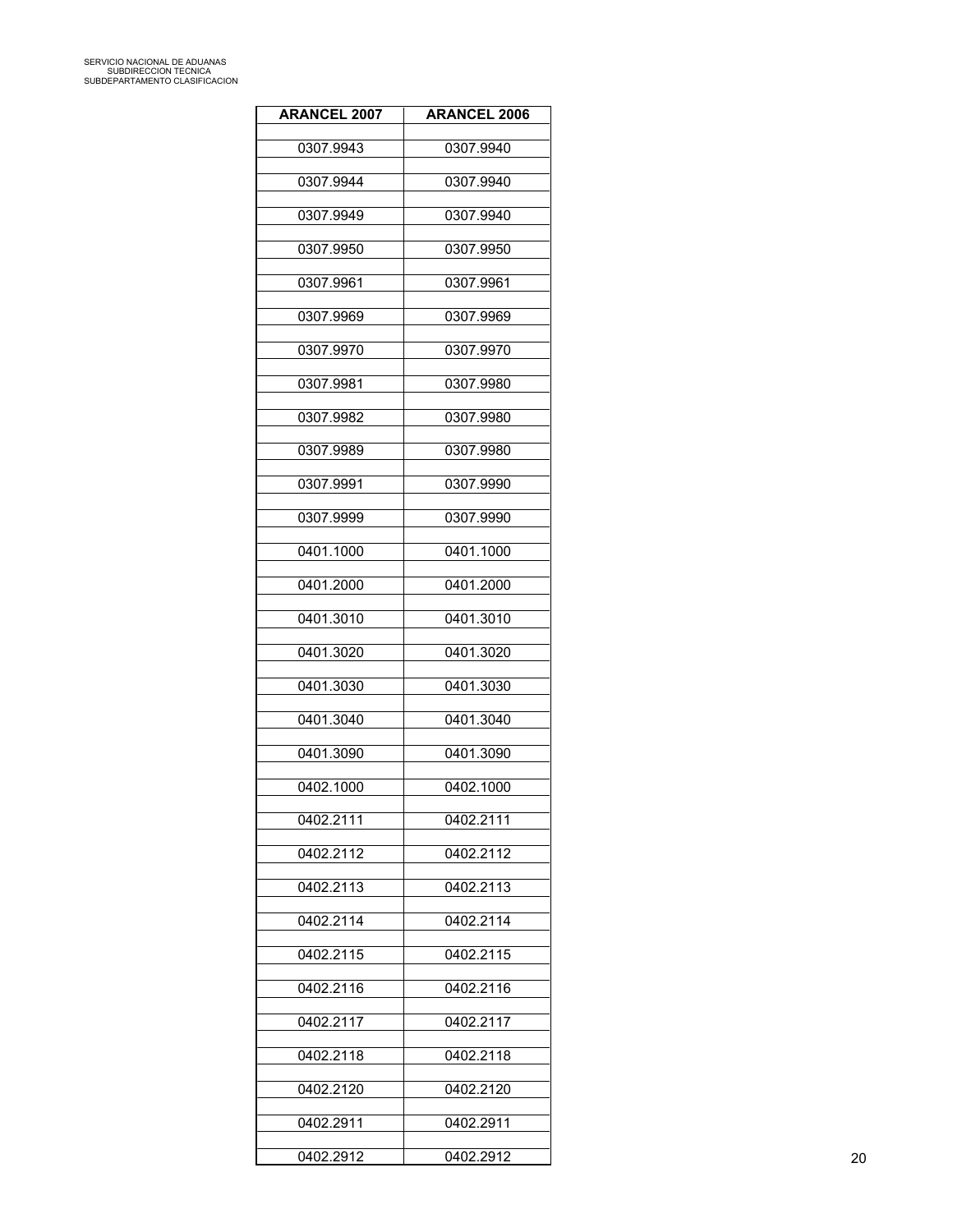| <b>ARANCEL 2007</b> | <b>ARANCEL 2006</b> |
|---------------------|---------------------|
| 0402.2913           | 0402.2913           |
| 0402.2914           | 0402.2914           |
|                     |                     |
| 0402.2915           | 0402.2915           |
| 0402.2916           | 0402.2916           |
| 0402.2917           | 0402.2917           |
| 0402.2918           | 0402.2918           |
| 0402.2920           | 0402.2920           |
| 0402.9110           | 0402.9110           |
| 0402.9120           | 0402.9120           |
| 0402.9910           | 0402.9910           |
| 0402.9990           | 0402.9990           |
| 0403.1010           | 0403.1010           |
| 0403.1020           | 0403.1020           |
|                     |                     |
| 0403.1090           | 0403.1090           |
| 0403.9000           | 0403.9000           |
| 0404.1000           | 0404.1000           |
| 0404.9000           | 0404.9000           |
| 0405.1000           | 0405.1000           |
| 0405.2000           | 0405.2000           |
| 0405.9000           | 0405.9000           |
| 0406.1010           | 0406.1010           |
| 0406.1020           | 0406.1020           |
| 0406.1030           | 0406.1030           |
| 0406.1090           | 0406.1090           |
| 0406.2000           | 0406.2000           |
|                     |                     |
| 0406.3000           | 0406.3000           |
| 0406.4000           | 0406.4000           |
| 0406.9010           | 0406.9010           |
| 0406.9020           | 0406.9020           |
| 0406.9030           | 0406.9030           |
| 0406.9040           | 0406.9040           |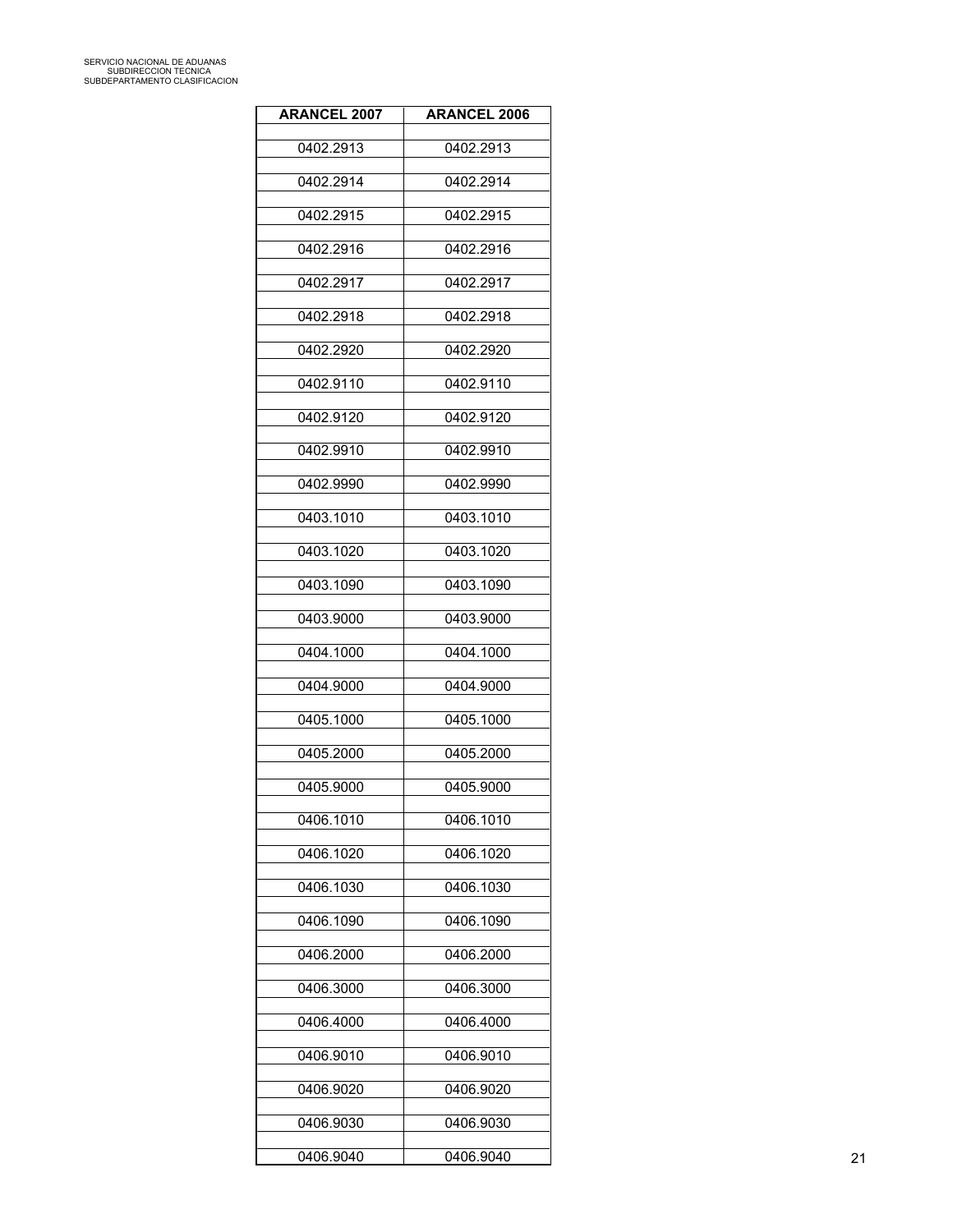| <b>ARANCEL 2007</b> | <b>ARANCEL 2006</b>    |
|---------------------|------------------------|
| 0406.9090           | 0406.9090              |
| 0407.0010           | 0407.0010              |
| 0407.0090           | 0407.0090              |
| 0408.1100           | 0408.1100              |
| 0408.1900           | 0408.1900              |
| 0408.9100           | 0408.9100              |
| 0408.9900           | 0408.9900              |
| 0409.0000           | 0409.0000              |
| 0410.0000           | 0410.0000              |
| 0501.0000           | 0501.0000              |
| 0502.1000           | 0502.1000              |
| 0502.9000           | 0502.9000              |
| 0504.0010           | 0504.0010              |
| 0504.0020           | 0504.0020              |
| 0504.0090           | 0504.0090              |
| 0505.1000           | 0505.1000              |
| 0505.9000           | 0505.9000              |
| 0506.1000           | 0506.1000              |
| 0506.9000           | 0506.9000              |
| 0507.1000           | 0507.1000              |
| 0507.9000           | 0507.9010<br>0507.9090 |
| 0508.0010           | 0508.0000              |
| 0508.0090           | 0508.0000              |
| 0510.0000           | 0510.0000              |
| 0511.1000           | 0511.1000              |
| 0511.9111           | 0511.9111              |
| 0511.9112           | 0511.9112              |
| 0511.9119           | 0511.9119              |
| 0511.9190           | 0511.9190              |
| 0511.9910           | 0511.9910              |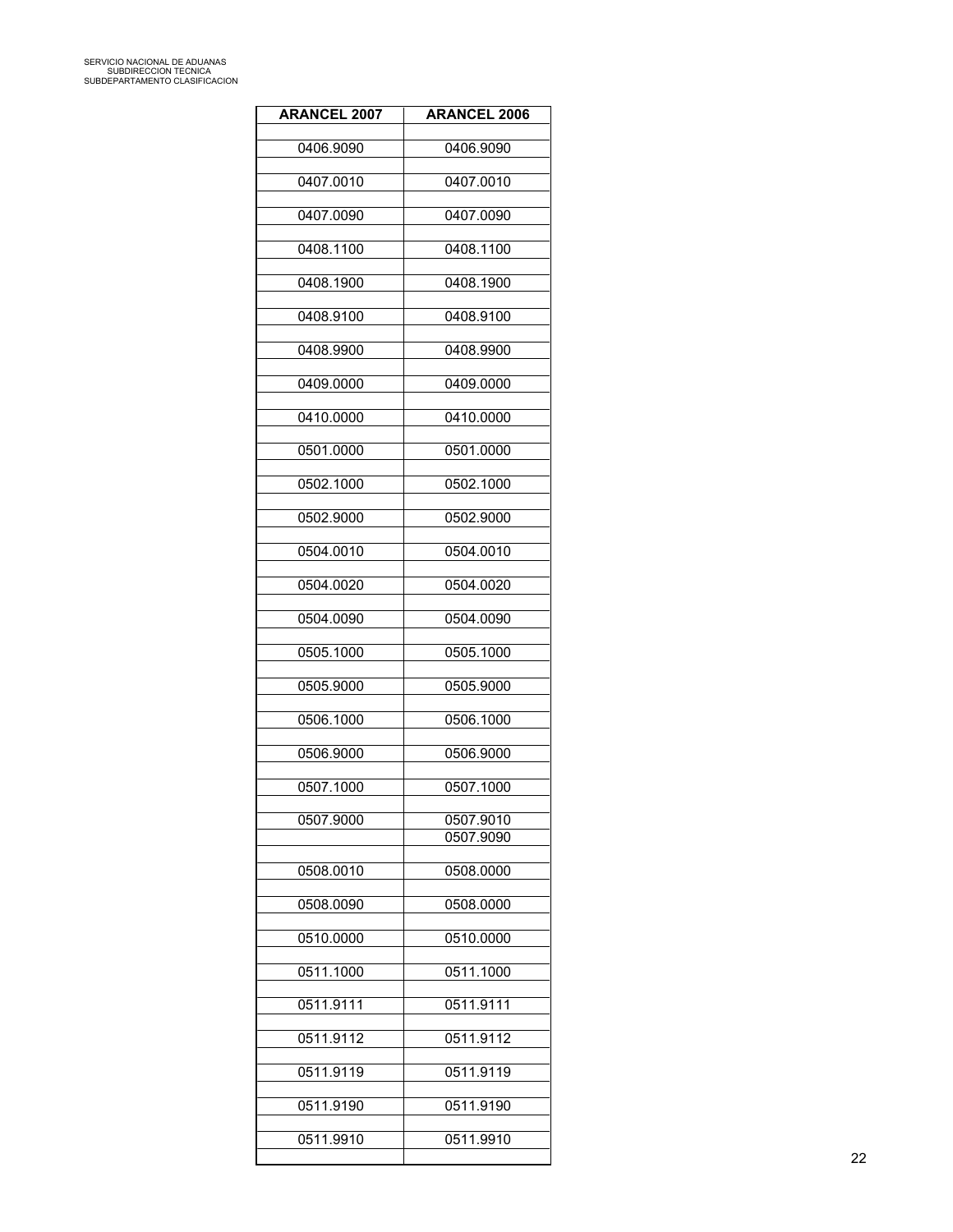| <b>ARANCEL 2007</b> | <b>ARANCEL 2006</b>    |
|---------------------|------------------------|
| 0511.9920           | 0511.9920              |
|                     |                        |
| 0511.9930           | 0511.9930              |
| 0511.9990           |                        |
|                     | 0503.0000<br>0509.0000 |
|                     | 0511.9990              |
|                     |                        |
| 0601.1011           | 0601.1011              |
|                     |                        |
| 0601.1012           | 0601.1012              |
|                     |                        |
| 0601.1013           | 0601.1013              |
| 0601.1019           | 0601.1019              |
|                     |                        |
| 0601.1090           | 0601.1090              |
|                     |                        |
| 0601.2011           | 0601.2011              |
|                     |                        |
| 0601.2012           | 0601.2012              |
|                     |                        |
| 0601.2013           | 0601.2013              |
| 0601.2019           | 0601.2019              |
|                     |                        |
| 0601.2090           | 0601.2090              |
|                     |                        |
| 0602.1000           | 0602.1000              |
|                     |                        |
| 0602.2000           | 0602.2000              |
|                     |                        |
| 0602.3000           | 0602.3000              |
| 0602.4000           | 0602.4000              |
|                     |                        |
| 0602.9000           | 0602.9000              |
|                     |                        |
| 0603.1100           | 0603.1050              |
|                     |                        |
| 0603.1200           | 0603.1040              |
|                     |                        |
| 0603.1300           | 0603.1090              |
| 0603.1400           | 0603.1090              |
|                     |                        |
| 0603.1910           | 0603.1010              |
|                     |                        |
| 0603.1920           | 0603.1020              |
|                     |                        |
| 0603.1930           | 0603.1030              |
|                     |                        |
| 0603.1940           | 0603.1060              |
| 0603.1950           | 0603.1070              |
|                     |                        |
| 0603.1960           | 0603.1090              |
|                     |                        |
| 0603.1990           | 0603.1090              |
|                     |                        |
| 0603.9000           | 0603.9000              |
|                     |                        |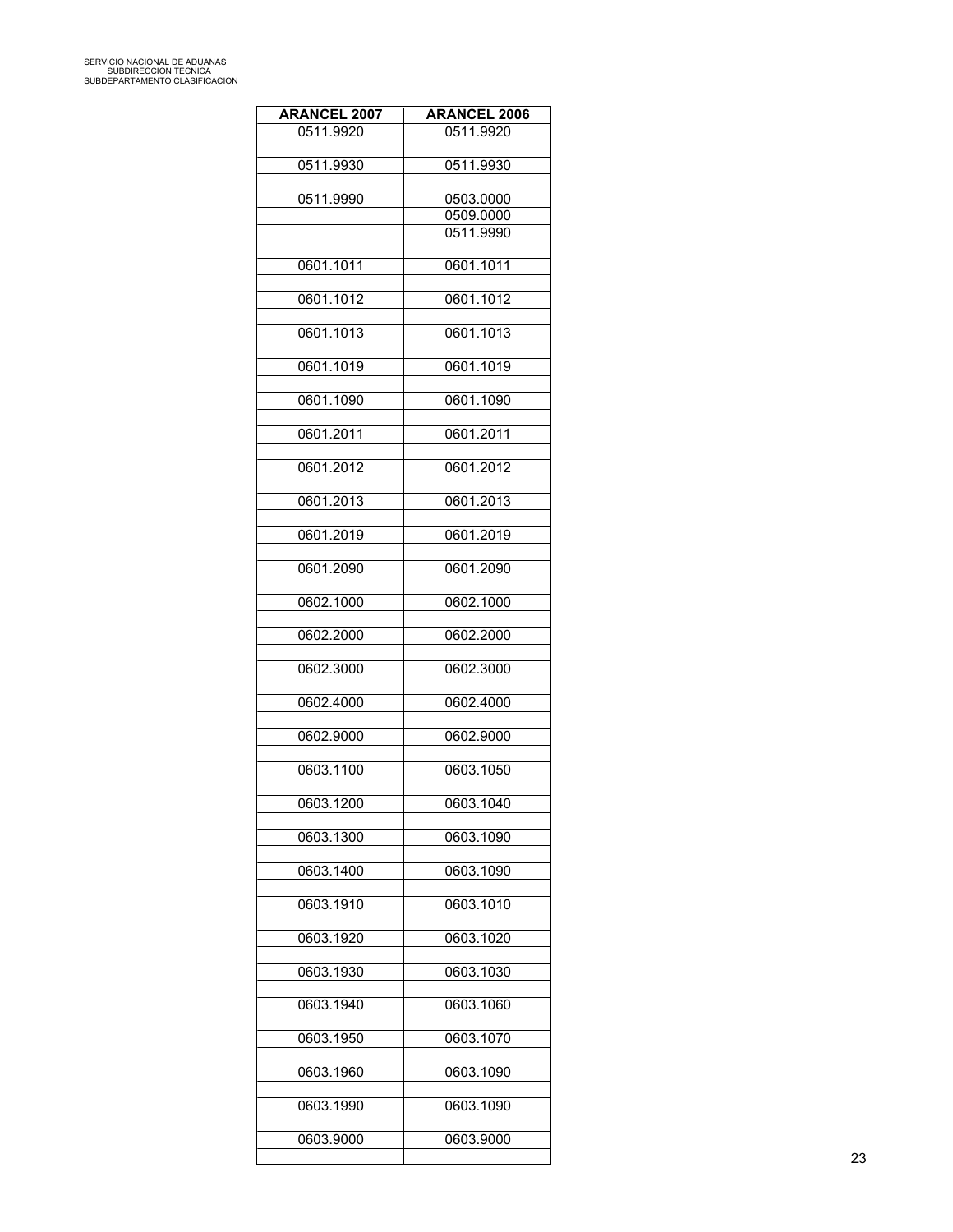| <b>ARANCEL 2007</b> | <b>ARANCEL 2006</b> |
|---------------------|---------------------|
| 0604.1000           | 0604.1000           |
| 0604.9100           | 0604.9100           |
| 0604.9900           | 0604.9900           |
| 0701.1000           | 0701.1000           |
| 0701.9000           | 0701.9000           |
| 0702.0000           | 0702.0000           |
| 0703.1010           | 0703.1010           |
| 0703.1020           | 0703.1020           |
| 0703.2000           | 0703.2000           |
| 0703.9000           | 0703.9000           |
| 0704.1000           | 0704.1000           |
| 0704.2000           | 0704.2000           |
| 0704.9000           | 0704.9000           |
| 0705.1100           | 0705.1100           |
| 0705.1900           | 0705.1900           |
| 0705.2100           | 0705.2100           |
|                     |                     |
| 0705.2910           | 0705.2910           |
| 0705.2920           | 0705.2920           |
| 0705.2990           | 0705.2990           |
| 0706.1000           | 0706.1000           |
| 0706.9000           | 0706.9000           |
| 0707.0000           | 0707.0000           |
| 0708.1000           | 0708.1000           |
| 0708.2000           | 0708.2000           |
| 0708.9000           | 0708.9000           |
| 0709.2000           | 0709.2000           |
| 0709.3000           | 0709.3000           |
| 0709.4000           | 0709.4000           |
| 0709.5100           | 0709.5100           |
| 0709.5900           | 0709.5200           |
|                     | 0709.5900           |
| 0709.6010           | 0709.6010           |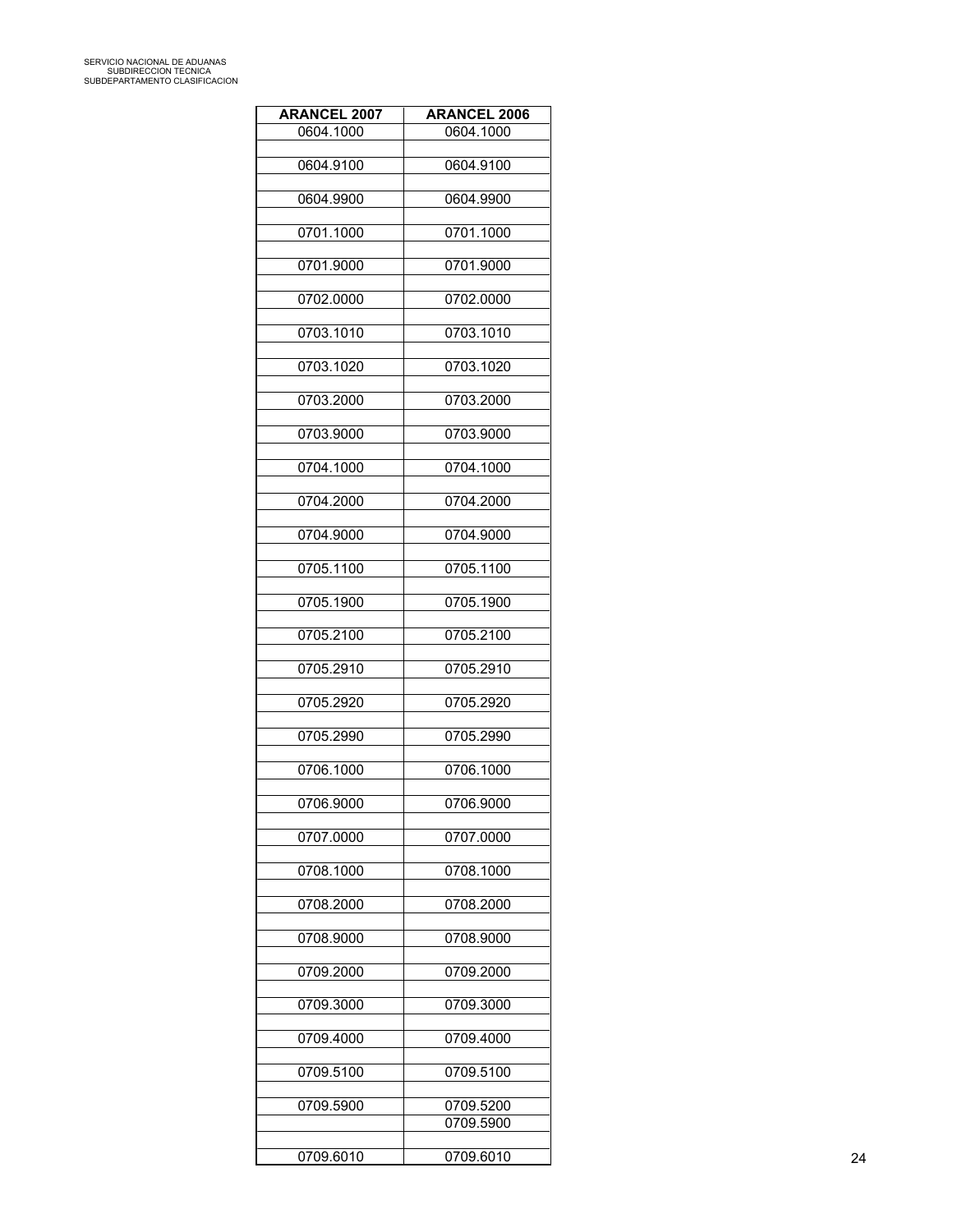| <b>ARANCEL 2007</b> | <b>ARANCEL 2006</b>    |
|---------------------|------------------------|
| 0709.6020           | 0709.6020              |
| 0709.6090           | 0709.6090              |
|                     |                        |
| 0709.7000           | 0709.7000              |
| 0709.9000           | 0709.1000<br>0709.9000 |
|                     |                        |
| 0710.1000           | 0710.1000              |
| 0710.2100           | 0710.2100              |
| 0710.2200           | 0710.2200              |
| 0710.2910           | 0710.2910              |
| 0710.2990           | 0710.2990              |
| 0710.3000           | 0710.3000              |
|                     |                        |
| 0710.4000           | 0710.4000              |
| 0710.8010           | 0710.8010              |
| 0710.8020           | 0710.8020              |
| 0710.8030           | 0710.8030              |
| 0710.8040           | 0710.8040              |
| 0710.8090           | 0710.8090              |
|                     |                        |
| 0710.9000           | 0710.9000              |
| 0711.2010           | 0711.2010              |
| 0711.2090           | 0711.2090              |
| 0711.4010           | 0711.4010              |
| 0711.4090           | 0711.4090              |
|                     |                        |
| 0711.5100           | 0711.5100              |
| 0711.5900           | 0711.5900              |
| 0711.9000           | 0711.3000              |
|                     | 0711.9000              |
| 0712.2000           | 0712.2000              |
| 0712.3110           | 0712.3110              |
| 0712.3120           | 0712.3120              |
| 0712.3190           | 0712.3190              |
|                     |                        |
| 0712.3210           | 0712.3210              |
| 0712.3220           | 0712.3220              |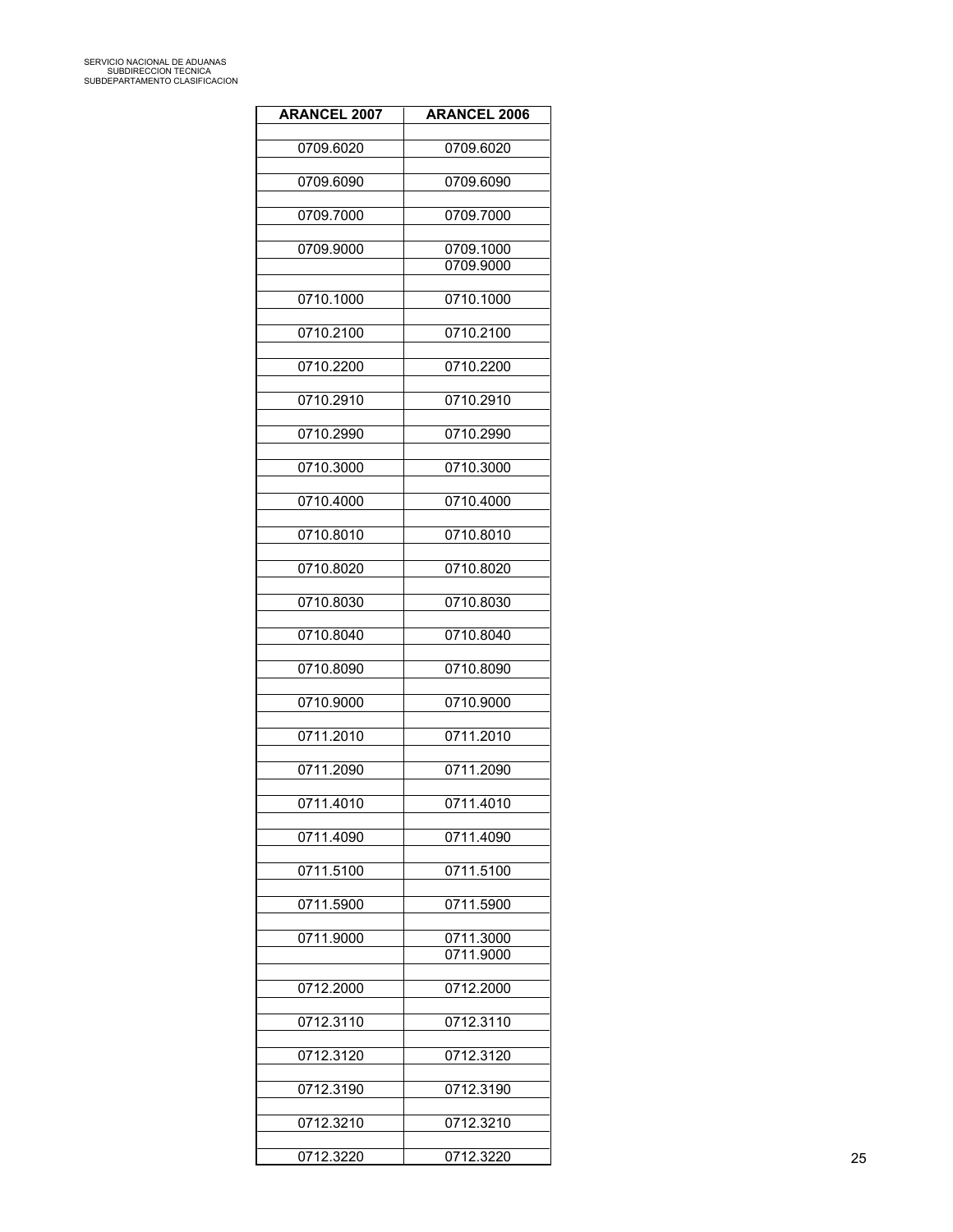| <b>ARANCEL 2007</b> | <b>ARANCEL 2006</b> |
|---------------------|---------------------|
| 0712.3290           | 0712.3290           |
|                     |                     |
| 0712.3310           | 0712.3310           |
| 0712.3320           | 0712.3320           |
| 0712.3390           | 0712.3390           |
| 0712.3910           | 0712.3910           |
| 0712.3920           | 0712.3920           |
| 0712.3990           | 0712.3990           |
| 0712.9010           | 0712.9010           |
| 0712.9020           | 0712.9020           |
| 0712.9030           | 0712.9030           |
| 0712.9040           | 0712.9040           |
| 0712.9050           | 0712.9050           |
| 0712.9090           | 0712.9090           |
| 0713.1000           | 0713.1000           |
| 0713.2000           | 0713.2000           |
| 0713.3110           | 0713.3110           |
| 0713.3190           | 0713.3190           |
| 0713.3210           | 0713.3210           |
| 0713.3290           | 0713.3290           |
| 0713.3310           | 0713.3310           |
| 0713.3390           | 0713.3390           |
| 0713.3910           | 0713.3910           |
| 0713.3990           | 0713.3990           |
| 0713.4000           | 0713.4000           |
| 0713.5000           | 0713.5000           |
| 0713.9000           | 0713.9000           |
| 0714.1000           | 0714.1000           |
| 0714.2000           | 0714.2000           |
| 0714.9000           | 0714.9000           |
| 0801.1100           | 0801.1100           |
| 0801.1900           | 0801.1900           |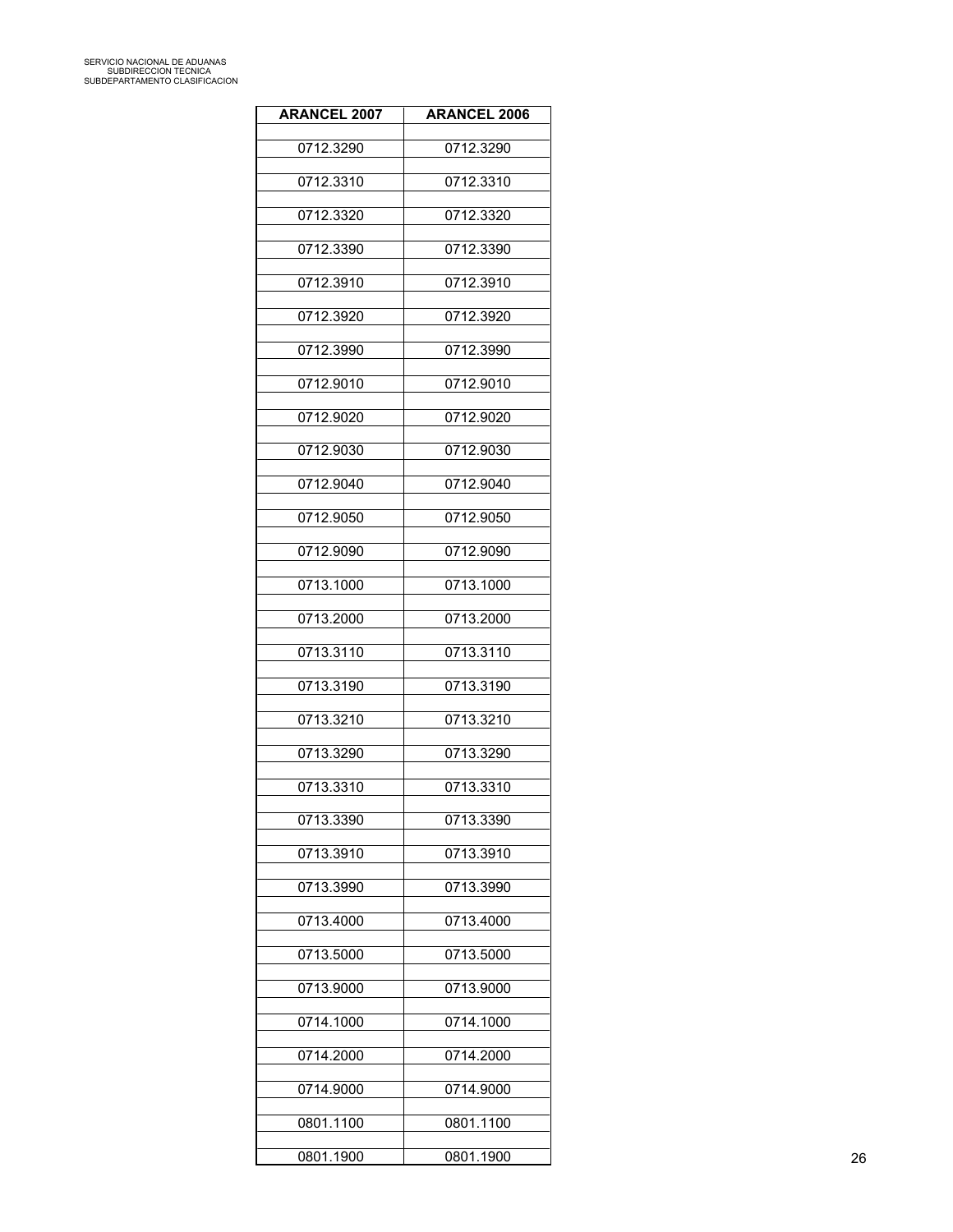| <b>ARANCEL 2007</b> | <b>ARANCEL 2006</b> |
|---------------------|---------------------|
| 0801.2100           | 0801.2100           |
| 0801.2200           | 0801.2200           |
| 0801.3100           | 0801.3100           |
|                     |                     |
| 0801.3200           | 0801.3200           |
| 0802.1100           | 0802.1100           |
| 0802.1210           | 0802.1210           |
| 0802.1290           | 0802.1290           |
| 0802.2100           | 0802.2100           |
| 0802.2200           | 0802.2200           |
| 0802.3100           | 0802.3100           |
| 0802.3210           | 0802.3210           |
| 0802.3290           | 0802.3290           |
| 0802.4000           | 0802.4000           |
| 0802.5000           | 0802.5000           |
|                     |                     |
| 0802.6000           | 0802.9000           |
| 0802.9000           | 0802.9000           |
| 0803.0000           | 0803.0000           |
| 0804.1000           | 0804.1000           |
| 0804.2000           | 0804.2000           |
| 0804.3000           | 0804.3000           |
| 0804.4010           | 0804.4010           |
| 0804.4020           | 0804.4020           |
| 0804.4090           | 0804.4090           |
| 0804.5000           | 0804.5000           |
|                     |                     |
| 0805.1000           | 0805.1000           |
| 0805.2010           | 0805.2010           |
| 0805.2020           | 0805.2020           |
| 0805.2090           | 0805.2090           |
| 0805.4000           | 0805.4000           |
| 0805.5010           | 0805.5010           |
| 0805.5020           | 0805.5020           |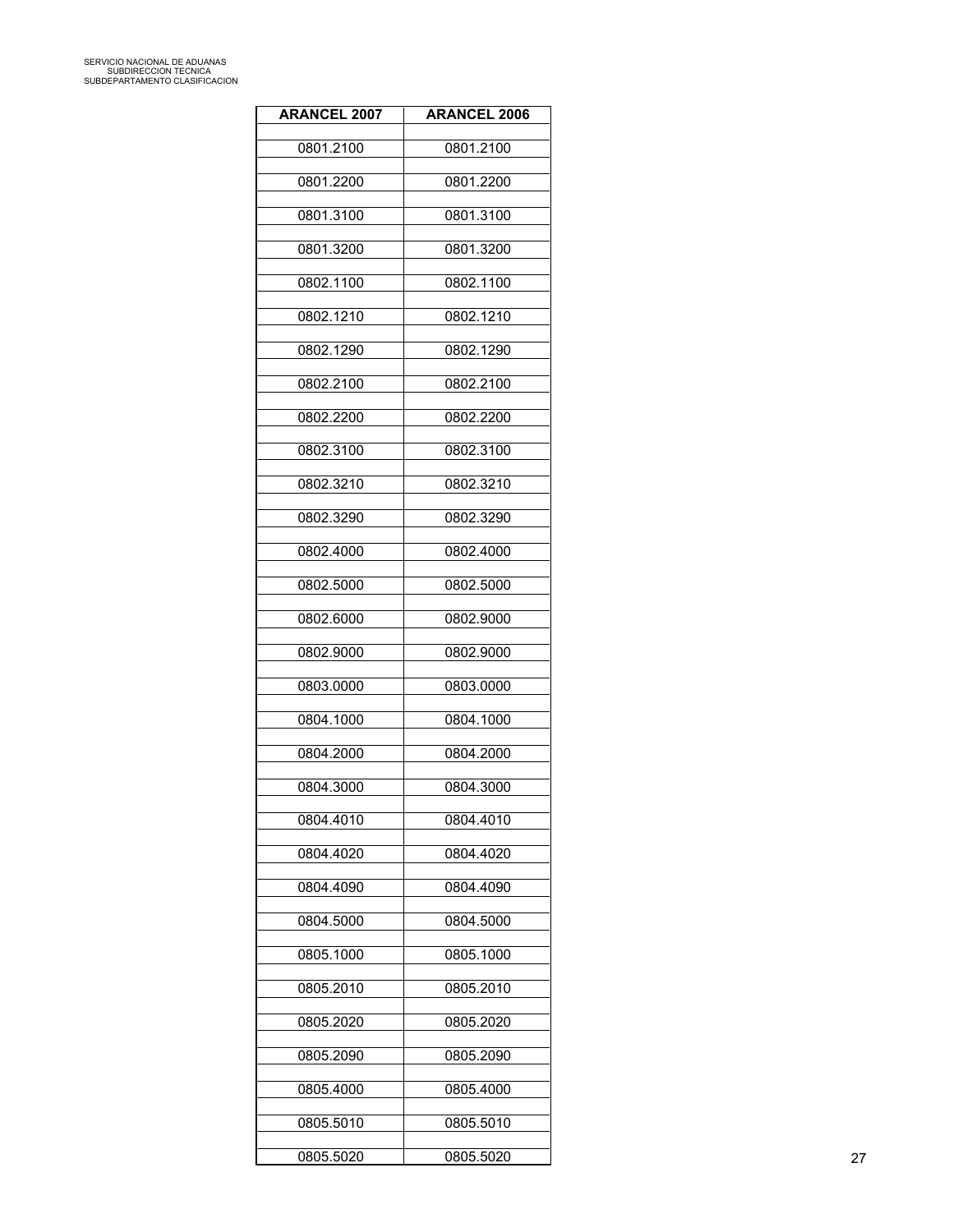| <b>ARANCEL 2007</b> | <b>ARANCEL 2006</b> |
|---------------------|---------------------|
| 0805.5090           | 0805.5090           |
| 0805.9000           | 0805.9000           |
| 0806.1010           | 0806.1010           |
|                     |                     |
| 0806.1020           | 0806.1020           |
| 0806.1030           | 0806.1030           |
| 0806.1040           | 0806.1040           |
| 0806.1050           | 0806.1090           |
| 0806.1060           | 0806.1090           |
| 0806.1070           | 0806.1090           |
| 0806.1080           | 0806.1090           |
| 0806.1090           | 0806.1090           |
| 0806.2010           | 0806.2010           |
| 0806.2090           | 0806.2090           |
| 0807.1100           | 0807.1100           |
| 0807.1900           | 0807.1900           |
|                     |                     |
| 0807.2000           | 0807.2000           |
| 0808.1010           | 0808.1010           |
| 0808.1020           | 0808.1020           |
| 0808.1030           | 0808.1030           |
| 0808.1040           | 0808.1040           |
| 0808.1050           | 0808.1050           |
| 0808.1060           | 0808.1060           |
| 0808.1070           | 0808.1090           |
| 0808.1090           | 0808.1090           |
| 0808.2011           | 0808.2011           |
| 0808.2013           | 0808.2013           |
|                     |                     |
| 0808.2014           | 0808.2019           |
| 0808.2015           | 0808.2012           |
| 0808.2016           | 0808.2012           |
| 0808.2017           | 0808.2019           |
| 0808.2018           | 0808.2019           |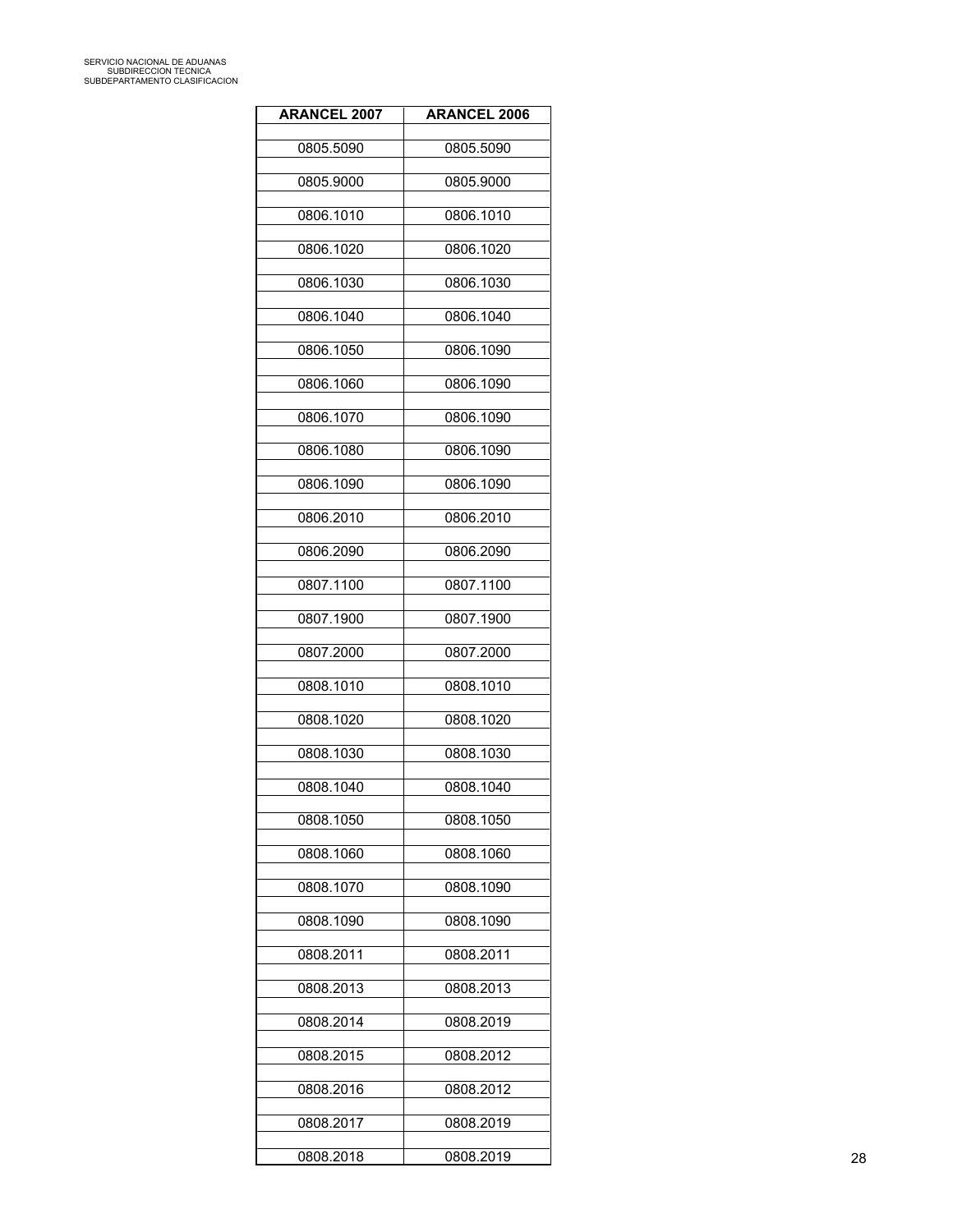| <b>ARANCEL 2007</b> | <b>ARANCEL 2006</b> |
|---------------------|---------------------|
| 0808.2019           | 0808.2019           |
| 0808.2020           | 0808.2020           |
| 0809.1000           | 0809.1000           |
| 0809.2000           | 0809.2000           |
| 0809.3010           | 0809.3010           |
| 0809.3020           | 0809.3020           |
|                     |                     |
| 0809.3090           | 0809.3090           |
| 0809.4010           | 0809.4010           |
| 0809.4020           | 0809.4020           |
| 0810.1000           | 0810.1000           |
| 0810.2010           | 0810.2010           |
| 0810.2020           | 0810.2020           |
| 0810.2090           | 0810.2090           |
|                     |                     |
| 0810.4010           | 0810.4010           |
| 0810.4020           | 0810.4090           |
| 0810.4090           | 0810.4090           |
| 0810.5000           | 0810.5000           |
| 0810.6000           | 0810.6000           |
| 0810.9010           | 0810.9010           |
|                     |                     |
| 0810.9020           | 0810.9020           |
| 0810.9030           | 0810.9030           |
| 0810.9040           | 0810.9040           |
| 0810.9050           | 0810.9050           |
| 0810.9090           | 0810.3000           |
|                     | 0810.9090           |
| 0811.1000           | 0811.1000           |
| 0811.2010           | 0811.2010           |
| 0811.2020           | 0811.2020           |
|                     |                     |
| 0811.2090           | 0811.2090           |
| 0811.9010           | 0811.9010           |
| 0811.9020           | 0811.9020           |
| 0811.9030           | 0811.9030           |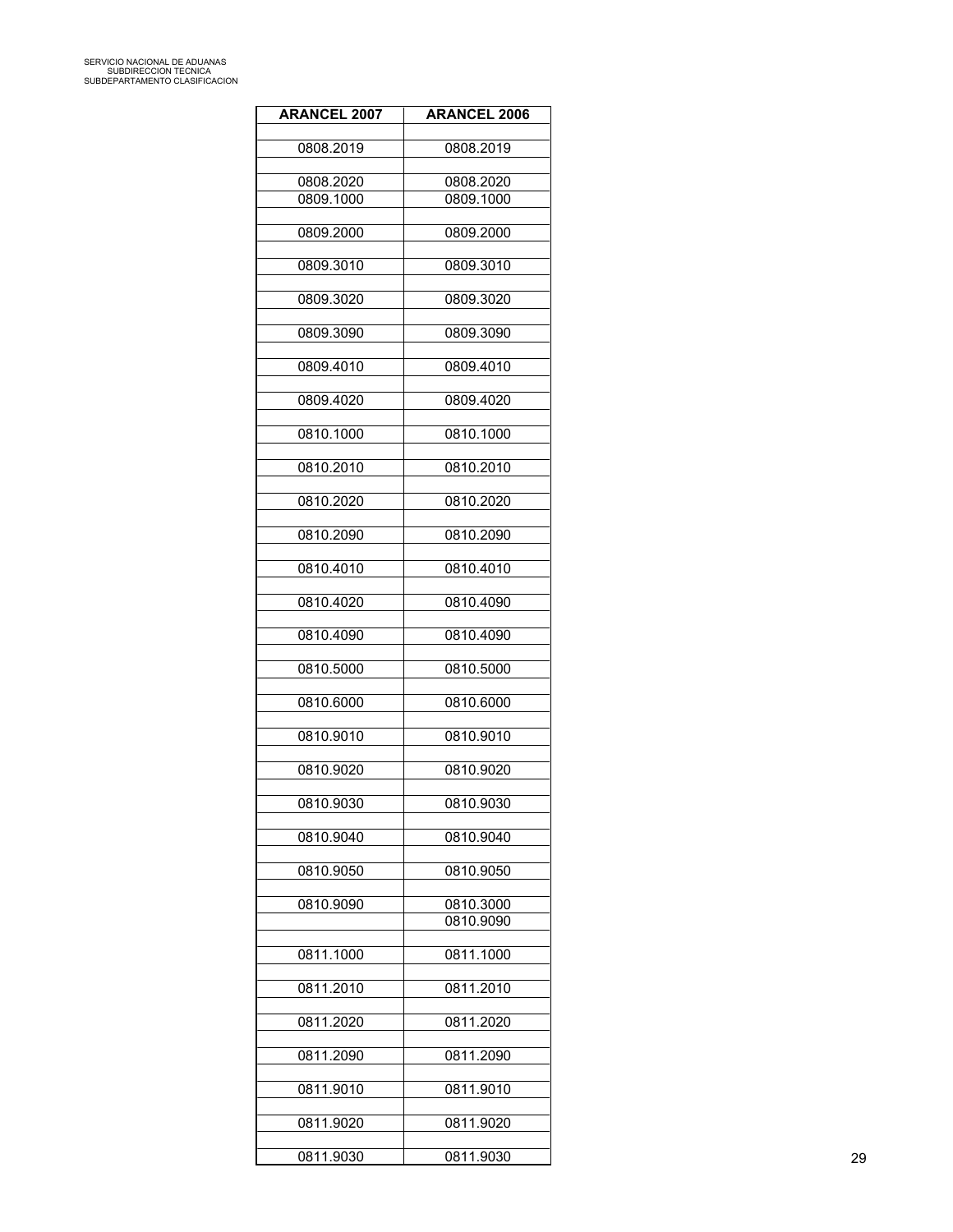| <b>ARANCEL 2006</b> |
|---------------------|
| 0811.9040           |
| 0811.9050           |
| 0811.9060           |
|                     |
| 0811.9090           |
| 0812.1000           |
| 0812.9010           |
| 0812.9090           |
| 0813.1000           |
| 0813.2000           |
| 0813.3000           |
| 0813.4010           |
| 0813.4020           |
| 0813.4090           |
|                     |
| 0813.5000           |
| 0814.0000           |
| 0901.1100           |
| 0901.1200           |
| 0901.2100           |
| 0901.2200           |
| 0901.9000           |
| 0902.1000           |
| 0902.2000           |
|                     |
| 0902.3000           |
| 0902.4000           |
| 0903.0000           |
| 0904.1100           |
| 0904.1200           |
| 0904.2010           |
| 0904.2020           |
| 0904.2090           |
| 0905.0000           |
|                     |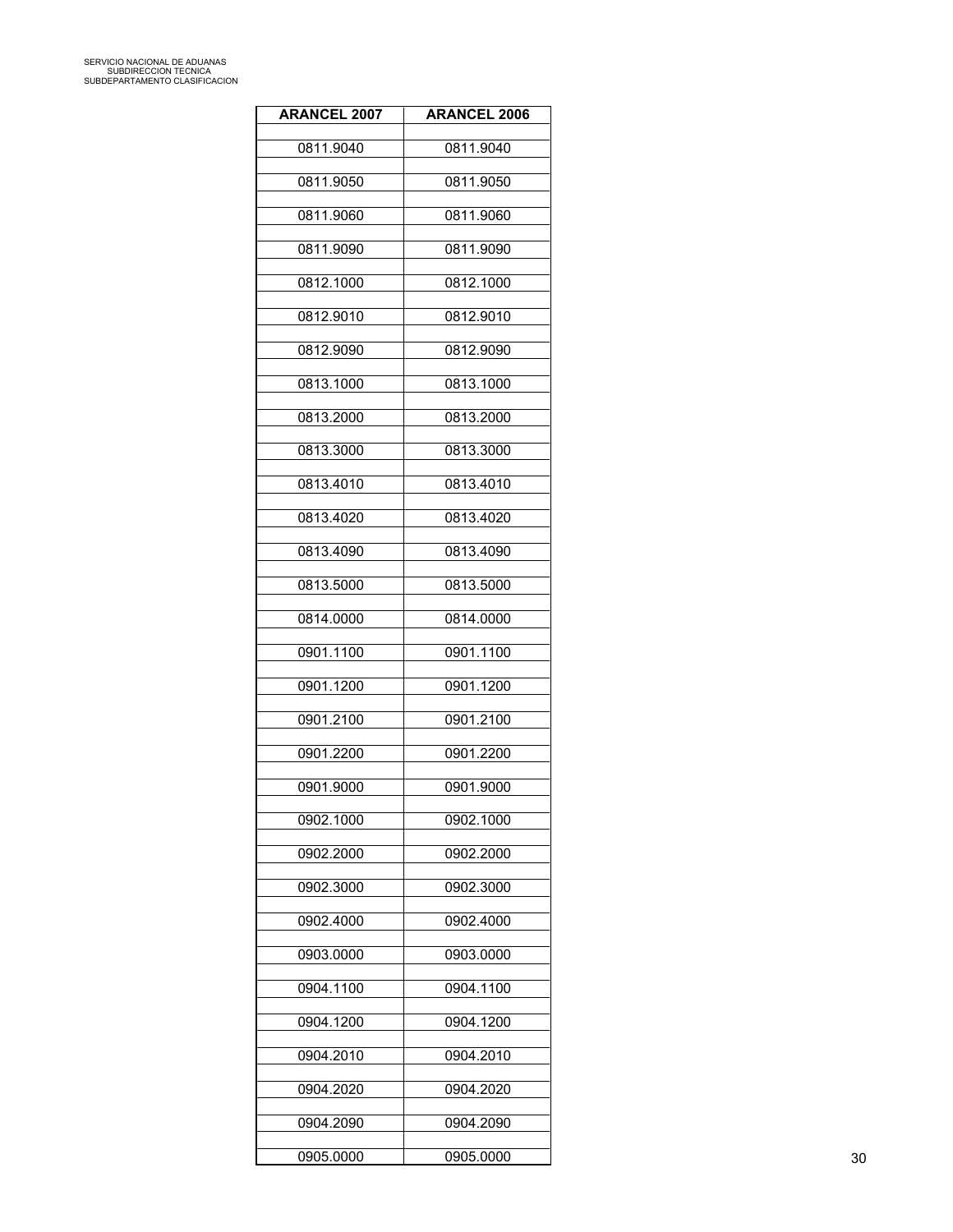| <b>ARANCEL 2007</b> | <b>ARANCEL 2006</b>    |
|---------------------|------------------------|
| 0906.1100           | 0906.1000              |
|                     | 0906.1000              |
| 0906.1900           |                        |
| 0906.2000           | 0906.2000              |
| 0907.0000           | 0907.0000              |
| 0908.1000           | 0908.1000              |
| 0908.2000           | 0908.2000              |
| 0908.3000           | 0908.3000              |
| 0909.1000           | 0909.1000              |
| 0909.2000           | 0909.2000              |
| 0909.3000           | 0909.3000              |
| 0909.4000           | 0909.4000              |
| 0909.5000           | 0909.5000              |
| 0910.1000           | 0910.1000              |
|                     |                        |
| 0910.2000           | 0910.2000              |
| 0910.3000           | 0910.3000              |
| 0910.9100           | 0910.9100              |
| 0910.9900           | 0910.4000              |
|                     | 0910.5000<br>0910.9900 |
| 1001.1000           | 1001.1000              |
| 1001.9000           | 1001.9000              |
| 1002.0000           | 1002.0000              |
| 1003.0000           | 1003.0000              |
| 1004.0000           | 1004.0000              |
|                     |                        |
| 1005.1010           | 1005.1010              |
| 1005.1090           | 1005.1090              |
| 1005.9000           | 1005.9000              |
| 1006.1000           | 1006.1000              |
| 1006.2000           | 1006.2000              |
| 1006.3010           | 1006.3010              |
| 1006.3020           | 1006.3020              |
| 1006.3090           | 1006.3090              |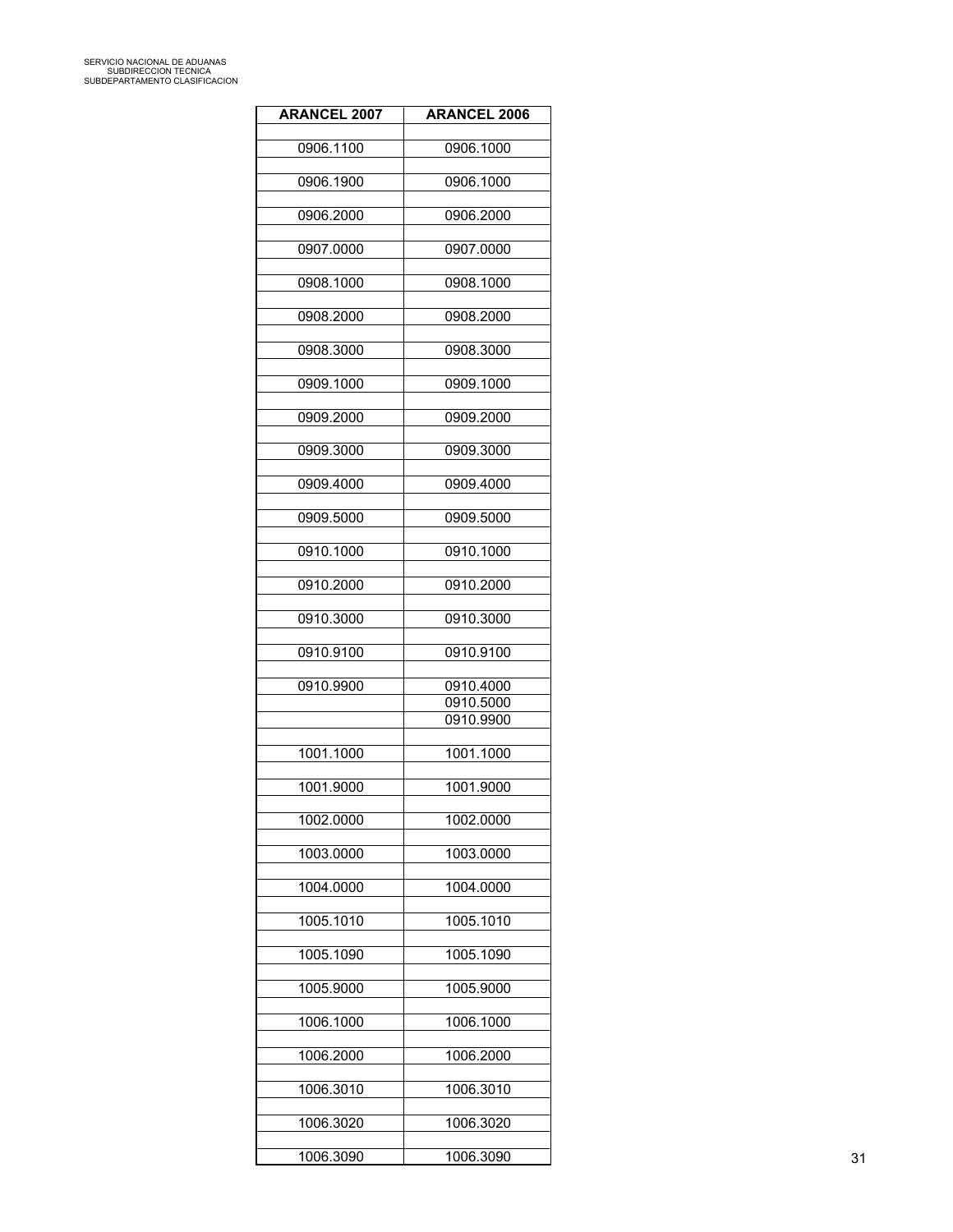| <b>ARANCEL 2007</b> | <b>ARANCEL 2006</b>    |
|---------------------|------------------------|
| 1006.4000           | 1006.4000              |
| 1007.0010           | 1007.0010              |
| 1007.0090           | 1007.0090              |
| 1008.1000           | 1008.1000              |
| 1008.2000           | 1008.2000              |
| 1008.3000           | 1008.3000              |
| 1008.9000           | 1008.9000              |
| 1101.0000           | 1101.0000              |
| 1102.1000           | 1102.1000              |
| 1102.2000           | 1102.2000              |
| 1102.9000           | 1102.3000<br>1102.9000 |
| 1103.1100           | 1103.1100              |
| 1103.1300           | 1103.1300              |
| 1103.1900           | 1103.1900              |
| 1103.2000           | 1103.2000              |
| 1104.1200           | 1104.1200              |
| 1104.1900           | 1104.1900              |
| 1104.2210           | 1104.2210              |
| 1104.2290           | 1104.2290              |
| 1104.2300           | 1104.2300              |
| 1104.2900           | 1104.2900              |
| 1104.3000           | 1104.3000              |
| 1105.1000           | 1105.1000              |
| 1105.2000           | 1105.2000              |
| 1106.1000           | 1106.1000              |
| 1106.2000           | 1106.2000              |
| 1106.3000           | 1106.3000              |
| 1107.1000           | 1107.1000              |
| 1107.2000           | 1107.2000              |
| 1108.1100           | 1108.1100              |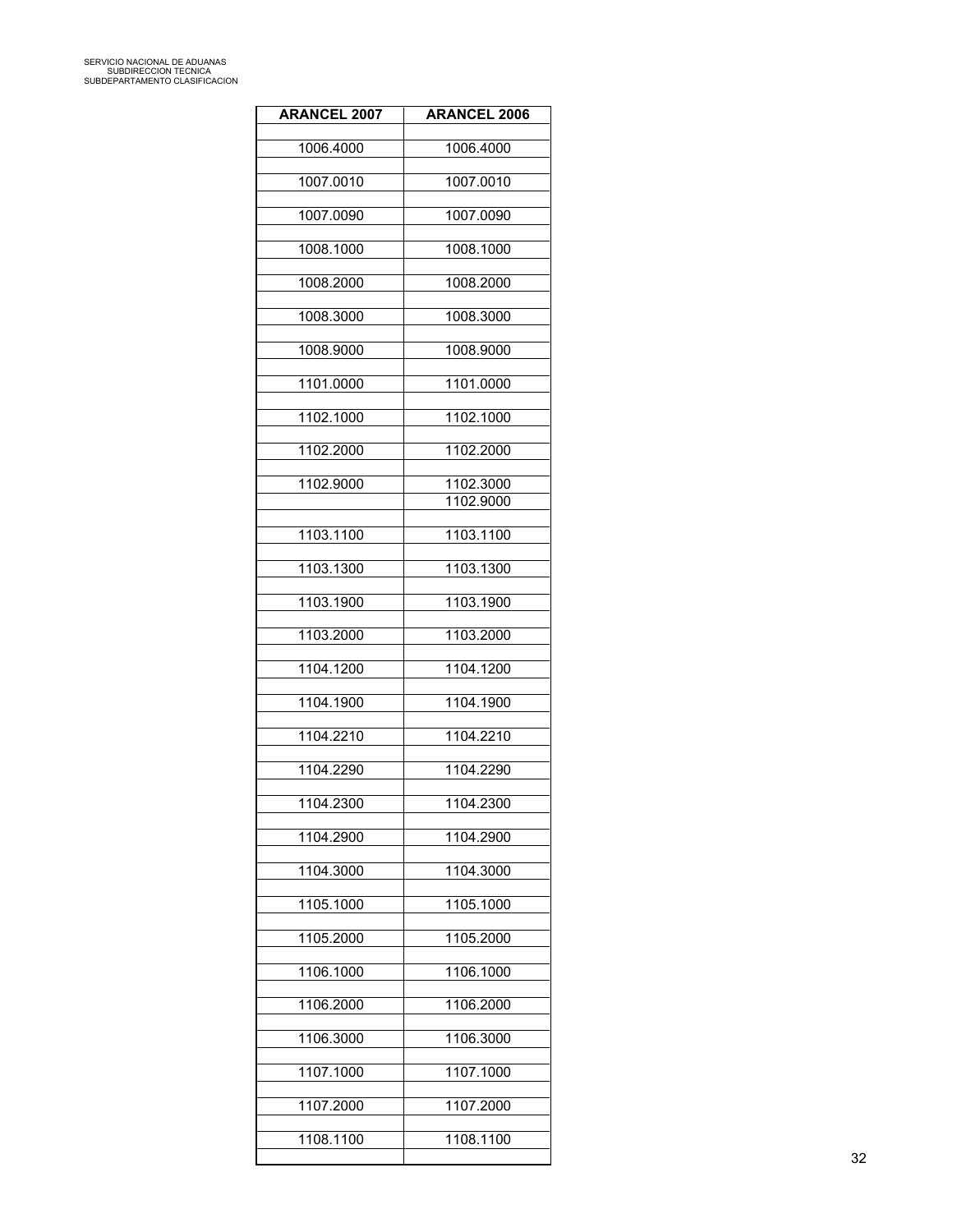| <b>ARANCEL 2007</b> | <b>ARANCEL 2006</b>    |
|---------------------|------------------------|
| 1108.1200           | 1108.1200              |
| 1108.1300           | 1108.1300              |
|                     |                        |
| 1108.1400           | 1108.1400              |
| 1108.1900           | 1108.1900              |
| 1108.2000           | 1108.2000              |
| 1109.0000           | 1109.0000              |
| 1201.0010           | 1201.0010              |
|                     |                        |
| 1201.0090           | 1201.0090              |
| 1202.1010           | 1202.1000              |
| 1202.1090           | 1202.1000              |
| 1202.2000           | 1202.2000              |
| 1203.0000           | 1203.0000              |
|                     |                        |
| 1204.0010           | 1204.0000              |
| 1204.0090           | 1204.0000              |
| 1205.1010           | 1205.1000              |
| 1205.1090           | 1205.1000              |
|                     |                        |
| 1205.9010           | 1205.9000              |
| 1205.9090           | 1205.9000              |
| 1206.0010           | 1206.0000              |
| 1206.0090           | 1206.0000              |
| 1207.2010           | 1207.2000              |
|                     |                        |
| 1207.2090           | 1207.2000              |
| 1207.4010           | 1207.4000              |
| 1207.4090           | 1207.4000              |
| 1207.5010           | 1207.5000              |
| 1207.5090           | 1207.5000              |
|                     |                        |
| 1207.9110           | 1207.9100              |
| 1207.9190           | 1207.9100              |
| 1207.9911           | 1207.9900              |
| 1207.9919           | 1207.9900              |
|                     |                        |
| 1207.9990           | 1207.1000<br>1207.3000 |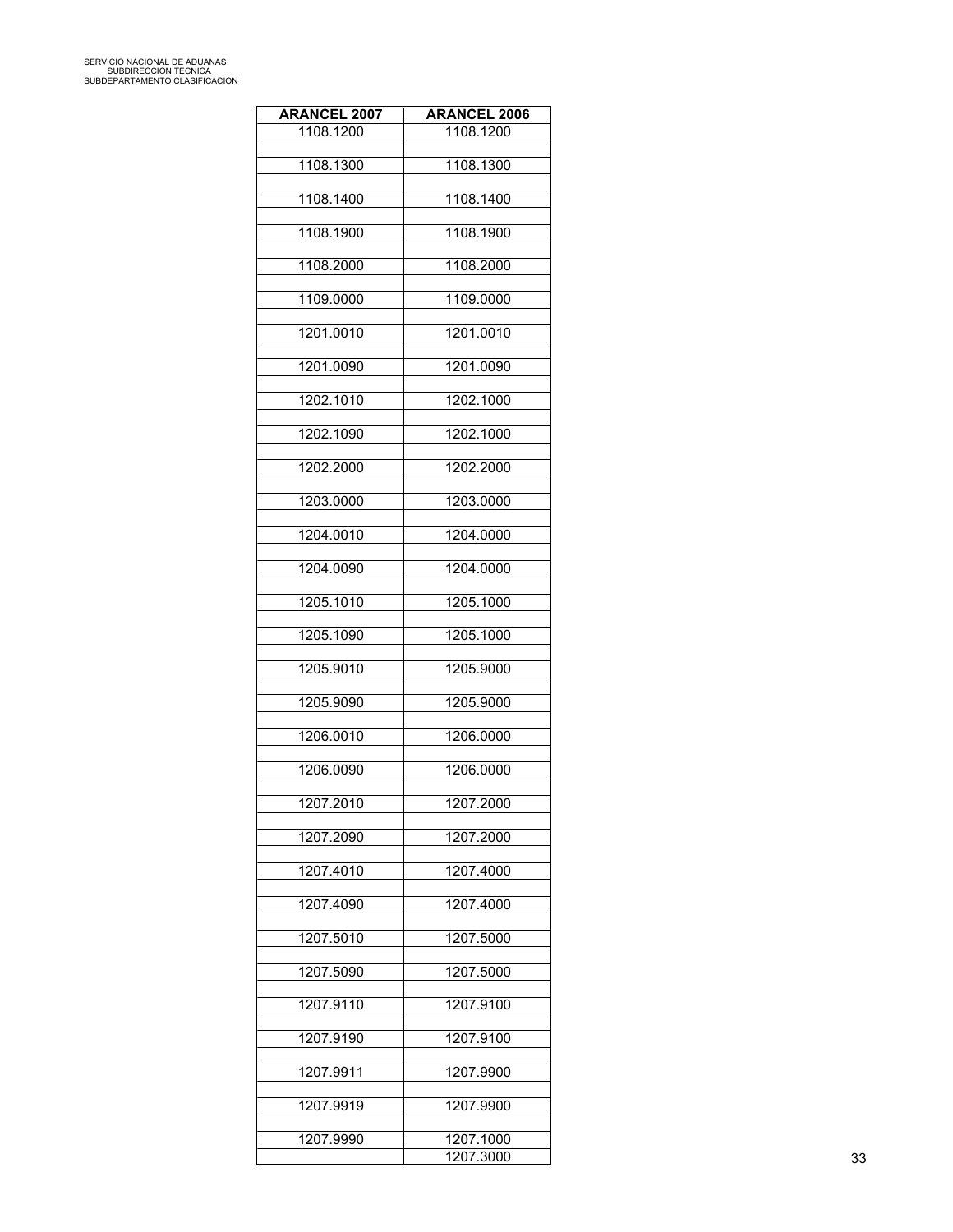| <b>ARANCEL 2007</b> | <b>ARANCEL 2006</b> |
|---------------------|---------------------|
|                     | 1207.6000           |
|                     | 1207.9900           |
|                     |                     |
| 1208.1000           | 1208.1000           |
| 1208.9000           | 1208.9000           |
| 1209.1000           | 1209.1000           |
| 1209.2100           | 1209.2100           |
| 1209.2200           | 1209.2200           |
| 1209.2300           | 1209.2300           |
| 1209.2400           | 1209.2400           |
| 1209.2500           | 1209.2500           |
| 1209.2910           | 1209.2900           |
|                     |                     |
| 1209.2990           | 1209.2600           |
|                     | 1209.2900           |
| 1209.3000           | 1209.3000           |
| 1209.9110           | 1209.9110           |
| 1209.9120           | 1209.9120           |
| 1209.9130           | 1209.9130           |
| 1209.9140           | 1209.9140           |
| 1209.9150           | 1209.9150           |
| 1209.9160           | 1209.9160           |
| 1209.9170           | 1209.9170           |
| 1209.9180           | 1209.9180           |
| 1209.9190           | 1209.9190           |
| 1209.9920           | 1209.9920           |
| 1209.9930           | 1209.9930           |
| 1209.9990           | 1209.9990           |
| 1210.1000           | 1210.1000           |
| 1210.2000           | 1210.2000           |
| 1211.2000           | 1211.2000           |
| 1211.3000           | 1211.3000           |
| 1211.4000           | 1211.4000           |
| 1211.9010           | 1211.9010           |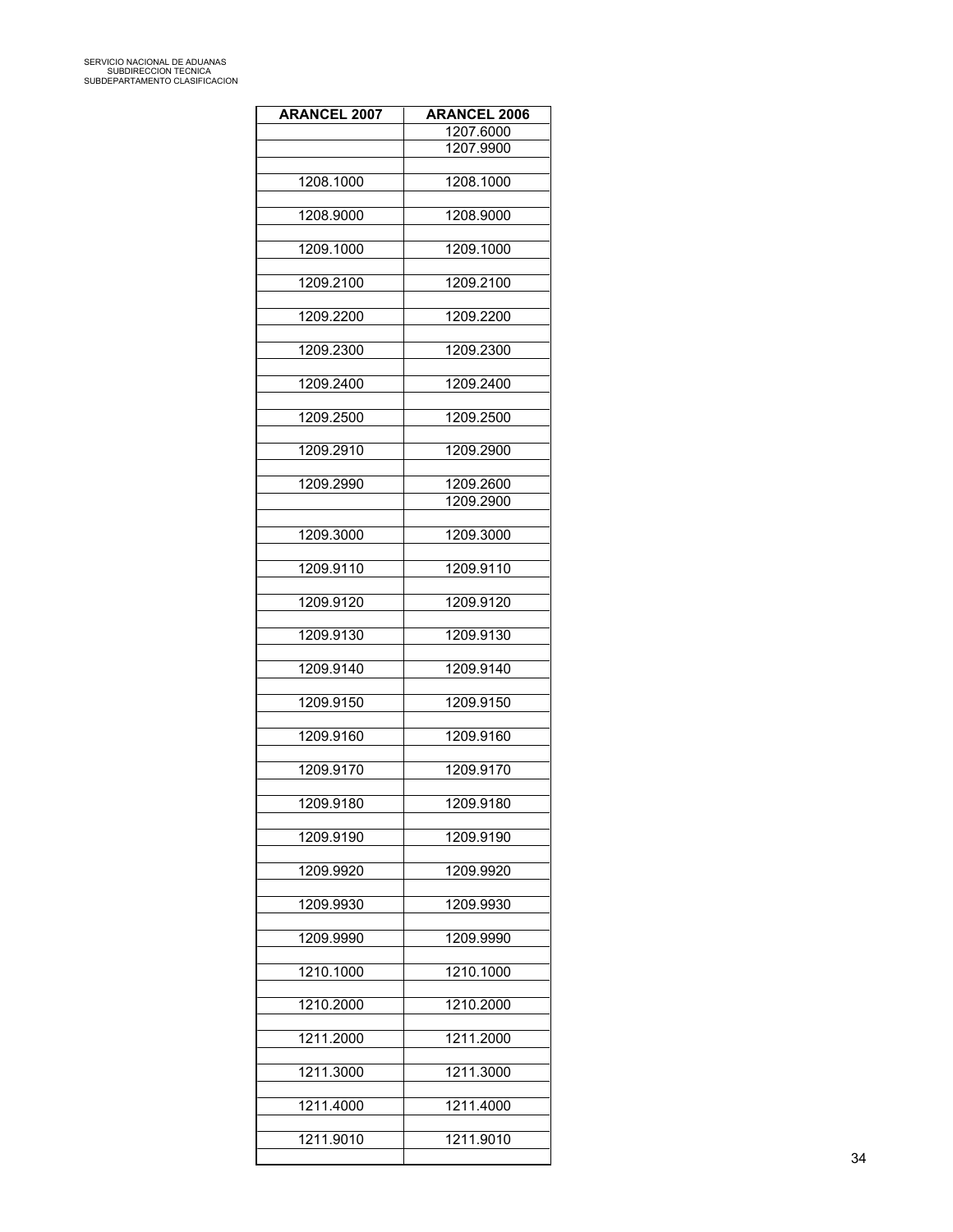| <b>ARANCEL 2007</b> | <b>ARANCEL 2006</b> |
|---------------------|---------------------|
| 1211.9020           | 1211.9020           |
| 1211.9030           | 1211.9030           |
| 1211.9041           | 1211.9041           |
| 1211.9042           | 1211.9042           |
| 1211.9043           | 1211.9043           |
| 1211.9049           | 1211.9049           |
| 1211.9050           | 1211.9050           |
| 1211.9060           | 1211.9060           |
|                     |                     |
| 1211.9090           | 1211.1000           |
|                     | 1211.9090           |
| 1212.2020           | 1212.2020           |
| 1212.2030           | 1212.2030           |
| 1212.2040           | 1212.2040           |
| 1212.2050           | 1212.2050           |
| 1212.2060           | 1212.2060           |
| 1212.2070           | 1212.2070           |
| 1212.2080           | 1212.2080           |
| 1212.2090           | 1212.2090           |
| 1212.9100           | 1212.9100           |
| 1212.9900           | 1212.1000           |
|                     | 1212.3000           |
|                     | 1212.9900           |
| 1213.0000           | 1213.0000           |
| 1214.1000           | 1214.1000           |
|                     |                     |
| 1214.9010           | 1214.9010           |
| 1214.9090           | 1214.9090           |
| 1301.2000           | 1301.2000           |
| 1301.9000           | 1301.1000           |
|                     | 1301.9000           |
| 1302.1100           | 1302.1100           |
| 1302.1200           | 1302.1200           |
| 1302.1300           | 1302.1300           |
| 1302.1910           | 1302.1910           |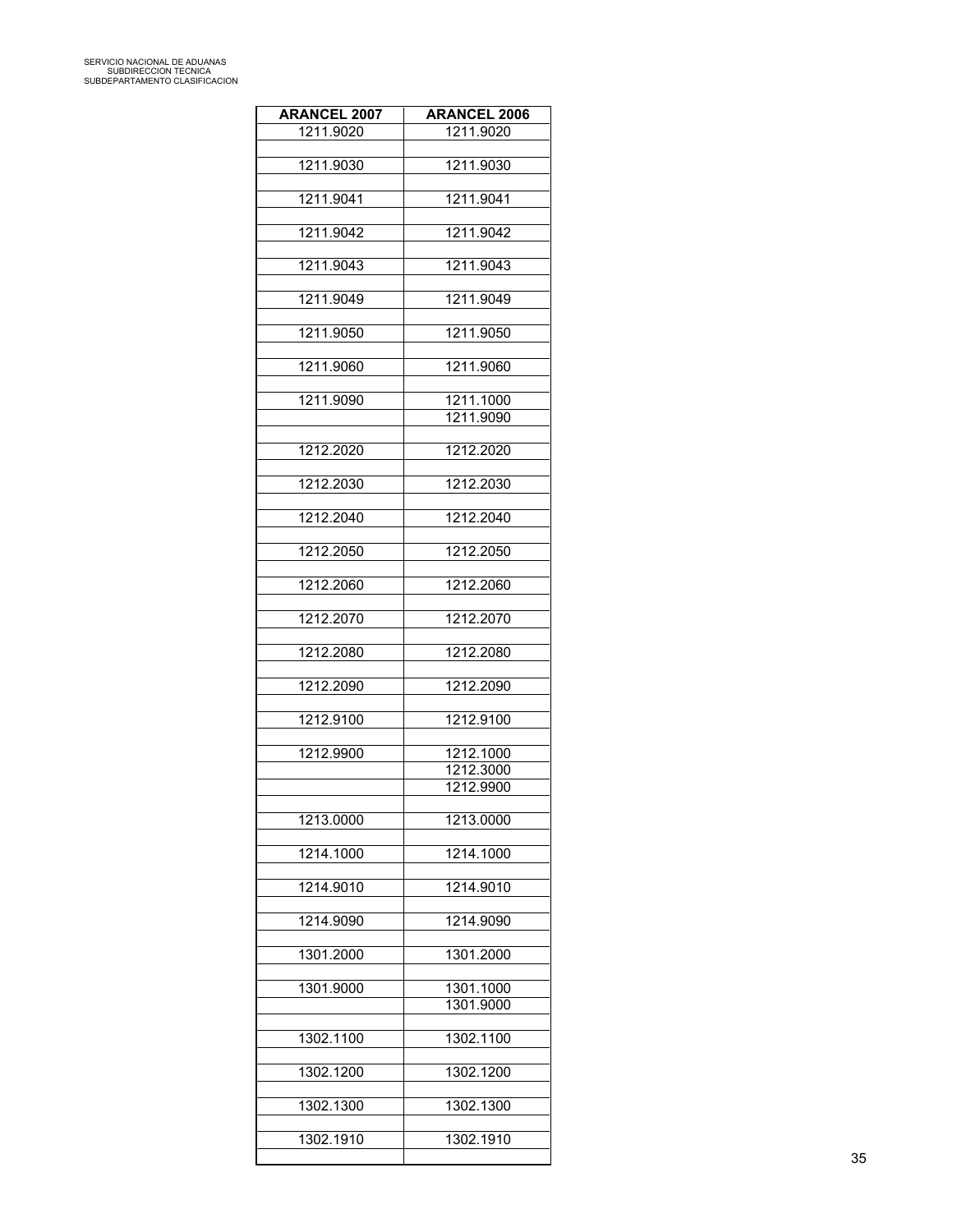| <b>ARANCEL 2007</b> | <b>ARANCEL 2006</b> |
|---------------------|---------------------|
| 1302.1990           | 1302.1400           |
|                     | 1302.1990           |
|                     |                     |
| 1302.2000           | 1302.2000           |
|                     |                     |
| 1302.3100           | 1302.3100           |
| 1302.3200           | 1302.3200           |
|                     |                     |
| 1302.3910           | 1302.3910           |
|                     |                     |
| 1302.3990           | 1302.3990           |
|                     |                     |
| 1401.1000           | 1401.1000           |
|                     |                     |
| 1401.2000           | 1401.2000           |
|                     | 1401.9000           |
| 1401.9000           |                     |
| 1404.2000           | 1404.2000           |
|                     |                     |
| 1404.9010           | 1404.9010           |
|                     |                     |
| 1404.9020           | 1404.9020           |
|                     |                     |
| 1404.9090           | 1402.0000           |
|                     | 1403.0000           |
|                     | 1404.1000           |
|                     | 1404.9090           |
| 1501.0010           |                     |
|                     | 1501.0010           |
| 1501.0090           | 1501.0090           |
|                     |                     |
| 1502.0010           | 1502.0010           |
|                     |                     |
| 1502.0090           | 1502.0090           |
|                     |                     |
| 1503.0000           | 1503.0000           |
|                     |                     |
| 1504.1000           | 1504.1000           |
| 1504.2010           | 1504.2010           |
|                     |                     |
| 1504.2020           | 1504.2020           |
|                     |                     |
| 1504.2090           | 1504.2090           |
|                     |                     |
| 1504.3000           | 1504.3000           |
|                     |                     |
| 1505.0000           | 1505.0000           |
| 1506.0000           | 1506.0000           |
|                     |                     |
| 1507.1000           | 1507.1000           |
|                     |                     |
| 1507.9010           | 1507.9010           |
|                     |                     |
| 1507.9090           | 1507.9090           |
|                     |                     |
| 1508.1000           | 1508.1000           |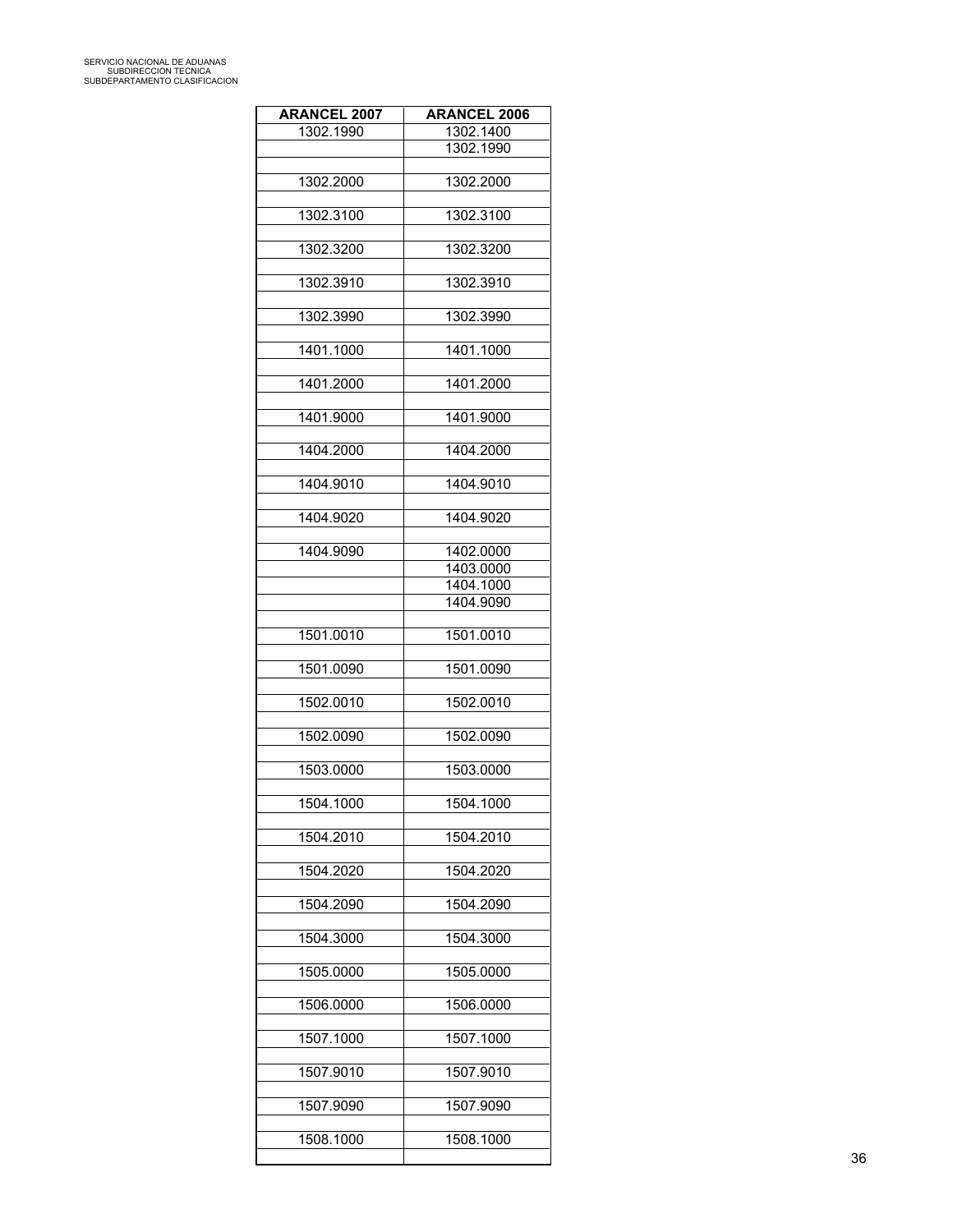| <b>ARANCEL 2007</b> | <b>ARANCEL 2006</b> |
|---------------------|---------------------|
| 1508.9000           | 1508.9000           |
| 1509.1000           | 1509.1000           |
| 1509.9000           | 1509.9000           |
| 1510.0000           | 1510.0000           |
| 1511.1000           | 1511.1000           |
| 1511.9000           | 1511.9000           |
|                     |                     |
| 1512.1110           | 1512.1110           |
| 1512.1120           | 1512.1120           |
| 1512.1911           | 1512.1911           |
| 1512.1919           | 1512.1919           |
| 1512.1920           | 1512.1920           |
| 1512.2100           | 1512.2100           |
|                     |                     |
| 1512.2900           | 1512.2900           |
| 1513.1100           | 1513.1100           |
| 1513.1900           | 1513.1900           |
| 1513.2100           | 1513.2100           |
| 1513.2900           | 1513.2900           |
| 1514.1100           | 1514.1100           |
| 1514.1900           | 1514.1900           |
|                     |                     |
| 1514.9100           | 1514.9100           |
| 1514.9900           | 1514.9900           |
| 1515.1100           | 1515.1100           |
| 1515.1900           | 1515.1900           |
| 1515.2100           | 1515.2100           |
| 1515.2900           | 1515.2900           |
| 1515.3000           | 1515.3000           |
|                     |                     |
| 1515.5000           | 1515.5000           |
| 1515.9010           | 1515.9010           |
| 1515.9090           | 1515.4000           |
|                     | 1515.9090           |
| 1516.1011           | 1516.1011           |
| 1516.1012           | 1516.1012           |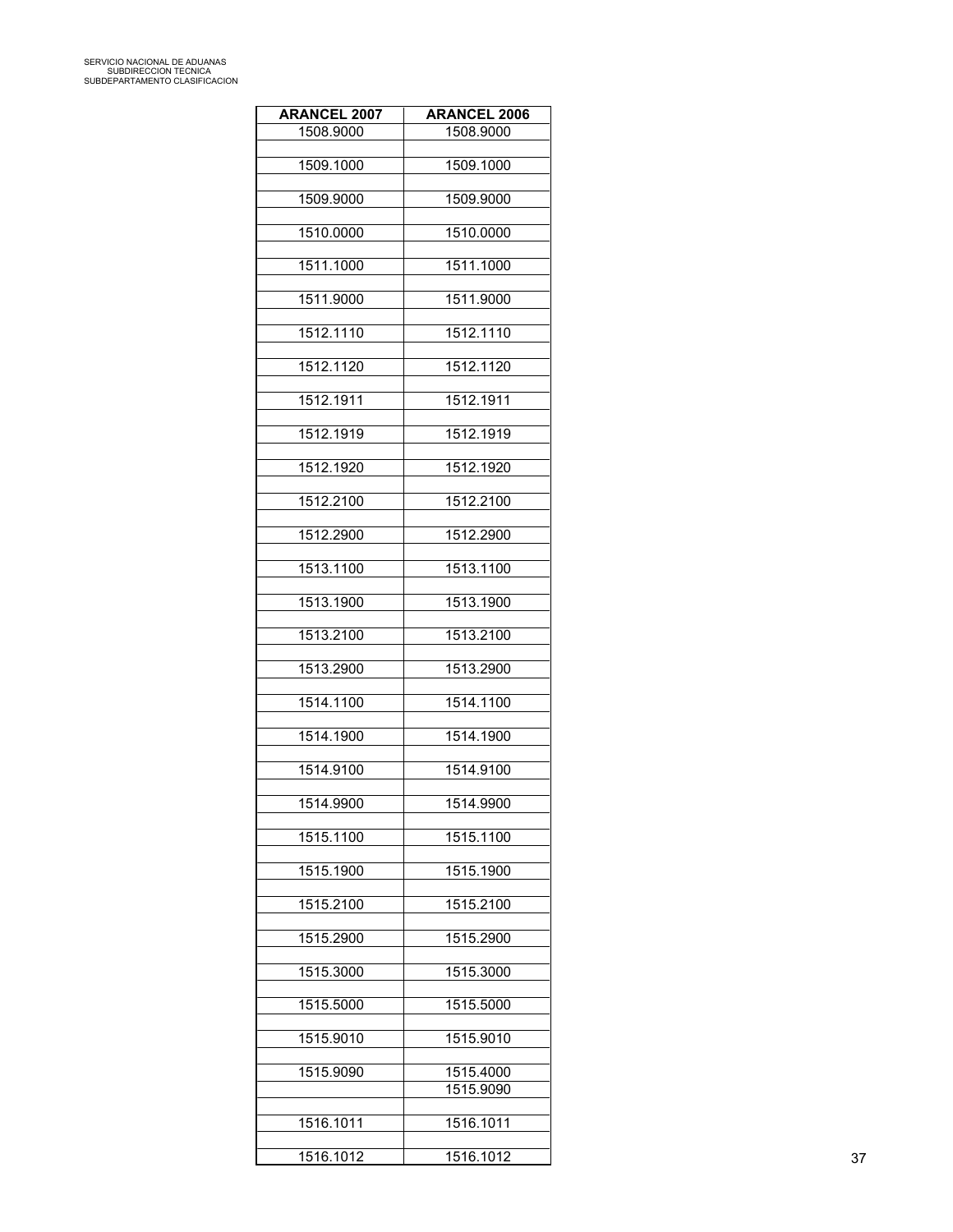| <b>ARANCEL 2007</b> | <b>ARANCEL 2006</b>    |
|---------------------|------------------------|
| 1516.1090           | 1516.1090              |
|                     |                        |
| 1516.2000           | 1516.2010              |
|                     | 1516.2020              |
|                     | 1516.2030<br>1516.2040 |
|                     | 1516.2090              |
|                     |                        |
| 1517.1010           | 1517.1010              |
|                     |                        |
| 1517.1090           | 1517.1090              |
| 1517.9010           | 1517.9010              |
|                     |                        |
| 1517.9020           | 1517.9020              |
|                     |                        |
| 1517.9090           | 1517.9090              |
|                     |                        |
| 1518.0010           | 1518.0010              |
| 1518.0090           | 1518.0090              |
|                     |                        |
| 1520.0000           | 1520.0000              |
|                     |                        |
| 1521.1000           | 1521.1000              |
|                     |                        |
| 1521.9000           | 1521.9000              |
|                     |                        |
| 1522.0000           | 1522.0000              |
| 1601.0000           | 1601.0000              |
|                     |                        |
| 1602.1000           | 1602.1000              |
|                     |                        |
| 1602.2000           | 1602.2000              |
|                     |                        |
| 1602.3110           | 1602.3110              |
| 1602.3120           | 1602.3120              |
|                     |                        |
| 1602.3130           | 1602.3130              |
|                     |                        |
| 1602.3190           | 1602.3190              |
|                     |                        |
| 1602.3210           | 1602.3210              |
| 1602.3220           | 1602.3220              |
|                     |                        |
| 1602.3290           | 1602.3290              |
|                     |                        |
| 1602.3900           | 1602.3900              |
|                     |                        |
| 1602.4100           | 1602.4100              |
|                     |                        |
| 1602.4200           | 1602.4200              |
| 1602.4900           | 1602.4900              |
|                     |                        |
| 1602.5000           | 1602.5000              |
|                     |                        |
| 1602.9010           | 1602.9000              |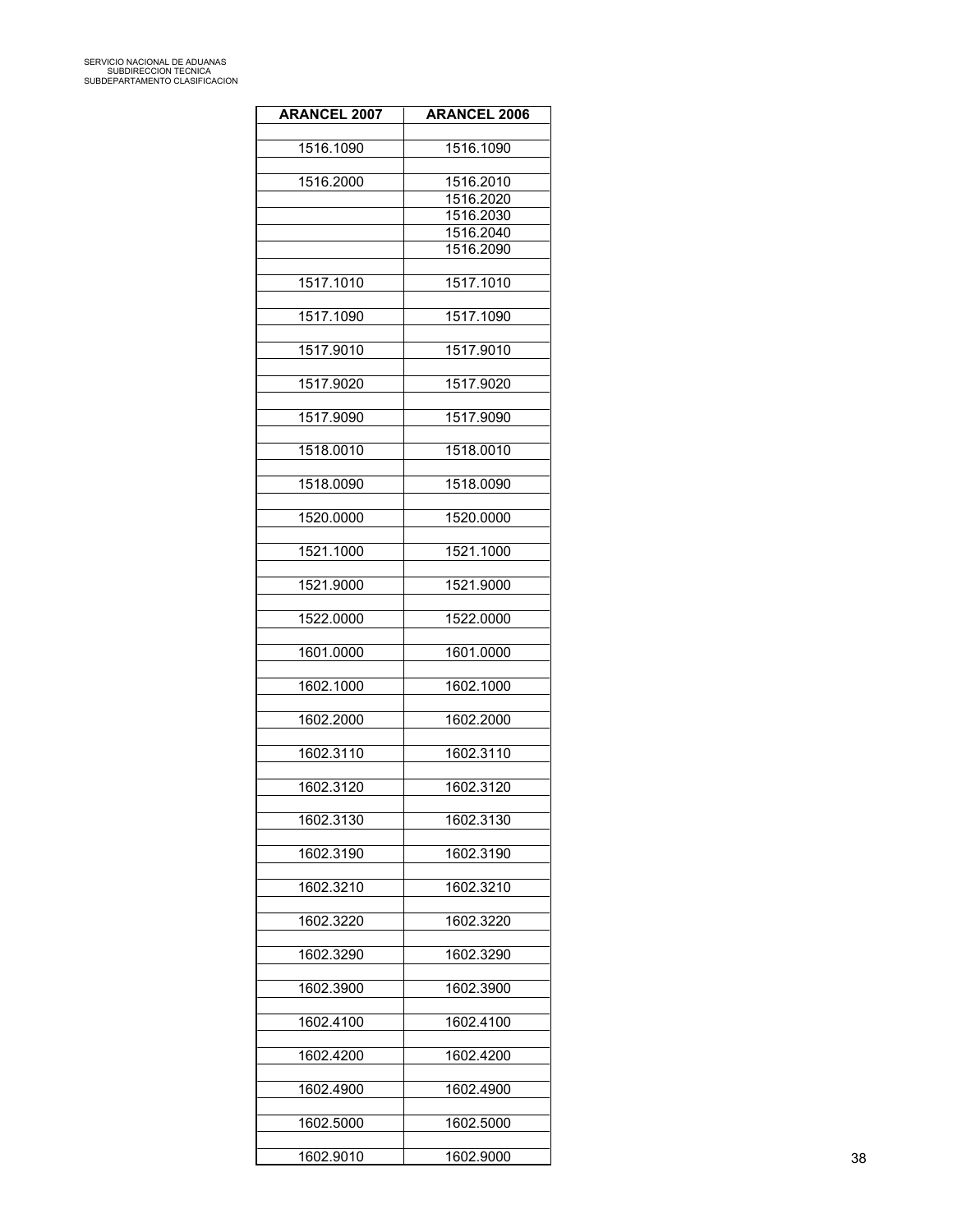| <b>ARANCEL 2007</b> | <b>ARANCEL 2006</b> |
|---------------------|---------------------|
| 1602.9020           | 1602.9000           |
| 1602.9030           | 1602.9000           |
| 1602.9040           | 1602.9000           |
|                     |                     |
| 1602.9050           | 1602.9000           |
| 1602.9060           | 1602.9000           |
| 1602.9070           | 1602.9000           |
| 1602.9090           | 1602.9000           |
| 1603.0010           | 1603.0010           |
| 1603.0090           | 1603.0090           |
| 1604.1110           | 1604.1110           |
| 1604.1190           | 1604.1190           |
| 1604.1200           | 1604.1200           |
| 1604.1311           | 1604.1311           |
| 1604.1312           | 1604.1312           |
| 1604.1319           | 1604.1319           |
| 1604.1390           | 1604.1390           |
|                     |                     |
| 1604.1410           | 1604.1410           |
| 1604.1420           | 1604.1420           |
| 1604.1430           | 1604.1430           |
| 1604.1500           | 1604.1500           |
| 1604.1610           | 1604.1610           |
| 1604.1690           | 1604.1690           |
| 1604.1911           | 1604.1911           |
| 1604.1912           | 1604.1912           |
| 1604.1913           | 1604.1913           |
| 1604.1919           | 1604.1919           |
| 1604.1920           | 1604.1920           |
| 1604.1930           | 1604.1930           |
|                     |                     |
| 1604.1940           | 1604.1940           |
| 1604.1990           | 1604.1990           |
| 1604.2010           | 1604.2010           |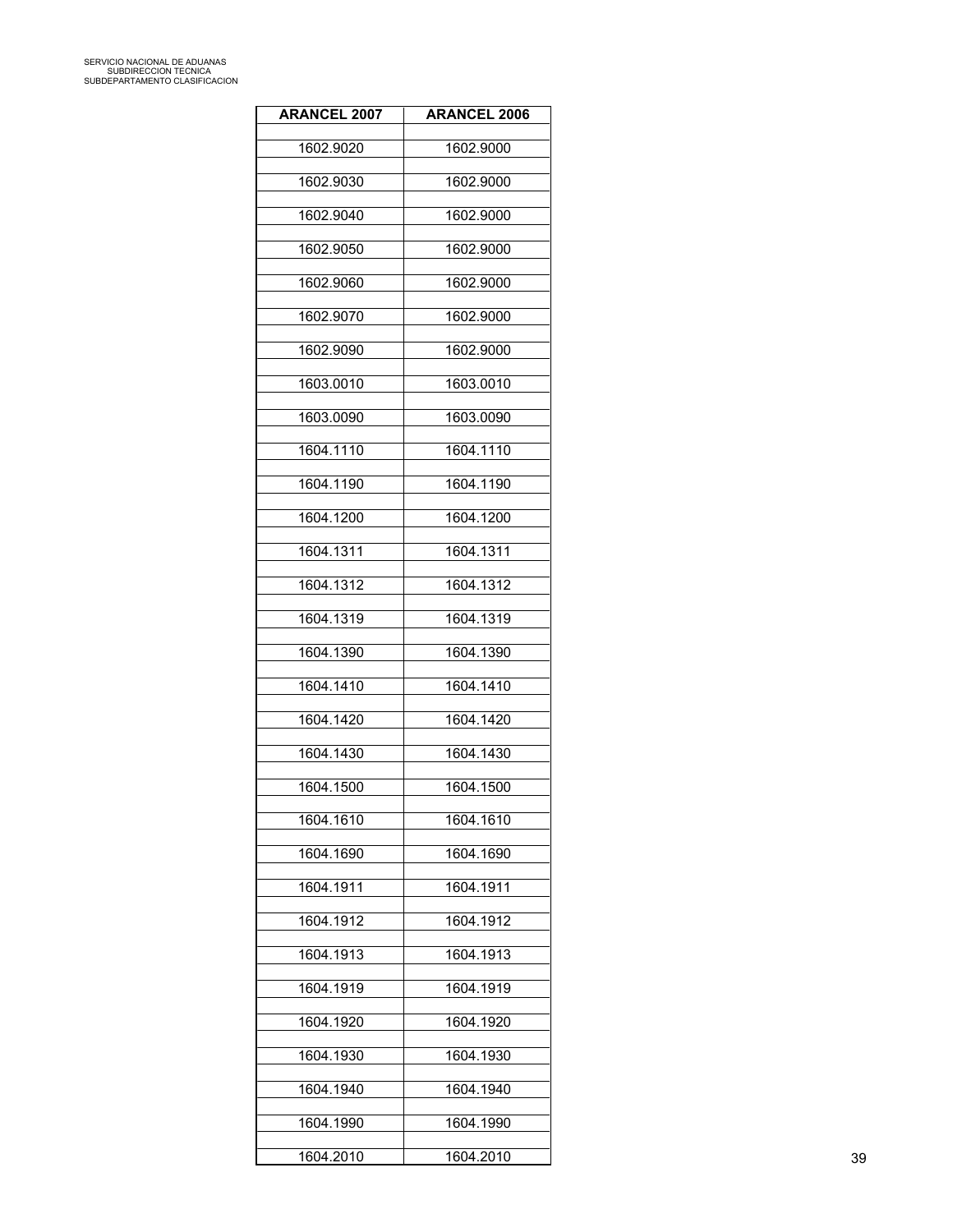| <b>ARANCEL 2007</b> | <b>ARANCEL 2006</b> |
|---------------------|---------------------|
| 1604.2020           | 1604.2020           |
| 1604.2030           | 1604.2030           |
| 1604.2040           | 1604.2040           |
| 1604.2050           | 1604.2050           |
| 1604.2060           | 1604.2060           |
| 1604.2070           | 1604.2070           |
| 1604.2090           | 1604.2090           |
|                     |                     |
| 1604.3000           | 1604.3000           |
| 1605.1011           | 1605.1011           |
| 1605.1012           | 1605.1012           |
| 1605.1019           | 1605.1019           |
| 1605.1021           | 1605.1021           |
| 1605.1022           | 1605.1022           |
| 1605.1023           | 1605.1023           |
| 1605.1024           | 1605.1024           |
| 1605.1025           | 1605.1025           |
| 1605.1026           | 1605.1026           |
| 1605.1027           | 1605.1027           |
| 1605.1028           | 1605.1028           |
| 1605.1029           | 1605.1029           |
| 1605.1090           | 1605.1090           |
| 1605.2011           | 1605.2011           |
| 1605.2012           | 1605.2012           |
| 1605.2013           | 1605.2013           |
|                     |                     |
| 1605.2014           | 1605.2014           |
| 1605.2015           | 1605.2015           |
| 1605.2016           | 1605.2016           |
| 1605.2019           | 1605.2019           |
| 1605.2021           | 1605.2021           |
| 1605.2022           | 1605.2022           |
| 1605.2029           | 1605.2029           |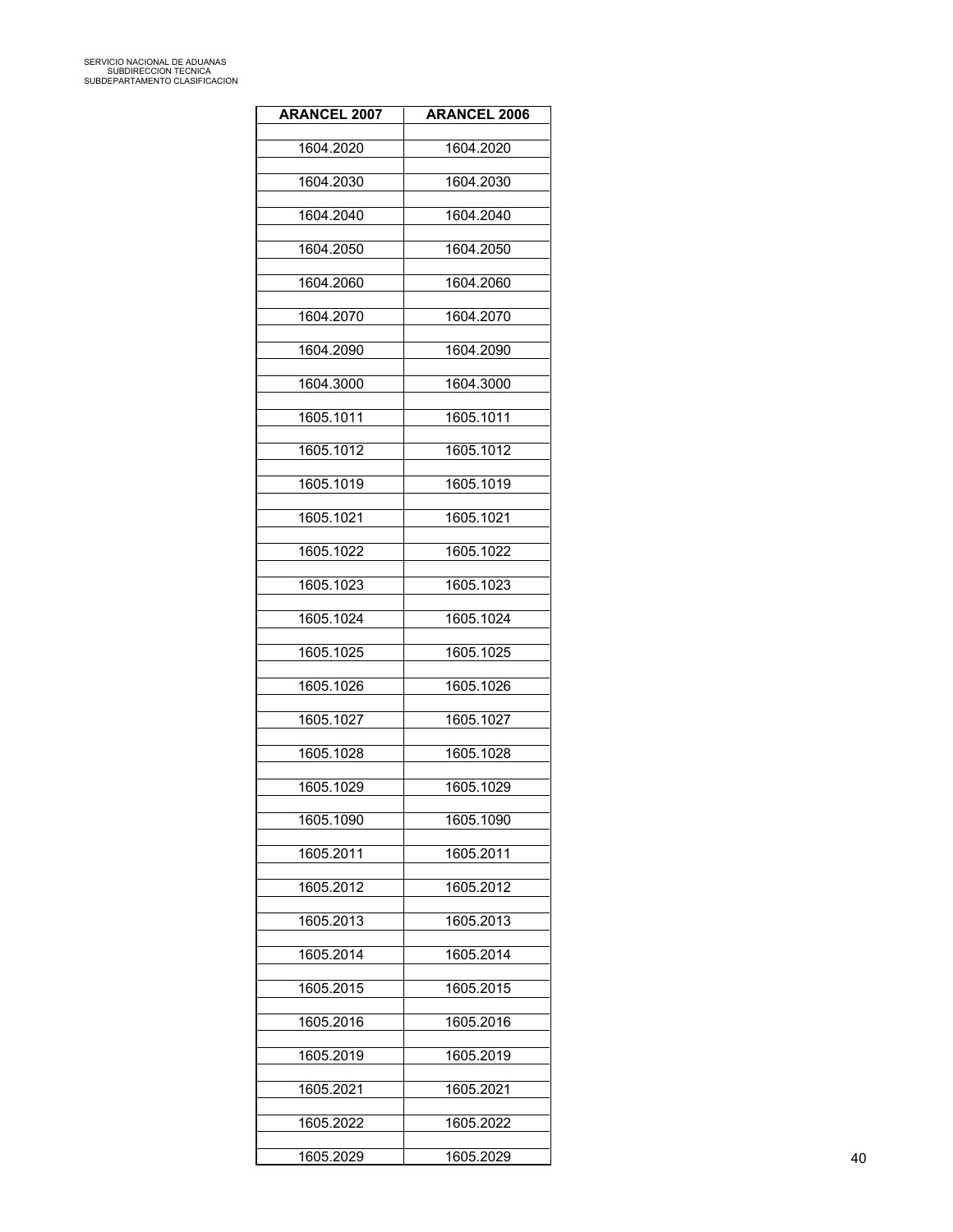| <b>ARANCEL 2007</b> | <b>ARANCEL 2006</b> |
|---------------------|---------------------|
| 1605.2091           | 1605.2091           |
| 1605.2099           | 1605.2099           |
| 1605.3000           | 1605.3000           |
| 1605.4000           | 1605.4000           |
|                     | 1605.9010           |
| 1605.9010           |                     |
| 1605.9020           | 1605.9020           |
| 1605.9030           | 1605.9030           |
| 1605.9040           | 1605.9040           |
| 1605.9051           | 1605.9050           |
| 1605.9052           | 1605.9050           |
| 1605.9053           | 1605.9050           |
| 1605.9054           | 1605.9050           |
| 1605.9059           | 1605.9050           |
| 1605.9060           | 1605.9060           |
| 1605.9070           | 1605.9070           |
| 1605.9080           | 1605.9090           |
| 1605.9091           | 1605.9090           |
|                     |                     |
| 1605.9092           | 1605.9090           |
| 1605.9093           | 1605.9090           |
| 1605.9094           | 1605.9090           |
| 1605.9095           | 1605.9090           |
| 1605.9099           | 1605.9090           |
| 1701.1100           | 1701.1100           |
| 1701.1200           | 1701.1200           |
| 1701.9100           | 1701.9100           |
| 1701.9910           | 1701.9910           |
| 1701.9920           | 1701.9920           |
| 1701.9990           | 1701.9990           |
|                     |                     |
| 1702.1100           | 1702.1100           |
| 1702.1900           | 1702.1900           |
| 1702.2000           | 1702.2000           |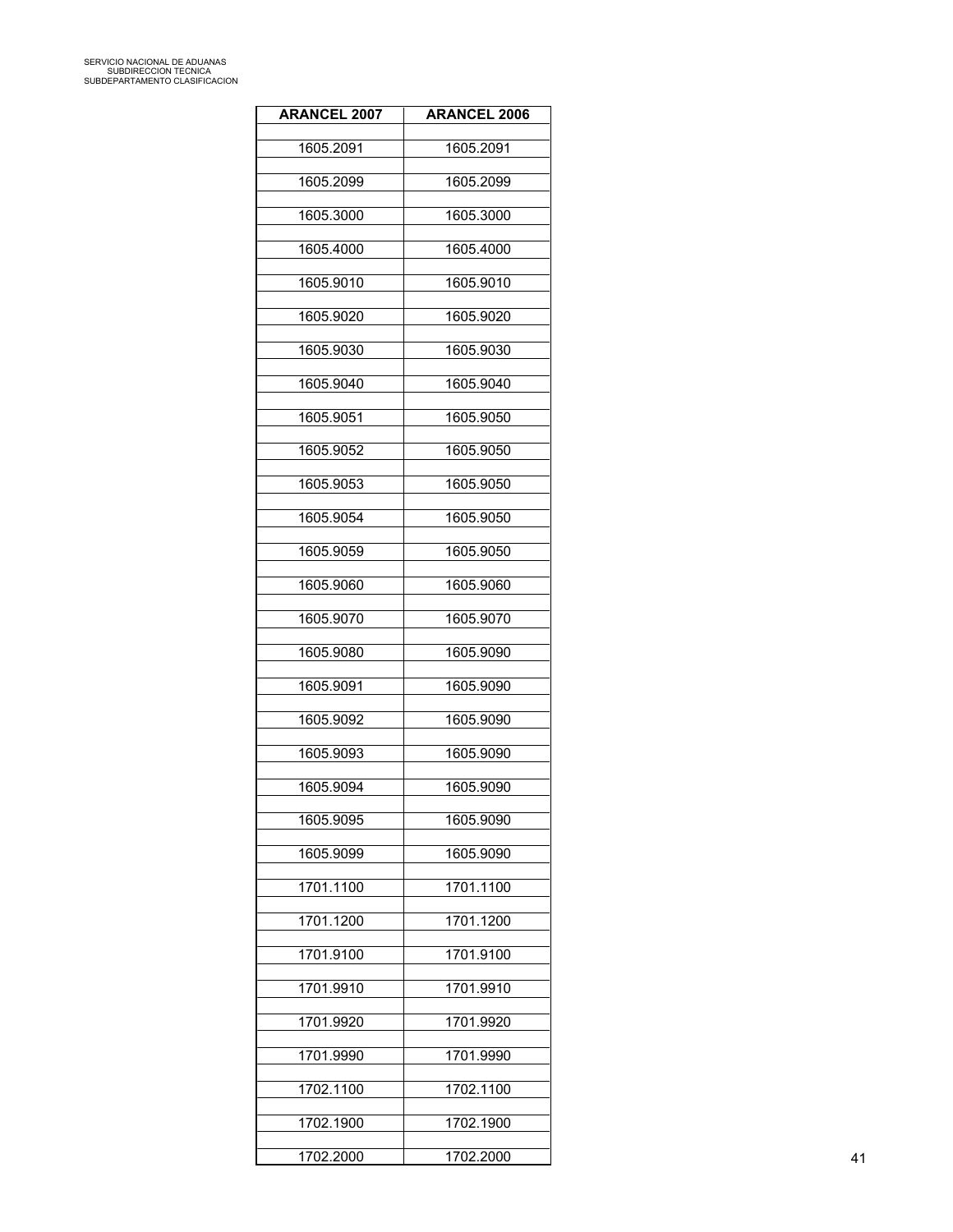| <b>ARANCEL 2007</b> | <b>ARANCEL 2006</b> |
|---------------------|---------------------|
| 1702.3000           |                     |
|                     | 1702.3000           |
| 1702.4000           | 1702.4000           |
| 1702.5000           | 1702.5000           |
| 1702.6010           | 1702.6010           |
| 1702.6020           | 1702.6020           |
| 1702.6090           | 1702.6090           |
| 1702.9010           | 1702.9010           |
| 1702.9020           | 1702.9090           |
| 1702.9090           | 1702.9090           |
| 1703.1000           | 1703.1000           |
| 1703.9000           | 1703.9000           |
| 1704.1010           | 1704.1010           |
| 1704.1090           | 1704.1090           |
| 1704.9020           | 1704.9020           |
| 1704.9030           | 1704.9030           |
| 1704.9050           | 1704.9050           |
| 1704.9060           | 1704.9060           |
| 1704.9070           | 1704.9070           |
| 1704.9080           | 1704.9041           |
|                     |                     |
| 1704.9090           | 1704.9049           |
|                     | 1704.9090           |
| 1801.0010           | 1801.0010           |
| 1801.0020           | 1801.0020           |
| 1802.0000           | 1802.0000           |
| 1803.1000           | 1803.1000           |
| 1803.2000           | 1803.2000           |
|                     |                     |
| 1804.0000           | 1804.0000           |
| 1805.0000           | 1805.0000           |
| 1806.1000           | 1806.1000           |
| 1806.2000           | 1806.2000           |
| 1806.3110           | 1806.3110           |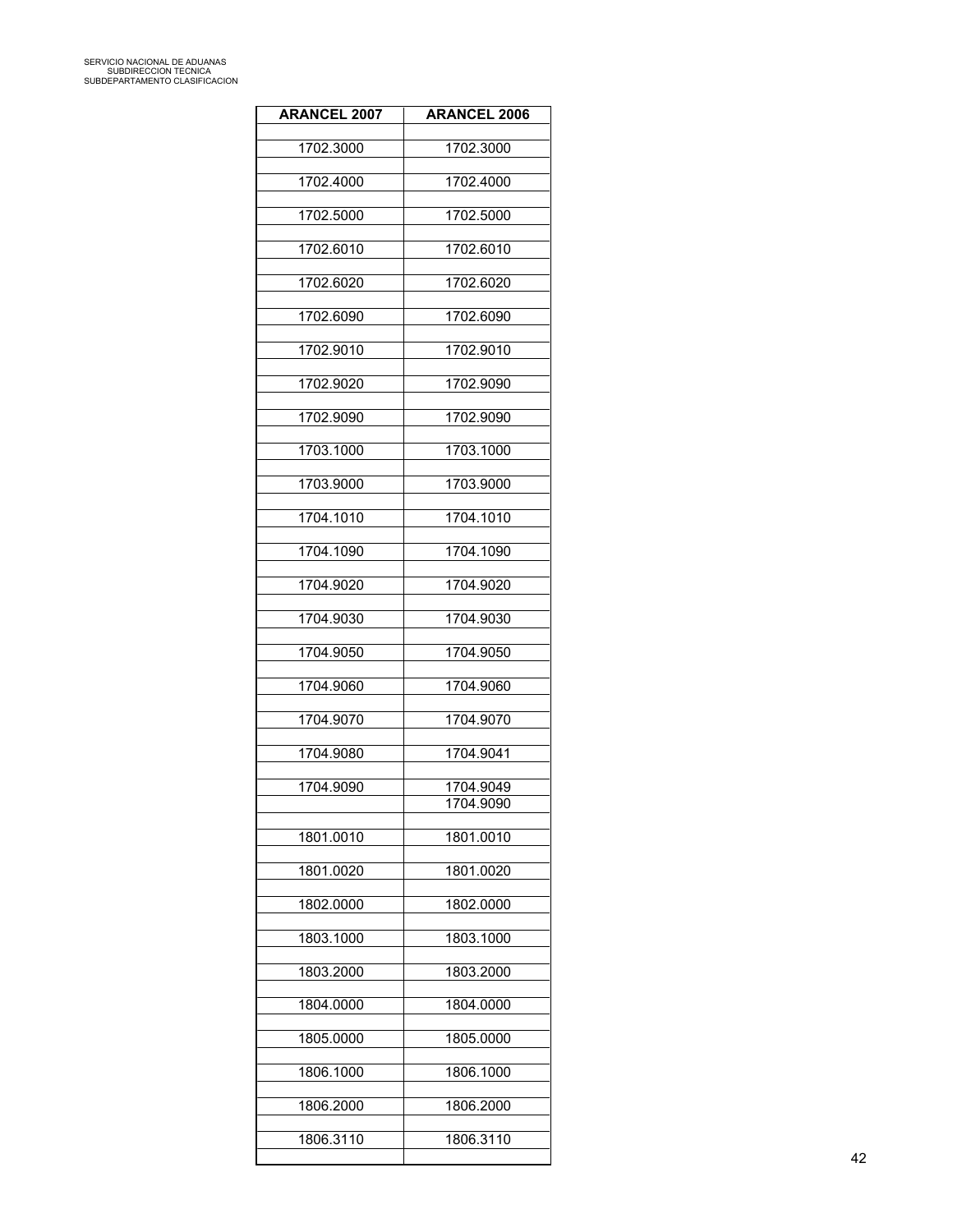| <b>ARANCEL 2007</b> | <b>ARANCEL 2006</b> |
|---------------------|---------------------|
| 1806.3120           | 1806.3120           |
| 1806.3190           | 1806.3190           |
| 1806.3210           | 1806.3210           |
| 1806.3290           | 1806.3290           |
| 1806.9010           | 1806.9010           |
| 1806.9020           | 1806.9020           |
| 1806.9030           | 1806.9030           |
| 1806.9040           | 1806.9040           |
| 1806.9050           | 1806.9050           |
| 1806.9090           | 1806.9090           |
| 1901.1010           | 1901.1010           |
| 1901.1090           | 1901.1090           |
| 1901.2010           | 1901.2010           |
| 1901.2090           | 1901.2090           |
| 1901.9011           | 1901.9011           |
| 1901.9019           | 1901.9019           |
| 1901.9090           | 1901.9090           |
| 1902.1100           | 1902.1100           |
| 1902.1910           | 1902.1910           |
| 1902.1920           | 1902.1920           |
| 1902.1990           | 1902.1990           |
| 1902.2010           | 1902.2000           |
| 1902.2090           | 1902.2000           |
| 1902.3000           | 1902.3000           |
| 1902.4000           | 1902.4000           |
| 1903.0000           | 1903.0000           |
| 1904.1000           | 1904.1000           |
| 1904.2000           | 1904.2000           |
| 1904.3000           | 1904.3000           |
| 1904.9000           | 1904.9000           |
| 1905.1000           | 1905.1000           |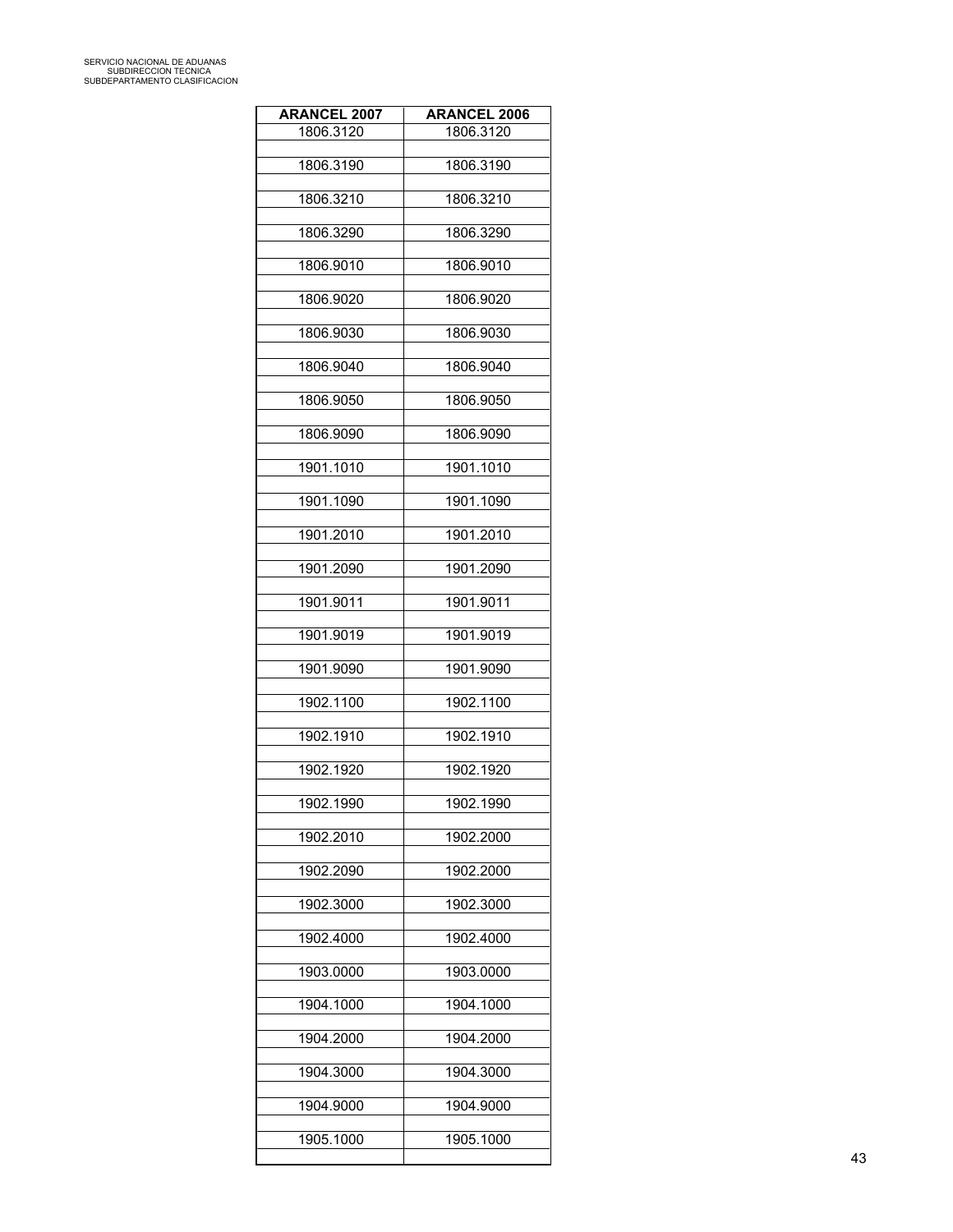| <b>ARANCEL 2007</b> | <b>ARANCEL 2006</b> |
|---------------------|---------------------|
| 1905.2000           | 1905.2000           |
| 1905.3100           | 1905.3100           |
| 1905.3200           | 1905.3200           |
| 1905.4000           | 1905.4000           |
| 1905.9010           | 1905.9010           |
| 1905.9020           | 1905.9020           |
| 1905.9030           | 1905.9030           |
| 1905.9090           | 1905.9090           |
| 2001.1000           | 2001.1000           |
| 2001.9010           | 2001.9010           |
| 2001.9020           | 2001.9020           |
| 2001.9030           | 2001.9030           |
| 2001.9090           | 2001.9090           |
| 2002.1010           | 2002.1010           |
| 2002.1020           | 2002.1020           |
| 2002.9011           | 2002.9011           |
| 2002.9012           | 2002.9012           |
| 2002.9019           | 2002.9019           |
| 2002.9090           | 2002.9090           |
| 2003.1010           | 2003.1010           |
| 2003.1090           | 2003.1090           |
| 2003.2010           | 2003.2010           |
| 2003.2090           | 2003.2090           |
| 2003.9010           | 2003.9010           |
| 2003.9090           | 2003.9090           |
| 2004.1000           | 2004.1000           |
| 2004.9010           | 2004.9010           |
| 2004.9090           | 2004.9090           |
| 2005.1000           | 2005.1000           |
| 2005.2000           | 2005.2000           |
| 2005.4000           | 2005.4000           |
|                     |                     |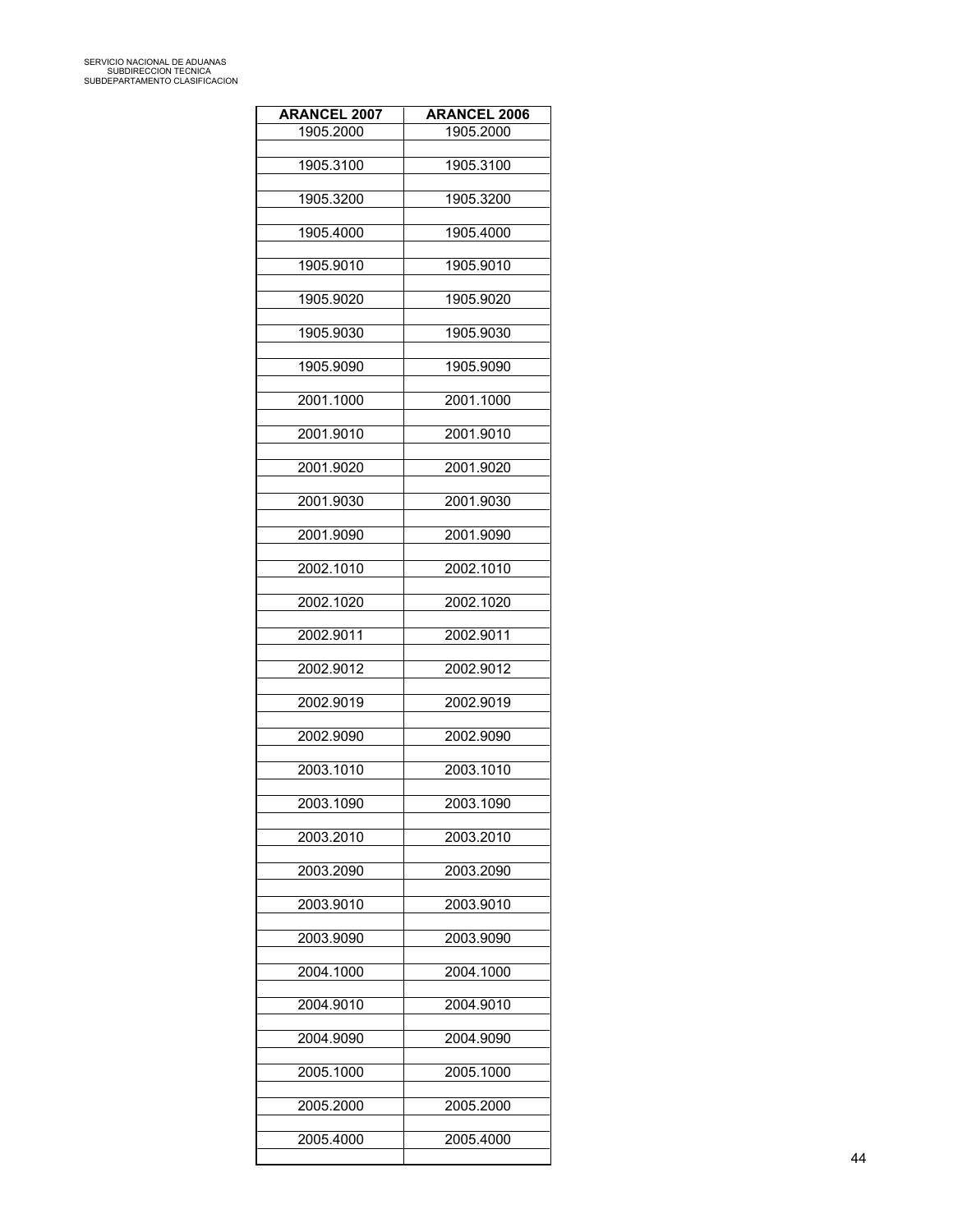| <b>ARANCEL 2007</b> | <b>ARANCEL 2006</b> |
|---------------------|---------------------|
| 2005.5100           | 2005.5100           |
| 2005.5900           | 2005.5900           |
| 2005.6000           | 2005.6000           |
| 2005.7000           | 2005.7000           |
| 2005.8000           | 2005.8000           |
| 2005.9100           | 2005.9090           |
| 2005.9910           | 2005.9010           |
| 2005.9920           | 2005.9020           |
| 2005.9990           | 2005.9090           |
| 2006.0010           | 2006.0010           |
| 2006.0020           | 2006.0020           |
| 2006.0090           | 2006.0090           |
| 2007.1000           | 2007.1000           |
| 2007.9100           | 2007.9100           |
| 2007.9911           | 2007.9911           |
| 2007.9912           | 2007.9912           |
| 2007.9919           | 2007.9919           |
| 2007.9921           | 2007.9921           |
| 2007.9922           | 2007.9922           |
| 2007.9929           | 2007.9929           |
| 2007.9990           | 2007.9990           |
| 2008.1110           | 2008.1110           |
| 2008.1190           | 2008.1190           |
| 2008.1900           | 2008.1900           |
| 2008.2011           | 2008.2011           |
| 2008.2012           | 2008.2012           |
| 2008.2019           | 2008.2019           |
| 2008.2090           | 2008.2090           |
| 2008.3000           | 2008.3000           |
| 2008.4010           | 2008.4010           |
| 2008.4090           | 2008.4090           |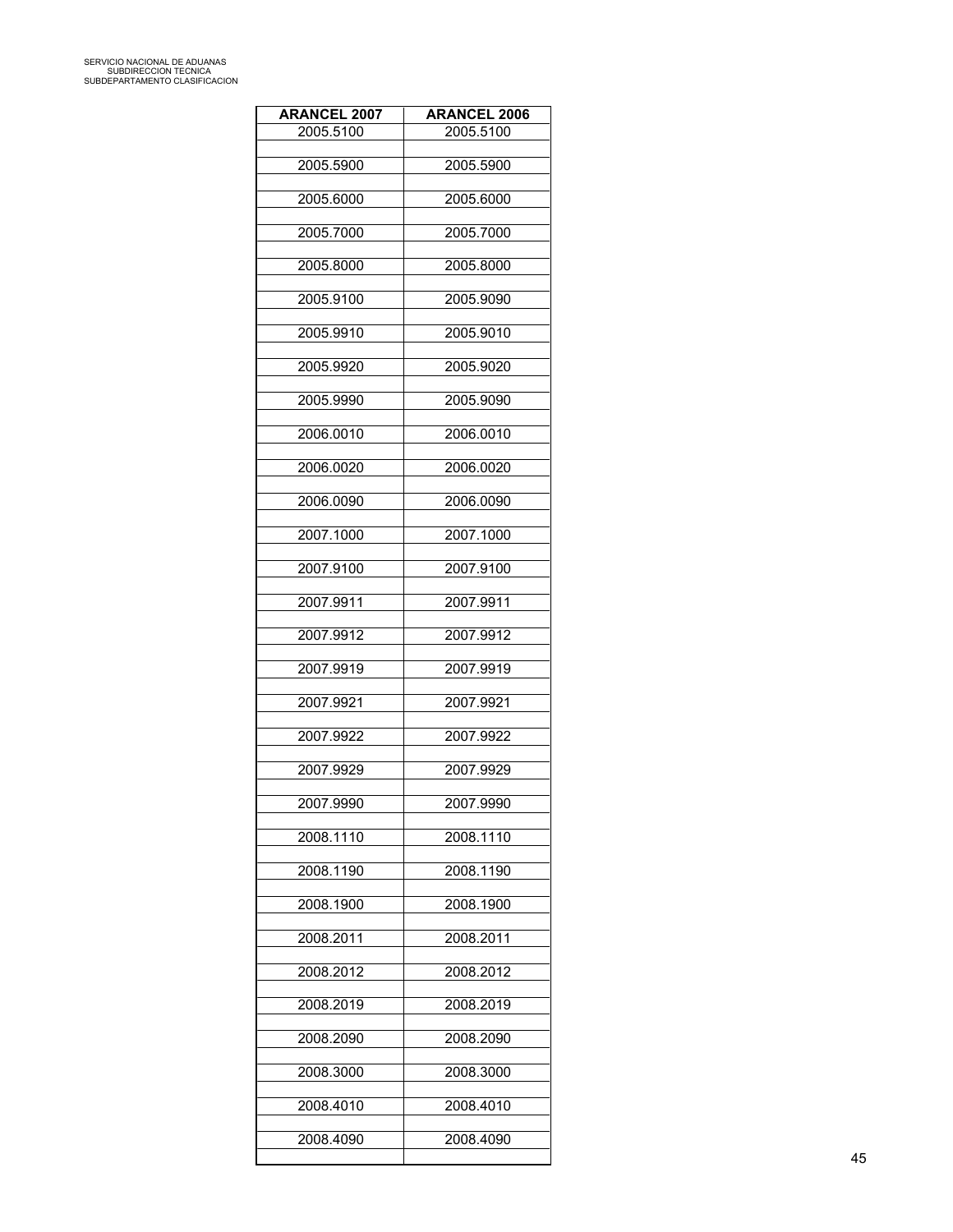| <b>ARANCEL 2007</b> | <b>ARANCEL 2006</b> |
|---------------------|---------------------|
| 2008.5000           | 2008.5000           |
| 2008.6011           | 2008.6011           |
| 2008.6019           | 2008.6019           |
| 2008.6090           | 2008.6090           |
| 2008.7011           | 2008.7011           |
| 2008.7019           | 2008.7019           |
| 2008.7090           | 2008.7090           |
| 2008.8000           | 2008.8000           |
| 2008.9100           | 2008.9100           |
| 2008.9200           | 2008.9200           |
| 2008.9910           | 2008.9910           |
| 2008.9920           | 2008.9920           |
| 2008.9930           | 2008.9930           |
| 2008.9990           | 2008.9990           |
| 2009.1100           | 2009.1100           |
| 2009.1200           | 2009.1200           |
| 2009.1900           | 2009.1900           |
| 2009.2100           | 2009.2100           |
| 2009.2900           | 2009.2900           |
| 2009.3100           | 2009.3100           |
| 2009.3900           | 2009.3900           |
| 2009.4100           | 2009.4100           |
| 2009.4900           | 2009.4900           |
| 2009.5000           | 2009.5000           |
| 2009.6110           | 2009.6110           |
| 2009.6120           | 2009.6120           |
| 2009.6910           | 2009.6910           |
| 2009.6920           | 2009.6920           |
| 2009.7100           | 2009.7100           |
| 2009.7910           | 2009.7910           |
| 2009.7920           | 2009.7920           |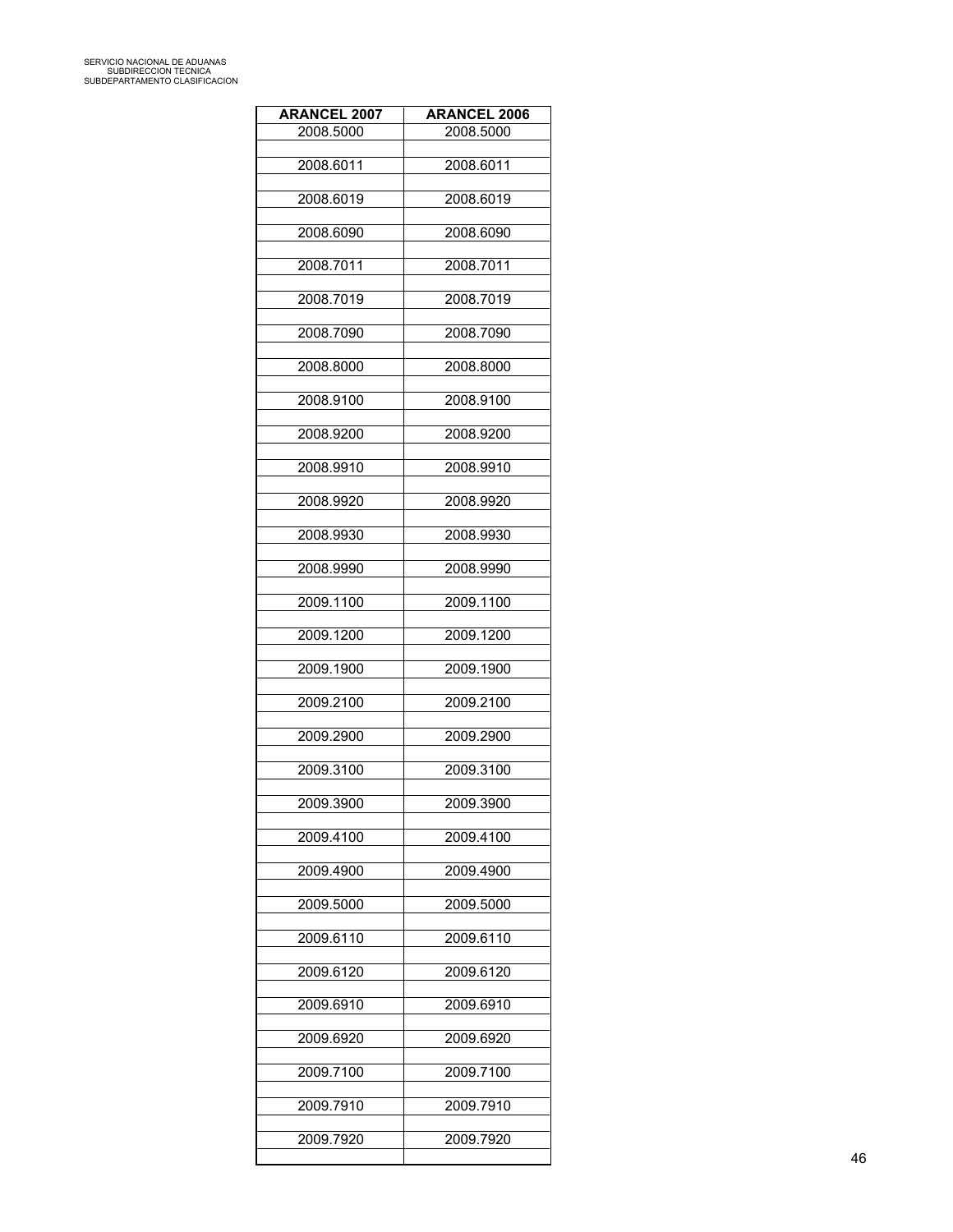| <b>ARANCEL 2007</b> | <b>ARANCEL 2006</b> |
|---------------------|---------------------|
| 2009.8010           | 2009.8010           |
| 2009.8020           | 2009.8020           |
| 2009.8030           | 2009.8030           |
| 2009.8040           | 2009.8040           |
| 2009.8050           | 2009.8050           |
| 2009.8060           | 2009.8060           |
| 2009.8070           | 2009.8070           |
| 2009.8090           | 2009.8090           |
| 2009.9000           | 2009.9000           |
| 2101.1110           | 2101.1110           |
| 2101.1190           | 2101.1190           |
| 2101.1200           | 2101.1200           |
| 2101.2010           | 2101.2010           |
| 2101.2090           | 2101.2090           |
| 2101.3000           | 2101.3000           |
| 2102.1000           | 2102.1000           |
| 2102.2000           | 2102.2000           |
| 2102.3000           | 2102.3000           |
| 2103.1000           | 2103.1000           |
| 2103.2010           | 2103.2010           |
| 2103.2090           | 2103.2090           |
| 2103.3000           | 2103.3000           |
| 2103.9010           | 2103.9010           |
| 2103.9020           | 2103.9020           |
| 2103.9090           | 2103.9090           |
| 2104.1010           | 2104.1010           |
| 2104.1020           | 2104.1020           |
| 2104.1090           | 2104.1090           |
| 2104.2010           | 2104.2010           |
| 2104.2090           | 2104.2090           |
| 2105.0010           | 2105.0010           |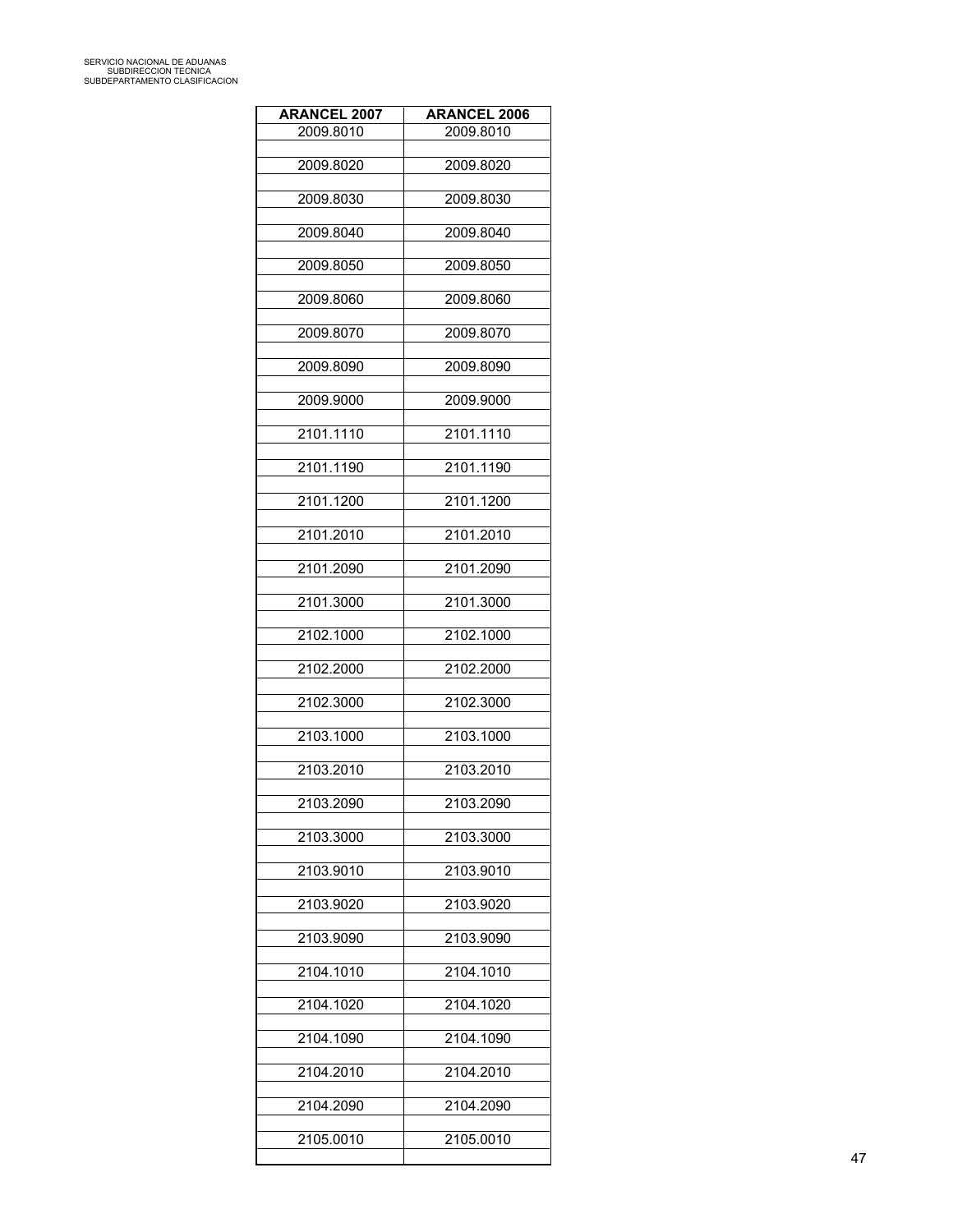| <b>ARANCEL 2007</b> | <b>ARANCEL 2006</b> |
|---------------------|---------------------|
| 2105.0020           | 2105.0020           |
|                     |                     |
| 2105.0090           | 2105.0090           |
| 2106.1010           | 2106.1010           |
|                     |                     |
| 2106.1020           | 2106.1020           |
| 2106.9010           | 2106.9010           |
|                     |                     |
| 2106.9020           | 2106.9021           |
|                     | 2106.9029           |
| 2106.9090           | 2106.9030           |
|                     | 2106.9041           |
|                     | 2106.9049           |
|                     | 2106.9050           |
|                     | 2106.9060           |
|                     | 2106.9090           |
| 2201.1000           | 2201.1000           |
|                     |                     |
| 2201.9000           | 2201.9000           |
|                     |                     |
| 2202.1000           | 2202.1000           |
| 2202.9010           | 2202.9010           |
|                     |                     |
| 2202.9020           | 2202.9020           |
|                     |                     |
| 2202.9031           | 2202.9031           |
| 2202.9032           | 2202.9032           |
|                     |                     |
| 2202.9040           | 2202.9040           |
| 2202.9050           | 2202.9050           |
|                     |                     |
| 2202.9090           | 2202.9090           |
| 2203.0000           | 2203.0000           |
|                     |                     |
| 2204.1000           | 2204.1000           |
|                     |                     |
| 2204.2111           | 2204.2111           |
| 2204.2112           | 2204.2112           |
|                     |                     |
| 2204.2113           | 2204.2113           |
| 2204.2119           | 2204.2119           |
|                     |                     |
| 2204.2121           | 2204.2121           |
|                     |                     |
| 2204.2122           | 2204.2122           |
| 2204.2124           | 2204.2129           |
|                     |                     |
| 2204.2125           | 2204.2129           |
| 2204.2126           | 2204.2129           |
|                     |                     |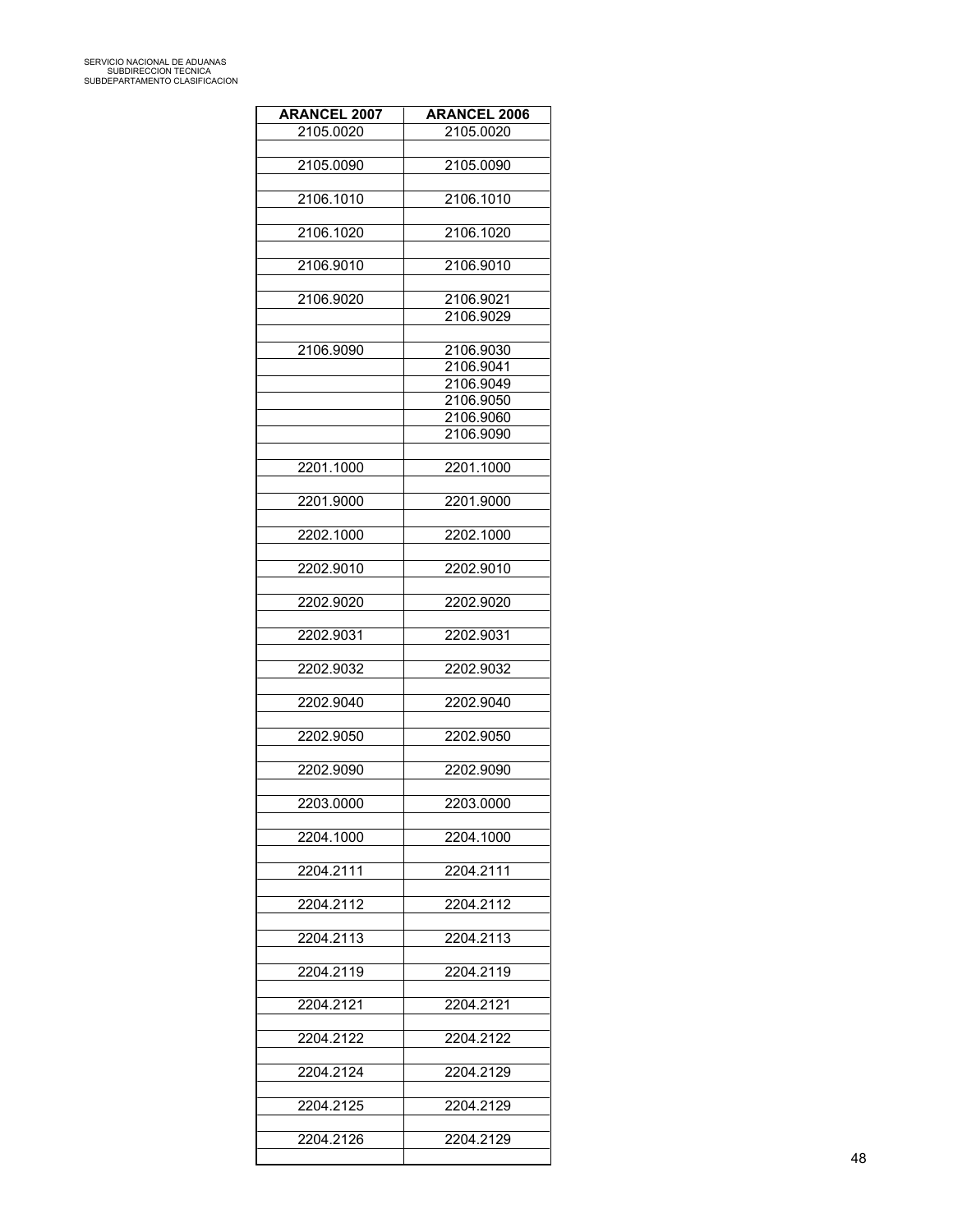| <b>ARANCEL 2007</b> | <b>ARANCEL 2006</b> |
|---------------------|---------------------|
| 2204.2127           | 2204.2123           |
|                     |                     |
| 2204.2129           | 2204.2129           |
|                     |                     |
| 2204.2130           | 2204.2130           |
| 2204.2190           | 2204.2190           |
|                     |                     |
| 2204.2911           | 2204.2911           |
|                     |                     |
| 2204.2912           | 2204.2912           |
|                     |                     |
| 2204.2919           | 2204.2919           |
| 2204.2991           | 2204.2991           |
|                     |                     |
| 2204.2992           | 2204.2992           |
|                     |                     |
| 2204.2999           | 2204.2999           |
|                     |                     |
| 2204.3011           | 2204.3011           |
|                     |                     |
| 2204.3019           | 2204.3019           |
| 2204.3021           | 2204.3021           |
|                     |                     |
| 2204.3029           | 2204.3029           |
|                     |                     |
| 2204.3090           | 2204.3090           |
|                     |                     |
| 2205.1010           | 2205.1010           |
|                     |                     |
| 2205.1090           | 2205.1090           |
| 2205.9000           | 2205.9000           |
|                     |                     |
| 2206.0000           | 2206.0000           |
|                     |                     |
| 2207.1000           | 2207.1000           |
|                     |                     |
| 2207.2000           | 2207.2000           |
| 2208.2010           | 2208.2010           |
|                     |                     |
| 2208.2090           | 2208.2090           |
|                     |                     |
| 2208.3010           | 2208.3010           |
|                     |                     |
| 2208.3020           | 2208.3020           |
|                     |                     |
| 2208.3090           | 2208.3090           |
| 2208.4010           | 2208.4010           |
|                     |                     |
| 2208.4090           | 2208.4090           |
|                     |                     |
| 2208.5010           | 2208.5010           |
|                     |                     |
| 2208.5020           | 2208.5020           |
|                     |                     |
| 2208.6000           | 2208.6000           |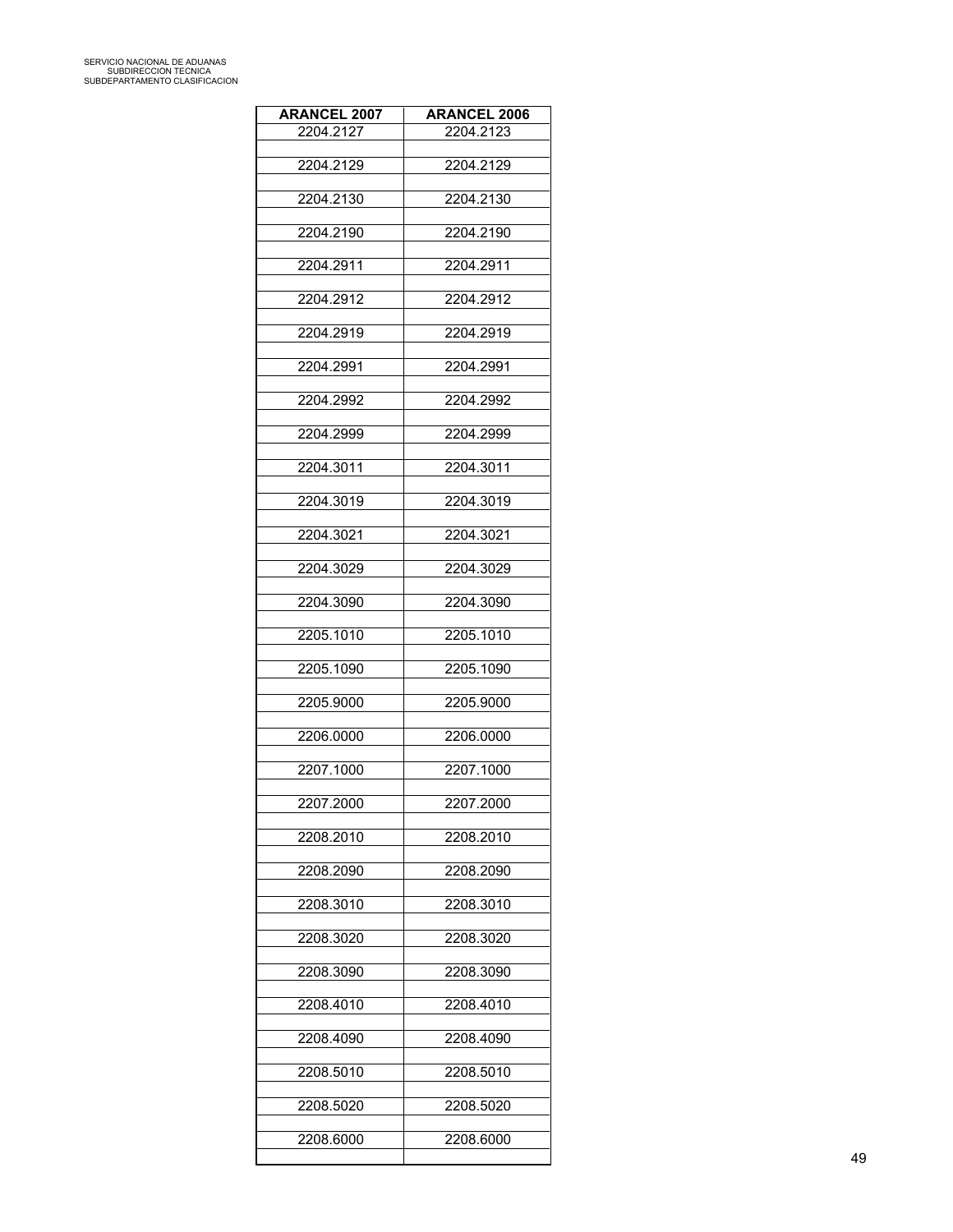| <b>ARANCEL 2007</b> | <b>ARANCEL 2006</b> |
|---------------------|---------------------|
| 2208.7000           | 2208.7000           |
| 2208.9010           | 2208.9010           |
| 2208.9090           | 2208.9090           |
| 2209.0000           | 2209.0000           |
|                     |                     |
| 2301.1000           | 2301.1000           |
| 2301.2011           | 2301.2011           |
| 2301.2012           | 2301.2012           |
| 2301.2013           | 2301.2013           |
| 2301.2021           | 2301.2021           |
| 2301.2022           | 2301.2022           |
| 2301.2029           |                     |
|                     | 2301.2029           |
| 2301.2090           | 2301.2090           |
| 2302.1010           | 2302.1010           |
| 2302.1090           | 2302.1090           |
| 2302.3000           | 2302.3000           |
| 2302.4000           | 2302.2000           |
|                     | 2302.4000           |
| 2302.5000           | 2302.5000           |
| 2303.1000           | 2303.1000           |
| 2303.2010           | 2303.2010           |
|                     |                     |
| 2303.2090           | 2303.2090           |
| 2303.3000           | 2303.3000           |
| 2304.0010           | 2304.0010           |
| 2304.0020           | 2304.0020           |
| 2304.0030           | 2304.0030           |
| 2304.0090           | 2304.0090           |
|                     |                     |
| 2305.0000           | 2305.0000           |
| 2306.1000           | 2306.1000           |
| 2306.2000           | 2306.2000           |
| 2306.3010           | 2306.3010           |
| 2306.3020           | 2306.3020           |
| 2306.3030           | 2306.3030           |
|                     |                     |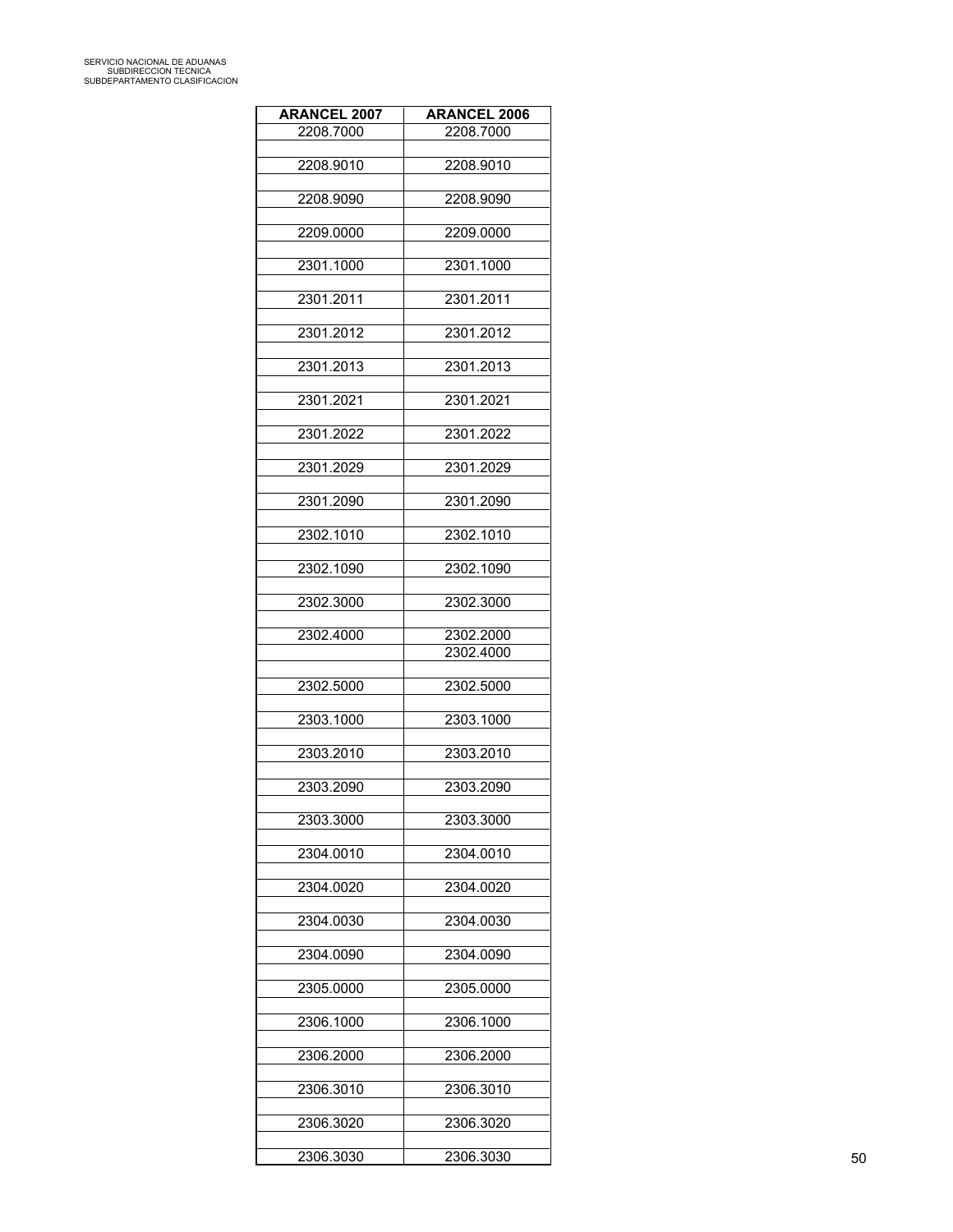| <b>ARANCEL 2007</b> | <b>ARANCEL 2006</b>    |
|---------------------|------------------------|
|                     |                        |
| 2306.3090           | 2306.3090              |
| 2306.4100           | 2306.4100              |
| 2306.4900           | 2306.4900              |
| 2306.5000           | 2306.5000              |
| 2306.6000           | 2306.6000              |
|                     |                        |
| 2306.9000           | 2306.7000<br>2306.9000 |
|                     |                        |
| 2307.0000           | 2307.0000              |
| 2308.0000           | 2308.0000              |
| 2309.1011           | 2309.1010              |
| 2309.1019           | 2309.1010              |
| 2309.1021           | 2309.1020              |
|                     |                        |
| 2309.1029           | 2309.1020              |
| 2309.1090           | 2309.1090              |
| 2309.9030           | 2309.9010              |
|                     | 2309.9090              |
| 2309.9040           | 2309.9090              |
| 2309.9050           | 2309.9090              |
|                     |                        |
| 2309.9090           | 2309.9020              |
|                     | 2309.9090              |
| 2401.1010           | 2401.1010              |
| 2401.1020           | 2401.1020              |
| 2401.1090           | 2401.1090              |
| 2401.2010           | 2401.2010              |
|                     |                        |
| 2401.2020           | 2401.2020              |
| 2401.2090           | 2401.2090              |
| 2401.3000           | 2401.3000              |
| 2402.1000           | 2402.1000              |
| 2402.2000           | 2402.2000              |
| 2402.9000           | 2402.9000              |
|                     |                        |
| 2403.1000           | 2403.1000              |
| 2403.9110           | 2403.9110              |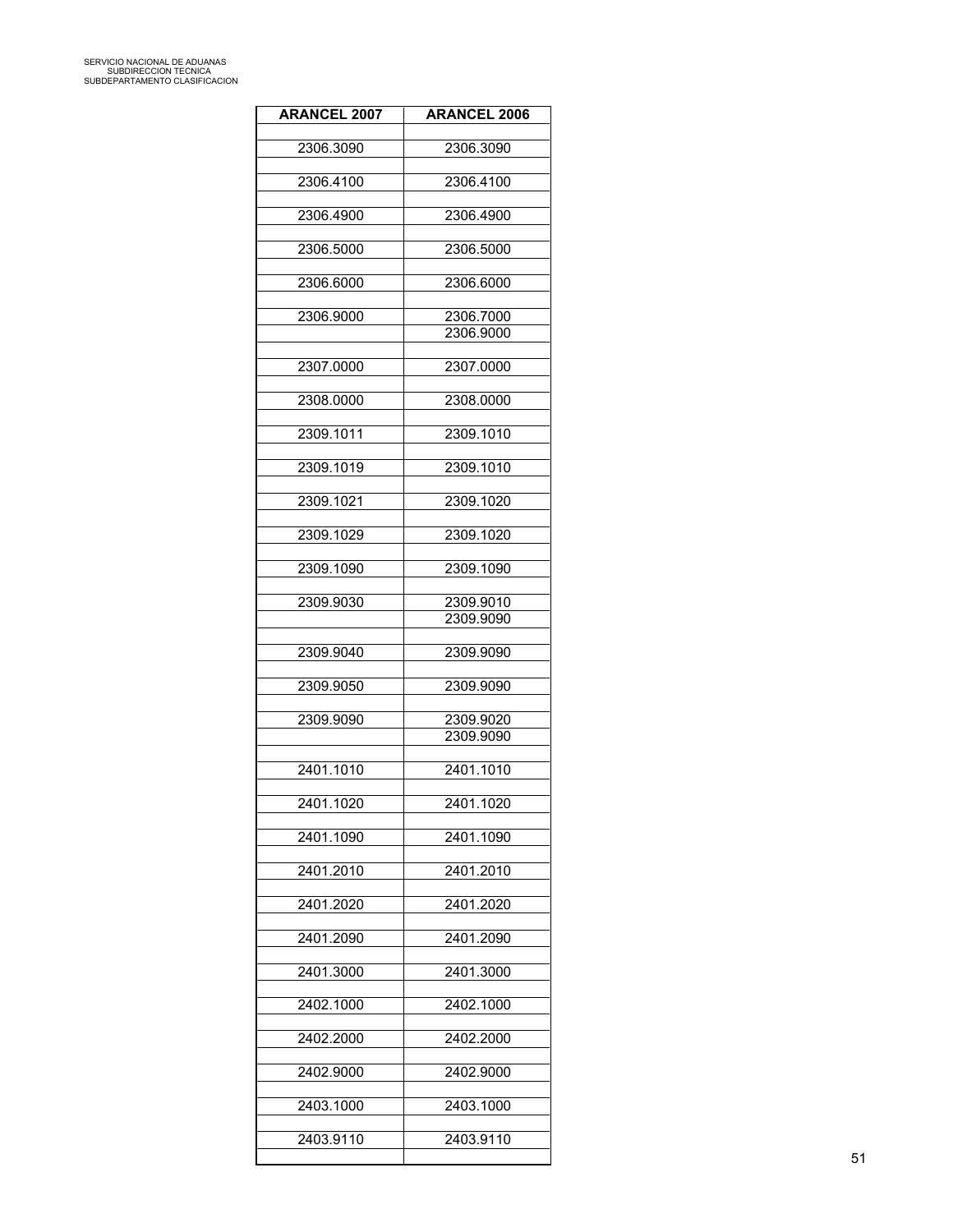| <b>ARANCEL 2007</b> | <b>ARANCEL 2006</b>    |
|---------------------|------------------------|
| 2403.9190           | 2403.9190              |
| 2403.9900           | 2403.9900              |
| 2501.0020           | 2501.0020              |
|                     |                        |
| 2501.0030           | 2501.0030              |
| 2501.0040           | 2501.0040              |
| 2501.0090           | 2501.0090              |
| 2502.0000           | 2502.0000              |
| 2503.0000           | 2503.0000              |
| 2504.1000           | 2504.1000              |
|                     |                        |
| 2504.9000           | 2504.9000              |
| 2505.1000           | 2505.1000              |
| 2505.9000           | 2505.9000              |
| 2506.1000           | 2506.1000              |
| 2506.2000           | 2506.2100              |
|                     | 2506.2900              |
| 2507.0000           | 2507.0000              |
| 2508.1000           | 2508.1000              |
|                     |                        |
| 2508.3000           | 2508.3000              |
| 2508.4000           | 2508.2000<br>2508.4000 |
|                     |                        |
| 2508.5000           | 2508.5000              |
| 2508.6000           | 2508.6000              |
| 2508.7000           | 2508.7000              |
| 2509.0000           | 2509.0000              |
|                     |                        |
| 2510.1000           | 2510.1000              |
| 2510.2000           | 2510.2000              |
| 2511.1000           | 2511.1000              |
| 2511.2000           | 2511.2000              |
| 2512.0000           | 2512.0000              |
| 2513.1000           | 2513.1100              |
|                     | 2513.1900              |
| 2513.2000           | 2513.2000              |
|                     |                        |
| 2514.0000           | 2514.0000              |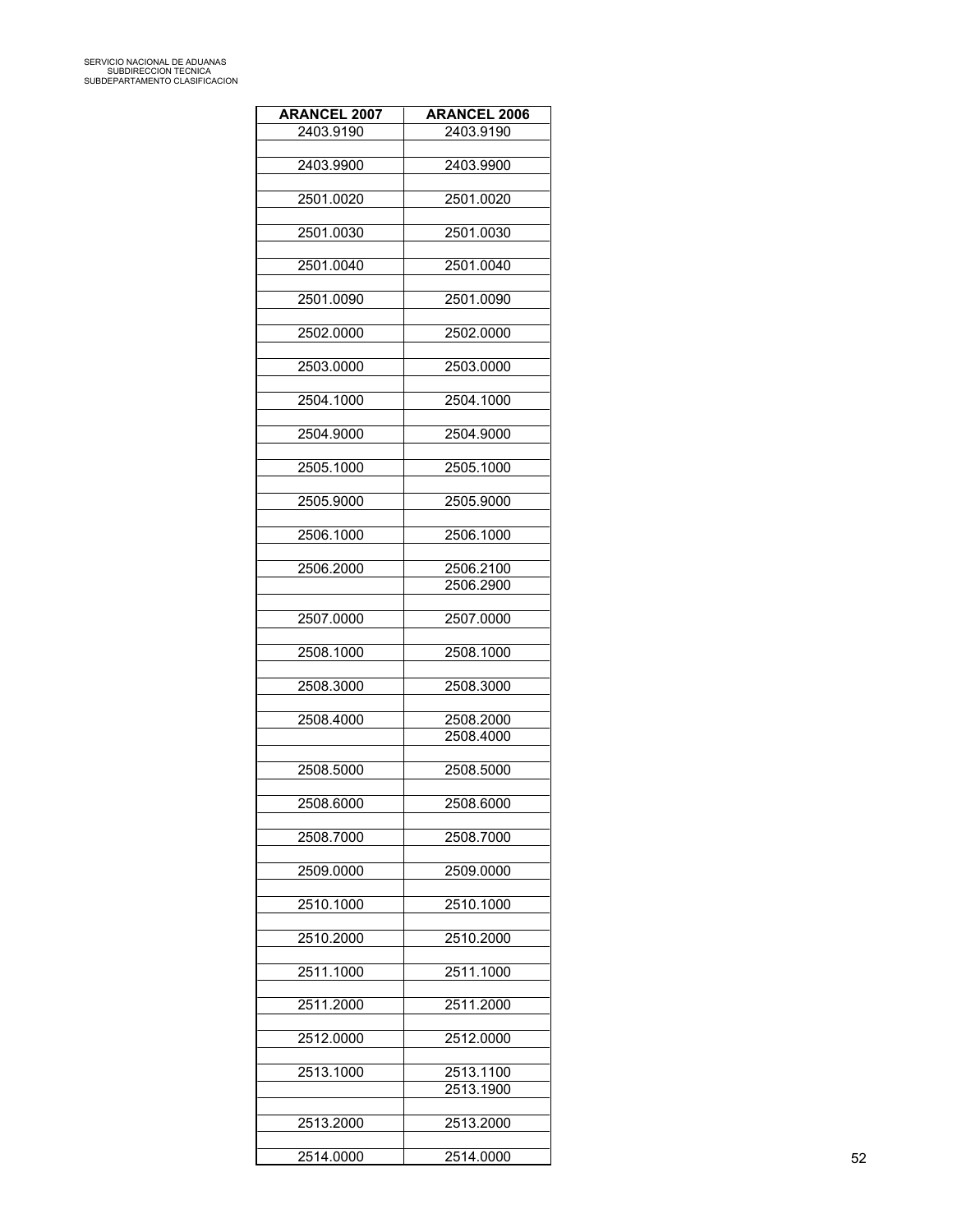| <b>ARANCEL 2007</b> | <b>ARANCEL 2006</b> |
|---------------------|---------------------|
| 2515.1100           | 2515.1100           |
|                     |                     |
| 2515.1200           | 2515.1200           |
| 2515.2000           | 2515.2000           |
| 2516.1100           | 2516.1100           |
| 2516.1200           | 2516.1200           |
| 2516.2000           | 2516.2100           |
|                     | 2516.2200           |
| 2516.9000           | 2516.9000           |
| 2517.1000           | 2517.1000           |
| 2517.2000           | 2517.2000           |
|                     |                     |
| 2517.3000           | 2517.3000           |
| 2517.4100           | 2517.4100           |
| 2517.4900           | 2517.4900           |
| 2518.1000           | 2518.1000           |
| 2518.2000           | 2518.2000           |
| 2518.3000           | 2518.3000           |
| 2519.1000           | 2519.1000           |
| 2519.9010           | 2519.9010           |
| 2519.9090           | 2519.9090           |
| 2520.1000           | 2520.1000           |
| 2520.2000           | 2520.2000           |
| 2521.0000           | 2521.0000           |
| 2522.1000           | 2522.1000           |
| 2522.2000           | 2522.2000           |
| 2522.3000           | 2522.3000           |
| 2523.1000           | 2523.1000           |
| 2523.2100           | 2523.2100           |
| 2523.2900           | 2523.2900           |
| 2523.3000           | 2523.3000           |
| 2523.9000           | 2523.9000           |
| 2524.1010           | 2524.0010           |
|                     |                     |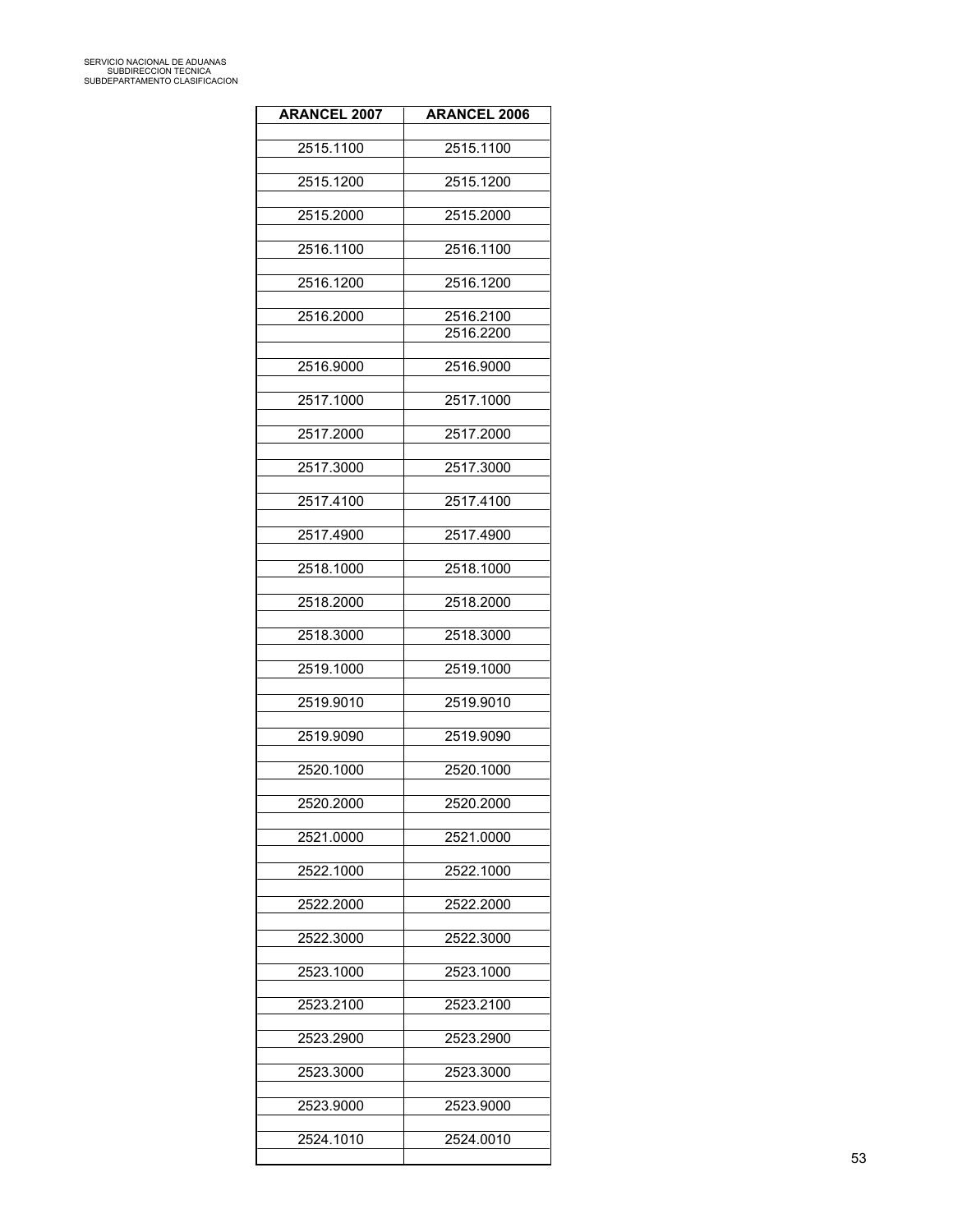| <b>ARANCEL 2007</b> | <b>ARANCEL 2006</b> |
|---------------------|---------------------|
| 2524.1090           | 2524.0090           |
| 2524.9010           | 2524.0090           |
| 2524.9020           | 2524.0090           |
| 2524.9030           | 2524.0090           |
|                     |                     |
| 2524.9040           | 2524.0090           |
| 2524.9050           | 2524.0090           |
| 2524.9090           | 2524.0090           |
| 2525.1000           | 2525.1000           |
| 2525.2000           | 2525.2000           |
| 2525.3000           | 2525.3000           |
|                     |                     |
| 2526.1000           | 2526.1000           |
| 2526.2000           | 2526.2000           |
| 2528.1000           | 2528.1000           |
| 2528.9010           | 2528.9010           |
| 2528.9020           | 2528.9020           |
| 2528.9090           | 2528.9090           |
|                     |                     |
| 2529.1000           | 2529.1000           |
| 2529.2100           | 2529.2100           |
| 2529.2200           | 2529.2200           |
| 2529.3000           | 2529.3000           |
| 2530.1000           | 2530.1000           |
| 2530.2000           | 2530.2000           |
|                     |                     |
| 2530.9000           | 2530.9000           |
| 2601.1110           | 2601.1111           |
| 2601.1120           | 2601.1112           |
| 2601.1190           | 2601.1113           |
|                     | 2601.1190           |
| 2601.1210           | 2601.1210           |
| 2601.1290           | 2601.1290           |
| 2601.2000           | 2601.2000           |
|                     |                     |
| 2602.0000           | 2602.0000           |
| 2603.0000           | 2603.0000           |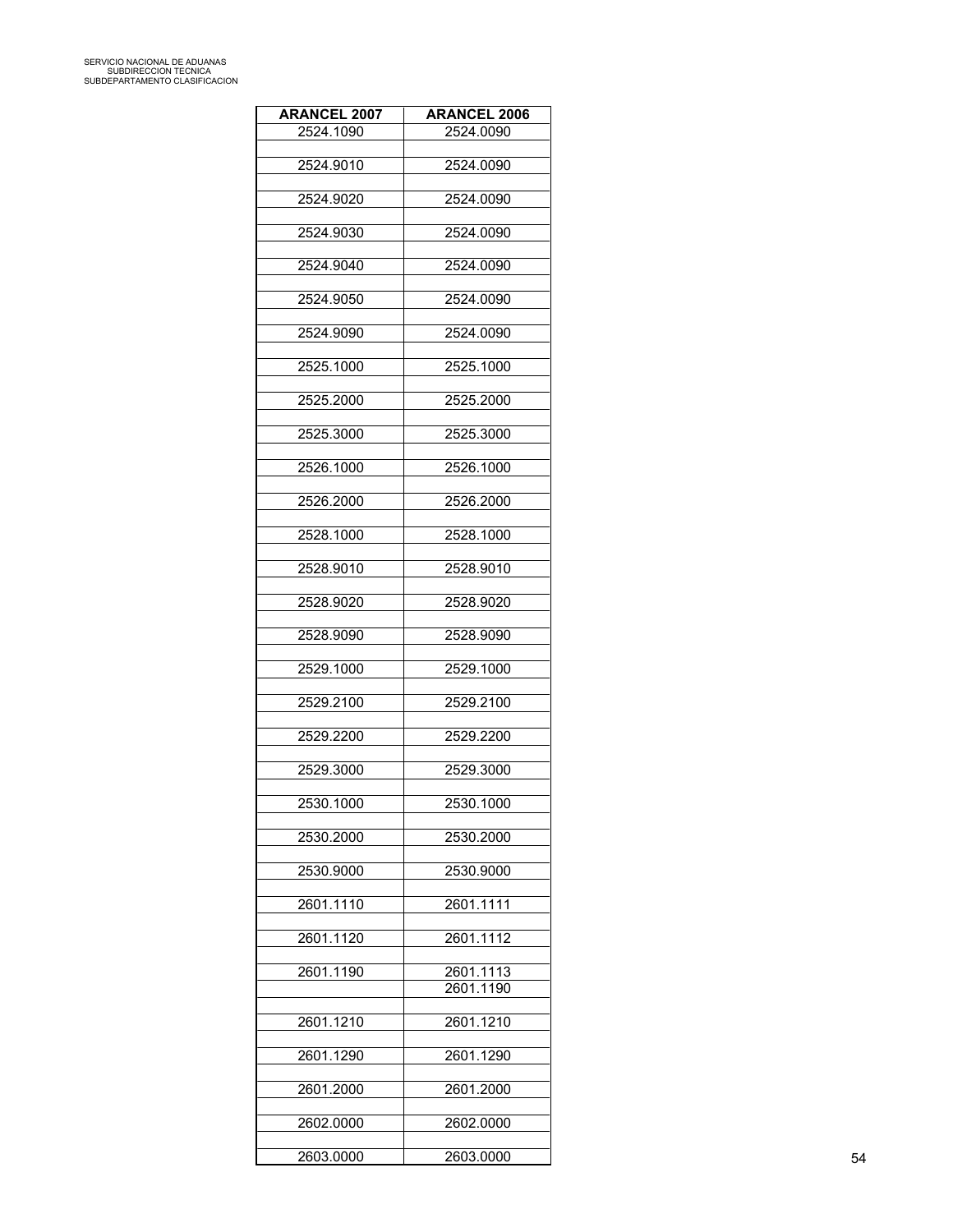| <b>ARANCEL 2007</b> | <b>ARANCEL 2006</b> |
|---------------------|---------------------|
| 2604.0000           | 2604.0000           |
| 2605.0000           | 2605.0000           |
| 2606.0000           | 2606.0000           |
|                     |                     |
| 2607.0000           | 2607.0000           |
| 2608.0000           | 2608.0000           |
| 2609.0000           | 2609.0000           |
| 2610.0000           | 2610.0000           |
| 2611.0000           | 2611.0000           |
| 2612.1000           | 2612.1000           |
| 2612.2000           | 2612.2000           |
| 2613.1010           | 2613.1010           |
| 2613.1090           | 2613.1090           |
| 2613.9010           | 2613.9010           |
| 2613.9090           | 2613.9090           |
| 2614.0000           | 2614.0000           |
| 2615.1000           | 2615.1000           |
|                     |                     |
| 2615.9000           | 2615.9000           |
| 2616.1000           | 2616.1000           |
| 2616.9010           | 2616.9010           |
| 2616.9090           | 2616.9090           |
| 2617.1000           | 2617.1000           |
| 2617.9000           | 2617.9000           |
| 2618.0000           | 2618.0000           |
| 2619.0000           | 2619.0000           |
| 2620.1100           | 2620.1100           |
| 2620.1900           | 2620.1900           |
| 2620.2100           | 2620.2100           |
| 2620.2900           | 2620.2900           |
|                     |                     |
| 2620.3000           | 2620.3000           |
| 2620.4000           | 2620.4000           |
| 2620.6000           | 2620.6000           |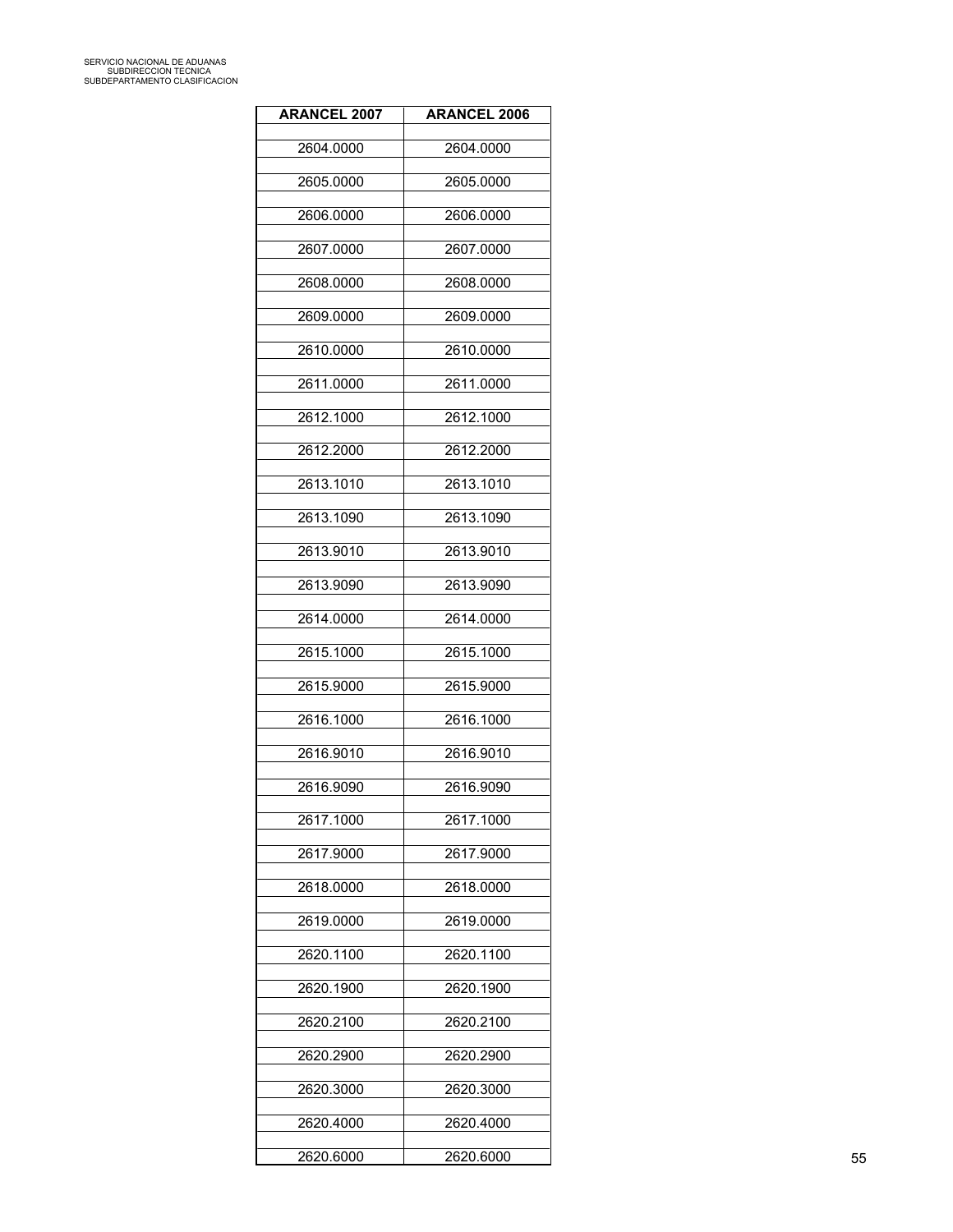| <b>ARANCEL 2007</b> | <b>ARANCEL 2006</b> |
|---------------------|---------------------|
| 2620.9100           | 2620.9100           |
| 2620.9910           | 2620.9910           |
| 2620.9920           | 2620.9920           |
|                     |                     |
| 2620.9990           | 2620.9990           |
| 2621.1000           | 2621.1000           |
| 2621.9010           | 2621.9010           |
| 2621.9090           | 2621.9090           |
| 2701.1100           | 2701.1100           |
| 2701.1210           | 2701.1210           |
| 2701.1220           | 2701.1220           |
| 2701.1290           | 2701.1290           |
| 2701.1900           | 2701.1900           |
| 2701.2000           | 2701.2000           |
| 2702.1000           | 2702.1000           |
| 2702.2000           | 2702.2000           |
| 2703.0000           | 2703.0000           |
| 2704.0000           | 2704.0000           |
| 2705.0000           | 2705.0000           |
| 2706.0000           | 2706.0000           |
| 2707.1000           | 2707.1000           |
| 2707.2000           | 2707.2000           |
| 2707.3000           | 2707.3000           |
| 2707.4000           | 2707.4000           |
| 2707.5000           | 2707.5000           |
| 2707.9100           | 2707.9100           |
| 2707.9900           | 2707.6000           |
|                     | 2707.9900           |
| 2708.1000           | 2708.1000           |
| 2708.2000           | 2708.2000           |
| 2709.0010           | 2709.0010           |
| 2709.0020           | 2709.0020           |
|                     |                     |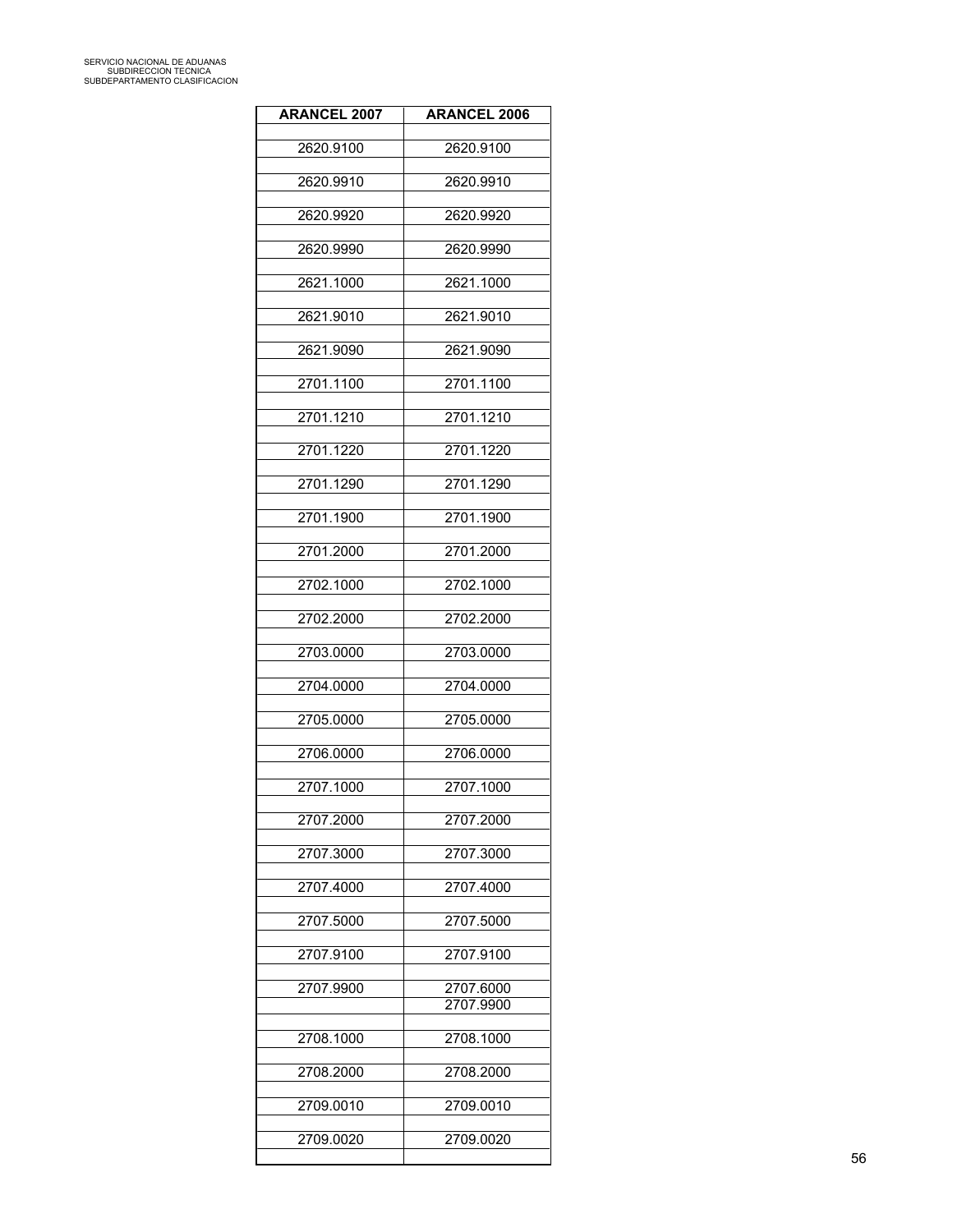| <b>ARANCEL 2007</b> | <b>ARANCEL 2006</b> |
|---------------------|---------------------|
| 2710.1110           | 2710.1110           |
| 2710.1121           | 2710.1121           |
| 2710.1122           | 2710.1122           |
| 2710.1123           | 2710.1123           |
| 2710.1124           | 2710.1129           |
| 2710.1125           | 2710.1129           |
| 2710.1126           | 2710.1129           |
| 2710.1127           | 2710.1129           |
| 2710.1129           | 2710.1129           |
| 2710.1130           | 2710.1130           |
| 2710.1190           | 2710.1190           |
| 2710.1910           | 2710.1910           |
| 2710.1920           | 2710.1920           |
| 2710.1930           | 2710.1930           |
| 2710.1940           | 2710.1940           |
| 2710.1951           | 2710.1951           |
| 2710.1959           | 2710.1959           |
| 2710.1961           | 2710.1961           |
| 2710.1962           | 2710.1962           |
| 2710.1963           | 2710.1963           |
| 2710.1964           | 2710.1964           |
| 2710.1991           | 2710.1991           |
| 2710.1992           | 2710.1992           |
| 2710.1999           | 2710.1999           |
| 2710.9100           | 2710.9100           |
| 2710.9910           | 2710.9900           |
| 2710.9990           | 2710.9900           |
| 2711.1100           | 2711.1100           |
| 2711.1200           | 2711.1200           |
| 2711.1300           | 2711.1300           |
| 2711.1400           | 2711.1400           |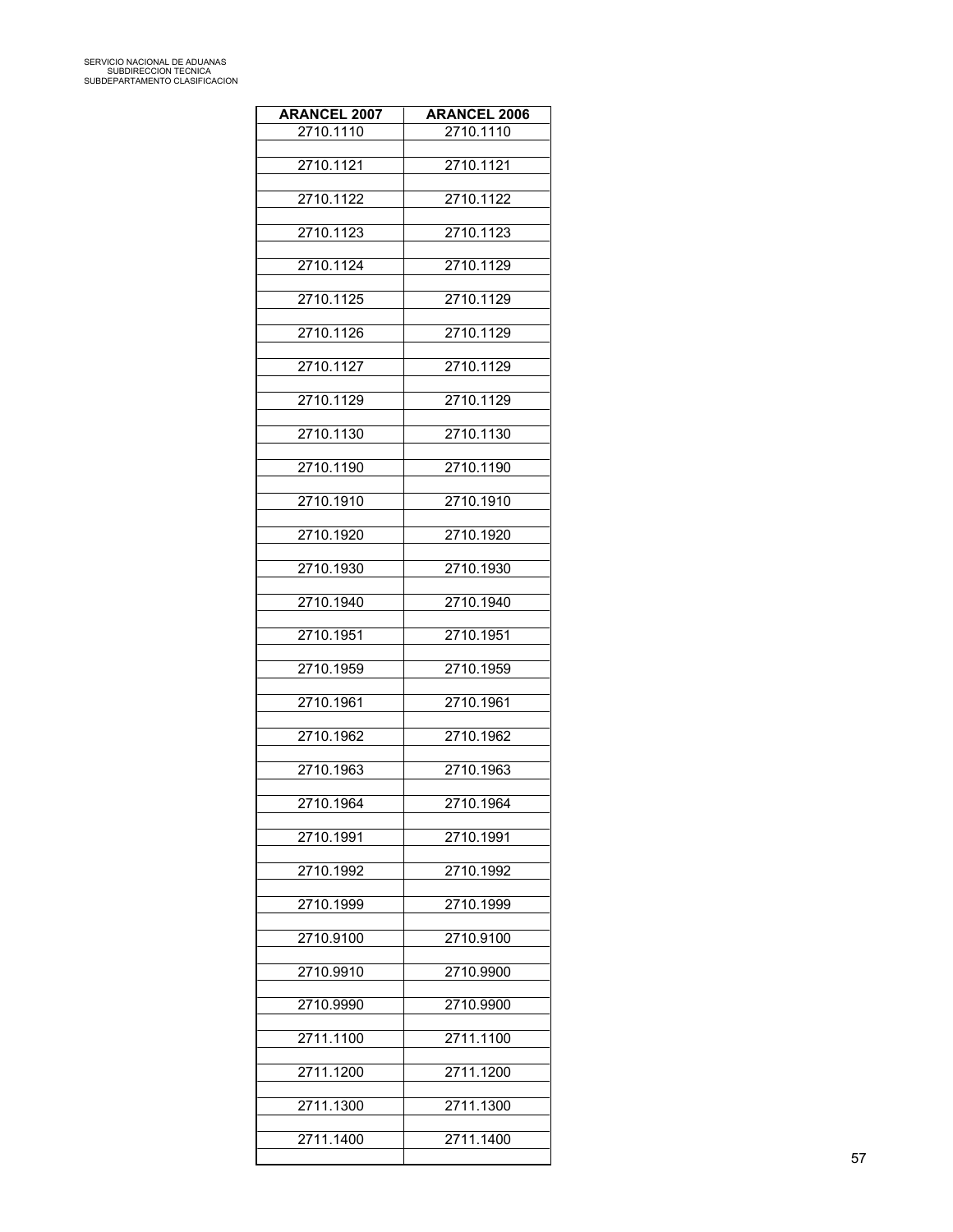| <b>ARANCEL 2007</b> | <b>ARANCEL 2006</b> |
|---------------------|---------------------|
| 2711.1900           | 2711.1900           |
| 2711.2100           | 2711.2100           |
| 2711.2900           | 2711.2900           |
| 2712.1000           | 2712.1000           |
| 2712.2000           | 2712.2000           |
| 2712.9010           | 2712.9010           |
| 2712.9090           | 2712.9090           |
| 2713.1100           | 2713.1100           |
| 2713.1200           | 2713.1200           |
| 2713.2000           | 2713.2000           |
| 2713.9000           | 2713.9000           |
| 2714.1000           | 2714.1000           |
| 2714.9000           | 2714.9000           |
| 2715.0000           | 2715.0000           |
| 2716.0000           | 2716.0000           |
| 2801.1000           | 2801.1000           |
| 2801.2000           | 2801.2000           |
| 2801.3000           | 2801.3000           |
| 2802.0000           | 2802.0000           |
| 2803.0000           | 2803.0000           |
| 2804.1000           | 2804.1000           |
| 2804.2100           | 2804.2100           |
| 2804.2900           | 2804.2900           |
| 2804.3000           | 2804.3000           |
| 2804.4000           | 2804.4000           |
| 2804.5000           | 2804.5000           |
| 2804.6100           | 2804.6100           |
| 2804.6900           | 2804.6900           |
| 2804.7000           | 2804.7000           |
| 2804.8000           | 2804.8000           |
| 2804.9000           | 2804.9000           |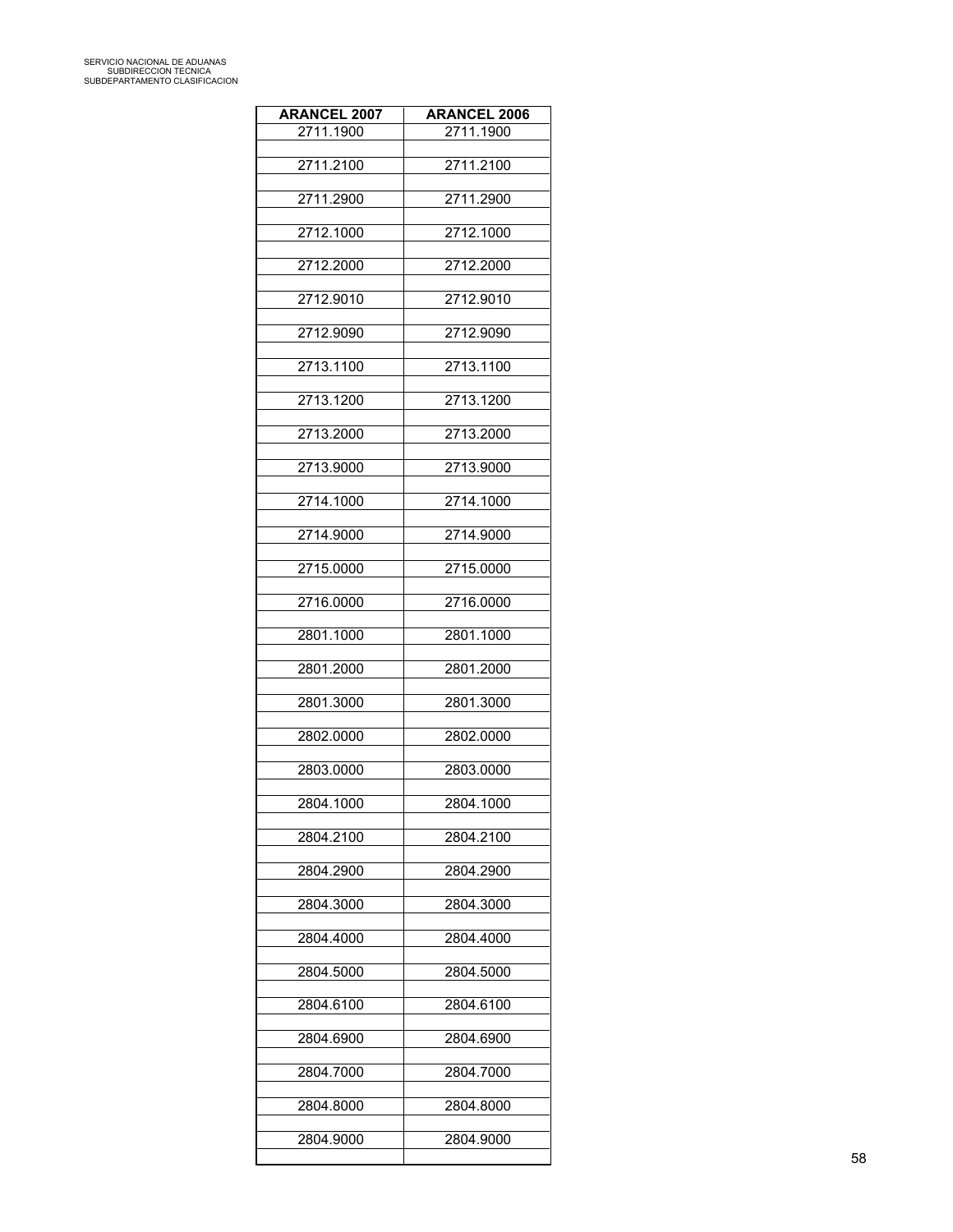| <b>ARANCEL 2007</b> | <b>ARANCEL 2006</b> |
|---------------------|---------------------|
| 2805.1100           | 2805.1100           |
| 2805.1200           | 2805.1200           |
|                     |                     |
| 2805.1900           | 2805.1900           |
| 2805.3000           | 2805.3000           |
| 2805.4000           | 2805.4000           |
| 2806.1000           | 2806.1000           |
|                     |                     |
| 2806.2000           | 2806.2000           |
| 2807.0000           | 2807.0000           |
| 2808.0000           | 2808.0000           |
|                     |                     |
| 2809.1000           | 2809.1000           |
| 2809.2010           | 2809.2010           |
| 2809.2090           | 2809.2090           |
|                     |                     |
| 2810.0010           | 2810.0010           |
| 2810.0020           | 2810.0020           |
|                     |                     |
| 2811.1100           | 2811.1100           |
| 2811.1910           | 2811.1910           |
| 2811.1990           | 2811.1990           |
|                     |                     |
| 2811.2100           | 2811.2100           |
| 2811.2200           | 2811.2200           |
| 2811.2910           | 2811.2910           |
|                     |                     |
| 2811.2920           | 2811.2920           |
| 2811.2990           | 2811.2300           |
|                     | 2811.2990           |
| 2812.1010           | 2812.1010           |
| 2812.1020           | 2812.1020           |
|                     |                     |
| 2812.1030           | 2812.1030           |
| 2812.1040           | 2812.1040           |
| 2812.1050           | 2812.1050           |
|                     |                     |
| 2812.1060           | 2812.1060           |
| 2812.1070           | 2812.1070           |
| 2812.1080           | 2812.1080           |
|                     |                     |
| 2812.1090           | 2812.1090           |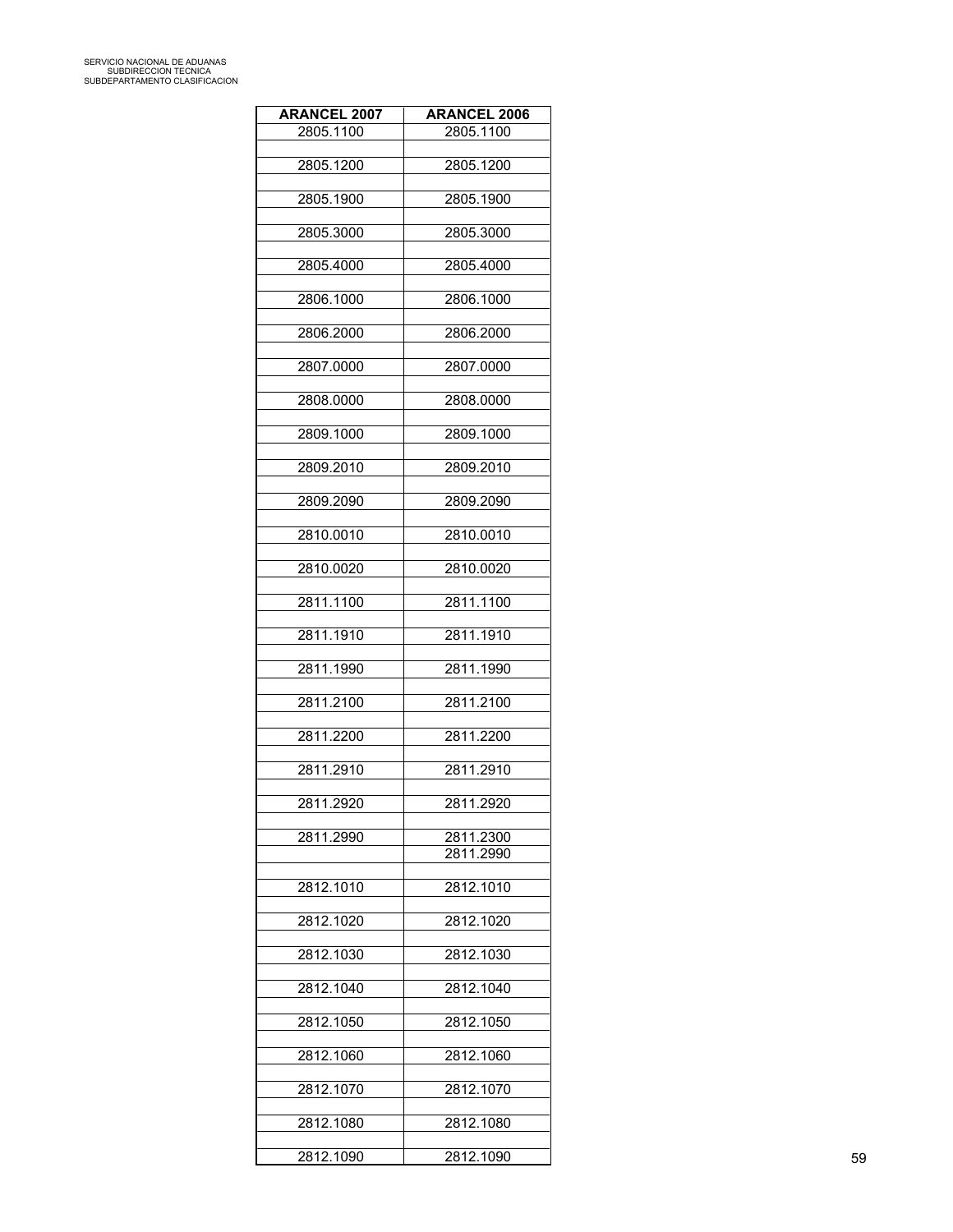| <b>ARANCEL 2007</b> | <b>ARANCEL 2006</b>    |
|---------------------|------------------------|
| 2812.9000           | 2812.9000              |
| 2813.1000           | 2813.1000              |
|                     |                        |
| 2813.9010           | 2813.9010              |
| 2813.9090           | 2813.9090              |
| 2814.1000           | 2814.1000              |
| 2814.2000           | 2814.2000              |
| 2815.1100           | 2815.1100              |
| 2815.1200           | 2815.1200              |
| 2815.2000           | 2815.2000              |
| 2815.3000           | 2815.3000              |
| 2816.1000           | 2816.1000              |
| 2816.4000           | 2816.4000              |
| 2817.0000           | 2817.0000              |
| 2818.1000           | 2818.1000              |
| 2818.2000           | 2818.2000              |
| 2818.3000           | 2818.3000              |
| 2819.1000           | 2819.1000              |
| 2819.9000           | 2819.9000              |
| 2820.1000           | 2820.1000              |
| 2820.9000           | 2820.9000              |
| 2821.1000           | 2821.1000              |
|                     |                        |
| 2821.2000           | 2821.2000              |
| 2822.0000           | 2822.0000              |
| 2823.0000           | 2823.0000              |
| 2824.1000           | 2824.1000              |
| 2824.9000           | 2824.2000              |
|                     | 2824.9000              |
| 2825.1000           | 2825.1010<br>2825.1090 |
|                     |                        |
| 2825.2000           | 2825.2000              |
| 2825.3000           | 2825.3000              |
| 2825.4000           | 2825.4000              |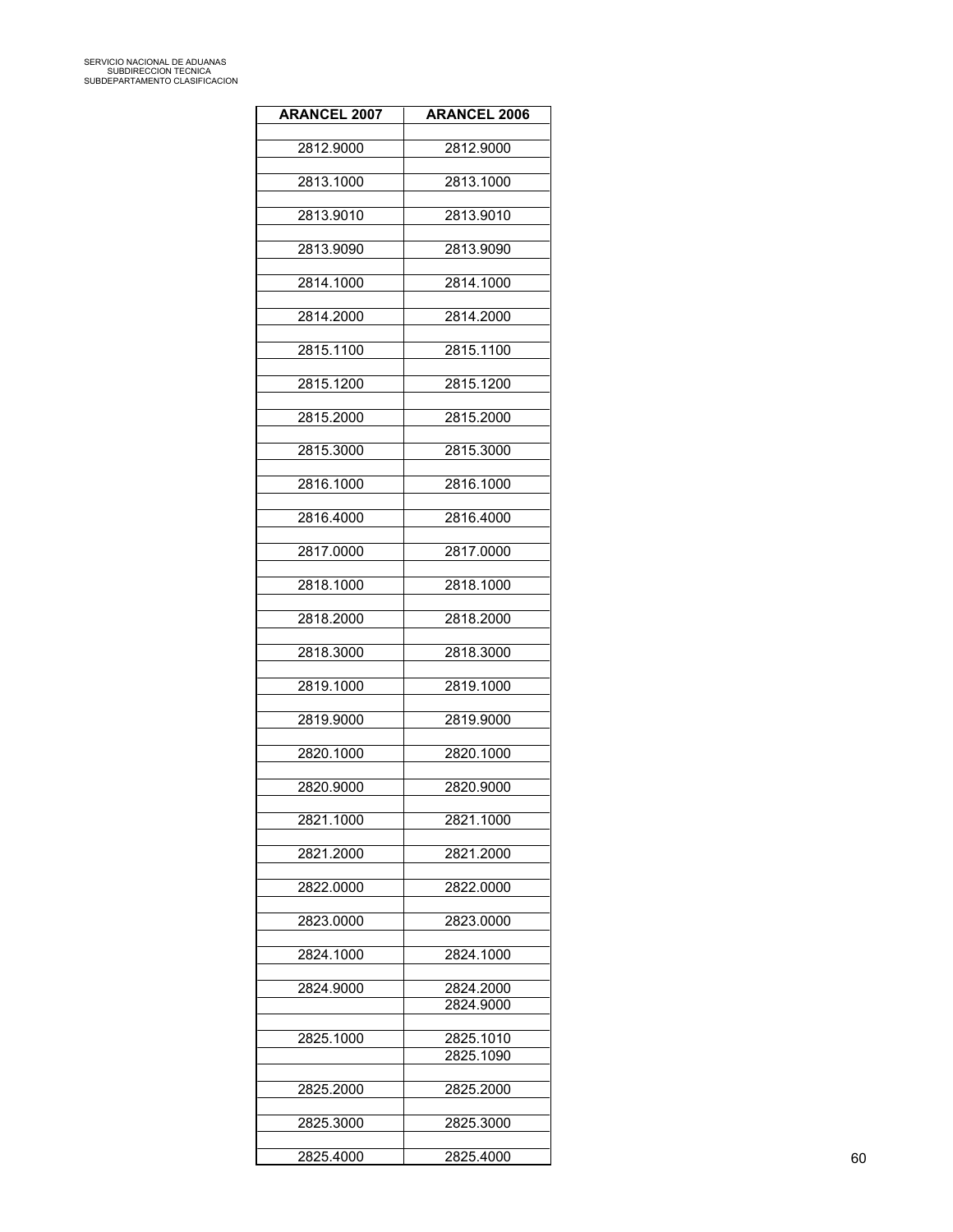| <b>ARANCEL 2007</b> | <b>ARANCEL 2006</b> |
|---------------------|---------------------|
|                     |                     |
| 2825.5000           | 2825.5000           |
|                     |                     |
| 2825.6000           | 2825.6000           |
|                     |                     |
| 2825.7010           | 2825.7010           |
| 2825.7020           | 2825.7020           |
|                     |                     |
| 2825.7030           | 2825.7030           |
|                     |                     |
| 2825.8000           | 2825.8000           |
|                     |                     |
| 2825.9000           | 2825.9000           |
| 2826.1200           | 2826.1200           |
|                     |                     |
| 2826.1900           | 2826.1100           |
|                     | 2826.1900           |
|                     |                     |
| 2826.3000           | 2826.3000           |
|                     |                     |
| 2826.9000           | 2826.2000           |
|                     | 2826.9000           |
| 2827.1000           | 2827.1000           |
|                     |                     |
| 2827.2000           | 2827.2000           |
|                     |                     |
| 2827.3100           | 2827.3100           |
|                     |                     |
| 2827.3200           | 2827.3200           |
| 2827.3500           | 2827.3500           |
|                     |                     |
| 2827.3910           | 2827.3910           |
|                     |                     |
| 2827.3920           | 2827.3920           |
|                     |                     |
| 2827.3930           | 2827.3930           |
| 2827.3990           | 2827.3300           |
|                     | 2827.3400           |
|                     | 2827.3600           |
|                     | 2827.3990           |
|                     |                     |
| 2827.4100           | 2827.4100           |
|                     |                     |
| 2827.4900           | 2827.4900           |
|                     |                     |
| 2827.5100           | 2827.5100           |
| 2827.5900           | 2827.5900           |
|                     |                     |
| 2827.6010           | 2827.6010           |
|                     |                     |
| 2827.6020           | 2827.6020           |
|                     |                     |
| 2827.6090           | 2827.6090           |
| 2828.1000           | 2828.1000           |
|                     |                     |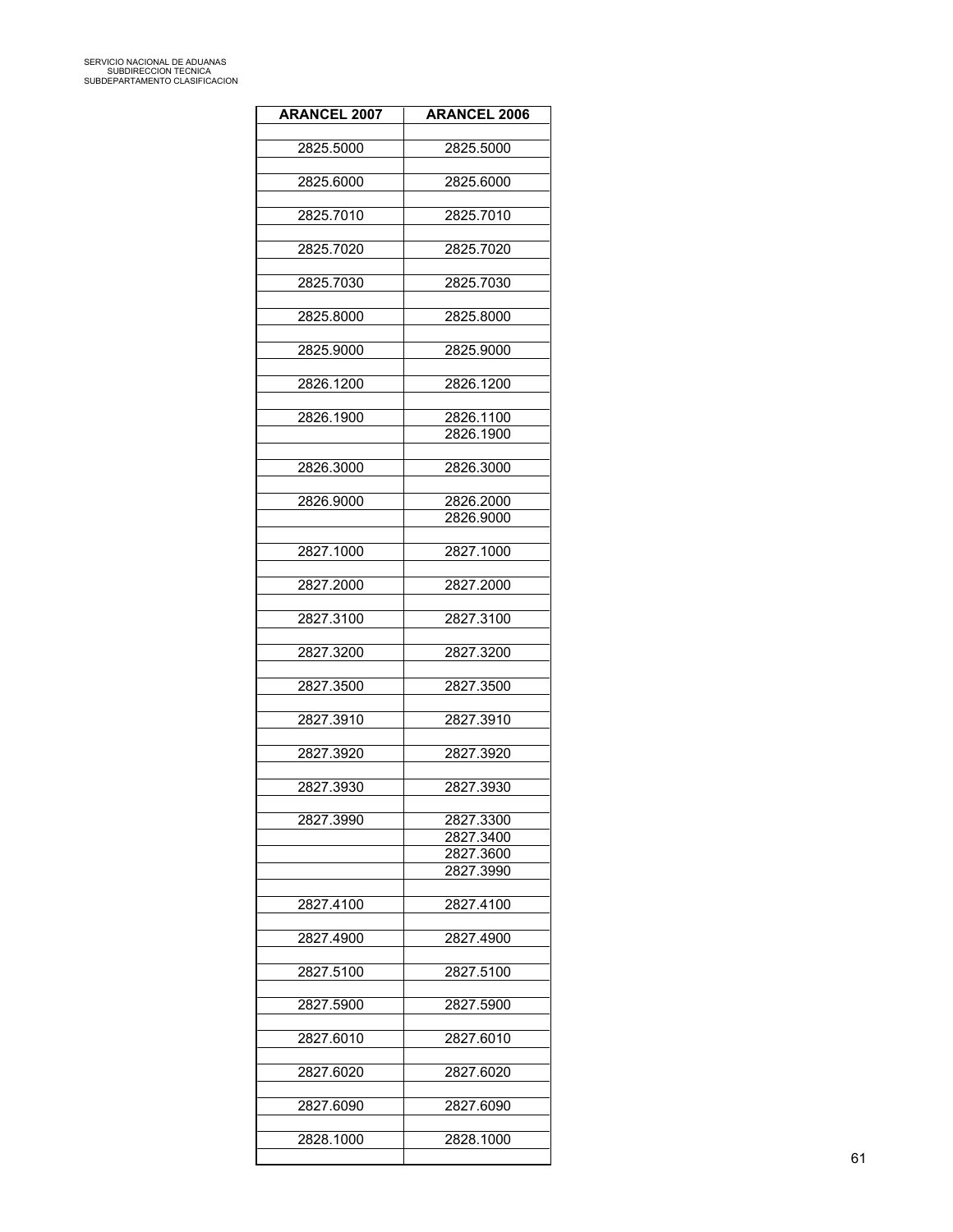| <b>ARANCEL 2007</b> | <b>ARANCEL 2006</b>    |
|---------------------|------------------------|
| 2828.9000           | 2828.9000              |
| 2829.1100           | 2829.1100              |
|                     | 2829.1900              |
| 2829.1900           |                        |
| 2829.9010           | 2829.9010              |
| 2829.9020           | 2829.9020              |
| 2829.9090           | 2829.9090              |
|                     |                        |
| 2830.1010           | 2830.1010              |
| 2830.1022           | 2830.1022              |
| 2830.1029           | 2830.1021              |
|                     | 2830.1029              |
|                     |                        |
| 2830.9010           | 2830.9000              |
| 2830.9020           | 2830.9000              |
| 2830.9090           | 2830.2000              |
|                     | 2830.3000              |
|                     | 2830.9000              |
| 2831.1000           | 2831.1000              |
|                     |                        |
| 2831.9000           | 2831.9000              |
| 2832.1000           | 2832.1000              |
| 2832.2000           | 2832.2000              |
|                     |                        |
| 2832.3000           | 2832.3000              |
| 2833.1100           | 2833.1100              |
|                     |                        |
| 2833.1900           | 2833.1900              |
| 2833.2100           | 2833.2100              |
|                     |                        |
| 2833.2200           | 2833.2200              |
| 2833.2400           | 2833.2400              |
| 2833.2500           | 2833.2500              |
|                     |                        |
| 2833.2700           | 2833.2700              |
| 2833.2910           | 2833.2910              |
|                     |                        |
| 2833.2990           | 2833.2300<br>2833.2600 |
|                     | 2833.2990              |
| 2833.3000           | 2833.3000              |
|                     |                        |
| 2833.4000           | 2833.4000              |
| 2834.1000           | 2834.1000              |
|                     |                        |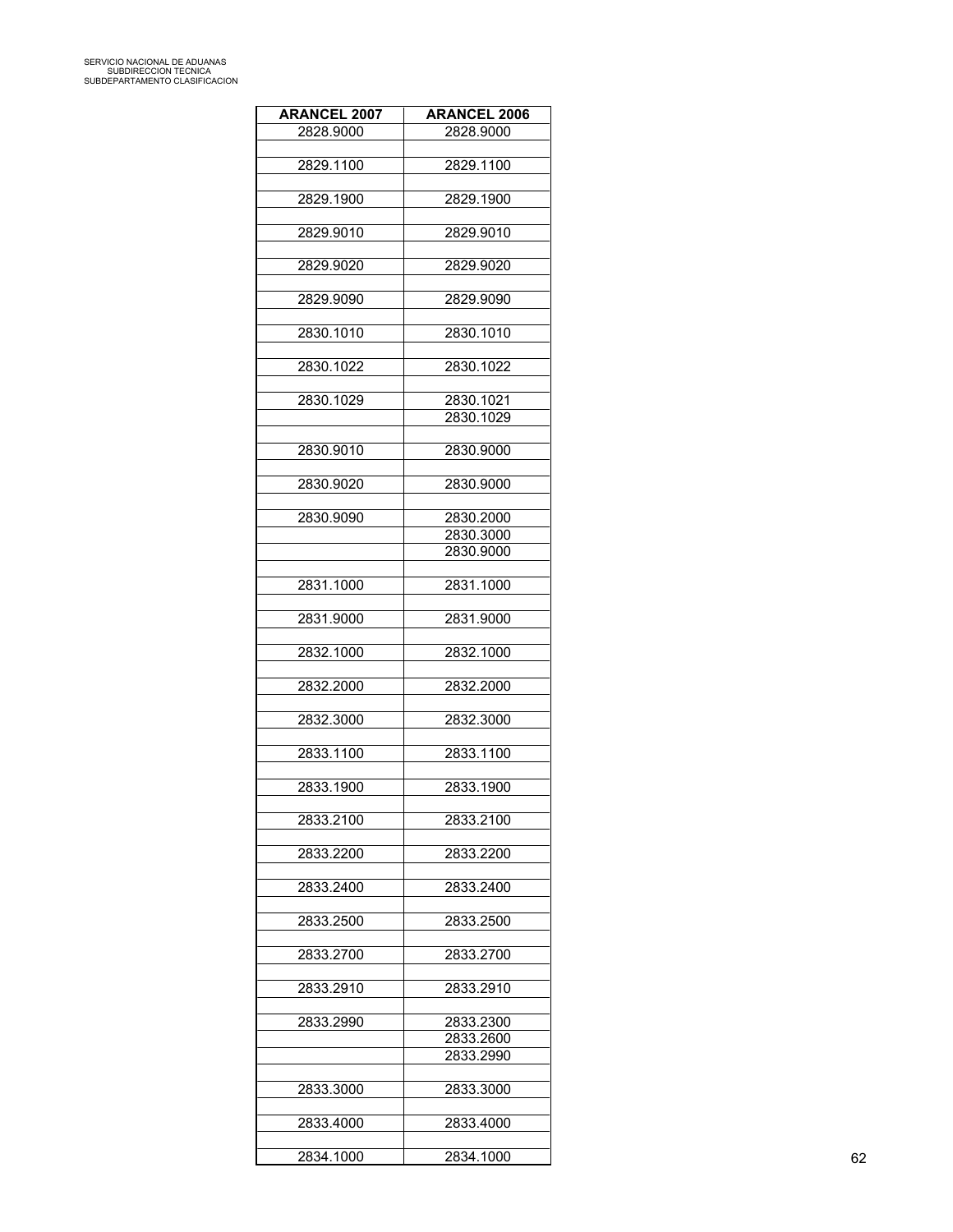| <b>ARANCEL 2007</b> | <b>ARANCEL 2006</b> |
|---------------------|---------------------|
| 2834.2110           | 2834.2110           |
|                     |                     |
| 2834.2190           | 2834.2190           |
| 2834.2900           | 2834.2900           |
|                     |                     |
| 2835.1000           | 2835.1000           |
| 2835.2200           | 2835.2200           |
|                     |                     |
| 2835.2400           | 2835.2400           |
| 2835.2500           | 2835.2500           |
|                     |                     |
| 2835.2600           | 2835.2600           |
| 2835.2900           | 2835.2300           |
|                     | 2835.2900           |
|                     |                     |
| 2835.3100           | 2835.3100           |
|                     |                     |
| 2835.3900           | 2835.3900           |
| 2836.2010           | 2836.2010           |
|                     |                     |
| 2836.2020           | 2836.2020           |
| 2836.2030           | 2836.2030           |
|                     |                     |
| 2836.3000           | 2836.3000           |
|                     |                     |
| 2836.4000           | 2836.4000           |
| 2836.5000           | 2836.5000           |
|                     |                     |
| 2836.6000           | 2836.6000           |
|                     |                     |
| 2836.9100           | 2836.9100           |
| 2836.9200           | 2836.9200           |
|                     |                     |
| 2836.9910           | 2836.9910           |
|                     |                     |
| 2836.9990           | 2836.1000           |
|                     | 2836.7000           |
|                     | 2836.9990           |
| 2837.1110           | 2837.1110           |
|                     |                     |
| 2837.1120           | 2837.1120           |
| 2837.1900           | 2837.1900           |
|                     |                     |
| 2837.2000           | 2837.2000           |
|                     |                     |
| 2839.1100           | 2839.1100           |
| 2839.1900           | 2839.1900           |
|                     |                     |
| 2839.9000           | 2839.2000           |
|                     | 2839.9000           |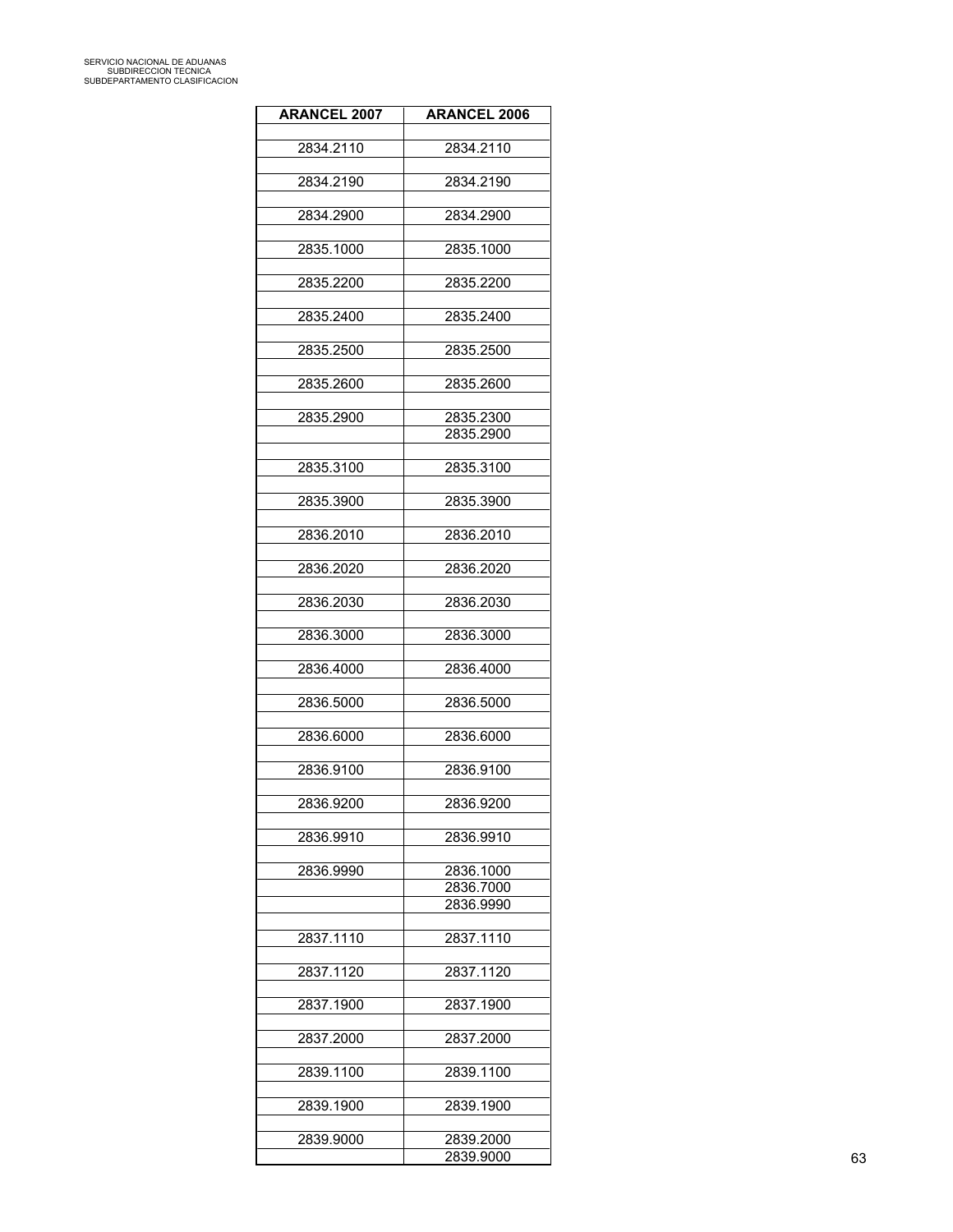| <b>ARANCEL 2007</b> | <b>ARANCEL 2006</b>    |
|---------------------|------------------------|
| 2840.1100           | 2840.1100              |
| 2840.1900           | 2840.1900              |
| 2840.2000           | 2840.2000              |
| 2840.3000           | 2840.3000              |
| 2841.3000           | 2841.3000              |
| 2841.5000           | 2841.2000<br>2841.5000 |
| 2841.6100           | 2841.6100              |
| 2841.6900           | 2841.6900              |
| 2841.7010           | 2841.7010              |
| 2841.7020           | 2841.7020              |
| 2841.7090           | 2841.7090              |
| 2841.8000           | 2841.8000              |
| 2841.9010           | 2841.9010              |
| 2841.9090           | 2841.1000<br>2841.9090 |
| 2842.1000           | 2842.1000              |
| 2842.9000           | 2838.0000<br>2842.9000 |
| 2843.1000           | 2843.1000              |
| 2843.2100           | 2843.2100              |
| 2843.2900           | 2843.2900              |
| 2843.3000           | 2843.3000              |
| 2843.9000           | 2843.9000              |
| 2844.1000           | 2844.1000              |
| 2844.2000           | 2844.2000              |
| 2844.3000           | 2844.3000              |
| 2844.4000           | 2844.4000              |
| 2844.5000           | 2844.5000              |
| 2845.1000           | 2845.1000              |
| 2845.9000           | 2845.9000              |
| 2846.1000           | 2846.1000              |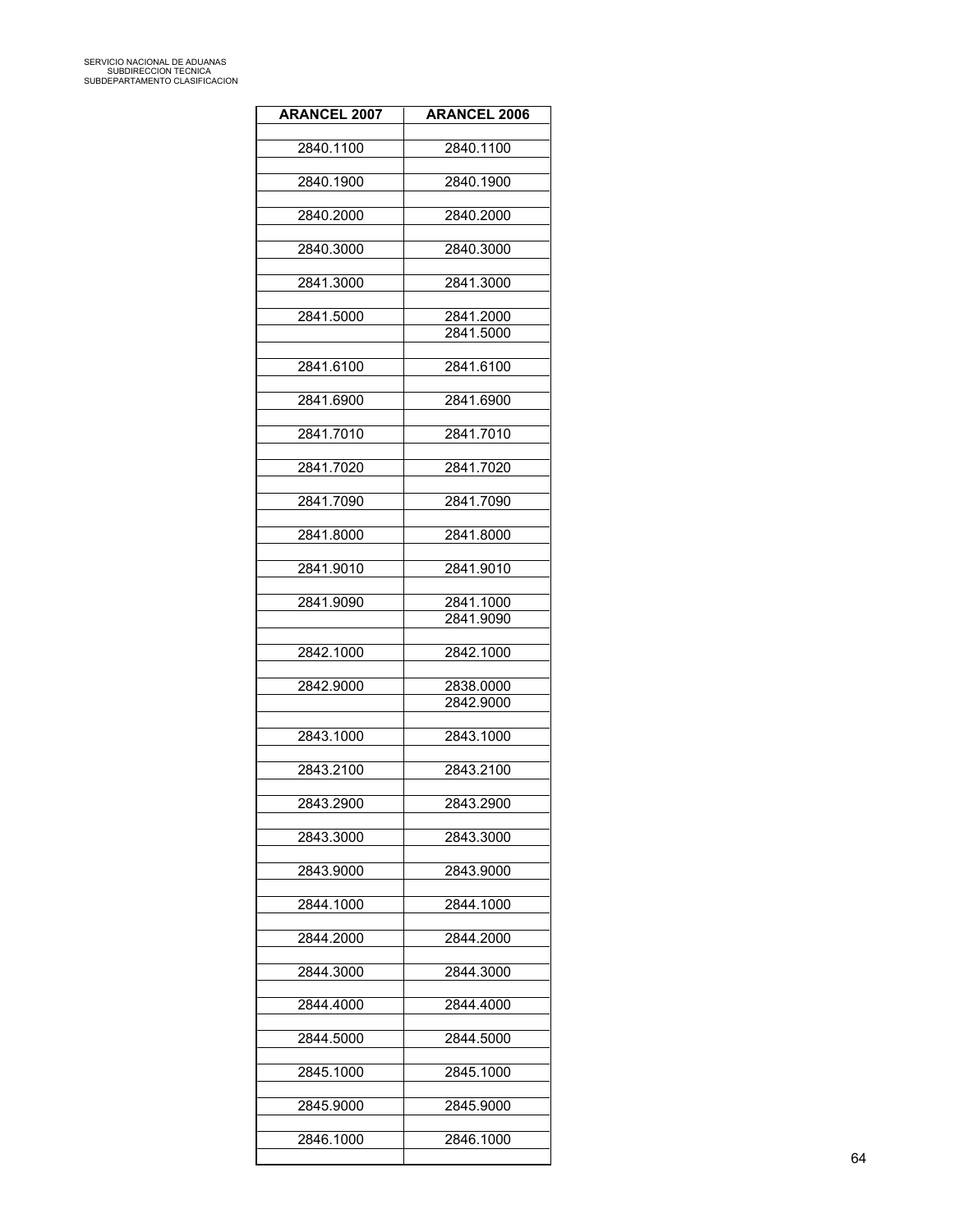| <b>ARANCEL 2007</b> | <b>ARANCEL 2006</b>    |
|---------------------|------------------------|
| 2846.9000           | 2846.9000              |
|                     |                        |
| 2847.0000           | 2847.0000              |
|                     |                        |
| 2848.0010           | 2848.0010              |
|                     |                        |
| 2848.0020           | 2848.0020              |
|                     |                        |
| 2848.0030           | 2848.0030              |
|                     |                        |
| 2848.0090           | 2848.0090              |
|                     |                        |
| 2849.1000           | 2849.1000              |
|                     |                        |
| 2849.2000           | 2849.2000              |
|                     |                        |
| 2849.9000           | 2849.9000              |
|                     |                        |
| 2850.0000           | 2850.0000              |
|                     |                        |
| 2852.0000           | 2825.9000              |
|                     | 2827.3990              |
|                     | 2827.4900              |
|                     | 2827.6090              |
|                     | 2830.9000              |
|                     | 2833.2990              |
|                     | 2834.2900              |
|                     | 2835.3900              |
|                     | 2837.1900              |
|                     | 2837.2000              |
|                     | 2838.0000              |
|                     | 2841.5000<br>2842.1000 |
|                     | 2842.9000              |
|                     | 2843.9000              |
|                     | 2848.0090              |
|                     | 2849.9000              |
|                     | 2850.0000              |
|                     | 2851.0090              |
|                     | 2918.1100              |
|                     | 2931.0090              |
|                     | 2932.9990              |
|                     | 2934.9990              |
|                     | 3201.9000              |
|                     | 3206.5000              |
|                     | 3502.9000              |
|                     | 3504.0090              |
|                     | 3707.9090              |
|                     | 3822.0000              |
|                     |                        |
| 2853.0010           | 2851.0010              |
|                     |                        |
| 2853.0090           | 2851.0090              |
|                     |                        |
| 2901.1000           | 2901.1000              |
|                     |                        |
| 2901.2100           | 2901.2100              |
|                     |                        |
| 2901.2200           | 2901.2200              |
|                     |                        |
| 2901.2300           | 2901.2300              |
|                     |                        |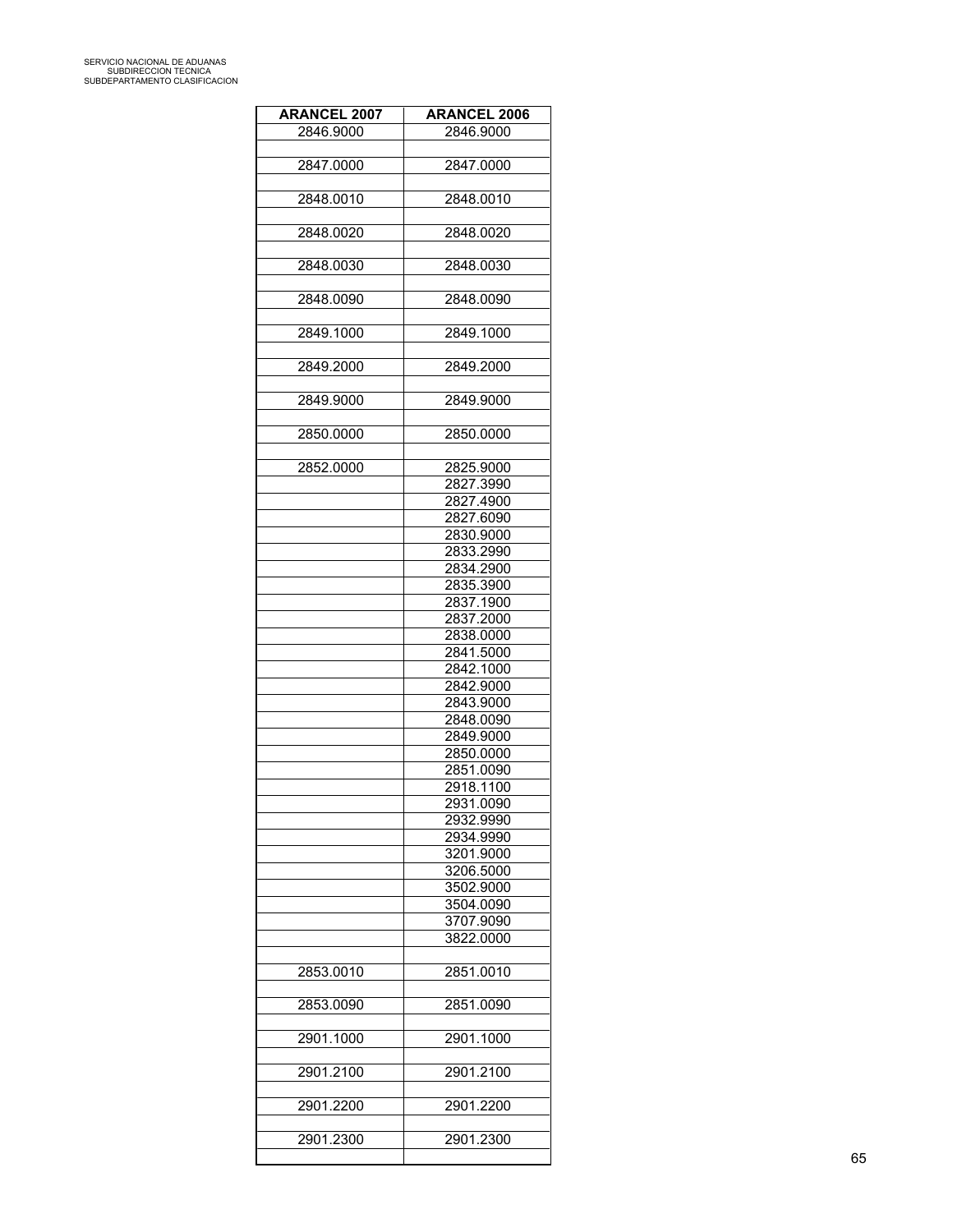| <b>ARANCEL 2007</b> | <b>ARANCEL 2006</b> |
|---------------------|---------------------|
| 2901.2400           | 2901.2400           |
| 2901.2910           | 2901.2910           |
|                     |                     |
| 2901.2990           | 2901.2990           |
| 2902.1100           | 2902.1100           |
| 2902.1900           | 2902.1900           |
| 2902.2000           | 2902.2000           |
| 2902.3000           | 2902.3000           |
| 2902.4100           | 2902.4100           |
| 2902.4200           | 2902.4200           |
| 2902.4300           | 2902.4300           |
| 2902.4400           | 2902.4400           |
| 2902.5000           | 2902.5000           |
| 2902.6000           | 2902.6000           |
| 2902.7000           | 2902.7000           |
| 2902.9010           | 2902.9010           |
| 2902.9020           | 2902.9020           |
| 2902.9090           | 2902.9090           |
| 2903.1100           | 2903.1100           |
| 2903.1200           | 2903.1200           |
| 2903.1300           | 2903.1300           |
| 2903.1400           | 2903.1400           |
| 2903.1500           | 2903.1500           |
| 2903.1910           | 2903.1910           |
| 2903.1990           | 2903.1990           |
| 2903.2100           | 2903.2100           |
| 2903.2200           | 2903.2200           |
| 2903.2300           | 2903.2300           |
| 2903.2900           | 2903.2900           |
| 2903.3100           | 2903.3019           |
| 2903.3911           | 2903.3011           |
| 2903.3912           | 2903.3012           |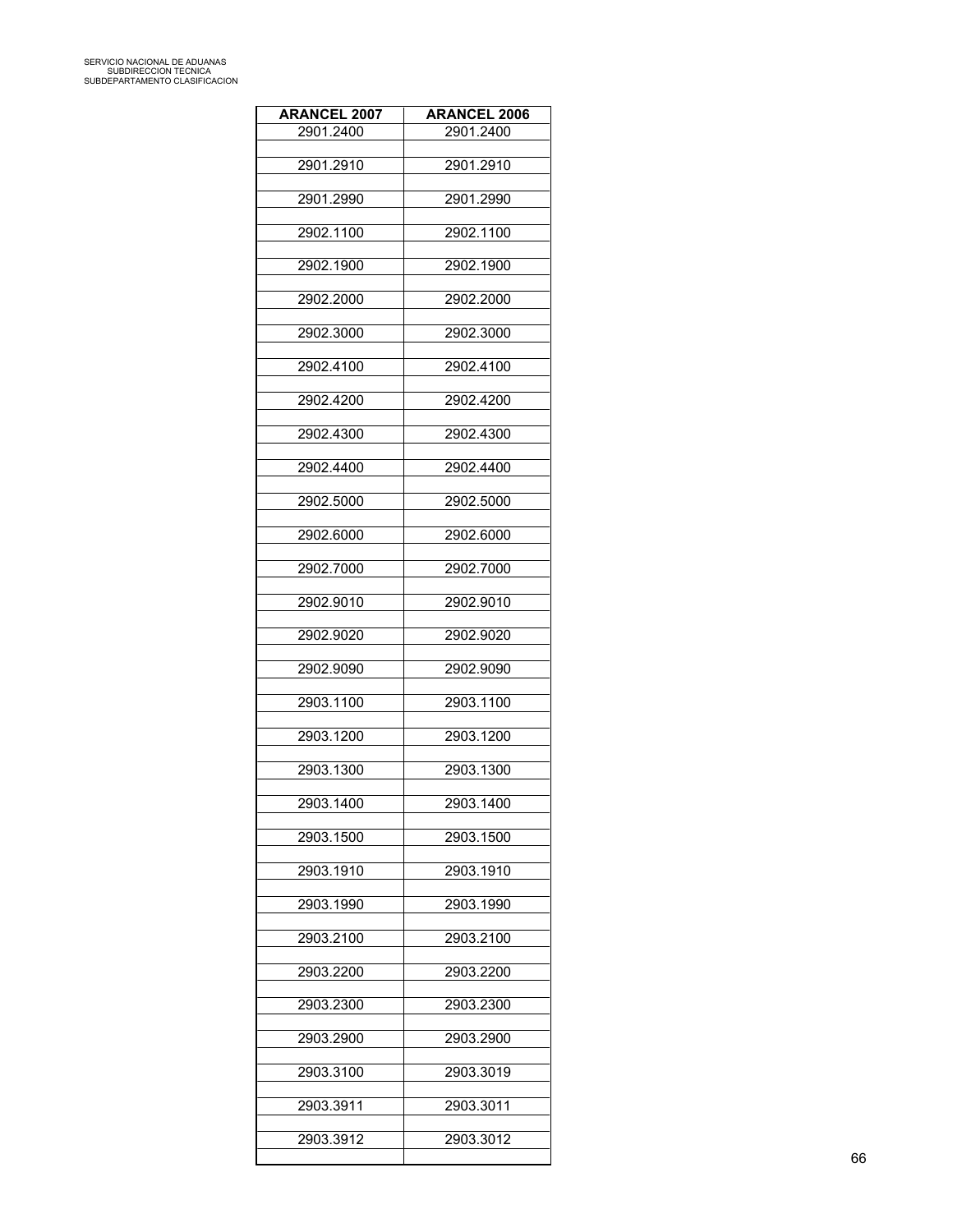| <b>ARANCEL 2007</b> | <b>ARANCEL 2006</b> |
|---------------------|---------------------|
| 2903.3913           | 2903.3013           |
| 2903.3919           | 2903.3019           |
| 2903.3921           | 2903.3021           |
| 2903.3922           | 2903.3022           |
|                     |                     |
| 2903.3923           | 2903.3023           |
| 2903.3924           | 2903.3024           |
| 2903.3929           | 2903.3029           |
| 2903.3931           | 2903.3031           |
| 2903.3932           | 2903.3032           |
| 2903.3933           | 2903.3039           |
| 2903.3939           | 2903.3039           |
| 2903.3941           | 2903.3041           |
| 2903.3949           | 2903.3049           |
| 2903.3951           | 2903.3051           |
| 2903.3959           | 2903.3059           |
| 2903.3991           | 2903.3091           |
| 2903.3999           | 2903.3099           |
| 2903.4100           | 2903.4100           |
| 2903.4200           | 2903.4200           |
| 2903.4300           | 2903.4300           |
| 2903.4410           | 2903.4410           |
| 2903.4420           | 2903.4420           |
| 2903.4510           | 2903.4510           |
| 2903.4520           | 2903.4520           |
| 2903.4530           | 2903.4530           |
| 2903.4540           | 2903.4540           |
| 2903.4550           | 2903.4550           |
|                     |                     |
| 2903.4560           | 2903.4560           |
| 2903.4570           | 2903.4570           |
| 2903.4580           | 2903.4580           |
| 2903.4591           | 2903.4591           |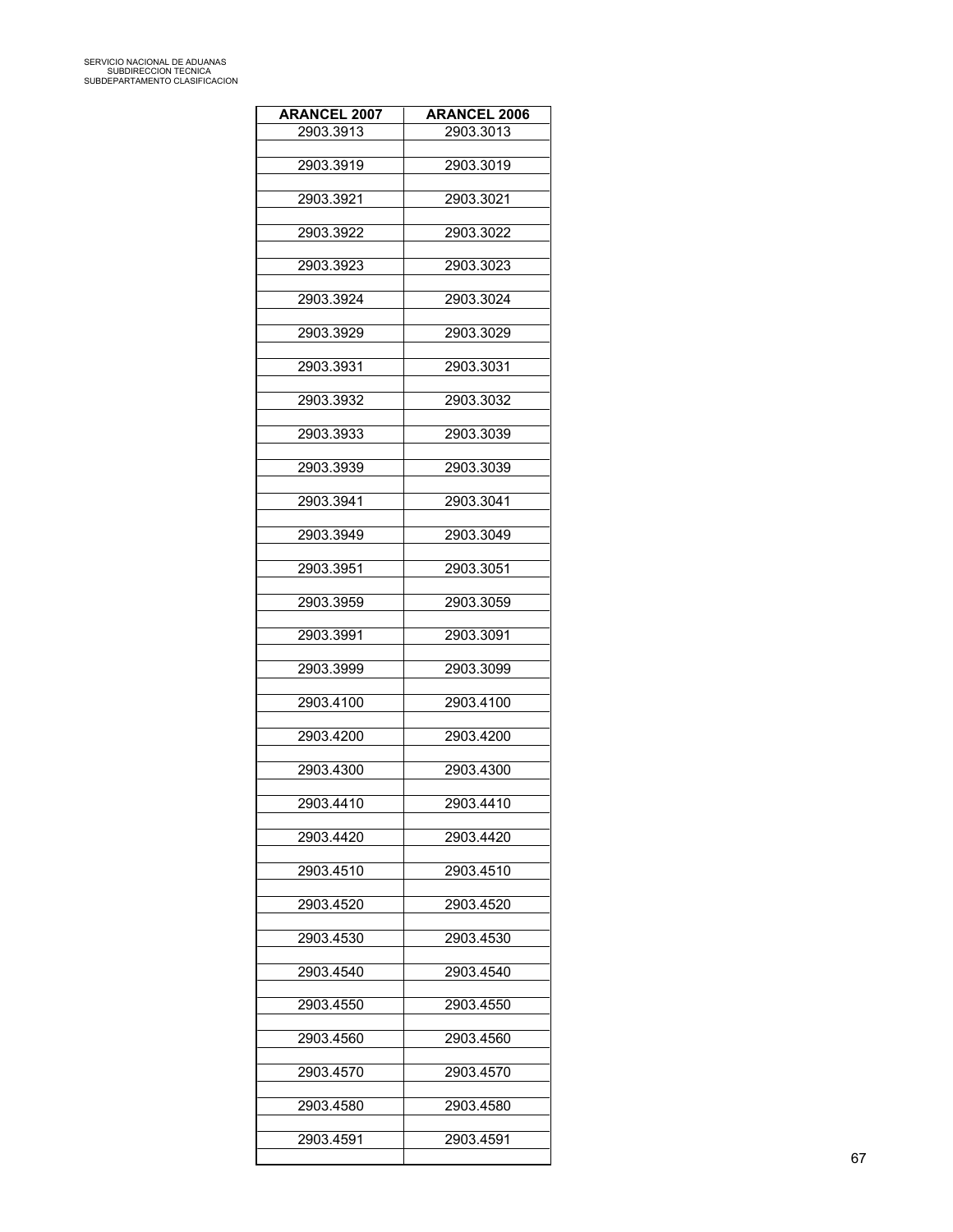| <b>ARANCEL 2007</b> | <b>ARANCEL 2006</b> |
|---------------------|---------------------|
| 2903.4592           | 2903.4592           |
| 2903.4599           | 2903.4599           |
|                     |                     |
| 2903.4610           | 2903.4610           |
| 2903.4620           | 2903.4620           |
| 2903.4630           | 2903.4630           |
| 2903.4700           | 2903.4700           |
| 2903.4910           | 2903.4910           |
| 2903.4920           | 2903.4920           |
| 2903.4930           | 2903.4930           |
| 2903.4940           | 2903.4940           |
|                     |                     |
| 2903.4950           | 2903.4950           |
| 2903.4960           | 2903.4960           |
| 2903.4991           | 2903.4991           |
| 2903.4992           | 2903.4992           |
| 2903.4999           | 2903.4999           |
| 2903.5110           | 2903.5910           |
| 2903.5190           | 2903.5100           |
| 2903.5210           | 2903.5920           |
| 2903.5220           | 2903.5990           |
| 2903.5230           | 2903.5990           |
| 2903.5930           | 2903.5990           |
| 2903.5990           | 2903.5990           |
| 2903.6100           | 2903.6100           |
| 2903.6210           | 2903.6200           |
| 2903.6220           | 2903.6200           |
| 2903.6910           | 2903.6910           |
| 2903.6920           | 2903.6920           |
| 2903.6930           | 2903.6990           |
| 2903.6940           | 2903.6990           |
| 2903.6950           | 2903.6990           |
| 2903.6960           | 2903.6990           |
|                     |                     |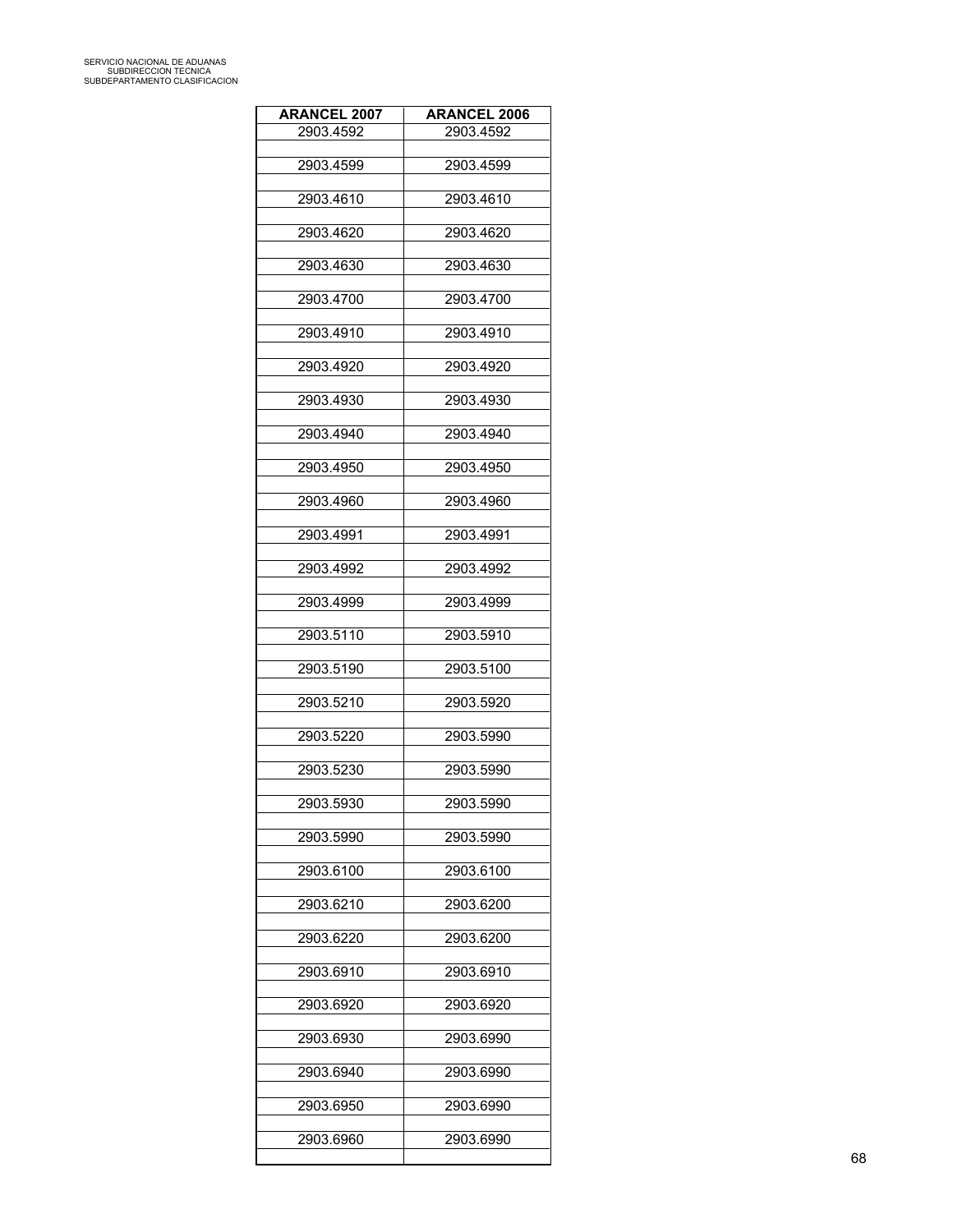| <b>ARANCEL 2007</b> | <b>ARANCEL 2006</b>    |
|---------------------|------------------------|
| 2903.6970           | 2903.6990              |
| 2903.6990           | 2903.6990              |
|                     |                        |
| 2904.1000           | 2904.1000              |
| 2904.2010           | 2904.2010              |
|                     |                        |
| 2904.2020           | 2904.2020              |
| 2904.2030           | 2904.2030              |
| 2904.2040           | 2904.2040              |
|                     |                        |
| 2904.2090           | 2904.2090              |
| 2904.9010           | 2904.9010              |
|                     |                        |
| 2904.9090           | 2904.9090              |
| 2905.1100           | 2905.1100              |
| 2905.1210           | 2905.1210              |
|                     |                        |
| 2905.1220           | 2905.1220              |
| 2905.1300           | 2905.1300              |
|                     |                        |
| 2905.1400           | 2905.1400              |
| 2905.1610           | 2905.1610              |
|                     |                        |
| 2905.1690           | 2905.1690              |
| 2905.1700           | 2905.1700              |
| 2905.1910           | 2905.1910              |
|                     |                        |
| 2905.1920           | 2905.1920              |
| 2905.1991           | 2905.1991              |
|                     |                        |
| 2905.1999           | 2905.1500<br>2905.1999 |
|                     |                        |
| 2905.2200           | 2905.2200              |
| 2905.2900           | 2905.2900              |
|                     |                        |
| 2905.3100           | 2905.3100              |
| 2905.3200           | 2905.3200              |
|                     |                        |
| 2905.3900           | 2905.3900              |
| 2905.4100           | 2905.4100              |
| 2905.4200           | 2905.4200              |
|                     |                        |
| 2905.4300           | 2905.4300              |
| 2905.4400           | 2905.4400              |
|                     |                        |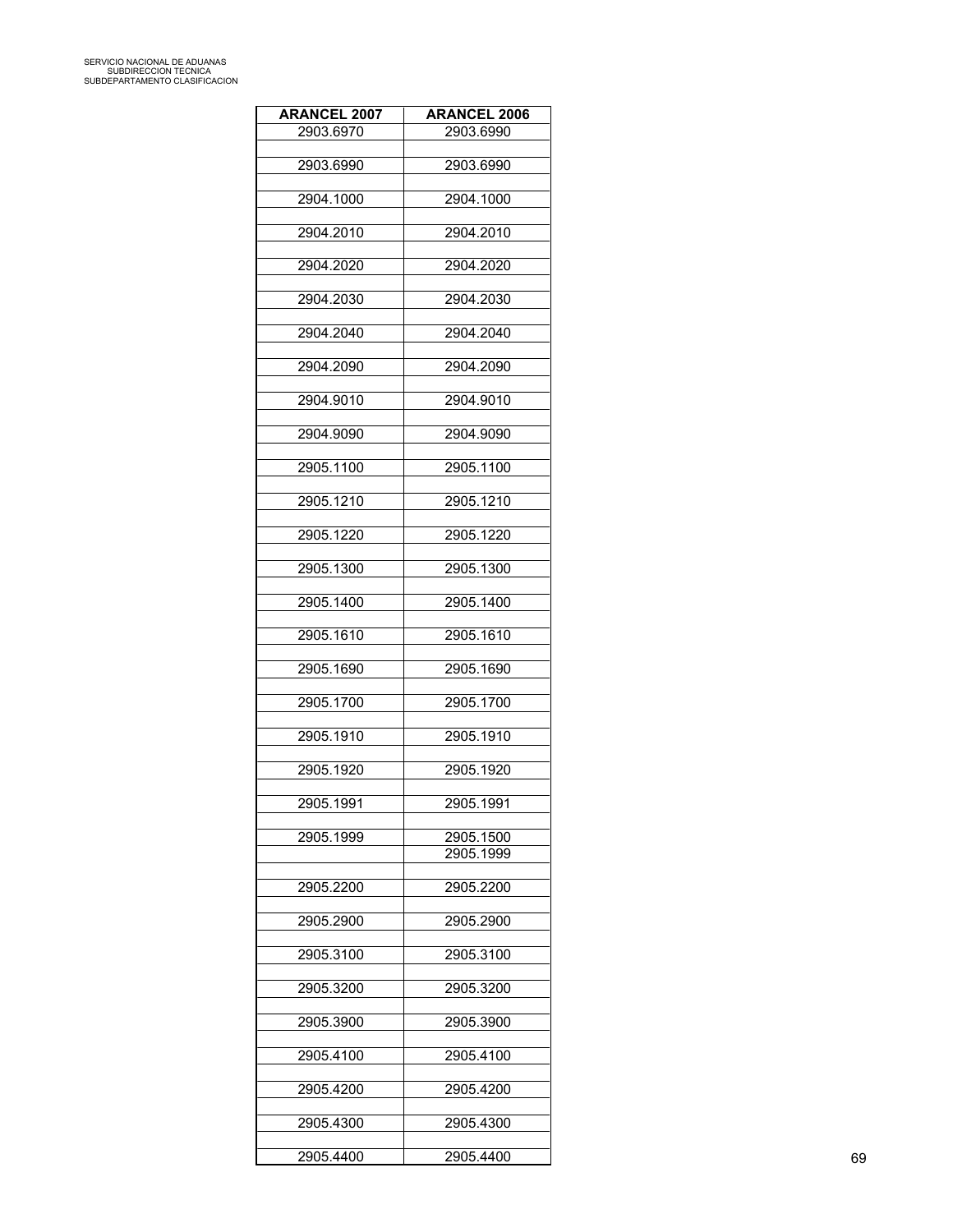| <b>ARANCEL 2007</b> | <b>ARANCEL 2006</b>    |
|---------------------|------------------------|
| 2905.4500           | 2905.4500              |
|                     |                        |
| 2905.4900           | 2905.4900              |
| 2905.5100           | 2905.5100              |
| 2905.5910           | 2905.5910              |
| 2905.5990           | 2905.5990              |
|                     |                        |
| 2906.1100           | 2906.1100              |
| 2906.1200           | 2906.1200              |
| 2906.1300           | 2906.1300              |
| 2906.1900           | 2906.1400              |
|                     | 2906.1900              |
| 2906.2100           | 2906.2100              |
| 2906.2900           | 2906.2900              |
|                     |                        |
| 2907.1100           | 2907.1100              |
| 2907.1200           | 2907.1200              |
| 2907.1300           | 2907.1300              |
|                     |                        |
| 2907.1500           | 2907.1500              |
| 2907.1900           | 2907.1400<br>2907.1900 |
|                     |                        |
| 2907.2100           | 2907.2100              |
| 2907.2200           | 2907.2200              |
| 2907.2300           | 2907.2300              |
|                     |                        |
| 2907.2900           | 2907.2900              |
| 2908.1100           | 2908.1090              |
| 2908.1910           | 2908.1010              |
| 2908.1990           | 2908.1090              |
|                     |                        |
| 2908.9110           | 2908.9000              |
| 2908.9120           | 2908.9000              |
| 2908.9910           | 2908.9000              |
| 2908.9920           | 2908.9000              |
|                     |                        |
| 2908.9930           | 2908.9000              |
| 2908.9940           | 2908.9000              |
| 2908.9990           | 2908.2000              |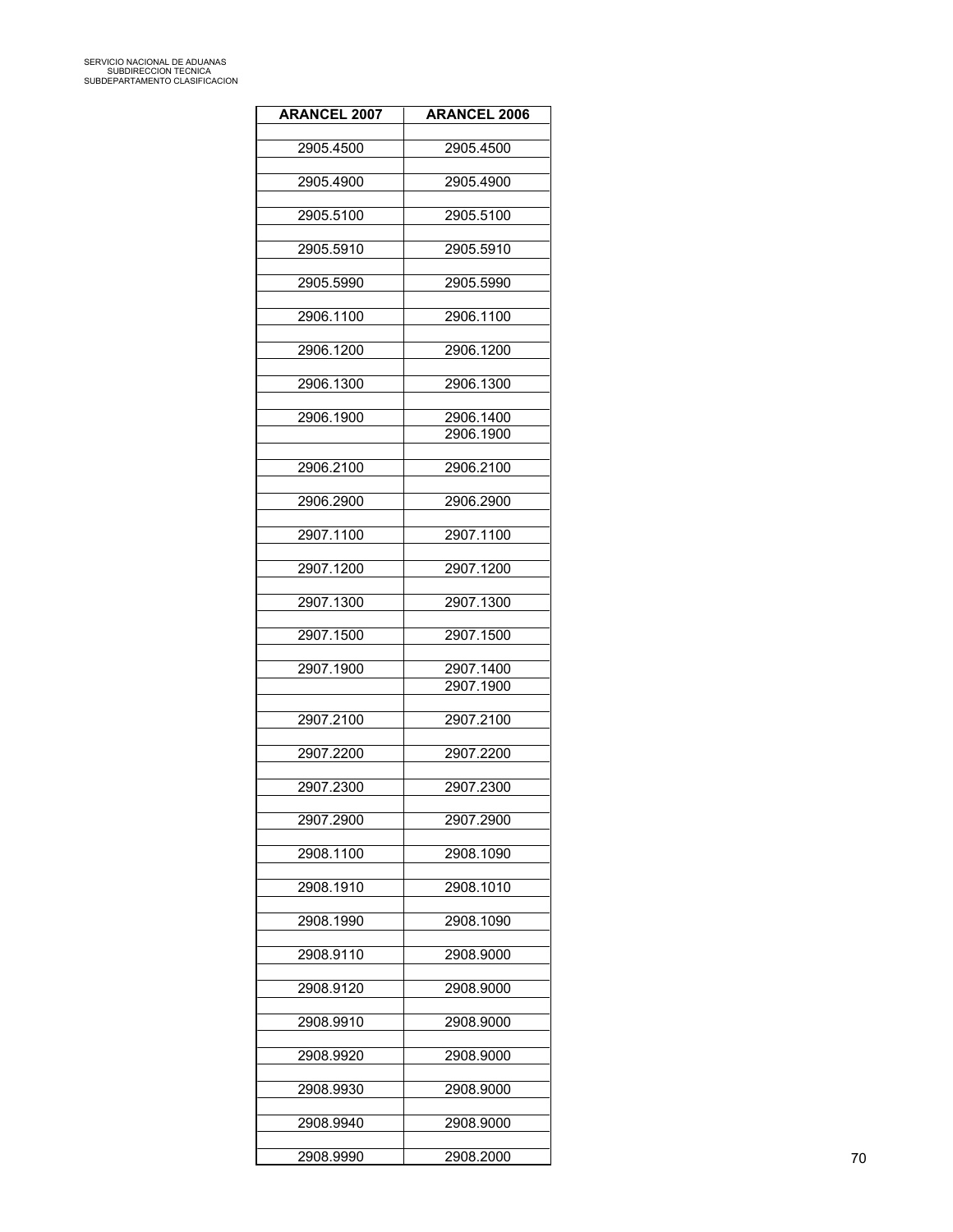| <b>ARANCEL 2007</b> | <b>ARANCEL 2006</b>    |
|---------------------|------------------------|
|                     | 2908.9000              |
| 2909.1100           | 2909.1100              |
| 2909.1910           | 2909.1910              |
| 2909.1990           | 2909.1990              |
| 2909.2000           | 2909.2000              |
| 2909.3000           | 2909.3000              |
| 2909.4100           | 2909.4100              |
| 2909.4300           | 2909.4300              |
| 2909.4400           | 2909.4200              |
|                     | 2909.4400              |
| 2909.4910           | 2909.4910              |
| 2909.4990           | 2909.4990              |
| 2909.5000           | 2909.5000              |
| 2909.6000           | 2909.6000              |
| 2910.1000           | 2910.1000              |
| 2910.2000           | 2910.2000              |
| 2910.3000           | 2910.3000              |
| 2910.4000           | 2910.9000              |
| 2910.9010           | 2910.9000              |
| 2910.9090           | 2910.9000              |
| 2911.0000           | 2911.0000              |
| 2912.1100           | 2912.1100              |
| 2912.1200           | 2912.1200              |
| 2912.1900           | 2912.1300<br>2912.1900 |
|                     | 2912.2100              |
| 2912.2100           |                        |
| 2912.2900           | 2912.2900              |
| 2912.3000           | 2912.3000              |
| 2912.4100           | 2912.4100              |
| 2912.4200           | 2912.4200              |
| 2912.4910           | 2912.4910              |
| 2912.4920           | 2912.4920              |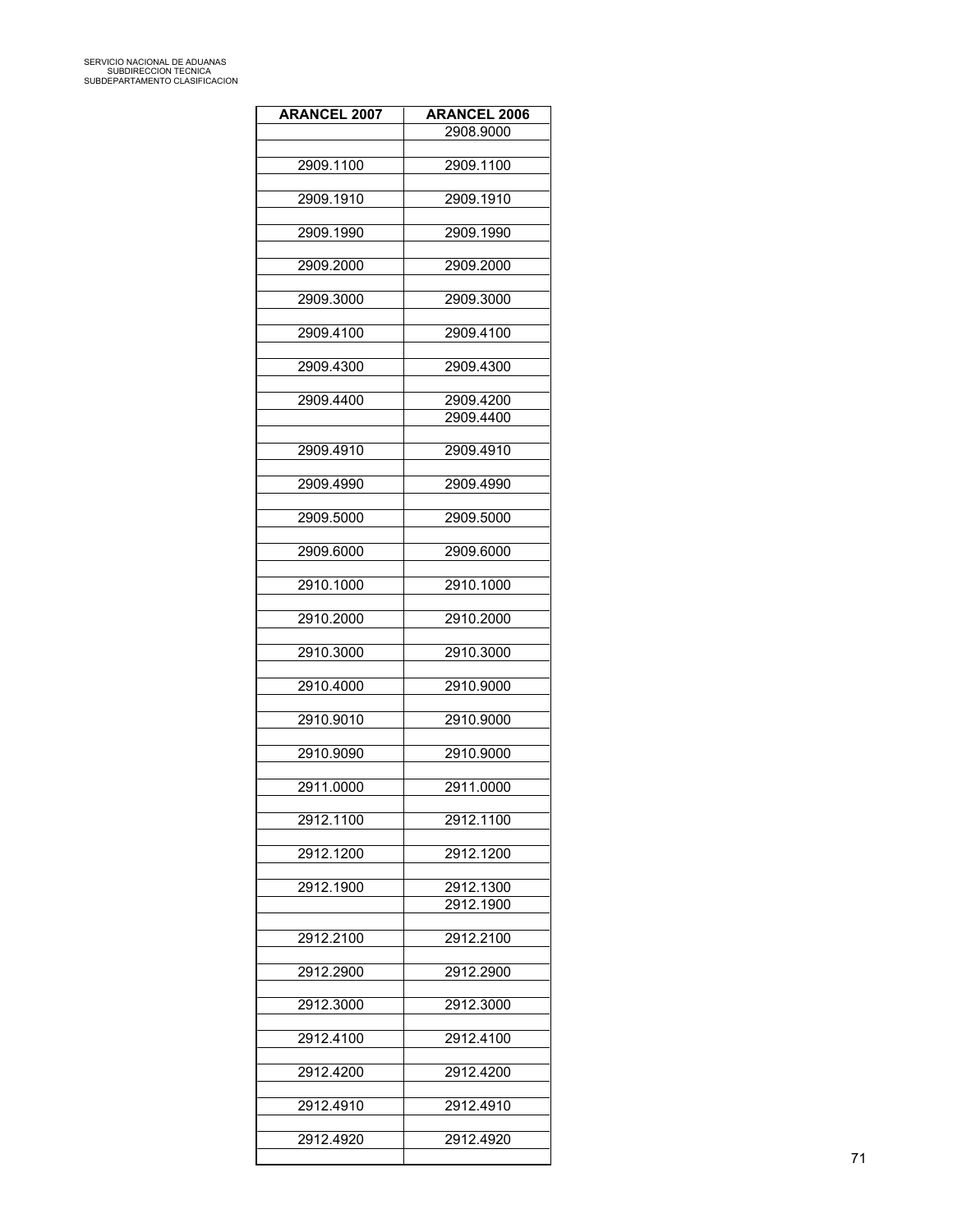| <b>ARANCEL 2007</b> | <b>ARANCEL 2006</b>    |
|---------------------|------------------------|
| 2912.4990           | 2912.4990              |
|                     |                        |
| 2912.5000           | 2912.5000              |
| 2912.6000           | 2912.6000              |
|                     |                        |
| 2913.0000           | 2913.0000              |
|                     |                        |
| 2914.1100           | 2914.1100              |
|                     |                        |
| 2914.1200           | 2914.1200              |
|                     |                        |
| 2914.1300           | 2914.1300              |
| 2914.1900           | 2914.1900              |
|                     |                        |
| 2914.2100           | 2914.2100              |
|                     |                        |
| 2914.2200           | 2914.2200              |
|                     |                        |
| 2914.2300           | 2914.2300              |
| 2914.2900           | 2914.2900              |
|                     |                        |
| 2914.3100           | 2914.3100              |
|                     |                        |
| 2914.3900           | 2914.3900              |
|                     |                        |
| 2914.4000           | 2914.4000              |
| 2914.5000           | 2914.5000              |
|                     |                        |
| 2914.6100           | 2914.6100              |
|                     |                        |
| 2914.6900           | 2914.6900              |
|                     |                        |
| 2914.7000           | 2914.7000              |
| 2915.1100           | 2915.1100              |
|                     |                        |
| 2915.1210           | 2915.1210              |
|                     |                        |
| 2915.1220           | 2915.1220              |
| 2915.1290           | 2915.1290              |
|                     |                        |
| 2915.1300           | 2915.1300              |
|                     |                        |
| 2915.2100           | 2915.2100              |
|                     |                        |
| 2915.2400           | 2915.2400              |
|                     |                        |
| 2915.2900           | 2915.2200<br>2915.2300 |
|                     | 2915.2900              |
|                     |                        |
| 2915.3100           | 2915.3100              |
|                     |                        |
| 2915.3200           | 2915.3200              |
| 2915.3300           | 2915.3300              |
|                     |                        |
|                     |                        |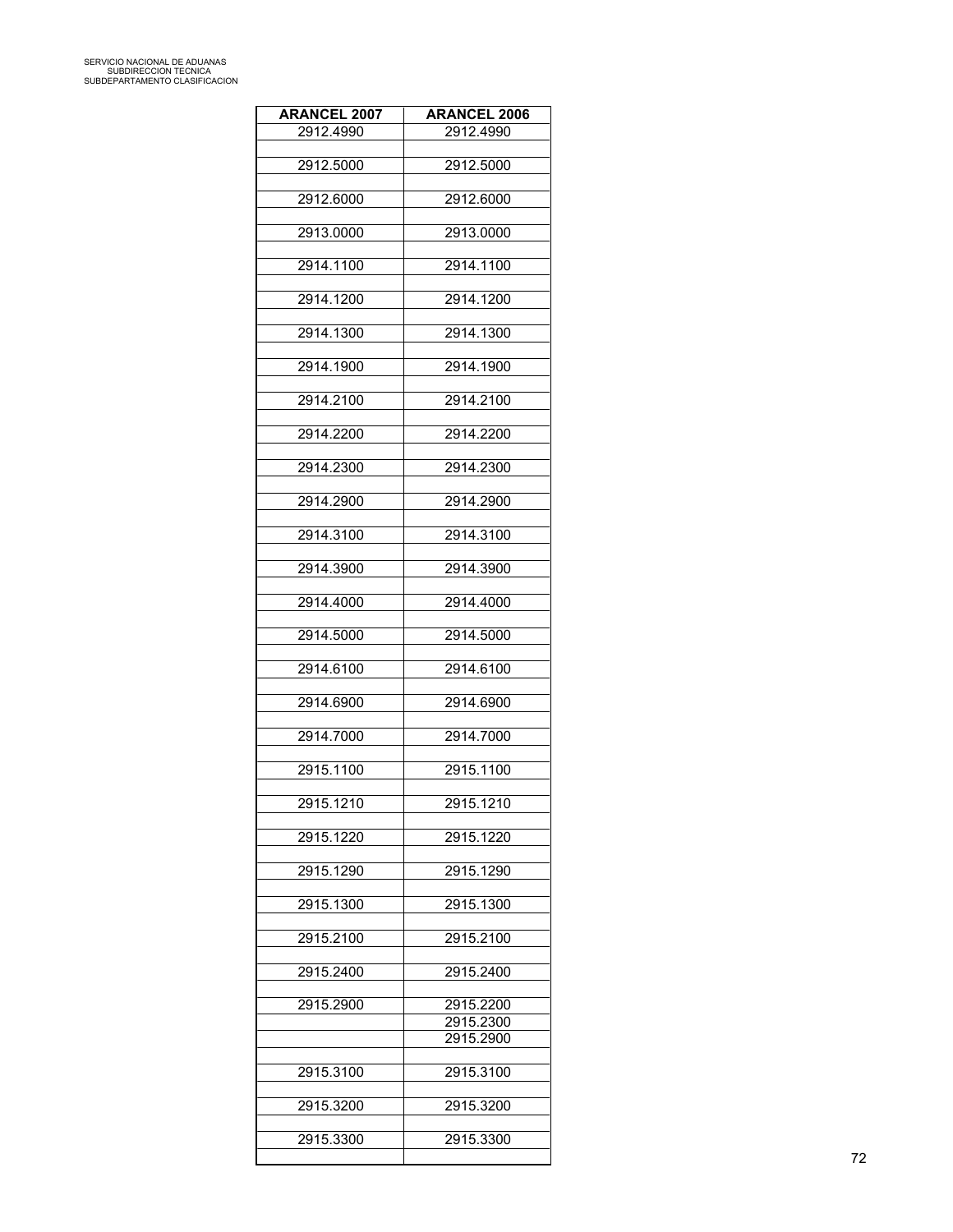| <b>ARANCEL 2007</b> | <b>ARANCEL 2006</b> |
|---------------------|---------------------|
| 2915.3600           | 2915.3990           |
|                     |                     |
| 2915.3910           | 2915.3910           |
| 2915.3990           | 2915.3400           |
|                     | 2915.3500           |
|                     | 2915.3990           |
|                     |                     |
| 2915.4000           | 2915.4000           |
|                     |                     |
| 2915.5000           | 2915.5000           |
| 2915.6000           | 2915.6000           |
|                     |                     |
| 2915.7000           | 2915.7000           |
|                     |                     |
| 2915.9010           | 2915.9010           |
|                     |                     |
| 2915.9020           | 2915.9020           |
| 2915.9030           | 2915.9090           |
|                     |                     |
| 2915.9090           | 2915.9090           |
|                     |                     |
| 2916.1100           | 2916.1100           |
| 2916.1210           | 2916.1210           |
|                     |                     |
| 2916.1290           | 2916.1290           |
|                     |                     |
| 2916.1300           | 2916.1300           |
| 2916.1410           | 2916.1410           |
|                     |                     |
| 2916.1490           | 2916.1490           |
|                     |                     |
| 2916.1500           | 2916.1500           |
| 2916.1900           | 2916.1900           |
|                     |                     |
| 2916.2000           | 2916.2000           |
|                     |                     |
| 2916.3110           | 2916.3110           |
| 2916.3190           | 2916.3190           |
|                     |                     |
| 2916.3200           | 2916.3200           |
|                     |                     |
| 2916.3400           | 2916.3400           |
| 2916.3500           | 2916.3500           |
|                     |                     |
| 2916.3600           | 2916.3900           |
|                     |                     |
| 2916.3900           | 2916.3900           |
| 2917.1100           | 2917.1100           |
|                     |                     |
| 2917.1200           | 2917.1200           |
|                     |                     |
| 2917.1300           | 2917.1300           |
|                     |                     |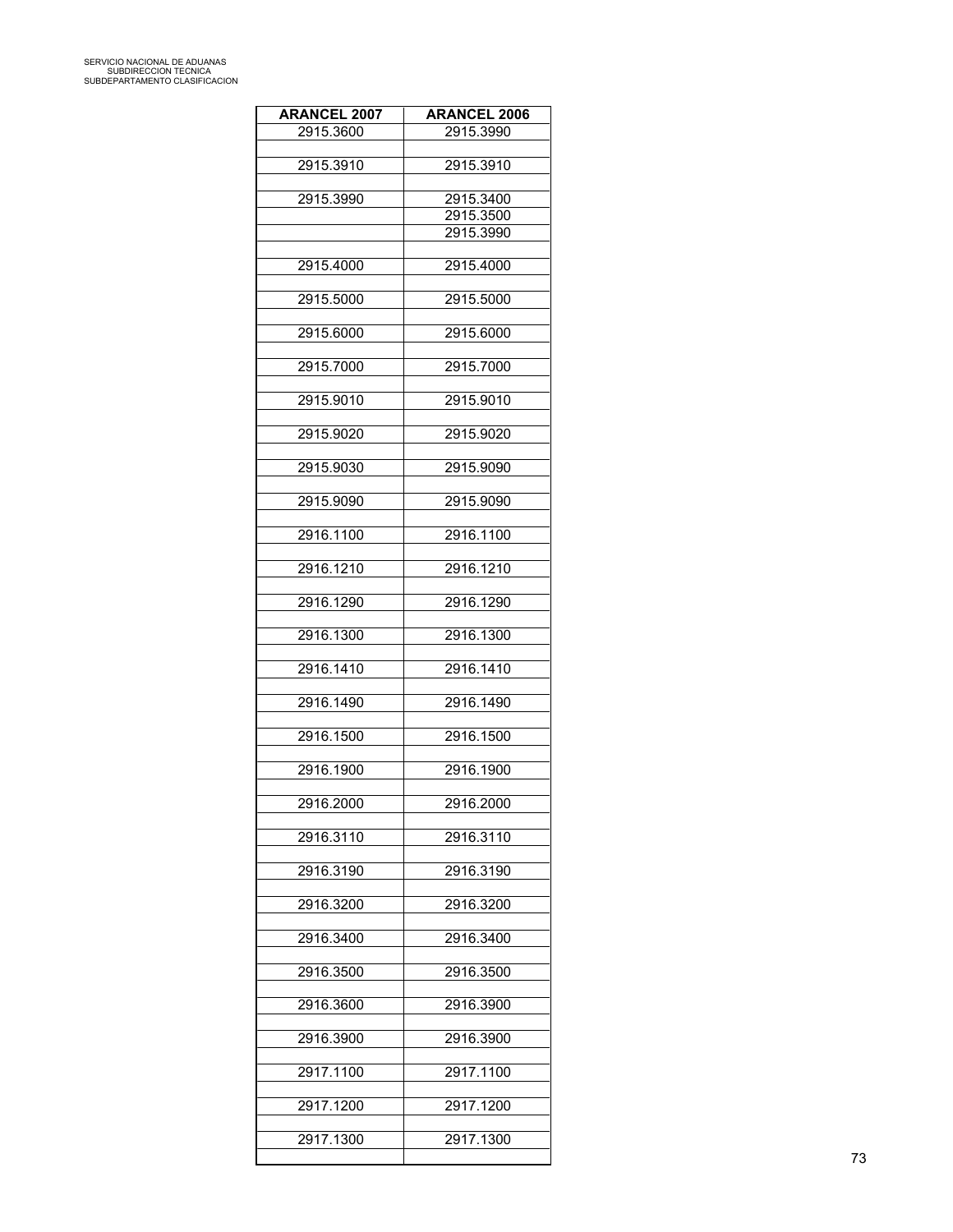| <b>ARANCEL 2007</b> | <b>ARANCEL 2006</b> |
|---------------------|---------------------|
| 2917.1400           | 2917.1400           |
| 2917.1900           | 2917.1900           |
| 2917.2000           | 2917.2000           |
| 2917.3200           | 2917.3200           |
| 2917.3300           | 2917.3300           |
| 2917.3410           | 2917.3100           |
| 2917.3420           | 2917.3400           |
| 2917.3490           | 2917.3400           |
| 2917.3500           | 2917.3500           |
| 2917.3600           | 2917.3600           |
| 2917.3700           | 2917.3700           |
| 2917.3900           | 2917.3900           |
| 2918.1100           | 2918.1100           |
| 2918.1200           | 2918.1200           |
| 2918.1310           | 2918.1310           |
| 2918.1390           | 2918.1390           |
| 2918.1400           | 2918.1400           |
| 2918.1500           | 2918.1500           |
| 2918.1600           | 2918.1600           |
| 2918.1800           | 2918.1990           |
| 2918.1910           | 2918.1910           |
| 2918.1990           | 2918.1990           |
| 2918.2100           | 2918.2100           |
| 2918.2210           | 2918.2210           |
| 2918.2290           | 2918.2290           |
| 2918.2300           | 2918.2300           |
| 2918.2900           | 2918.2900           |
| 2918.3000           | 2918.3000           |
| 2918.9110           | 2918.9090           |
| 2918.9190           | 2918.9090           |
| 2918.9910           | 2918.9010           |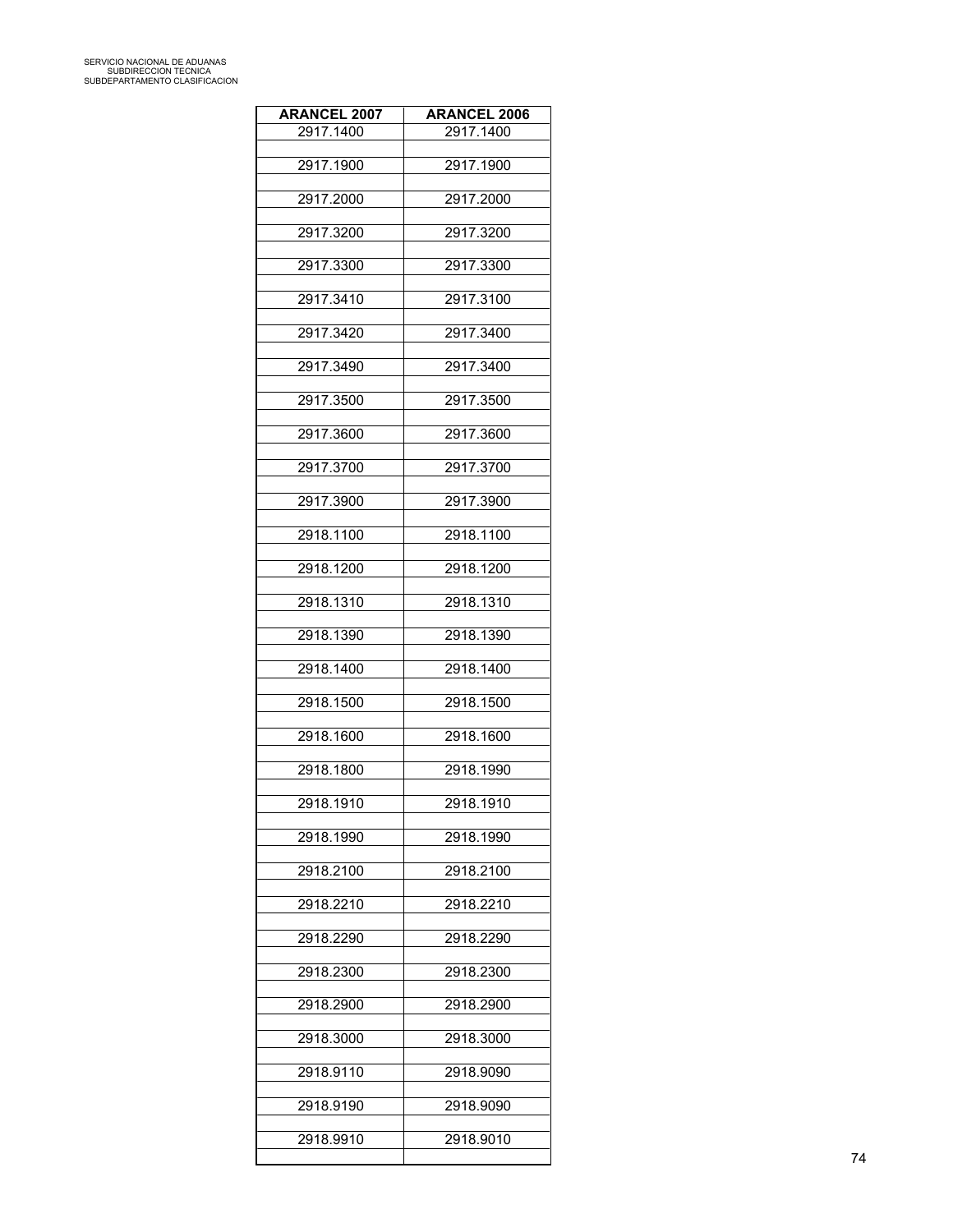| <b>ARANCEL 2007</b> | <b>ARANCEL 2006</b> |
|---------------------|---------------------|
| 2918.9920           | 2918.9020           |
|                     |                     |
| 2918.9990           | 2918.9090           |
| 2919.1000           | 2919.0000           |
|                     |                     |
| 2919.9010           | 2919.0000           |
|                     |                     |
| 2919.9090           | 2919.0000           |
| 2920.1110           | 2920.1000           |
|                     |                     |
| 2920.1120           | 2920.1000           |
| 2920.1900           | 2920.1000           |
|                     |                     |
| 2920.9010           | 2920.9010           |
|                     |                     |
| 2920.9020           | 2920.9020           |
| 2920.9030           | 2920.9030           |
|                     |                     |
| 2920.9040           | 2920.9040           |
|                     |                     |
| 2920.9050           | 2920.9050           |
| 2920.9090           | 2920.9090           |
|                     |                     |
| 2921.1110           | 2921.1110           |
|                     |                     |
| 2921.1190           | 2921.1190           |
| 2921.1910           | 2921.1910           |
|                     |                     |
| 2921.1920           | 2921.1920           |
| 2921.1930           | 2921.1930           |
|                     |                     |
| 2921.1941           | 2921.1941           |
|                     |                     |
| 2921.1949           | 2921.1949           |
| 2921.1991           | 2921.1200           |
|                     |                     |
| 2921.1999           | 2921.1990           |
|                     |                     |
| 2921.2100           | 2921.2100           |
| 2921.2200           | 2921.2200           |
|                     |                     |
| 2921.2900           | 2921.2900           |
|                     |                     |
| 2921.3000           | 2921.3000           |
| 2921.4100           | 2921.4100           |
|                     |                     |
| 2921.4200           | 2921.4200           |
|                     |                     |
| 2921.4310           | 2921.4310           |
| 2921.4390           | 2921.4390           |
|                     |                     |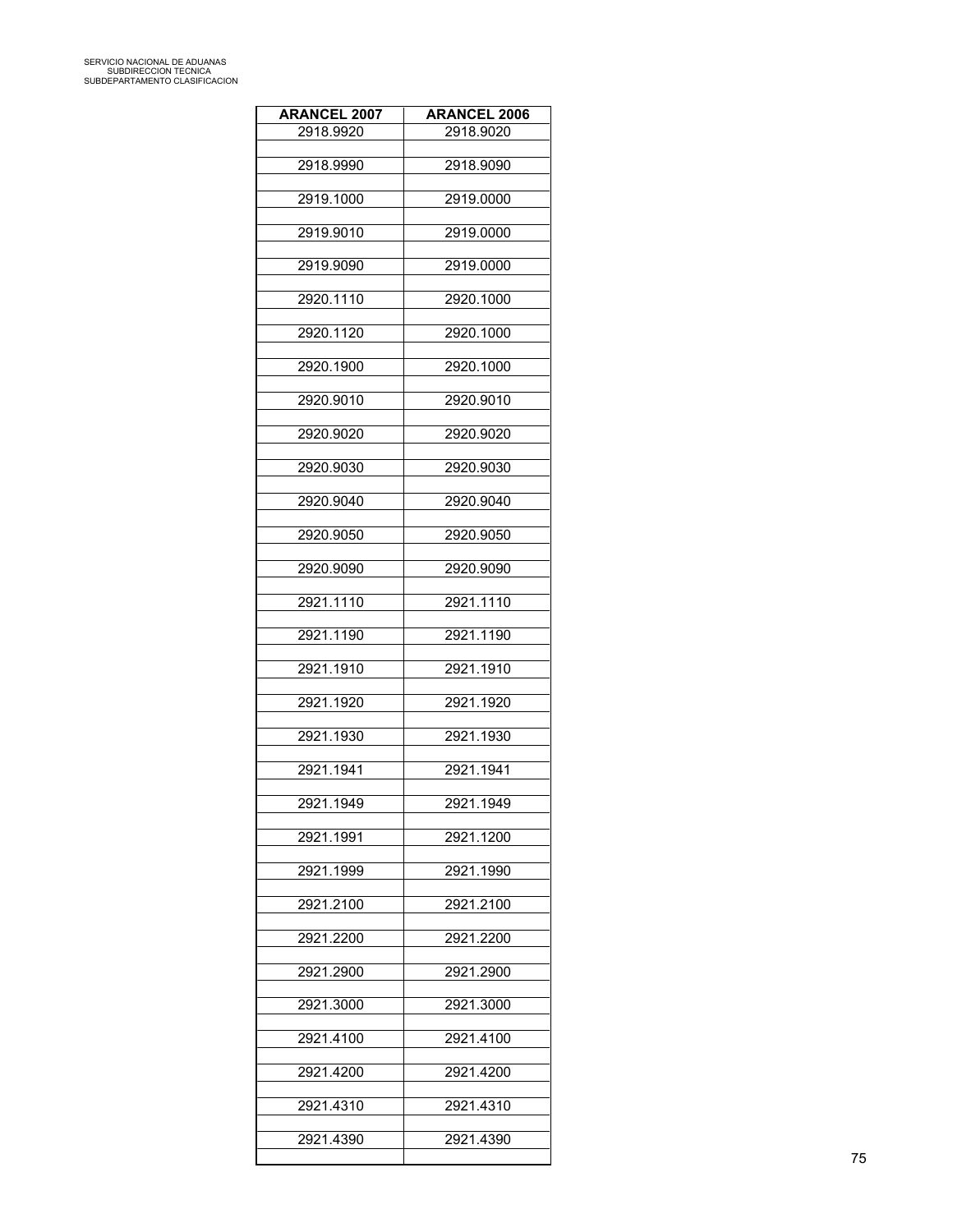| <b>ARANCEL 2007</b> | <b>ARANCEL 2006</b> |
|---------------------|---------------------|
| 2921.4400           | 2921.4400           |
| 2921.4500           | 2921.4500           |
| 2921.4600           |                     |
|                     | 2921.4600           |
| 2921.4900           | 2921.4900           |
| 2921.5100           | 2921.5100           |
| 2921.5900           | 2921.5900           |
|                     |                     |
| 2922.1100           | 2922.1100           |
| 2922.1200           | 2922.1200           |
| 2922.1310           | 2922.1310           |
| 2922.1390           | 2922.1390           |
|                     |                     |
| 2922.1400           | 2922.1400           |
| 2922.1921           | 2922.1921           |
| 2922.1922           | 2922.1922           |
|                     |                     |
| 2922.1923           | 2922.1923           |
| 2922.1929           | 2922.1929           |
| 2922.1930           | 2922.1930           |
| 2922.1940           | 2922.1940           |
|                     |                     |
| 2922.1990           | 2922.1990           |
| 2922.2100           | 2922.2100           |
| 2922.2910           | 2922.2910           |
|                     |                     |
| 2922.2920           | 2922.2920           |
| 2922.2990           | 2922.2200           |
|                     | 2922.2990           |
| 2922.3100           | 2922.3100           |
| 2922.3900           | 2922.3900           |
|                     |                     |
| 2922.4100           | 2922.4100           |
| 2922.4210           | 2922.4210           |
| 2922.4290           | 2922.4290           |
| 2922.4300           | 2922.4300           |
|                     |                     |
| 2922.4400           | 2922.4400           |
| 2922.4900           | 2922.4990           |
| 2922.5000           | 2922.5000           |
|                     |                     |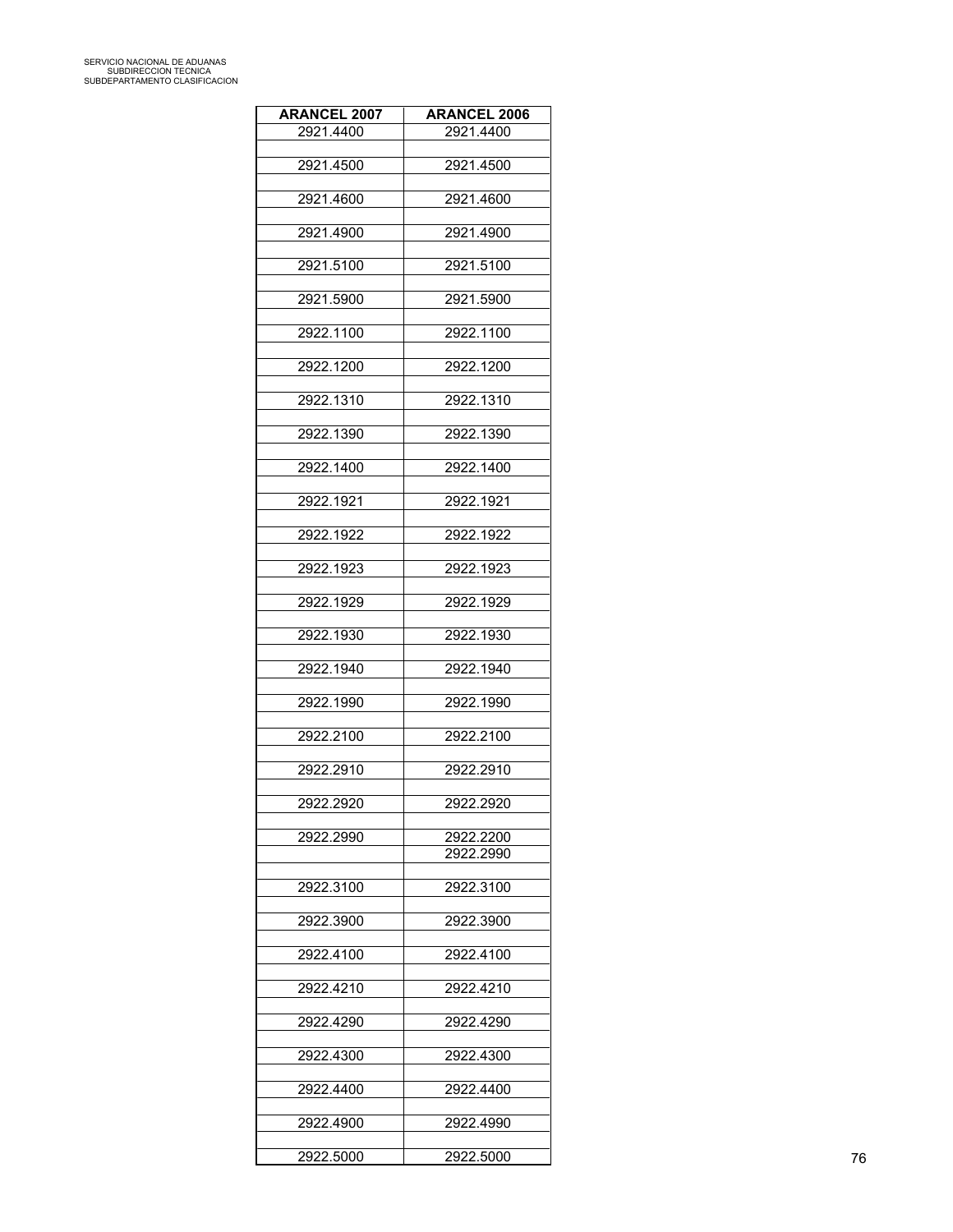| <b>ARANCEL 2007</b> | <b>ARANCEL 2006</b>    |
|---------------------|------------------------|
| 2923.1000           | 2923.1000              |
| 2923.2010           | 2923.2010              |
| 2923.2090           | 2923.2090              |
| 2923.9000           | 2923.9000              |
| 2924.1100           | 2924.1100              |
| 2924.1210           | 2924.1990              |
| 2924.1221           | 2924.1990              |
| 2924.1222           | 2924.1990              |
| 2924.1223           | 2924.1990              |
| 2924.1229           | 2924.1990              |
| 2924.1230           | 2924.1990              |
| 2924.1910           | 2924.1910              |
| 2924.1920           | 2924.1920              |
| 2924.1990           | 2924.1990              |
| 2924.2100           | 2924.2100              |
| 2924.2300           | 2922.4920<br>2924.2300 |
| 2924.2400           | 2924.2400              |
| 2924.2910           | 2924.2910              |
| 2924.2990           | 2924.2990              |
| 2925.1100           | 2925.1100              |
| 2925.1200           | 2925.1200              |
| 2925.1900           | 2925.1900              |
| 2925.2100           | 2925.2000              |
| 2925.2910           | 2925.2000              |
| 2925.2920           | 2925.2000              |
| 2925.2930           | 2925.2000              |
| 2925.2940           | 2925.2000              |
| 2925.2990           | 2925.2000              |
| 2926.1000           | 2926.1000              |
| 2926.2000           | 2926.2000              |
|                     |                        |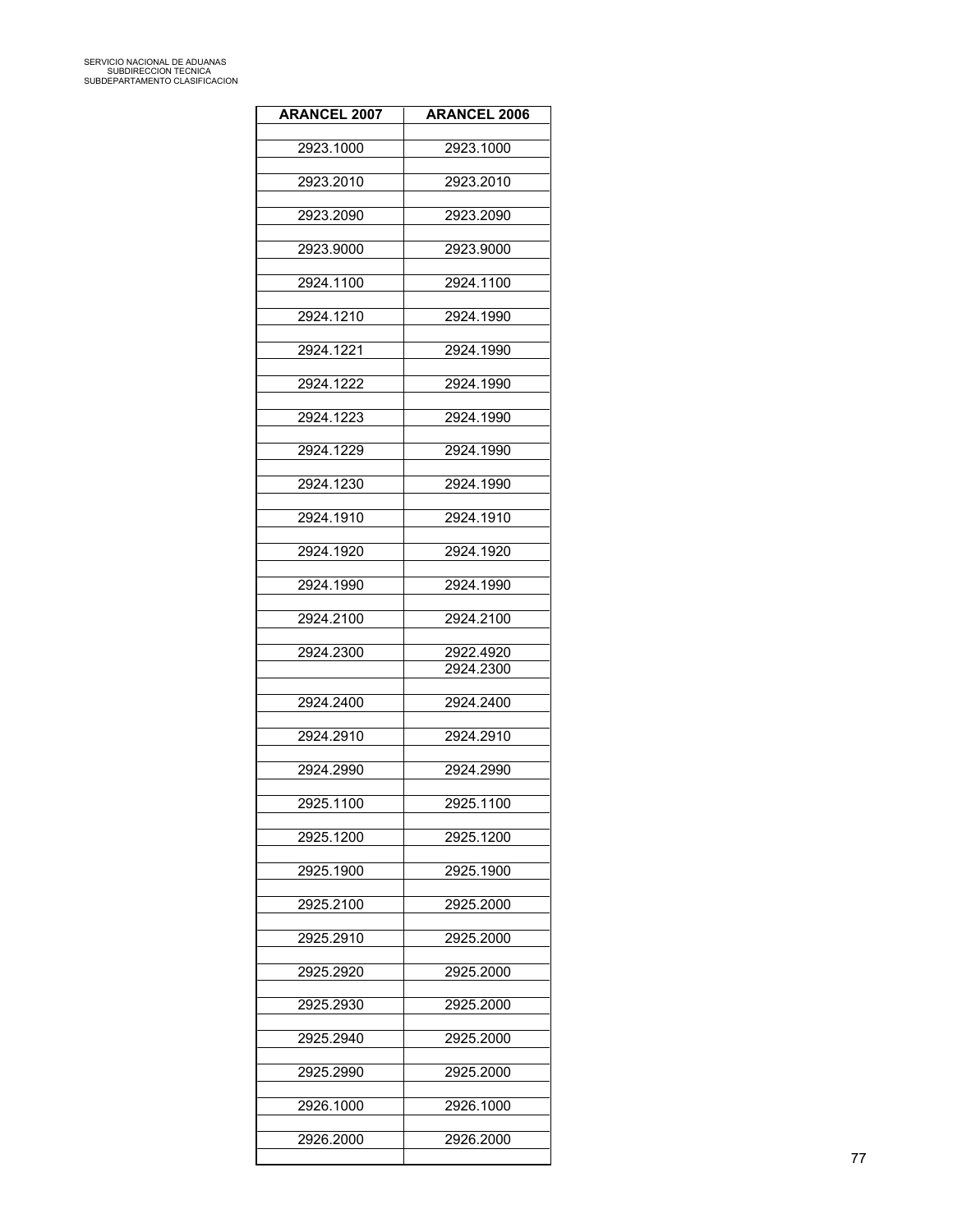| <b>ARANCEL 2007</b> | <b>ARANCEL 2006</b> |
|---------------------|---------------------|
| 2926.3000           | 2926.3000           |
| 2926.9000           | 2926.9000           |
| 2927.0000           | 2927.0000           |
| 2928.0010           | 2928.0000           |
| 2928.0090           | 2928.0000           |
| 2929.1010           | 2929.1010           |
| 2929.1020           | 2929.1020           |
| 2929.1090           | 2929.1090           |
| 2929.9011           | 2929.9011           |
| 2929.9019           | 2929.9019           |
| 2929.9021           | 2929.9021           |
| 2929.9029           | 2929.9029           |
| 2930.2010           | 2930.2010           |
| 2930.2090           | 2930.2090           |
| 2930.3000           | 2930.3000           |
| 2930.4000           | 2930.4000           |
| 2930.5010           | 2930.9099           |
| 2930.5020           | 2930.9099           |
| 2930.9011           | 2930.9011           |
| 2930.9012           | 2930.9012           |
| 2930.9013           | 2930.9013           |
| 2930.9014           | 2930.9014           |
| 2930.9015           | 2930.9015           |
| 2930.9016           | 2930.9016           |
| 2930.9017           | 2930.9017           |
| 2930.9019           | 2930.9019           |
| 2930.9021           | 2930.9021           |
| 2930.9029           | 2930.9029           |
| 2930.9031           | 2930.9031           |
| 2930.9039           | 2930.9039           |
| 2930.9040           | 2930.9040           |
|                     |                     |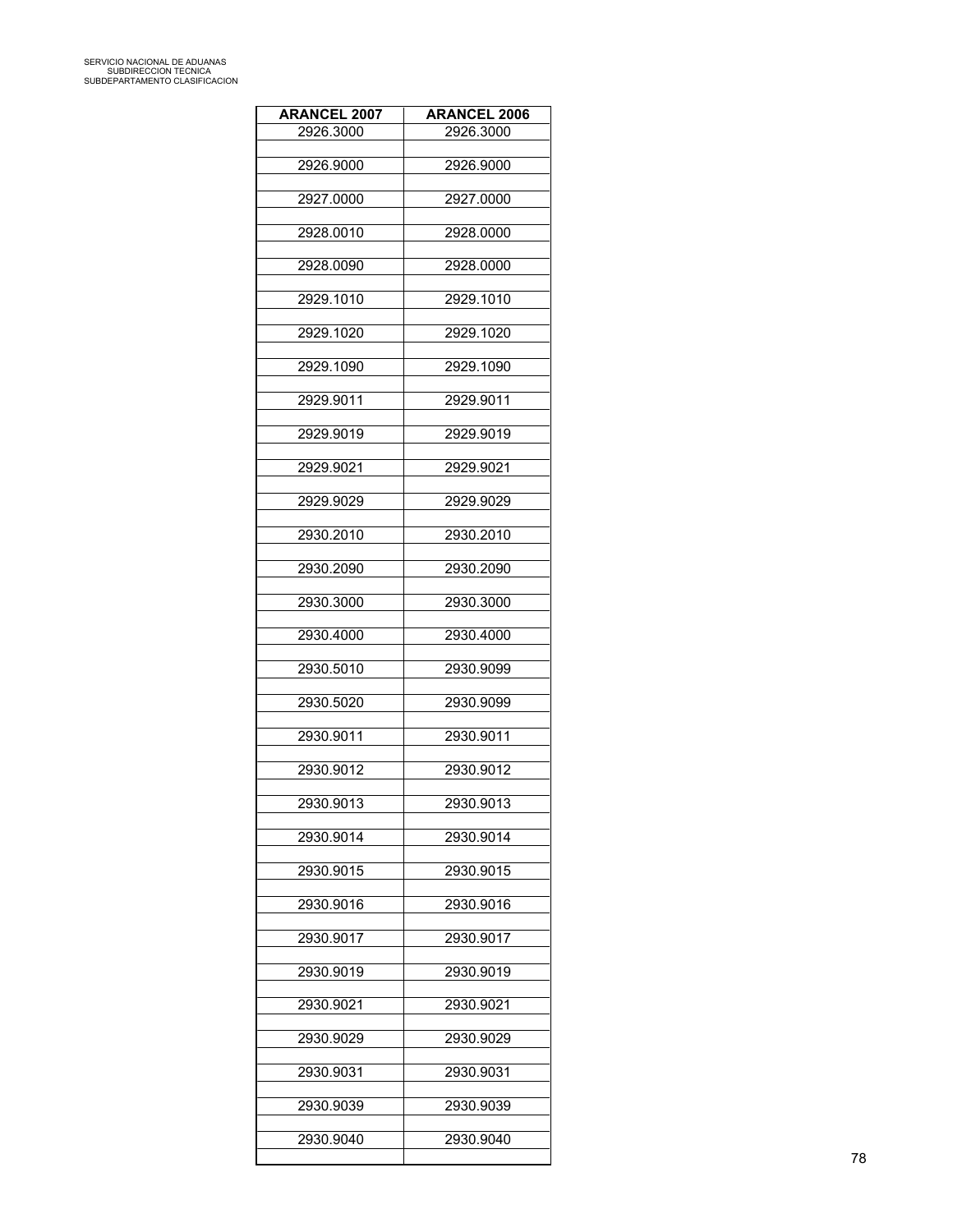| <b>ARANCEL 2007</b> | <b>ARANCEL 2006</b> |
|---------------------|---------------------|
| 2930.9051           | 2930.9051           |
| 2930.9059           | 2930.9059           |
| 2930.9061           | 2930.1010           |
| 2930.9062           | 2930.1020           |
| 2930.9069           | 2930.1090           |
| 2930.9091           | 2930.9091           |
| 2930.9099           | 2930.9099           |
| 2931.0011           | 2931.0010           |
| 2931.0012           | 2931.0010           |
| 2931.0021           | 2931.0021           |
|                     |                     |
| 2931.0022           | 2931.0022           |
| 2931.0029           | 2931.0029           |
| 2931.0031           | 2931.0031           |
| 2931.0039           | 2931.0039           |
| 2931.0041           | 2931.0041           |
| 2931.0042           | 2931.0042           |
| 2931.0043           | 2931.0043           |
| 2931.0049           | 2931.0049           |
| 2931.0051           | 2931.0051           |
| 2931.0052           | 2931.0052           |
| 2931.0059           | 2931.0059           |
| 2931.0061           | 2931.0061           |
| 2931.0069           | 2931.0069           |
| 2931.0071           | 2931.0071           |
| 2931.0079           | 2931.0079           |
| 2931.0081           | 2931.0081           |
| 2931.0082           | 2931.0082           |
| 2931.0083           | 2931.0083           |
| 2931.0089           | 2931.0089           |
| 2931.0090           | 2931.0090           |
| 2932.1100           | 2932.1100           |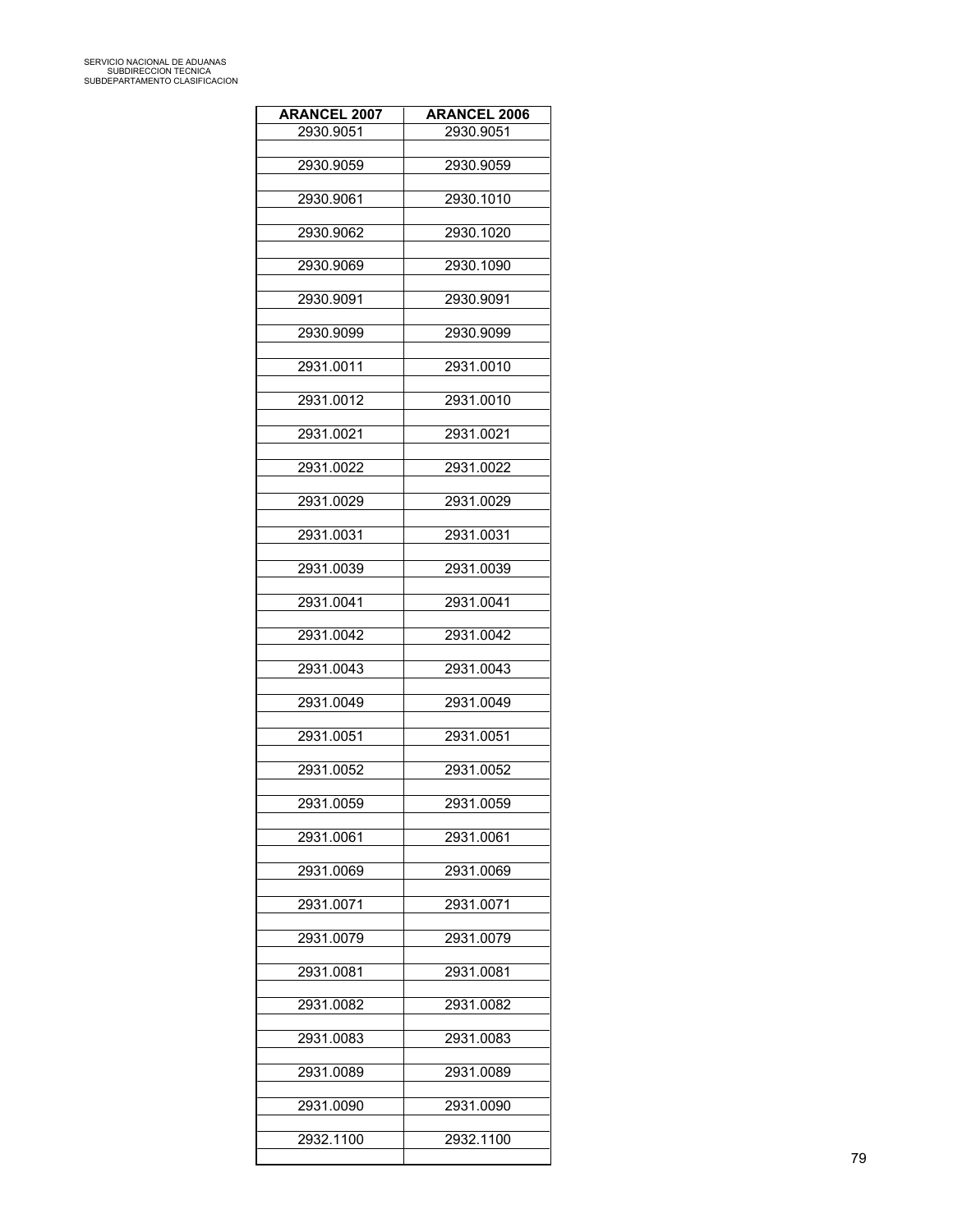| <b>ARANCEL 2007</b> | <b>ARANCEL 2006</b> |
|---------------------|---------------------|
| 2932.1200           | 2932.1200           |
| 2932.1300           | 2932.1300           |
| 2932.1900           | 2932.1900           |
|                     |                     |
| 2932.2100           | 2932.2100           |
| 2932.2900           | 2932.2900           |
| 2932.9100           | 2932.9100           |
| 2932.9200           | 2932.9200           |
| 2932.9300           | 2932.9300           |
| 2932.9400           | 2932.9400           |
|                     |                     |
| 2932.9500           | 2932.9500           |
| 2932.9910           | 2932.9910           |
| 2932.9920           | 2932.9920           |
| 2932.9930           | 2932.9930           |
| 2932.9950           | 2932.9940           |
|                     | 2932.9990           |
| 2932.9990           | 2932.9990           |
|                     |                     |
| 2933.1100           | 2933.1100           |
| 2933.1900           | 2933.1900           |
| 2933.2100           | 2933.2100           |
| 2933.2900           | 2933.2900           |
| 2933.3100           | 2933.3100           |
|                     |                     |
| 2933.3200           | 2933.3200           |
| 2933.3300           | 2933.3300           |
| 2933.3910           | 2933.3910           |
| 2933.3991           | 2933.3991           |
| 2933.3992           | 2933.3992           |
|                     |                     |
| 2933.3999           | 2933.3999           |
| 2933.4100           | 2933.4100           |
| 2933.4900           | 2933.4900           |
| 2933.5200           | 2933.5200           |
| 2933.5300           | 2933.5300           |
|                     |                     |
| 2933.5400           | 2933.5400           |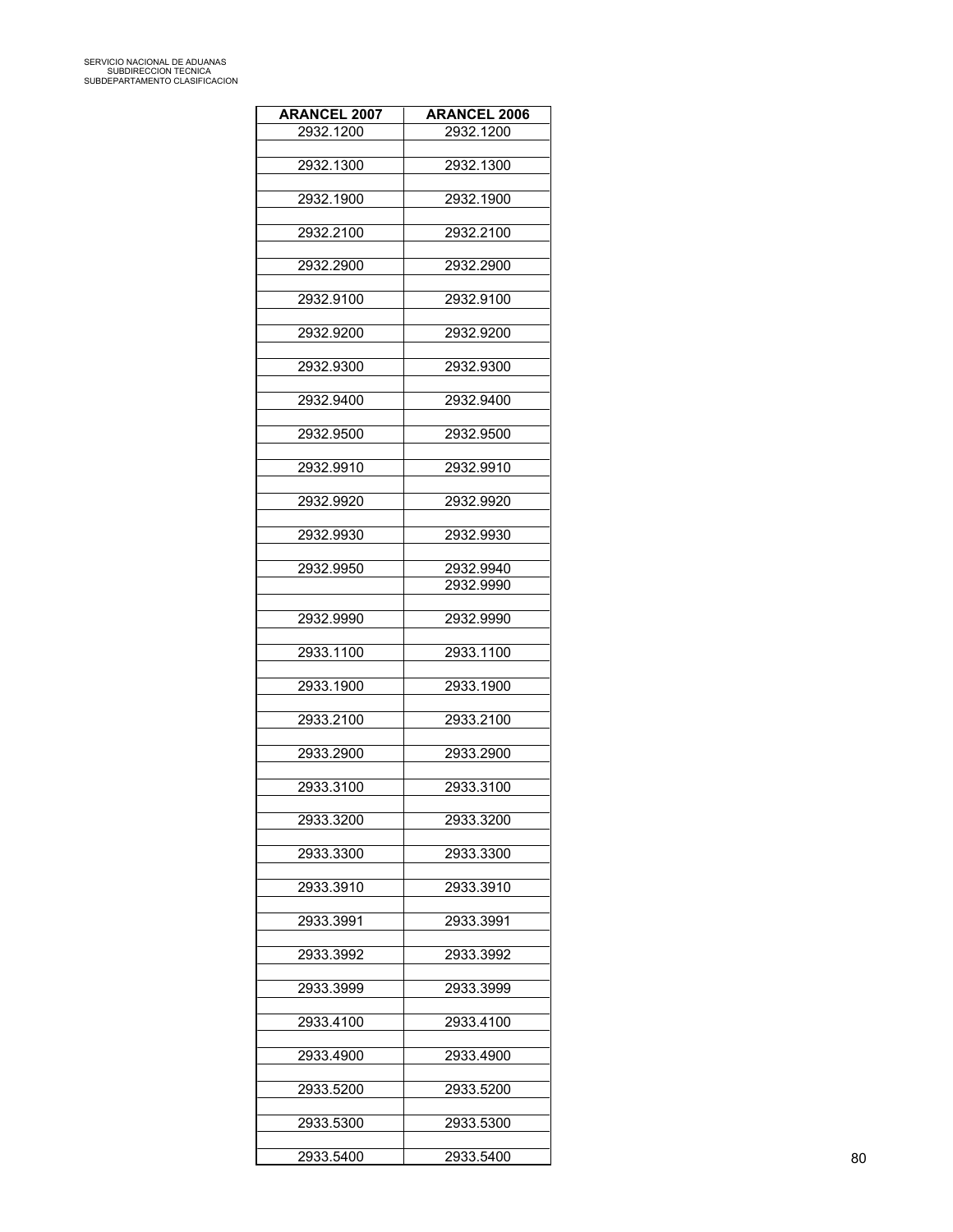| <b>ARANCEL 2007</b> | <b>ARANCEL 2006</b> |
|---------------------|---------------------|
| 2933.5500           | 2933.5500           |
| 2933.5900           | 2933.5900           |
|                     |                     |
| 2933.6100           | 2933.6100           |
| 2933.6900           | 2933.6900           |
| 2933.7100           | 2933.7100           |
| 2933.7200           | 2933.7200           |
| 2933.7900           | 2933.7900           |
| 2933.9100           | 2933.9100           |
| 2933.9910           | 2933.9910           |
| 2933.9920           | 2933.9920           |
| 2933.9990           | 2933.9990           |
| 2934.1000           | 2934.1000           |
| 2934.2000           | 2934.2000           |
|                     |                     |
| 2934.3000           | 2934.3000           |
| 2934.9100           | 2934.9100           |
| 2934.9910           | 2934.9910           |
| 2934.9920           | 2934.9920           |
| 2934.9930           | 2934.9930           |
| 2934.9940           | 2934.9940           |
| 2934.9950           | 2934.9950           |
| 2934.9990           | 2934.9990           |
| 2935.0000           | 2935.0000           |
| 2936.2100           | 2936.2100           |
| 2936.2200           | 2936.2200           |
|                     |                     |
| 2936.2300           | 2936.2300           |
| 2936.2400           | 2936.2400           |
| 2936.2500           | 2936.2500           |
| 2936.2600           | 2936.2600           |
| 2936.2700           | 2936.2700           |
| 2936.2800           | 2936.2800           |
| 2936.2900           | 2936.2900           |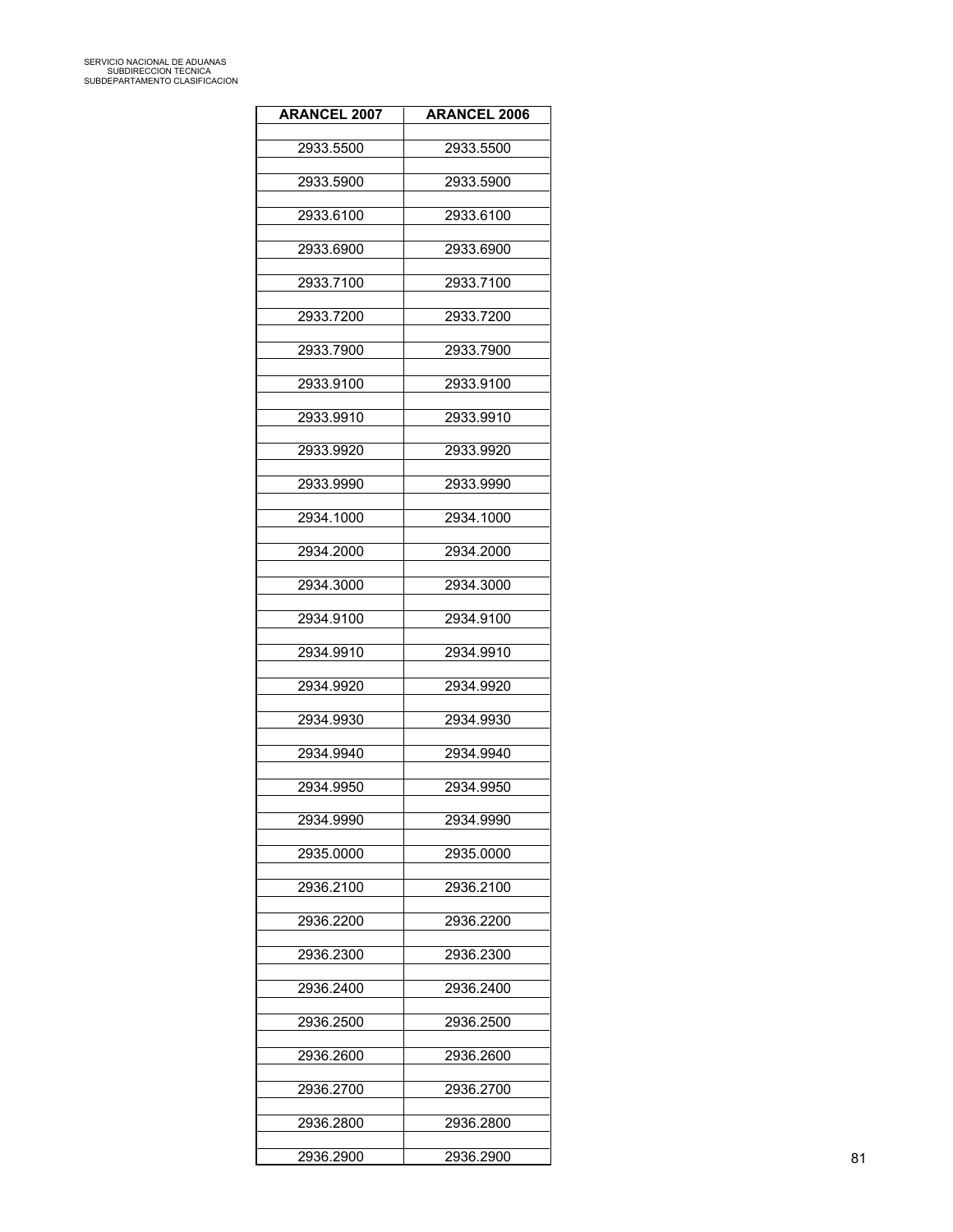| <b>ARANCEL 2007</b> | <b>ARANCEL 2006</b> |
|---------------------|---------------------|
|                     |                     |
| 2936.9000           | 2936.1000           |
|                     | 2936.9000           |
| 2937.1100           | 2937.1100           |
|                     |                     |
| 2937.1200           | 2937.1200           |
|                     |                     |
| 2937.1900           | 2937.1900           |
| 2937.2100           | 2937.2100           |
|                     |                     |
| 2937.2200           | 2937.2200           |
|                     |                     |
| 2937.2300           | 2937.2300           |
| 2937.2900           | 2937.2900           |
|                     |                     |
| 2937.3100           | 2937.3100           |
|                     |                     |
| 2937.3900           | 2937.3900           |
|                     |                     |
| 2937.4000           | 2937.4000           |
| 2937.5000           | 2937.5000           |
|                     |                     |
| 2937.9000           | 2937.9000           |
|                     |                     |
| 2938.1000           | 2938.1000           |
| 2938.9000           | 2938.9000           |
|                     |                     |
| 2939.1110           | 2939.1110           |
|                     |                     |
| 2939.1120           | 2939.1120           |
| 2939.1190           | 2939.1190           |
|                     |                     |
| 2939.1900           | 2939.1900           |
|                     |                     |
| 2939.2000           | 2939.2100           |
|                     | 2939.2900           |
| 2939.3000           | 2939.3000           |
|                     |                     |
| 2939.4100           | 2939.4100           |
|                     |                     |
| 2939.4200           | 2939.4200           |
| 2939.4300           | 2939.4300           |
|                     |                     |
| 2939.4910           | 2922.1910           |
|                     | 2939.4900           |
|                     |                     |
| 2939.4990           | 2939.4900           |
| 2939.5100           | 2939.5100           |
|                     |                     |
| 2939.5900           | 2939.5900           |
|                     |                     |
| 2939.6100           | 2939.6100           |
|                     |                     |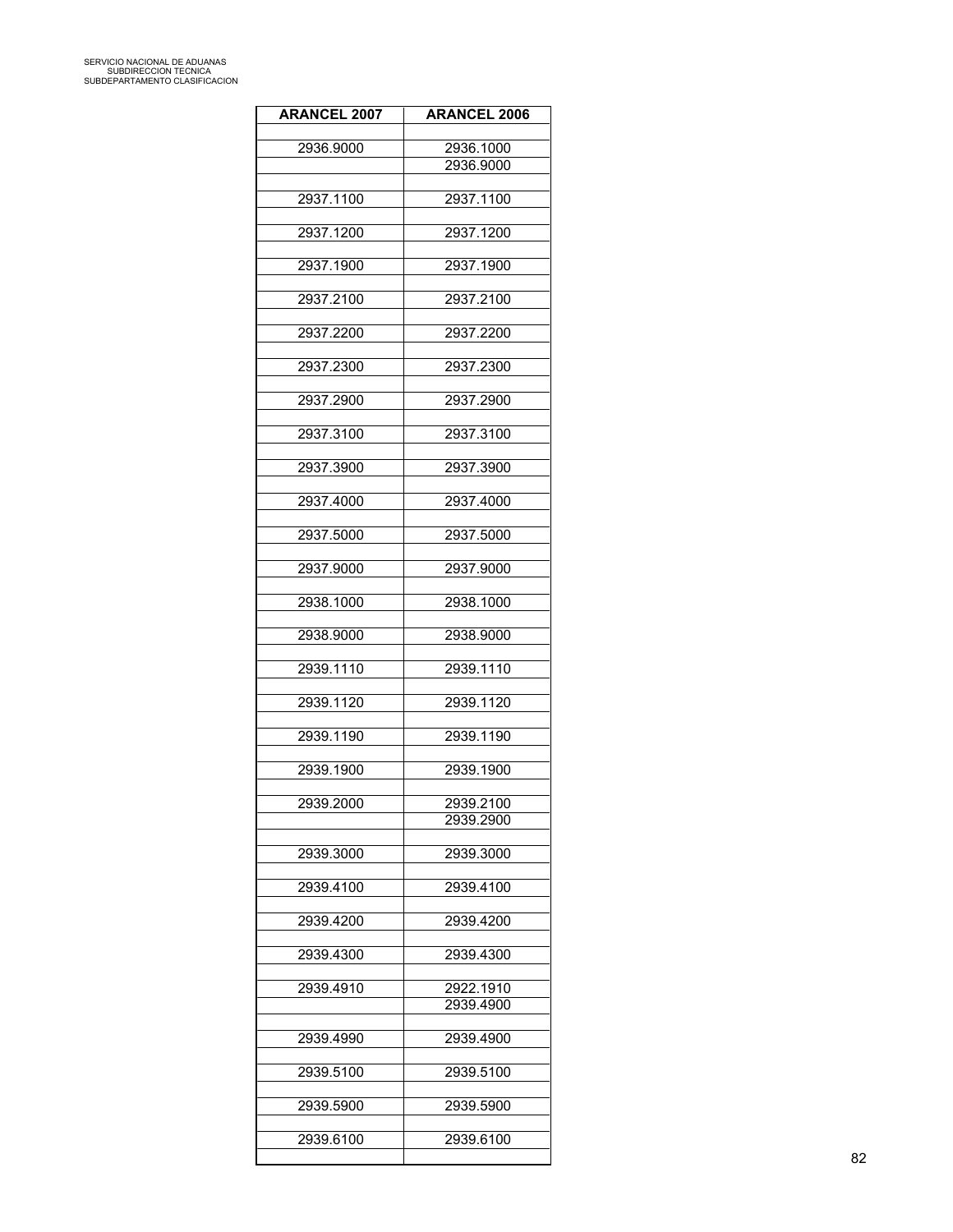| <b>ARANCEL 2007</b> | <b>ARANCEL 2006</b> |
|---------------------|---------------------|
| 2939.6200           | 2939.6200           |
| 2939.6300           | 2939.6300           |
| 2939.6910           | 2939.6910           |
| 2939.6920           | 2939.6920           |
|                     |                     |
| 2939.6990           | 2939.6990           |
| 2939.9100           | 2939.9100           |
| 2939.9910           | 2939.9910           |
| 2939.9920           | 2939.9920           |
| 2939.9930           | 2939.9930           |
| 2939.9990           | 2939.9990           |
|                     |                     |
| 2940.0000           | 2940.0000           |
| 2941.1000           | 2941.1000           |
| 2941.2000           | 2941.2000           |
| 2941.3010           | 2941.3010           |
| 2941.3020           | 2941.3020           |
| 2941.3030           | 2941.3030           |
|                     |                     |
| 2941.3090           | 2941.3090           |
| 2941.4000           | 2941.4000           |
| 2941.5000           | 2941.5000           |
| 2941.9010           | 2941.9010           |
| 2941.9020           | 2941.9020           |
| 2941.9030           | 2941.9030           |
|                     |                     |
| 2941.9060           | 2941.9040           |
| 2941.9070           | 2941.9050           |
| 2941.9090           | 2941.9090           |
| 2942.0000           | 2942.0000           |
| 3001.2000           | 3001.2000           |
| 3001.9000           | 3001.1000           |
|                     | 3001.9000           |
| 3002.1010           | 3002.1010           |
| 3002.1020           | 3002.1020           |
|                     |                     |
| 3002.2000           | 3002.2000           |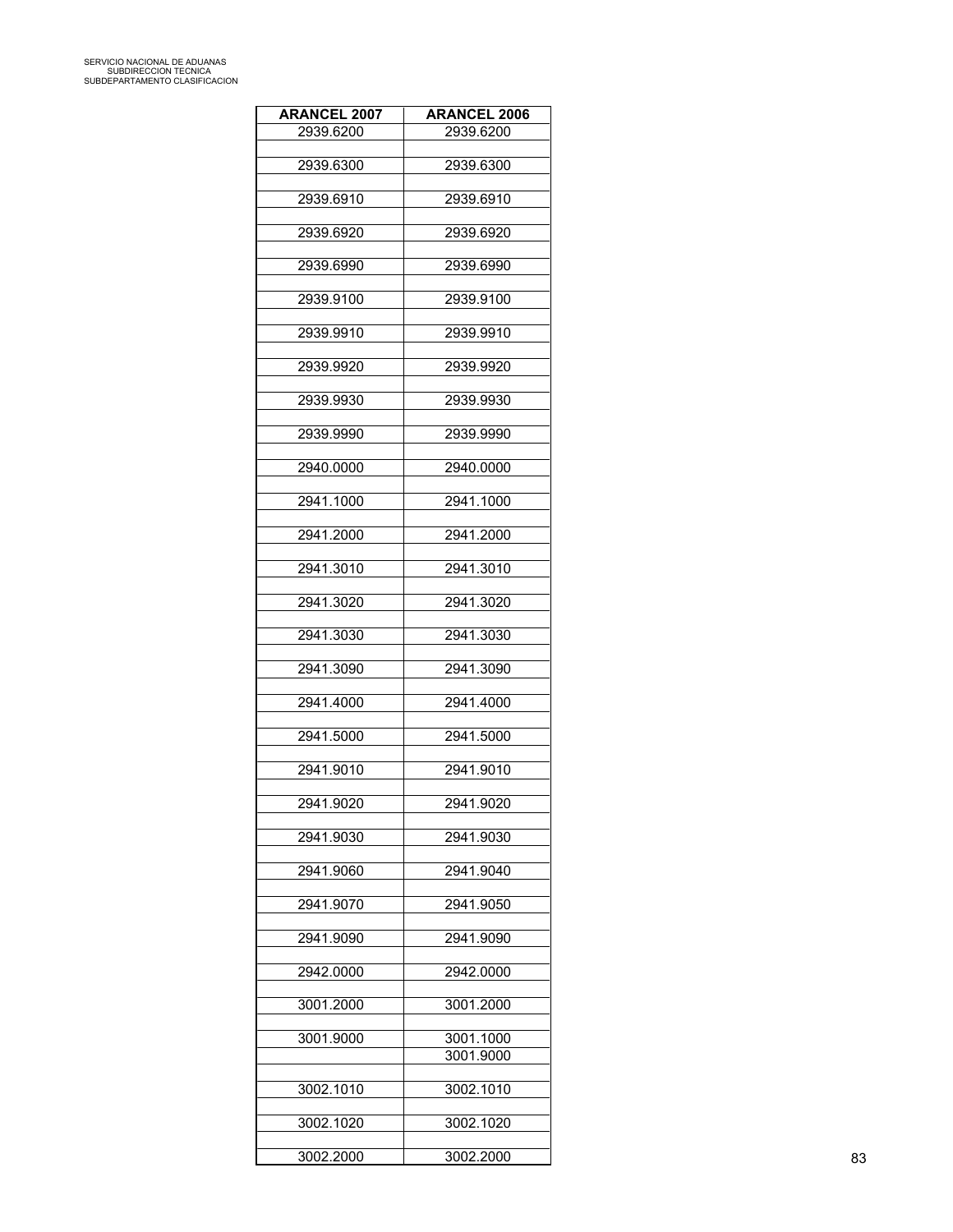| <b>ARANCEL 2007</b> | <b>ARANCEL 2006</b> |
|---------------------|---------------------|
| 3002.3000           | 3002.3000           |
| 3002.9011           | 3002.9011           |
| 3002.9012           | 3002.9012           |
|                     |                     |
| 3002.9019           | 3002.9019           |
| 3002.9020           | 3002.9020           |
| 3002.9090           | 3002.9090           |
| 3003.1010           | 3003.1010           |
| 3003.1020           | 3003.1020           |
| 3003.2010           | 3003.2010           |
| 3003.2020           | 3003.2020           |
| 3003.3110           | 3003.3110           |
| 3003.3120           | 3003.3120           |
| 3003.3910           | 3003.3910           |
| 3003.3920           | 3003.3920           |
| 3003.4010           | 3003.4010           |
|                     |                     |
| 3003.4020           | 3003.4020           |
| 3003.9010           | 3003.9010           |
| 3003.9020           | 3003.9020           |
| 3004.1010           | 3004.1010           |
| 3004.1020           | 3004.1020           |
| 3004.2010           | 3004.2010           |
| 3004.2020           | 3004.2020           |
| 3004.3110           | 3004.3110           |
| 3004.3120           | 3004.3120           |
| 3004.3210           | 3004.3210           |
|                     |                     |
| 3004.3220           | 3004.3220           |
| 3004.3910           | 3004.3910           |
| 3004.3920           | 3004.3920           |
| 3004.4010           | 3004.4010           |
| 3004.4020           | 3004.4020           |
| 3004.5010           | 3004.5010           |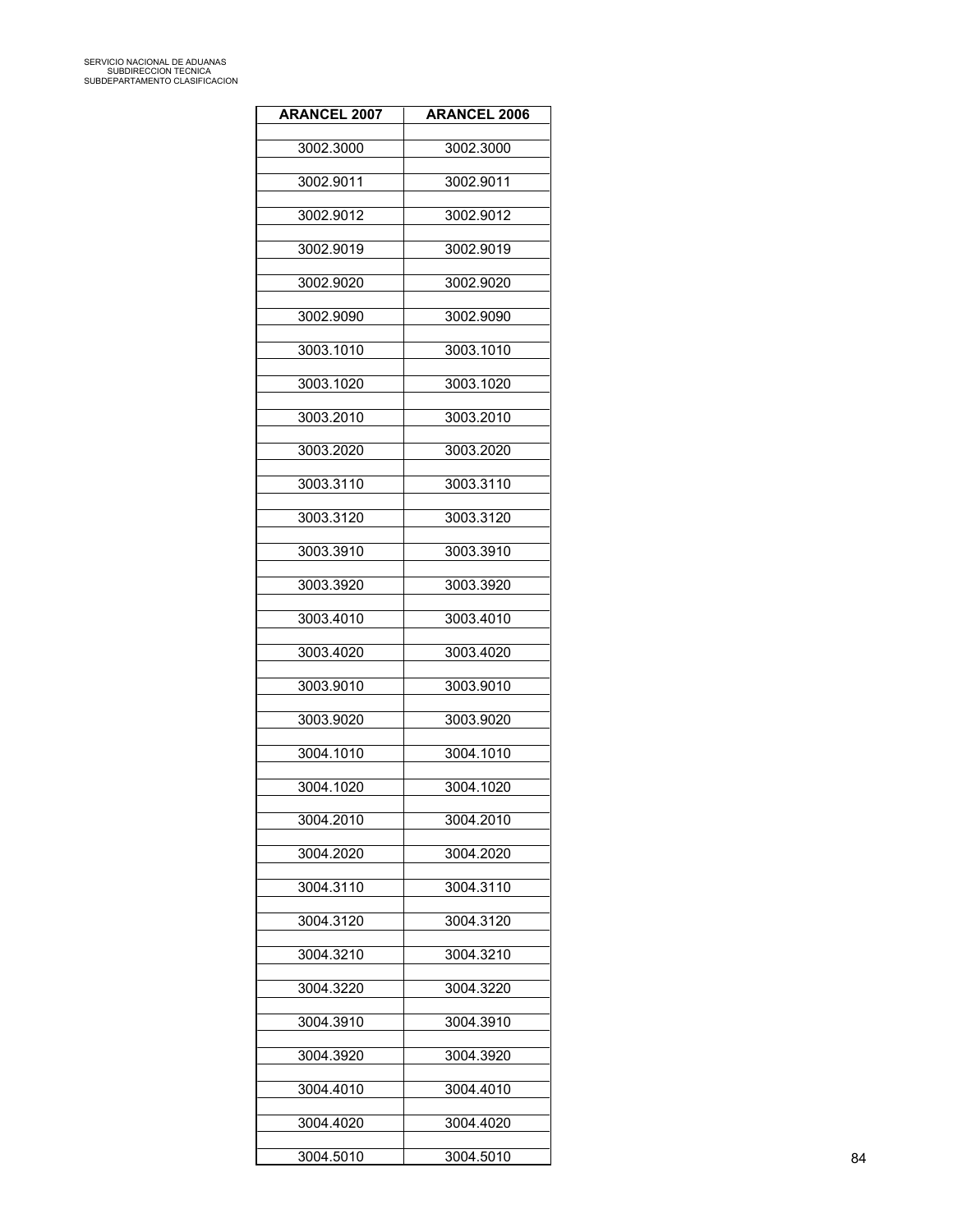| <b>ARANCEL 2007</b> | <b>ARANCEL 2006</b>    |
|---------------------|------------------------|
|                     |                        |
| 3004.5020           | 3004.5020              |
|                     |                        |
| 3004.9010           | 3004.9010              |
| 3004.9020           | 3004.9020              |
|                     |                        |
| 3005.1010           | 3005.1010              |
|                     |                        |
| 3005.1020           | 3005.1020              |
|                     |                        |
| 3005.1030           | 3005.1030              |
|                     |                        |
| 3005.1090           | 3005.1090              |
|                     |                        |
| 3005.9010           | 3005.9010              |
|                     |                        |
| 3005.9020           | 3005.9020              |
|                     |                        |
| 3005.9090           | 3005.9090              |
|                     |                        |
| 3006.1000           | 3006.1000              |
|                     | 3920.1010              |
|                     | 3920.1020              |
|                     | 3920.2010              |
|                     | 3920.2020              |
|                     | 3920.3000              |
|                     | 3920.4300              |
|                     | 3920.4900              |
|                     | 3920.5100              |
|                     | 3920.5900              |
|                     | 3920.6100<br>3920.6210 |
|                     | 3920.6290              |
|                     | 3920.6310              |
|                     | 3920.6390              |
|                     | 3920.6910              |
|                     | 3920.6990              |
|                     | 3920.7110              |
|                     | 3920.7190              |
|                     | 3920.7200              |
|                     | 3920.7300              |
|                     | 3920.7900              |
|                     | 3920.9100              |
|                     | 3920.9200              |
|                     | 3920.9300              |
|                     | 3920.9400              |
|                     | 3920.9900              |
|                     | 3921.1100              |
|                     | 3921.1200              |
|                     | 3921.1300              |
|                     | 3921.1400              |
|                     | 3921.1900              |
|                     | 6002.4000              |
|                     | 6002.9000              |
|                     | 6003.1000              |
|                     | 6003.2000              |
|                     | 6003.4000              |
|                     | 6003.9000              |
|                     | 6005.9000              |
|                     |                        |
| 3006.2000           | 3006.2000              |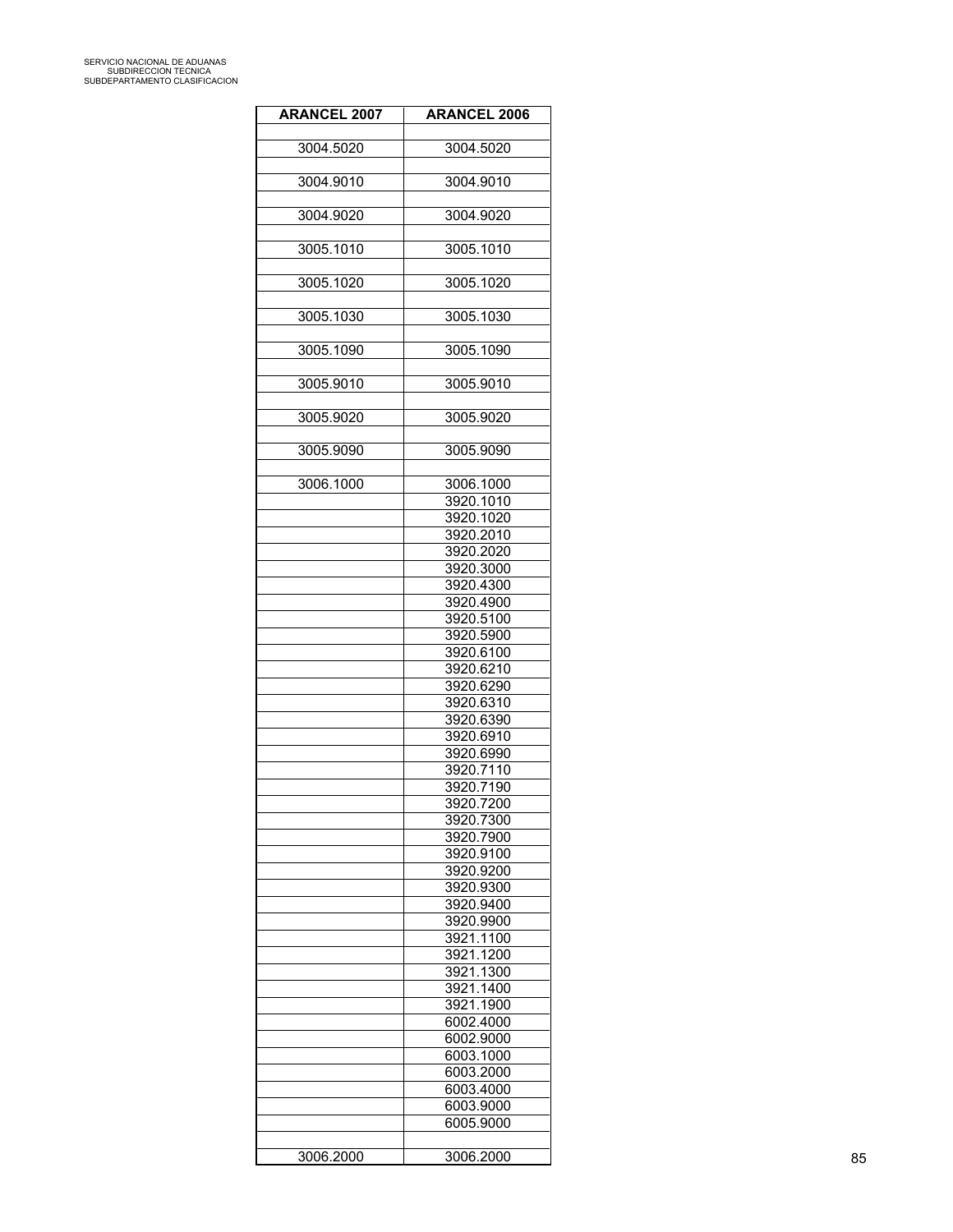| <b>ARANCEL 2007</b> | <b>ARANCEL 2006</b>    |
|---------------------|------------------------|
| 3006.3000           | 3006.3000              |
|                     |                        |
| 3006.4010           | 3006.4010              |
| 3006.4090           | 3006.4090              |
| 3006.5000           | 3006.5000              |
| 3006.6000           | 3006.6000              |
| 3006.7000           | 3006.7000              |
| 3006.9100           | 3926.9090              |
| 3006.9200           | 3006.8000              |
| 3101.0000           | 3101.0000              |
| 3102.1000           | 3102.1000              |
| 3102.2100           | 3102.2100              |
| 3102.2900           | 3102.2900              |
| 3102.3000           | 3102.3000              |
| 3102.4000           | 3102.4000              |
| 3102.5000           | 3102.5000              |
| 3102.6000           | 3102.6000              |
| 3102.8000           | 3102.8000              |
| 3102.9010           | 3102.9010              |
| 3102.9090           | 3102.7000<br>3102.9090 |
| 3103.1010           | 3103.1010              |
| 3103.1020           | 3103.1020              |
| 3103.1030           | 3103.1090              |
| 3103.1090           | 3103.1090              |
| 3103.9000           | 3103.2000<br>3103.9000 |
|                     |                        |
| 3104.2000           | 3104.2000              |
| 3104.3000           | 3104.3000              |
| 3104.9010           | 3104.9010              |
| 3104.9090           | 3104.1000              |
|                     | 3104.9090              |
| 3105.1010           | 3105.1010              |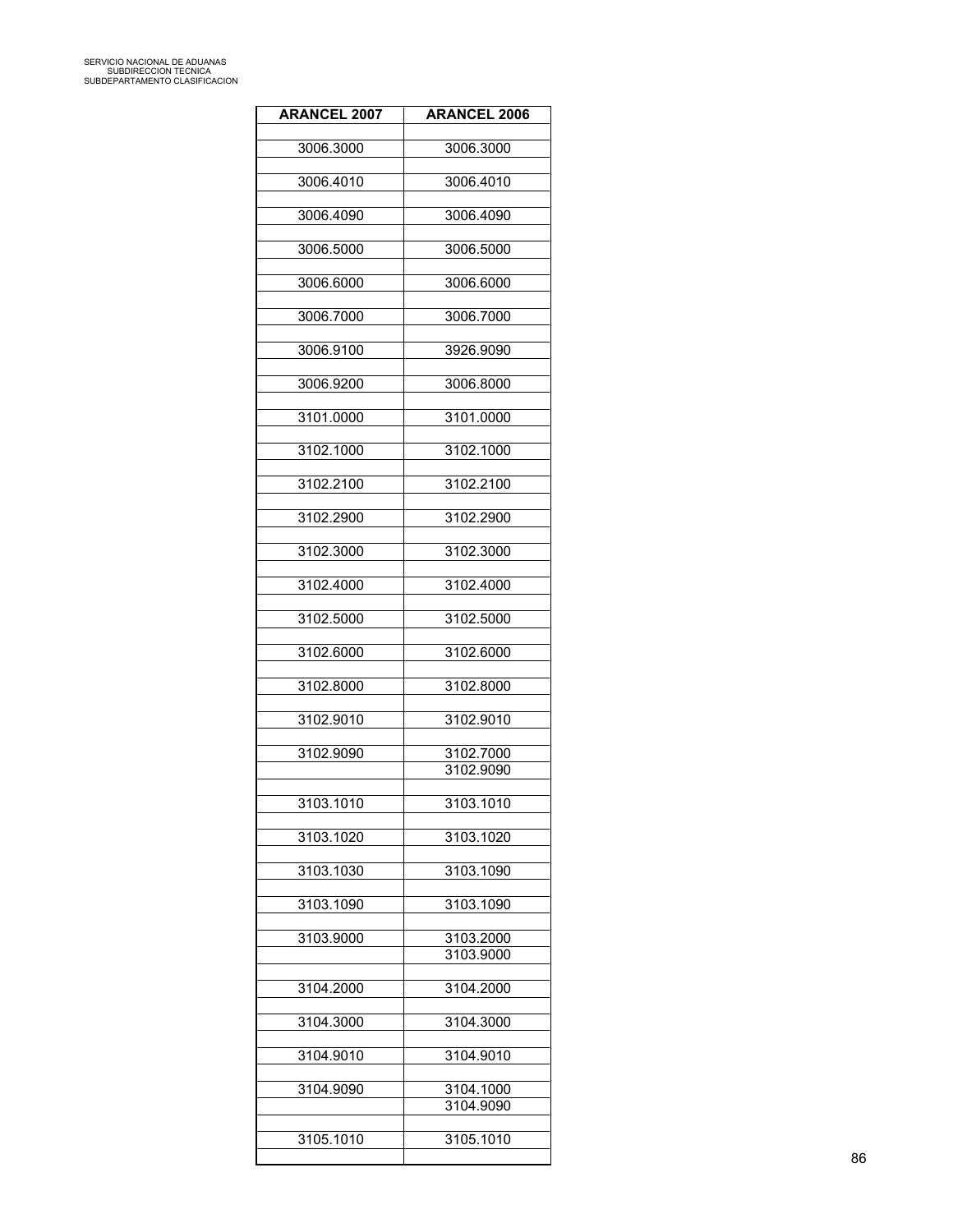| <b>ARANCEL 2007</b> | <b>ARANCEL 2006</b> |
|---------------------|---------------------|
| 3105.1020           | 3105.1020           |
| 3105.1030           | 3105.1030           |
| 3105.1090           | 3105.1090           |
| 3105.2000           | 3105.2000           |
| 3105.3000           | 3105.3000           |
| 3105.4000           | 3105.4000           |
| 3105.5100           | 3105.5100           |
| 3105.5900           | 3105.5900           |
| 3105.6000           | 3105.6000           |
| 3105.9010           | 3105.9010           |
| 3105.9020           | 3105.9020           |
| 3105.9090           | 3105.9090           |
| 3201.1000           | 3201.1000           |
| 3201.2000           | 3201.2000           |
| 3201.9000           | 3201.9000           |
| 3202.1000           | 3202.1000           |
| 3202.9010           | 3202.9010           |
| 3202.9090           | 3202.9090           |
| 3203.0010           | 3203.0010           |
| 3203.0090           | 3203.0090           |
| 3204.1100           | 3204.1100           |
| 3204.1200           | 3204.1200           |
| 3204.1300           | 3204.1300           |
| 3204.1400           | 3204.1400           |
| 3204.1500           | 3204.1500           |
| 3204.1600           | 3204.1600           |
| 3204.1700           | 3204.1700           |
| 3204.1910           | 3204.1910           |
| 3204.1920           | 3204.1920           |
| 3204.1930           | 3204.1930           |
| 3204.1990           | 3204.1990           |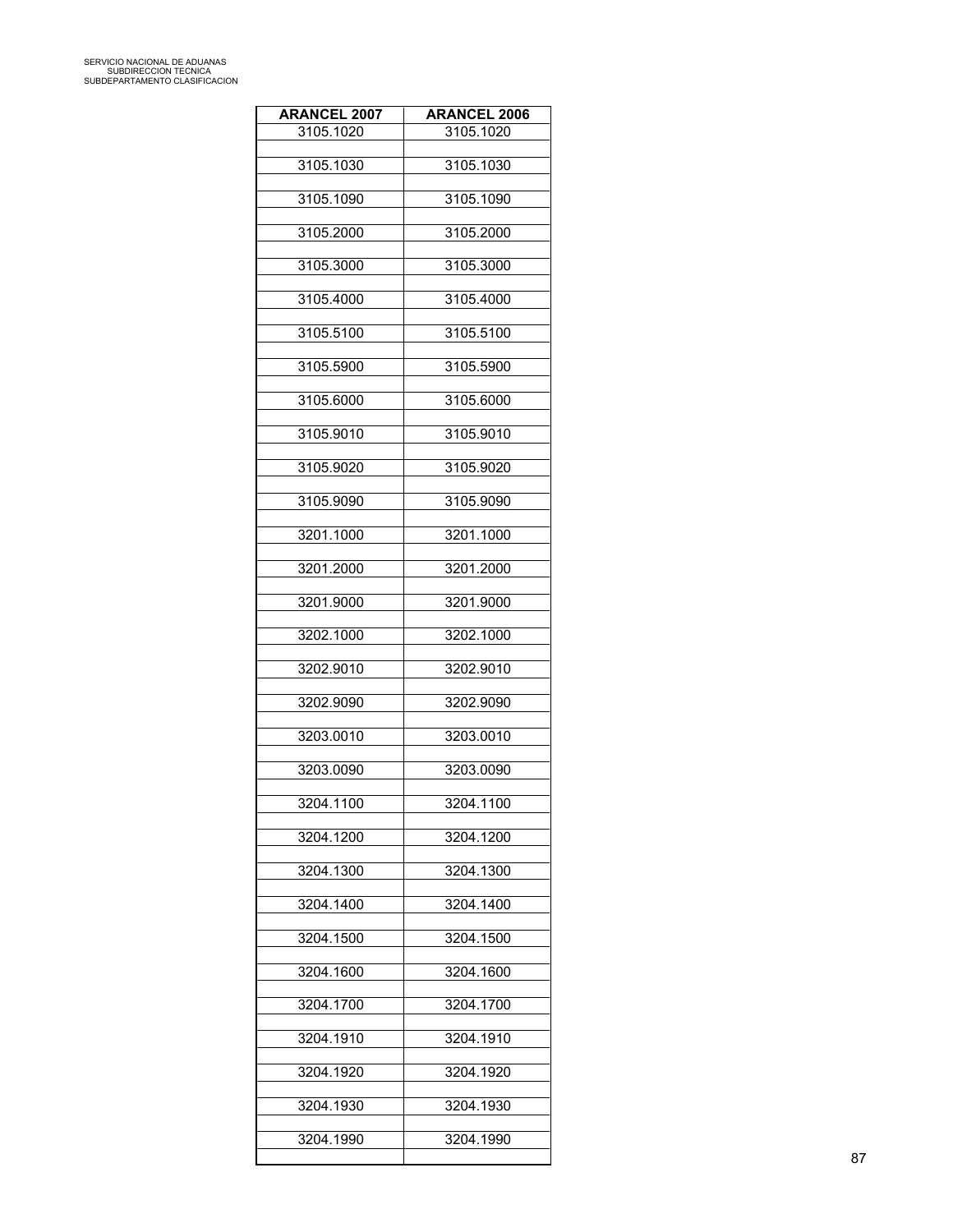| <b>ARANCEL 2007</b> | <b>ARANCEL 2006</b> |
|---------------------|---------------------|
| 3204.2000           | 3204.2000           |
|                     |                     |
| 3204.9000           | 3204.9000           |
| 3205.0000           | 3205.0000           |
|                     |                     |
| 3206.1110           | 3206.1110           |
|                     |                     |
| 3206.1120           | 3206.1120           |
| 3206.1910           | 3206.1910           |
|                     |                     |
| 3206.1920           | 3206.1920           |
|                     |                     |
| 3206.2010           | 3206.2010           |
| 3206.2020           | 3206.2020           |
|                     |                     |
| 3206.4100           | 3206.4100           |
|                     |                     |
| 3206.4200           | 3206.4200           |
| 3206.4900           | 3206.3000           |
|                     | 3206.4300           |
|                     | 3206.4900           |
|                     |                     |
| 3206.5000           | 3206.5000           |
| 3207.1000           | 3207.1000           |
|                     |                     |
| 3207.2000           | 3207.2000           |
| 3207.3000           | 3207.3000           |
|                     |                     |
| 3207.4010           | 3207.4010           |
|                     |                     |
| 3207.4090           | 3207.4090           |
| 3208.1010           | 3208.1010           |
|                     |                     |
| 3208.1020           | 3208.1020           |
|                     |                     |
| 3208.1090           | 3208.1090           |
| 3208.2010           | 3208.2010           |
|                     |                     |
| 3208.2020           | 3208.2020           |
| 3208.2090           | 3208.2090           |
|                     |                     |
| 3208.9010           | 3208.9010           |
|                     |                     |
| 3208.9020           | 3208.9020           |
| 3208.9090           | 3208.9090           |
|                     |                     |
| 3209.1010           | 3209.1010           |
|                     |                     |
| 3209.1020           | 3209.1020           |
| 3209.9010           | 3209.9010           |
|                     |                     |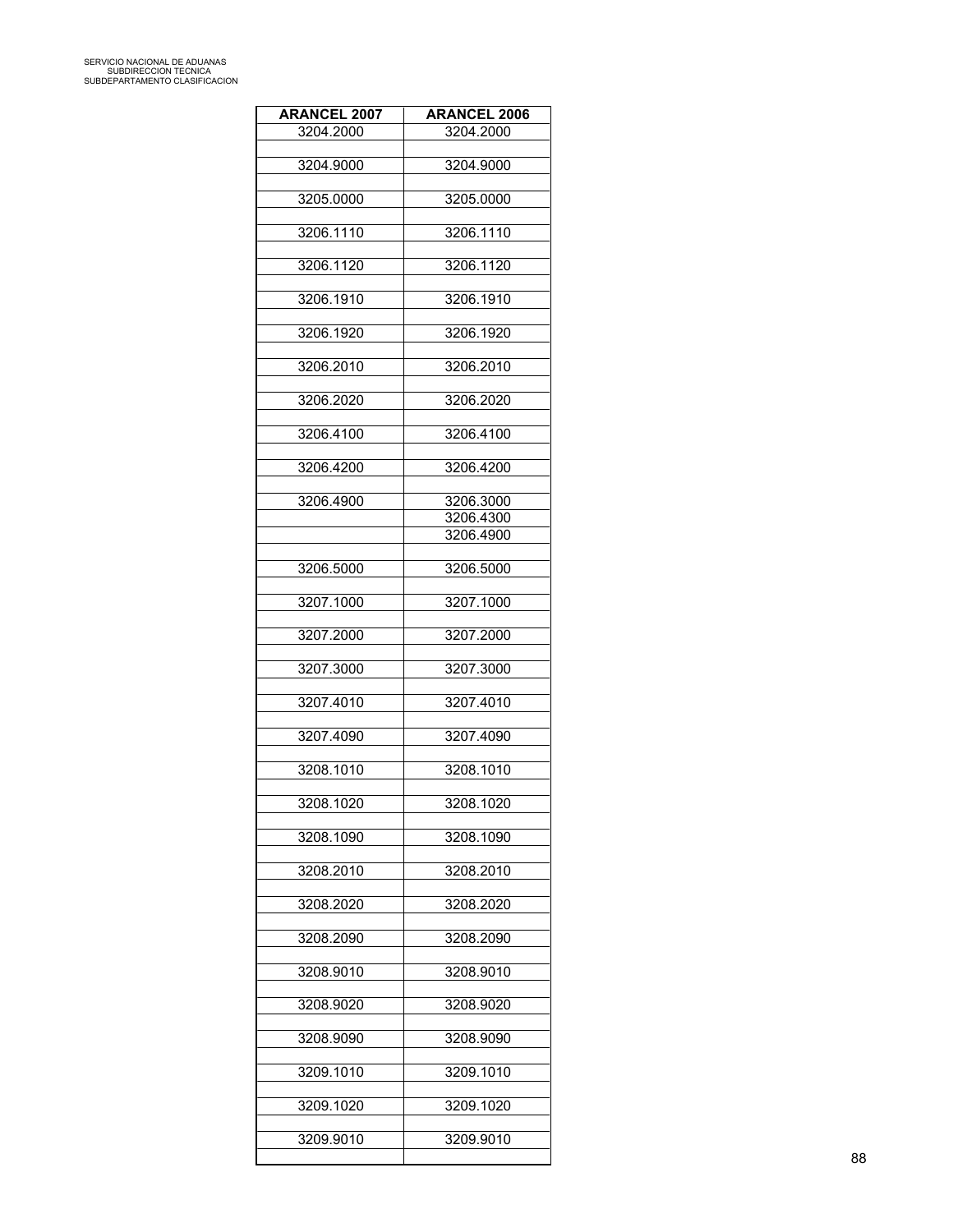| <b>ARANCEL 2007</b> | <b>ARANCEL 2006</b> |
|---------------------|---------------------|
| 3209.9020           | 3209.9020           |
| 3210.0010           | 3210.0010           |
| 3210.0020           | 3210.0020           |
|                     |                     |
| 3210.0030           | 3210.0030           |
| 3211.0000           | 3211.0000           |
| 3212.1000           | 3212.1000           |
| 3212.9010           | 3212.9010           |
| 3212.9090           | 3212.9090           |
|                     |                     |
| 3213.1000           | 3213.1000           |
| 3213.9000           | 3213.9000           |
| 3214.1000           | 3214.1010           |
|                     | 3214.1090           |
| 3214.9000           | 3214.9000           |
| 3215.1110           | 3215.1110           |
|                     |                     |
| 3215.1120           | 3215.1120           |
| 3215.1130           | 3215.1130           |
| 3215.1140           | 3215.1140           |
| 3215.1150           | 3215.1150           |
|                     |                     |
| 3215.1191           | 3215.1191           |
| 3215.1199           | 3215.1199           |
| 3215.1910           | 3215.1910           |
| 3215.1920           | 3215.1920           |
|                     |                     |
| 3215.1930           | 3215.1930           |
| 3215.1940           | 3215.1940           |
| 3215.1950           | 3215.1950           |
| 3215.1991           | 3215.1991           |
| 3215.1999           | 3215.1999           |
|                     |                     |
| 3215.9010           | 3215.9010           |
| 3215.9090           | 3215.9090           |
| 3301.1200           | 3301.1200           |
| 3301.1300           | 3301.1300           |
|                     |                     |
| 3301.1900           | 3301.1100           |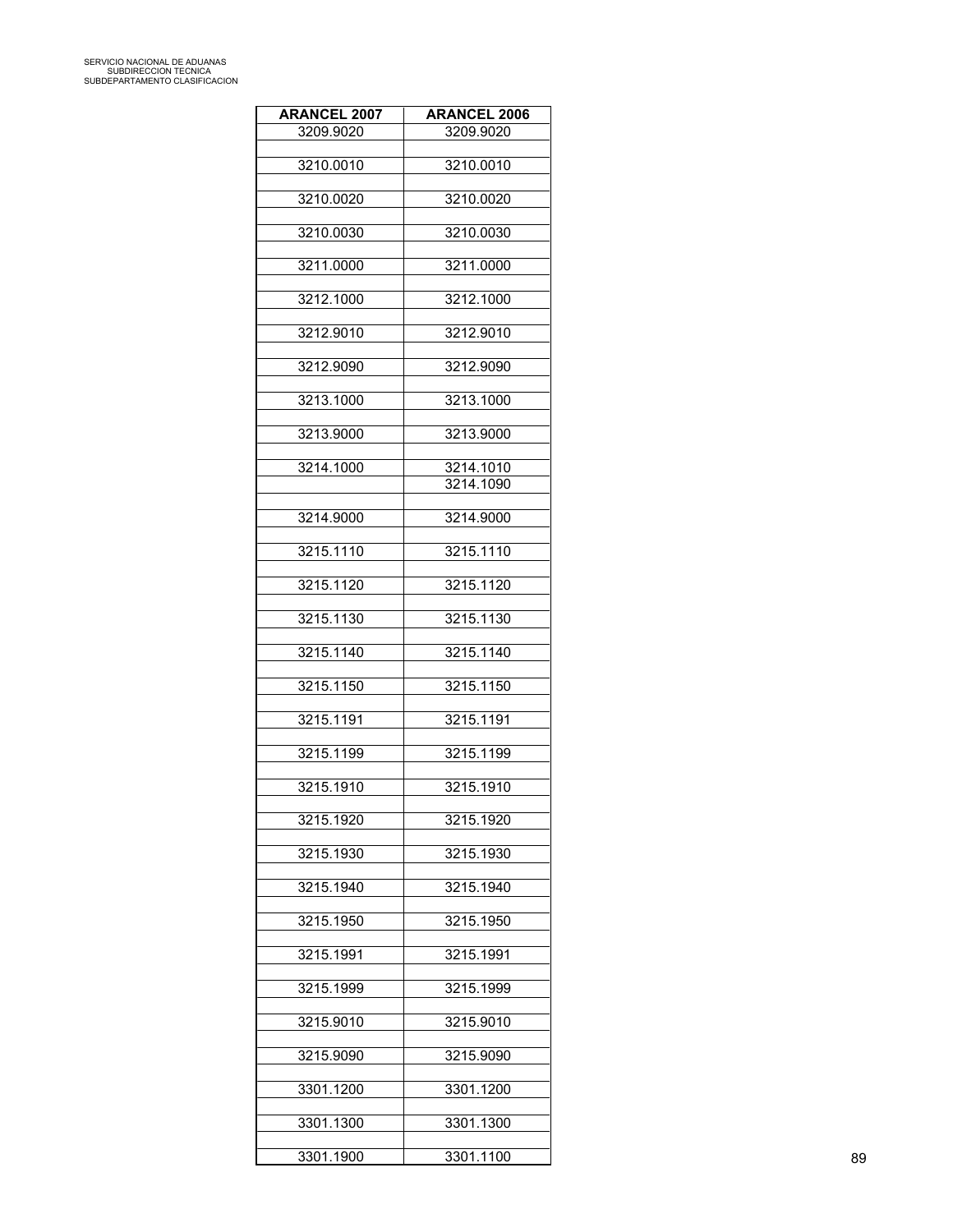| <b>ARANCEL 2007</b> | <b>ARANCEL 2006</b> |
|---------------------|---------------------|
|                     | 3301.1400           |
|                     | 3301.1900           |
|                     |                     |
| 3301.2400           | 3301.2400           |
|                     |                     |
| 3301.2500           | 3301.2500           |
|                     |                     |
| 3301.2900           | 3301.2100           |
|                     | 3301.2200           |
|                     | 3301.2300           |
|                     | 3301.2600           |
|                     | 3301.2900           |
|                     |                     |
| 3301.3000           | 3301.3000           |
|                     |                     |
| 3301.9000           | 3301.9000           |
|                     |                     |
| 3302.1000           | 3302.1000           |
|                     |                     |
| 3302.9010           | 3302.9010           |
|                     |                     |
| 3302.9020           | 3302.9020           |
|                     |                     |
| 3302.9030           | 3302.9030           |
|                     |                     |
| 3302.9040           | 3302.9040           |
|                     |                     |
| 3302.9090           | 3302.9090           |
|                     |                     |
| 3303.0000           | 3303.0000           |
|                     |                     |
| 3304.1000           | 3304.1000           |
|                     |                     |
| 3304.2000           | 3304.2000           |
|                     |                     |
| 3304.3000           | 3304.3000           |
|                     |                     |
| 3304.9100           | 3304.9100           |
|                     |                     |
| 3304.9910           | 3304.9910           |
|                     |                     |
| 3304.9920           | 3304.9920           |
|                     |                     |
| 3304.9930           | 3304.9930           |
|                     |                     |
| 3304.9940           | 3304.9940           |
|                     |                     |
| 3304.9990           | 3304.9990           |
|                     |                     |
|                     |                     |
| 3305.1000           | 3305.1000           |
|                     |                     |
| 3305.2000           | 3305.2000           |
|                     |                     |
| 3305.3000           | 3305.3000           |
|                     |                     |
| 3305.9010           | 3305.9010           |
|                     |                     |
| 3305.9020           | 3305.9020           |
|                     |                     |
| 3305.9090           | 3305.9090           |
|                     |                     |
| 3306.1000           | 3306.1000           |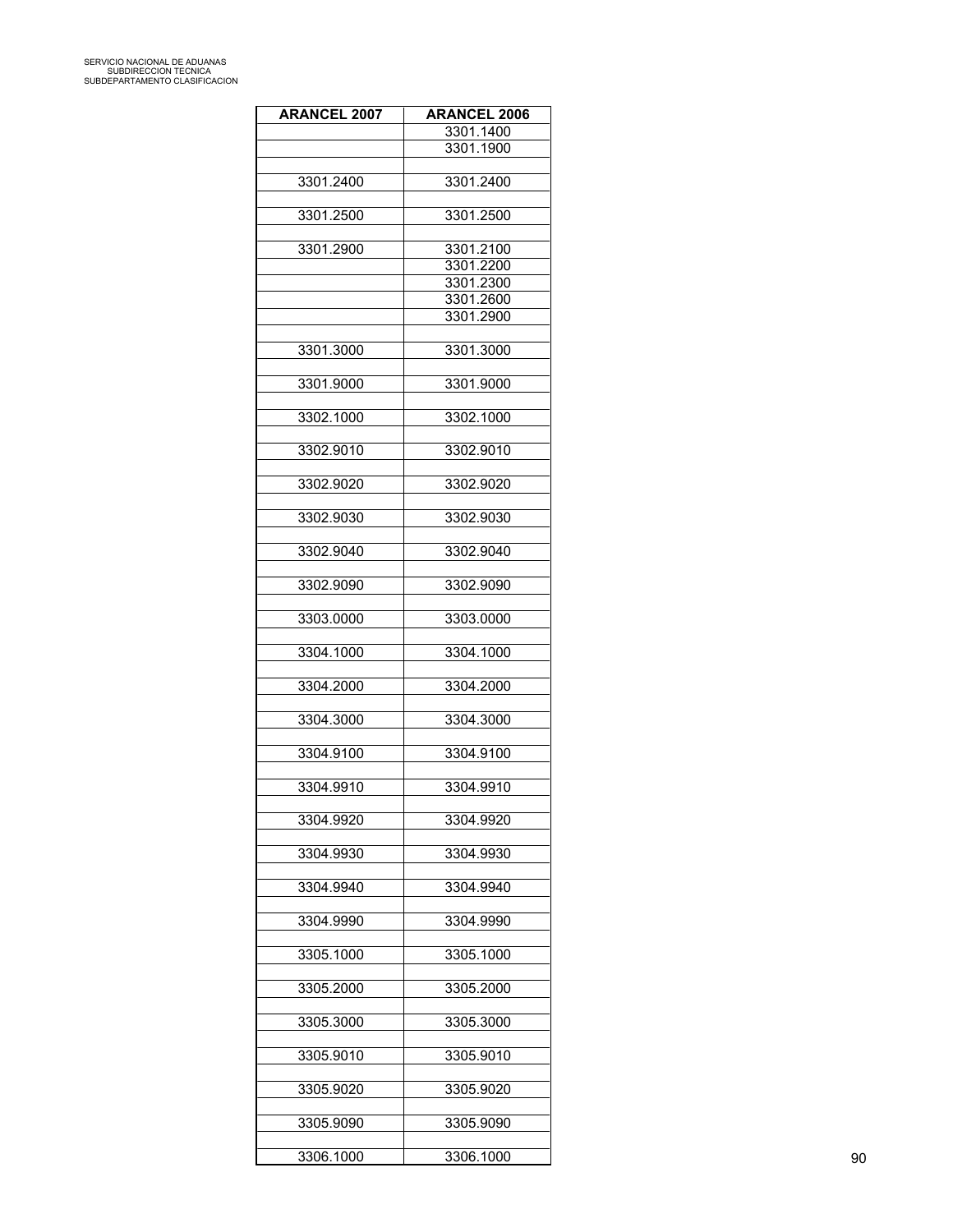| <b>ARANCEL 2007</b> | <b>ARANCEL 2006</b>    |
|---------------------|------------------------|
| 3306.2000           | 3306.2000              |
| 3306.9000           | 3306.9000              |
| 3307.1000           | 3307.1000              |
| 3307.2000           | 3307.2000              |
| 3307.3000           | 3307.3000              |
| 3307.4100           | 3307.4100              |
| 3307.4900           | 3307.4900              |
| 3307.9000           | 3307.9000              |
| 3401.1100           | 3401.1100              |
| 3401.1900           | 3401.1900              |
| 3401.2020           | 3401.2090              |
| 3401.2090           | 3401.2010<br>3401.2090 |
| 3401.3000           | 3401.3000              |
| 3402.1110           | 3402.1110              |
| 3402.1120           | 3402.1120              |
| 3402.1130           | 3402.1130              |
| 3402.1140           | 3402.1140              |
| 3402.1150           | 3402.1150              |
| 3402.1190           | 3402.1190              |
| 3402.1210           | 3402.1210              |
| 3402.1290           | 3402.1290              |
|                     |                        |
| 3402.1310           | 3402.1310              |
| 3402.1320           | 3402.1320              |
| 3402.1390           | 3402.1390              |
| 3402.1910           | 3402.1910              |
| 3402.1990           | 3402.1990              |
| 3402.2010           | 3402.2010              |
| 3402.2020           | 3402.2020              |
| 3402.2090           | 3402.2090              |
| 3402.9010           | 3402.9010              |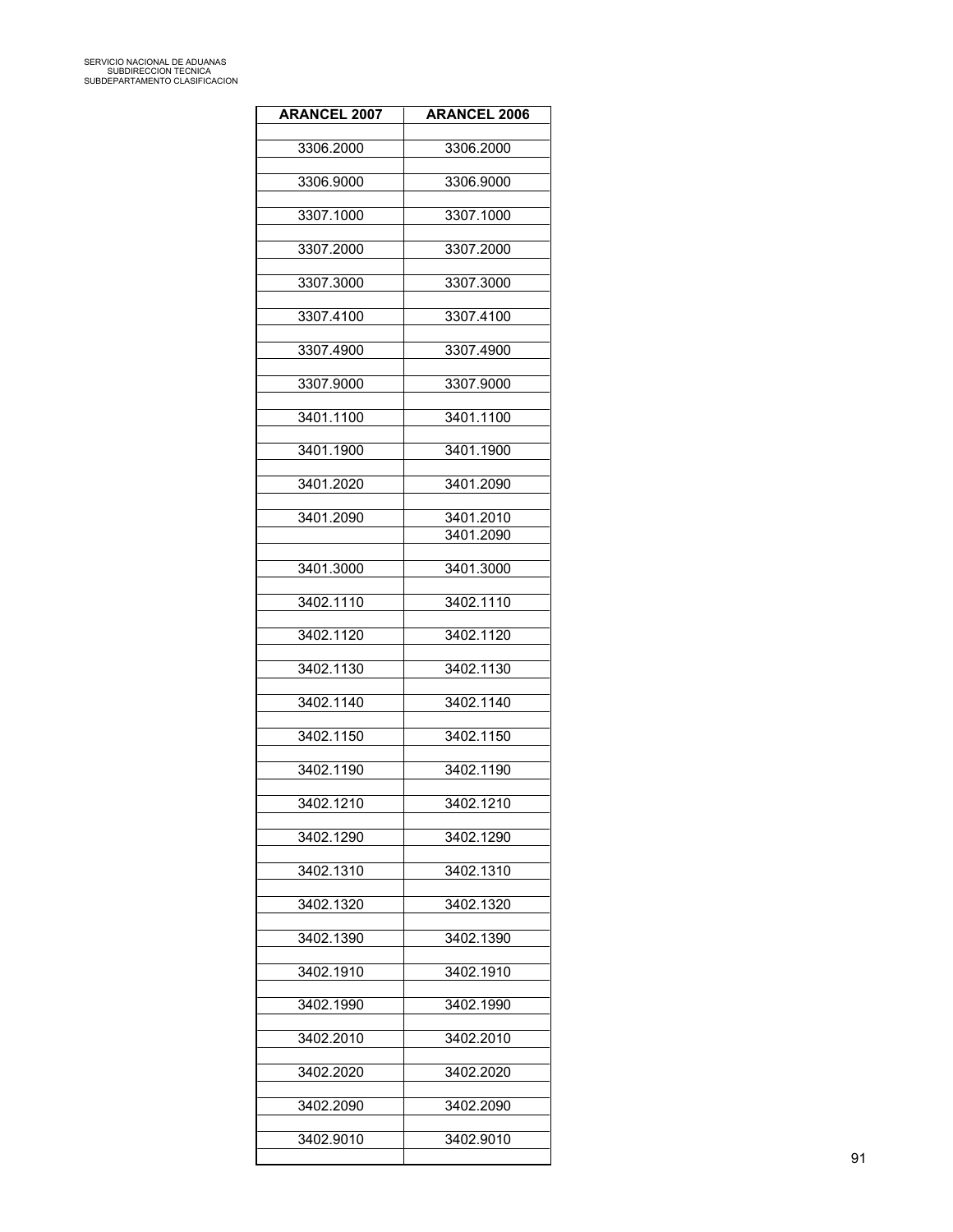| <b>ARANCEL 2007</b> | <b>ARANCEL 2006</b> |
|---------------------|---------------------|
| 3402.9020           | 3402.9020           |
| 3402.9090           | 3402.9090           |
| 3403.1100           | 3403.1100           |
|                     |                     |
| 3403.1900           | 3403.1900           |
| 3403.9100           | 3403.9100           |
| 3403.9900           | 3403.9900           |
|                     |                     |
| 3404.2000           | 3404.2000           |
| 3404.9010           | 3404.9010           |
| 3404.9020           | 3404.1000           |
|                     | 3404.9020           |
| 3405.1010           | 3405.1010           |
|                     |                     |
| 3405.1090           | 3405.1090           |
| 3405.2000           | 3405.2000           |
| 3405.3000           | 3405.3000           |
|                     |                     |
| 3405.4000           | 3405.4000           |
| 3405.9000           | 3405.9000           |
| 3406.0000           | 3406.0000           |
|                     |                     |
| 3407.0000           | 3407.0000           |
| 3501.1000           | 3501.1000           |
| 3501.9010           | 3501.9010           |
|                     |                     |
| 3501.9090           | 3501.9090           |
| 3502.1100           | 3502.1100           |
| 3502.1900           | 3502.1900           |
|                     |                     |
| 3502.2000           | 3502.2000           |
| 3502.9000           | 3502.9000           |
| 3503.0010           | 3503.0010           |
|                     |                     |
| 3503.0090           | 3503.0090           |
| 3504.0010           | 3504.0010           |
| 3504.0090           | 3504.0090           |
|                     |                     |
| 3505.1000           | 3505.1000           |
| 3505.2000           | 3505.2000           |
| 3506.1010           | 3506.1010           |
|                     |                     |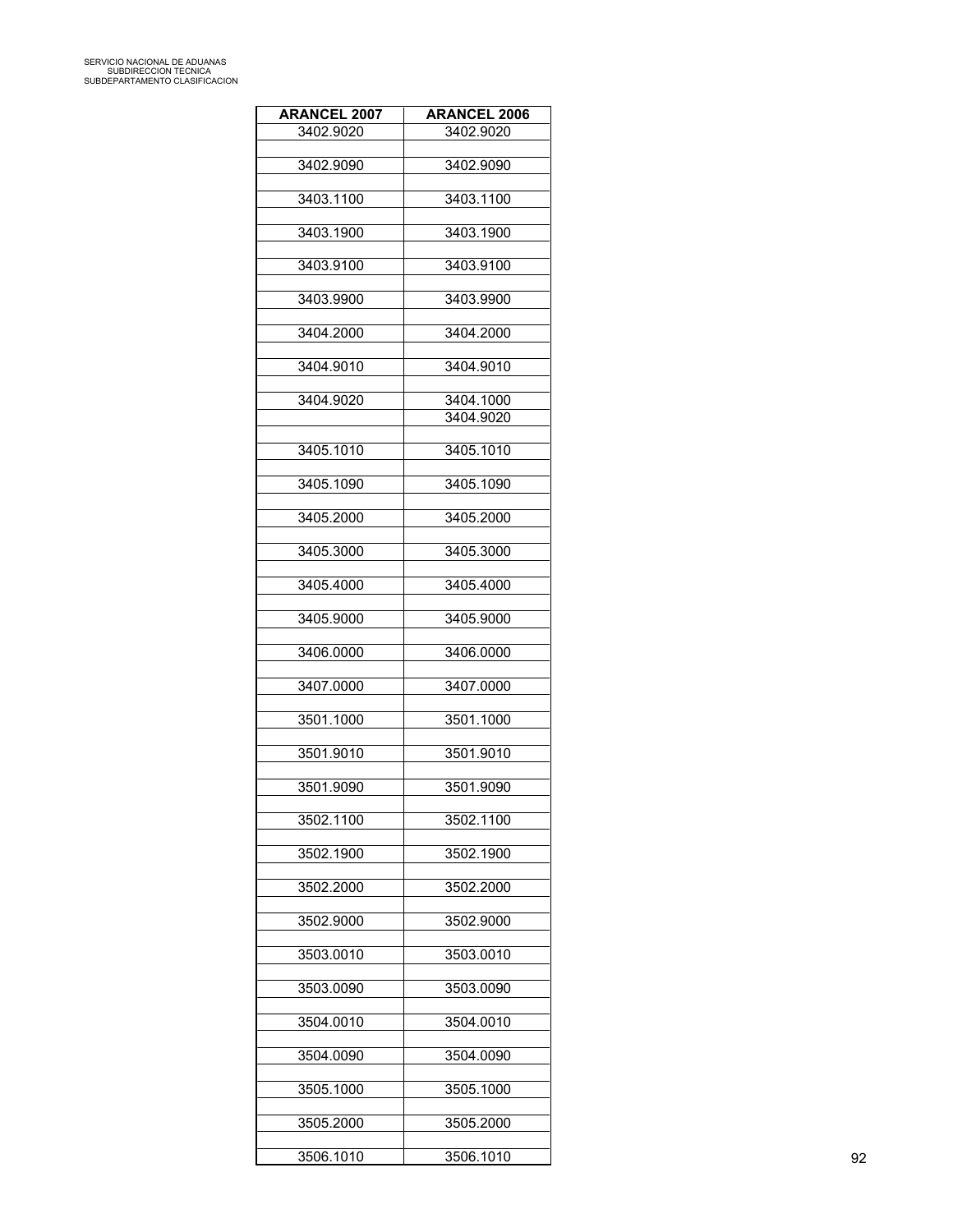| <b>ARANCEL 2007</b> | <b>ARANCEL 2006</b> |
|---------------------|---------------------|
| 3506.1020           | 3506.1020           |
| 3506.1090           | 3506.1090           |
| 3506.9110           | 3506.9110           |
|                     |                     |
| 3506.9120           | 3506.9120           |
| 3506.9900           | 3506.9900           |
| 3507.1010           | 3507.1010           |
| 3507.1020           | 3507.1020           |
| 3507.9010           | 3507.9010           |
| 3507.9020           | 3507.9020           |
| 3507.9090           | 3507.9090           |
| 3601.0000           | 3601.0000           |
| 3602.0010           | 3602.0010           |
| 3602.0020           | 3602.0020           |
| 3602.0030           | 3602.0030           |
| 3602.0040           | 3602.0040           |
| 3602.0090           | 3602.0090           |
|                     |                     |
| 3603.0010           | 3603.0010           |
| 3603.0020           | 3603.0020           |
| 3603.0030           | 3603.0030           |
| 3603.0040           | 3603.0040           |
| 3603.0090           | 3603.0090           |
| 3604.1000           | 3604.1000           |
| 3604.9000           | 3604.9000           |
| 3605.0000           | 3605.0000           |
| 3606.1000           | 3606.1000           |
| 3606.9000           | 3606.9000           |
|                     |                     |
| 3701.1000           | 3701.1000           |
| 3701.2000           | 3701.2000           |
| 3701.3000           | 3701.3000           |
| 3701.9100           | 3701.9100           |
| 3701.9910           | 3701.9910           |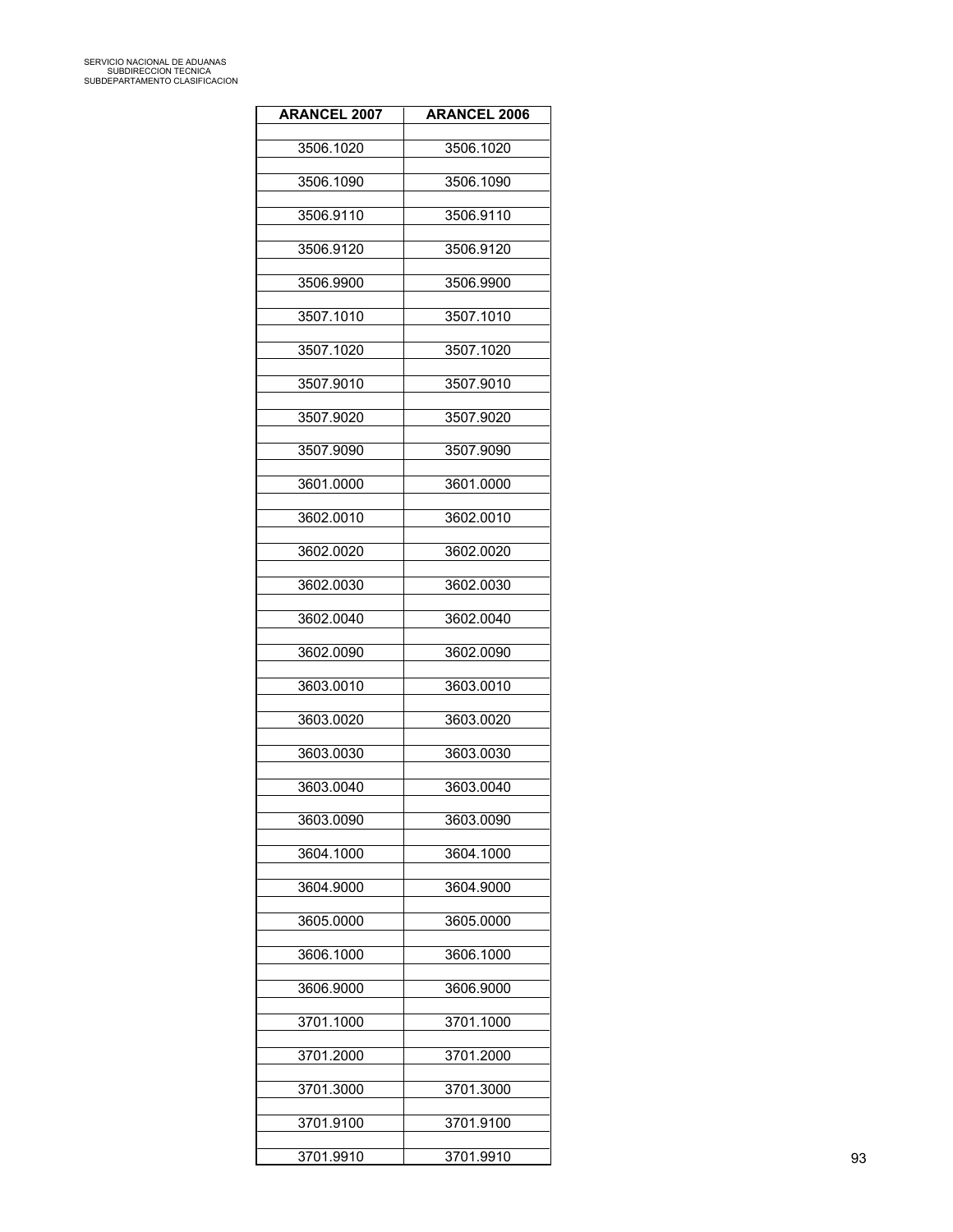| <b>ARANCEL 2007</b> | <b>ARANCEL 2006</b> |
|---------------------|---------------------|
|                     |                     |
| 3701.9990           | 3701.9990           |
| 3702.1000           | 3702.1000           |
| 3702.3100           | 3702.2000           |
|                     | 3702.3100           |
|                     |                     |
| 3702.3200           | 3702.2000           |
|                     | 3702.3200           |
| 3702.3900           | 3702.2000           |
|                     | 3702.3900           |
|                     |                     |
| 3702.4100           | 3702.2000           |
|                     | 3702.4100           |
| 3702.4200           | 3702.2000           |
|                     | 3702.4200           |
|                     |                     |
| 3702.4300           | 3702.2000           |
|                     | 3702.4300           |
| 3702.4400           | 3702.2000           |
|                     | 3702.4400           |
|                     |                     |
| 3702.5100           | 3702.5100           |
| 3702.5200           | 3702.5200           |
| 3702.5300           | 3702.5300           |
| 3702.5410           | 3702.5410           |
| 3702.5490           | 3702.5490           |
| 3702.5500           | 3702.5500           |
| 3702.5600           | 3702.5600           |
| 3702.9100           | 3702.9100           |
| 3702.9300           | 3702.9300           |
| 3702.9400           | 3702.9400           |
| 3702.9500           | 3702.9500           |
| 3703.1010           | 3703.1010           |
| 3703.1020           | 3703.1020           |
| 3703.1090           | 3703.1090           |
| 3703.2000           | 3703.2000           |
| 3703.9010           | 3703.9010           |
| 3703.9020           | 3703.9020           |
| 3703.9090           | 3703.9090           |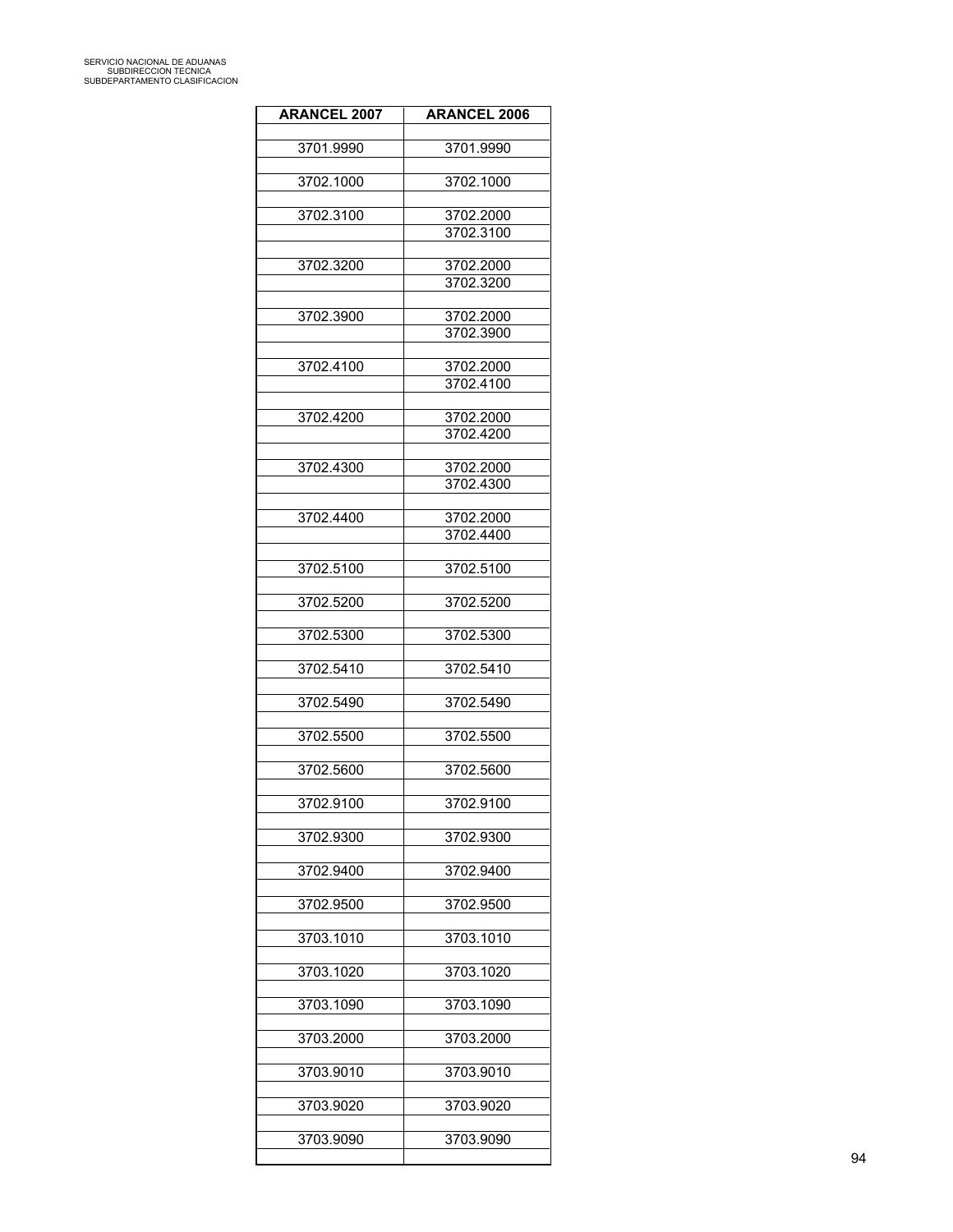| <b>ARANCEL 2007</b> | <b>ARANCEL 2006</b>    |
|---------------------|------------------------|
| 3704.0010           | 3704.0010              |
|                     |                        |
| 3704.0020           | 3704.0020              |
| 3704.0090           | 3704.0090              |
|                     |                        |
| 3705.1000           | 3705.1000              |
| 3705.9000           | 3705.2000              |
|                     | 3705.9000              |
|                     |                        |
| 3706.1000           | 3706.1000              |
| 3706.9000           | 3706.9000              |
|                     |                        |
| 3707.1000           | 3707.1000              |
|                     |                        |
| 3707.9010           | 3707.9010              |
| 3707.9090           | 3707.9090              |
|                     |                        |
| 3801.1000           | 3801.1000              |
|                     |                        |
| 3801.2000           | 3801.2000              |
| 3801.3000           | 3801.3000              |
|                     |                        |
| 3801.9000           | 3801.9000              |
|                     |                        |
| 3802.1000           | 3802.1000              |
| 3802.9010           | 3802.9010              |
|                     |                        |
| 3802.9090           | 3802.9090              |
|                     |                        |
| 3803.0000           | 3803.0000              |
| 3804.0000           | 3804.0000              |
|                     |                        |
| 3805.1000           | 3805.1000              |
|                     |                        |
| 3805.9000           | 3805.2000              |
|                     | 3805.9000              |
| 3806.1000           | 3806.1000              |
|                     |                        |
| 3806.2000           | 3806.2000              |
|                     |                        |
| 3806.3000           | 3806.3000              |
| 3806.9000           | 3806.9000              |
|                     |                        |
| 3807.0000           | 3807.0000              |
|                     |                        |
| 3808.5000           | 3808.1010              |
|                     | 3808.1090              |
|                     | 3808.2010<br>3808.2090 |
|                     | 3808.3011              |
|                     | 3808.3012              |
|                     | 3808.3013              |
|                     | 3808.3091              |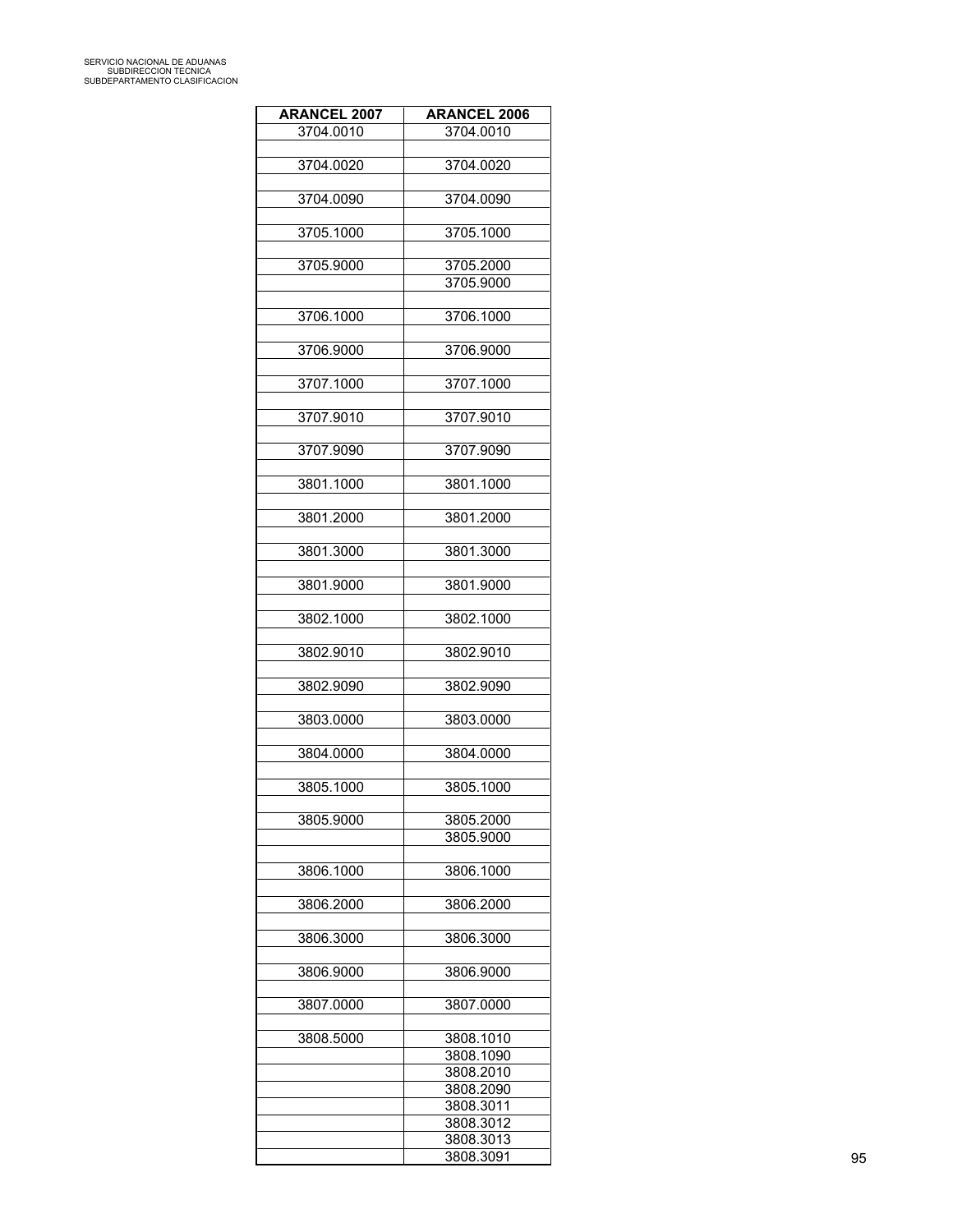| <b>ARANCEL 2007</b> | <b>ARANCEL 2006</b>    |
|---------------------|------------------------|
|                     | 3808.3092              |
|                     | 3808.3093              |
|                     | 3808.4010              |
|                     | 3808.4090              |
|                     | 3808.9010<br>3808.9090 |
|                     |                        |
| 3808.9111           | 3808.1010              |
|                     |                        |
| 3808.9119           | 3808.1010              |
|                     |                        |
| 3808.9191           | 3808.1090              |
|                     |                        |
| 3808.9199           | 3808.1090              |
| 3808.9211           | 3808.2010              |
|                     |                        |
| 3808.9219           | 3808.2010              |
|                     |                        |
| 3808.9291           | 3808.2090              |
|                     |                        |
| 3808.9299           | 3808.2090              |
|                     |                        |
| 3808.9311           | 3808.3011              |
|                     |                        |
| 3808.9319           | 3808.3011              |
|                     |                        |
| 3808.9321           | 3808.3091              |
| 3808.9329           | 3808.3091              |
|                     |                        |
| 3808.9331           | 3808.3012              |
|                     |                        |
| 3808.9339           | 3808.3092              |
|                     |                        |
| 3808.9341           | 3808.3013              |
|                     |                        |
| 3808.9349           | 3808.3093              |
|                     |                        |
| 3808.9411           | 3808.4010              |
| 3808.9419           |                        |
|                     | 3808.4010              |
| 3808.9491           | 3808.4090              |
|                     |                        |
| 3808.9499           | 3808.4090              |
|                     |                        |
| 3808.9911           | 3808.9010              |
|                     |                        |
| 3808.9919           | 3808.9010              |
|                     |                        |
| 3808.9991           | 3808.9090              |
|                     |                        |
| 3808.9999           | 3808.9090              |
| 3809.1000           | 3809.1000              |
|                     |                        |
| 3809.9110           | 3809.9110              |
|                     |                        |
| 3809.9190           | 3809.9190              |
|                     |                        |
| 3809.9210           | 3809.9210              |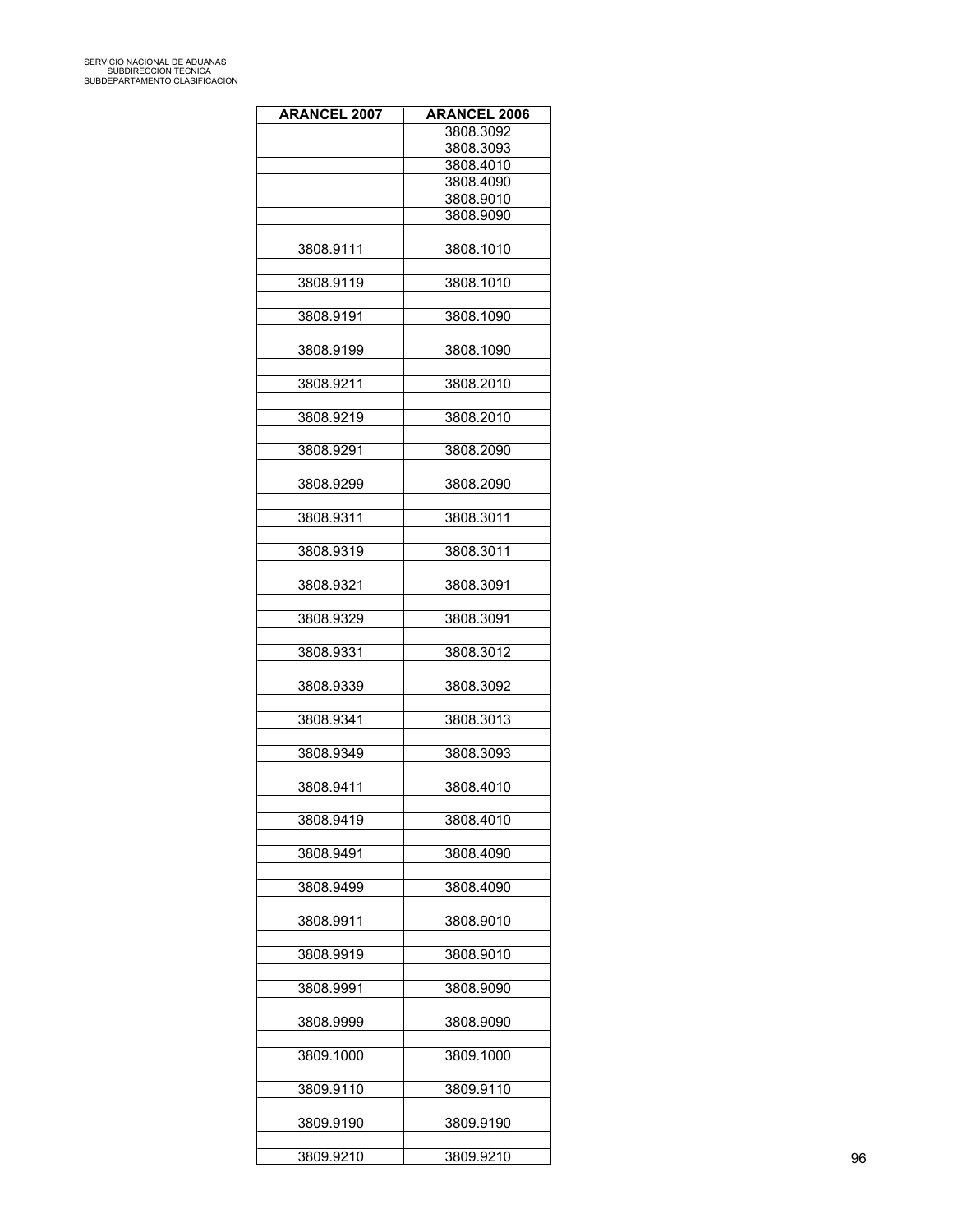| <b>ARANCEL 2007</b> | <b>ARANCEL 2006</b> |
|---------------------|---------------------|
| 3809.9290           | 3809.9290           |
| 3809.9310           | 3809.9310           |
| 3809.9390           | 3809.9390           |
|                     |                     |
| 3810.1000           | 3810.1000           |
| 3810.9010           | 3810.9010           |
| 3810.9090           | 3810.9090           |
| 3811.1100           | 3811.1100           |
| 3811.1910           | 3811.1910           |
| 3811.1990           | 3811.1990           |
| 3811.2130           | 3811.2120           |
| 3811.2140           | 3811.2110           |
| 3811.2190           | 3811.2110           |
| 3811.2930           | 3811.2920           |
| 3811.2940           | 3811.2910           |
| 3811.2990           | 3811.2910           |
|                     |                     |
| 3811.9030           | 3811.9020           |
| 3811.9040           | 3811.9010           |
| 3811.9090           | 3811.9010           |
| 3812.1000           | 3812.1000           |
| 3812.2000           | 3812.2000           |
| 3812.3000           | 3812.3000           |
| 3813.0010           | 3813.0000           |
| 3813.0020           | 3813.0000           |
| 3813.0030           | 3813.0000           |
| 3813.0040           | 3813.0000           |
| 3813.0090           | 3813.0000           |
|                     |                     |
| 3814.0010           | 3814.0000           |
| 3814.0020           | 3814.0000           |
| 3814.0030           | 3814.0000           |
| 3814.0090           | 3814.0000           |
| 3815.1100           | 3815.1100           |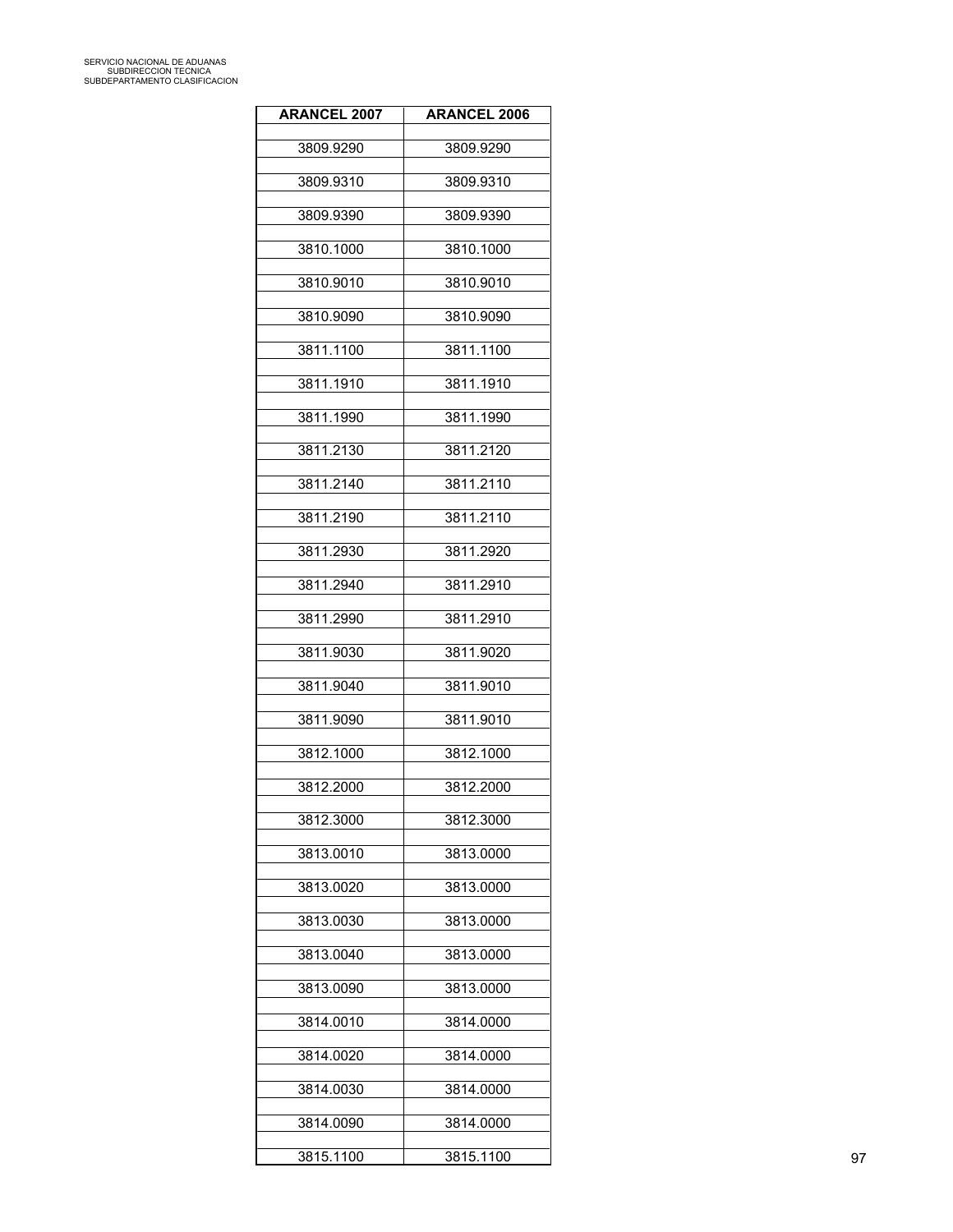| <b>ARANCEL 2007</b> | <b>ARANCEL 2006</b>    |
|---------------------|------------------------|
| 3815.1200           | 3815.1200              |
|                     |                        |
| 3815.1900           | 3815.1900              |
| 3815.9000           | 3815.9000              |
| 3816.0010           | 3816.0010              |
| 3816.0020           | 3816.0020              |
| 3816.0030           | 3816.0030              |
| 3816.0090           | 3816.0090              |
| 3817.0011           | 3817.0011              |
| 3817.0019           | 3817.0019              |
| 3817.0020           | 3817.0020              |
| 3818.0000           | 3818.0000              |
| 3819.0000           | 3819.0000              |
| 3820.0000           | 3820.0000              |
| 3821.0000           | 3821.0000              |
|                     | 3824.9099              |
| 3822.0000           | 3822.0000              |
| 3823.1100           | 3823.1100              |
| 3823.1200           | 3823.1200              |
| 3823.1300           | 3823.1300              |
| 3823.1900           | 3823.1900              |
| 3823.7000           | 3823.7000              |
| 3824.1000           | 3824.1000              |
| 3824.3000           | 3824.3000              |
| 3824.4000           | 3824.4000              |
|                     |                        |
| 3824.5000           | 3824.5000              |
| 3824.6000           | 3824.6000              |
| 3824.7100           | 3824.7100<br>3824.9099 |
|                     |                        |
| 3824.7200           | 3824.7900<br>3824.9099 |
|                     |                        |
| 3824.7300           | 3824.7900<br>3824.9099 |
| 3824.7400           | 3824.7100              |
|                     |                        |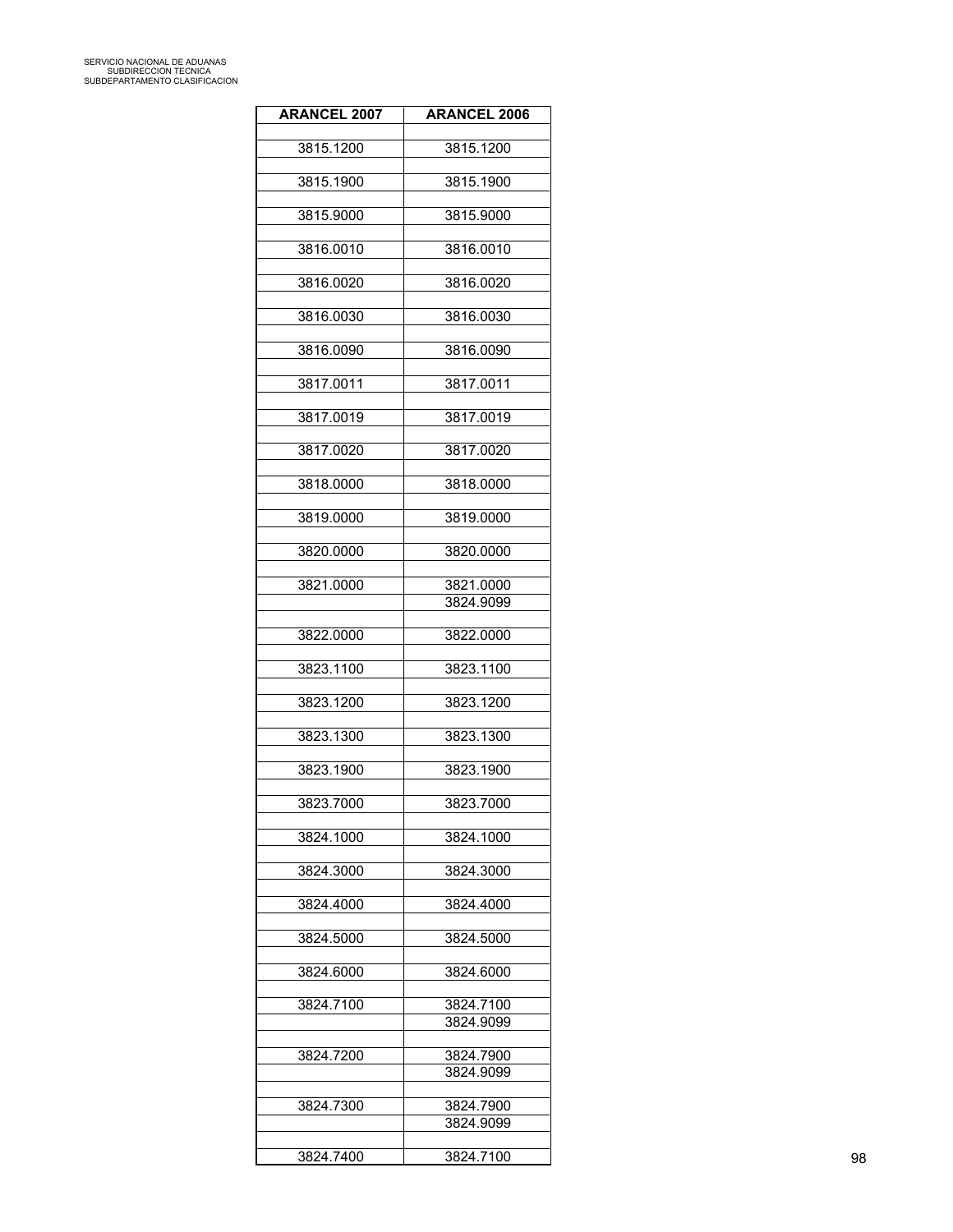| <b>ARANCEL 2007</b> | <b>ARANCEL 2006</b>    |
|---------------------|------------------------|
|                     | 3824.9099              |
| 3824.7500           | 3824.9099              |
|                     |                        |
| 3824.7600           | 3824.9099              |
| 3824.7700           | 3824.7900              |
|                     | 3824.9099              |
|                     |                        |
| 3824.7800           | 3824.9099              |
| 3824.7900           | 3824.7900              |
|                     | 3824.9099              |
|                     |                        |
| 3824.8100           | 3824.9099              |
| 3824.8200           | 3824.9099              |
|                     |                        |
| 3824.8300           | 3824.9099              |
| 3824.9010           | 3824.9010              |
|                     |                        |
| 3824.9020           | 3824.9020              |
| 3824.9030           | 3824.9030              |
|                     |                        |
| 3824.9041           | 3824.9041              |
| 3824.9049           | 3824.9049              |
|                     |                        |
| 3824.9050           | 3824.9050              |
|                     |                        |
| 3824.9061           | 3824.9061              |
| 3824.9062           | 3824.9062              |
|                     |                        |
| 3824.9063           | 3824.9063              |
| 3824.9064           | 3824.9064              |
|                     |                        |
| 3824.9065           | 3824.9065              |
|                     |                        |
| 3824.9066           | 3824.9066              |
| 3824.9067           | 3824.9067              |
|                     |                        |
| 3824.9068           | 3824.9068              |
| 3824.9069           | 3824.9069              |
|                     |                        |
| 3824.9071           | 3824.9071              |
| 3824.9079           | 3824.9079              |
|                     |                        |
| 3824.9091           | 3824.9091              |
|                     |                        |
| 3824.9099           | 3824.2000<br>3824.9099 |
|                     |                        |
| 3825.1000           | 3825.1000              |
|                     |                        |
| 3825.2000           | 3825.2000              |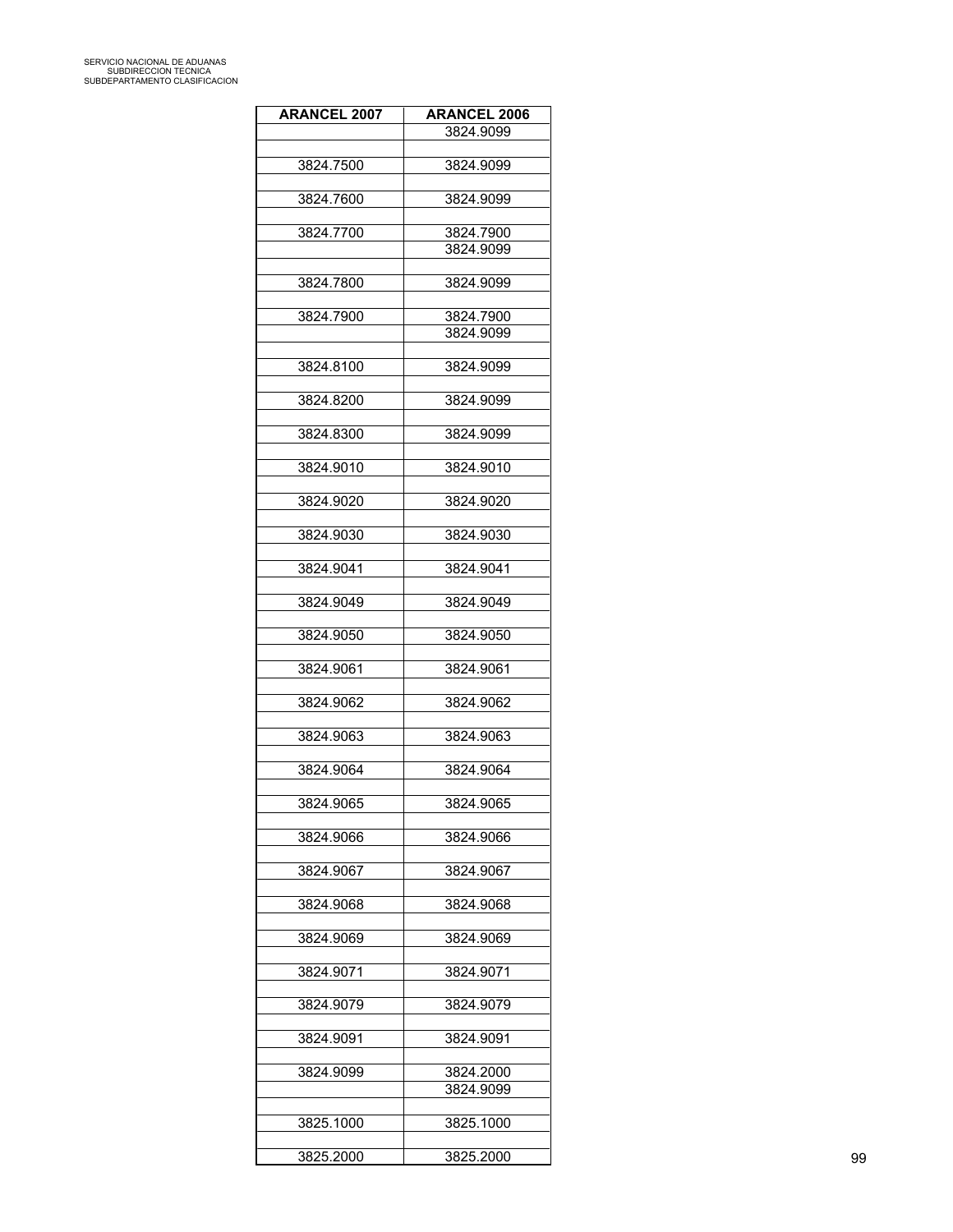| <b>ARANCEL 2007</b> | <b>ARANCEL 2006</b> |
|---------------------|---------------------|
| 3825.3000           | 3825.3000           |
|                     |                     |
| 3825.4100           | 3825.4100           |
| 3825.4900           | 3825.4900           |
| 3825.5000           | 3825.5000           |
| 3825.6100           | 3825.6100           |
|                     |                     |
| 3825.6910           | 3825.6900           |
| 3825.6920           | 3825.6900           |
| 3825.6990           | 3825.6900           |
| 3825.9000           | 3825.9000           |
|                     | 3901.1010           |
| 3901.1010           | 3901.1090           |
| 3901.1020           | 3901.1020           |
|                     | 3901.1090           |
|                     |                     |
| 3901.2000           | 3901.2000           |
| 3901.3000           | 3901.3000           |
| 3901.9000           | 3901.9000           |
| 3902.1000           | 3902.1000           |
|                     |                     |
| 3902.2000           | 3902.2000           |
| 3902.3000           | 3902.3000           |
| 3902.9000           | 3902.9000           |
|                     |                     |
| 3903.1100           | 3903.1100           |
| 3903.1910           | 3903.1910           |
| 3903.1990           | 3903.1990           |
| 3903.2000           | 3903.2000           |
|                     |                     |
| 3903.3000           | 3903.3000           |
| 3903.9010           | 3903.9010           |
| 3903.9090           | 3903.9090           |
|                     |                     |
| 3904.1010           | 3904.1010           |
| 3904.1020           | 3904.1020           |
| 3904.1090           | 3904.1090           |
| 3904.2100           | 3904.2100           |
|                     |                     |
| 3904.2200           | 3904.2200           |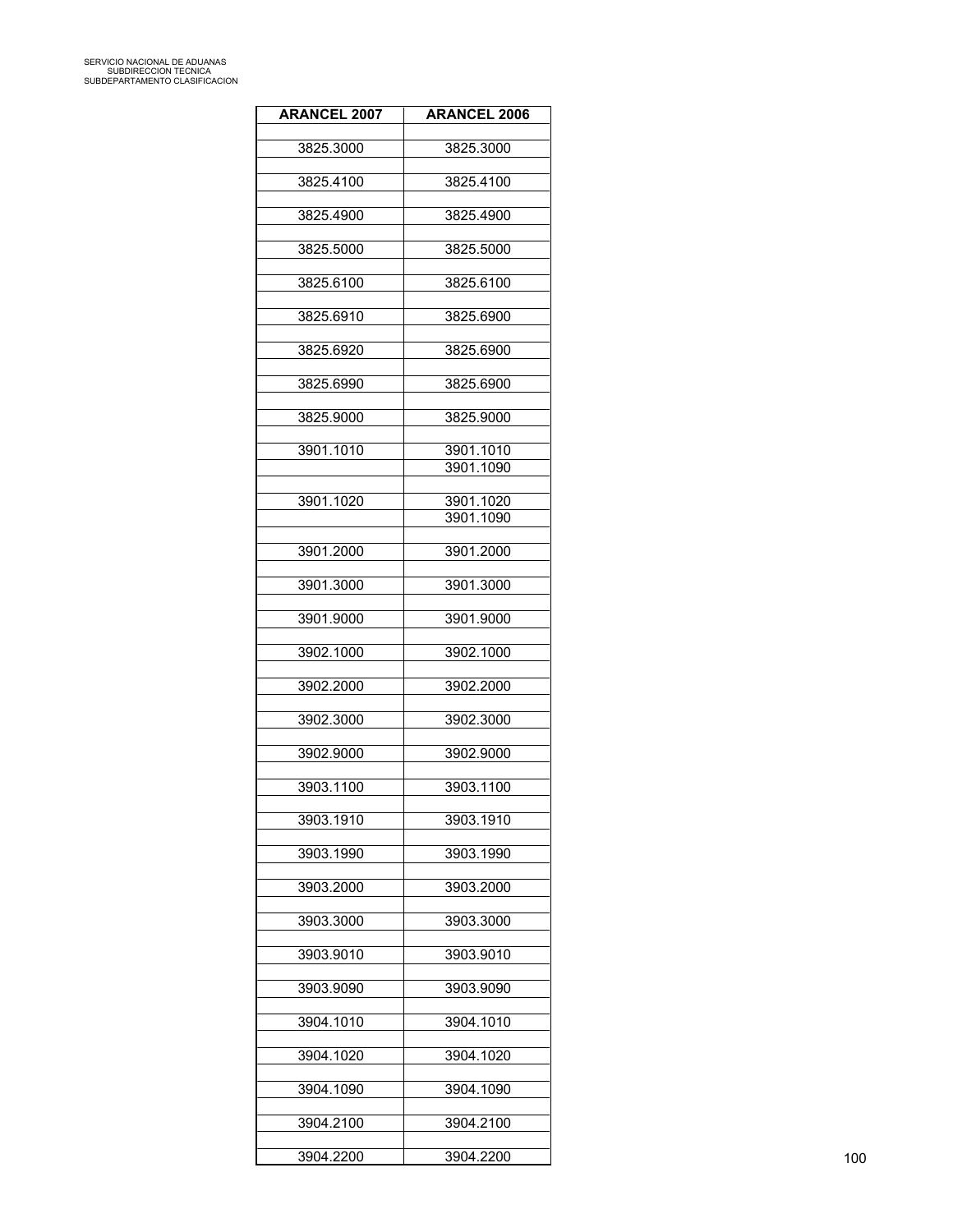| <b>ARANCEL 2007</b> | <b>ARANCEL 2006</b> |
|---------------------|---------------------|
| 3904.3000           | 3904.3000           |
| 3904.4000           | 3904.4000           |
|                     |                     |
| 3904.5000           | 3904.5000           |
| 3904.6100           | 3904.6100           |
| 3904.6900           | 3904.6900           |
| 3904.9000           | 3904.9000           |
| 3905.1200           | 3905.1200           |
| 3905.1900           | 3905.1900           |
| 3905.2100           | 3905.2100           |
| 3905.2900           | 3905.2900           |
| 3905.3000           | 3905.3000           |
| 3905.9100           | 3905.9100           |
| 3905.9900           | 3905.9900           |
| 3906.1000           | 3906.1000           |
| 3906.9000           | 3906.9000           |
| 3907.1000           | 3907.1000           |
| 3907.2010           | 3907.2010           |
|                     |                     |
| 3907.2020           | 3907.2020           |
| 3907.2090           | 3907.2090           |
| 3907.3010           | 3907.3010           |
| 3907.3020           | 3907.3020           |
| 3907.4000           | 3907.4000           |
| 3907.5000           | 3907.5000           |
| 3907.6000           | 3907.6000           |
| 3907.7000           | 3907.9900           |
| 3907.9100           | 3907.9100           |
| 3907.9900           | 3907.9900           |
| 3908.1000           | 3908.1000           |
|                     |                     |
| 3908.9000           | 3908.9000           |
| 3909.1011           | 3909.1011           |
| 3909.1012           | 3909.1012           |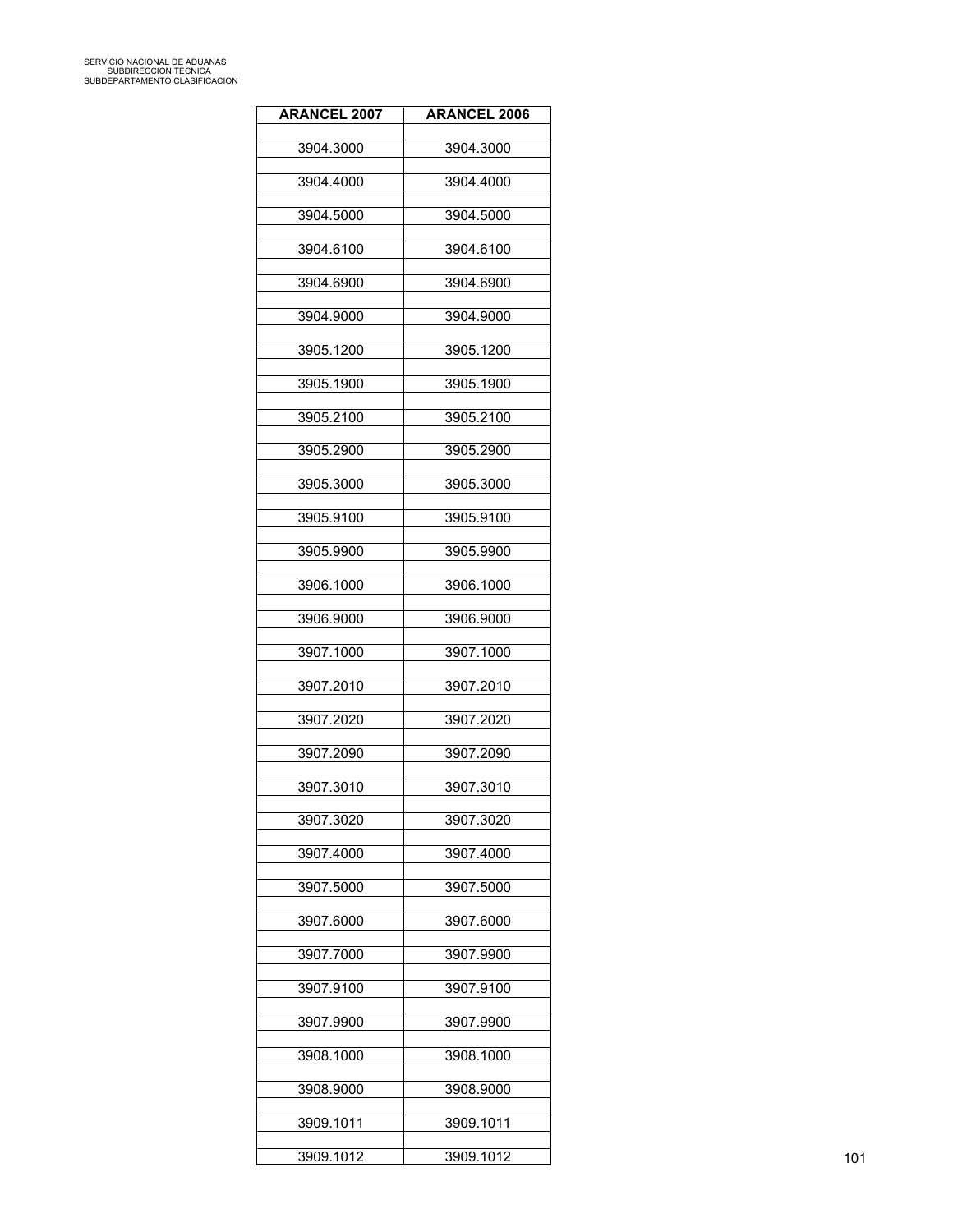| <b>ARANCEL 2007</b> | <b>ARANCEL 2006</b> |
|---------------------|---------------------|
| 3909.1020           | 3909.1020           |
| 3909.2000           | 3909.2000           |
| 3909.3000           | 3909.3000           |
|                     |                     |
| 3909.4000           | 3909.4000           |
| 3909.5000           | 3909.5000           |
| 3910.0010           | 3910.0010           |
| 3910.0020           | 3910.0020           |
| 3910.0030           | 3910.0030           |
| 3910.0090           | 3910.0090           |
| 3911.1000           | 3911.1000           |
| 3911.9000           | 3911.9000           |
| 3912.1100           | 3912.1100           |
| 3912.1200           | 3912.1200           |
| 3912.2000           | 3912.2000           |
| 3912.3100           | 3912.3100           |
|                     |                     |
| 3912.3910           | 3912.3910           |
| 3912.3920           | 3912.3920           |
| 3912.3930           | 3912.3930           |
| 3912.3940           | 3912.3940           |
| 3912.3950           | 3912.3950           |
| 3912.3990           | 3912.3990           |
| 3912.9000           | 3912.9000           |
| 3913.1010           | 3913.1010           |
| 3913.1020           | 3913.1020           |
| 3913.1030           | 3913.1030           |
|                     |                     |
| 3913.1090           | 3913.1090           |
| 3913.9000           | 3913.9000           |
| 3914.0010           | 3914.0010           |
| 3914.0090           | 3914.0090           |
| 3915.1000           | 3915.1000           |
| 3915.2000           | 3915.2000           |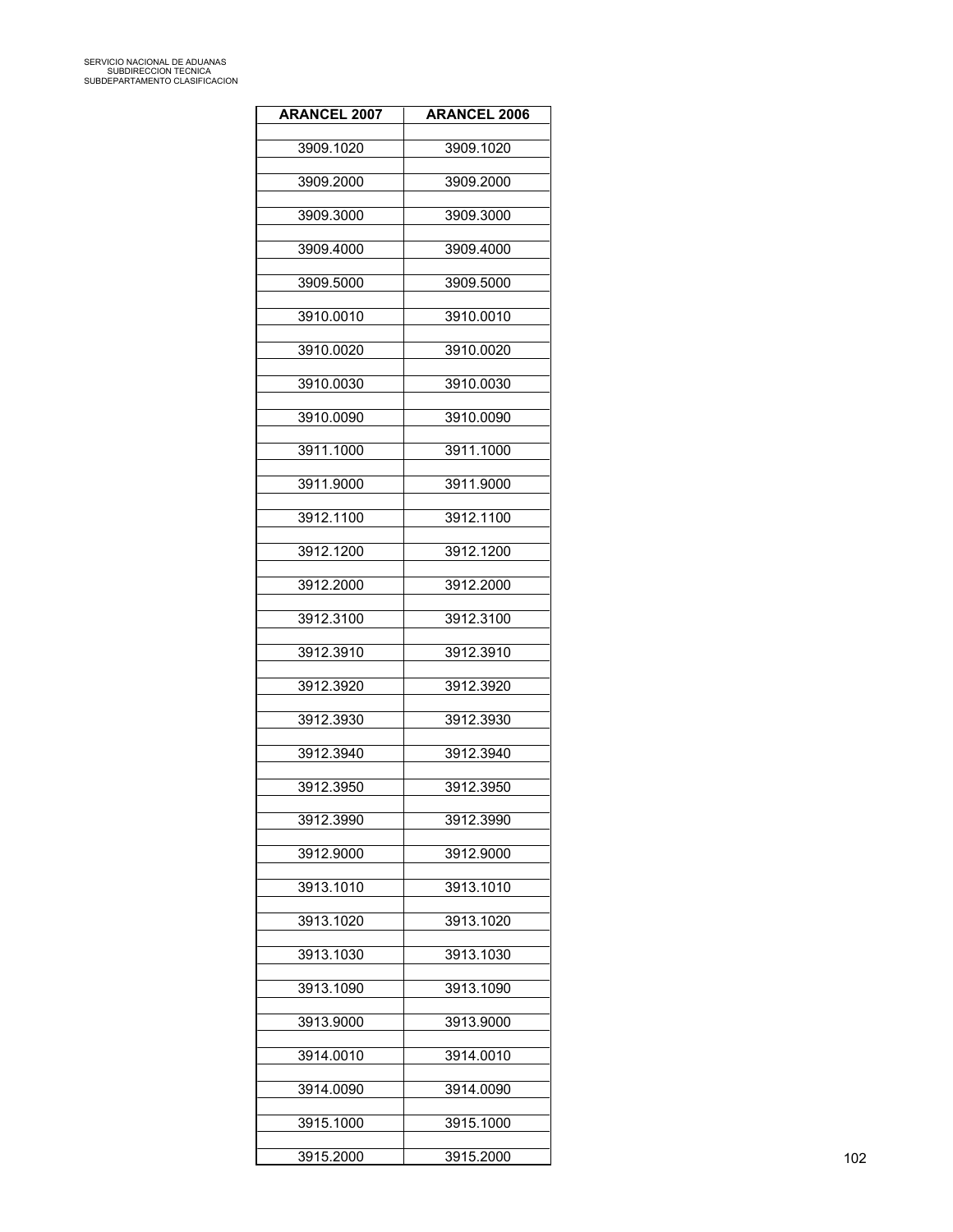| <b>ARANCEL 2007</b> | <b>ARANCEL 2006</b> |
|---------------------|---------------------|
| 3915.3000           | 3915.3000           |
| 3915.9000           | 3915.9000           |
| 3916.1000           | 3916.1000           |
|                     |                     |
| 3916.2000           | 3916.2000           |
| 3916.9000           | 3916.9000           |
| 3917.1010           | 3917.1010           |
| 3917.1090           | 3917.1090           |
| 3917.2100           | 3917.2100           |
| 3917.2200           | 3917.2200           |
| 3917.2300           | 3917.2300           |
| 3917.2900           | 3917.2900           |
| 3917.3100           | 3917.3100           |
| 3917.3210           | 3917.3210           |
| 3917.3220           | 3917.3220           |
| 3917.3230           | 3917.3230           |
| 3917.3290           | 3917.3290           |
| 3917.3310           | 3917.3300           |
|                     |                     |
| 3917.3320           | 3917.3300           |
| 3917.3330           | 3917.3300           |
| 3917.3390           | 3917.3300           |
| 3917.3910           | 3917.3910           |
| 3917.3920           | 3917.3920           |
| 3917.3930           | 3917.3930           |
| 3917.3990           | 3917.3990           |
| 3917.4010           | 3917.4010           |
| 3917.4020           | 3917.4020           |
| 3917.4030           | 3917.4030           |
| 3917.4090           | 3917.4090           |
|                     |                     |
| 3918.1000           | 3918.1000           |
| 3918.9000           | 3918.9000           |
| 3919.1010           | 3919.1010           |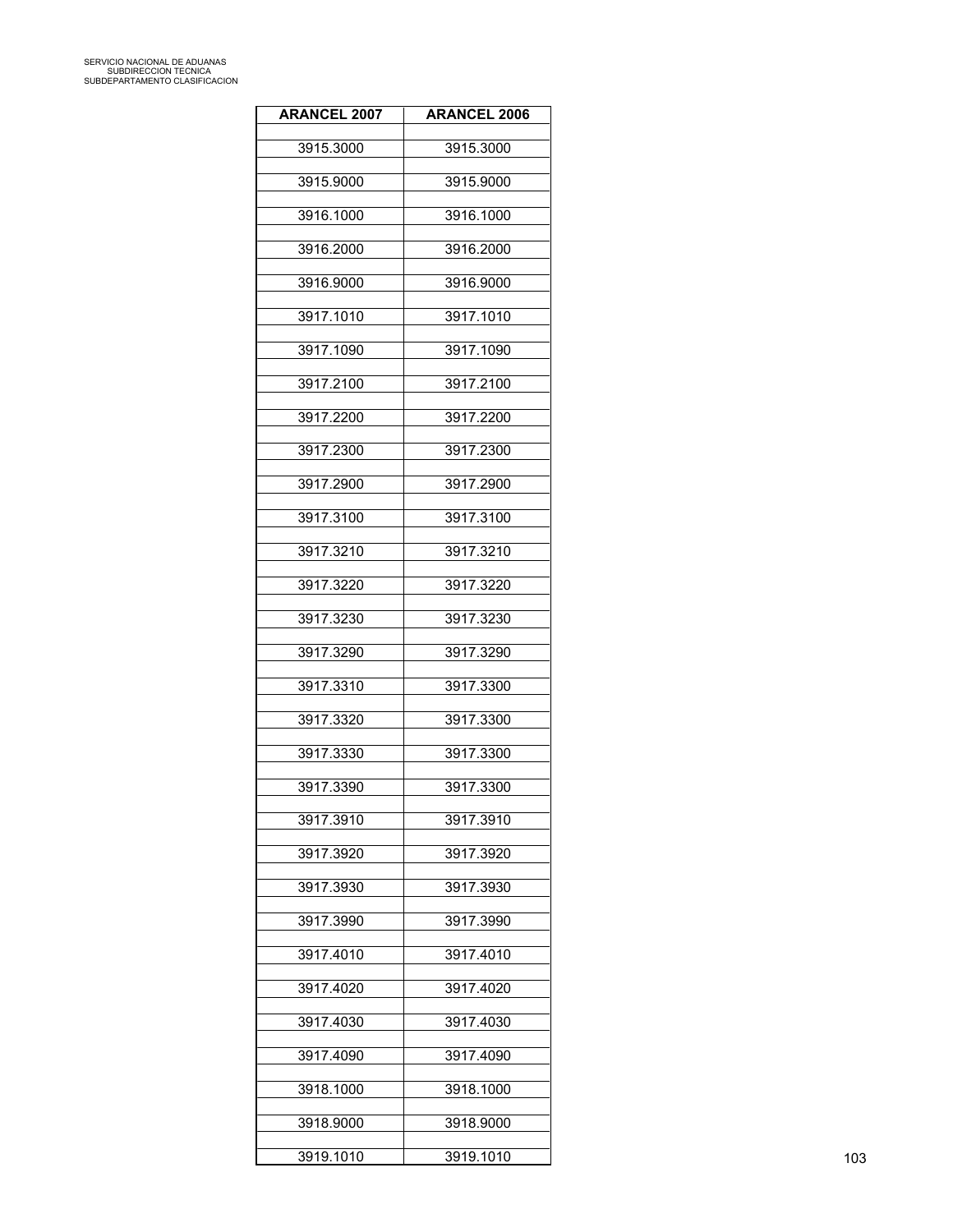| <b>ARANCEL 2007</b> | <b>ARANCEL 2006</b> |
|---------------------|---------------------|
| 3919.1020           | 3919.1020           |
|                     |                     |
| 3919.1030           | 3919.1030           |
| 3919.1040           | 3919.1040           |
| 3919.1090           | 3919.1090           |
| 3919.9010           | 3919.9010           |
| 3919.9020           | 3919.9020           |
| 3919.9030           | 3919.9030           |
| 3919.9040           | 3919.9040           |
| 3919.9090           | 3919.9090           |
| 3920.1010           | 3920.1010           |
| 3920.1020           | 3920.1020           |
| 3920.2010           | 3920.2010           |
| 3920.2020           | 3920.2020           |
| 3920.3000           | 3920.3000           |
| 3920.4300           | 3920.4300           |
| 3920.4900           | 3920.4900           |
| 3920.5100           | 3920.5100           |
| 3920.5900           | 3920.5900           |
| 3920.6100           | 3920.6100           |
| 3920.6210           | 3920.6210           |
| 3920.6290           | 3920.6290           |
| 3920.6310           | 3920.6310           |
| 3920.6390           | 3920.6390           |
| 3920.6910           | 3920.6910           |
| 3920.6990           | 3920.6990           |
| 3920.7110           | 3920.7110           |
|                     |                     |
| 3920.7190           | 3920.7190           |
| 3920.7300           | 3920.7300           |
| 3920.7900           | 3920.7200           |
|                     | 3920.7900           |
| 3920.9100           | 3920.9100           |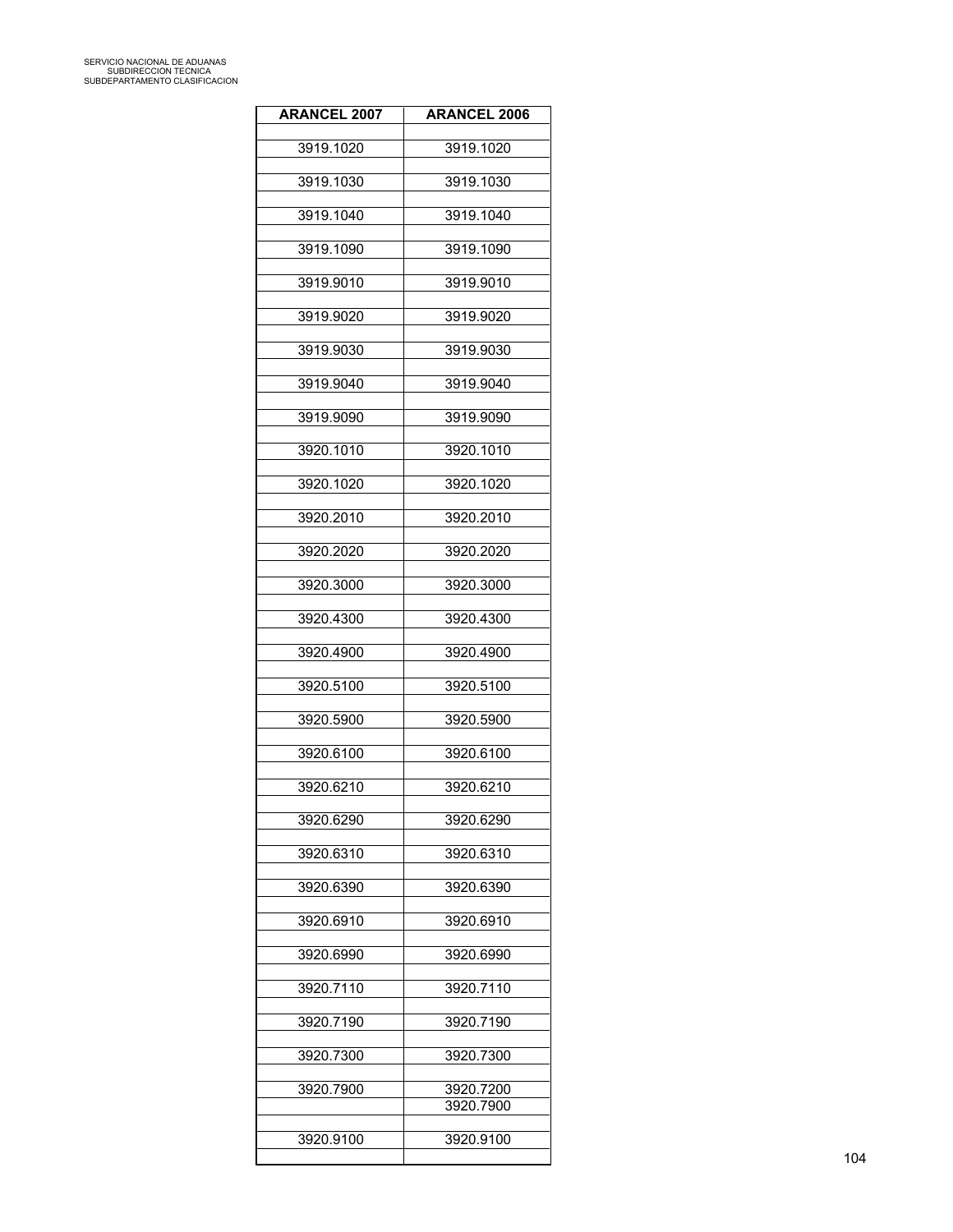| <b>ARANCEL 2007</b> | <b>ARANCEL 2006</b> |
|---------------------|---------------------|
| 3920.9200           | 3920.9200           |
| 3920.9300           | 3920.9300           |
| 3920.9400           | 3920.9400           |
| 3920.9900           | 3920.9900           |
| 3921.1100           | 3921.1100           |
| 3921.1200           | 3921.1200           |
| 3921.1300           | 3921.1300           |
| 3921.1400           | 3921.1400           |
| 3921.1900           | 3921.1900           |
| 3921.9010           | 3921.9010           |
| 3921.9090           | 3921.9090           |
| 3922.1000           | 3922.1000           |
| 3922.2000           | 3922.2000           |
| 3922.9000           | 3922.9000           |
| 3923.1010           | 3923.1010           |
| 3923.1090           | 3923.1090           |
| 3923.2110           | 3923.2110           |
| 3923.2190           | 3923.2190           |
| 3923.2910           | 3923.2910           |
| 3923.2990           | 3923.2990           |
| 3923.3010           | 3923.3010           |
| 3923.3020           | 3923.3020           |
| 3923.3030           | 3923.3030           |
| 3923.3040           | 3923.3040           |
| 3923.3090           | 3923.3090           |
| 3923.4000           | 3923.4000           |
| 3923.5010           | 3923.5010           |
| 3923.5090           | 3923.5090           |
| 3923.9010           | 3923.9010           |
| 3923.9020           | 3923.9020           |
| 3923.9090           | 3923.9090           |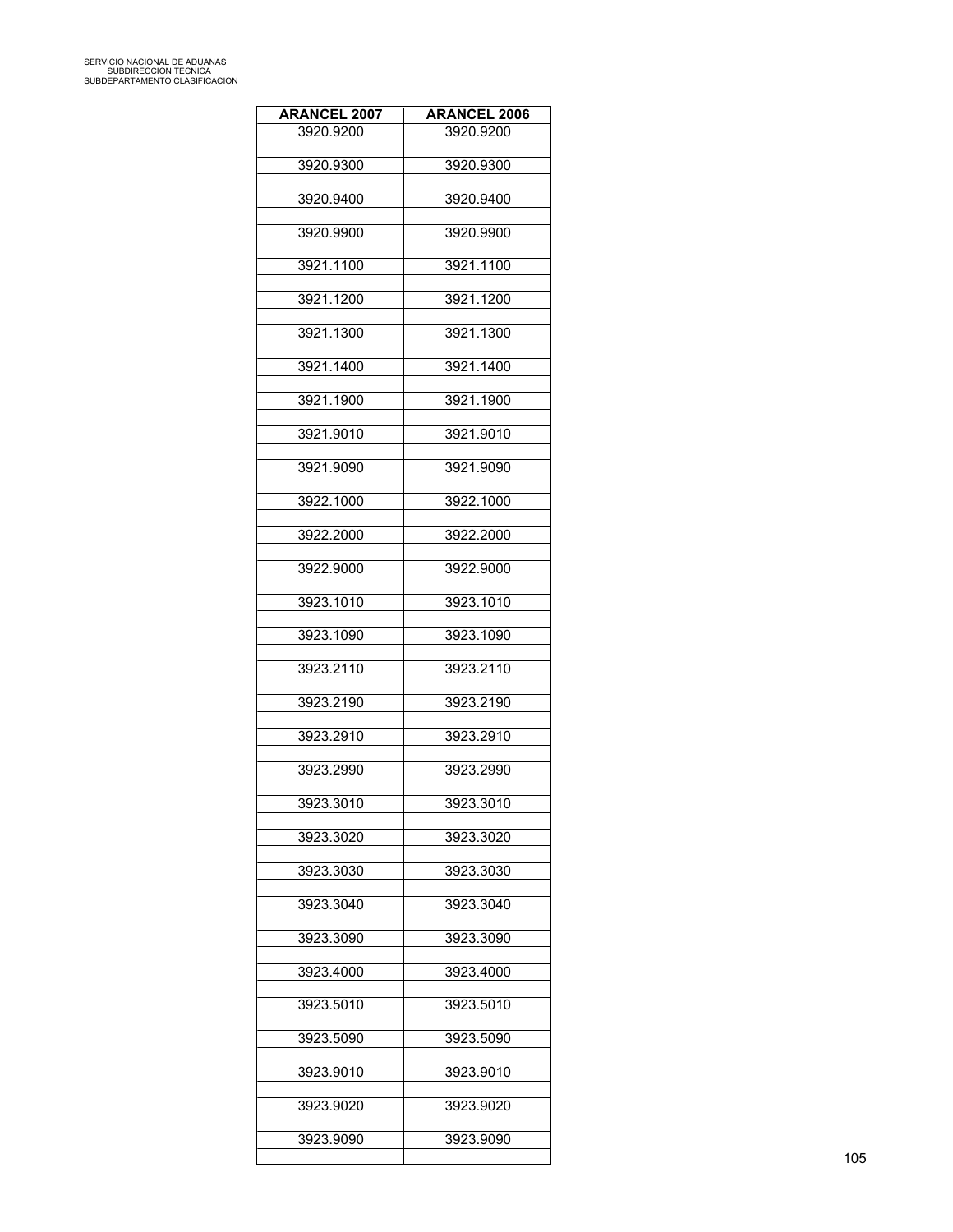| <b>ARANCEL 2007</b> | <b>ARANCEL 2006</b> |
|---------------------|---------------------|
| 3924.1000           | 3924.1000           |
| 3924.9000           | 3924.9000           |
| 3925.1000           | 3925.1000           |
|                     |                     |
| 3925.2000           | 3925.2000           |
| 3925.3000           | 3925.3000           |
| 3925.9000           | 3925.9000           |
| 3926.1000           | 3926.1000           |
| 3926.2000           | 3926.2000           |
| 3926.3000           | 3926.3000           |
|                     |                     |
| 3926.4000           | 3926.4000           |
| 3926.9010           | 3926.9010           |
| 3926.9020           | 3926.9020           |
| 3926.9030           | 3926.9030           |
| 3926.9090           | 3926.9090           |
| 4001.1000           | 4001.1000           |
| 4001.2100           | 4001.2100           |
| 4001.2200           | 4001.2200           |
| 4001.2900           | 4001.2900           |
| 4001.3000           | 4001.3000           |
| 4002.1100           | 4002.1100           |
| 4002.1910           | 4002.1910           |
| 4002.1920           | 4002.1920           |
| 4002.2010           | 4002.2010           |
| 4002.2090           | 4002.2090           |
| 4002.3110           | 4002.3110           |
| 4002.3190           | 4002.3190           |
| 4002.3910           | 4002.3910           |
| 4002.3990           | 4002.3990           |
| 4002.4100           | 4002.4100           |
| 4002.4900           | 4002.4900           |
| 4002.5100           | 4002.5100           |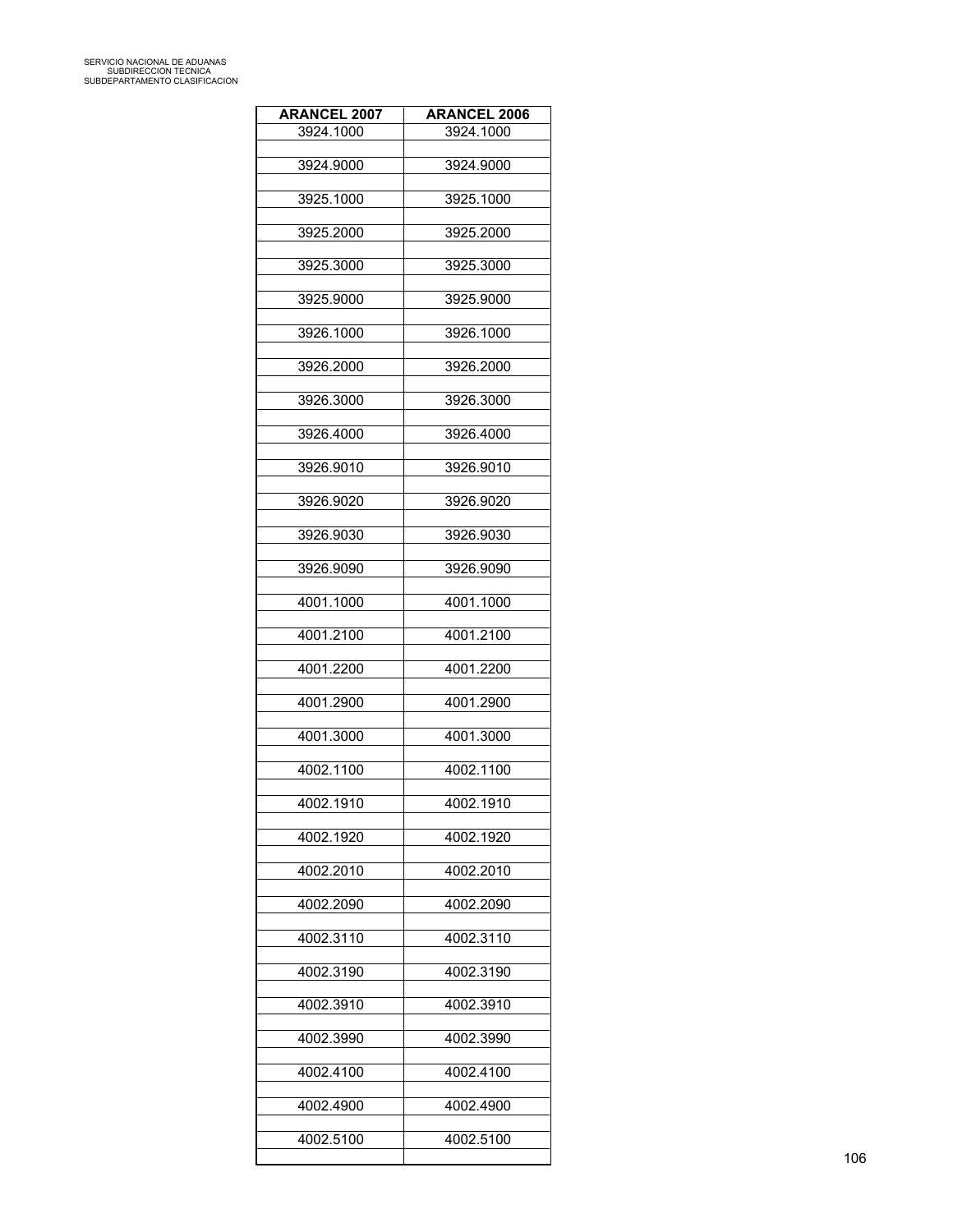| <b>ARANCEL 2007</b> | <b>ARANCEL 2006</b>    |
|---------------------|------------------------|
| 4002.5900           | 4002.5900              |
| 4002.6010           | 4002.6010              |
| 4002.6090           | 4002.6090              |
| 4002.7010           | 4002.7010              |
| 4002.7090           | 4002.7090              |
| 4002.8010           | 4002.8010              |
| 4002.8090           | 4002.8090              |
| 4002.9100           | 4002.9100              |
| 4002.9900           | 4002.9900              |
| 4003.0000           | 4003.0000              |
| 4004.0000           | 4004.0000              |
| 4005.1020           | 4005.1020              |
| 4005.1090           | 4005.1010              |
|                     | 4005.1090              |
| 4005.2000           | 4005.2000              |
| 4005.9100           | 4005.9100              |
| 4005.9910           | 4005.9910              |
| 4005.9990           | 4005.9920<br>4005.9990 |
| 4006.1000           | 4006.1000              |
| 4006.9010           | 4006.9010              |
| 4006.9090           | 4006.9090              |
| 4007.0000           | 4007.0000              |
| 4008.1110           | 4008.1110              |
| 4008.1120           | 4008.1120              |
| 4008.1911           | 4008.1911              |
| 4008.1919           | 4008.1919              |
| 4008.1921           | 4008.1921              |
| 4008.1929           | 4008.1929              |
| 4008.2110           | 4008.2110              |
| 4008.2120           | 4008.2120              |
| 4008.2911           | 4008.2911              |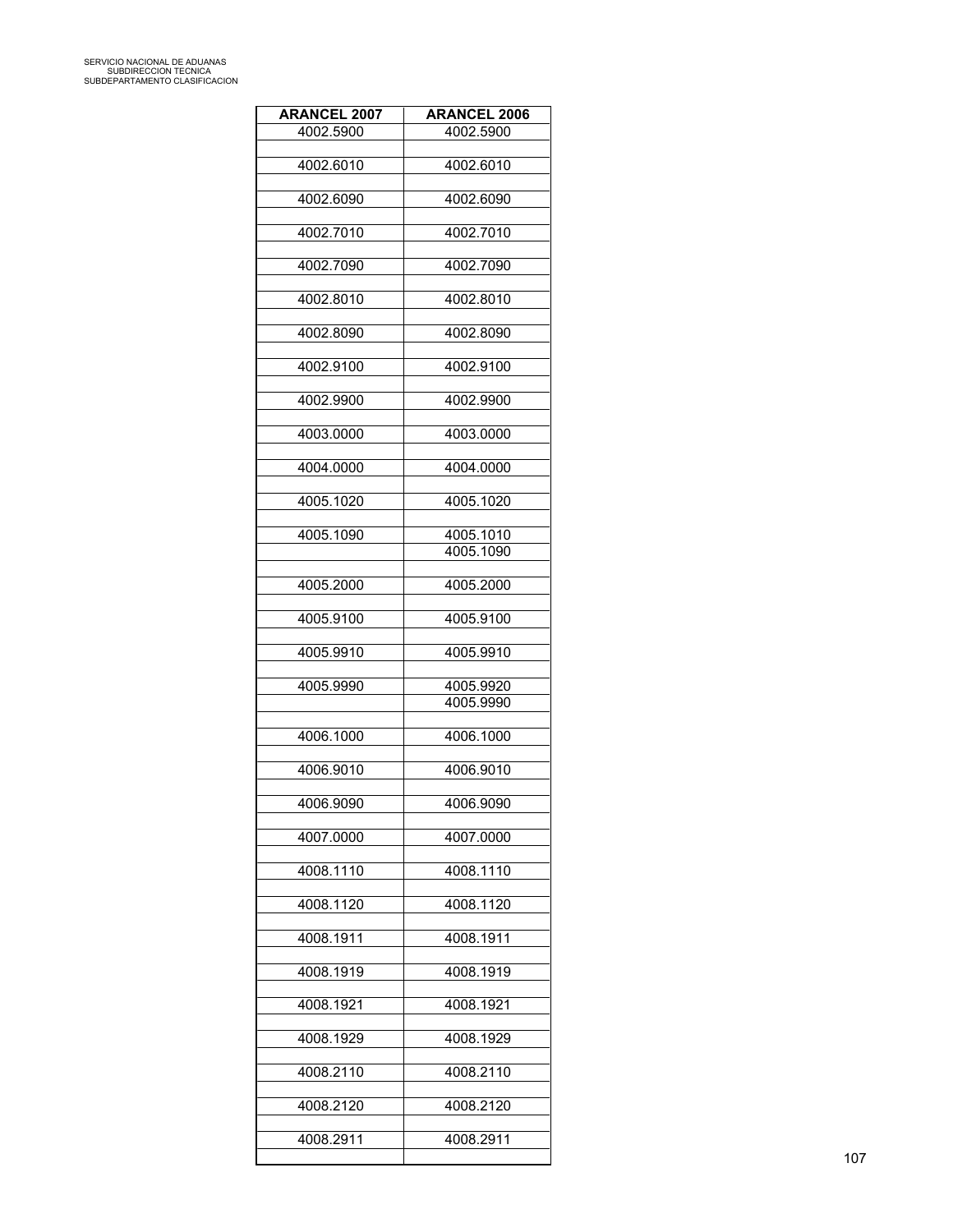| <b>ARANCEL 2007</b> | <b>ARANCEL 2006</b> |
|---------------------|---------------------|
| 4008.2919           | 4008.2919           |
| 4008.2921           | 4008.2921           |
| 4008.2929           | 4008.2929           |
|                     |                     |
| 4009.1100           | 4009.1100           |
| 4009.1200           | 4009.1200           |
| 4009.2100           | 4009.2100           |
| 4009.2200           | 4009.2200           |
| 4009.3100           | 4009.3100           |
| 4009.3200           | 4009.3200           |
| 4009.4100           | 4009.4100           |
| 4009.4200           | 4009.4200           |
| 4010.1100           | 4010.1100           |
| 4010.1200           | 4010.1200           |
| 4010.1900           | 4010.1300           |
|                     | 4010.1900           |
| 4010.3100           | 4010.3100           |
| 4010.3200           | 4010.3200           |
| 4010.3300           | 4010.3300           |
| 4010.3400           | 4010.3400           |
|                     |                     |
| 4010.3500           | 4010.3500           |
| 4010.3600           | 4010.3600           |
| 4010.3900           | 4010.3900           |
| 4011.1000           | 4011.1000           |
| 4011.2000           | 4011.2000           |
|                     | 4011.9910           |
| 4011.3000           | 4011.3000           |
| 4011.4000           | 4011.4000           |
| 4011.5000           | 4011.5000           |
| 4011.6100           | 4011.6100           |
| 4011.6200           | 4011.6200           |
| 4011.6300           | 4011.6300           |
| 4011.6910           | 4011.6910           |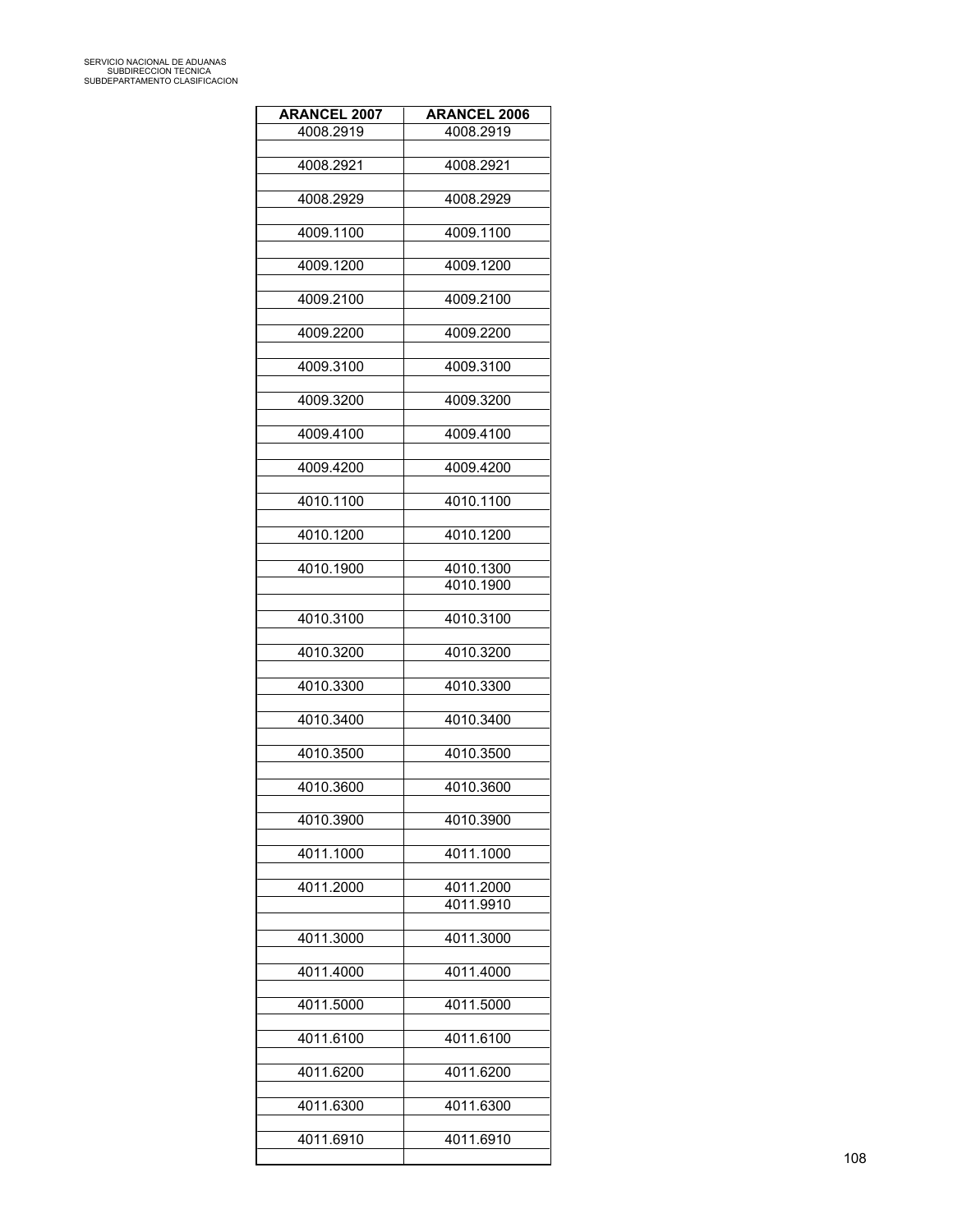| <b>ARANCEL 2007</b> | <b>ARANCEL 2006</b>    |
|---------------------|------------------------|
| 4011.6990           | 4011.6990              |
| 4011.9200           | 4011.9200              |
| 4011.9300           | 4011.9300              |
| 4011.9400           | 4011.9400              |
| 4011.9900           | 4011.9990              |
| 4012.1100           | 4012.1100              |
| 4012.1200           | 4012.1200              |
| 4012.1300           | 4012.1300              |
| 4012.1900           | 4012.1900              |
| 4012.2010           | 4012.2010              |
| 4012.2090           | 4012.2090              |
| 4012.9010           | 4012.9010              |
| 4012.9020           | 4012.9020              |
| 4012.9030           | 4012.9030<br>4012.9090 |
| 4013.1010           | 4013.1010              |
| 4013.1020           | 4013.1020              |
|                     |                        |
| 4013.2000           | 4013.2000              |
| 4013.9000           | 4013.9000              |
| 4014.1000           | 4014.1000              |
| 4014.9000           | 4014.9000              |
| 4015.1100           | 4015.1100              |
| 4015.1910           | 4015.1910              |
| 4015.1920           | 4015.1920              |
| 4015.1930           | 4015.1930              |
| 4015.1990           | 4015.1990              |
| 4015.9000           | 4015.9000              |
| 4016.1010           | 4016.1010              |
| 4016.1090           | 4016.1090              |
| 4016.9100           | 4016.9100              |
| 4016.9200           | 4016.9200              |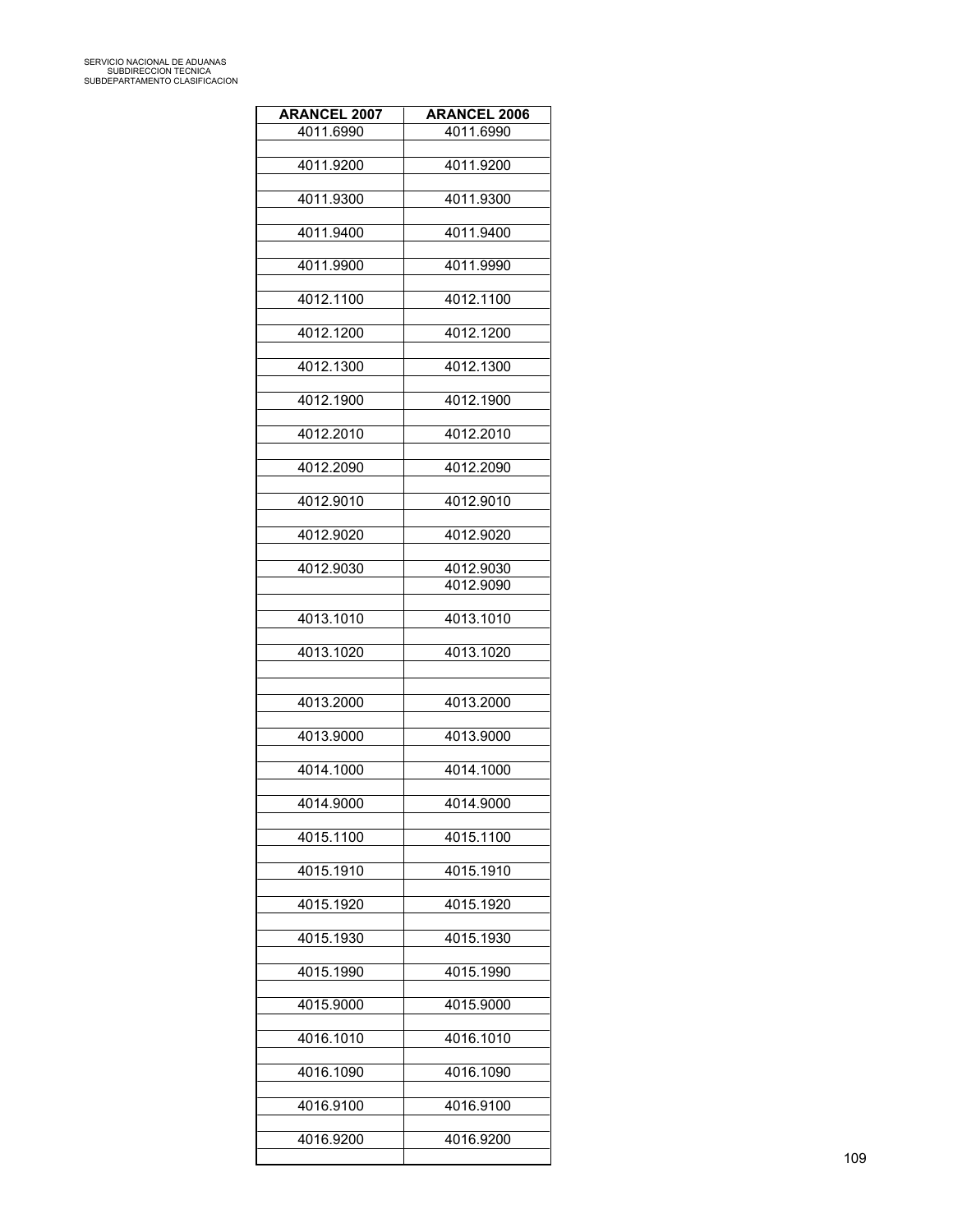| <b>ARANCEL 2007</b> | <b>ARANCEL 2006</b> |
|---------------------|---------------------|
| 4016.9310           | 4016.9310           |
| 4016.9390           | 4016.9390           |
|                     |                     |
| 4016.9400           | 4016.9400           |
| 4016.9500           | 4016.9500           |
|                     |                     |
| 4016.9910           | 4016.9910           |
| 4016.9920           | 4016.9920           |
|                     |                     |
| 4016.9990           | 4016.9990           |
| 4017.0000           | 4017.0000           |
|                     |                     |
| 4101.2000           | 4101.2000           |
|                     |                     |
| 4101.5000           | 4101.5000           |
| 4101.9000           | 4101.9000           |
|                     |                     |
| 4102.1000           | 4102.1000           |
| 4102.2100           | 4102.2100           |
|                     |                     |
| 4102.2900           | 4102.2900           |
| 4103.2000           | 4103.2000           |
|                     |                     |
| 4103.3000           | 4103.3000           |
| 4103.9000           | 4103.1000           |
|                     | 4103.9000           |
|                     | 4301.8000           |
|                     | 4301.9000           |
| 4104.1100           | 4104.1100           |
|                     |                     |
| 4104.1900           | 4104.1900           |
|                     |                     |
| 4104.4100           | 4104.4100           |
| 4104.4900           | 4104.4900           |
|                     |                     |
| 4105.1010           | 4105.1010           |
| 4105.1090           | 4105.1090           |
|                     |                     |
| 4105.3000           | 4105.3000           |
| 4106.2110           | 4106.2110           |
|                     |                     |
| 4106.2190           | 4106.2190           |
|                     |                     |
| 4106.2200           | 4106.2200           |
| 4106.3110           | 4106.3110           |
|                     |                     |
| 4106.3190           | 4106.3190           |
| 4106.3200           | 4106.3200           |
|                     |                     |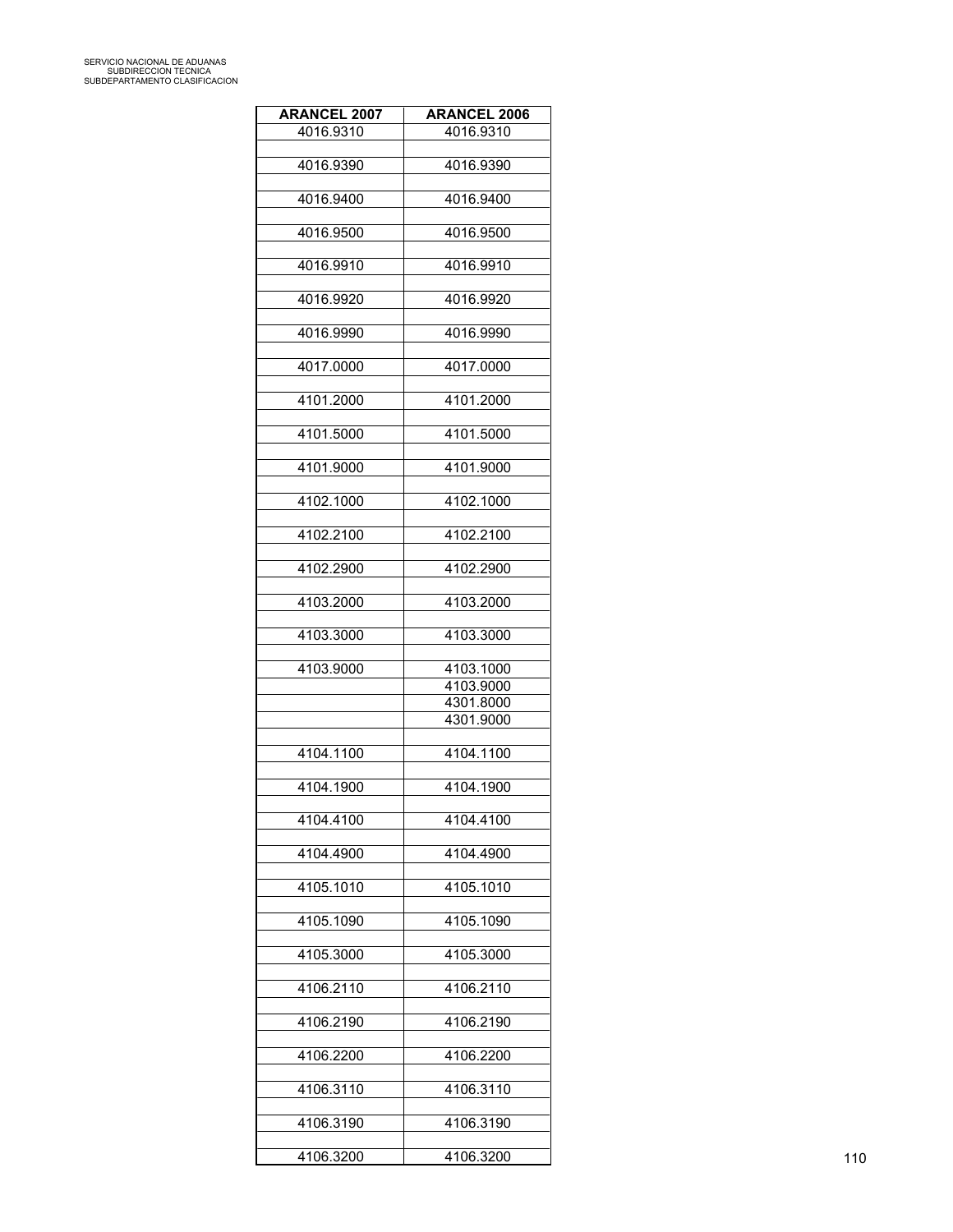| <b>ARANCEL 2007</b> | <b>ARANCEL 2006</b> |
|---------------------|---------------------|
| 4106.4000           | 4106.4000           |
| 4106.9100           | 4106.9100           |
| 4106.9200           | 4106.9200           |
| 4107.1100           | 4107.1100           |
| 4107.1200           | 4107.1200           |
|                     |                     |
| 4107.1900           | 4107.1900           |
| 4107.9100           | 4107.9100           |
| 4107.9200           | 4107.9200           |
| 4107.9900           | 4107.9900           |
| 4112.0000           | 4112.0000           |
| 4113.1000           | 4113.1000           |
| 4113.2000           | 4113.2000           |
| 4113.3000           | 4113.3000           |
| 4113.9000           | 4113.9000           |
| 4114.1000           | 4114.1000           |
| 4114.2000           | 4114.2000           |
| 4115.1000           | 4115.1000           |
| 4115.2000           | 4115.2000           |
| 4201.0000           | 4201.0000           |
| 4202.1100           | 4202.1100           |
| 4202.1210           | 4202.1210           |
|                     | 4202.1220           |
| 4202.1220           |                     |
| 4202.1900           | 4202.1900           |
| 4202.2100           | 4202.2100           |
| 4202.2210           | 4202.2210           |
| 4202.2220           | 4202.2220           |
| 4202.2900           | 4202.2900           |
| 4202.3100           | 4202.3100           |
| 4202.3210           | 4202.3210           |
| 4202.3220           | 4202.3220           |
| 4202.3900           | 4202.3900           |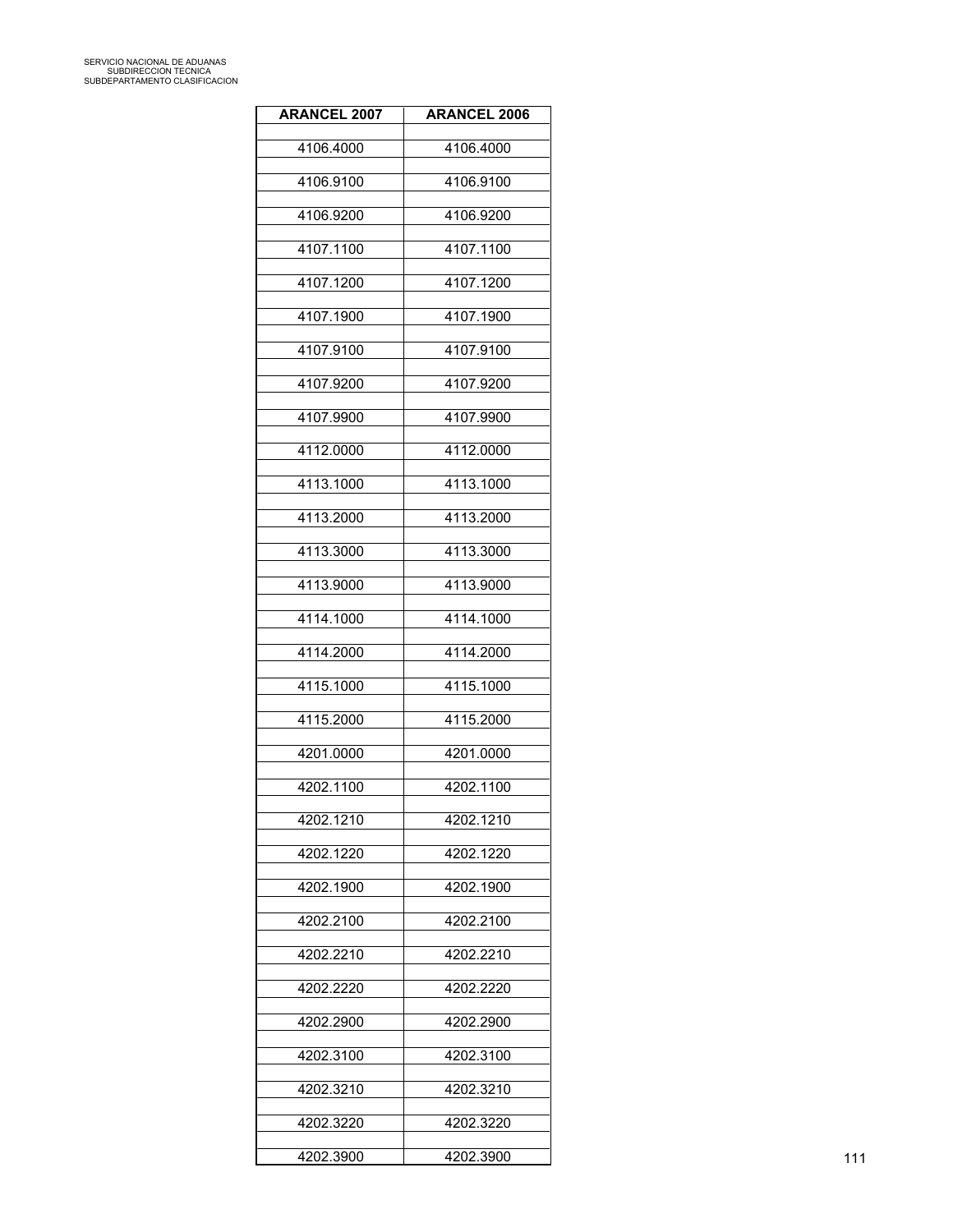| <b>ARANCEL 2007</b> | <b>ARANCEL 2006</b> |
|---------------------|---------------------|
| 4202.9100           | 4202.9100           |
|                     |                     |
| 4202.9210           | 4202.9210           |
| 4202.9220           | 4202.9220           |
| 4202.9900           | 4202.9900           |
| 4203.1010           | 4203.1010           |
| 4203.1090           | 4203.1090           |
| 4203.2100           | 4203.2100           |
| 4203.2900           | 4203.2900           |
| 4203.3000           | 4203.3000           |
| 4203.4000           | 4203.4000           |
| 4205.0000           | 4204.0000           |
|                     | 4205.0000           |
| 4206.0000           | 4206.1000           |
|                     | 4206.9000           |
| 4301.1000           | 4301.1000           |
| 4301.3000           | 4301.3000           |
| 4301.6000           | 4301.6000           |
| 4301.8000           | 4301.7000           |
|                     | 4301.8000           |
| 4301.9000           | 4301.9000           |
| 4302.1100           | 4302.1100           |
| 4302.1910           | 4302.1910           |
| 4302.1920           | 4302.1920           |
| 4302.1990           | 4302.1300           |
|                     | 4302.1990           |
| 4302.2000           | 4302.2000           |
| 4302.3000           | 4302.3000           |
| 4303.1010           | 4303.1010           |
| 4303.1020           | 4303.1020           |
| 4303.1090           | 4303.1090           |
| 4303.9000           | 4303.9000           |
| 4304.0000           | 4304.0000           |
|                     |                     |
| 4401.1000           | 4401.1000           |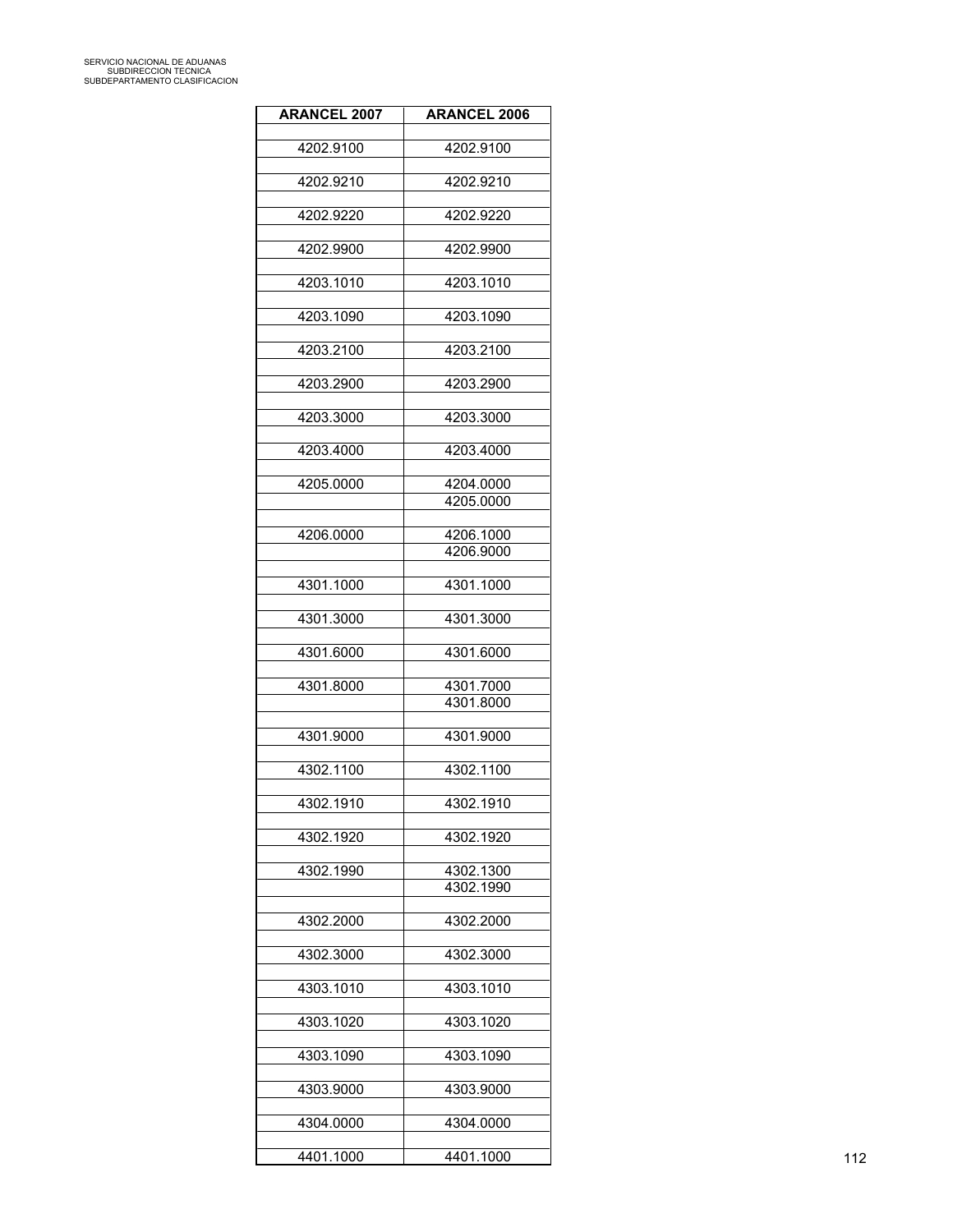| <b>ARANCEL 2007</b> | <b>ARANCEL 2006</b> |
|---------------------|---------------------|
| 4401.2110           | 4401.2110           |
| 4401.2190           | 4401.2190           |
|                     |                     |
| 4401.2211           | 4401.2211           |
| 4401.2212           | 4401.2212           |
| 4401.2219           | 4401.2219           |
| 4401.2220           | 4401.2220           |
| 4401.2290           | 4401.2290           |
| 4401.3000           | 4401.3000           |
| 4402.1000           | 4402.0000           |
| 4402.9000           | 4402.0000           |
| 4403.1010           | 4403.1010           |
| 4403.1020           | 4403.1020           |
| 4403.1090           | 4403.1090           |
| 4403.2011           | 4403.2011           |
| 4403.2019           | 4403.2019           |
| 4403.2020           | 4403.2020           |
| 4403.2030           | 4403.2030           |
| 4403.2040           | 4403.2040           |
|                     |                     |
| 4403.2090           | 4403.2090           |
| 4403.4100           | 4403.4100           |
| 4403.4900           | 4403.4900           |
| 4403.9100           | 4403.9100           |
| 4403.9200           | 4403.9200           |
| 4403.9911           | 4403.9911           |
| 4403.9912           | 4403.9912           |
| 4403.9919           | 4403.9919           |
| 4403.9921           | 4403.9921           |
| 4403.9922           | 4403.9922           |
| 4403.9929           | 4403.9929           |
| 4403.9931           | 4403.9931           |
| 4403.9932           | 4403.9932           |
|                     |                     |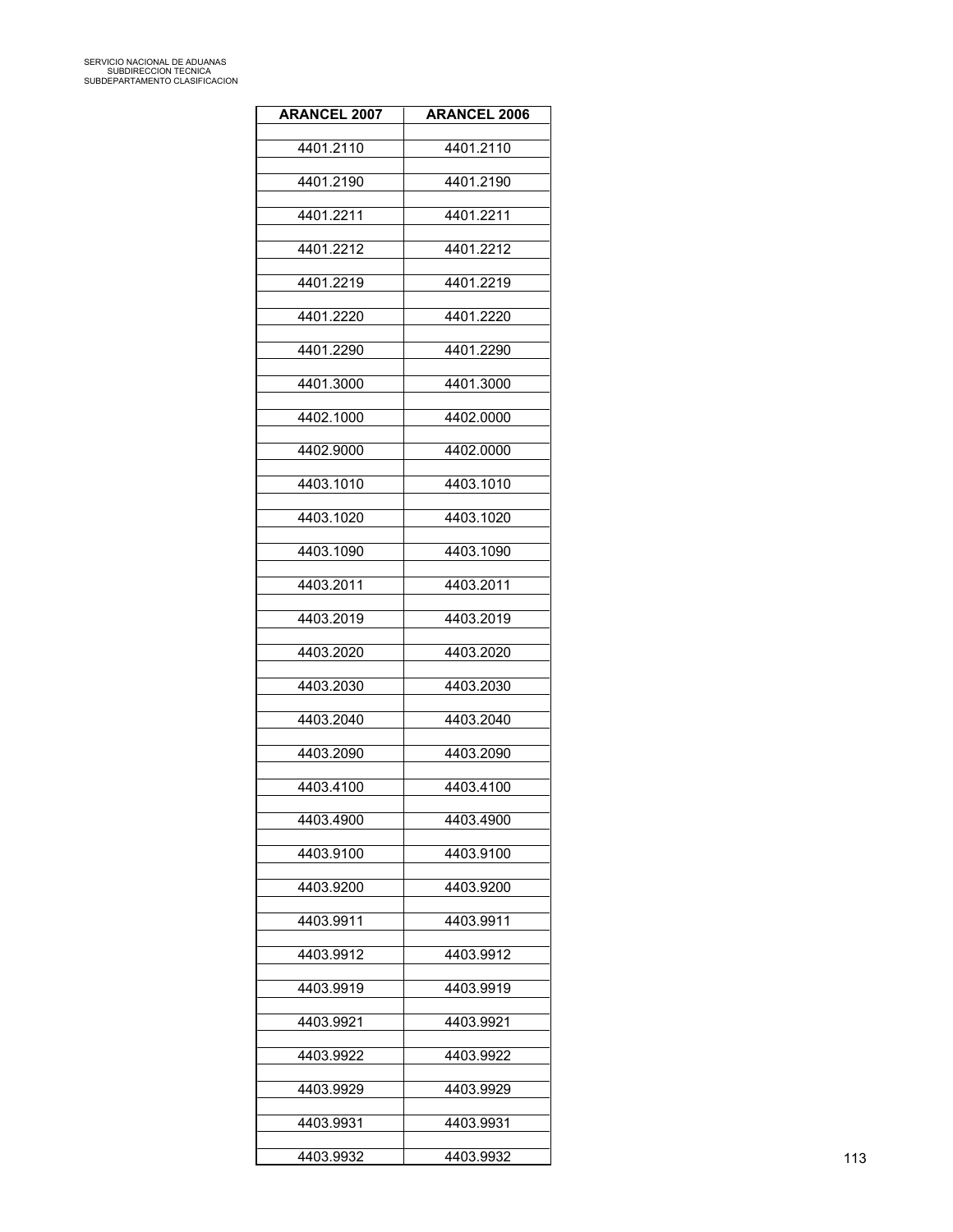| <b>ARANCEL 2007</b> | <b>ARANCEL 2006</b> |
|---------------------|---------------------|
| 4403.9939           | 4403.9939           |
| 4403.9991           | 4403.9991           |
| 4403.9992           | 4403.9992           |
|                     |                     |
| 4403.9999           | 4403.9999           |
| 4404.1010           | 4404.1010           |
| 4404.1090           | 4404.1090           |
| 4404.2000           | 4404.2000           |
| 4405.0000           | 4405.0000           |
| 4406.1000           | 4406.1000           |
| 4406.9000           | 4406.9000           |
| 4407.1011           | 4407.1011           |
| 4407.1012           | 4407.1019           |
| 4407.1013           | 4407.1019           |
| 4407.1014           | 4407.1019           |
| 4407.1015           | 4407.1019           |
| 4407.1016           | 4407.1019           |
|                     |                     |
| 4407.1019           | 4407.1019           |
| 4407.1090           | 4407.1090           |
| 4407.2100           | 4407.2400           |
| 4407.2200           | 4407.2400           |
| 4407.2500           | 4407.2500           |
| 4407.2600           | 4407.2600           |
| 4407.2700           | 4407.2900           |
| 4407.2800           | 4407.2900           |
| 4407.2900           | 4407.2900           |
| 4407.9110           | 4407.9110           |
| 4407.9190           | 4407.9190           |
| 4407.9200           | 4407.9200           |
|                     |                     |
| 4407.9300           | 4407.9990           |
| 4407.9400           | 4407.9990           |
| 4407.9500           | 4407.9990           |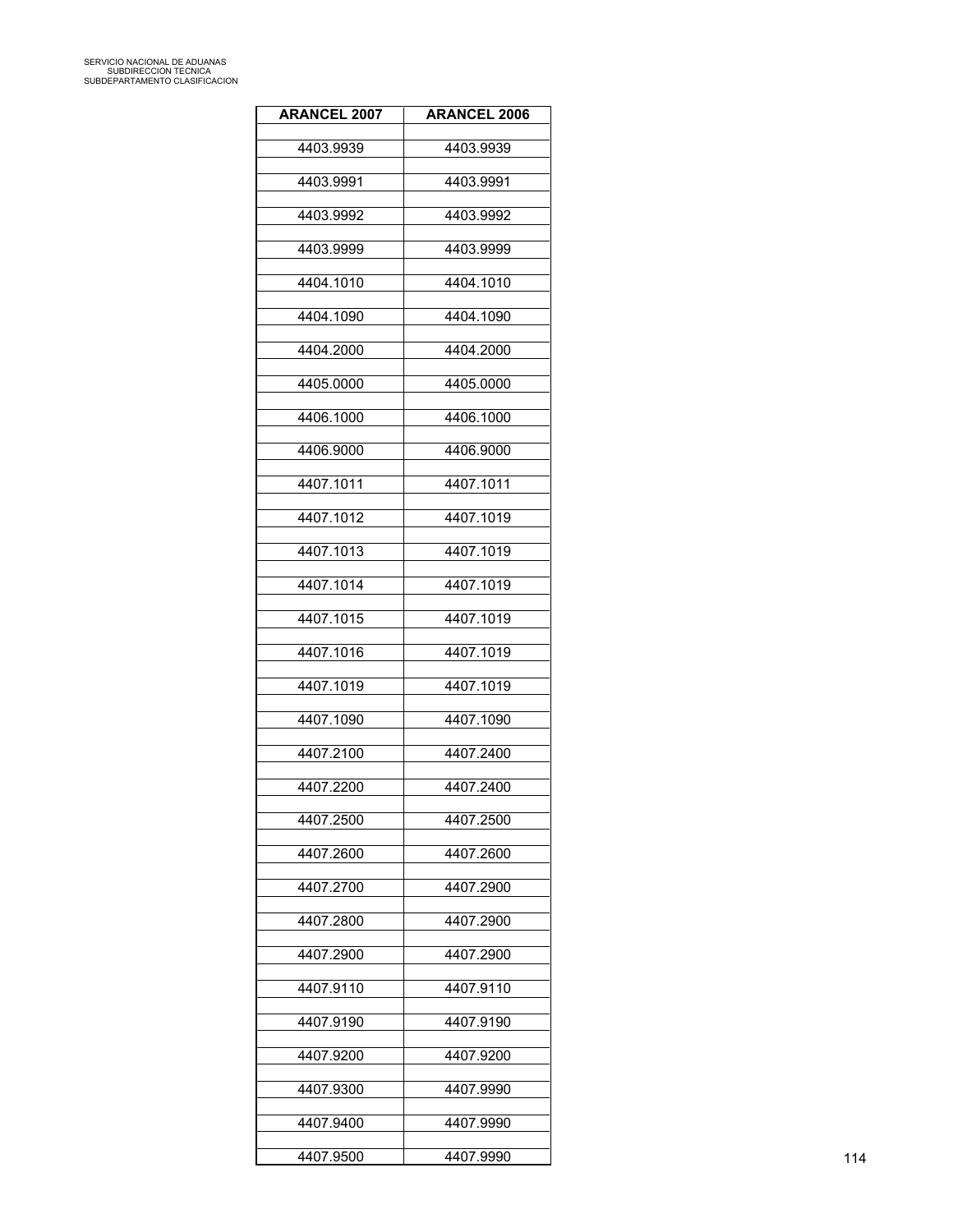| <b>ARANCEL 2007</b> | <b>ARANCEL 2006</b>    |
|---------------------|------------------------|
|                     |                        |
| 4407.9910           | 4407.9910              |
| 4407.9920           | 4407.9920              |
|                     |                        |
| 4407.9930           | 4407.9930              |
| 4407.9990           | 4407.9990              |
|                     |                        |
| 4408.1010           | 4408.1010              |
| 4408.1090           | 4408.1090              |
|                     |                        |
| 4408.3100           | 4408.3100              |
|                     |                        |
| 4408.3900           | 4408.3900              |
| 4408.9010           | 4408.9010              |
|                     |                        |
| 4408.9020           | 4408.9020              |
| 4408.9030           | 4408.9030              |
|                     |                        |
| 4408.9040           | 4408.9040              |
| 4408.9050           | 4408.9050              |
|                     |                        |
| 4408.9090           | 4408.9090              |
|                     |                        |
| 4409.1010           | 4409.1010              |
| 4409.1021           | 4409.1021              |
|                     |                        |
| 4409.1022           | 4409.1022              |
| 4409.1029           | 4409.1029              |
|                     |                        |
| 4409.1090           | 4409.1090              |
|                     | 4409.2000              |
| 4409.2100           |                        |
| 4409.2900           | 4409.2000              |
|                     |                        |
| 4410.1100           | 4410.3100              |
|                     | 4410.3200<br>4410.3300 |
|                     | 4410.3900              |
|                     |                        |
| 4410.1200           | 4410.2100              |
|                     | 4410.2900              |
|                     |                        |
| 4410.1900           | 4410.2100              |
|                     | 4410.2900              |
|                     | 4410.3100              |
|                     | 4410.3200<br>4410.3300 |
|                     | 4410.3900              |
|                     |                        |
| 4410.9000           | 4410.9000              |
|                     |                        |
| 4411.1200           | 4411.1100<br>4411.1910 |
|                     |                        |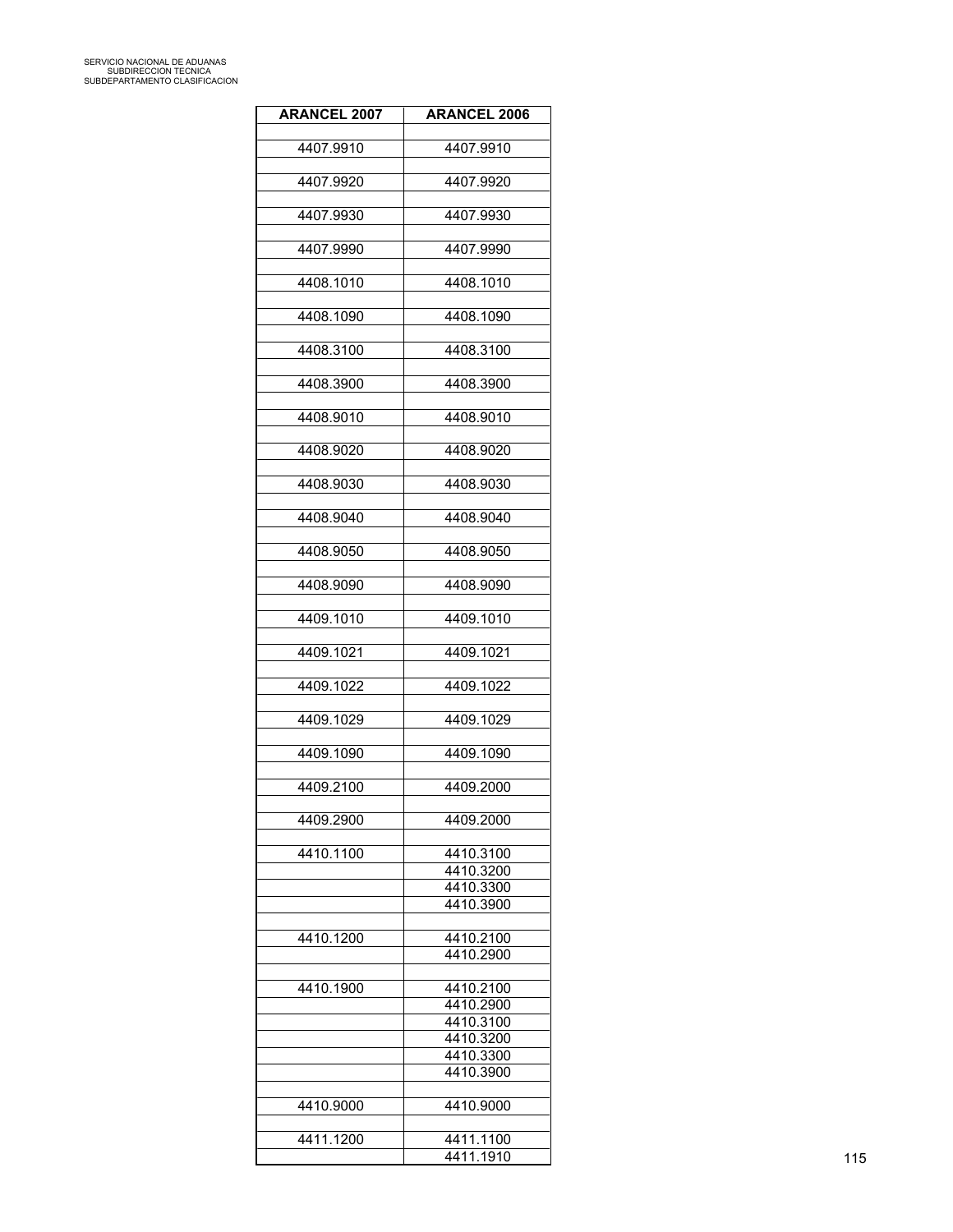| <b>ARANCEL 2007</b> | <b>ARANCEL 2006</b> |  |
|---------------------|---------------------|--|
|                     | 4411.2100           |  |
|                     | 4411.2910           |  |
|                     | 4411.2990           |  |
|                     | 4411.3100           |  |
|                     | 4411.3910           |  |
|                     | 4411.3990           |  |
|                     | 4411.1990           |  |
|                     |                     |  |
| 4411.1300           | 4411.1100           |  |
|                     | 4411.1910           |  |
|                     | 4411.2100           |  |
|                     | 4411.2910           |  |
|                     | 4411.2990           |  |
|                     | 4411.3100           |  |
|                     | 4411.3910           |  |
|                     | 4411.3990           |  |
|                     | 4411.1990           |  |
|                     |                     |  |
| 4411.1400           | 4411.1100           |  |
|                     | 4411.1910           |  |
|                     | 4411.2100           |  |
|                     | 4411.2910           |  |
|                     | 4411.2990           |  |
|                     | 4411.3100           |  |
|                     | 4411.3910           |  |
|                     | 4411.3990           |  |
|                     | 4411.1990           |  |
|                     |                     |  |
| 4411.9210           | 4411.1100           |  |
|                     |                     |  |
| 4411.9220           | 4411.1910           |  |
|                     |                     |  |
| 4411.9290           | 4411.1990           |  |
|                     |                     |  |
| 4411.9310           | 4411.2100           |  |
|                     |                     |  |
| 4411.9320           | 4411.2910           |  |
|                     |                     |  |
| 4411.9390           | 4411.2990           |  |
|                     |                     |  |
| 4411.9410           | 4411.3100           |  |
|                     | 4411.9100           |  |
|                     |                     |  |
| 4411.9420           | 4411.3910           |  |
|                     | 4411.9900           |  |
|                     |                     |  |
| 4411.9490           | 4411.3990           |  |
|                     | 4411.9900           |  |
|                     |                     |  |
| 4412.1000           | 4412.1300           |  |
|                     | 4412.1400           |  |
|                     | 4412.1990           |  |
|                     | 4412.2200           |  |
|                     | 4412.2300           |  |
|                     | 4412.2900           |  |
|                     | 4412.9200           |  |
|                     | 4412.9310           |  |
|                     | 4412.9390           |  |
|                     | 4412.9910           |  |
|                     | 4412.9990           |  |
|                     |                     |  |
| 4412.3100           | 4412.1300           |  |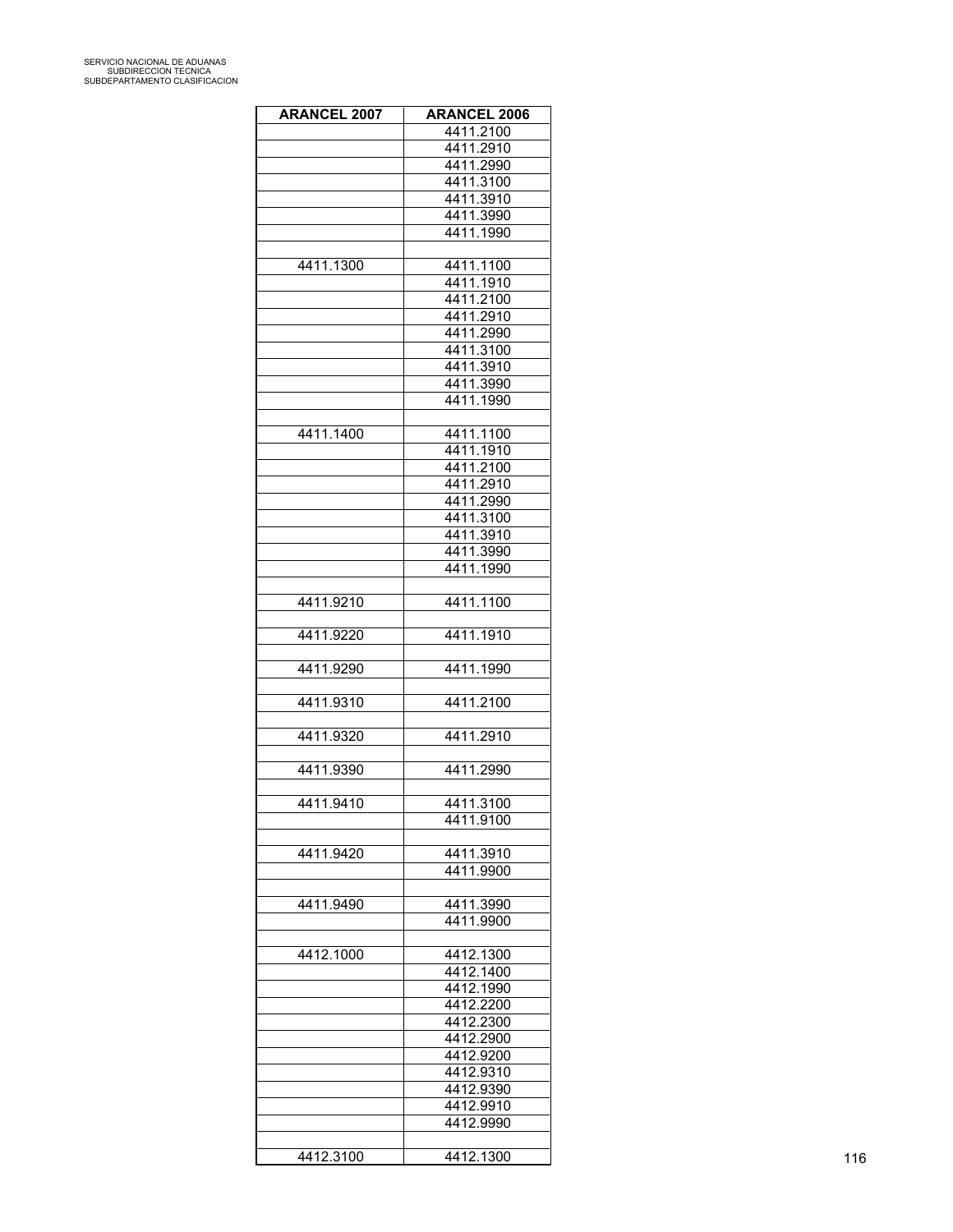| ARANCEL 2007 | <b>ARANCEL 2006</b> |
|--------------|---------------------|
| 4412.3200    | 4412.1400           |
|              |                     |
| 4412.3910    | 4412.1910           |
|              |                     |
| 4412.3990    | 4412.1990           |
|              |                     |
| 4412.9400    | 4412.2200           |
|              | 4412.2300           |
|              | 4412.2900           |
|              | 4412.9200           |
|              | 4412.9910           |
|              | 4412.9990           |
|              | 4412.9310           |
|              | 4412.9390           |
|              |                     |
| 4412.9910    | 4412.9910           |
|              | 4412.9310           |
|              |                     |
| 4412.9990    | 4412.2200           |
|              | 4412.2300           |
|              | 4412.2900           |
|              | 4412.9200           |
|              | 4412.9390           |
|              | 4412.9990           |
|              |                     |
| 4413.0000    | 4413.0000           |
|              |                     |
| 4414.0000    | 4414.0000           |
|              |                     |
| 4415.1010    | 4415.1010           |
|              |                     |
| 4415.1020    | 4415.1020           |
|              |                     |
| 4415.1030    | 4415.1030           |
|              |                     |
| 4415.1090    | 4415.1090           |
|              |                     |
| 4415.2010    | 4415.2010           |
|              |                     |
| 4415.2090    | 4415.2090           |
|              |                     |
| 4416.0010    | 4416.0010           |
|              |                     |
| 4416.0020    | 4416.0020           |
|              |                     |
| 4416.0090    | 4416.0090           |
|              |                     |
| 4417.0010    | 4417.0010           |
|              |                     |
| 4417.0090    | 4417.0090           |
|              |                     |
| 4418.1000    | 4418.1000           |
|              |                     |
| 4418.2010    | 4418.2010           |
|              |                     |
| 4418.2090    | 4418.2090           |
|              |                     |
| 4418.4000    | 4418.4000           |
|              |                     |
| 4418.5000    | 4418.5000           |
|              |                     |
| 4418.6000    | 4418.9090           |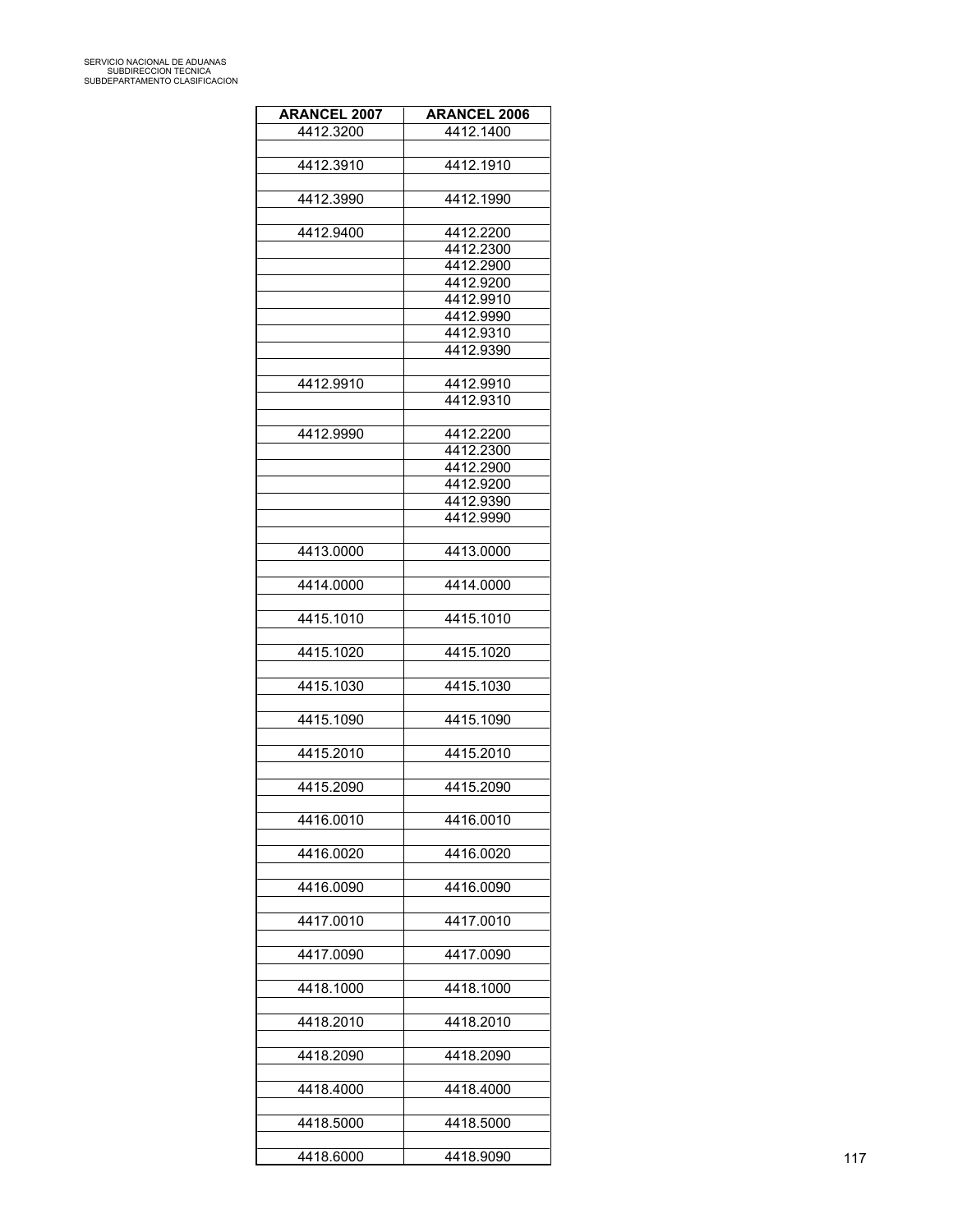| <b>ARANCEL 2007</b> | <b>ARANCEL 2006</b> |
|---------------------|---------------------|
| 4418.7100           |                     |
|                     | 4418.3000           |
| 4418.7200           | 4418.3000           |
|                     | 4418.9090           |
| 4418.7900           | 4418.3000           |
|                     | 4418.9090           |
|                     |                     |
| 4418.9010           | 4418.9010           |
| 4418.9090           | 4418.9090           |
|                     |                     |
| 4419.0000           | 4419.0000           |
| 4420.1000           | 4420.1000           |
|                     |                     |
| 4420.9000           | 4420.9000           |
| 4421.1000           | 4421.1000           |
|                     |                     |
| 4421.9010           | 4421.9010           |
|                     |                     |
| 4421.9020           | 4421.9020           |
| 4421.9090           | 4421.9090           |
|                     |                     |
| 4501.1000           | 4501.1000           |
| 4501.9000           | 4501.9000           |
|                     |                     |
| 4502.0000           | 4502.0000           |
|                     |                     |
| 4503.1000           | 4503.1000           |
| 4503.9000           | 4503.9000           |
|                     |                     |
| 4504.1000           | 4504.1000           |
|                     |                     |
| 4504.9010           | 4504.9010           |
| 4504.9090           | 4504.9090           |
|                     |                     |
| 4601.2100           | 4601.2000           |
| 4601.2200           | 4601.2000           |
|                     |                     |
| 4601.2900           | 4601.2000           |
|                     |                     |
| 4601.9200           | 4601.9100           |
| 4601.9300           | 4601.9100           |
|                     |                     |
| 4601.9400           | 4601.9100           |
|                     |                     |
| 4601.9900           | 4601.9900           |
| 4602.1100           | 4602.1000           |
|                     |                     |
| 4602.1200           | 4602.1000           |
| 4602.1900           | 4602.1000           |
|                     |                     |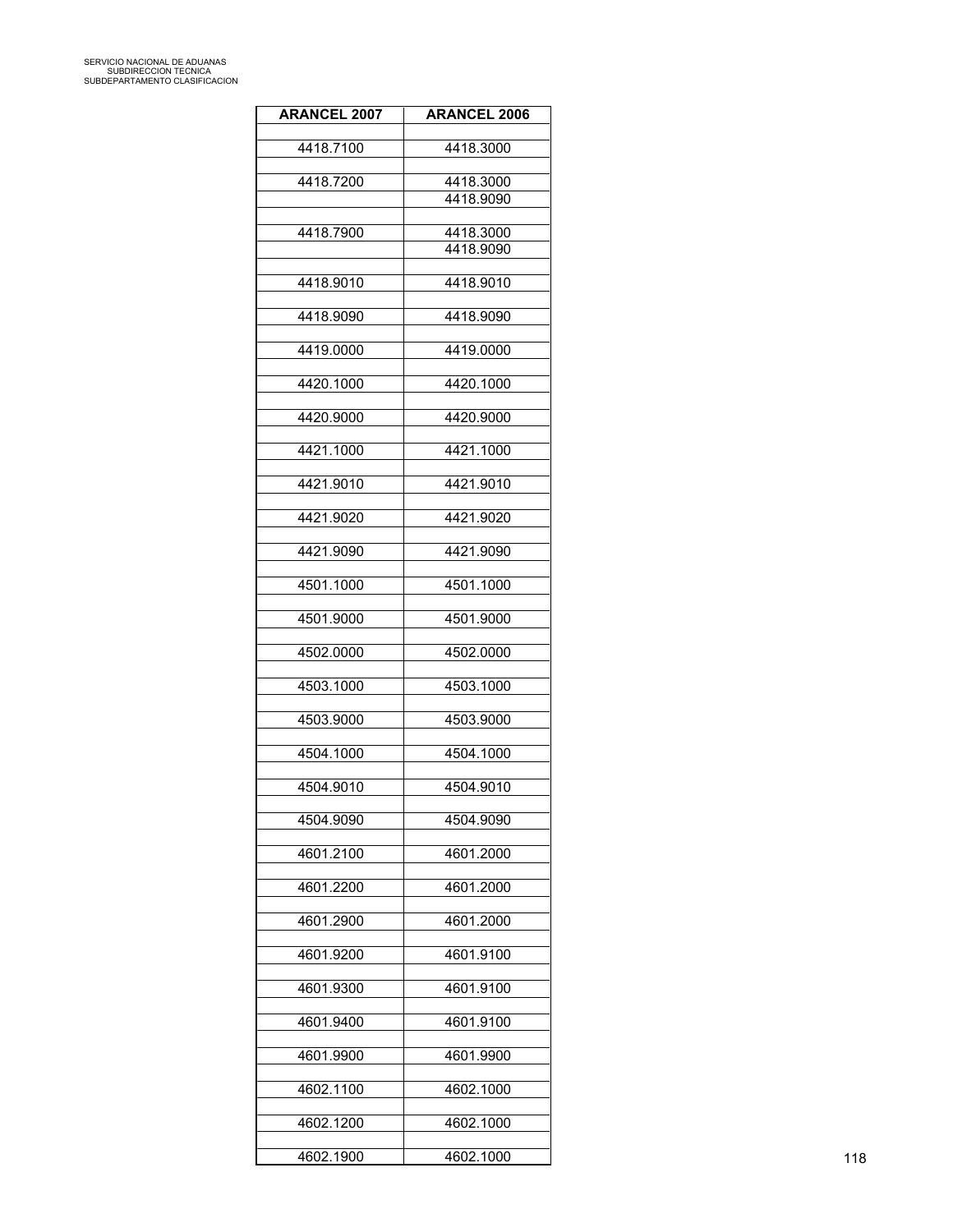| <b>ARANCEL 2007</b> | <b>ARANCEL 2006</b> |
|---------------------|---------------------|
|                     |                     |
| 4602.9000           | 4602.9000           |
|                     |                     |
| 4701.0000           | 4701.0000           |
| 4702.0000           | 4702.0000           |
|                     |                     |
| 4703.1100           | 4703.1100           |
|                     |                     |
| 4703.1900           | 4703.1900           |
| 4703.2100           | 4703.2100           |
|                     |                     |
| 4703.2910           | 4703.2900           |
|                     |                     |
| 4703.2990           | 4703.2900           |
| 4704.1100           |                     |
|                     | 4704.1100           |
| 4704.1900           | 4704.1900           |
|                     |                     |
| 4704.2100           | 4704.2100           |
|                     |                     |
| 4704.2900           | 4704.2900           |
| 4705.0000           | 4705.0000           |
|                     |                     |
| 4706.1000           | 4706.1000           |
|                     |                     |
| 4706.2000           | 4706.2000           |
| 4706.3000           | 4706.9100           |
|                     | 4706.9200           |
|                     | 4706.9300           |
|                     |                     |
| 4706.9100           | 4706.9100           |
|                     |                     |
| 4706.9200           | 4706.9200           |
| 4706.9300           | 4706.9300           |
|                     |                     |
| 4707.1010           | 4707.1010           |
|                     |                     |
| 4707.1020           | 4707.1020           |
| 4707.1090           | 4707.1090           |
|                     |                     |
| 4707.2000           | 4707.2000           |
|                     |                     |
| 4707.3000           | 4707.3000           |
| 4707.9010           | 4707.9010           |
|                     | 4707.9090           |
| 4707.9020           | 4707.9020           |
|                     | 4707.9090           |
|                     |                     |
| 4801.0010           | 4801.0010           |
|                     |                     |
| 4801.0020           | 4801.0020           |
| 4802.1000           | 4802.1000           |
|                     |                     |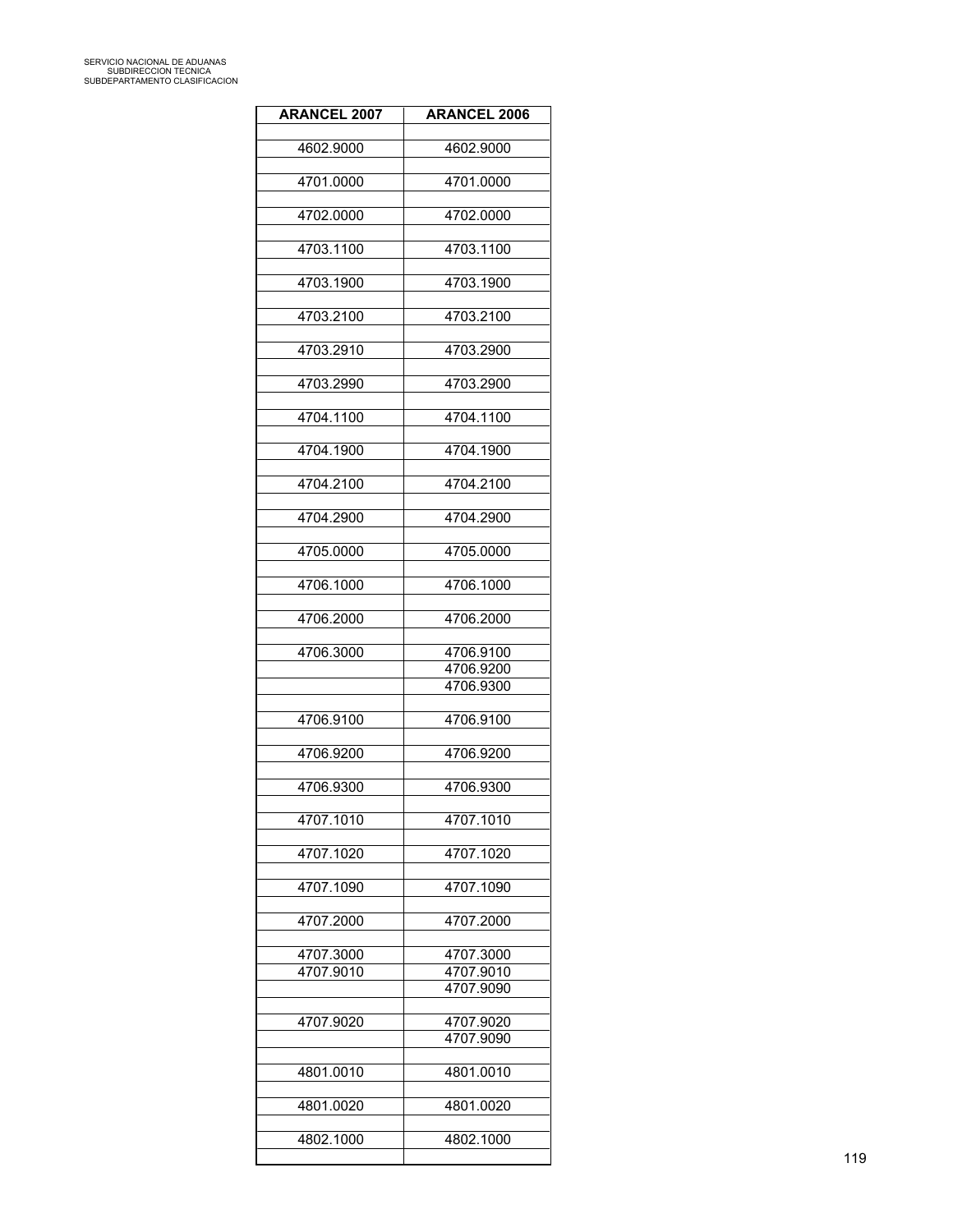| <b>ARANCEL 2007</b> | <b>ARANCEL 2006</b> |
|---------------------|---------------------|
| 4802.2000           | 4802.2000           |
|                     |                     |
| 4802.4000           | 4802.4000           |
|                     |                     |
| 4802.5400           | 4802.3000           |
|                     | 4802.5411           |
|                     | 4802.5412           |
|                     | 4802.5419           |
|                     | 4802.5420           |
|                     | 4802.5490           |
|                     |                     |
| 4802.5510           | 4802.5510           |
|                     |                     |
| 4802.5520           | 4802.5520           |
|                     |                     |
| 4802.5590           | 4802.3000           |
|                     | 4802.5590           |
|                     |                     |
| 4802.5610           | 4802.5610           |
|                     |                     |
| 4802.5690           | 4802.3000           |
|                     | 4802.5620           |
|                     | 4802.5630           |
|                     | 4802.5690           |
|                     |                     |
| 4802.5710           | 4802.5710           |
|                     |                     |
| 4802.5790           | 4802.3000           |
|                     | 4802.5720           |
|                     | 4802.5790           |
|                     |                     |
| 4802.5810           | 4802.5810           |
|                     |                     |
| 4802.5890           | 4802.3000           |
|                     | 4802.5820           |
|                     | 4802.5830           |
|                     | 4802.5890           |
|                     |                     |
| 4802.6110           | 4802.6112           |
|                     |                     |
| 4802.6190           | 4802.3000           |
|                     | 4802.6111           |
|                     | 4802.6119           |
|                     | 4802.6120           |
|                     | 4802.6130           |
|                     | 4802.6190           |
|                     |                     |
|                     |                     |
| 4802.6200           | 4802.3000           |
|                     | 4802.6210           |
|                     | 4802.6220           |
|                     | 4802.6230           |
|                     | 4802.6290           |
|                     |                     |
|                     |                     |
| 4802.6900           | 4802.3000           |
|                     | 4802.6910           |
|                     | 4802.6920           |
|                     | 4802.6930           |
|                     | 4802.6990           |
|                     |                     |
| 4803.0010           | 4803.0010           |
|                     |                     |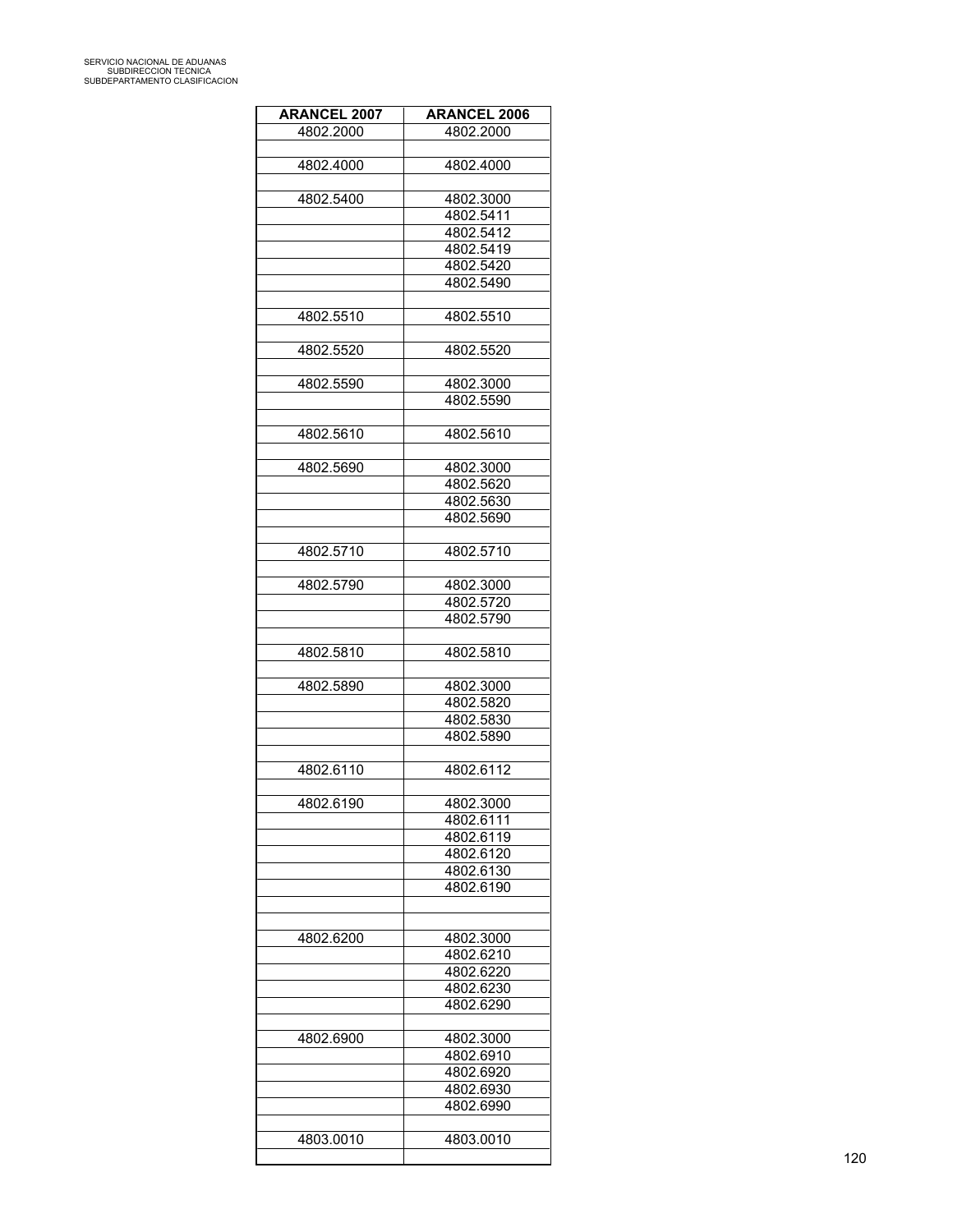| <b>ARANCEL 2007</b> | <b>ARANCEL 2006</b> |
|---------------------|---------------------|
| 4803.0020           | 4803.0020           |
| 4803.0090           | 4803.0090           |
| 4804.1110           | 4804.1110           |
|                     |                     |
| 4804.1190           | 4804.1190           |
| 4804.1910           | 4804.1910           |
| 4804.1990           | 4804.1990           |
| 4804.2100           | 4804.2100           |
| 4804.2900           | 4804.2900           |
| 4804.3100           | 4804.3100           |
|                     |                     |
| 4804.3900           | 4804.3900           |
| 4804.4100           | 4804.4100           |
| 4804.4200           | 4804.4200           |
| 4804.4900           | 4804.4900           |
| 4804.5100           | 4804.5100           |
|                     |                     |
| 4804.5200           | 4804.5200           |
| 4804.5900           | 4804.5900           |
| 4805.1100           | 4805.1100           |
| 4805.1200           | 4805.1200           |
| 4805.1900           | 4805.1900           |
| 4805.2400           | 4805.2400           |
|                     |                     |
| 4805.2500           | 4805.2500           |
| 4805.3000           | 4805.3000           |
|                     |                     |
| 4805.4000           | 4805.4000           |
| 4805.5000           | 4805.5000           |
| 4805.9100           | 4805.9100           |
| 4805.9200           | 4805.9200           |
| 4805.9300           | 4805.9300           |
|                     |                     |
| 4806.1000           | 4806.1000           |
| 4806.2000           | 4806.2000           |
| 4806.3000           | 4806.3000           |
| 4806.4000           | 4806.4000           |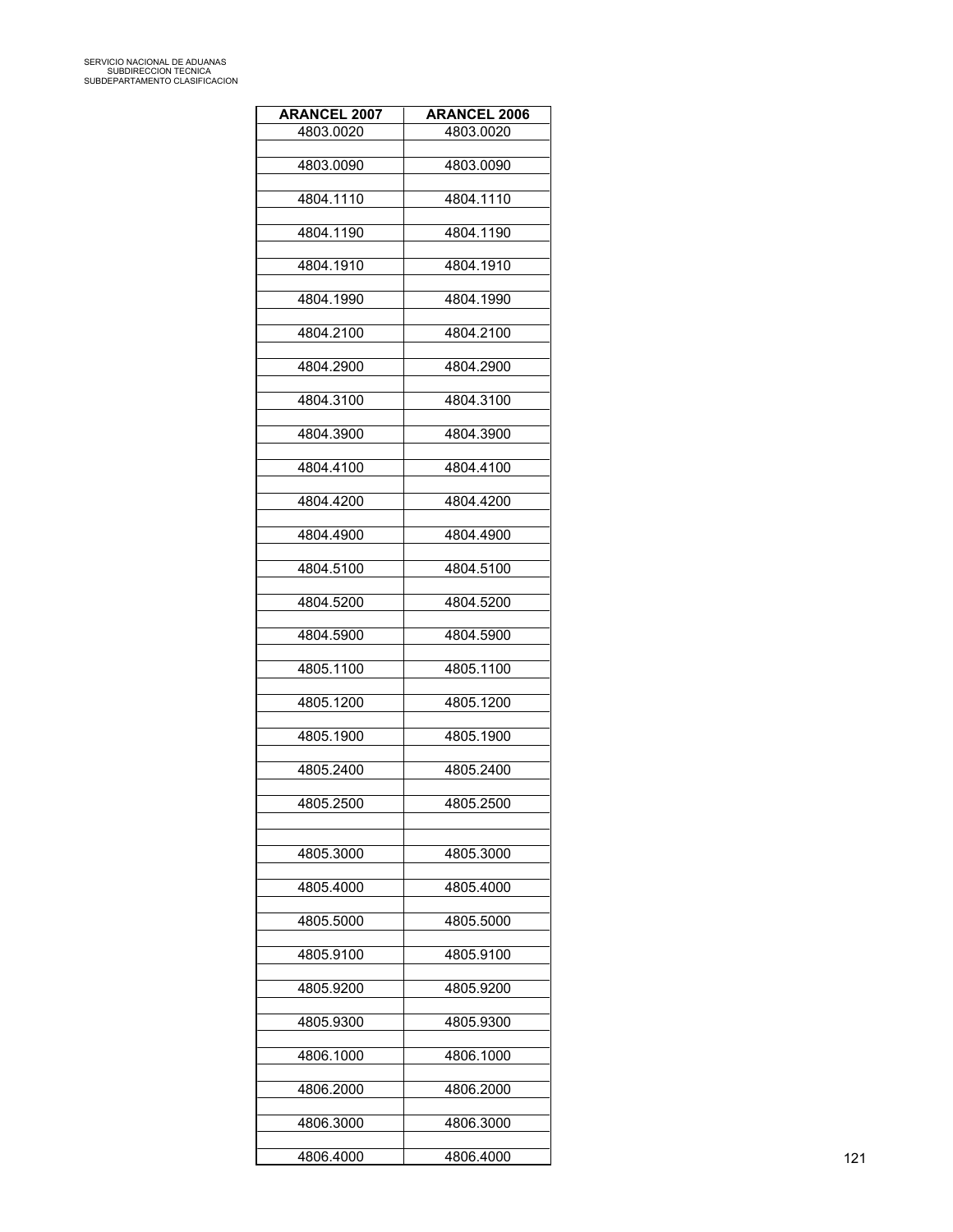| <b>ARANCEL 2007</b> | <b>ARANCEL 2006</b>    |
|---------------------|------------------------|
| 4807.0000           | 4807.0000              |
|                     |                        |
| 4808.1000           | 4808.1000              |
| 4808.2000           | 4808.2000              |
|                     |                        |
| 4808.3000           | 4808.3000              |
| 4808.9000           | 4808.9000              |
| 4809.2010           | 4809.2010              |
|                     |                        |
| 4809.2020           | 4809.2020              |
| 4809.2090           | 4809.2090              |
| 4809.9000           | 4809.1000              |
|                     | 4809.9000              |
|                     |                        |
| 4810.1310           | 4810.1310              |
| 4810.1390           | 4810.1390              |
| 4810.1410           | 4810.1410              |
|                     |                        |
| 4810.1490           | 4810.1490              |
| 4810.1910           | 4810.1910              |
|                     |                        |
| 4810.1990           | 4810.1990              |
| 4810.2210           | 4810.2210              |
|                     |                        |
| 4810.2290           | 4810.2290              |
| 4810.2910           | 4810.2910              |
| 4810.2990           | 4810.2990              |
|                     |                        |
| 4810.3100           | 4810.3100              |
| 4810.3200           | 4810.3200              |
|                     |                        |
| 4810.3900           | 4810.3900              |
| 4810.9210           | 4810.9210              |
| 4810.9290           | 4810.9290              |
|                     |                        |
| 4810.9900           | 4810.9900              |
| 4811.1000           | 4811.1000              |
|                     | 4815.0000              |
| 4811.4110           | 4811.4110              |
|                     | 4823.1210              |
|                     |                        |
| 4811.4190           | 4811.4190<br>4823.1290 |
|                     |                        |
| 4811.4900           | 4811.4900              |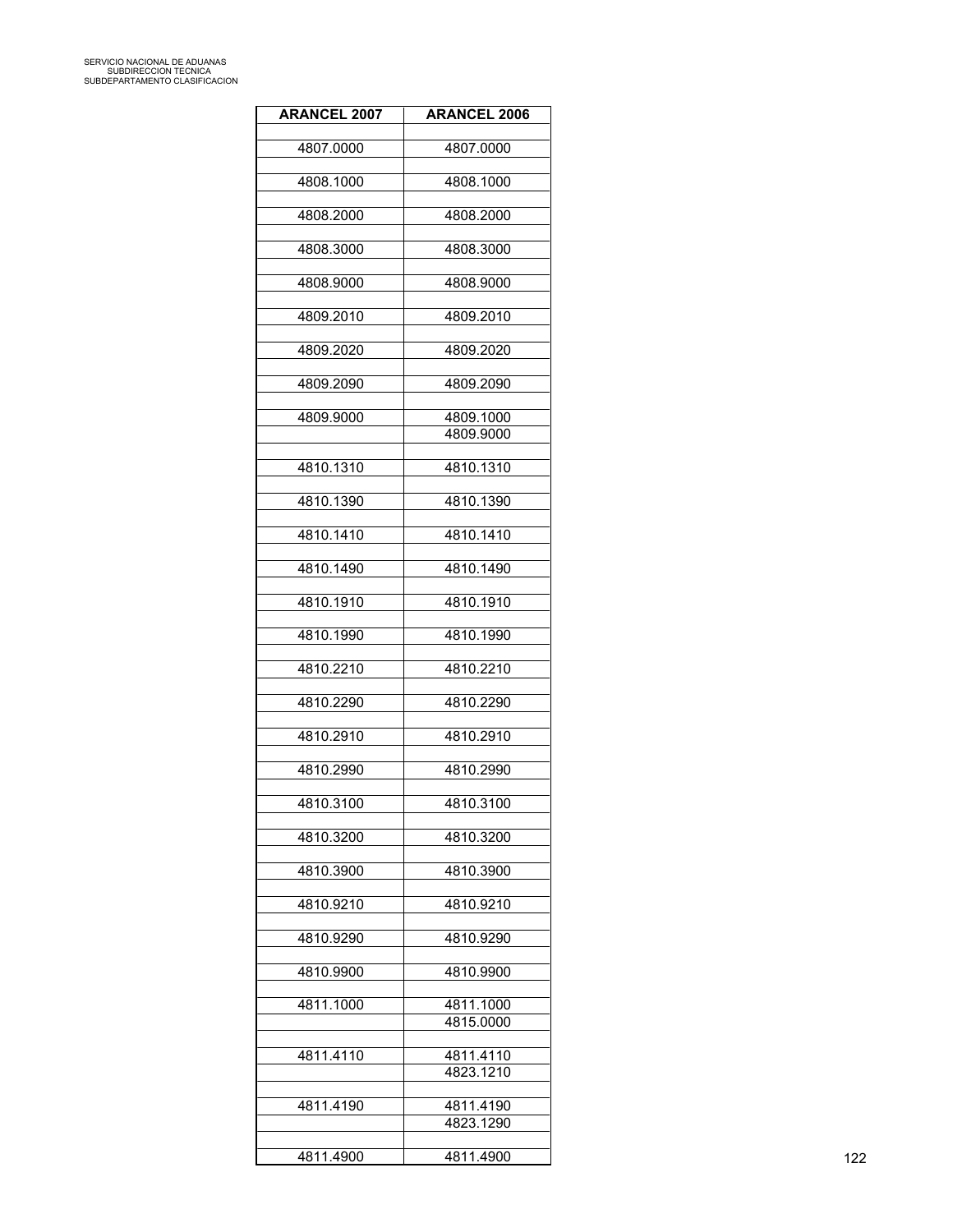| <b>ARANCEL 2007</b> | <b>ARANCEL 2006</b>    |
|---------------------|------------------------|
|                     | 4823.1900              |
|                     |                        |
| 4811.5100           | 4811.5100              |
|                     | 4815.0000              |
|                     |                        |
| 4811.5900           | 4811.5900              |
|                     | 4815.0000              |
|                     |                        |
| 4811.6000           | 4811.6000<br>4815.0000 |
|                     |                        |
| 4811.9011           | 4811.9011              |
|                     |                        |
| 4811.9019           | 4811.9019              |
|                     |                        |
| 4811.9020           | 4811.9020              |
|                     |                        |
| 4811.9091           | 4811.9091              |
|                     |                        |
| 4811.9099           | 4811.9099              |
|                     | 4815.0000              |
|                     |                        |
| 4812.0000           | 4812.0000              |
|                     |                        |
| 4813.1000           | 4813.1000              |
|                     |                        |
| 4813.2000           | 4813.2000              |
|                     |                        |
| 4813.9000           | 4813.9000              |
| 4814.1000           | 4814.1000              |
|                     |                        |
| 4814.2000           | 4814.2000              |
|                     |                        |
| 4814.9000           | 4814.3000              |
|                     | 4814.9000              |
|                     |                        |
| 4816.2010           | 4816.2010              |
|                     |                        |
| 4816.2020           | 4816.2020              |
|                     |                        |
| 4816.2090           | 4816.2090              |
|                     |                        |
| 4816.9000           | 4816.1000              |
|                     | 4816.3000              |
|                     | 4816.9000              |
|                     |                        |
| 4817.1000           | 4817.1000              |
|                     |                        |
| 4817.2000           | 4817.2000              |
|                     |                        |
| 4817.3000           | 4817.3000              |
|                     |                        |
| 4818.1010           | 4818.1010              |
|                     |                        |
| 4818.1090           | 4818.1090              |
| 4818.2010           | 4818.2010              |
|                     |                        |
| 4818.2020           | 4818.2020              |
|                     |                        |
| 4818.2030           | 4818.2030              |
|                     |                        |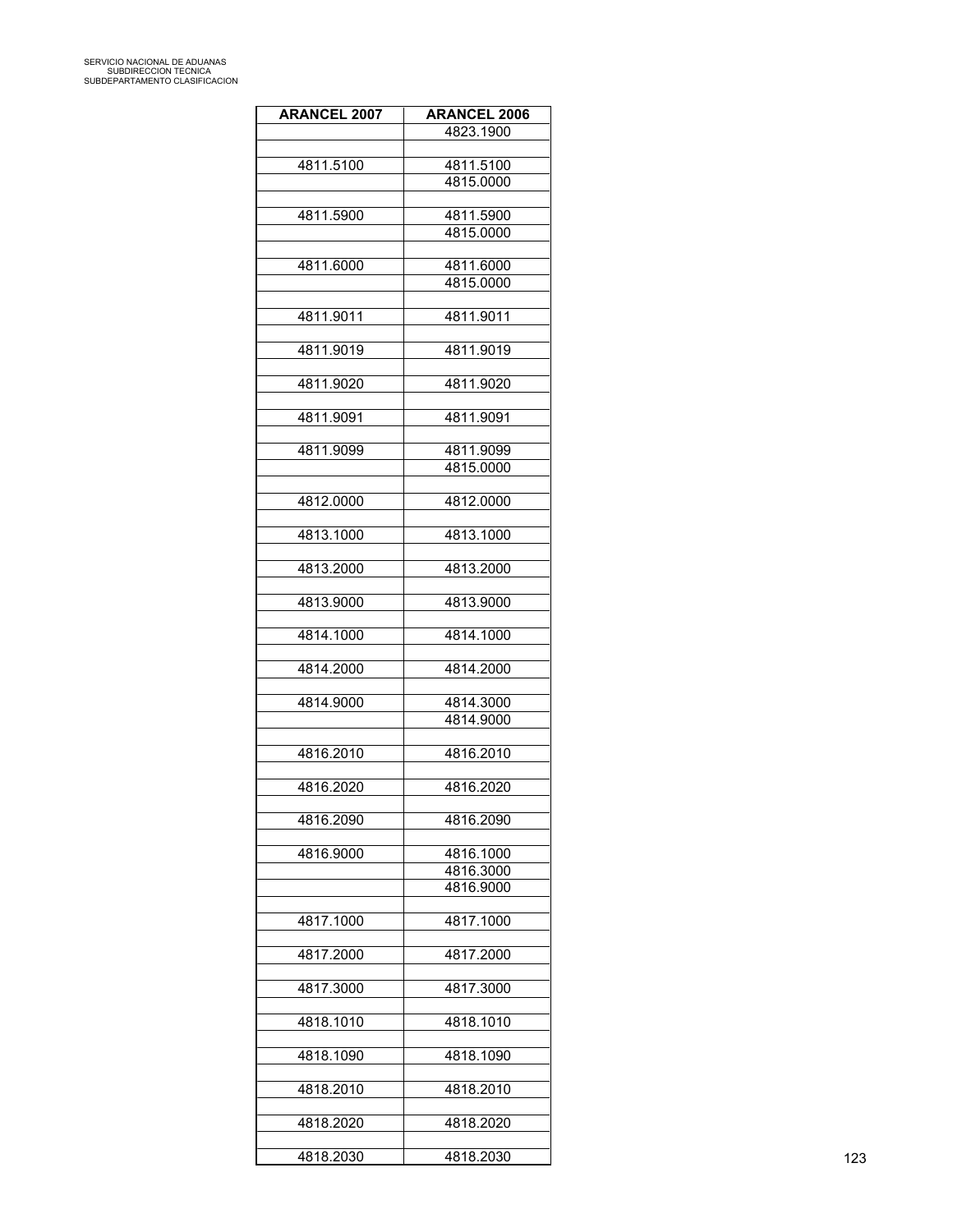| <b>ARANCEL 2007</b> | <b>ARANCEL 2006</b> |
|---------------------|---------------------|
| 4818.3010           | 4818.3010           |
| 4818.3020           | 4818.3020           |
| 4818.4010           | 4818.4010           |
|                     |                     |
| 4818.4020           | 4818.4020           |
| 4818.4090           | 4818.4090           |
| 4818.5000           | 4818.5000           |
| 4818.9000           | 4818.9000           |
| 4819.1010           | 4819.1010           |
| 4819.1090           | 4819.1090           |
| 4819.2010           | 4819.2010           |
| 4819.2090           | 4819.2090           |
| 4819.3010           | 4819.3010           |
| 4819.3020           | 4819.3020           |
| 4819.4000           | 4819.4000           |
| 4819.5000           | 4819.5000           |
| 4819.6000           | 4819.6000           |
| 4820.1010           | 4820.1010           |
| 4820.1090           | 4820.1090           |
| 4820.2010           | 4820.2010           |
| 4820.2090           | 4820.2090           |
| 4820.3010           | 4820.3010           |
| 4820.3090           | 4820.3090           |
| 4820.4000           | 4820.4000           |
| 4820.5000           | 4820.5000           |
| 4820.9000           | 4820.9000           |
| 4821.1010           | 4821.1010           |
| 4821.1090           | 4821.1090           |
| 4821.9000           | 4821.9000           |
| 4822.1000           | 4822.1000           |
| 4822.9000           | 4822.9000           |
| 4823.2000           | 4823.2000           |
|                     |                     |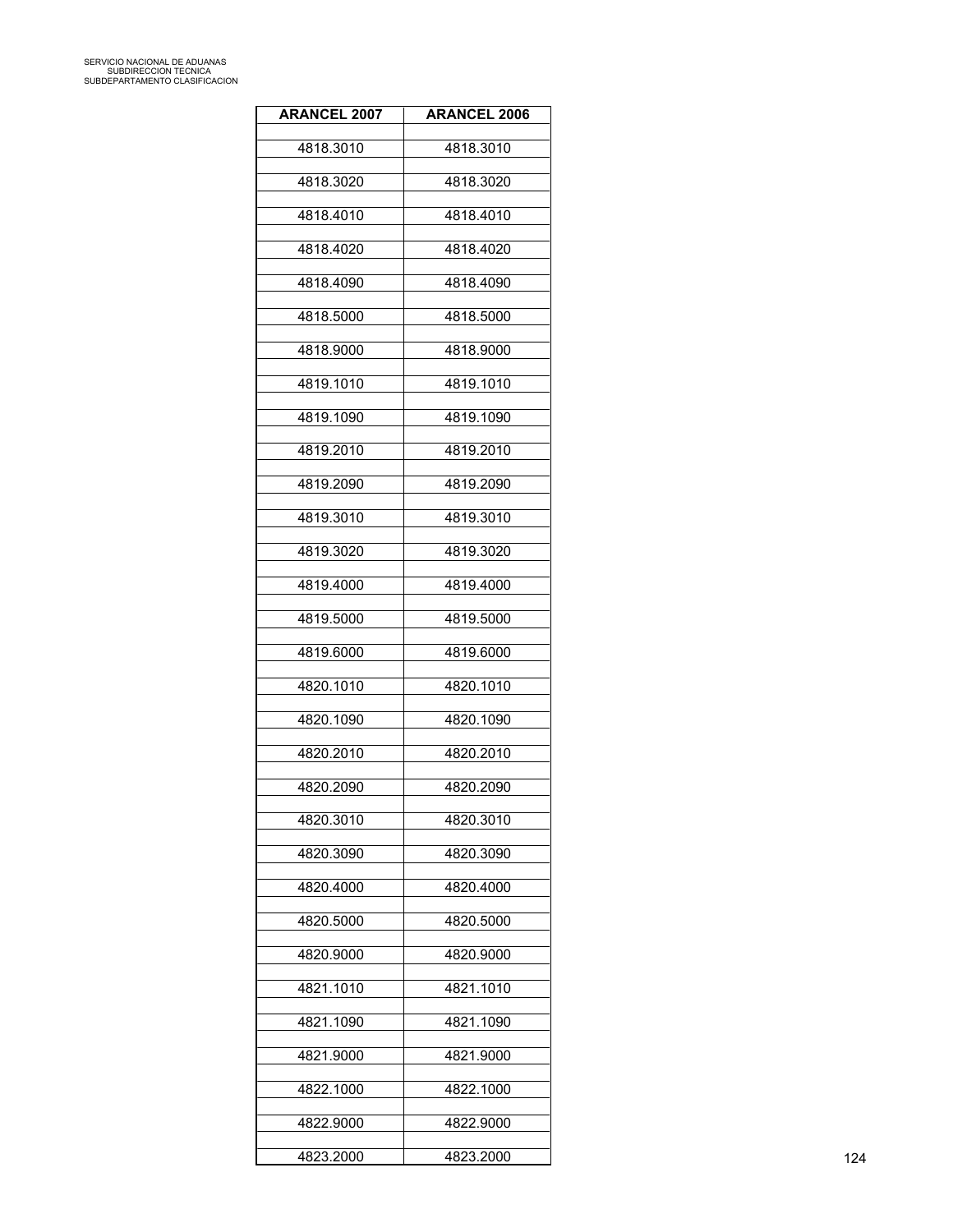| <b>ARANCEL 2007</b> | <b>ARANCEL 2006</b> |
|---------------------|---------------------|
|                     |                     |
| 4823.4000           | 4823.4000           |
| 4823.6100           | 4823.6010           |
|                     | 4823.6090           |
| 4823.6910           | 4823.6010           |
|                     |                     |
| 4823.6990           | 4823.6090           |
| 4823.7000           | 4823.7000           |
| 4823.9010           | 4823.9010           |
|                     |                     |
| 4823.9020           | 4823.9020           |
| 4823.9091           | 4823.9091           |
|                     |                     |
| 4823.9099           | 4815.0000           |
|                     | 4823.9099           |
| 4901.1010           | 4901.1010           |
|                     |                     |
| 4901.1090           | 4901.1090           |
| 4901.9110           | 4901.9110           |
| 4901.9190           | 4901.9190           |
|                     |                     |
| 4901.9911           | 4901.9911           |
| 4901.9912           | 4901.9912           |
|                     |                     |
| 4901.9920           | 4901.9920           |
| 4901.9931           | 4901.9931           |
|                     |                     |
| 4901.9939           | 4901.9939           |
| 4901.9940           | 4901.9940           |
|                     |                     |
| 4901.9991           | 4901.9991           |
| 4901.9999           | 4901.9999           |
|                     |                     |
| 4902.1000           | 4902.1000           |
| 4902.9010           | 4902.9010           |
|                     |                     |
| 4902.9020           | 4902.9020           |
| 4902.9030           | 4902.9030           |
|                     |                     |
| 4902.9090           | 4902.9090           |
| 4903.0000           | 4903.0000           |
|                     |                     |
| 4904.0000           | 4904.0000           |
| 4905.1000           | 4905.1000           |
|                     |                     |
| 4905.9100           | 4905.9100           |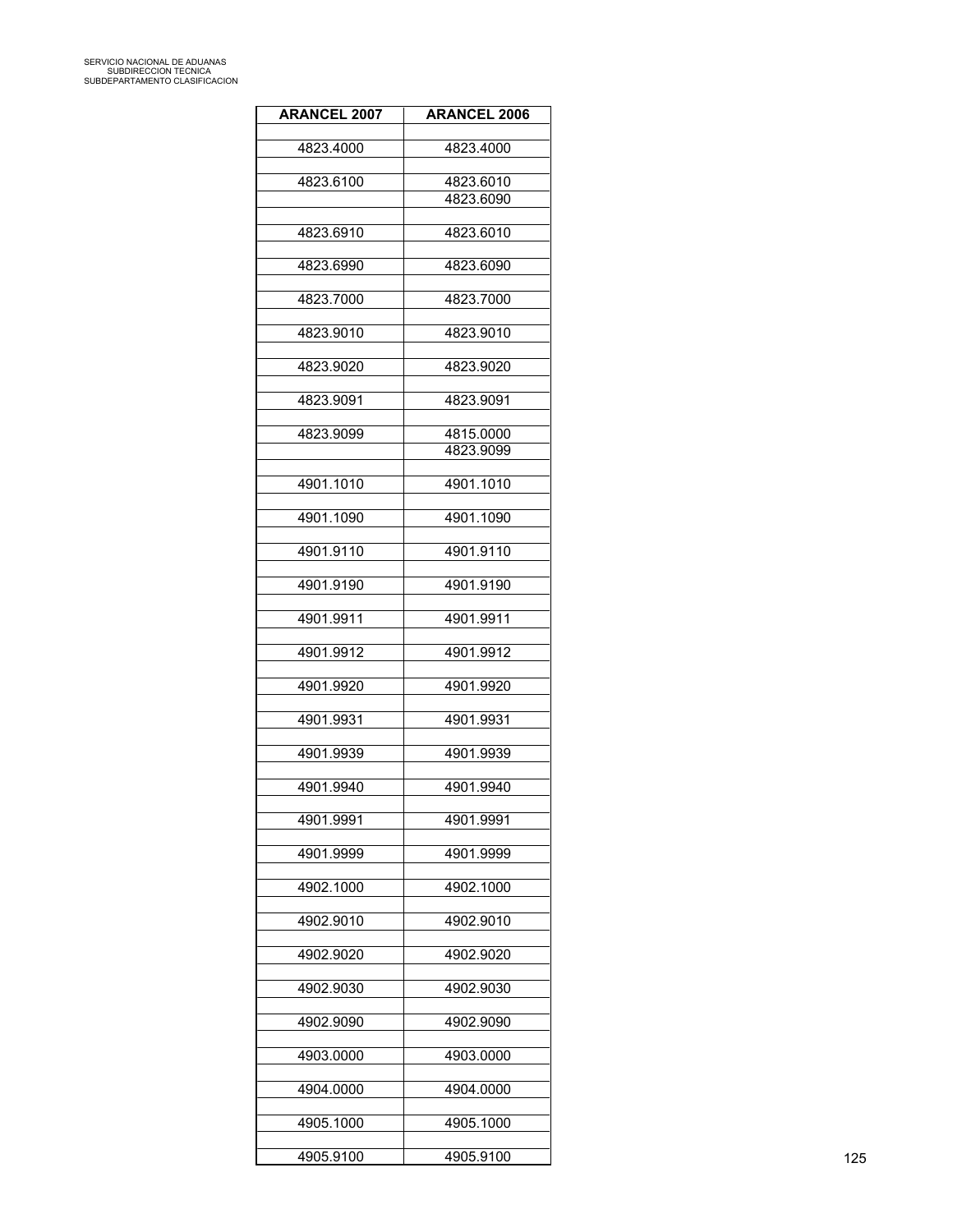| <b>ARANCEL 2007</b> | <b>ARANCEL 2006</b>    |
|---------------------|------------------------|
| 4905.9900           | 4905.9900              |
| 4906.0010           | 4906.0010              |
| 4906.0090           | 4906.0090              |
| 4907.0010           | 4907.0010              |
| 4907.0020           | 4907.0020              |
| 4907.0090           | 4907.0090              |
| 4908.1000           | 4908.1000              |
| 4908.9000           | 4908.9000              |
| 4909.0010           | 4909.0010              |
| 4909.0090           | 4909.0090              |
| 4910.0000           | 4910.0000              |
| 4911.1010           | 4911.1010              |
| 4911.1020           | 4911.1020              |
| 4911.1090           | 4911.1090              |
| 4911.9100           | 4911.9100              |
| 4911.9900           | 4911.9900              |
| 5001.0000           | 5001.0000              |
| 5002.0000           | 5002.0000              |
| 5003.0000           | 5003.1000<br>5003.9000 |
| 5004.0000           | 5004.0000              |
| 5005.0000           | 5005.0000              |
| 5006.0000           | 5006.0000              |
| 5007.1000           | 5007.1000              |
| 5007.2000           | 5007.2000              |
| 5007.9000           | 5007.9000              |
| 5101.1100           | 5101.1100              |
| 5101.1900           | 5101.1900              |
| 5101.2100           | 5101.2100              |
| 5101.2900           | 5101.2900              |
| 5101.3000           | 5101.3000              |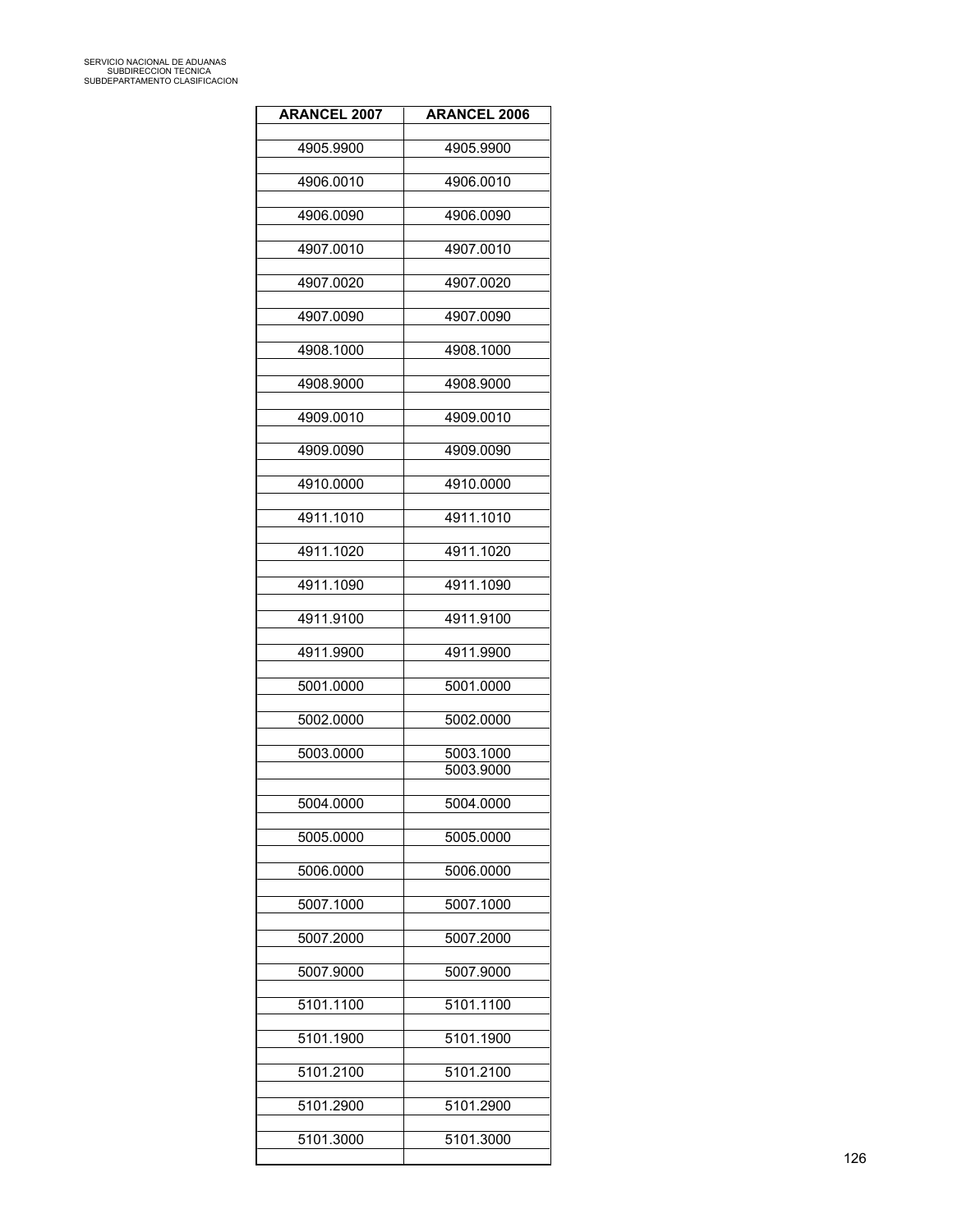| <b>ARANCEL 2007</b> | <b>ARANCEL 2006</b>    |
|---------------------|------------------------|
| 5102.1100           | 5102.1100              |
| 5102.1910           | 5102.1910              |
|                     |                        |
| 5102.1990           | 5102.1990              |
| 5102.2000           | 5102.2000              |
|                     |                        |
| 5103.1000           | 5103.1000              |
| 5103.2000           | 5103.2000              |
|                     |                        |
| 5103.3000           | 5103.3000              |
| 5104.0000           | 5104.0000              |
|                     |                        |
| 5105.1000           | 5105.1000              |
| 5105.2100           | 5105.2100              |
|                     |                        |
| 5105.2910           | 5105.2910              |
| 5105.2990           | 5105.2990              |
|                     |                        |
| 5105.3100           | 5105.3100              |
| 5105.3900           | 5105.3900              |
|                     |                        |
| 5105.4000           | 5105.4000              |
| 5106.1000           | 5106.1000              |
|                     |                        |
| 5106.2000           | 5106.2000              |
| 5107.1000           | 5107.1000              |
| 5107.2000           | 5107.2000              |
|                     |                        |
| 5108.1000           | 5108.1000              |
| 5108.2000           | 5108.2000              |
|                     |                        |
| 5109.1000           | 5109.1000              |
| 5109.9000           | 5109.9000              |
|                     |                        |
| 5110.0000           | 5110.0000              |
| 5111.1100           | 5111.1110              |
|                     | 5111.1120              |
|                     |                        |
| 5111.1900           | 5111.1911<br>5111.1919 |
|                     | 5111.1920              |
|                     |                        |
| 5111.2000           | 5111.2010<br>5111.2020 |
|                     |                        |
| 5111.3000           | 5111.3011              |
|                     | 5111.3012<br>5111.3019 |
|                     | 5111.3020              |
|                     |                        |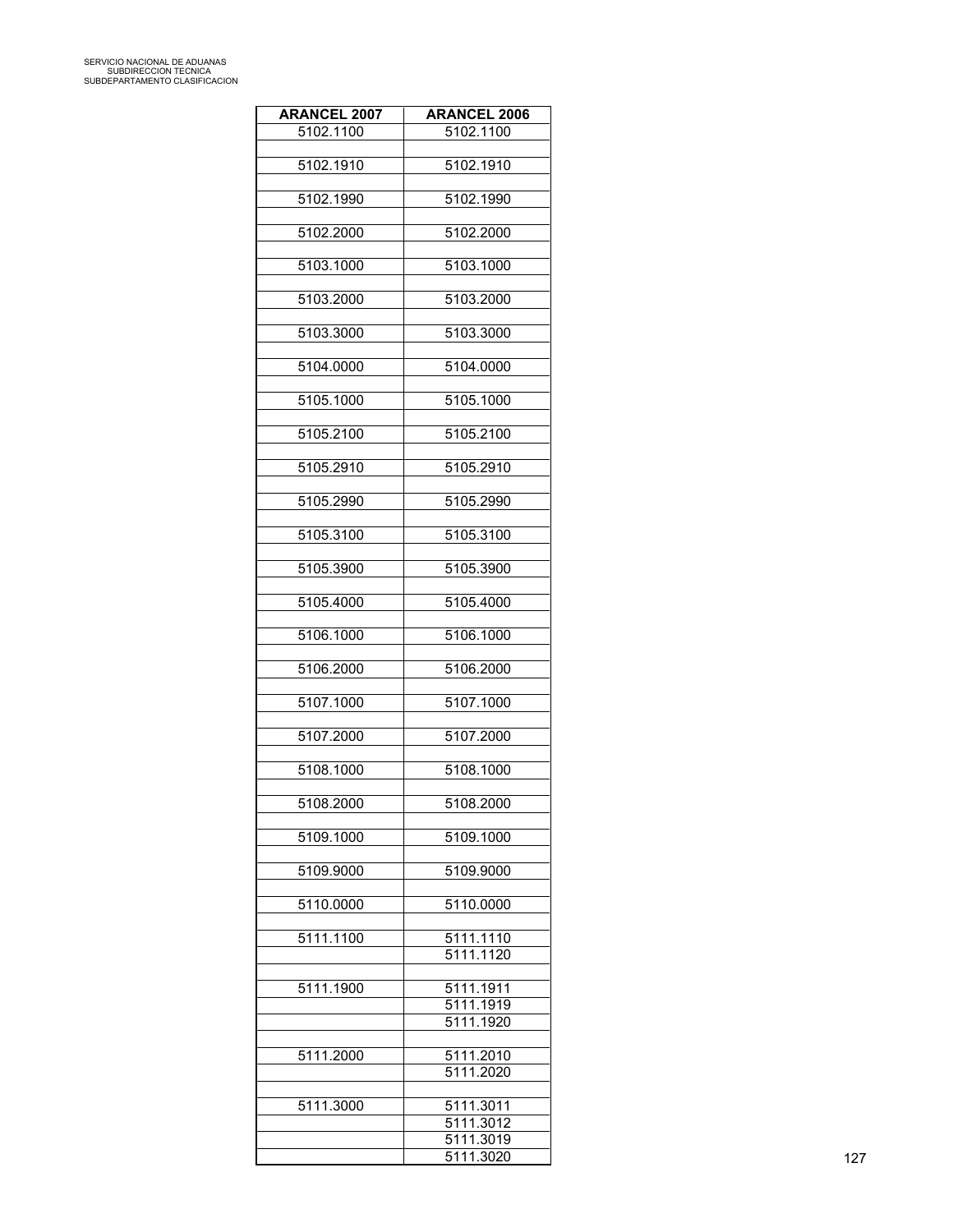| <b>ARANCEL 2007</b> | <b>ARANCEL 2006</b>    |
|---------------------|------------------------|
|                     |                        |
| 5111.9000           | 5111.9010<br>5111.9020 |
|                     |                        |
| 5112.1110           | 5112.1110              |
| 5112.1120           | 5112.1120              |
|                     |                        |
| 5112.1911           | 5112.1911              |
|                     |                        |
| 5112.1919           | 5112.1919              |
| 5112.1920           | 5112.1920              |
|                     |                        |
| 5112.2010           | 5112.2010              |
| 5112.2020           | 5112.2020              |
|                     |                        |
| 5112.3010           | 5112.3010              |
| 5112.3020           | 5112.3020              |
|                     |                        |
| 5112.9010           | 5112.9010              |
| 5112.9020           | 5112.9020              |
|                     |                        |
| 5113.0000           | 5113.0000              |
|                     |                        |
| 5201.0000           | 5201.0000              |
| 5202.1000           | 5202.1000              |
|                     |                        |
| 5202.9100           | 5202.9100              |
| 5202.9900           | 5202.9900              |
|                     |                        |
| 5203.0000           | 5203.0000              |
| 5204.1100           | 5204.1100              |
|                     |                        |
| 5204.1900           | 5204.1900              |
| 5204.2000           | 5204.2000              |
|                     |                        |
| 5205.1100           | 5205.1100              |
| 5205.1200           | 5205.1200              |
|                     |                        |
| 5205.1300           | 5205.1300              |
| 5205.1400           | 5205.1400              |
|                     |                        |
| 5205.1500           | 5205.1500              |
| 5205.2100           | 5205.2100              |
|                     |                        |
| 5205.2200           | 5205.2200              |
| 5205.2300           | 5205.2300              |
|                     |                        |
| 5205.2400           | 5205.2400              |
|                     |                        |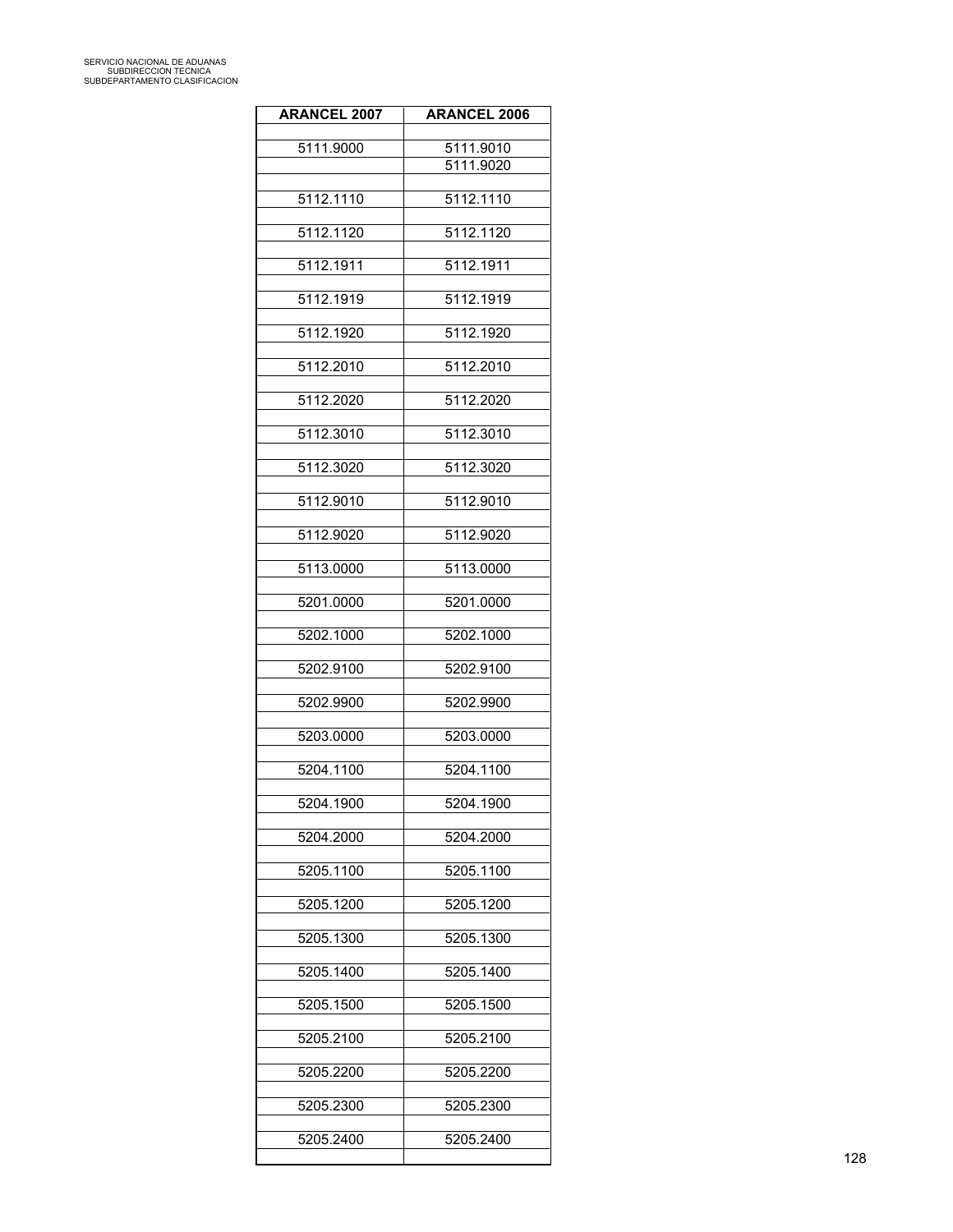| <b>ARANCEL 2007</b> | <b>ARANCEL 2006</b> |
|---------------------|---------------------|
| 5205.2600           | 5205.2600           |
|                     |                     |
| 5205.2700           | 5205.2700           |
| 5205.2800           | 5205.2800           |
|                     |                     |
| 5205.3100           | 5205.3100           |
|                     |                     |
| 5205.3200           | 5205.3200           |
|                     |                     |
| 5205.3300           | 5205.3300           |
| 5205.3400           | 5205.3400           |
|                     |                     |
| 5205.3500           | 5205.3500           |
|                     |                     |
| 5205.4100           | 5205.4100           |
|                     |                     |
| 5205.4200           | 5205.4200           |
| 5205.4300           | 5205.4300           |
|                     |                     |
| 5205.4400           | 5205.4400           |
|                     |                     |
| 5205.4600           | 5205.4600           |
| 5205.4700           | 5205.4700           |
|                     |                     |
| 5205.4800           | 5205.4800           |
|                     |                     |
| 5206.1100           | 5206.1100           |
| 5206.1200           | 5206.1200           |
|                     |                     |
| 5206.1300           | 5206.1300           |
|                     |                     |
| 5206.1400           | 5206.1400           |
| 5206.1500           | 5206.1500           |
|                     |                     |
| 5206.2100           | 5206.2100           |
|                     |                     |
| 5206.2200           | 5206.2200           |
| 5206.2300           | 5206.2300           |
|                     |                     |
| 5206.2400           | 5206.2400           |
|                     |                     |
| 5206.2500           | 5206.2500           |
| 5206.3100           | 5206.3100           |
|                     |                     |
| 5206.3200           | 5206.3200           |
|                     |                     |
| 5206.3300           | 5206.3300           |
| 5206.3400           | 5206.3400           |
|                     |                     |
| 5206.3500           | 5206.3500           |
|                     |                     |
| 5206.4100           | 5206.4100           |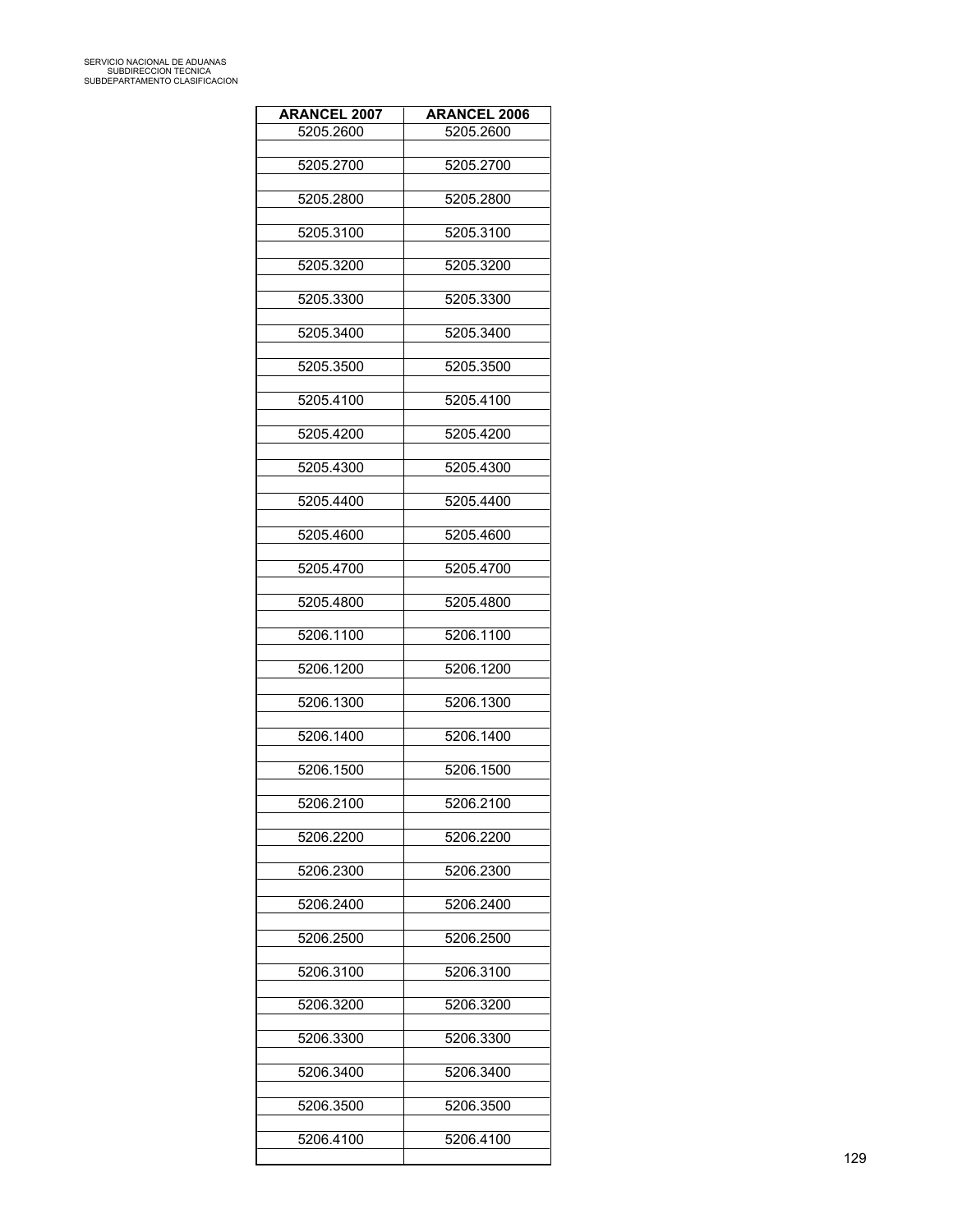| <b>ARANCEL 2007</b> | <b>ARANCEL 2006</b> |
|---------------------|---------------------|
| 5206.4200           | 5206.4200           |
| 5206.4300           | 5206.4300           |
| 5206.4400           | 5206.4400           |
| 5206.4500           | 5206.4500           |
|                     |                     |
| 5207.1000           | 5207.1000           |
| 5207.9000           | 5207.9000           |
| 5208.1100           | 5208.1100           |
| 5208.1200           | 5208.1200           |
| 5208.1300           | 5208.1300           |
| 5208.1900           | 5208.1900           |
|                     |                     |
| 5208.2100           | 5208.2100           |
| 5208.2200           | 5208.2200           |
| 5208.2300           | 5208.2300           |
| 5208.2900           | 5208.2900           |
| 5208.3100           | 5208.3100           |
| 5208.3200           | 5208.3200           |
|                     |                     |
| 5208.3300           | 5208.3300           |
| 5208.3900           | 5208.3900           |
| 5208.4100           | 5208.4100           |
| 5208.4200           | 5208.4200           |
| 5208.4300           | 5208.4300           |
| 5208.4900           | 5208.4900           |
|                     |                     |
| 5208.5100           | 5208.5100           |
| 5208.5200           | 5208.5200           |
| 5208.5900           | 5208.5300           |
|                     | 5208.5900           |
| 5209.1100           | 5209.1100           |
| 5209.1200           | 5209.1200           |
| 5209.1900           | 5209.1900           |
| 5209.2100           | 5209.2100           |
| 5209.2200           | 5209.2200           |
|                     |                     |
| 5209.2900           | 5209.2900           |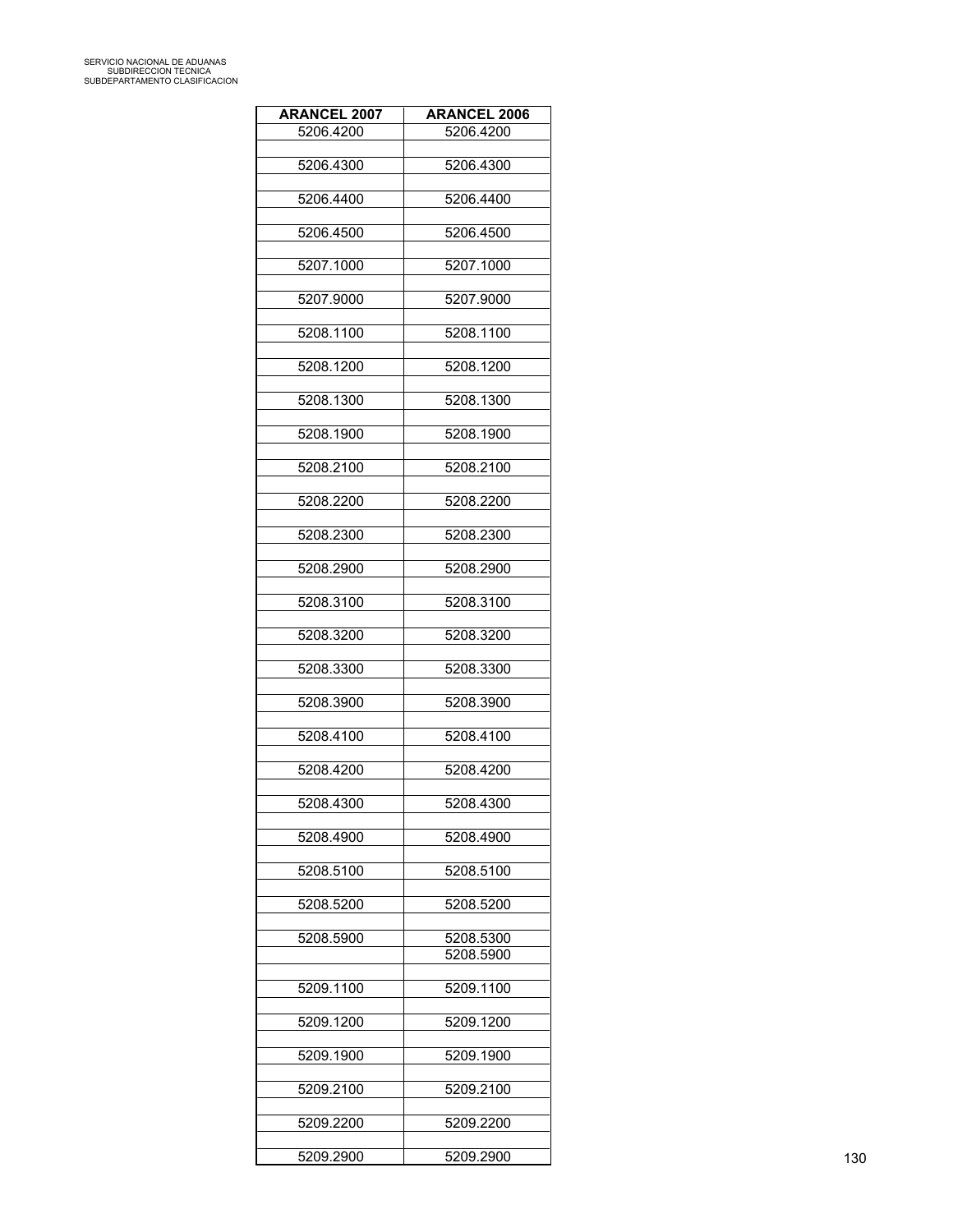| <b>ARANCEL 2007</b> | <b>ARANCEL 2006</b>    |
|---------------------|------------------------|
| 5209.3100           | 5209.3100              |
|                     |                        |
| 5209.3200           | 5209.3200              |
| 5209.3900           | 5209.3900              |
| 5209.4100           | 5209.4100              |
| 5209.4210           |                        |
|                     | 5209.4210              |
| 5209.4290           | 5209.4290              |
| 5209.4300           | 5209.4300              |
| 5209.4900           | 5209.4900              |
| 5209.5100           | 5209.5100              |
|                     |                        |
| 5209.5200           | 5209.5200              |
| 5209.5900           | 5209.5900              |
| 5210.1100           | 5210.1100              |
|                     |                        |
| 5210.1900           | 5210.1200<br>5210.1900 |
|                     |                        |
| 5210.2100           | 5210.2100              |
| 5210.2900           | 5210.2200              |
|                     | 5210.2900              |
| 5210.3100           | 5210.3100              |
| 5210.3200           | 5210.3200              |
|                     |                        |
| 5210.3900           | 5210.3900              |
| 5210.4100           | 5210.4100              |
| 5210.4900           | 5210.4200              |
|                     | 5210.4900              |
|                     |                        |
| 5210.5100           | 5210.5100              |
| 5210.5900           | 5210.5200              |
|                     | 5210.5900              |
| 5211.1100           | 5211.1100              |
| 5211.1200           | 5211.1200              |
|                     |                        |
| 5211.1900           | 5211.1900              |
| 5211.2000           | 5211.2100              |
|                     | 5211.2200<br>5211.2900 |
|                     |                        |
| 5211.3100           | 5211.3100              |
| 5211.3200           | 5211.3200              |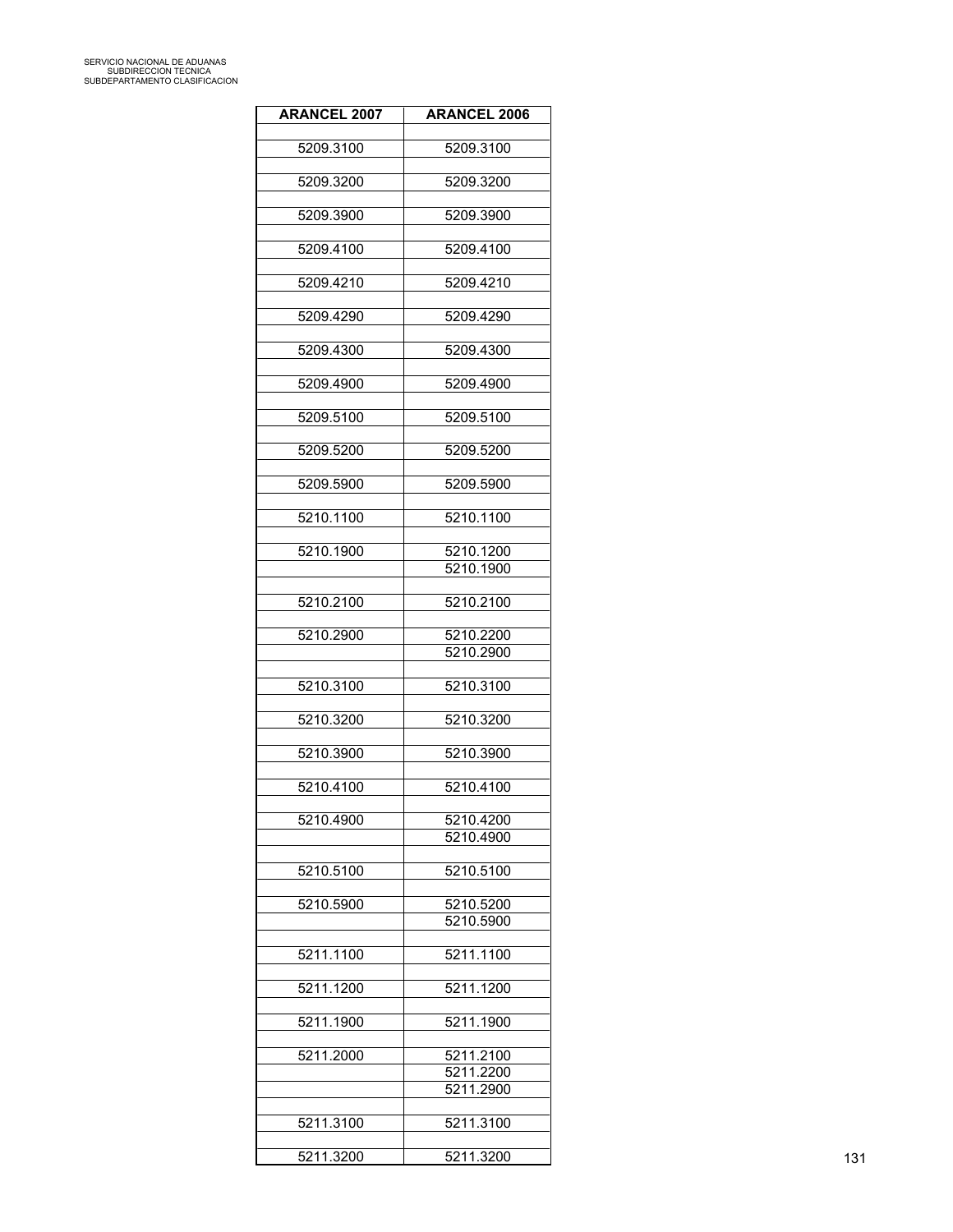| <b>ARANCEL 2007</b> | <b>ARANCEL 2006</b>    |
|---------------------|------------------------|
| 5211.3900           | 5211.3900              |
|                     |                        |
| 5211.4100           | 5211.4100              |
| 5211.4200           | 5211.4200              |
|                     |                        |
| 5211.4300           | 5211.4300              |
| 5211.4900           | 5211.4900              |
|                     |                        |
| 5211.5100           | 5211.5100              |
| 5211.5200           | 5211.5200              |
|                     |                        |
| 5211.5900           | 5211.5900              |
| 5212.1100           | 5212.1100              |
| 5212.1200           | 5212.1200              |
|                     |                        |
| 5212.1300           | 5212.1300              |
| 5212.1400           | 5212.1400              |
|                     |                        |
| 5212.1500           | 5212.1500              |
| 5212.2100           | 5212.2100              |
|                     |                        |
| 5212.2200           | 5212.2200              |
| 5212.2300           | 5212.2300              |
|                     |                        |
| 5212.2400           | 5212.2400              |
| 5212.2500           | 5212.2500              |
|                     |                        |
| 5301.1000           | 5301.1000              |
| 5301.2100           | 5301.2100              |
|                     |                        |
| 5301.2900           | 5301.2900              |
| 5301.3000           | 5301.3000              |
|                     |                        |
| 5302.1000           | 5302.1000              |
| 5302.9000           | 5302.9000              |
|                     |                        |
| 5303.1000           | 5303.1000              |
| 5303.9000           | 5303.9000              |
|                     |                        |
| 5305.0000           | 5304.1000<br>5304.9000 |
|                     | 5305.1100              |
|                     | 5305.1900              |
|                     | 5305.2100<br>5305.2900 |
|                     | 5305.9000              |
|                     |                        |
| 5306.1000           | 5306.1000              |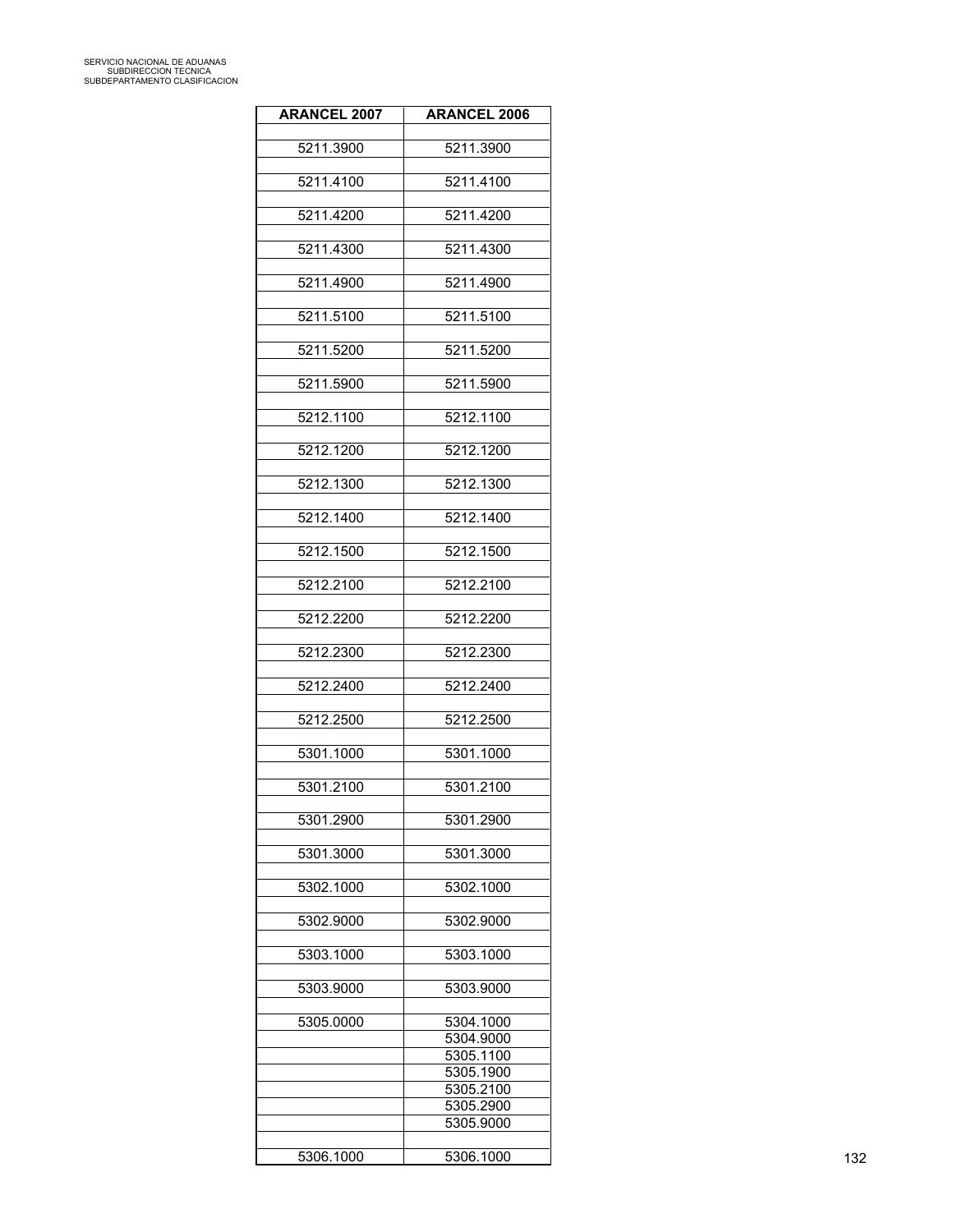| <b>ARANCEL 2006</b>    |
|------------------------|
| 5306.2000              |
|                        |
| 5307.1000              |
| 5307.2000              |
| 5308.1000              |
| 5308.2000              |
| 5308.9000              |
| 5309.1100              |
| 5309.1910              |
| 5309.1920              |
| 5309.1930              |
| 5309.1940              |
| 5309.1950              |
| 5309.1960              |
|                        |
| 5309.2100              |
| 5309.2910              |
| 5309.2920              |
| 5309.2930              |
| 5309.2940              |
| 5309.2950              |
| 5309.2960              |
| 5310.1000              |
| 5310.9000              |
| 5311.0000              |
| 5401.1010              |
| 5401.1020              |
|                        |
| 5401.1030              |
| 5401.1090              |
| 5401.2010<br>5401.2020 |
| 5401.2090              |
| 5402.1000              |
| 5402.1000              |
|                        |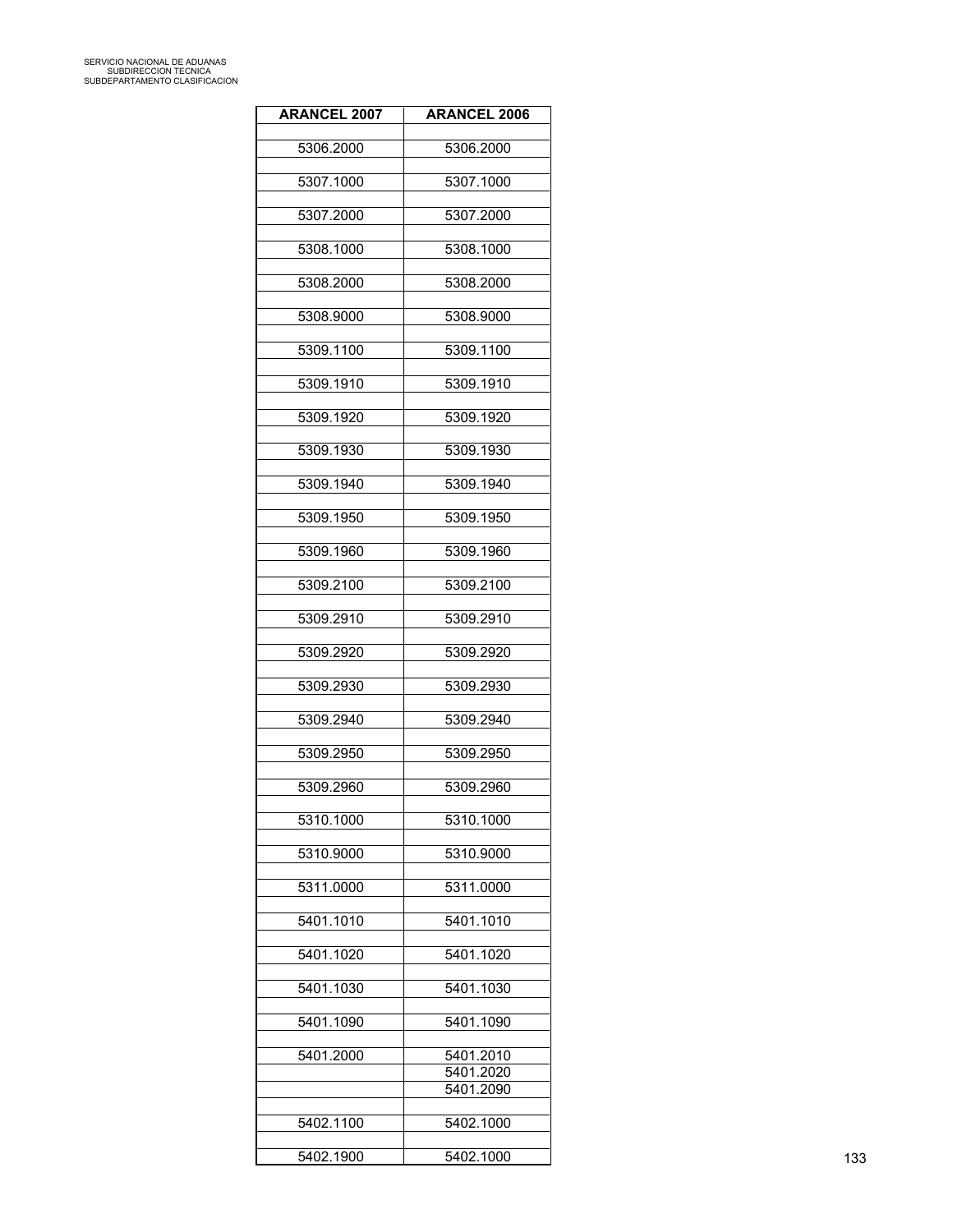| <b>ARANCEL 2007</b> | <b>ARANCEL 2006</b> |
|---------------------|---------------------|
|                     |                     |
| 5402.2000           | 5402.2000           |
| 5402.3100           | 5402.3100           |
| 5402.3200           | 5402.3200           |
| 5402.3300           | 5402.3300           |
| 5402.3400           | 5402.3990           |
| 5402.3910           | 5402.3910           |
| 5402.3990           | 5402.3990           |
|                     |                     |
| 5402.4400           | 5402.4100           |
|                     | 5402.4200           |
|                     | 5402.4390           |
|                     | 5402.4990           |
| 5402.4500           | 5402.4100           |
|                     |                     |
| 5402.4600           | 5402.4200           |
|                     |                     |
| 5402.4700           | 5402.4310           |
|                     | 5402.4390           |
|                     |                     |
| 5402.4800           | 5402.4910           |
|                     |                     |
| 5402.4920           | 5402.4920           |
|                     |                     |
| 5402.4990           | 5402.4990           |
|                     |                     |
| 5402.5100           | 5402.5100           |
|                     |                     |
| 5402.5200           | 5402.5210           |
|                     | 5402.5290           |
|                     |                     |
| 5402.5910           | 5402.5910           |
|                     |                     |
| 5402.5990           | 5402.5990           |
|                     |                     |
| 5402.6100           | 5402.6100           |
|                     |                     |
| 5402.6200           | 5402.6200           |
|                     |                     |
| 5402.6910           | 5402.6910           |
|                     |                     |
| 5402.6990           | 5402.6990           |
|                     |                     |
| 5403.1000           | 5403.1000           |
|                     |                     |
| 5403.3100           | 5403.2010           |
|                     | 5403.3100           |
|                     |                     |
| 5403.3200           | 5403.2010           |
|                     | 5403.3200           |
|                     |                     |
| 5403.3300           | 5403.2020           |
|                     | 5403.3300           |
|                     |                     |
| 5403.3900           | 5403.2090           |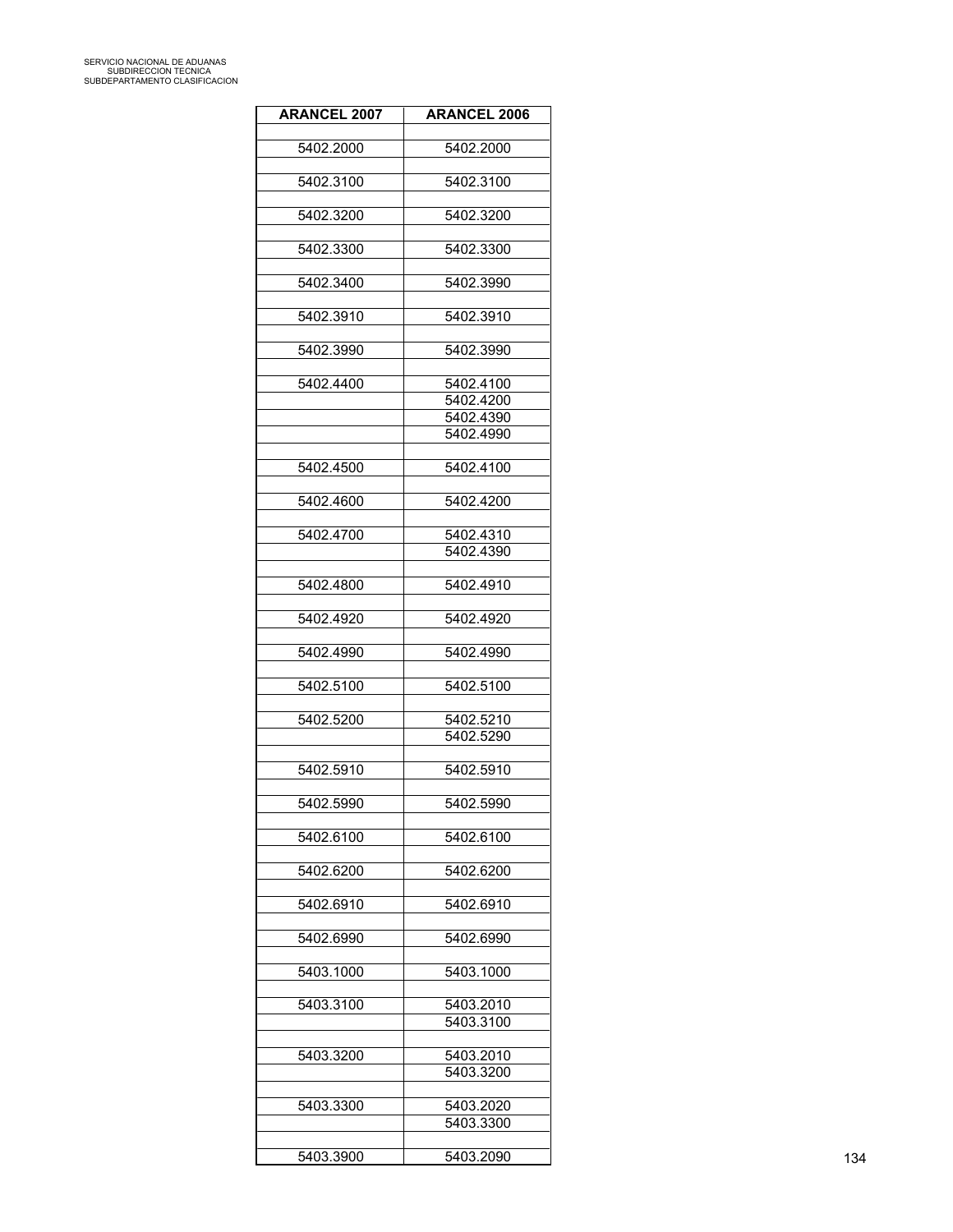| <b>ARANCEL 2007</b> | <b>ARANCEL 2006</b>    |
|---------------------|------------------------|
|                     | 5403.3900              |
|                     |                        |
| 5403.4100           | 5403.2010<br>5403.4100 |
|                     |                        |
| 5403.4200           | 5403.2020              |
|                     | 5403.4200              |
|                     |                        |
| 5403.4900           | 5403.2090<br>5403.4900 |
|                     |                        |
| 5404.1100           | 5404.1000              |
|                     |                        |
| 5404.1200           | 5404.1000              |
| 5404.1900           | 5404.1000              |
|                     |                        |
| 5404.9000           | 5404.9000              |
|                     |                        |
| 5405.0000           | 5405.0000              |
|                     |                        |
| 5406.0000           | 5406.1000<br>5406.2000 |
|                     |                        |
| 5407.1000           | 5407.1000              |
|                     |                        |
| 5407.2000           | 5407.2000              |
|                     |                        |
| 5407.3000           | 5407.3000              |
| 5407.4100           | 5407.4100              |
|                     |                        |
| 5407.4200           | 5407.4200              |
|                     |                        |
| 5407.4300           | 5407.4300              |
| 5407.4400           | 5407.4400              |
|                     |                        |
| 5407.5100           | 5407.5100              |
|                     |                        |
| 5407.5210           | 5407.5210              |
| 5407.5220           | 5407.5220              |
|                     |                        |
| 5407.5230           | 5407.5230              |
|                     |                        |
| 5407.5300           | 5407.5300              |
|                     |                        |
| 5407.5410           | 5407.5410              |
| 5407.5420           | 5407.5420              |
|                     |                        |
| 5407.5430           | 5407.5430              |
|                     |                        |
| 5407.6110           | 5407.6111              |
|                     | 5407.6191              |
| 5407.6120           | 5407.6112              |
|                     | 5407.6192              |
|                     |                        |
| 5407.6130           | 5407.6113              |
|                     | 5407.6193              |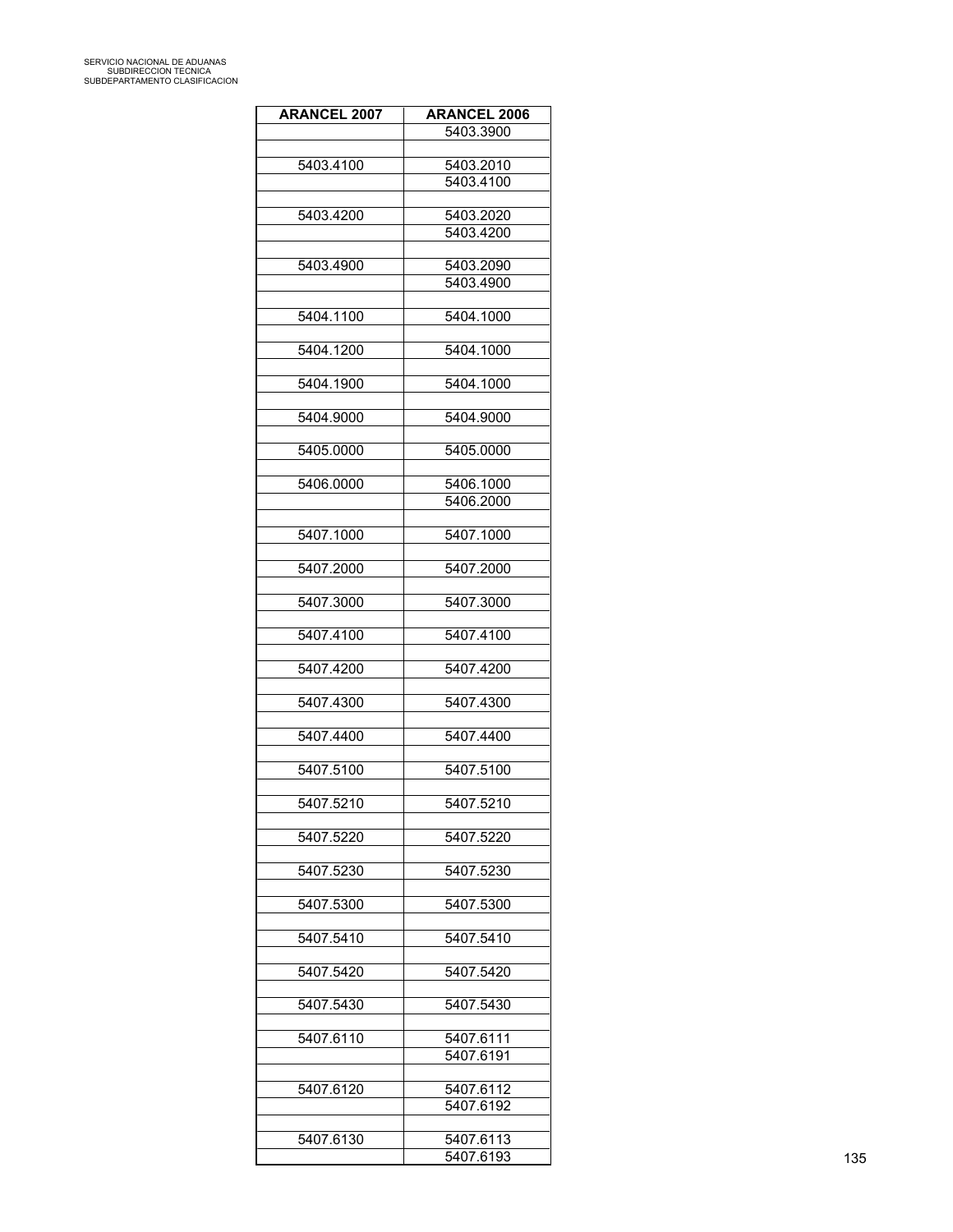| <b>ARANCEL 2007</b> | <b>ARANCEL 2006</b> |
|---------------------|---------------------|
|                     |                     |
| 5407.6140           | 5407.6114           |
|                     | 5407.6194           |
| 5407.6900           | 5407.6900           |
|                     |                     |
| 5407.7100           | 5407.7100           |
|                     |                     |
| 5407.7200           | 5407.7200           |
| 5407.7300           | 5407.7300           |
|                     |                     |
| 5407.7400           | 5407.7400           |
|                     |                     |
| 5407.8100           | 5407.8100           |
|                     |                     |
| 5407.8200           | 5407.8200           |
| 5407.8300           | 5407.8300           |
|                     |                     |
| 5407.8400           | 5407.8400           |
|                     |                     |
| 5407.9100           | 5407.9100           |
| 5407.9200           | 5407.9200           |
|                     |                     |
| 5407.9300           | 5407.9300           |
|                     |                     |
| 5407.9400           | 5407.9400           |
| 5408.1000           | 5408.1000           |
|                     |                     |
| 5408.2100           | 5408.2100           |
|                     |                     |
| 5408.2211           | 5408.2211           |
| 5408.2212           | 5408.2212           |
|                     |                     |
| 5408.2213           | 5408.2213           |
|                     |                     |
| 5408.2291           | 5408.2291           |
| 5408.2292           | 5408.2292           |
|                     |                     |
| 5408.2293           | 5408.2293           |
|                     |                     |
| 5408.2310           | 5408.2310           |
| 5408.2390           | 5408.2390           |
|                     |                     |
| 5408.2410           | 5408.2410           |
|                     |                     |
| 5408.2490           | 5408.2490           |
| 5408.3100           | 5408.3100           |
|                     |                     |
| 5408.3200           | 5408.3200           |
|                     |                     |
| 5408.3300           | 5408.3300           |
| 5408.3400           | 5408.3400           |
|                     |                     |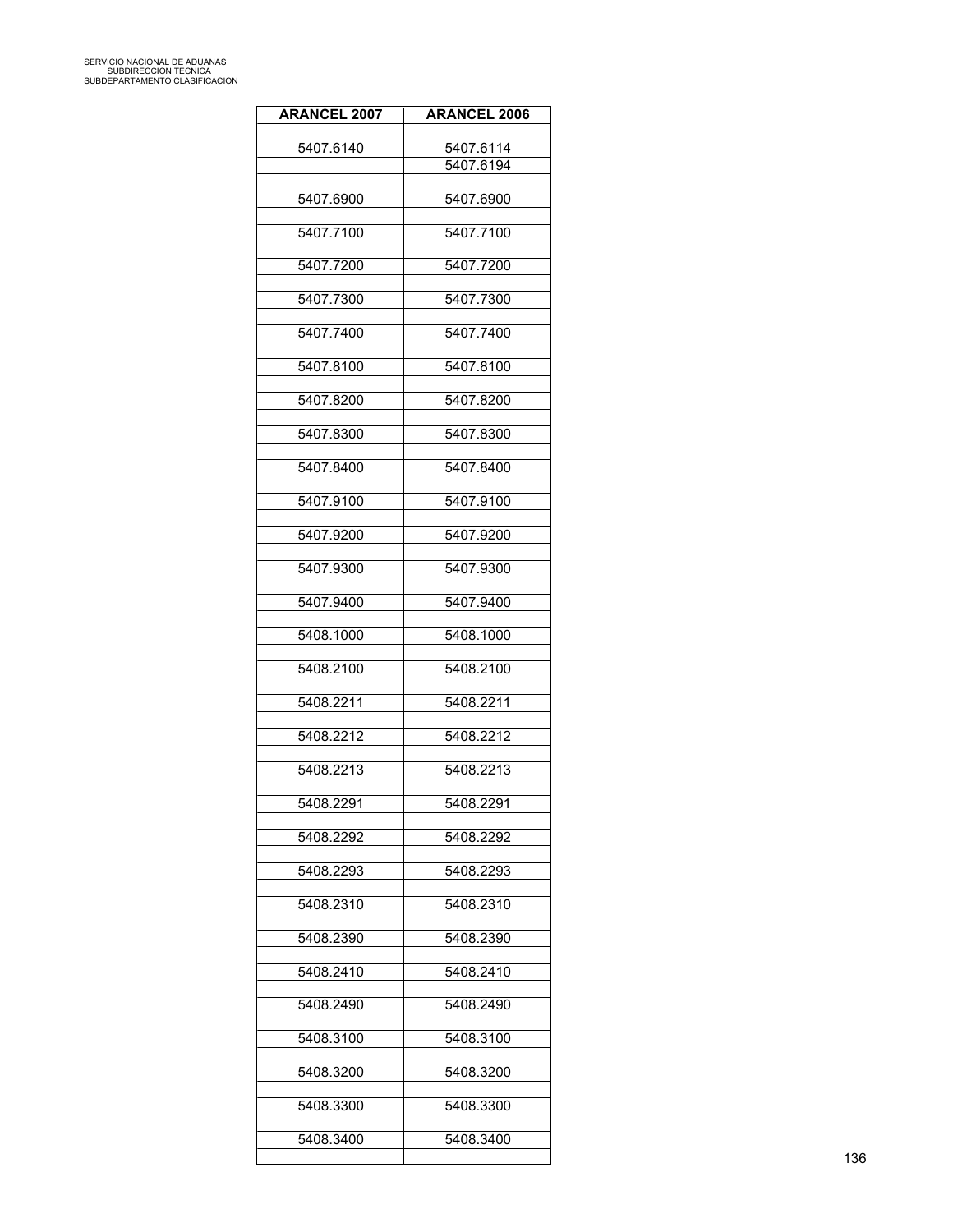| <b>ARANCEL 2007</b> | <b>ARANCEL 2006</b> |
|---------------------|---------------------|
| 5501.1000           | 5501.1000           |
|                     |                     |
| 5501.2000           | 5501.2000           |
| 5501.3000           | 5501.3000           |
|                     |                     |
| 5501.4000           | 5501.9000           |
|                     |                     |
| 5501.9000           | 5501.9000           |
|                     |                     |
| 5502.0011           | 5502.0011           |
|                     |                     |
| 5502.0019           | 5502.0019           |
| 5502.0090           | 5502.0090           |
|                     |                     |
| 5503.1100           | 5503.1000           |
|                     |                     |
| 5503.1900           | 5503.1000           |
|                     |                     |
| 5503.2000           | 5503.2000           |
| 5503.3000           | 5503.3000           |
|                     |                     |
| 5503.4000           | 5503.4000           |
|                     |                     |
| 5503.9000           | 5503.9000           |
|                     |                     |
| 5504.1000           | 5504.1000           |
|                     |                     |
| 5504.9000           | 5504.9000           |
| 5505.1000           | 5505.1000           |
|                     |                     |
| 5505.2000           | 5505.2000           |
|                     |                     |
| 5506.1000           | 5506.1000           |
|                     |                     |
| 5506.2000           | 5506.2000           |
| 5506.3000           | 5506.3000           |
|                     |                     |
| 5506.9000           | 5506.9000           |
|                     |                     |
| 5507.0000           | 5507.0000           |
|                     |                     |
| 5508.1010           | 5508.1010           |
| 5508.1020           | 5508.1020           |
|                     |                     |
| 5508.1090           | 5508.1090           |
|                     |                     |
| 5508.2000           | 5508.2000           |
|                     |                     |
| 5509.1100           | 5509.1100           |
| 5509.1200           | 5509.1200           |
|                     |                     |
| 5509.2100           | 5509.2100           |
|                     |                     |
| 5509.2200           | 5509.2200           |
|                     |                     |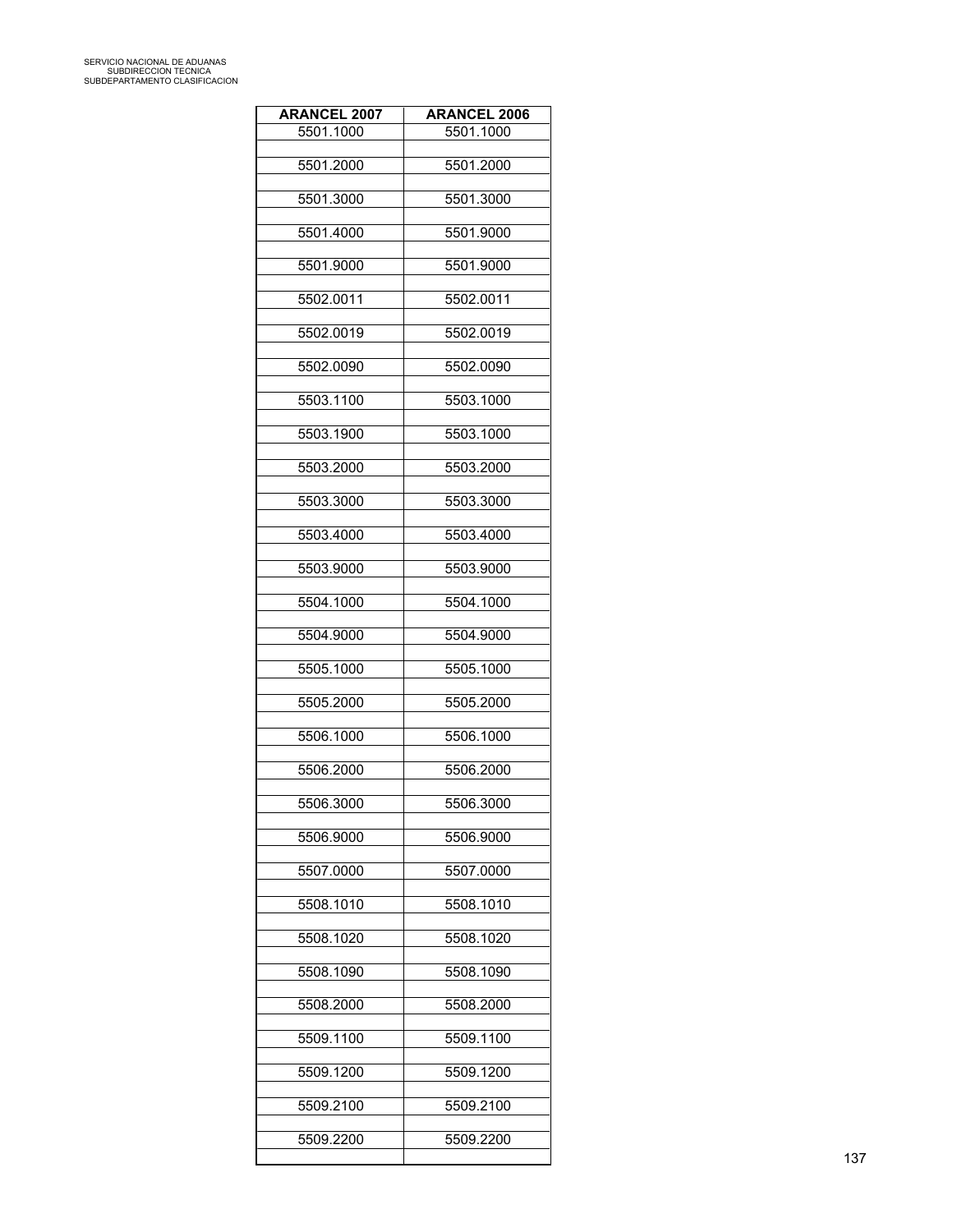| <b>ARANCEL 2007</b> | <b>ARANCEL 2006</b> |
|---------------------|---------------------|
| 5509.3100           | 5509.3100           |
|                     |                     |
| 5509.3200           | 5509.3200           |
| 5509.4100           | 5509.4100           |
|                     |                     |
| 5509.4200           | 5509.4200           |
|                     |                     |
| 5509.5100           | 5509.5100           |
| 5509.5200           | 5509.5200           |
|                     |                     |
| 5509.5310           | 5509.5310           |
| 5509.5320           | 5509.5320           |
|                     |                     |
| 5509.5330           | 5509.5330           |
|                     |                     |
| 5509.5900           | 5509.5900           |
| 5509.6100           | 5509.6100           |
|                     |                     |
| 5509.6200           | 5509.6200           |
|                     |                     |
| 5509.6910           | 5509.6910           |
| 5509.6920           | 5509.6920           |
|                     |                     |
| 5509.9100           | 5509.9100           |
| 5509.9200           | 5509.9200           |
|                     |                     |
| 5509.9900           | 5509.9900           |
|                     |                     |
| 5510.1100           | 5510.1100           |
| 5510.1200           | 5510.1200           |
|                     |                     |
| 5510.2000           | 5510.2000           |
| 5510.3000           | 5510.3000           |
|                     |                     |
| 5510.9000           | 5510.9000           |
|                     |                     |
| 5511.1010           | 5511.1010           |
| 5511.1020           | 5511.1020           |
|                     |                     |
| 5511.1090           | 5511.1090           |
| 5511.2010           | 5511.2010           |
|                     |                     |
| 5511.2020           | 5511.2020           |
|                     |                     |
| 5511.2090           | 5511.2090           |
| 5511.3000           | 5511.3000           |
|                     |                     |
| 5512.1100           | 5512.1100           |
|                     |                     |
| 5512.1910           | 5512.1910           |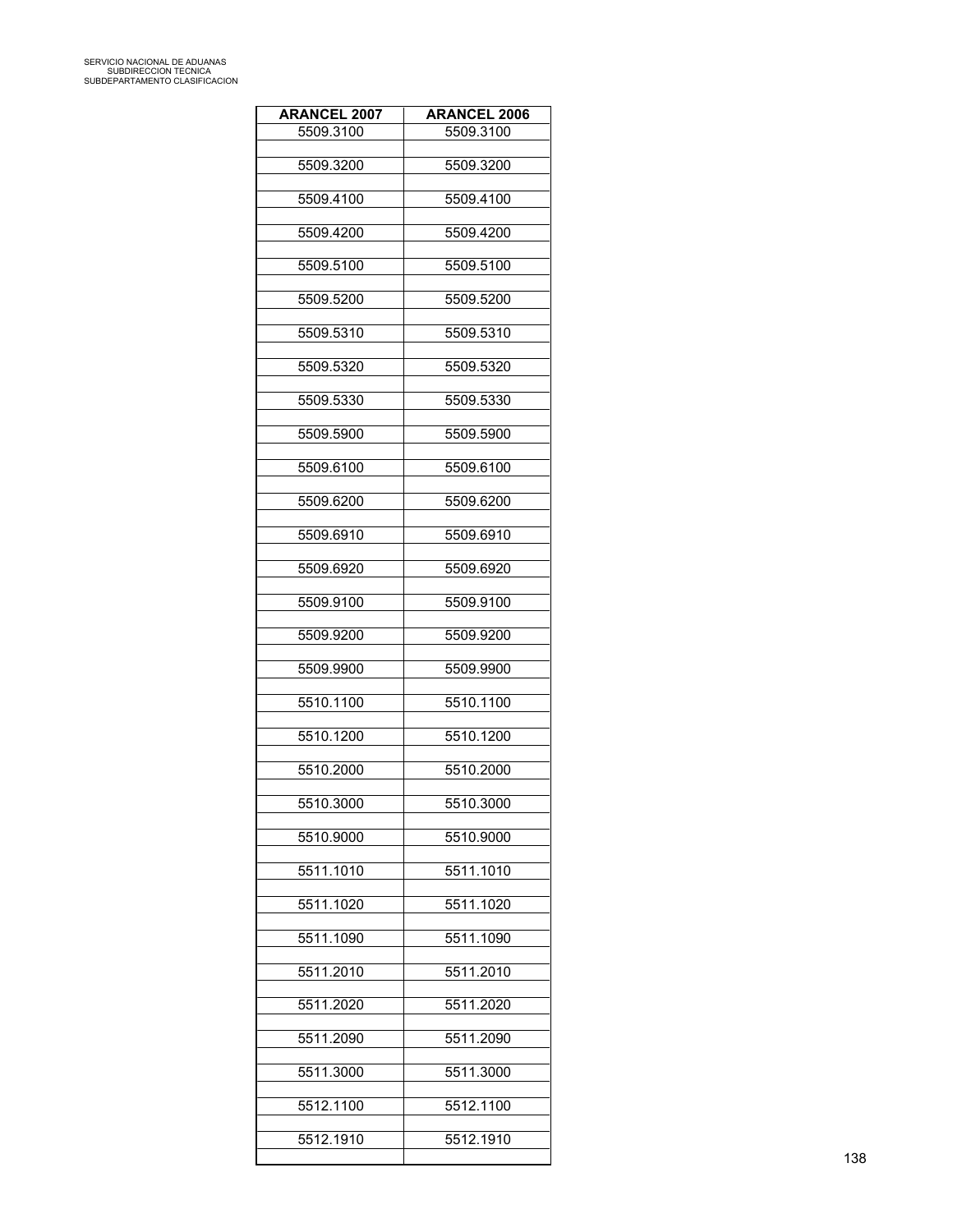| <b>ARANCEL 2007</b> | <b>ARANCEL 2006</b>    |
|---------------------|------------------------|
| 5512.1920           | 5512.1920              |
|                     |                        |
| 5512.1930           | 5512.1930              |
| 5512.2100           | 5512.2100              |
|                     |                        |
| 5512.2900           | 5512.2900              |
|                     |                        |
| 5512.9100           | 5512.9100              |
| 5512.9900           | 5512.9900              |
|                     |                        |
| 5513.1100           | 5513.1100              |
|                     |                        |
| 5513.1200           | 5513.1200              |
|                     |                        |
| 5513.1300           | 5513.1300              |
| 5513.1900           | 5513.1900              |
|                     |                        |
| 5513.2100           | 5513.2100              |
|                     |                        |
| 5513.2300           | 5513.2200              |
|                     | 5513.2300              |
|                     |                        |
| 5513.2900           | 5513.2900              |
| 5513.3100           | 5513.3100              |
|                     |                        |
| 5513.3900           | 5513.3200              |
|                     | 5513.3300              |
|                     | 5513.3900              |
|                     |                        |
| 5513.4100           | 5513.4100              |
| 5513.4900           |                        |
|                     | 5513.4200<br>5513.4300 |
|                     | 5513.4900              |
|                     |                        |
| 5514.1100           | 5514.1100              |
|                     |                        |
| 5514.1200           | 5514.1200              |
|                     |                        |
| 5514.1900           | 5514.1300              |
|                     | 5514.1900              |
| 5514.2100           | 5514.2100              |
|                     |                        |
| 5514.2200           | 5514.2200              |
|                     |                        |
| 5514.2300           | 5514.2300              |
|                     |                        |
| 5514.2900           | 5514.2900              |
|                     |                        |
| 5514.3000           | 5514.3100<br>5514.3200 |
|                     | 5514.3300              |
|                     | 5514.3900              |
|                     |                        |
| 5514.4100           | 5514.4100              |
|                     |                        |
| 5514.4200           | 5514.4200              |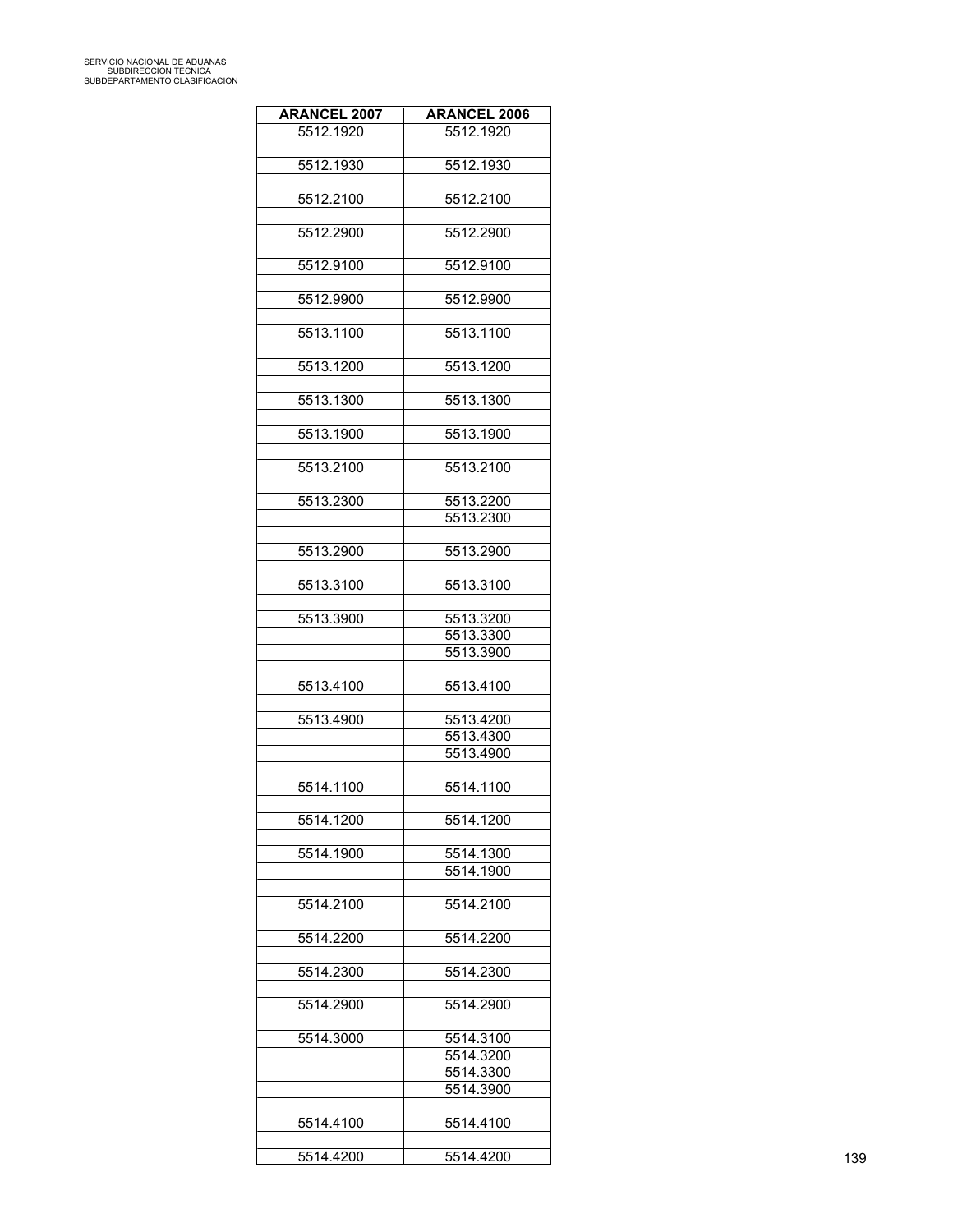| <b>ARANCEL 2007</b> | <b>ARANCEL 2006</b> |
|---------------------|---------------------|
| 5514.4300           | 5514.4300           |
| 5514.4900           | 5514.4900           |
| 5515.1110           | 5515.1110           |
| 5515.1120           | 5515.1120           |
| 5515.1130           | 5515.1130           |
| 5515.1140           | 5515.1140           |
| 5515.1200           | 5515.1200           |
| 5515.1310           | 5515.1310           |
| 5515.1320           | 5515.1320           |
| 5515.1330           | 5515.1330           |
| 5515.1900           | 5515.1900           |
| 5515.2100           | 5515.2100           |
| 5515.2200           | 5515.2200           |
| 5515.2900           | 5515.2900           |
| 5515.9100           | 5515.9100           |
| 5515.9900           | 5515.9200           |
|                     | 5515.9900           |
| 5516.1100           | 5516.1100           |
| 5516.1200           | 5516.1200           |
| 5516.1300           | 5516.1300           |
| 5516.1400           | 5516.1400           |
| 5516.2100           | 5516.2100           |
| 5516.2200           | 5516.2200           |
| 5516.2300           | 5516.2300           |
| 5516.2400           | 5516.2400           |
| 5516.3100           | 5516.3100           |
| 5516.3200           | 5516.3200           |
| 5516.3300           | 5516.3300           |
| 5516.3400           | 5516.3400           |
| 5516.4100           | 5516.4100           |
| 5516.4200           | 5516.4200           |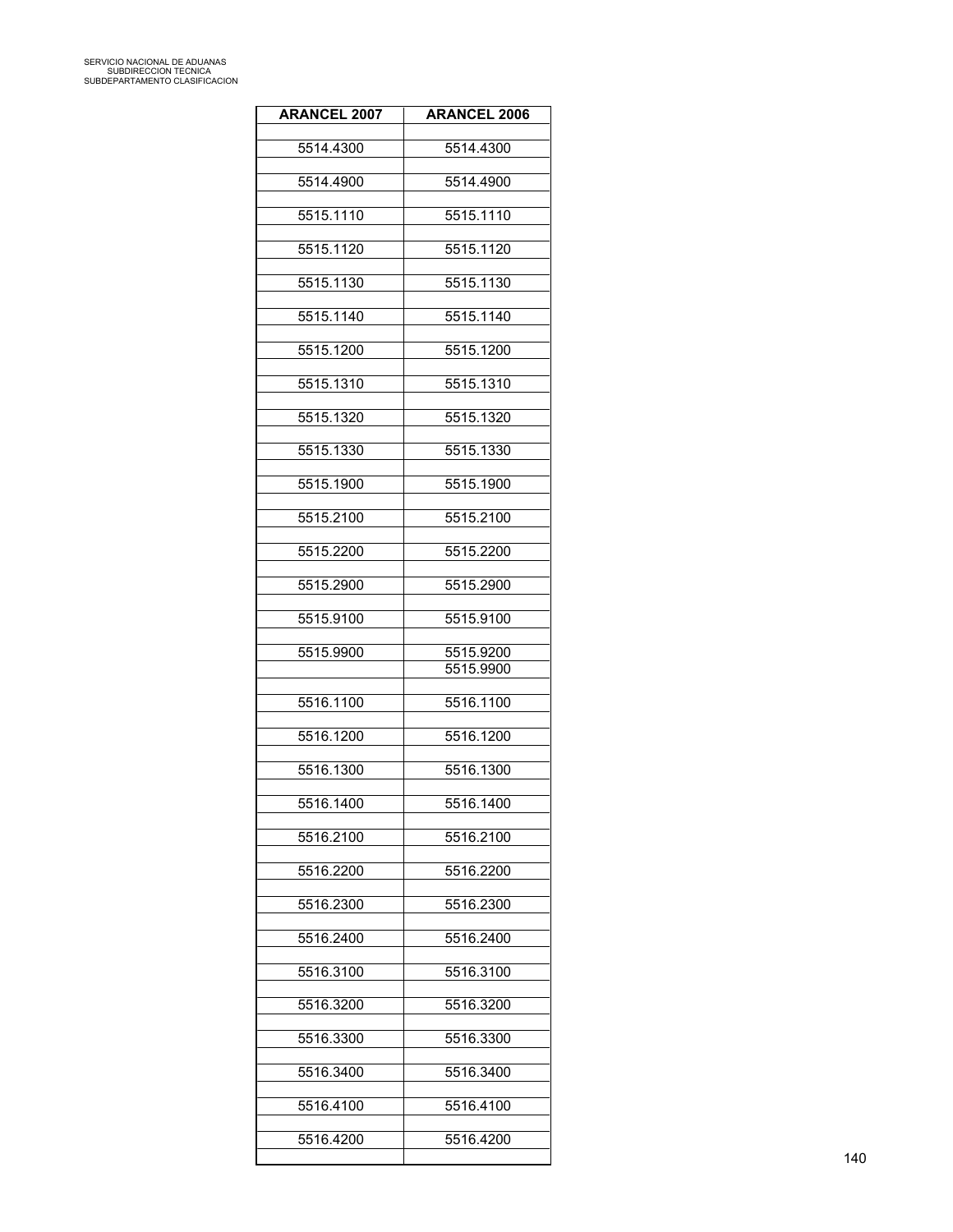| <b>ARANCEL 2007</b> | <b>ARANCEL 2006</b> |
|---------------------|---------------------|
| 5516.4300           | 5516.4300           |
| 5516.4400           | 5516.4400           |
| 5516.9100           | 5516.9100           |
| 5516.9200           | 5516.9200           |
| 5516.9300           | 5516.9300           |
| 5516.9400           | 5516.9400           |
| 5601.1000           | 5601.1000           |
| 5601.2100           | 5601.2100           |
| 5601.2200           | 5601.2200           |
| 5601.2900           | 5601.2900           |
| 5601.3000           | 5601.3000           |
| 5602.1000           | 5602.1000           |
| 5602.2100           | 5602.2100           |
| 5602.2900           | 5602.2900           |
| 5602.9000           | 5602.9000           |
| 5603.1110           | 5603.1110           |
| 5603.1190           | 5603.1190           |
| 5603.1210           | 5603.1210           |
| 5603.1290           | 5603.1290           |
| 5603.1310           | 5603.1310           |
| 5603.1390           | 5603.1390           |
| 5603.1410           | 5603.1410           |
| 5603.1490           | 5603.1490           |
| 5603.9110           | 5603.9110           |
| 5603.9190           | 5603.9190           |
| 5603.9210           | 5603.9210           |
| 5603.9290           | 5603.9290           |
| 5603.9310           | 5603.9310           |
| 5603.9390           | 5603.9390           |
| 5603.9410           | 5603.9410           |
| 5603.9490           | 5603.9490           |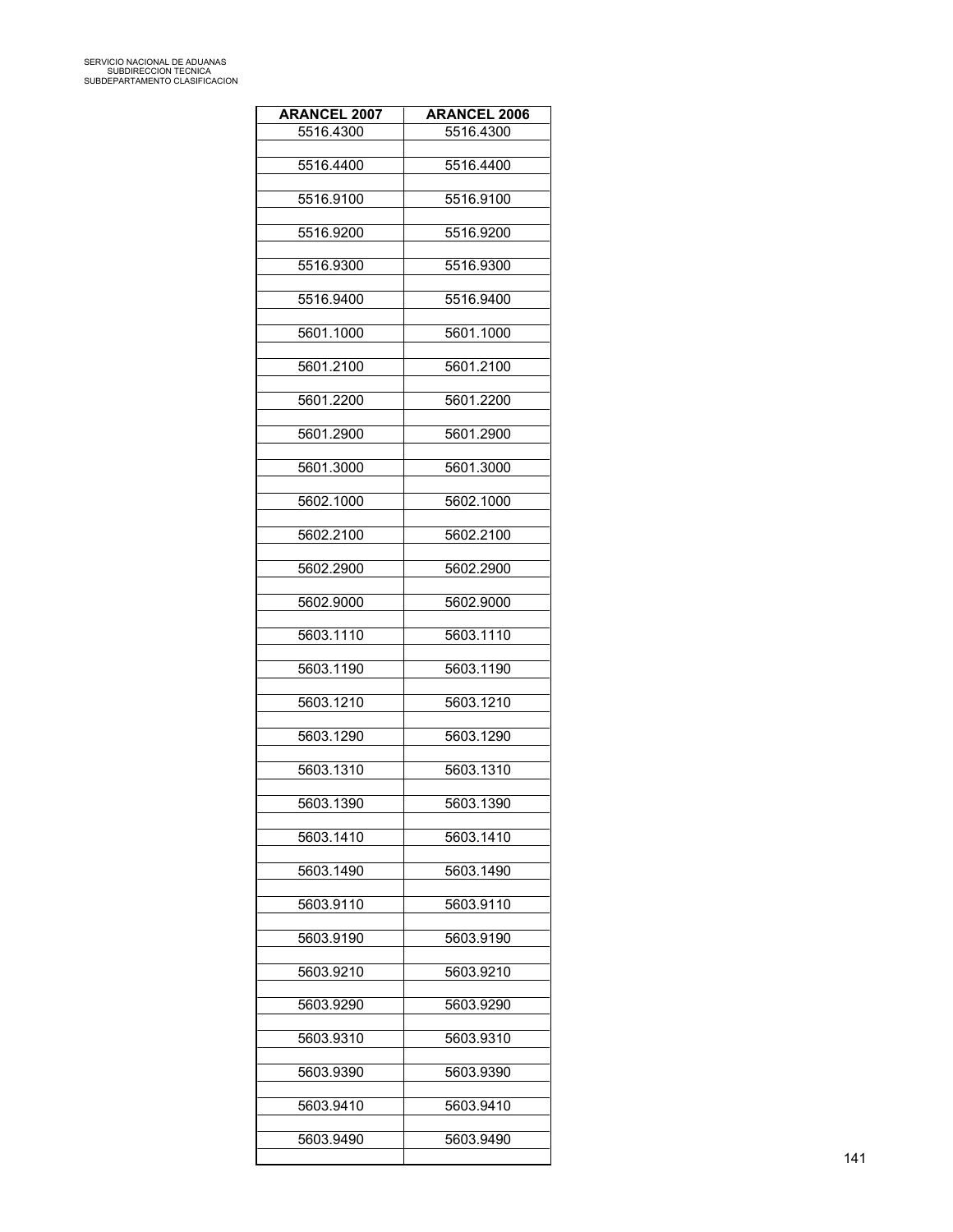| <b>ARANCEL 2007</b> | <b>ARANCEL 2006</b> |
|---------------------|---------------------|
| 5604.1000           | 5604.1000           |
|                     |                     |
| 5604.9000           | 5604.2000           |
|                     | 5604.9000           |
|                     |                     |
| 5605.0000           | 5605.0000           |
|                     |                     |
| 5606.0010           | 5606.0010           |
| 5606.0090           | 5606.0090           |
|                     |                     |
| 5607.2100           | 5607.2100           |
|                     |                     |
| 5607.2900           | 5607.2900           |
|                     |                     |
| 5607.4100           | 5607.4100           |
|                     |                     |
| 5607.4900           | 5607.4900           |
| 5607.5010           | 5607.5010           |
|                     |                     |
| 5607.5090           | 5607.5090           |
|                     |                     |
| 5607.9000           | 5607.1000           |
|                     | 5607.9000           |
|                     |                     |
| 5608.1110           | 5608.1110           |
| 5608.1120           | 5608.1120           |
|                     |                     |
| 5608.1911           | 5608.1911           |
|                     |                     |
| 5608.1912           | 5608.1912           |
|                     |                     |
| 5608.1919           | 5608.1919           |
| 5608.1920           | 5608.1920           |
|                     |                     |
| 5608.9000           | 5608.9000           |
|                     |                     |
| 5609.0000           | 5609.0000           |
|                     |                     |
| 5701.1000           | 5701.1000           |
|                     |                     |
| 5701.9000           | 5701.9000           |
| 5702.1000           | 5702.1000           |
|                     |                     |
| 5702.2000           | 5702.2000           |
|                     |                     |
| 5702.3100           | 5702.3100           |
|                     |                     |
| 5702.3200           | 5702.3200           |
| 5702.3900           | 5702.3900           |
|                     |                     |
| 5702.4100           | 5702.4100           |
|                     |                     |
| 5702.4210           | 5702.4210           |
|                     |                     |
| 5702.4220           | 5702.4220           |
|                     |                     |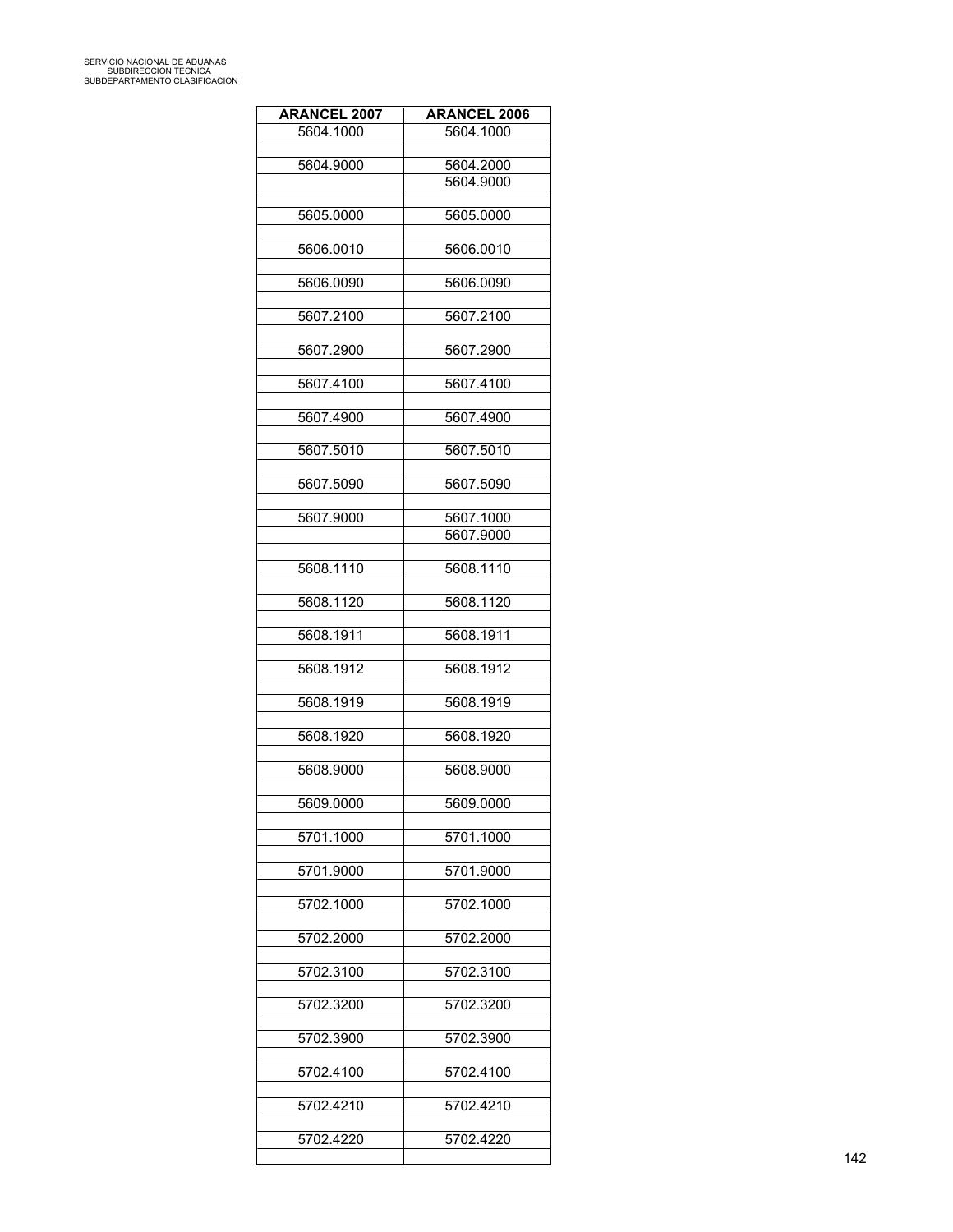| <b>ARANCEL 2007</b> | <b>ARANCEL 2006</b> |
|---------------------|---------------------|
| 5702.4290           | 5702.4290           |
|                     |                     |
| 5702.4900           | 5702.4900           |
| 5702.5000           | 5702.5100           |
|                     | 5702.5200           |
|                     | 5702.5900           |
|                     |                     |
| 5702.9100           | 5702.9100           |
| 5702.9200           | 5702.9200           |
|                     |                     |
| 5702.9900           | 5702.9900           |
| 5703.1000           | 5703.1000           |
|                     |                     |
| 5703.2000           | 5703.2000           |
|                     |                     |
| 5703.3011           | 5703.3011           |
| 5703.3012           | 5703.3012           |
|                     |                     |
| 5703.3019           | 5703.3019           |
|                     |                     |
| 5703.3021           | 5703.3021           |
| 5703.3022           | 5703.3022           |
|                     |                     |
| 5703.3029           | 5703.3029           |
| 5703.9000           | 5703.9000           |
|                     |                     |
| 5704.1000           | 5704.1000           |
| 5704.9000           | 5704.9000           |
|                     |                     |
| 5705.0000           | 5705.0000           |
|                     |                     |
| 5801.1000           | 5801.1000           |
| 5801.2100           | 5801.2100           |
|                     |                     |
| 5801.2200           | 5801.2200           |
| 5801.2300           | 5801.2300           |
|                     |                     |
| 5801.2400           | 5801.2400           |
|                     |                     |
| 5801.2500           | 5801.2500           |
| 5801.2600           | 5801.2600           |
|                     |                     |
| 5801.3100           | 5801.3100           |
| 5801.3200           | 5801.3200           |
|                     |                     |
| 5801.3300           | 5801.3300           |
|                     |                     |
| 5801.3400           | 5801.3400           |
| 5801.3500           | 5801.3500           |
|                     |                     |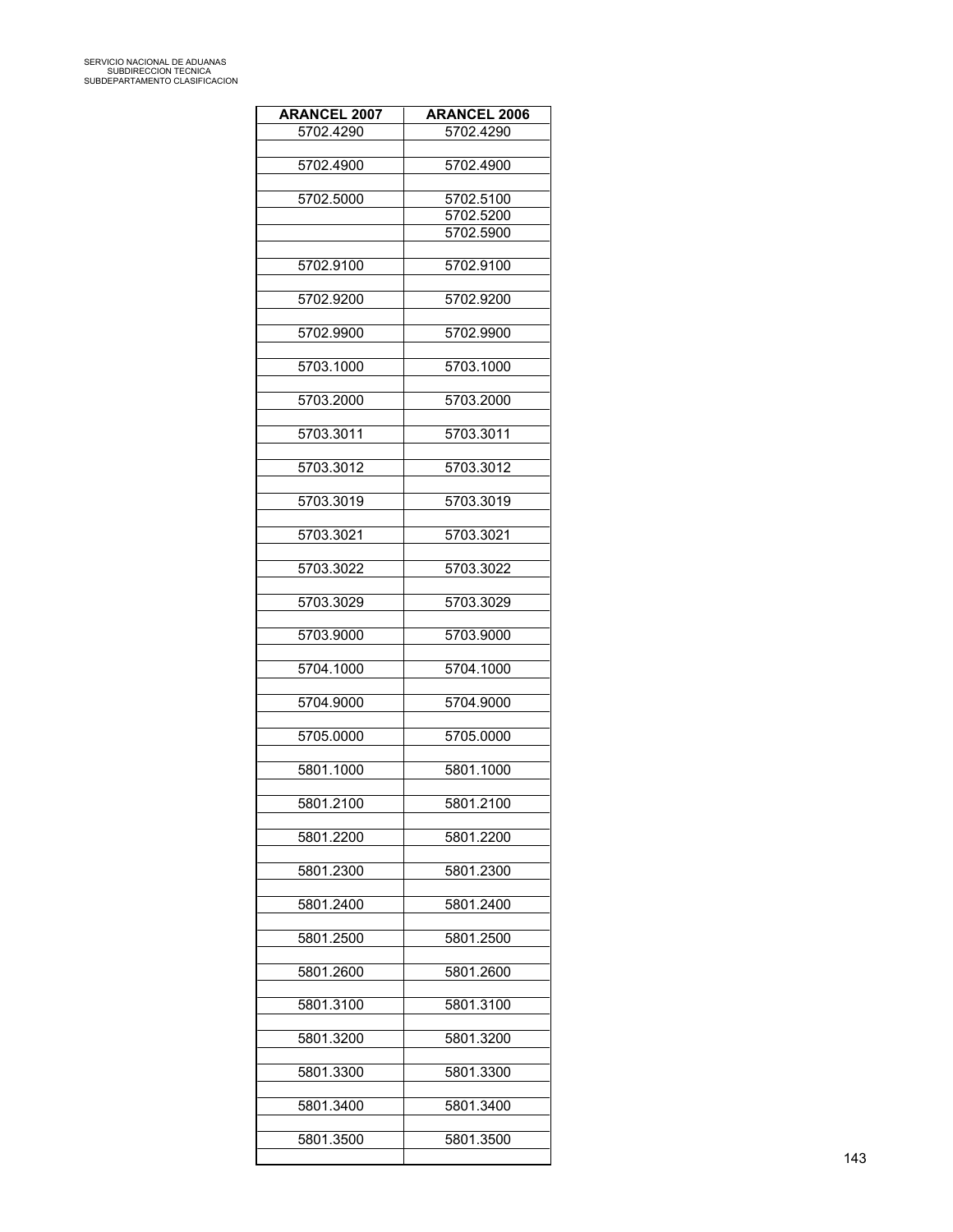| <b>ARANCEL 2007</b> | <b>ARANCEL 2006</b>    |
|---------------------|------------------------|
| 5801.3600           | 5801.3600              |
| 5801.9000           | 5801.9000              |
| 5802.1100           | 5802.1100              |
|                     |                        |
| 5802.1900           | 5802.1900              |
| 5802.2000           | 5802.2000              |
| 5802.3000           | 5802.3000              |
|                     |                        |
| 5803.0000           | 5803.1000<br>5803.9000 |
|                     |                        |
| 5804.1000           | 5804.1000              |
| 5804.2100           | 5804.2100              |
| 5804.2900           | 5804.2900              |
|                     |                        |
| 5804.3000           | 5804.3000              |
| 5805.0000           | 5805.0000              |
| 5806.1000           | 5806.1000              |
|                     |                        |
| 5806.2000           | 5806.2000              |
| 5806.3100           | 5806.3100              |
| 5806.3200           | 5806.3200              |
| 5806.3900           |                        |
|                     | 5806.3900              |
| 5806.4000           | 5806.4000              |
| 5807.1010           | 5807.1010              |
| 5807.1020           | 5807.1020              |
|                     |                        |
| 5807.9000           | 5807.9000              |
| 5808.1000           | 5808.1000              |
| 5808.9000           | 5808.9000              |
|                     |                        |
| 5809.0000           | 5809.0000              |
| 5810.1000           | 5810.1000              |
| 5810.9100           | 5810.9100              |
|                     |                        |
| 5810.9200           | 5810.9200              |
| 5810.9900           | 5810.9900              |
| 5811.0000           | 5811.0000              |
|                     |                        |
| 5901.1000           | 5901.1000              |
| 5901.9000           | 5901.9000              |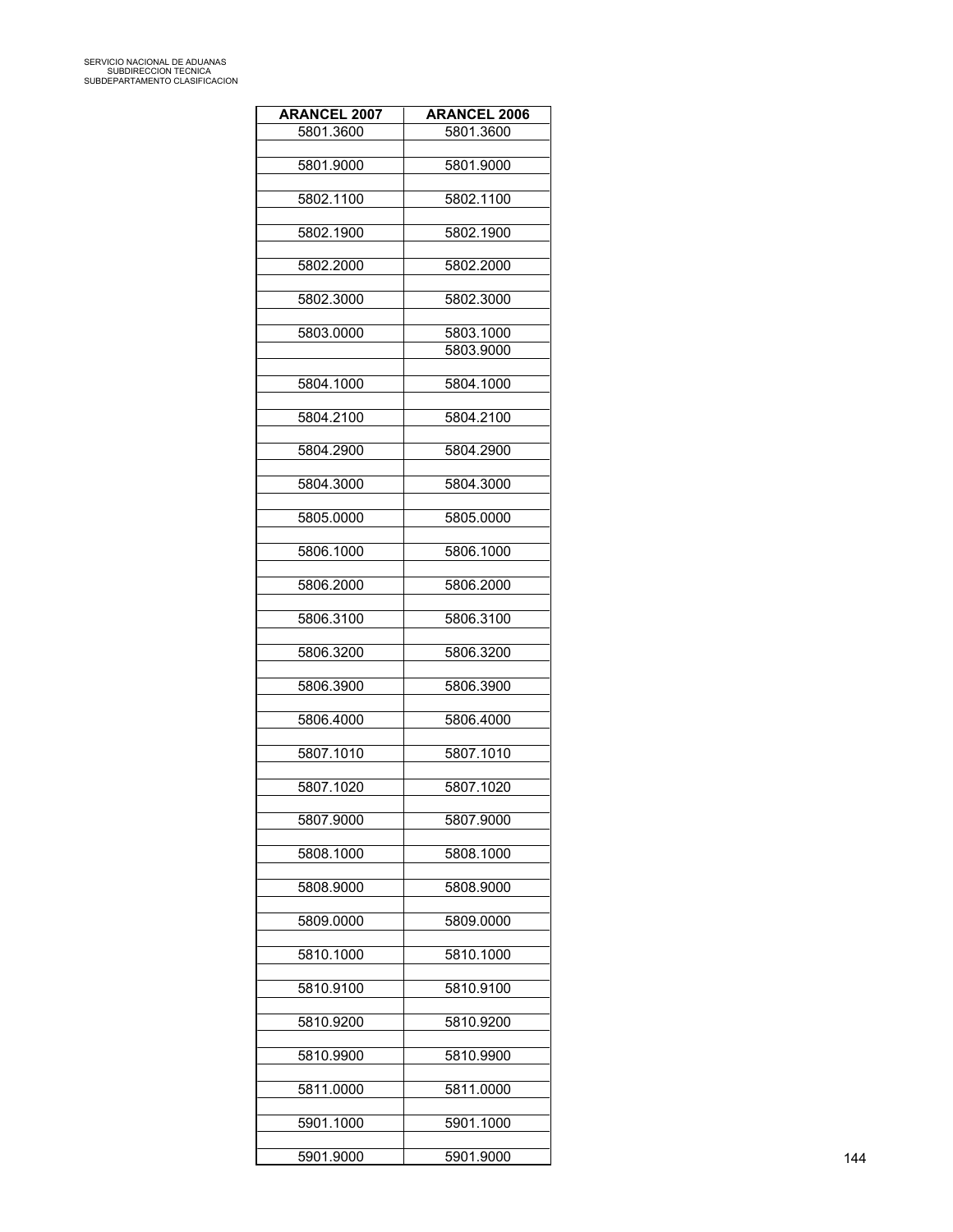| <b>ARANCEL 2007</b> | <b>ARANCEL 2006</b> |
|---------------------|---------------------|
| 5902.1000           | 5902.1000           |
| 5902.2000           | 5902.2000           |
|                     |                     |
| 5902.9000           | 5902.9000           |
| 5903.1011           | 5903.1011           |
| 5903.1019           | 5903.1019           |
| 5903.1091           | 5903.1091           |
| 5903.1092           | 5903.1092           |
| 5903.1099           | 5903.1099           |
| 5903.2011           | 5903.2011           |
| 5903.2019           | 5903.2019           |
| 5903.2091           | 5903.2091           |
| 5903.2099           | 5903.2099           |
|                     |                     |
| 5903.9011           | 5903.9011           |
| 5903.9019           | 5903.9019           |
| 5903.9091           | 5903.9091           |
| 5903.9099           | 5903.9099           |
| 5904.1000           | 5904.1000           |
| 5904.9000           | 5904.9000           |
| 5905.0000           | 5905.0000           |
| 5906.1000           | 5906.1000           |
| 5906.9100           | 5906.9100           |
| 5906.9910           | 5906.9910           |
| 5906.9920           | 5906.9920           |
| 5906.9990           | 5906.9990           |
| 5907.0011           | 5907.0011           |
|                     |                     |
| 5907.0019           | 5907.0019           |
| 5907.0091           | 5907.0091           |
| 5907.0099           | 5907.0099           |
| 5908.0000           | 5908.0000           |
| 5909.0000           | 5909.0000           |
| 5910.0010           | 5910.0010           |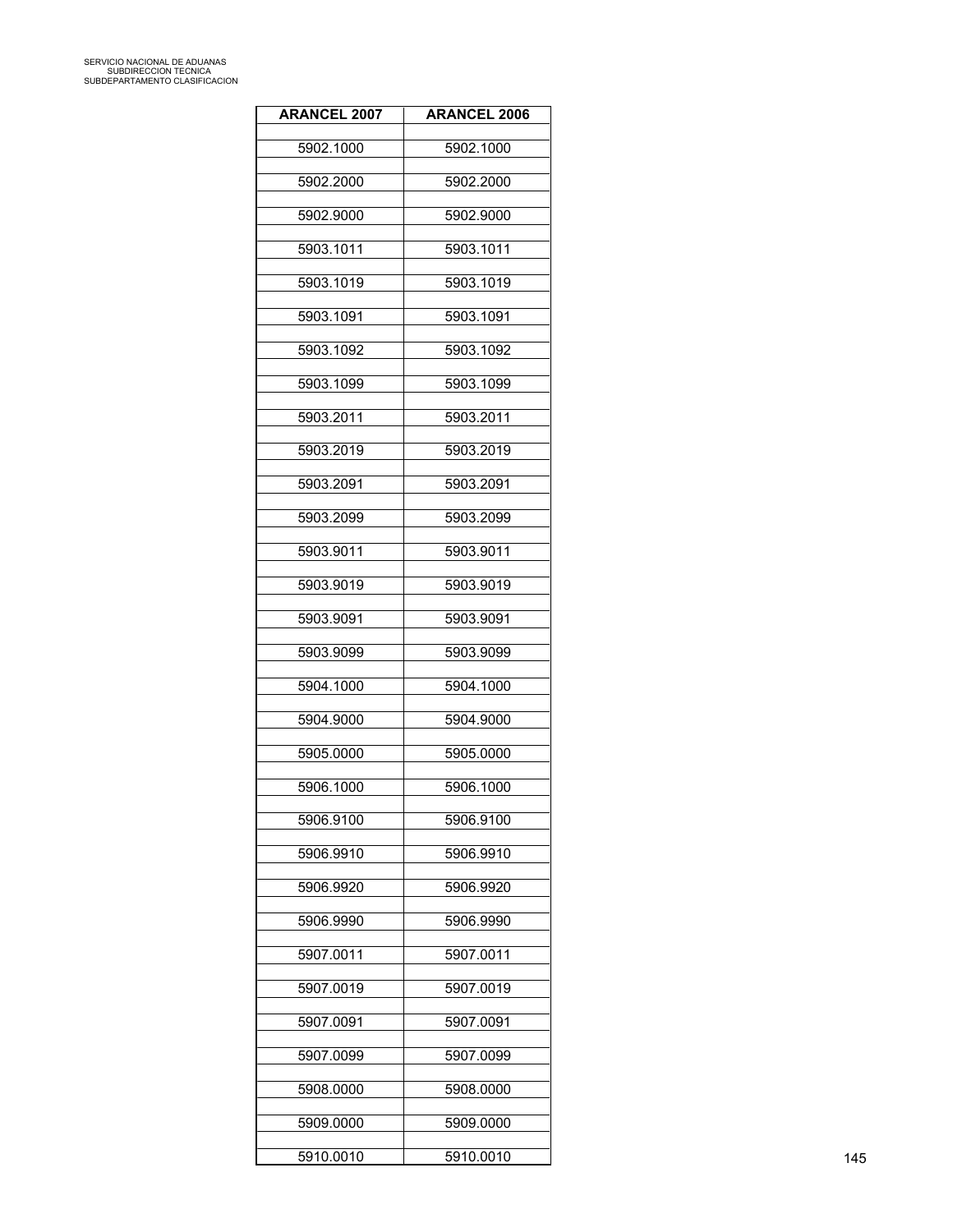| <b>ARANCEL 2007</b> | <b>ARANCEL 2006</b> |
|---------------------|---------------------|
| 5910.0020           | 5910.0020           |
| 5911.1000           | 5911.1000           |
| 5911.2000           | 5911.2000           |
| 5911.3100           | 5911.3100           |
|                     | 5911.3200           |
| 5911.3200           |                     |
| 5911.4000           | 5911.4000           |
| 5911.9000           | 5911.9000           |
| 6001.1000           | 6001.1000           |
| 6001.2100           | 6001.2100           |
| 6001.2200           | 6001.2200           |
| 6001.2900           | 6001.2900           |
| 6001.9100           | 6001.9100           |
| 6001.9200           | 6001.9200           |
| 6001.9900           | 6001.9900           |
| 6002.4000           | 6002.4000           |
| 6002.9000           | 6002.9000           |
| 6003.1000           | 6003.1000           |
| 6003.2000           | 6003.2000           |
| 6003.3000           | 6003.3000           |
| 6003.4000           | 6003.4000           |
| 6003.9000           | 6003.9000           |
| 6004.1000           | 6004.1000           |
| 6004.9000           | 6004.9000           |
| 6005.2100           | 6005.2100           |
| 6005.2200           | 6005.2200           |
| 6005.2300           | 6005.2300           |
| 6005.2400           | 6005.2400           |
|                     |                     |
| 6005.3100           | 6005.3100           |
| 6005.3210           | 6005.3210           |
| 6005.3290           | 6005.3290           |
| 6005.3310           | 6005.3310           |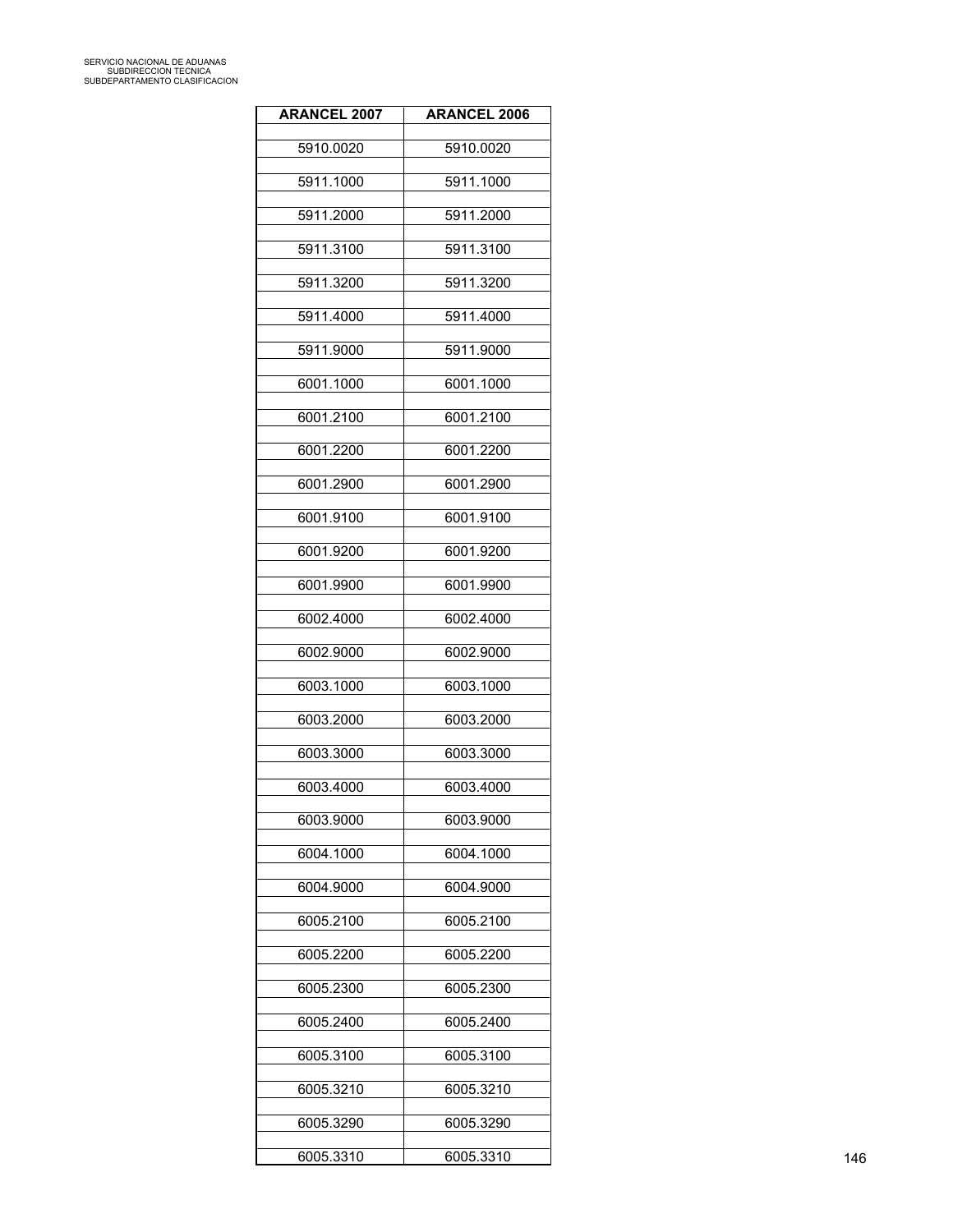| <b>ARANCEL 2007</b> | <b>ARANCEL 2006</b>    |
|---------------------|------------------------|
|                     |                        |
| 6005.3390           | 6005.3390              |
| 6005.3400           | 6005.3400              |
| 6005.4100           | 6005.4100              |
| 6005.4200           | 6005.4200              |
| 6005.4300           | 6005.4300              |
| 6005.4400           | 6005.4400              |
| 6005.9000           | 6005.1000              |
|                     | 6005.9000              |
| 6006.1000           | 6006.1000              |
| 6006.2100           | 6006.2110              |
|                     | 6006.2190              |
| 6006.2200           | 6006.2210              |
|                     | 6006.2290              |
| 6006.2300           | 6006.2310              |
|                     | 6006.2390              |
|                     |                        |
| 6006.2400           | 6006.2410              |
|                     | 6006.2490              |
| 6006.3100           | 6006.3100              |
| 6006.3200           | 6006.3200              |
| 6006.3300           | 6006.3300              |
| 6006.3400           | 6006.3400              |
| 6006.4100           | 6006.4100              |
| 6006.4200           | 6006.4200              |
| 6006.4300           | 6006.4300              |
| 6006.4400           | 6006.4400              |
| 6006.9000           | 6006.9000              |
| 6101.2000           | 6101.2000              |
| 6101.3000           | 6101.3000              |
|                     |                        |
| 6101.9000           | 6101.1000<br>6101.9000 |
| 6102.1000           | 6102.1000              |
| 6102.2000           | 6102.2000              |
|                     |                        |
| 6102.3000           | 6102.3000              |
| 6102.9000           | 6102.9000              |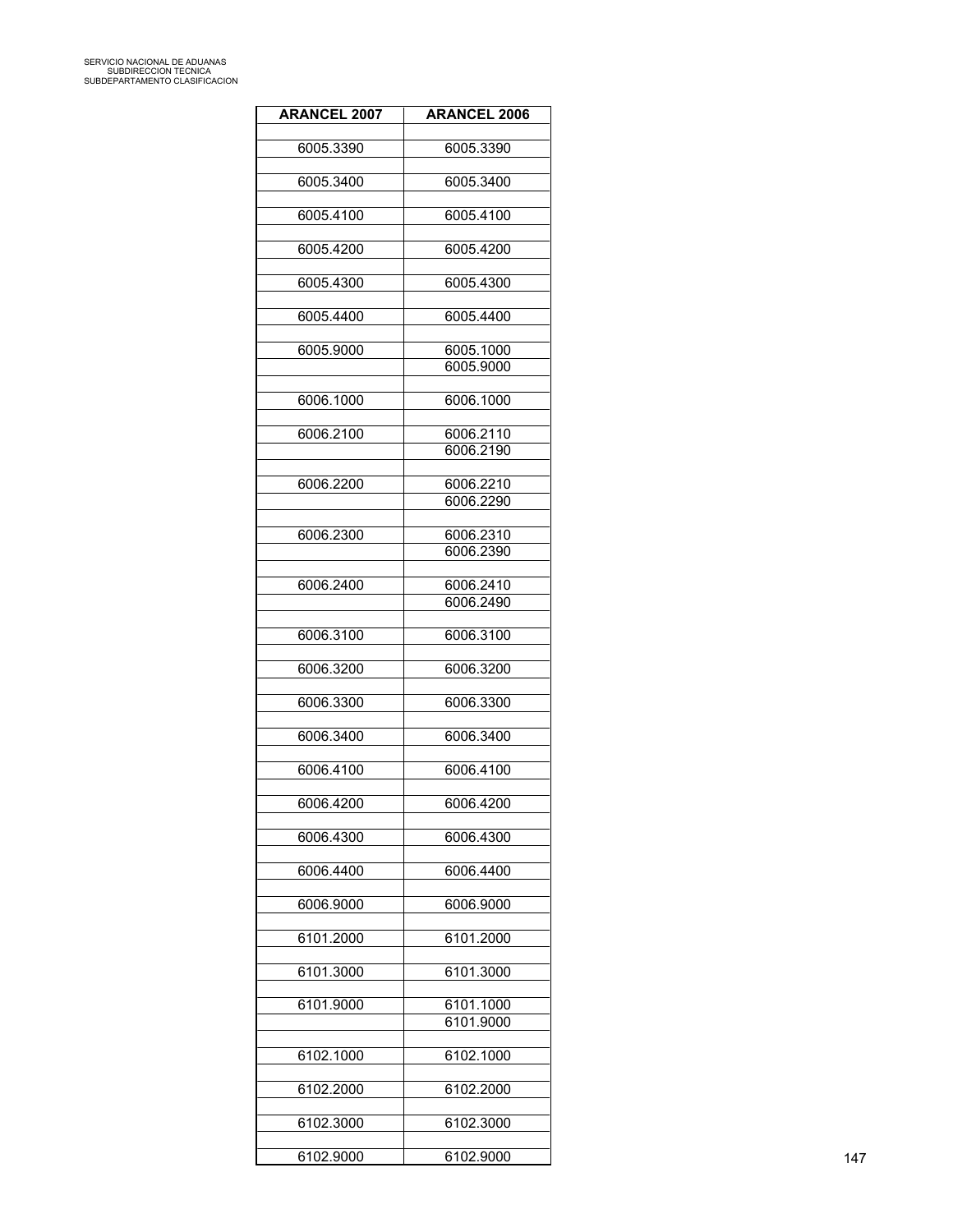| <b>ARANCEL 2007</b> | <b>ARANCEL 2006</b>    |
|---------------------|------------------------|
|                     |                        |
| 6103.1010           | 6103.1910              |
|                     |                        |
| 6103.1020           | 6103.1920              |
| 6103.1090           | 6103.1100              |
|                     | 6103.1200              |
|                     | 6103.1990              |
|                     |                        |
| 6103.2200           | 6103.2200              |
|                     |                        |
| 6103.2300           | 6103.2300              |
| 6103.2910           | 6103.2910              |
|                     |                        |
| 6103.2990           | 6103.2100              |
|                     | 6103.2990              |
|                     |                        |
| 6103.3100           | 6103.3100              |
|                     |                        |
| 6103.3200           | 6103.3200              |
| 6103.3300           | 6103.3300              |
|                     |                        |
| 6103.3910           | 6103.3910              |
|                     |                        |
| 6103.3990           | 6103.3990              |
|                     |                        |
| 6103.4100           | 6103.4100              |
|                     |                        |
| 6103.4211           | 6103.4211              |
| 6103.4212           | 6103.4212              |
|                     |                        |
| 6103.4213           | 6103.4213              |
|                     |                        |
| 6103.4214           | 6103.4214              |
|                     |                        |
| 6103.4221           | 6103.4221              |
| 6103.4222           | 6103.4222              |
|                     |                        |
| 6103.4223           | 6103.4223              |
|                     |                        |
| 6103.4224           | 6103.4224              |
|                     |                        |
| 6103.4300           | 6103.4300              |
| 6103.4910           | 6103.4910              |
|                     |                        |
| 6103.4990           | 6103.4990              |
|                     |                        |
| 6104.1300           | 6104.1300              |
|                     |                        |
| 6104.1910           | 6104.1910              |
|                     |                        |
| 6104.1990           | 6104.1100<br>6104.1200 |
|                     | 6104.1990              |
|                     |                        |
| 6104.2200           | 6104.2200              |
|                     |                        |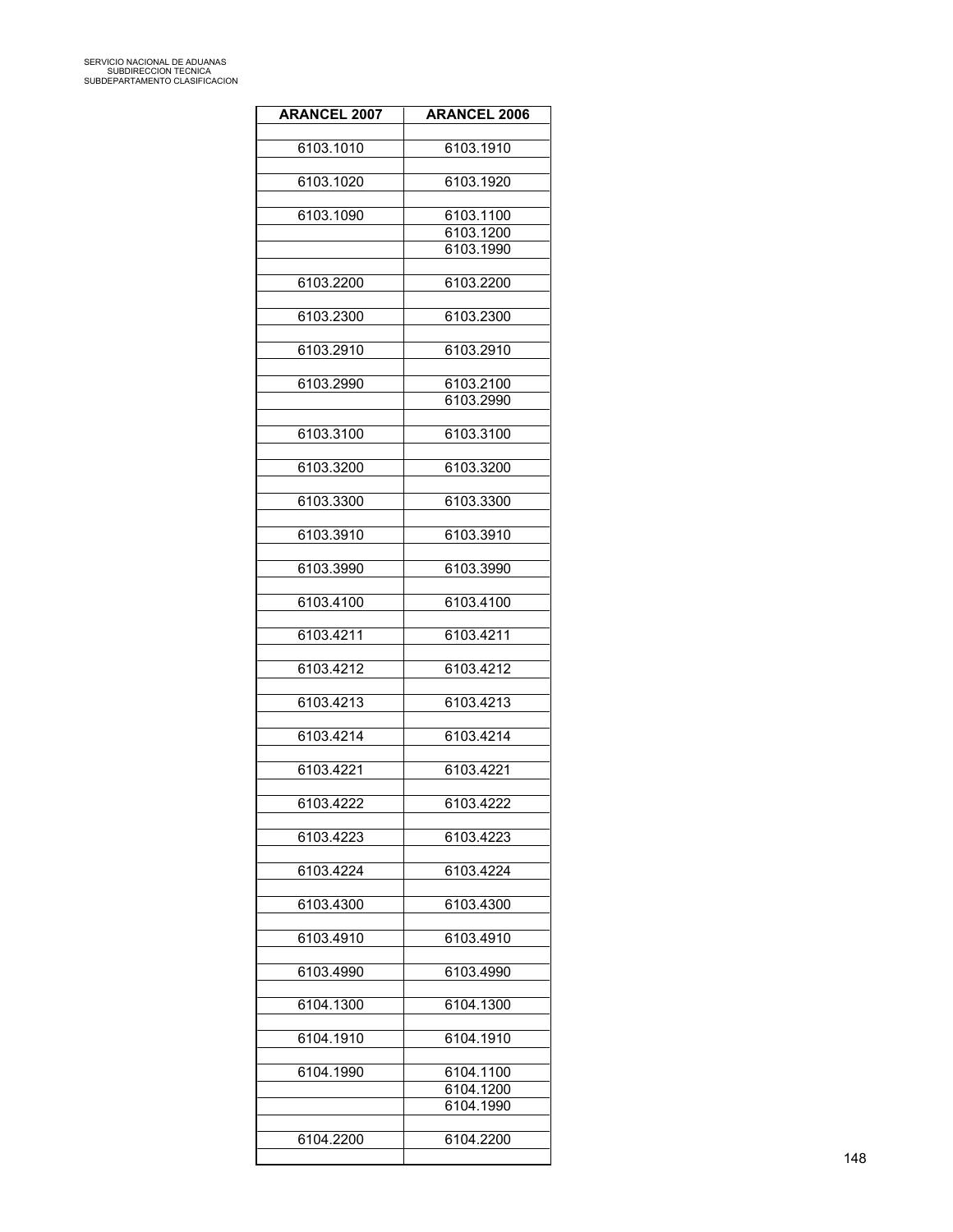| ARANCEL 2007 | <b>ARANCEL 2006</b>    |
|--------------|------------------------|
| 6104.2300    | 6104.2300              |
| 6104.2910    | 6104.2910              |
|              |                        |
| 6104.2990    | 6104.2100<br>6104.2990 |
|              |                        |
| 6104.3100    | 6104.3100              |
| 6104.3200    | 6104.3200              |
|              |                        |
| 6104.3300    | 6104.3300              |
| 6104.3910    | 6104.3910              |
| 6104.3990    | 6104.3990              |
|              |                        |
| 6104.4100    | 6104.4100              |
| 6104.4200    | 6104.4200              |
| 6104.4300    |                        |
|              | 6104.4300              |
| 6104.4400    | 6104.4400              |
| 6104.4900    | 6104.4900              |
|              |                        |
| 6104.5100    | 6104.5100              |
| 6104.5200    | 6104.5200              |
|              |                        |
| 6104.5300    | 6104.5300              |
| 6104.5910    | 6104.5910              |
| 6104.5990    | 6104.5990              |
|              |                        |
| 6104.6100    | 6104.6100              |
| 6104.6211    | 6104.6211              |
|              |                        |
| 6104.6212    | 6104.6212              |
| 6104.6213    | 6104.6213              |
|              |                        |
| 6104.6214    | 6104.6214              |
| 6104.6221    | 6104.6221              |
| 6104.6222    | 6104.6222              |
|              |                        |
| 6104.6223    | 6104.6223              |
| 6104.6224    | 6104.6224              |
|              |                        |
| 6104.6300    | 6104.6300              |
| 6104.6900    | 6104.6900              |
|              |                        |
| 6105.1011    | 6105.1011              |
| 6105.1012    | 6105.1012              |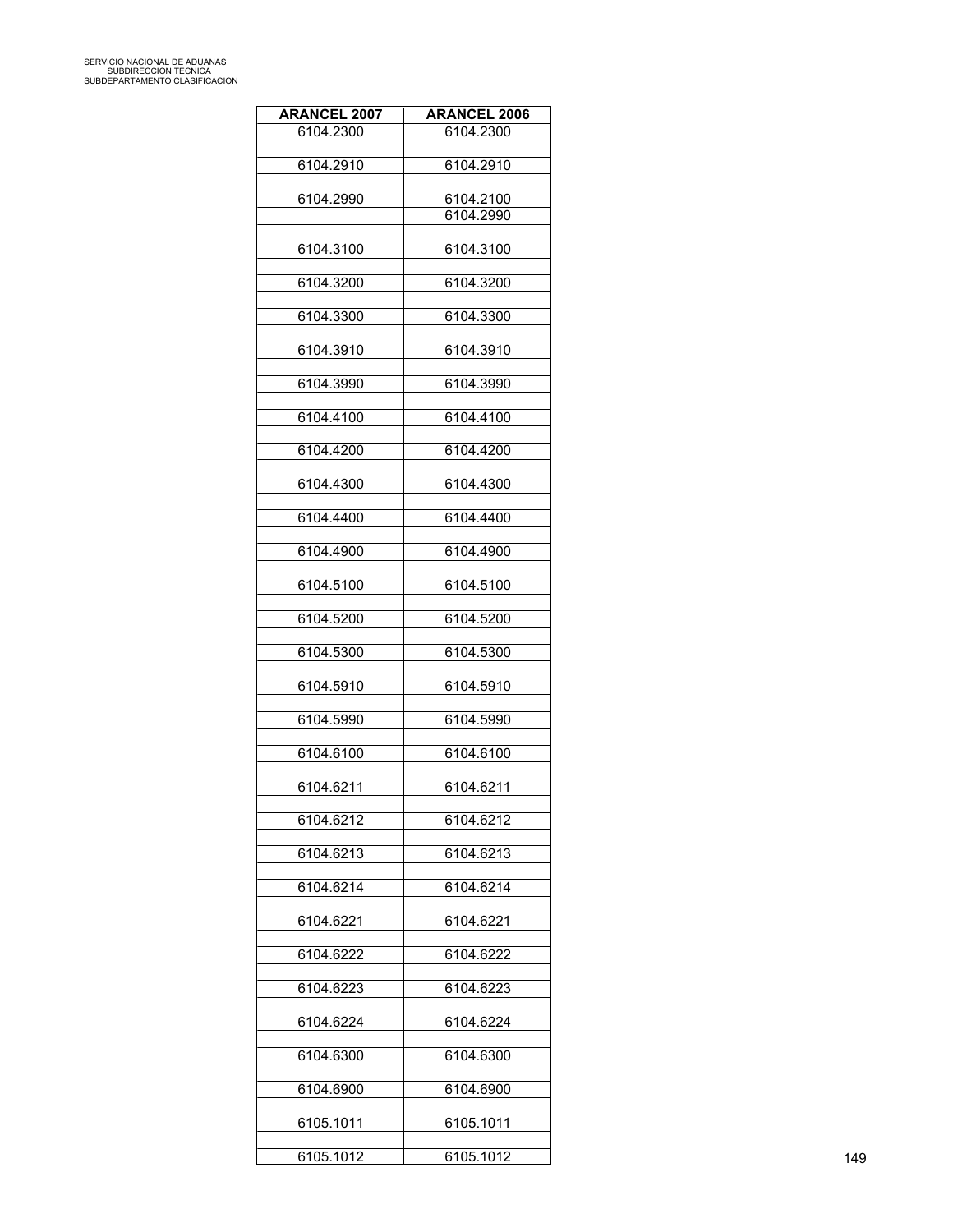| <b>ARANCEL 2007</b> | <b>ARANCEL 2006</b>    |
|---------------------|------------------------|
| 6105.1091           | 6105.1091              |
| 6105.1092           | 6105.1092              |
| 6105.2010           | 6105.2010              |
| 6105.2020           | 6105.2020              |
| 6105.9000           | 6105.9000              |
| 6106.1000           | 6106.1000              |
| 6106.2000           | 6106.2000              |
| 6106.9000           | 6106.9000              |
| 6107.1100           | 6107.1100              |
| 6107.1200           | 6107.1200              |
| 6107.1900           | 6107.1900              |
| 6107.2110           | 6107.2110              |
| 6107.2120           | 6107.2120              |
| 6107.2200           | 6107.2200              |
| 6107.2900           | 6107.2900              |
| 6107.9100           | 6107.9100              |
| 6107.9900           | 6107.9200<br>6107.9900 |
| 6108.1100           | 6108.1100              |
| 6108.1900           | 6108.1900              |
| 6108.2110           | 6108.2110              |
| 6108.2120           | 6108.2120              |
| 6108.2211           | 6108.2211              |
| 6108.2212           | 6108.2212              |
| 6108.2221           | 6108.2221              |
| 6108.2222           | 6108.2222              |
| 6108.2231           | 6108.2231              |
| 6108.2232           | 6108.2232              |
| 6108.2900           | 6108.2900              |
| 6108.3110           | 6108.3110              |
| 6108.3120           | 6108.3120              |
|                     |                        |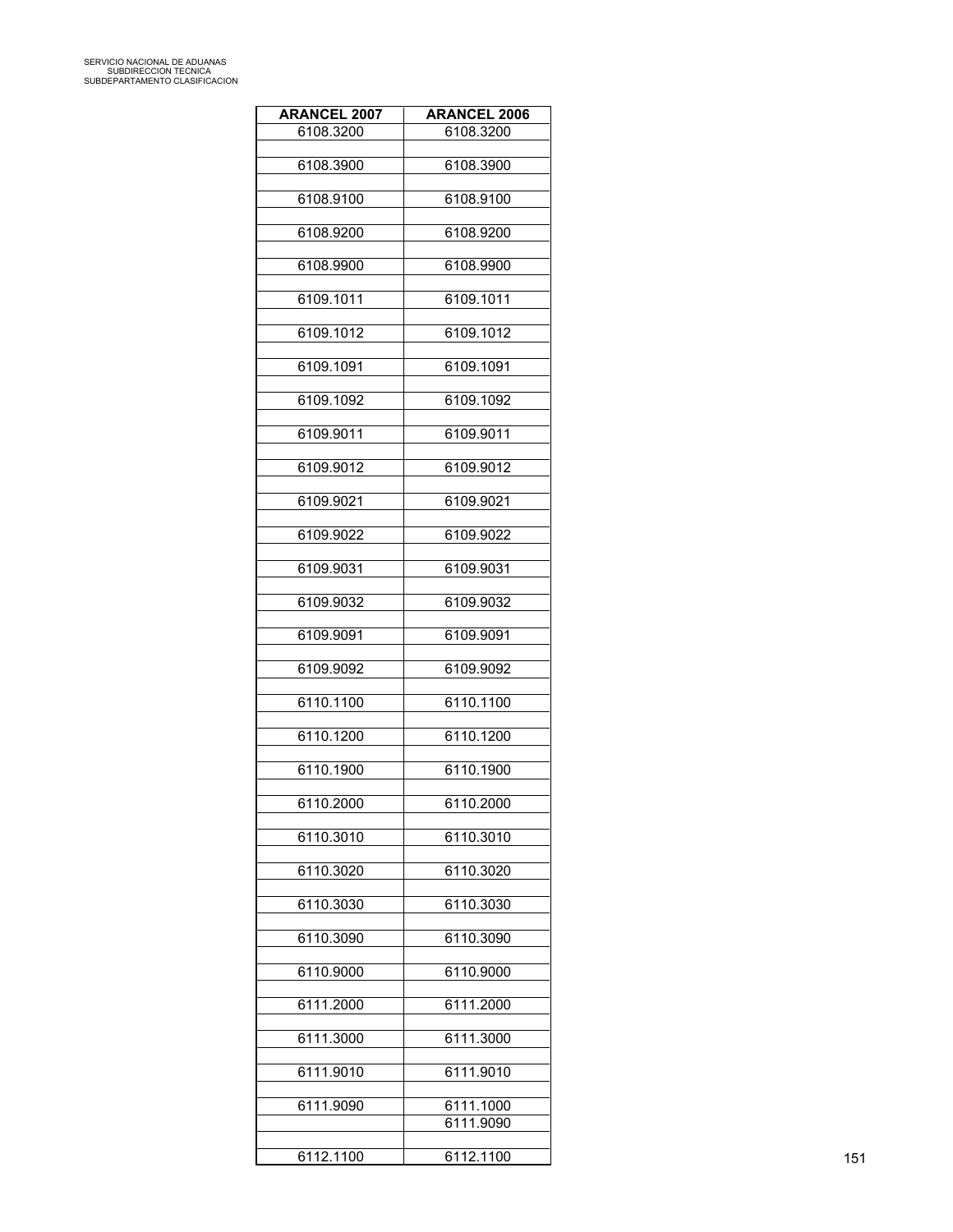| <b>ARANCEL 2007</b> | <b>ARANCEL 2006</b> |
|---------------------|---------------------|
|                     |                     |
| 6112.1200           | 6112.1200           |
| 6112.1910           | 6112.1910           |
|                     |                     |
| 6112.1990           | 6112.1990           |
| 6112.2000           | 6112.2000           |
|                     |                     |
| 6112.3100           | 6112.3100           |
|                     |                     |
| 6112.3910           | 6112.3910           |
| 6112.3990           | 6112.3990           |
|                     |                     |
| 6112.4111           | 6112.4111           |
| 6112.4112           | 6112.4112           |
|                     |                     |
| 6112.4191           | 6112.4191           |
|                     |                     |
| 6112.4192           | 6112.4192           |
| 6112.4910           | 6112.4910           |
|                     |                     |
| 6112.4990           | 6112.4990           |
|                     |                     |
| 6113.0000           | 6113.0000           |
| 6114.2000           | 6114.2000           |
|                     |                     |
| 6114.3010           | 6114.3010           |
|                     |                     |
| 6114.3020           | 6114.3020           |
| 6114.9000           | 6114.1000           |
|                     | 6114.9000           |
|                     |                     |
| 6115.1010           | 6115.1900           |
|                     | 6115.2000           |
|                     | 6115.9210           |
|                     | 6115.9220           |
|                     | 6115.9290           |
| 6115.1020           | 6115.1110           |
|                     | 6115.1200           |
|                     | 6115.2000           |
|                     | 6115.9310           |
|                     |                     |
| 6115.1030           | 6115.1120           |
|                     | 6115.1200           |
|                     | 6115.2000           |
|                     | 6115.9320           |
| 6115.1040           | 6115.1130           |
|                     | 6115.1200           |
|                     | 6115.2000           |
|                     | 6115.9330           |
|                     |                     |
| 6115.1090           | 6115.1190           |
|                     | 6115.1200           |
|                     | 6115.1900           |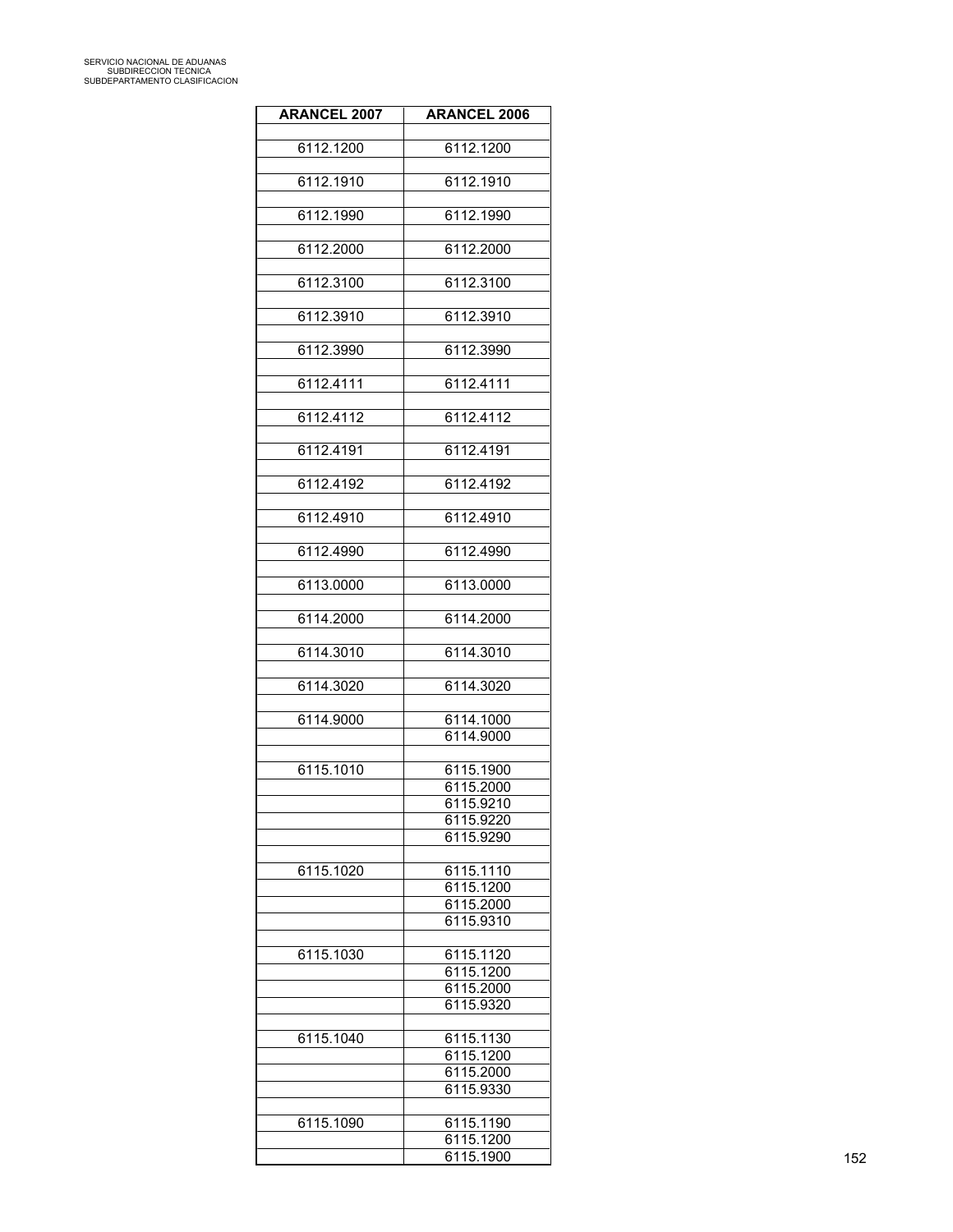| <b>ARANCEL 2007</b> | <b>ARANCEL 2006</b> |
|---------------------|---------------------|
|                     | 6115.2000           |
|                     | 6115.9100           |
|                     | 6115.9390           |
|                     | 6115.9910           |
|                     | 6115.9990           |
|                     |                     |
| 6115.2110           | 6115.1110           |
|                     |                     |
| 6115.2120           | 6115.1120           |
|                     |                     |
| 6115.2130           | 6115.1130           |
|                     |                     |
| 6115.2190           | 6115.1190           |
|                     |                     |
| 6115.2200           | 6115.1200           |
|                     |                     |
| 6115.2900           | 6115.1900           |
|                     |                     |
| 6115.3000           | 6115.2000           |
|                     |                     |
| 6115.9400           | 6115.9100           |
|                     |                     |
| 6115.9510           | 6115.9210           |
|                     |                     |
| 6115.9590           | 6115.9290           |
|                     |                     |
| 6115.9610           | 6115.9310           |
|                     |                     |
| 6115.9620           | 6115.9320           |
|                     |                     |
| 6115.9630           | 6115.9330           |
|                     |                     |
| 6115.9690           | 6115.9390           |
|                     |                     |
| 6115.9910           | 6115.9910           |
|                     |                     |
| 6115.9990           | 6115.9990           |
|                     |                     |
| 6116.1000           | 6116.1000           |
|                     |                     |
| 6116.9100           | 6116.9100           |
|                     |                     |
| 6116.9200           | 6116.9200           |
|                     |                     |
| 6116.9300           | 6116.9300           |
|                     |                     |
| 6116.9900           | 6116.9900           |
|                     |                     |
| 6117.1010           | 6117.1010           |
|                     |                     |
| 6117.1020           | 6117.1020           |
|                     |                     |
| 6117.1030           | 6117.1030           |
|                     |                     |
| 6117.1090           | 6117.1090           |
|                     |                     |
| 6117.8000           | 6117.2010           |
|                     | 6117.2020           |
|                     | 6117.2030           |
|                     | 6117.2090           |
|                     | 6117.8010           |
|                     | 6117.8020           |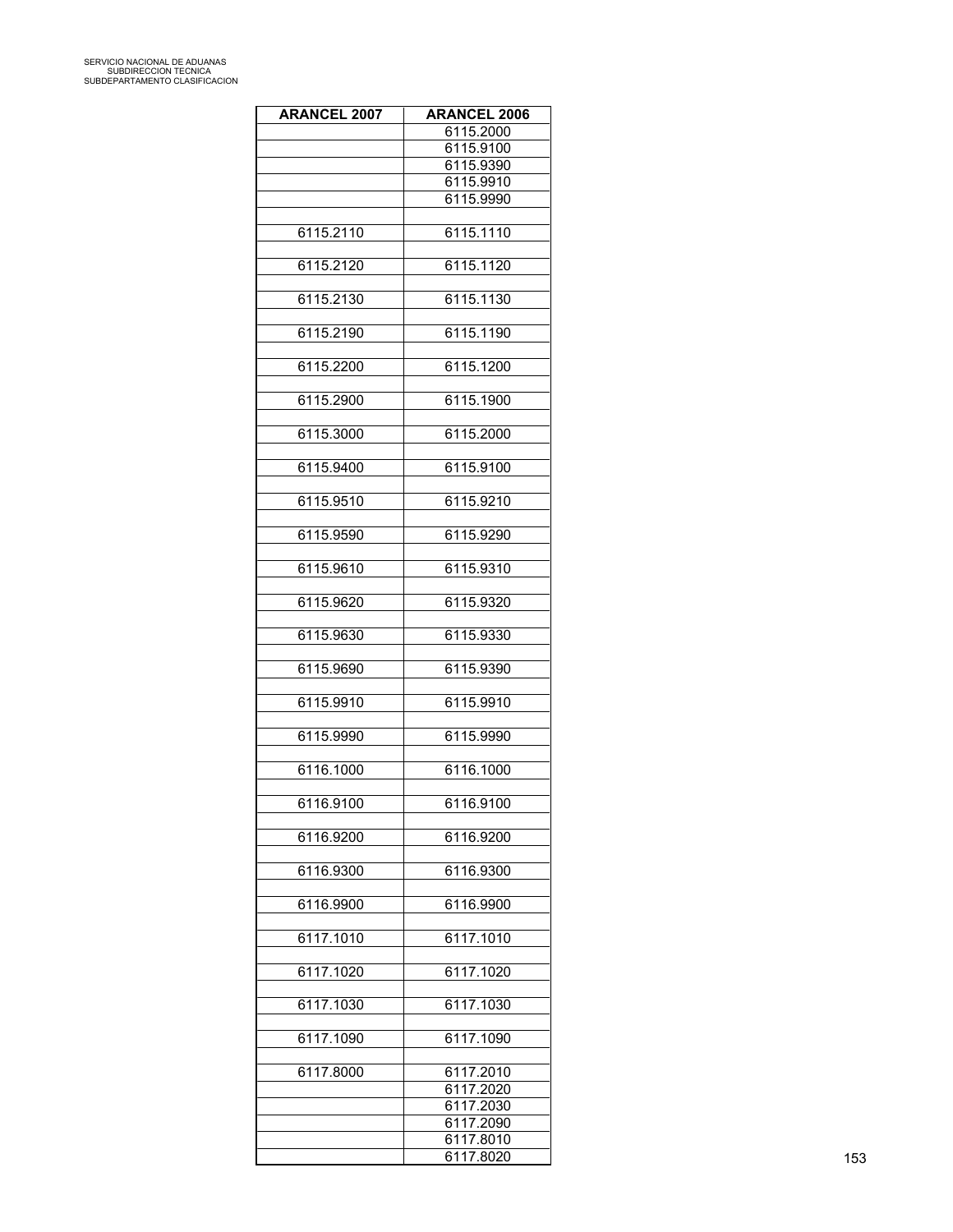| <b>ARANCEL 2007</b> | <b>ARANCEL 2006</b> |
|---------------------|---------------------|
|                     | 6117.8030           |
|                     | 6117.8090           |
|                     |                     |
| 6117.9000           | 6117.9010           |
|                     | 6117.9020           |
|                     | 6117.9030           |
|                     | 6117.9090           |
| 6201.1100           | 6201.1100           |
|                     |                     |
| 6201.1200           | 6201.1200           |
|                     |                     |
| 6201.1311           | 6201.1311           |
|                     |                     |
| 6201.1312           | 6201.1312           |
|                     |                     |
| 6201.1313           | 6201.1313           |
|                     |                     |
| 6201.1319           | 6201.1319           |
| 6201.1321           | 6201.1321           |
|                     |                     |
| 6201.1322           | 6201.1322           |
|                     |                     |
| 6201.1323           | 6201.1323           |
|                     |                     |
| 6201.1329           | 6201.1329           |
|                     |                     |
| 6201.1900           | 6201.1900           |
|                     |                     |
| 6201.9100           | 6201.9100           |
| 6201.9211           | 6201.9211           |
|                     |                     |
| 6201.9212           | 6201.9212           |
|                     |                     |
| 6201.9221           | 6201.9221           |
|                     |                     |
| 6201.9222           | 6201.9222           |
|                     |                     |
| 6201.9291           | 6201.9291           |
|                     |                     |
| 6201.9292           | 6201.9292           |
| 6201.9311           | 6201.9311           |
|                     |                     |
| 6201.9312           | 6201.9312           |
|                     |                     |
| 6201.9321           | 6201.9321           |
|                     |                     |
| 6201.9322           | 6201.9322           |
|                     |                     |
| 6201.9391           | 6201.9391           |
|                     |                     |
| 6201.9392           | 6201.9392           |
| 6201.9900           | 6201.9900           |
|                     |                     |
| 6202.1111           | 6202.1111           |
|                     |                     |
| 6202.1112           | 6202.1112           |
|                     |                     |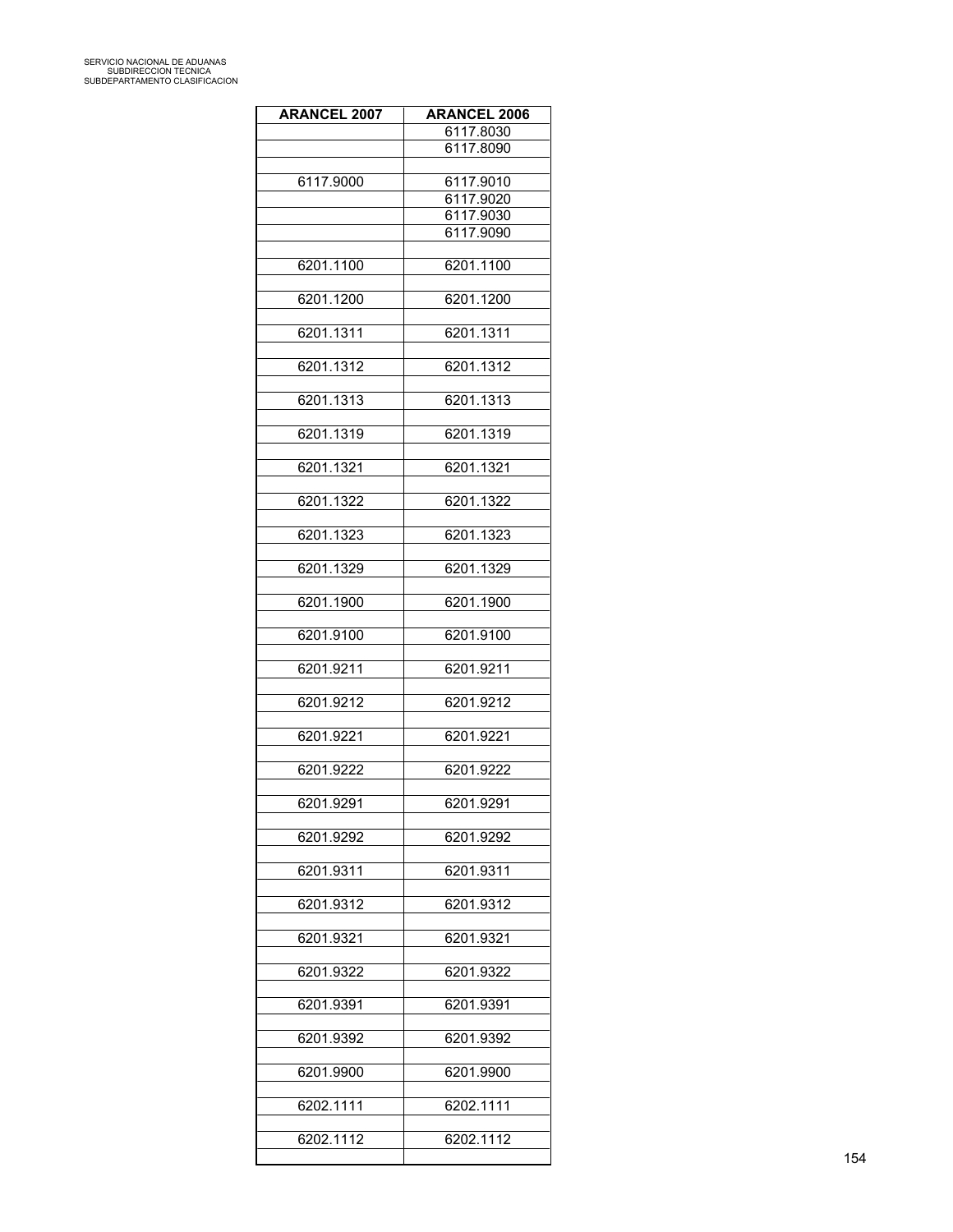| <b>ARANCEL 2007</b> | <b>ARANCEL 2006</b> |
|---------------------|---------------------|
| 6202.1113           | 6202.1113           |
| 6202.1119           | 6202.1119           |
| 6202.1121           | 6202.1121           |
| 6202.1122           | 6202.1122           |
| 6202.1123           | 6202.1123           |
| 6202.1129           | 6202.1129           |
| 6202.1200           | 6202.1200           |
| 6202.1311           | 6202.1311           |
| 6202.1312           | 6202.1312           |
| 6202.1313           | 6202.1313           |
| 6202.1319           | 6202.1319           |
| 6202.1321           | 6202.1321           |
| 6202.1322           | 6202.1322           |
| 6202.1323           | 6202.1323           |
| 6202.1329           | 6202.1329           |
| 6202.1900           | 6202.1900           |
| 6202.9100           | 6202.9100           |
| 6202.9200           | 6202.9200           |
| 6202.9310           | 6202.9310           |
| 6202.9320           | 6202.9320           |
| 6202.9390           | 6202.9390           |
| 6202.9900           | 6202.9900           |
| 6203.1110           | 6203.1110           |
| 6203.1120           | 6203.1120           |
| 6203.1200           | 6203.1200           |
| 6203.1910           | 6203.1910           |
| 6203.1920           | 6203.1920           |
| 6203.1990           | 6203.1990           |
| 6203.2200           | 6203.2200           |
| 6203.2300           | 6203.2300           |
| 6203.2910           | 6203.2910           |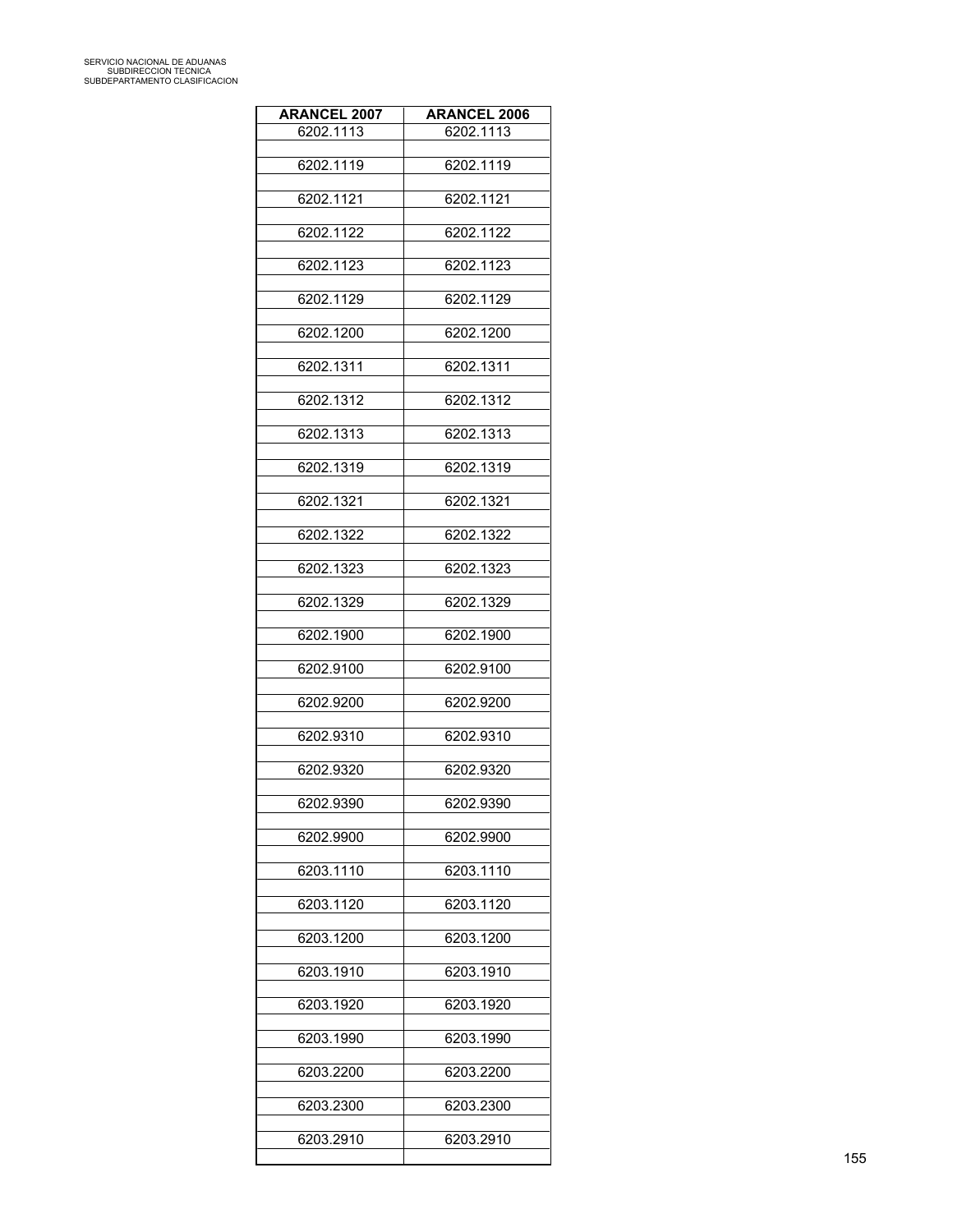| <b>ARANCEL 2007</b> | <b>ARANCEL 2006</b> |
|---------------------|---------------------|
| 6203.2990           | 6203.2100           |
|                     | 6203.2990           |
| 6203.3100           | 6203.3100           |
|                     |                     |
| 6203.3200           | 6203.3200           |
| 6203.3300           | 6203.3300           |
|                     |                     |
| 6203.3910           | 6203.3910           |
|                     |                     |
| 6203.3990           | 6203.3990           |
| 6203.4100           | 6203.4100           |
|                     |                     |
| 6203.4210           | 6203.4210           |
|                     | 6203.4291           |
| 6203.4291           |                     |
| 6203.4292           | 6203.4292           |
|                     |                     |
| 6203.4293           | 6203.4293           |
| 6203.4299           | 6203.4299           |
|                     |                     |
| 6203.4311           | 6203.4311           |
|                     |                     |
| 6203.4312           | 6203.4312           |
| 6203.4313           | 6203.4313           |
|                     |                     |
| 6203.4314           | 6203.4314           |
|                     |                     |
| 6203.4321           | 6203.4321           |
| 6203.4322           | 6203.4322           |
|                     |                     |
| 6203.4323           | 6203.4323           |
|                     |                     |
| 6203.4324           | 6203.4324           |
| 6203.4910           | 6203.4910           |
|                     |                     |
| 6203.4990           | 6203.4990           |
|                     |                     |
| 6204.1100           | 6204.1100           |
| 6204.1200           | 6204.1200           |
|                     |                     |
| 6204.1300           | 6204.1300           |
|                     |                     |
| 6204.1910           | 6204.1910           |
| 6204.1990           | 6204.1990           |
|                     |                     |
| 6204.2100           | 6204.2100           |
|                     |                     |
| 6204.2200           | 6204.2200           |
| 6204.2300           | 6204.2300           |
|                     |                     |
| 6204.2910           | 6204.2910           |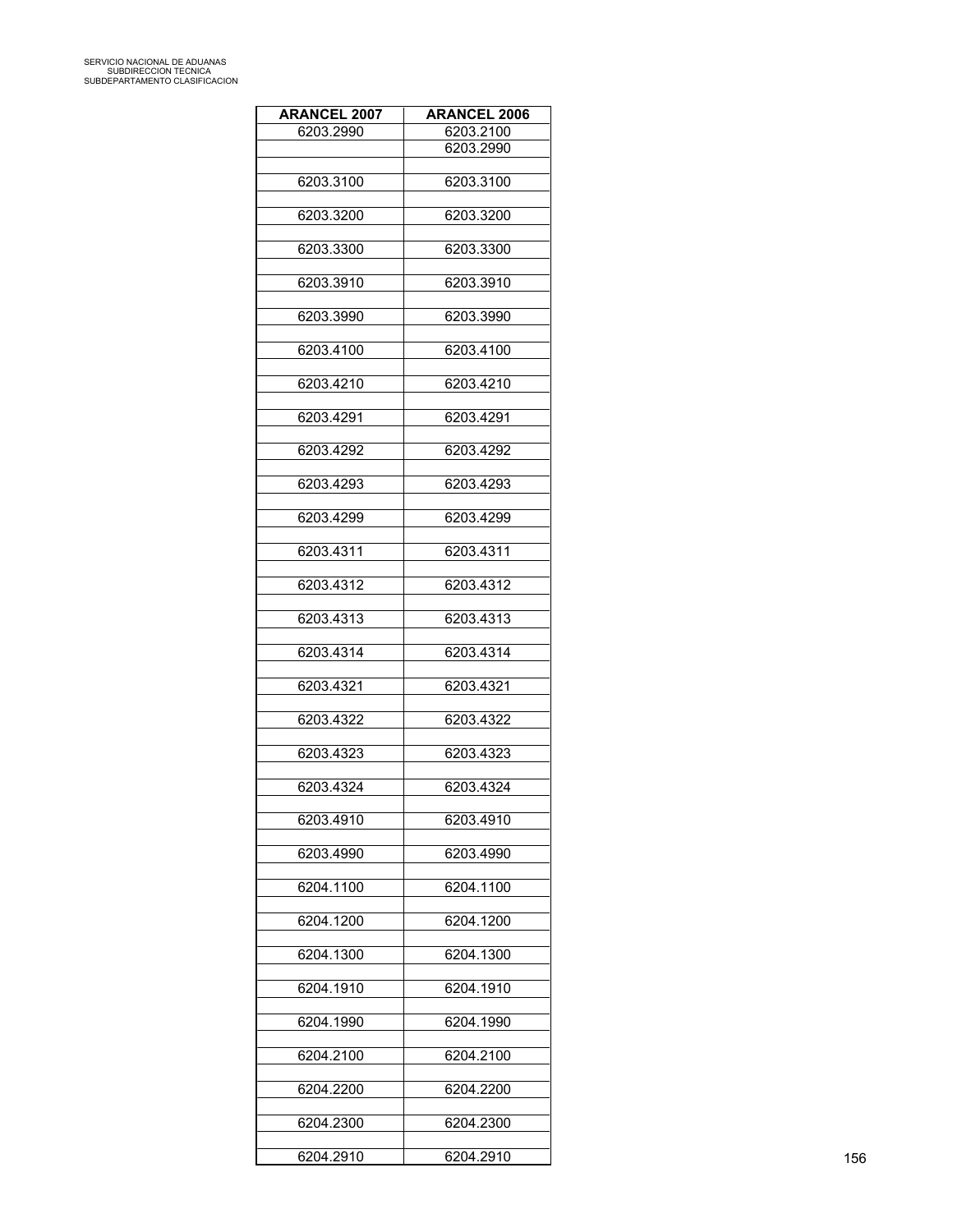| <b>ARANCEL 2007</b> | <b>ARANCEL 2006</b> |
|---------------------|---------------------|
| 6204.2990           | 6204.2990           |
| 6204.3100           | 6204.3100           |
|                     |                     |
| 6204.3200           | 6204.3200           |
| 6204.3300           | 6204.3300           |
| 6204.3910           | 6204.3910           |
| 6204.3990           | 6204.3990           |
| 6204.4100           | 6204.4100           |
| 6204.4200           | 6204.4200           |
| 6204.4300           | 6204.4300           |
| 6204.4400           | 6204.4400           |
| 6204.4900           | 6204.4900           |
| 6204.5100           | 6204.5100           |
| 6204.5200           | 6204.5200           |
|                     |                     |
| 6204.5300           | 6204.5300           |
| 6204.5910           | 6204.5910           |
| 6204.5990           | 6204.5990           |
| 6204.6100           | 6204.6100           |
| 6204.6210           | 6204.6210           |
| 6204.6291           | 6204.6291           |
| 6204.6292           | 6204.6292           |
| 6204.6293           | 6204.6293           |
| 6204.6294           | 6204.6294           |
| 6204.6311           | 6204.6311           |
| 6204.6312           | 6204.6312           |
| 6204.6313           |                     |
|                     | 6204.6313           |
| 6204.6314           | 6204.6314           |
| 6204.6321           | 6204.6321           |
| 6204.6322           | 6204.6322           |
| 6204.6323           | 6204.6323           |
| 6204.6324           | 6204.6324           |
| 6204.6910           | 6204.6910           |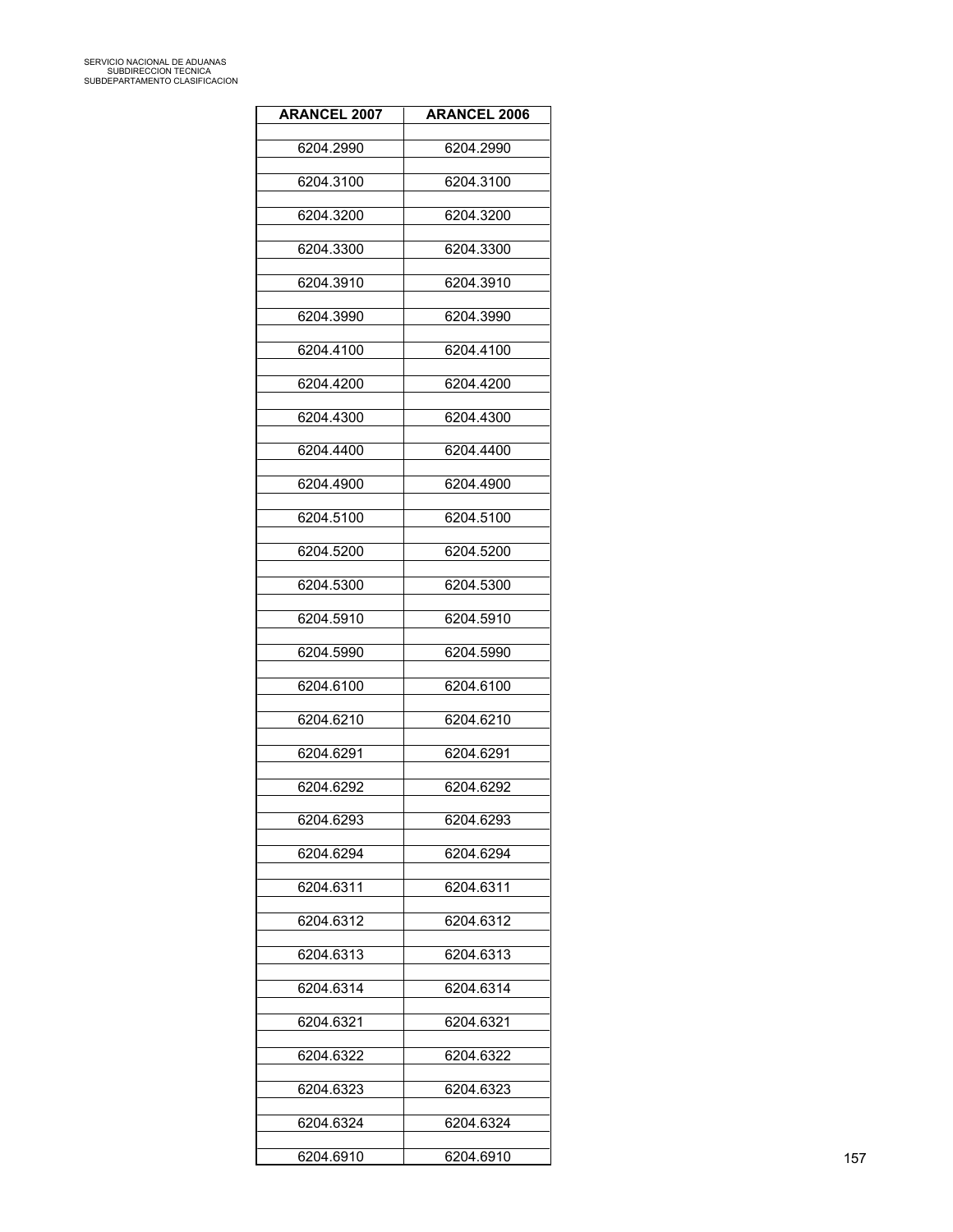| <b>ARANCEL 2007</b> | <b>ARANCEL 2006</b> |
|---------------------|---------------------|
| 6204.6990           | 6204.6990           |
|                     |                     |
| 6205.2010           | 6205.2010           |
| 6205.2020           | 6205.2020           |
| 6205.3011           | 6205.3011           |
| 6205.3012           | 6205.3012           |
| 6205.3021           | 6205.3021           |
| 6205.3022           | 6205.3022           |
| 6205.3031           | 6205.3031           |
| 6205.3032           | 6205.3032           |
| 6205.9000           | 6205.1000           |
|                     | 6205.9000           |
| 6206.1000           | 6206.1000           |
|                     |                     |
| 6206.2000           | 6206.2000           |
| 6206.3000           | 6206.3000           |
| 6206.4011           | 6206.4011           |
| 6206.4012           | 6206.4012           |
| 6206.4021           | 6206.4021           |
| 6206.4022           | 6206.4022           |
| 6206.9000           | 6206.9000           |
| 6207.1100           | 6207.1100           |
| 6207.1910           | 6207.1910           |
| 6207.1990           | 6207.1990           |
| 6207.2100           | 6207.2100           |
| 6207.2200           | 6207.2200           |
|                     |                     |
| 6207.2900           | 6207.2900           |
| 6207.9100           | 6207.9100           |
| 6207.9900           | 6207.9200           |
|                     | 6207.9900           |
| 6208.1100           | 6208.1100           |
| 6208.1910           | 6208.1910           |
| 6208.1990           | 6208.1990           |
| 6208.2100           | 6208.2100           |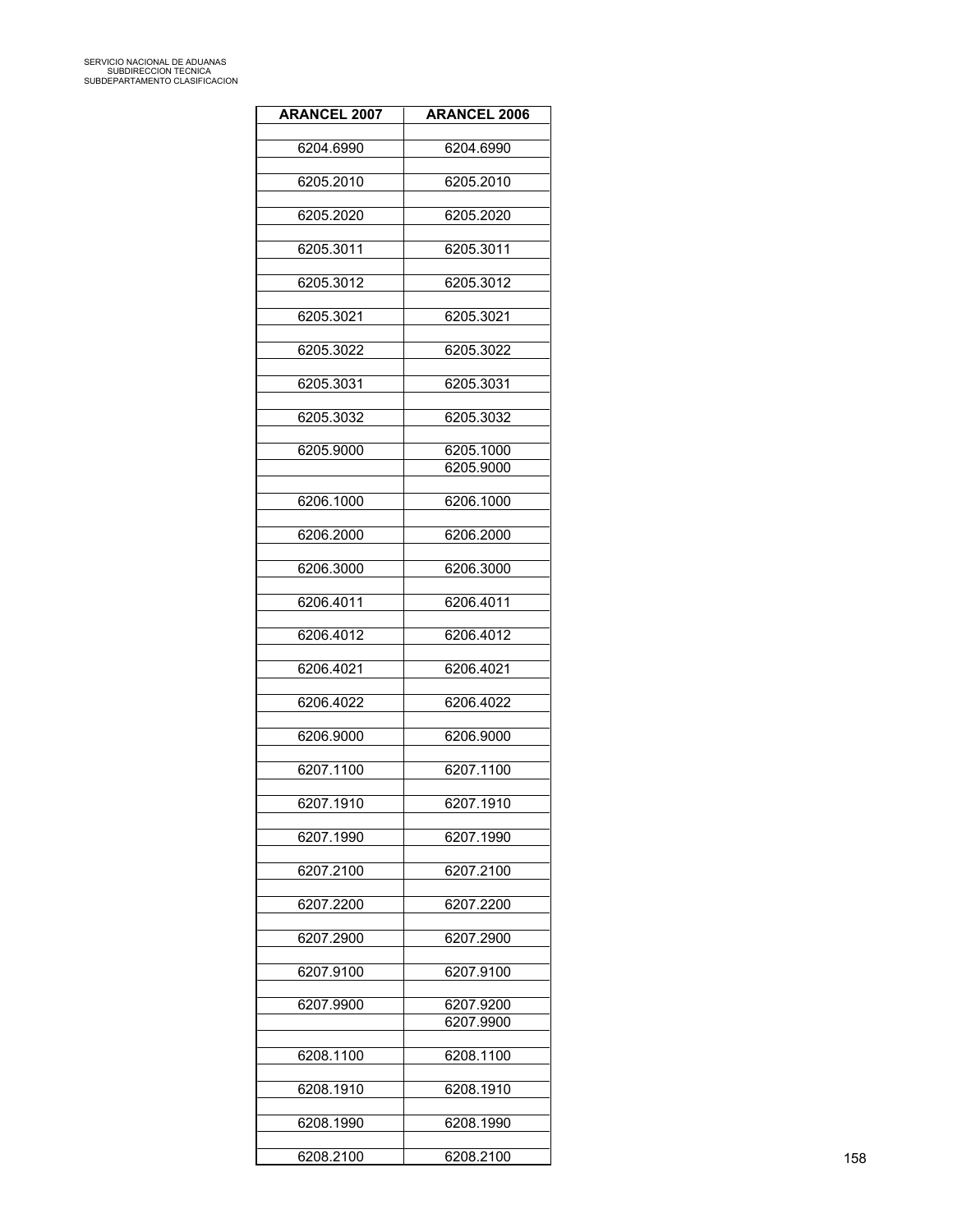| <b>ARANCEL 2007</b> | <b>ARANCEL 2006</b> |
|---------------------|---------------------|
| 6208.2200           | 6208.2200           |
|                     |                     |
| 6208.2900           | 6208.2900           |
| 6208.9100           | 6208.9100           |
| 6208.9200           | 6208.9200           |
| 6208.9900           | 6208.9900           |
|                     |                     |
| 6209.2000           | 6209.2000           |
| 6209.3000           | 6209.3000           |
| 6209.9010           | 6209.9010           |
| 6209.9090           | 6209.1000           |
|                     | 6209.9090           |
| 6210.1010           | 6210.1010           |
|                     |                     |
| 6210.1020           | 6210.1020           |
| 6210.1090           | 6210.1090           |
| 6210.2000           | 6210.2000           |
| 6210.3000           | 6210.3000           |
|                     |                     |
| 6210.4000           | 6210.4000           |
| 6210.5000           | 6210.5000           |
| 6211.1110           | 6211.1110           |
| 6211.1121           | 6211.1121           |
|                     |                     |
| 6211.1122           | 6211.1122           |
| 6211.1190           | 6211.1190           |
| 6211.1210           | 6211.1210           |
| 6211.1220           | 6211.1220           |
|                     |                     |
| 6211.1290           | 6211.1290           |
| 6211.2010           | 6211.2010           |
| 6211.2020           | 6211.2020           |
| 6211.2090           | 6211.2090           |
| 6211.3200           | 6211.3200           |
|                     |                     |
| 6211.3300           | 6211.3300           |
| 6211.3900           | 6211.3100           |
|                     | 6211.3900           |
| 6211.4100           | 6211.4100           |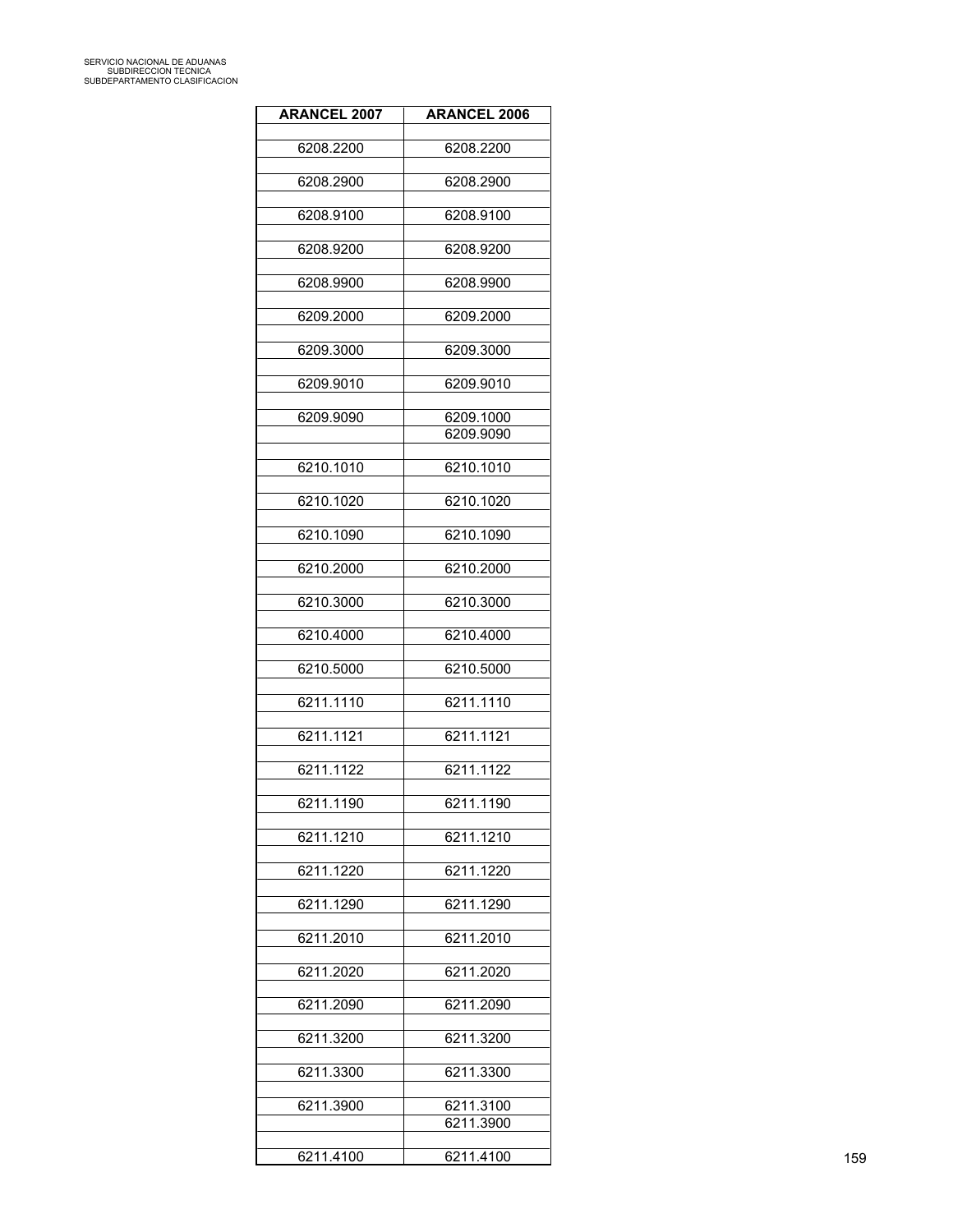| <b>ARANCEL 2007</b> | <b>ARANCEL 2006</b> |
|---------------------|---------------------|
| 6211.4200           | 6211.4200           |
| 6211.4300           | 6211.4300           |
|                     |                     |
| 6211.4900           | 6211.4900           |
| 6212.1010           | 6212.1010           |
| 6212.1020           | 6212.1020           |
| 6212.1090           | 6212.1090           |
| 6212.2010           | 6212.2010           |
| 6212.2020           | 6212.2020           |
| 6212.2030           | 6212.2030           |
| 6212.2090           | 6212.2090           |
| 6212.3000           | 6212.3000           |
| 6212.9000           | 6212.9000           |
| 6213.2000           | 6213.2000           |
| 6213.9000           | 6213.1000           |
|                     | 6213.9000           |
| 6214.1000           | 6214.1000           |
| 6214.2000           | 6214.2000           |
| 6214.3000           | 6214.3000           |
| 6214.4000           | 6214.4000           |
| 6214.9000           | 6214.9000           |
| 6215.1000           | 6215.1000           |
| 6215.2000           | 6215.2000           |
| 6215.9000           | 6215.9000           |
| 6216.0000           | 6216.0000           |
| 6217.1000           | 6217.1000           |
| 6217.9000           | 6217.9000           |
| 6301.1000           | 6301.1000           |
| 6301.2000           | 6301.2000           |
| 6301.3000           | 6301.3000           |
| 6301.4000           | 6301.4000           |
| 6301.9000           | 6301.9000           |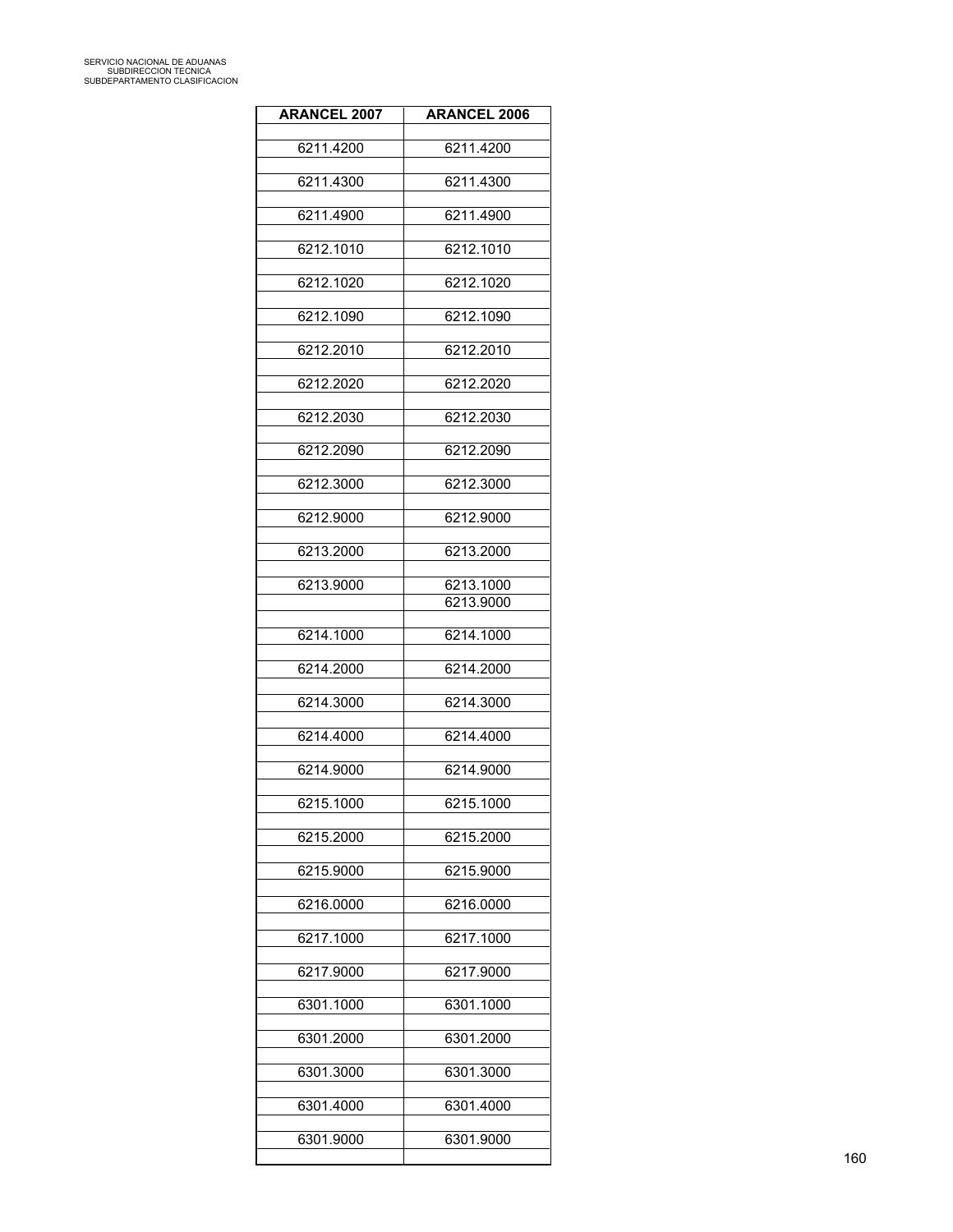| <b>ARANCEL 2007</b> | <b>ARANCEL 2006</b> |
|---------------------|---------------------|
| 6302.1000           | 6302.1000           |
| 6302.2110           | 6302.2110           |
|                     |                     |
| 6302.2190           | 6302.2190           |
| 6302.2210           | 6302.2210           |
|                     |                     |
| 6302.2290           | 6302.2290           |
| 6302.2910           | 6302.2910           |
| 6302.2990           | 6302.2990           |
|                     |                     |
| 6302.3110           | 6302.3110           |
| 6302.3190           | 6302.3190           |
|                     |                     |
| 6302.3210           | 6302.3210           |
| 6302.3290           | 6302.3290           |
|                     |                     |
| 6302.3910           | 6302.3910           |
| 6302.3990           | 6302.3990           |
|                     |                     |
| 6302.4000           | 6302.4000           |
| 6302.5100           | 6302.5100           |
| 6302.5300           | 6302.5300           |
|                     |                     |
| 6302.5900           | 6302.5200           |
|                     | 6302.5900           |
| 6302.6011           | 6302.6011           |
| 6302.6012           | 6302.6012           |
|                     |                     |
| 6302.6013           | 6302.6013           |
| 6302.6014           | 6302.6014           |
|                     |                     |
| 6302.6019           | 6302.6019           |
| 6302.6091           | 6302.6091           |
|                     |                     |
| 6302.6099           | 6302.6099           |
| 6302.9110           | 6302.9110           |
|                     |                     |
| 6302.9190           | 6302.9190           |
| 6302.9310           | 6302.9310           |
| 6302.9390           | 6302.9390           |
|                     |                     |
| 6302.9910           | 6302.9210           |
|                     | 6302.9910           |
| 6302.9990           | 6302.9290           |
|                     | 6302.9990           |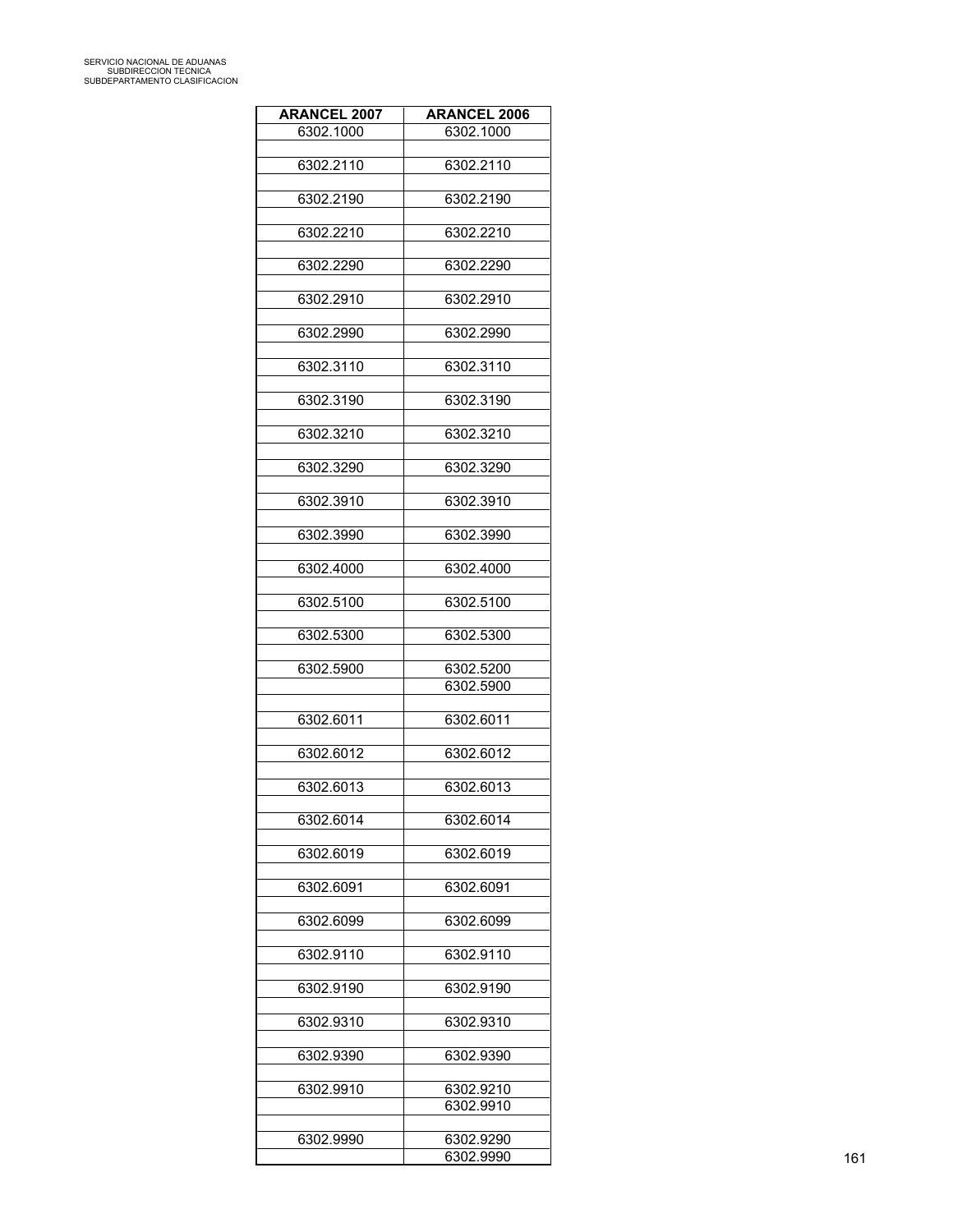| <b>ARANCEL 2007</b> | <b>ARANCEL 2006</b> |
|---------------------|---------------------|
| 6303.1200           | 6303.1200           |
|                     |                     |
| 6303.1900           | 6303.1100           |
|                     | 6303.1900           |
| 6303.9100           | 6303.9100           |
|                     |                     |
| 6303.9200           | 6303.9210           |
|                     | 6303.9290           |
| 6303.9900           | 6303.9900           |
|                     |                     |
| 6304.1100           | 6304.1100           |
|                     |                     |
| 6304.1900           | 6304.1900           |
| 6304.9100           | 6304.9100           |
|                     |                     |
| 6304.9200           | 6304.9200           |
| 6304.9300           | 6304.9300           |
|                     |                     |
| 6304.9900           | 6304.9900           |
|                     |                     |
| 6305.1000           | 6305.1000           |
| 6305.2000           | 6305.2000           |
|                     |                     |
| 6305.3200           | 6305.3200           |
|                     |                     |
| 6305.3310           | 6305.3310           |
| 6305.3321           | 6305.3321           |
|                     |                     |
| 6305.3322           | 6305.3322           |
| 6305.3329           | 6305.3329           |
|                     |                     |
| 6305.3900           | 6305.3900           |
|                     |                     |
| 6305.9000           | 6305.9000           |
| 6306.1200           | 6306.1200           |
|                     |                     |
| 6306.1900           | 6306.1100           |
|                     | 6306.1900           |
| 6306.2210           | 6306.2210           |
|                     |                     |
| 6306.2290           | 6306.2290           |
|                     |                     |
| 6306.2900           | 6306.2100           |
|                     | 6306.2900           |
| 6306.3000           | 6306.3100           |
|                     | 6306.3900           |
|                     |                     |
| 6306.4000           | 6306.4100           |
|                     | 6306.4900           |
| 6306.9100           | 6306.9100           |
|                     |                     |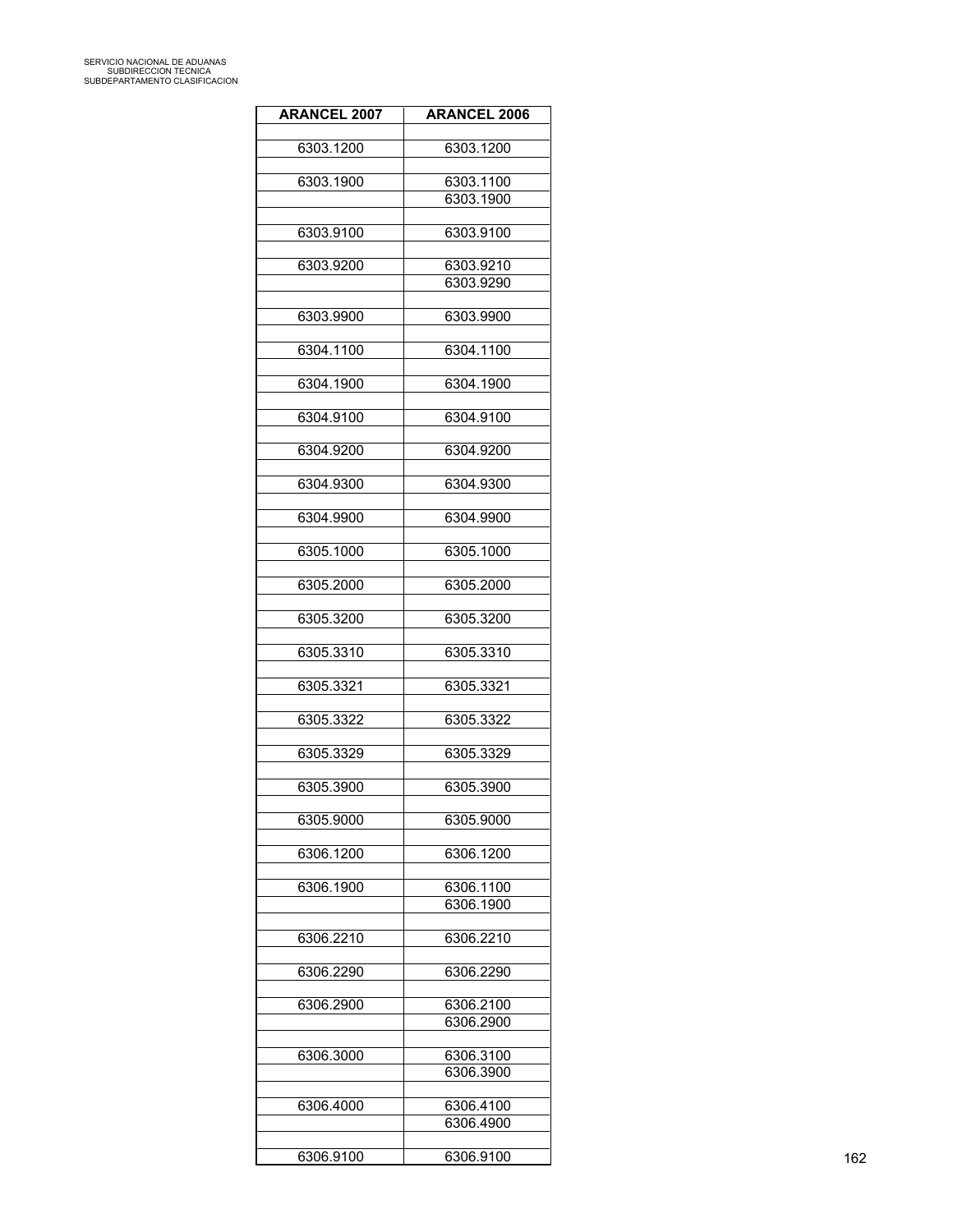| <b>ARANCEL 2007</b> | <b>ARANCEL 2006</b> |
|---------------------|---------------------|
| 6306.9900           | 6306.9900           |
|                     |                     |
| 6307.1000           | 6307.1000           |
| 6307.2000           | 6307.2000           |
| 6307.9000           | 6307.9000           |
| 6308.0000           | 6308.0000           |
| 6309.0010           | 6309.0010           |
| 6309.0020           | 6309.0020           |
| 6309.0030           | 6309.0030           |
| 6309.0040           | 6309.0040           |
| 6309.0050           | 6309.0050           |
| 6309.0060           | 6309.0060           |
| 6309.0070           | 6309.0070           |
| 6309.0080           | 6309.0080           |
| 6309.0091           | 6309.0091           |
| 6309.0092           | 6309.0092           |
| 6309.0093           | 6309.0093           |
| 6309.0094           | 6309.0094           |
| 6309.0099           | 6309.0099           |
| 6310.1000           | 6310.1000           |
| 6310.9000           | 6310.9000           |
| 6401.1000           | 6401.1000           |
| 6401.9200           | 6401.9200           |
| 6401.9910           | 6401.9910           |
| 6401.9990           | 6401.9100           |
|                     | 6401.9990           |
| 6402.1210           | 6402.1210           |
| 6402.1220           | 6402.1220           |
| 6402.1910           | 6402.1910           |
| 6402.1920           | 6402.1920           |
| 6402.1990           | 6402.1990           |
| 6402.2010           | 6402.2010           |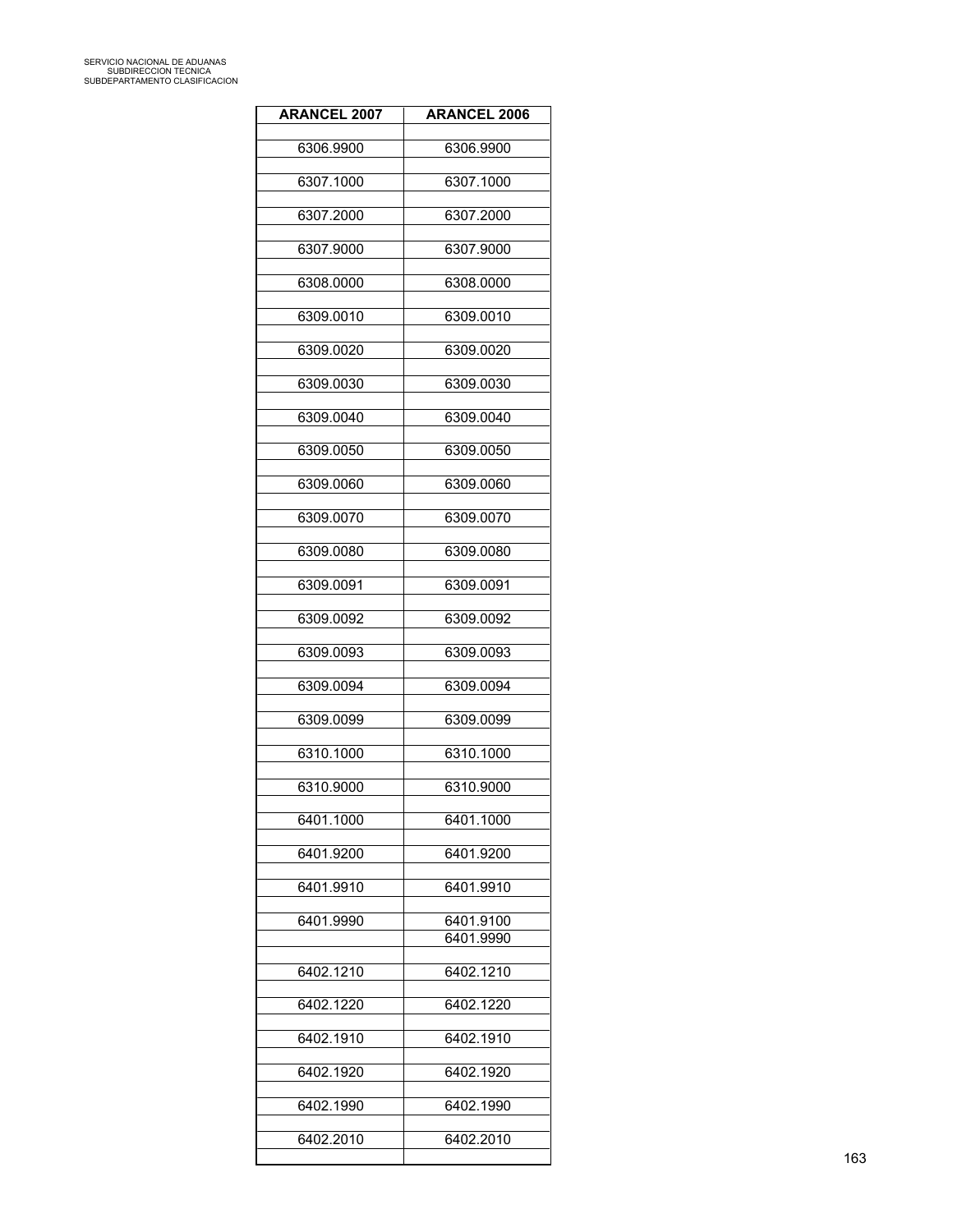| <b>ARANCEL 2007</b> | <b>ARANCEL 2006</b>    |
|---------------------|------------------------|
| 6402.2020           | 6402.2020              |
| 6402.2030           | 6402.2030              |
|                     |                        |
| 6402.2090           | 6402.2090              |
| 6402.9110           | 6402.3000              |
|                     | 6402.9110              |
|                     |                        |
| 6402.9120           | 6402.3000              |
|                     | 6402.9120              |
| 6402.9130           | 6402.3000              |
|                     | 6402.9130              |
|                     |                        |
| 6402.9190           | 6402.3000<br>6402.9190 |
|                     |                        |
| 6402.9911           | 6402.9911              |
| 6402.9912           |                        |
|                     | 6402.9912              |
| 6402.9913           | 6402.9913              |
|                     |                        |
| 6402.9991           | 6402.3000              |
|                     | 6402.9991              |
| 6402.9992           | 6402.3000              |
|                     | 6402.9992              |
|                     |                        |
| 6402.9993           | 6402.3000<br>6402.9993 |
|                     |                        |
| 6403.1200           | 6403.1200              |
|                     |                        |
| 6403.1910           | 6403.1910              |
| 6403.1920           | 6403.1920              |
|                     |                        |
| 6403.1990           | 6403.1990              |
| 6403.2000           | 6403.2000              |
|                     |                        |
| 6403.4000           | 6403.4000              |
|                     |                        |
| 6403.5110           | 6403.5110              |
| 6403.5121           | 6403.5121              |
|                     |                        |
| 6403.5122           | 6403.5122              |
|                     |                        |
| 6403.5911           | 6403.5911              |
| 6403.5912           | 6403.5912              |
|                     |                        |
| 6403.5913           | 6403.5913              |
| 6403.5991           | 6403.5991              |
|                     |                        |
| 6403.5992           | 6403.5992              |
|                     |                        |
| 6403.5993           | 6403.5993              |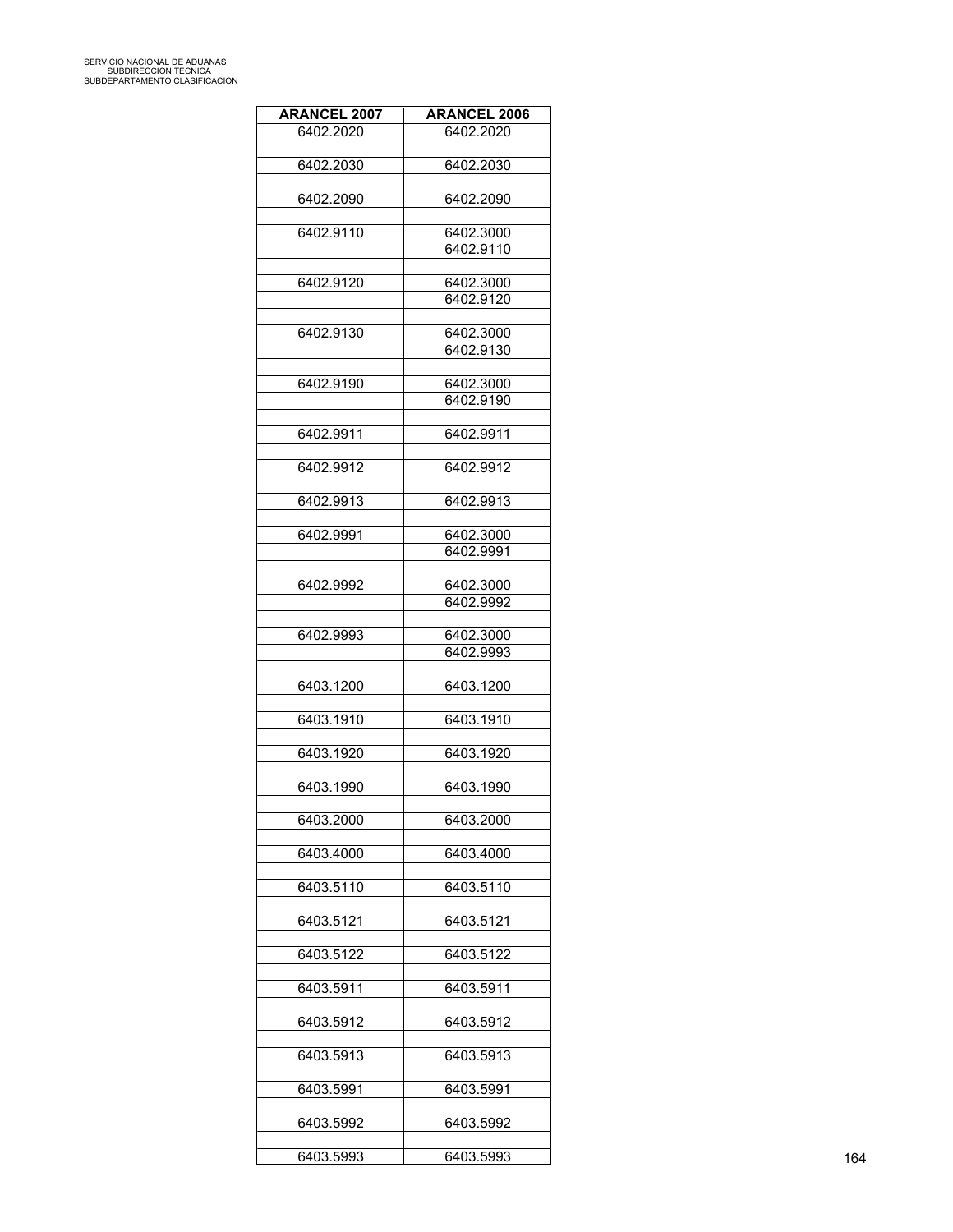| <b>ARANCEL 2007</b> | <b>ARANCEL 2006</b>    |
|---------------------|------------------------|
| 6403.9111           | 6403.9111              |
|                     |                        |
| 6403.9112           | 6403.9112              |
| 6403.9113           | 6403.9113              |
| 6403.9121           | 6403.9121              |
| 6403.9122           | 6403.9122              |
| 6403.9123           | 6403.9123              |
| 6403.9191           | 6403.3000              |
|                     | 6403.9191              |
| 6403.9192           | 6403.3000              |
|                     | 6403.9192              |
|                     |                        |
| 6403.9193           | 6403.3000              |
|                     | 6403.9193              |
| 6403.9911           | 6403.9911              |
|                     |                        |
| 6403.9912           | 6403.9912              |
| 6403.9913           | 6403.9913              |
|                     |                        |
| 6403.9991           | 6403.3000              |
|                     | 6403.9991              |
|                     |                        |
| 6403.9992           | 6403.3000<br>6403.9992 |
|                     |                        |
| 6403.9993           | 6403.3000              |
|                     | 6403.9993              |
| 6404.1110           | 6404.1110              |
|                     |                        |
| 6404.1120           | 6404.1120              |
|                     |                        |
| 6404.1130           | 6404.1130              |
| 6404.1140           | 6404.1140              |
|                     |                        |
| 6404.1190           | 6404.1190              |
|                     |                        |
| 6404.1910           | 6404.1910              |
| 6404.1920           | 6404.1920              |
|                     |                        |
| 6404.1990           | 6404.1990              |
|                     |                        |
| 6404.2011           | 6404.2011              |
| 6404.2012           | 6404.2012              |
|                     |                        |
| 6404.2013           | 6404.2013              |
| 6404.2091           | 6404.2091              |
|                     |                        |
| 6404.2092           | 6404.2092              |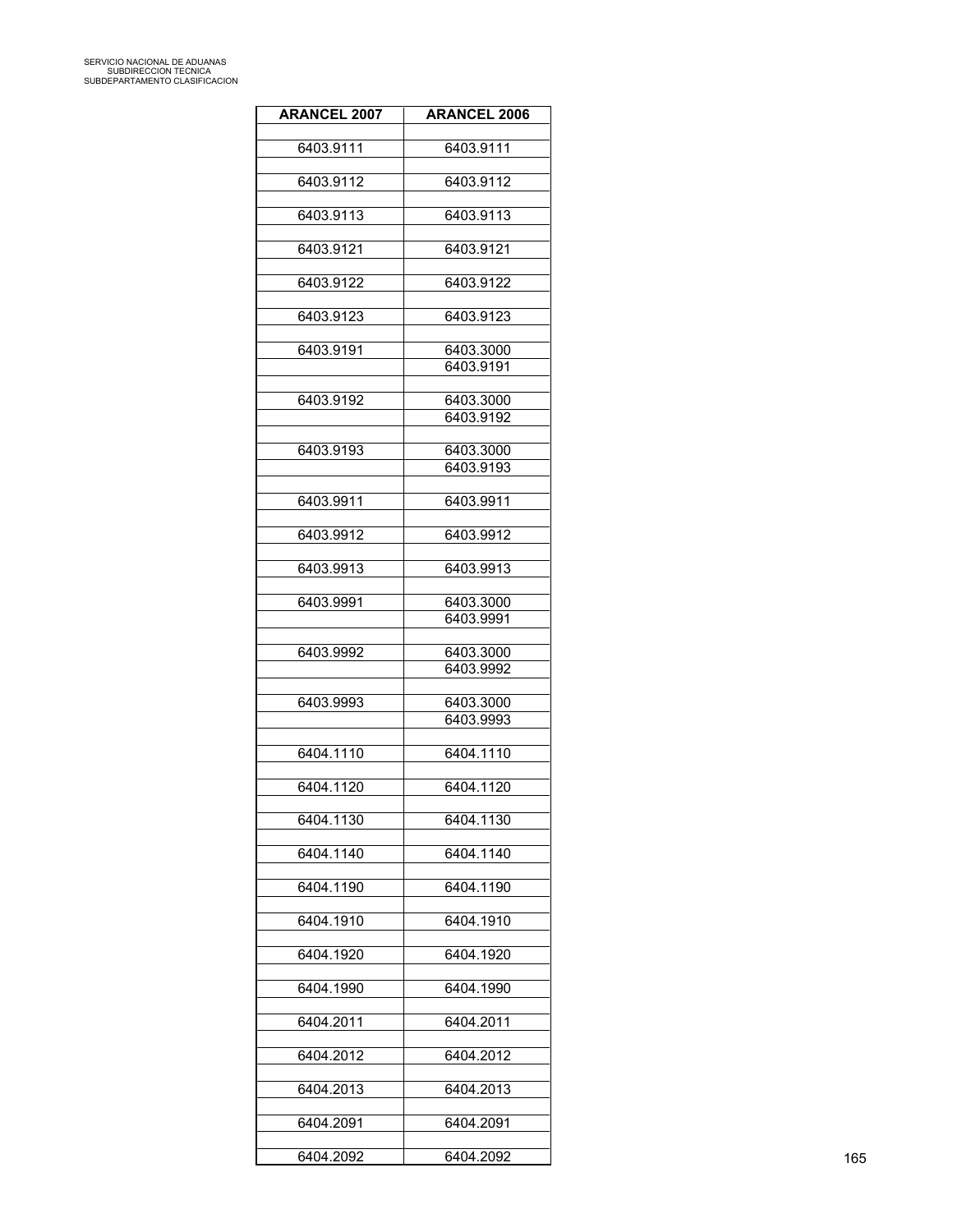| <b>ARANCEL 2007</b> | <b>ARANCEL 2006</b>    |
|---------------------|------------------------|
| 6404.2093           | 6404.2093              |
|                     |                        |
| 6405.1010           | 6405.1010              |
| 6405.1021           | 6405.1021              |
| 6405.1022           | 6405.1022              |
| 6405.2010           | 6405.2010              |
|                     |                        |
| 6405.2021           | 6405.2021              |
| 6405.2022           | 6405.2022              |
| 6405.9010           | 6405.9010              |
| 6405.9021           | 6405.9021              |
| 6405.9022           | 6405.9022              |
| 6406.1000           | 6406.1000              |
|                     |                        |
| 6406.2010           | 6406.2010              |
| 6406.2020           | 6406.2020              |
| 6406.2030           | 6406.2030              |
| 6406.2040           | 6406.2040              |
| 6406.9100           | 6406.9100              |
|                     |                        |
| 6406.9900           | 6406.9900              |
| 6501.0000           | 6501.0000              |
| 6502.0000           | 6502.0000              |
| 6504.0000           | 6504.0000              |
|                     |                        |
| 6505.1000           | 6505.1000              |
| 6505.9000           | 6503.0000<br>6505.9000 |
|                     |                        |
| 6506.1000           | 6506.1000              |
| 6506.9100           | 6506.9100              |
| 6506.9900           | 6506.9200              |
|                     | 6506.9900              |
| 6507.0000           | 6507.0000              |
| 6601.1000           | 6601.1000              |
| 6601.9110           | 6601.9110              |
|                     |                        |
| 6601.9190           | 6601.9190              |
| 6601.9910           | 6601.9910              |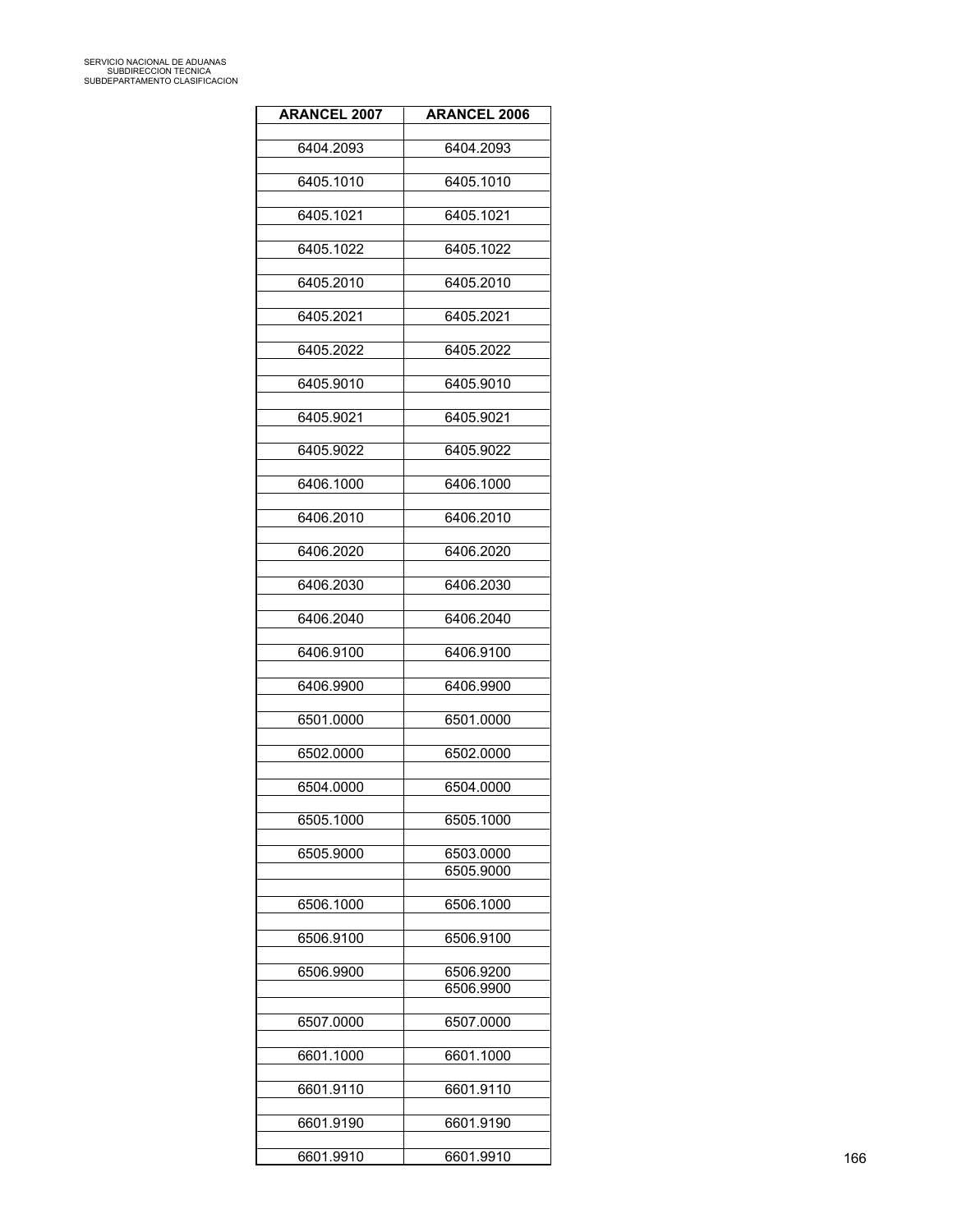| <b>ARANCEL 2006</b> |
|---------------------|
| 6601.9990           |
|                     |
| 6602.0000           |
| 6603.2000           |
| 6603.1000           |
| 6603.9000           |
| 6701.0010           |
| 6701.0090           |
| 6702.1000           |
| 6702.9000           |
|                     |
| 6703.0000           |
| 6704.1100           |
| 6704.1900           |
| 6704.2000           |
| 6704.9000           |
| 6801.0000           |
|                     |
| 6802.1000           |
| 6802.2100           |
| 6802.2300           |
| 6802.2200           |
| 6802.2900           |
| 6802.9100           |
| 6802.9200           |
|                     |
| 6802.9300           |
| 6802.9900           |
| 6803.0000           |
| 6804.1010           |
| 6804.1090           |
| 6804.2100           |
|                     |
| 6804.2210           |
| 6804.2220           |
| 6804.2290           |
| 6804.2300           |
|                     |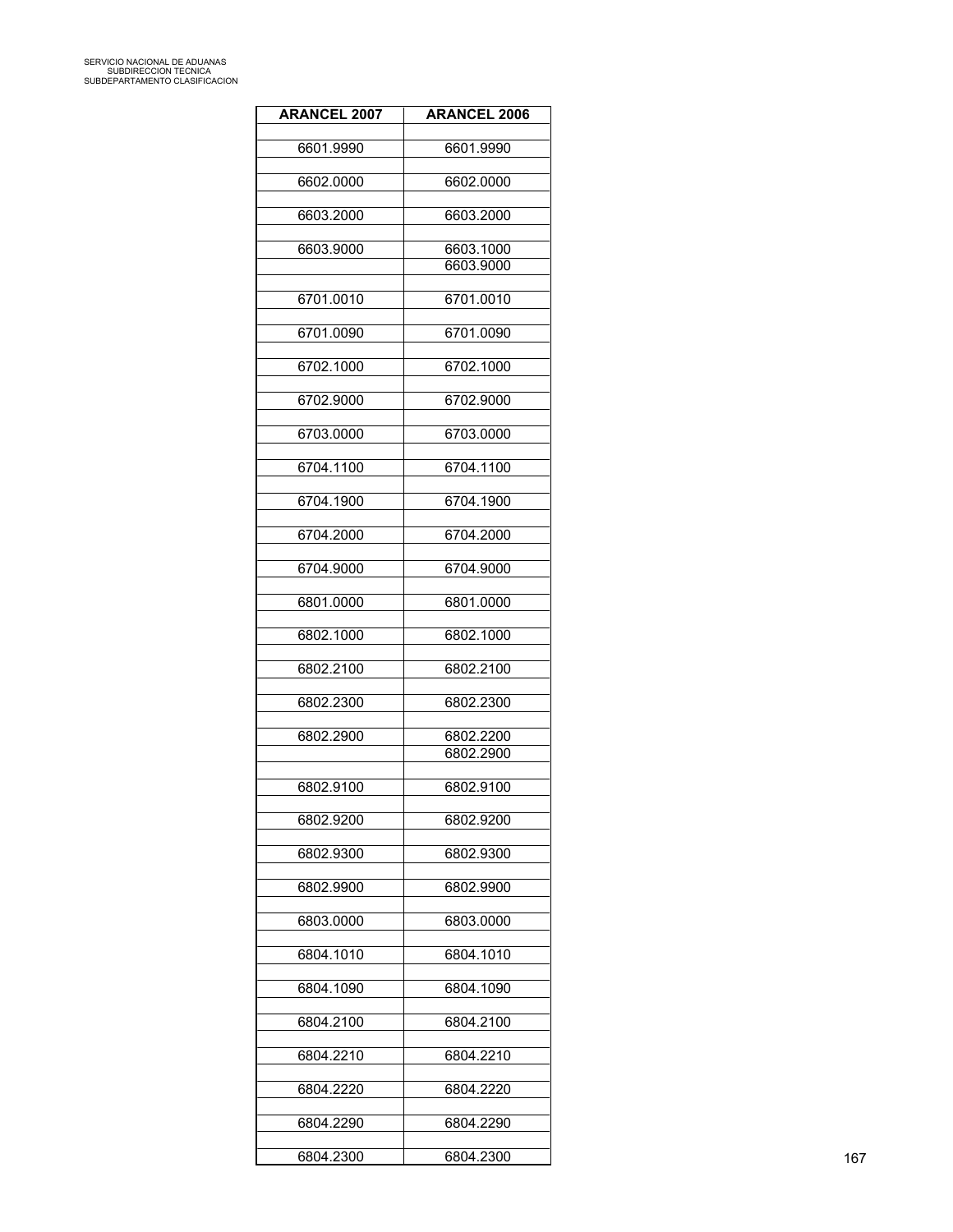| <b>ARANCEL 2007</b> | <b>ARANCEL 2006</b>    |
|---------------------|------------------------|
|                     | 6804.3010              |
| 6804.3010           |                        |
| 6804.3090           | 6804.3090              |
|                     |                        |
| 6805.1000           | 6805.1000              |
| 6805.2000           | 6805.2000              |
|                     |                        |
| 6805.3000           | 6805.3000              |
| 6806.1000           | 6806.1000              |
|                     |                        |
| 6806.2000           | 6806.2000              |
| 6806.9010           | 6806.9010              |
|                     |                        |
| 6806.9020           | 6806.9020              |
| 6806.9090           | 6806.9090              |
|                     |                        |
| 6807.1000           | 6807.1000              |
| 6807.9000           | 6807.9000              |
|                     |                        |
| 6808.0000           | 6808.0000              |
|                     |                        |
| 6809.1110           | 6809.1110              |
| 6809.1190           | 6809.1190              |
|                     |                        |
| 6809.1900           | 6809.1900              |
| 6809.9000           | 6809.9000              |
|                     |                        |
| 6810.1100           | 6810.1100              |
| 6810.1900           | 6810.1900              |
|                     |                        |
| 6810.9100           | 6810.9100              |
| 6810.9900           | 6810.9900              |
|                     |                        |
| 6811.4000           | 6811.1000              |
|                     | 6811.2000              |
|                     | 6811.3000<br>6811.9000 |
|                     |                        |
| 6811.8100           | 6811.1000              |
| 6811.8200           | 6811.2000              |
|                     |                        |
| 6811.8300           | 6811.3000              |
|                     |                        |
| 6811.8900           | 6811.9000              |
| 6812.8000           | 6812.5000              |
|                     | 6812.6000              |
|                     | 6812.7000              |
|                     | 6812.9000              |
| 6812.9100           | 6812.5000              |
|                     |                        |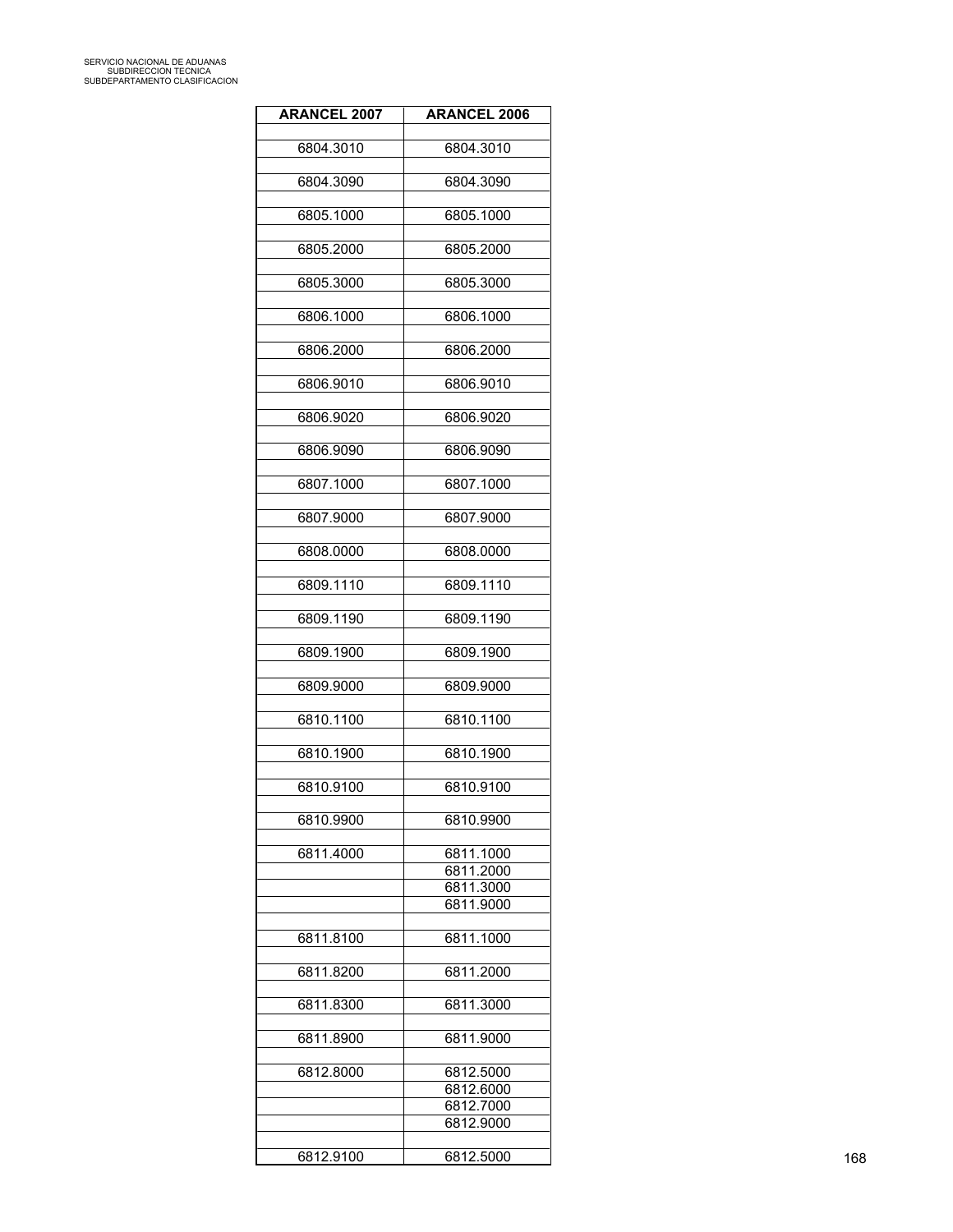| <b>ARANCEL 2007</b> | <b>ARANCEL 2006</b>    |
|---------------------|------------------------|
| 6812.9200           | 6812.6000              |
| 6812.9300           | 6812.7000              |
| 6812.9900           | 6812.9000              |
| 6813.2011           | 6813.1010              |
| 6813.2019           | 6813.1090              |
| 6813.2090           | 6813.9000              |
| 6813.8110           | 6813.1010              |
| 6813.8190           | 6813.1090              |
| 6813.8900           | 6813.9000              |
| 6814.1000           | 6814.1000              |
| 6814.9000           | 6814.9000              |
| 6815.1000           | 6815.1000              |
| 6815.2000           | 6815.2000              |
| 6815.9100           | 6815.9100              |
| 6815.9900           | 6815.9910<br>6815.9990 |
| 6901.0000           | 6901.0000              |
| 6902.1000           | 6902.1000              |
| 6902.2000           | 6902.2000              |
| 6902.9000           | 6902.9000              |
| 6903.1010           | 6903.1010              |
| 6903.1090           | 6903.1090              |
| 6903.2010           | 6903.2010              |
| 6903.2090           | 6903.2090              |
| 6903.9010           | 6903.9010              |
| 6903.9090           | 6903.9090              |
| 6904.1000           | 6904.1000              |
| 6904.9000           | 6904.9000              |
| 6905.1000           | 6905.1000              |
| 6905.9000           | 6905.9000              |
| 6906.0000           | 6906.0000              |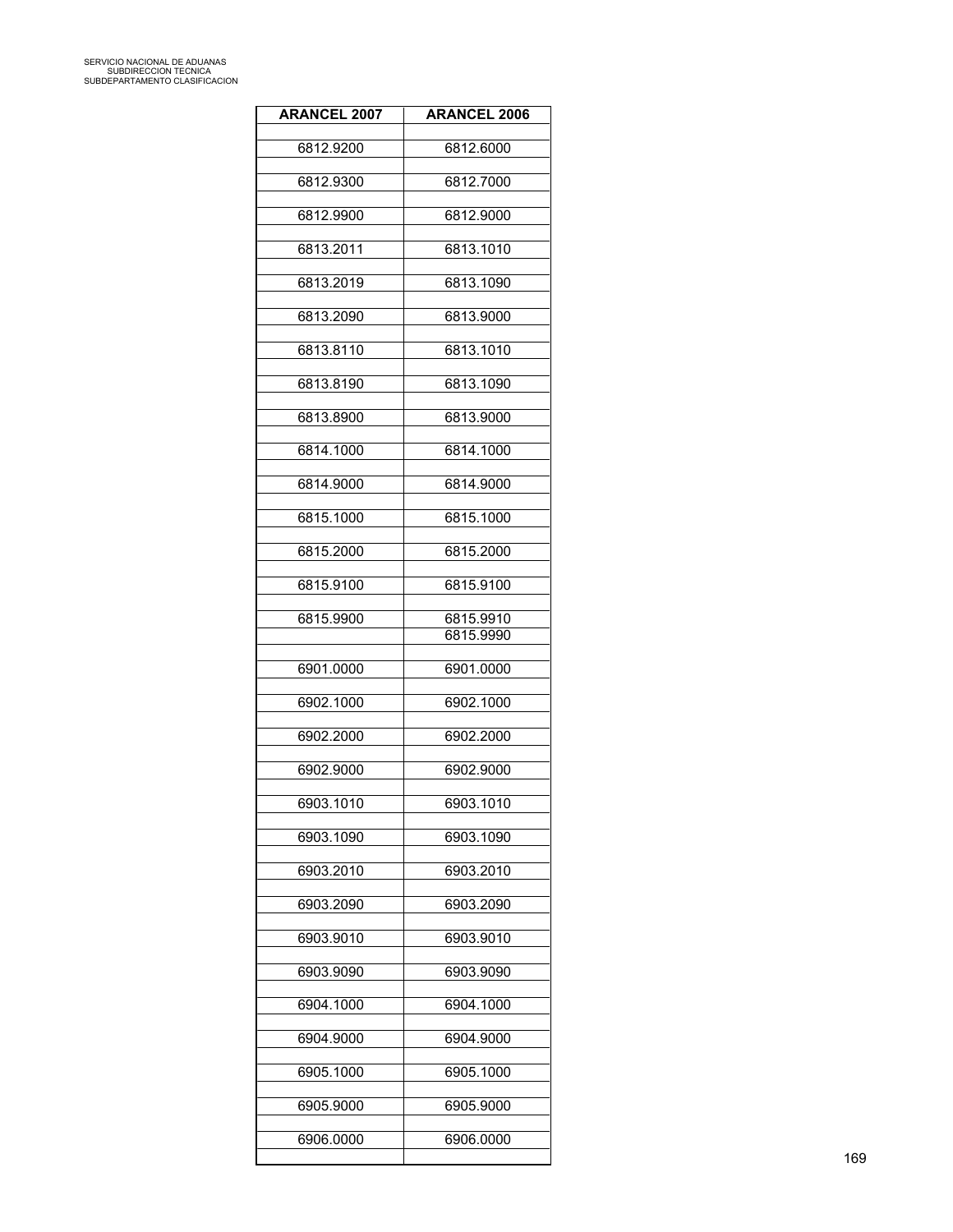| <b>ARANCEL 2007</b> | <b>ARANCEL 2006</b> |
|---------------------|---------------------|
| 6907.1000           | 6907.1000           |
| 6907.9000           | 6907.9000           |
| 6908.1000           | 6908.1000           |
| 6908.9011           | 6908.9011           |
| 6908.9012           | 6908.9012           |
| 6908.9013           | 6908.9013           |
| 6908.9019           | 6908.9019           |
| 6908.9021           | 6908.9021           |
| 6908.9029           | 6908.9029           |
| 6908.9090           | 6908.9090           |
| 6909.1100           | 6909.1100           |
| 6909.1200           | 6909.1200           |
| 6909.1900           | 6909.1900           |
| 6909.9000           | 6909.9000           |
| 6910.1000           | 6910.1000           |
| 6910.9020           | 6910.9090           |
| 6910.9030           | 6910.9030           |
| 6910.9040           | 6910.9040           |
| 6910.9050           | 6910.9050           |
| 6910.9060           | 6910.9060           |
| 6910.9090           | 6910.9090           |
| 6911.1010           | 6911.1010           |
| 6911.1090           | 6911.1090           |
| 6911.9000           | 6911.9000           |
| 6912.0010           | 6912.0010           |
| 6912.0020           | 6912.0020           |
| 6912.0090           | 6912.0090           |
| 6913.1000           | 6913.1000           |
| 6913.9000           | 6913.9000           |
| 6914.1000           | 6914.1000           |
| 6914.9000           | 6914.9000           |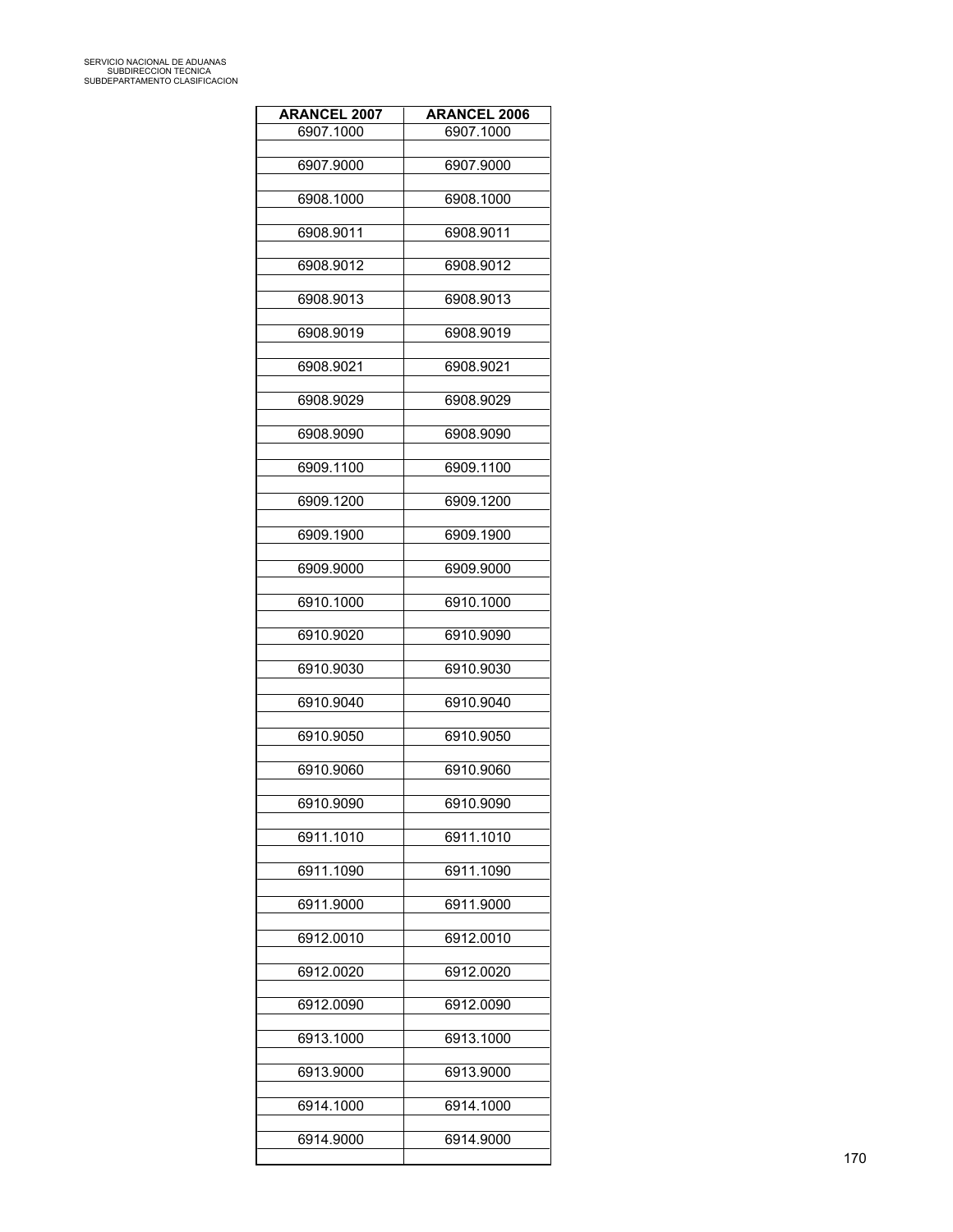| <b>ARANCEL 2007</b> | <b>ARANCEL 2006</b> |
|---------------------|---------------------|
| 7001.0000           | 7001.0000           |
| 7002.1000           | 7002.1000           |
| 7002.2000           | 7002.2000           |
| 7002.3100           | 7002.3100           |
| 7002.3200           | 7002.3200           |
| 7002.3900           | 7002.3900           |
| 7003.1200           | 7003.1200           |
| 7003.1900           | 7003.1900           |
| 7003.2000           | 7003.2000           |
| 7003.3000           | 7003.3000           |
| 7004.2000           | 7004.2000           |
| 7004.9000           | 7004.9000           |
| 7005.1000           | 7005.1000           |
| 7005.2110           | 7005.2110           |
| 7005.2120           | 7005.2120           |
| 7005.2190           | 7005.2190           |
| 7005.2910           | 7005.2910           |
| 7005.2920           | 7005.2920           |
| 7005.2930           | 7005.2930           |
| 7005.2990           | 7005.2990           |
| 7005.3000           | 7005.3000           |
| 7006.0000           | 7006.0000           |
| 7007.1100           | 7007.1100           |
| 7007.1900           | 7007.1900           |
| 7007.2100           | 7007.2100           |
| 7007.2900           | 7007.2900           |
| 7008.0000           | 7008.0000           |
| 7009.1000           | 7009.1000           |
| 7009.9110           | 7009.9110           |
| 7009.9120           | 7009.9120           |
| 7009.9200           | 7009.9200           |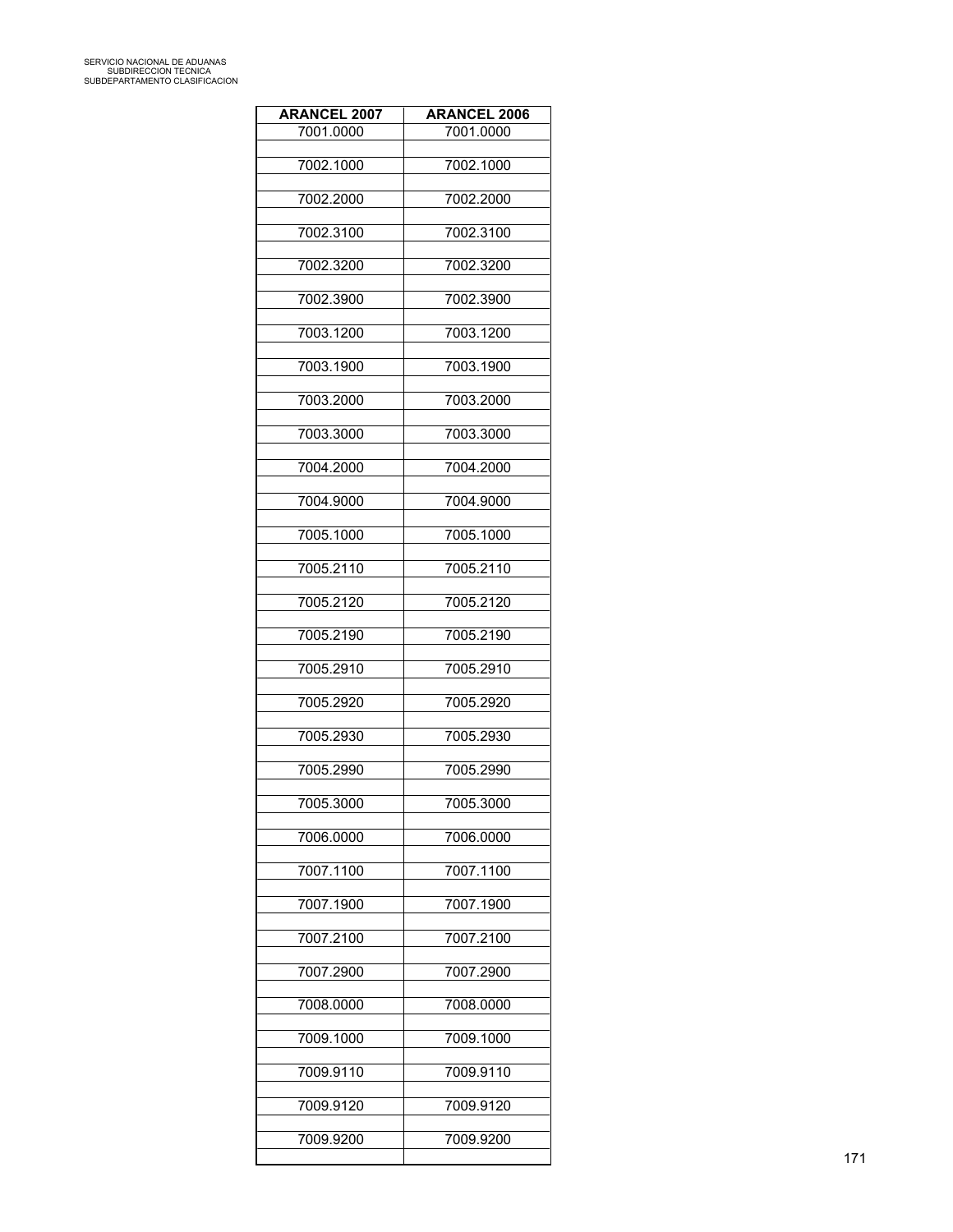| <b>ARANCEL 2007</b> | <b>ARANCEL 2006</b> |
|---------------------|---------------------|
| 7010.1000           | 7010.1000           |
| 7010.2000           | 7010.2000           |
| 7010.9010           | 7010.9010           |
| 7010.9020           | 7010.9020           |
| 7010.9030           | 7010.9030           |
| 7010.9040           | 7010.9040           |
| 7010.9050           | 7010.9050           |
| 7010.9090           | 7010.9090           |
| 7011.1000           | 7011.1000           |
| 7011.2010           | 7011.2010           |
| 7011.2090           | 7011.2090           |
| 7011.9000           | 7011.9000           |
| 7013.1000           | 7013.1000           |
| 7013.2200           | 7013.2100           |
| 7013.2810           | 7013.2910           |
| 7013.2891           | 7013.2991           |
| 7013.2899           | 7013.2999           |
| 7013.3300           | 7013.2100           |
| 7013.3710           | 7013.2910           |
| 7013.3791           | 7013.2991           |
| 7013.3799           | 7013.2999           |
| 7013.4100           | 7013.3100           |
| 7013.4200           | 7013.3200           |
| 7013.4910           | 7013.3910           |
| 7013.4990           | 7013.3990           |
| 7013.9100           | 7013.9100           |
| 7013.9900           | 7013.9900           |
| 7014.0000           | 7014.0000           |
| 7015.1000           | 7015.1000           |
| 7015.9000           | 7015.9000           |
| 7016.1000           | 7016.1000           |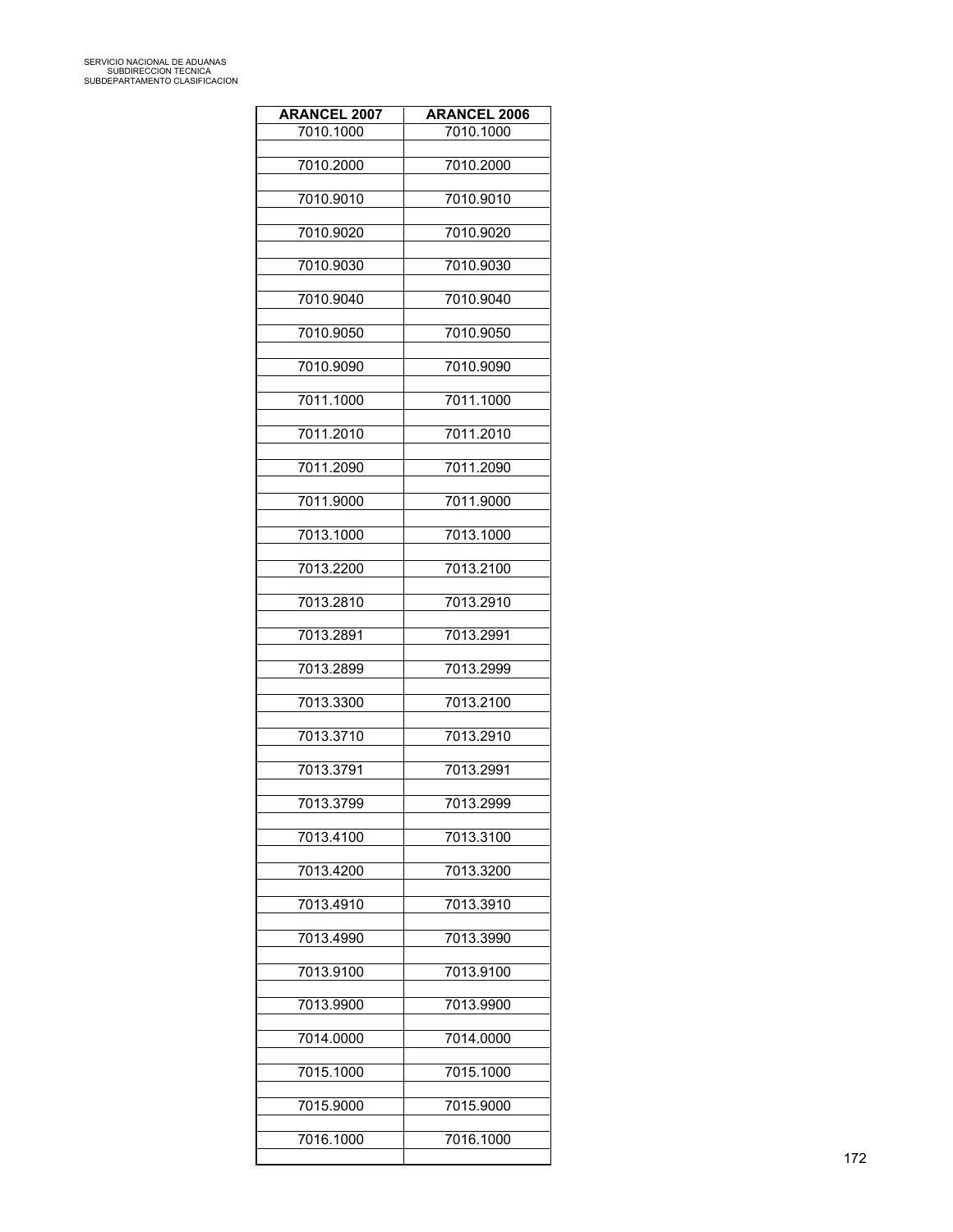| <b>ARANCEL 2007</b> | <b>ARANCEL 2006</b> |
|---------------------|---------------------|
| 7016.9000           | 7016.9000           |
| 7017.1000           | 7017.1000           |
| 7017.2000           | 7017.2000           |
| 7017.9000           | 7017.9000           |
| 7018.1000           | 7018.1000           |
| 7018.2000           | 7018.2000           |
| 7018.9000           | 7018.9000           |
| 7019.1100           | 7019.1100           |
|                     |                     |
| 7019.1200           | 7019.1200           |
| 7019.1900           | 7019.1900           |
| 7019.3100           | 7019.3100           |
| 7019.3200           | 7019.3200           |
| 7019.3900           | 7019.3900           |
| 7019.4000           | 7019.4000           |
| 7019.5100           | 7019.5100           |
| 7019.5200           | 7019.5200           |
| 7019.5900           | 7019.5900           |
| 7019.9000           | 7019.9000           |
| 7020.0000           | 7012.0000           |
|                     | 7020.0000           |
| 7101.1010           | 7101.1010           |
| 7101.1090           | 7101.1090           |
| 7101.2100           | 7101.2100           |
| 7101.2210           | 7101.2210           |
| 7101.2290           | 7101.2290           |
| 7102.1000           | 7102.1000           |
|                     |                     |
| 7102.2100           | 7102.2100           |
| 7102.2900           | 7102.2900           |
| 7102.3100           | 7102.3100           |
| 7102.3900           | 7102.3900           |
| 7103.1010           | 7103.1010           |
| 7103.1090           | 7103.1090           |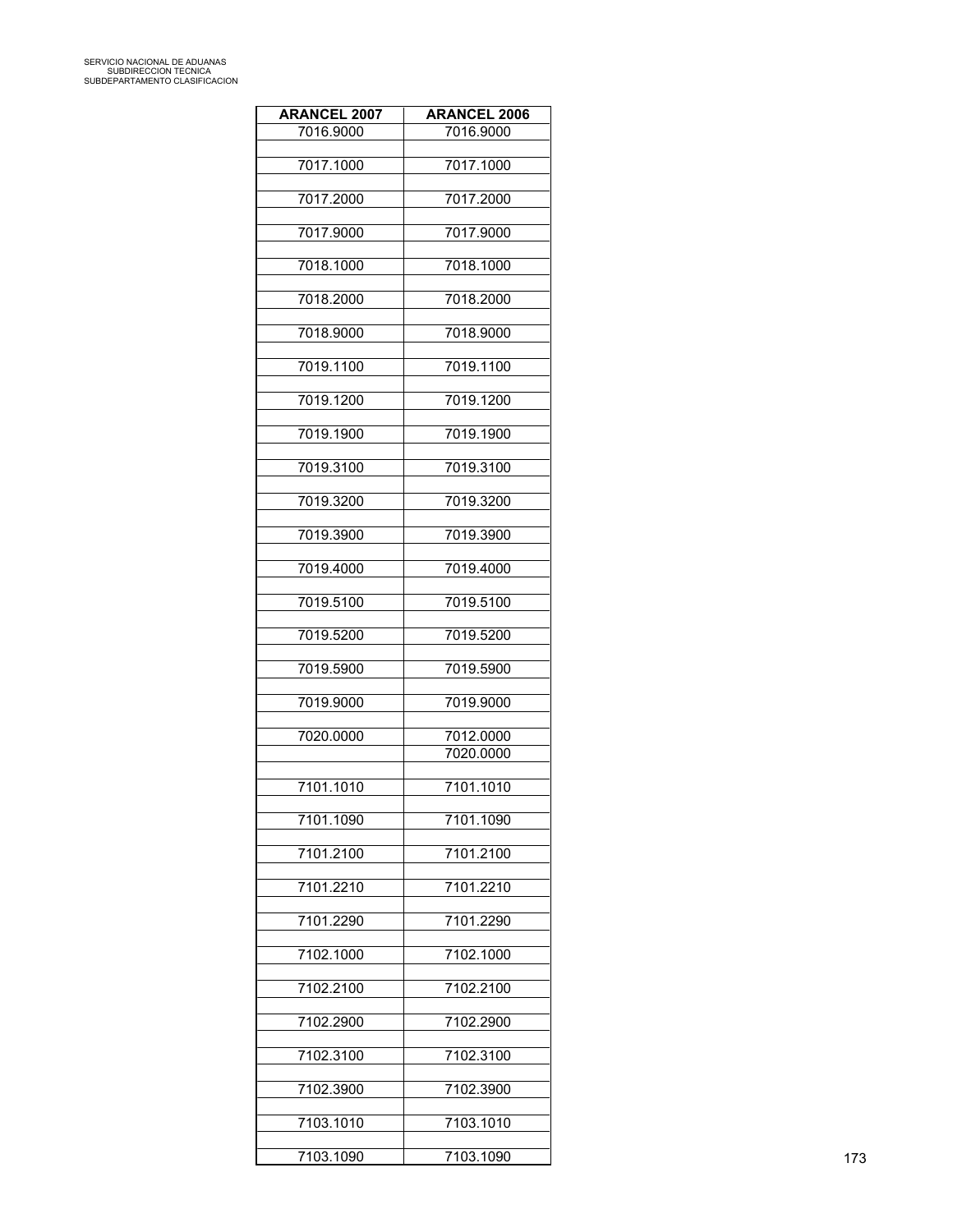| <b>ARANCEL 2007</b> | <b>ARANCEL 2006</b> |
|---------------------|---------------------|
| 7103.9100           | 7103.9100           |
| 7103.9900           | 7103.9900           |
| 7104.1000           | 7104.1000           |
|                     |                     |
| 7104.2000           | 7104.2000           |
| 7104.9000           | 7104.9000           |
| 7105.1000           | 7105.1000           |
| 7105.9000           | 7105.9000           |
| 7106.1000           | 7106.1000           |
| 7106.9110           | 7106.9110           |
| 7106.9120           | 7106.9120           |
| 7106.9200           | 7106.9200           |
| 7107.0000           | 7107.0000           |
| 7108.1100           | 7108.1100           |
| 7108.1200           | 7108.1200           |
| 7108.1300           | 7108.1300           |
| 7108.2000           | 7108.2000           |
| 7109.0000           | 7109.0000           |
|                     |                     |
| 7110.1100           | 7110.1100           |
| 7110.1900           | 7110.1900           |
| 7110.2100           | 7110.2100           |
| 7110.2900           | 7110.2900           |
| 7110.3100           | 7110.3100           |
| 7110.3900           | 7110.3900           |
| 7110.4100           | 7110.4100           |
| 7110.4900           | 7110.4900           |
| 7111.0000           | 7111.0000           |
| 7112.3000           | 7112.3000           |
| 7112.9100           | 7112.9100           |
| 7112.9210           | 7112.9200           |
|                     |                     |
| 7112.9290           | 7112.9200           |
| 7112.9900           | 7112.9900           |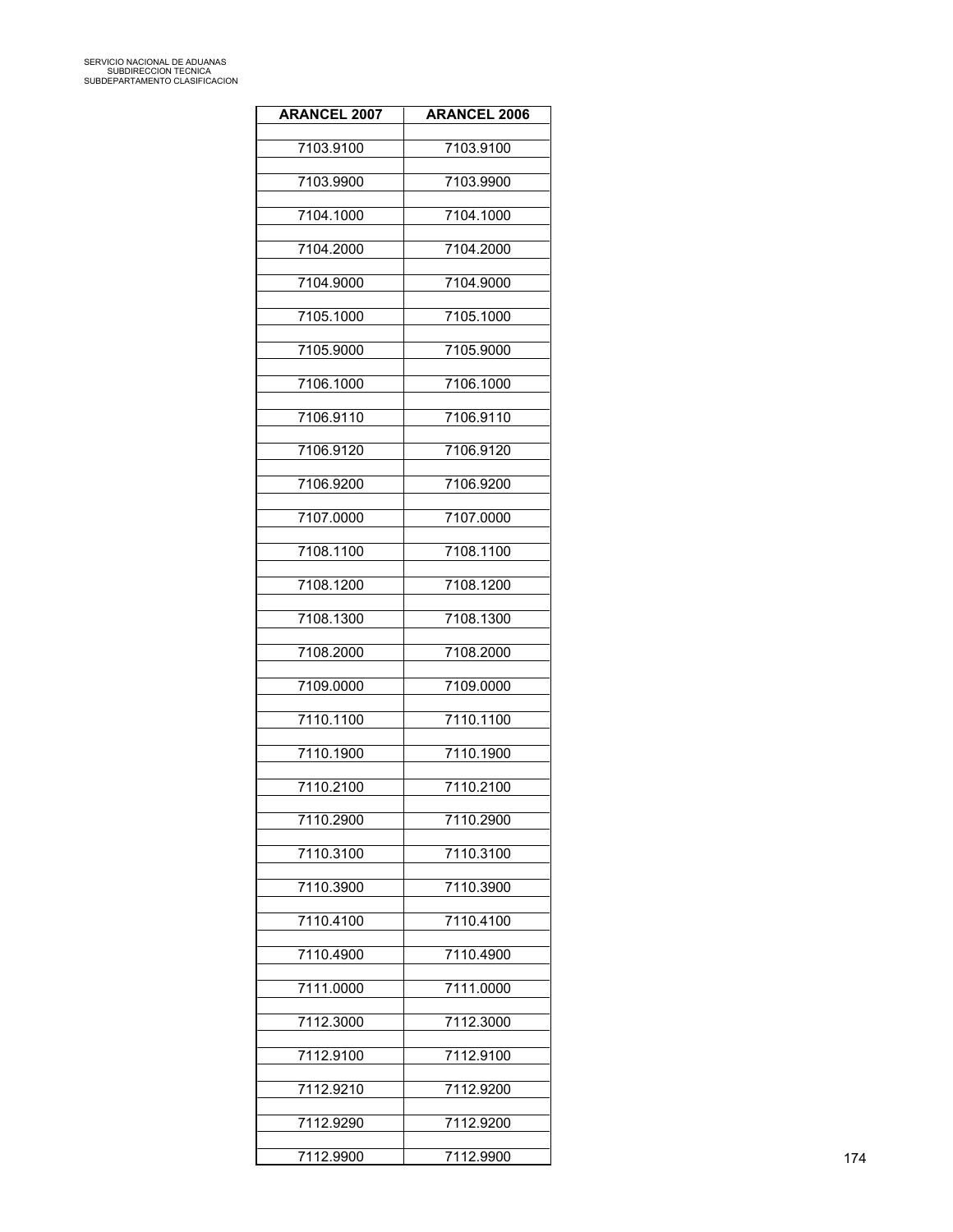| <b>ARANCEL 2007</b> | <b>ARANCEL 2006</b> |
|---------------------|---------------------|
| 7113.1100           | 7113.1100           |
| 7113.1900           | 7113.1900           |
|                     |                     |
| 7113.2000           | 7113.2000           |
| 7114.1100           | 7114.1100           |
| 7114.1900           | 7114.1900           |
| 7114.2000           | 7114.2000           |
| 7115.1000           | 7115.1000           |
| 7115.9000           | 7115.9000           |
| 7116.1000           | 7116.1000           |
| 7116.2000           | 7116.2000           |
| 7117.1100           | 7117.1100           |
| 7117.1910           | 7117.1910           |
| 7117.1920           | 7117.1920           |
| 7117.1990           | 7117.1990           |
| 7117.9000           | 7117.9000           |
| 7118.1000           | 7118.1000           |
|                     |                     |
| 7118.9000           | 7118.9000           |
| 7201.1000           | 7201.1000           |
| 7201.2000           | 7201.2000           |
| 7201.5000           | 7201.5000           |
| 7202.1100           | 7202.1100           |
| 7202.1900           | 7202.1900           |
| 7202.2110           | 7202.2110           |
| 7202.2120           | 7202.2120           |
| 7202.2900           | 7202.2900           |
| 7202.3000           | 7202.3000           |
| 7202.4100           | 7202.4100           |
| 7202.4900           | 7202.4900           |
|                     |                     |
| 7202.5000           | 7202.5000           |
| 7202.6000           | 7202.6000           |
| 7202.7000           | 7202.7000           |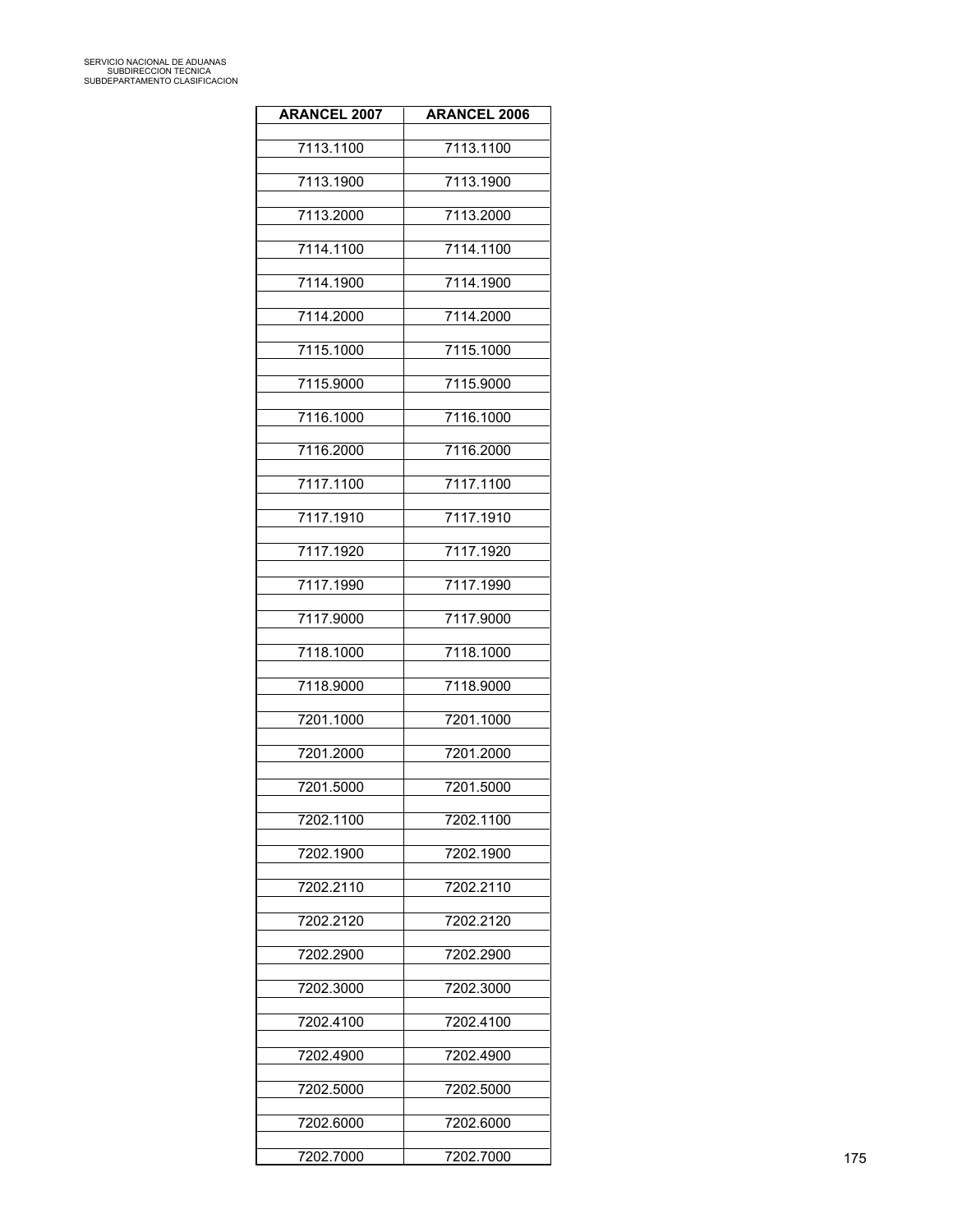| <b>ARANCEL 2007</b> | <b>ARANCEL 2006</b> |
|---------------------|---------------------|
| 7202.8000           | 7202.8000           |
| 7202.9100           | 7202.9100           |
| 7202.9200           | 7202.9200           |
| 7202.9300           | 7202.9300           |
| 7202.9900           | 7202.9900           |
| 7203.1000           | 7203.1000           |
|                     |                     |
| 7203.9000           | 7203.9000           |
| 7204.1000           | 7204.1000           |
| 7204.2100           | 7204.2100           |
| 7204.2900           | 7204.2900           |
| 7204.3000           | 7204.3000           |
| 7204.4100           | 7204.4100           |
| 7204.4900           | 7204.4900           |
| 7204.5000           | 7204.5000           |
| 7205.1000           | 7205.1000           |
| 7205.2100           | 7205.2100           |
| 7205.2900           | 7205.2900           |
| 7206.1000           | 7206.1000           |
| 7206.9000           | 7206.9000           |
|                     |                     |
| 7207.1100           | 7207.1100           |
| 7207.1200           | 7207.1200           |
| 7207.1900           | 7207.1900           |
| 7207.2000           | 7207.2000           |
| 7208.1000           | 7208.1000           |
| 7208.2500           | 7208.2500           |
| 7208.2600           | 7208.2600           |
| 7208.2700           | 7208.2700           |
| 7208.3600           | 7208.3600           |
| 7208.3700           | 7208.3700           |
| 7208.3800           | 7208.3800           |
| 7208.3900           | 7208.3900           |
|                     |                     |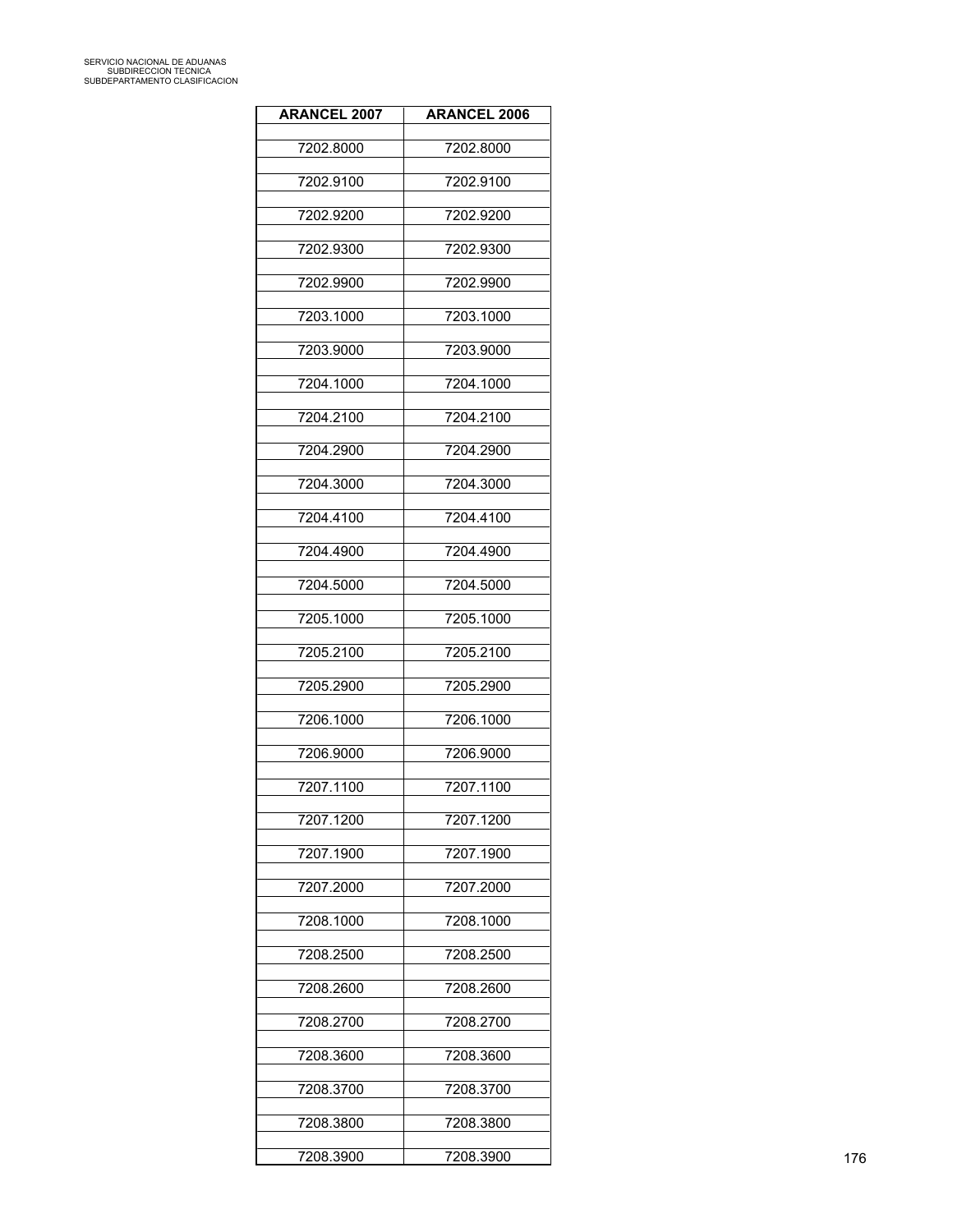| <b>ARANCEL 2007</b> | <b>ARANCEL 2006</b> |
|---------------------|---------------------|
| 7208.4000           | 7208.4000           |
| 7208.5100           | 7208.5100           |
| 7208.5200           | 7208.5200           |
| 7208.5300           | 7208.5300           |
| 7208.5400           | 7208.5400           |
| 7208.9000           | 7208.9000           |
| 7209.1500           | 7209.1500           |
| 7209.1600           | 7209.1600           |
|                     |                     |
| 7209.1700           | 7209.1700           |
| 7209.1800           | 7209.1800           |
| 7209.2500           | 7209.2500           |
| 7209.2600           | 7209.2600           |
| 7209.2700           | 7209.2700           |
| 7209.2800           | 7209.2800           |
| 7209.9000           | 7209.9000           |
| 7210.1110           | 7210.1110           |
| 7210.1190           | 7210.1190           |
| 7210.1200           | 7210.1200           |
| 7210.2000           | 7210.2000           |
| 7210.3000           | 7210.3000           |
| 7210.4100           | 7210.4100           |
| 7210.4900           | 7210.4900           |
| 7210.5000           | 7210.5000           |
| 7210.6100           | 7210.6100           |
| 7210.6900           | 7210.6900           |
| 7210.7000           | 7210.7000           |
|                     |                     |
| 7210.9000           | 7210.9000           |
| 7211.1300           | 7211.1300           |
| 7211.1400           | 7211.1400           |
| 7211.1900           | 7211.1900           |
| 7211.2300           | 7211.2300           |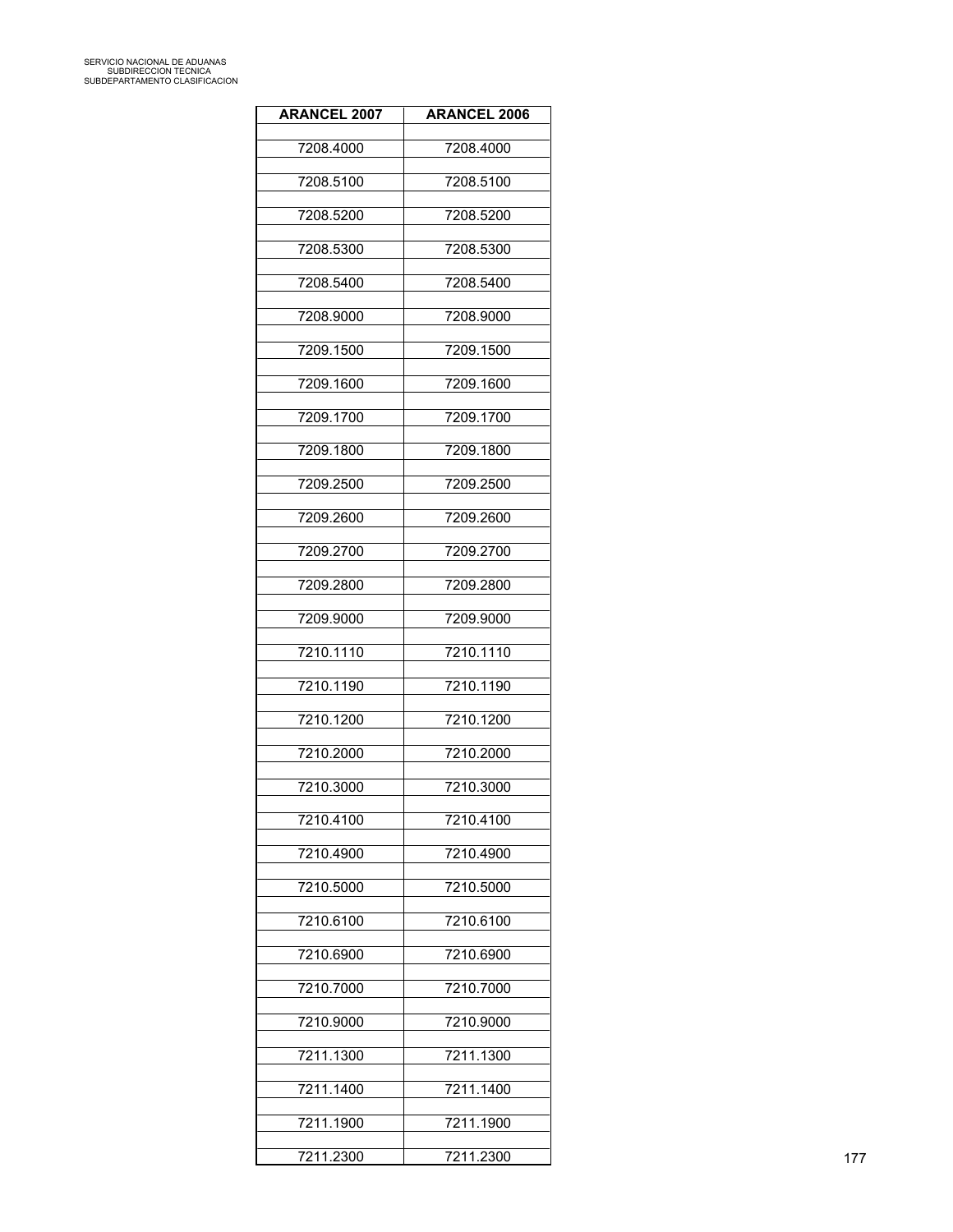| <b>ARANCEL 2007</b> | <b>ARANCEL 2006</b> |
|---------------------|---------------------|
| 7211.2910           | 7211.2910           |
| 7211.2990           | 7211.2990           |
|                     |                     |
| 7211.9000           | 7211.9000           |
| 7212.1010           | 7212.1010           |
| 7212.1090           | 7212.1090           |
| 7212.2000           | 7212.2000           |
| 7212.3000           | 7212.3000           |
| 7212.4000           | 7212.4000           |
| 7212.5000           | 7212.5000           |
| 7212.6000           | 7212.6000           |
| 7213.1000           | 7213.1000           |
| 7213.2000           | 7213.2000           |
| 7213.9110           | 7213.9110           |
| 7213.9120           | 7213.9120           |
| 7213.9190           | 7213.9190           |
| 7213.9900           | 7213.9900           |
| 7214.1000           | 7214.1000           |
| 7214.2000           | 7214.2000           |
| 7214.3000           | 7214.3000           |
| 7214.9100           | 7214.9100           |
| 7214.9900           | 7214.9900           |
| 7215.1000           | 7215.1000           |
| 7215.5000           | 7215.5000           |
|                     |                     |
| 7215.9000           | 7215.9000           |
| 7216.1000           | 7216.1000           |
| 7216.2100           | 7216.2100           |
| 7216.2200           | 7216.2200           |
| 7216.3100           | 7216.3100           |
| 7216.3200           | 7216.3200           |
| 7216.3300           | 7216.3300           |
| 7216.4000           | 7216.4000           |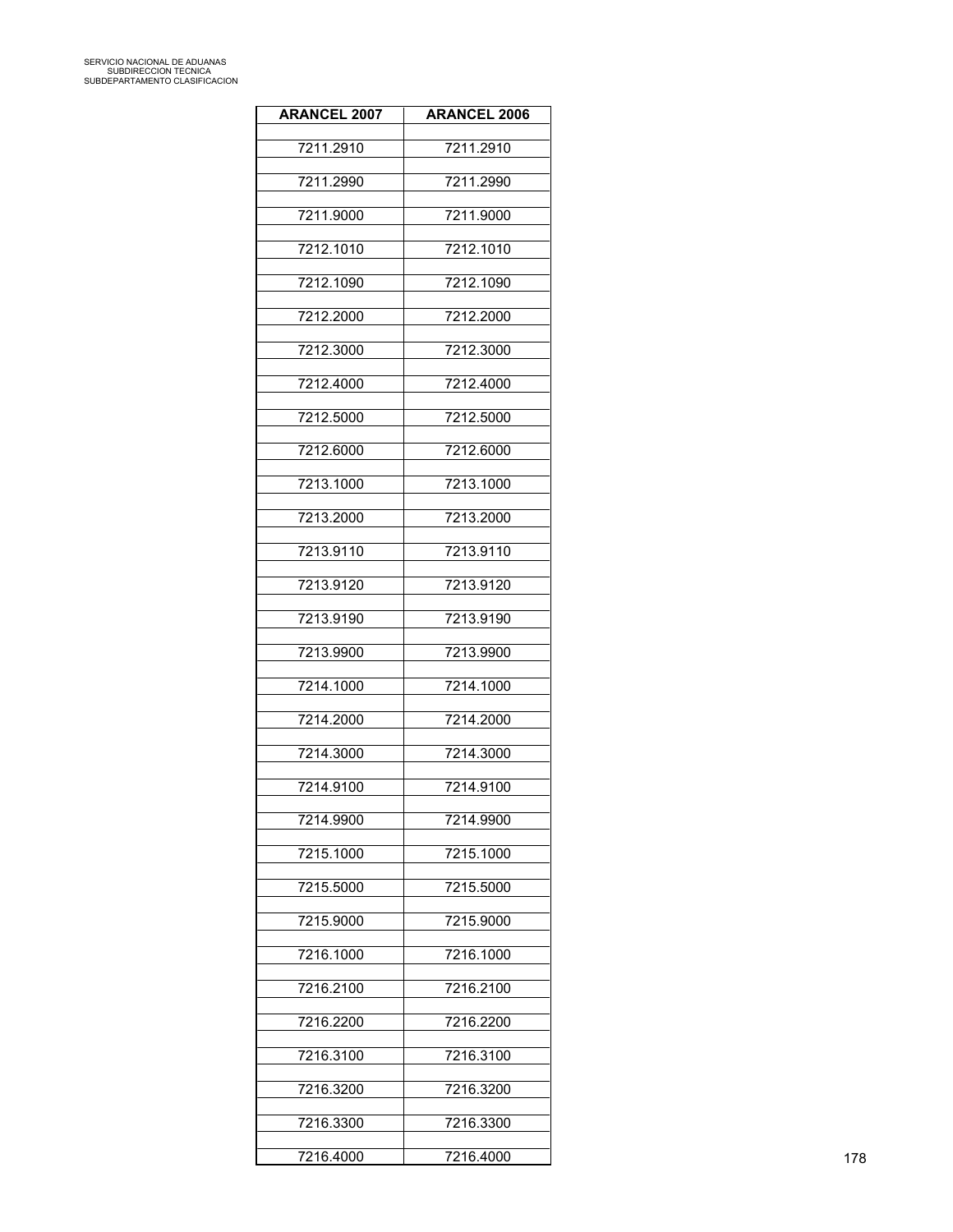| <b>ARANCEL 2007</b> | <b>ARANCEL 2006</b> |
|---------------------|---------------------|
| 7216.5000           | 7216.5000           |
| 7216.6100           | 7216.6100           |
|                     |                     |
| 7216.6900           | 7216.6900           |
| 7216.9100           | 7216.9100           |
| 7216.9900           | 7216.9900           |
| 7217.1000           | 7217.1000           |
| 7217.2000           | 7217.2000           |
| 7217.3000           | 7217.3000           |
| 7217.9000           | 7217.9000           |
| 7218.1000           | 7218.1000           |
| 7218.9100           | 7218.9100           |
| 7218.9900           | 7218.9900           |
| 7219.1100           | 7219.1100           |
| 7219.1200           | 7219.1200           |
| 7219.1300           | 7219.1300           |
| 7219.1400           | 7219.1400           |
| 7219.2100           | 7219.2100           |
| 7219.2200           | 7219.2200           |
| 7219.2300           | 7219.2300           |
| 7219.2400           | 7219.2400           |
| 7219.3100           | 7219.3100           |
| 7219.3200           | 7219.3200           |
| 7219.3300           | 7219.3300           |
| 7219.3400           | 7219.3400           |
| 7219.3500           | 7219.3500           |
| 7219.9000           | 7219.9000           |
| 7220.1100           | 7220.1100           |
| 7220.1200           | 7220.1200           |
| 7220.2000           | 7220.2000           |
| 7220.9000           | 7220.9000           |
| 7221.0000           | 7221.0000           |
|                     |                     |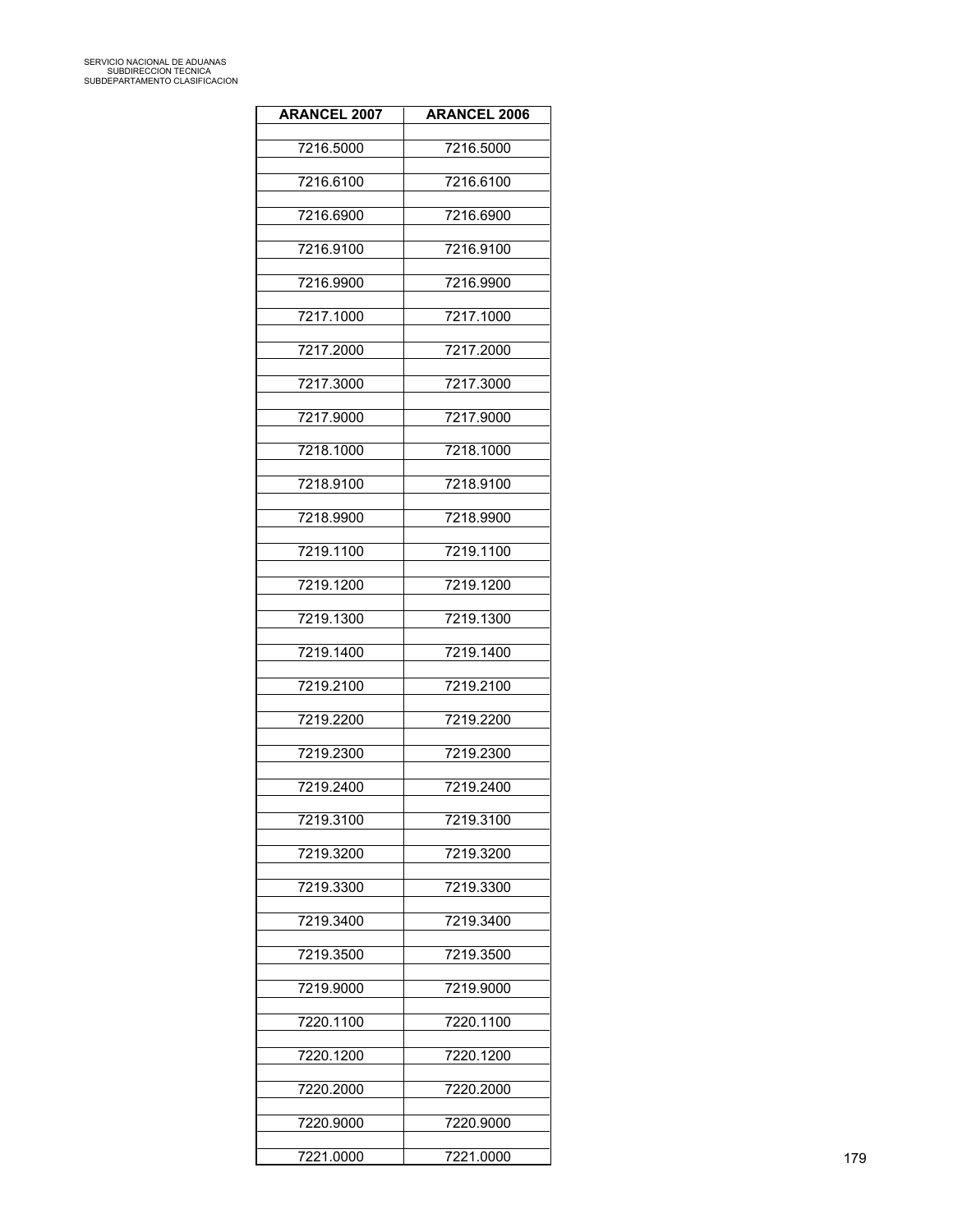| <b>ARANCEL 2007</b> | <b>ARANCEL 2006</b>    |
|---------------------|------------------------|
|                     |                        |
| 7222.1100           | 7222.1100              |
| 7222.1900           | 7222.1900              |
| 7222.2000           | 7222.2000              |
| 7222.3000           | 7222.3000              |
| 7222.4000           | 7222.4000              |
| 7223.0000           | 7223.0000              |
| 7224.1000           | 7224.1000              |
| 7224.9000           | 7224.9000              |
| 7225.1100           | 7225.1100              |
| 7225.1900           | 7225.1900              |
|                     |                        |
| 7225.3000           | 7225.2000<br>7225.3000 |
|                     |                        |
| 7225.4000           | 7225.2000              |
|                     | 7225.4000              |
|                     |                        |
| 7225.5000           | 7225.2000              |
|                     | 7225.5000              |
| 7225.9100           | 7225.2000              |
|                     | 7225.9100              |
|                     |                        |
| 7225.9200           | 7225.2000              |
|                     | 7225.9200              |
|                     |                        |
| 7225.9900           | 7225.2000              |
|                     | 7225.9900              |
|                     |                        |
| 7226.1100           | 7226.1100              |
| 7226.1900           | 7226.1900              |
|                     |                        |
| 7226.2000           | 7226.2000              |
|                     |                        |
| 7226.9100           | 7226.9100              |
|                     |                        |
| 7226.9200           | 7226.9200              |
| 7226.9900           | 7226.9300              |
|                     | 7226.9400              |
|                     | 7226.9900              |
|                     |                        |
| 7227.1000           | 7227.1000              |
|                     |                        |
| 7227.2000           | 7227.2000              |
|                     |                        |
| 7227.9000           | 7227.9000              |
| 7228.1000           | 7228.1000              |
|                     |                        |
| 7228.2000           | 7228.2000              |
|                     |                        |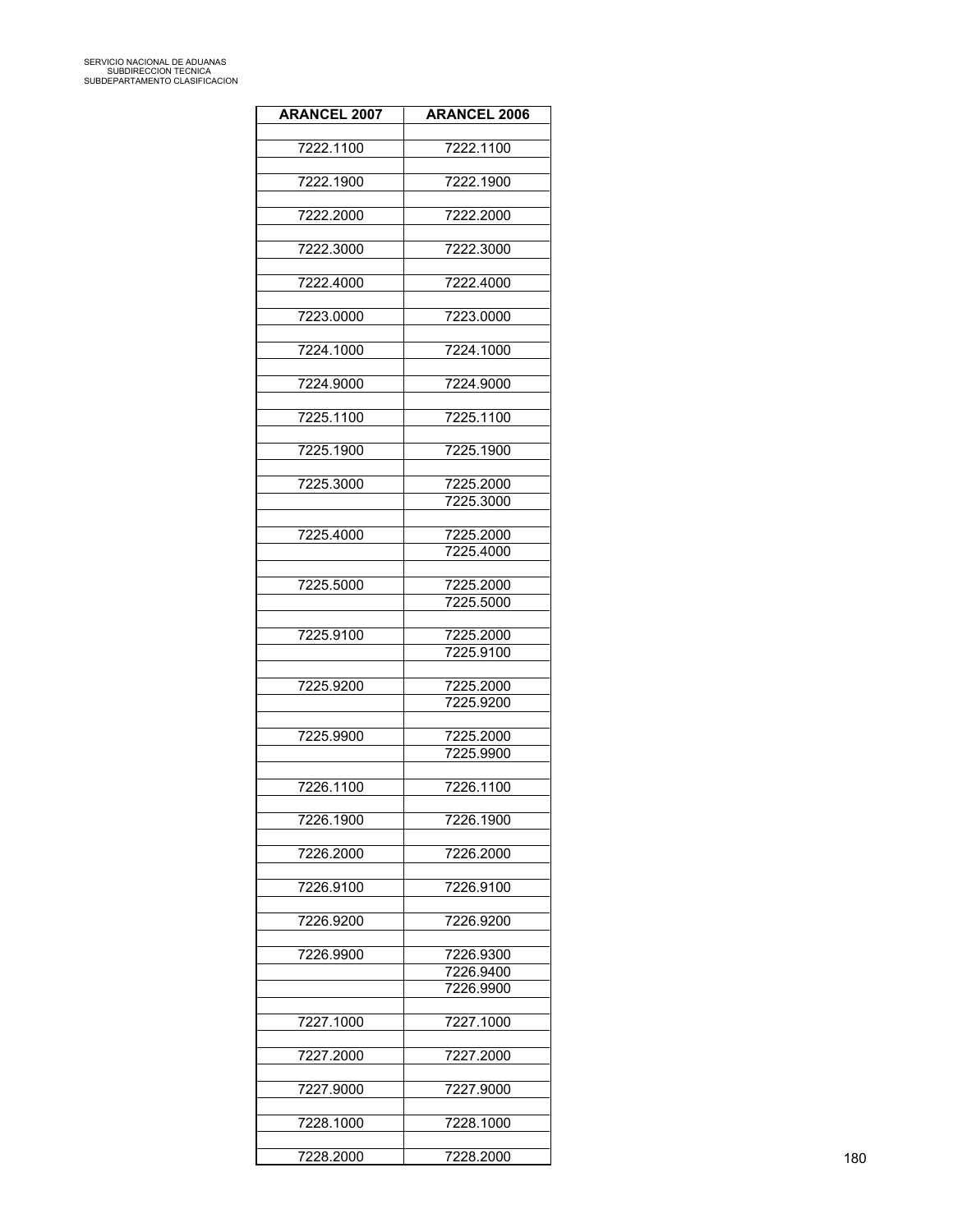| <b>ARANCEL 2007</b> | <b>ARANCEL 2006</b> |
|---------------------|---------------------|
| 7228.3000           | 7228.3000           |
| 7228.4000           | 7228.4000           |
| 7228.5000           | 7228.5000           |
| 7228.6000           | 7228.6000           |
| 7228.7000           | 7228.7000           |
| 7228.8010           | 7228.8010           |
| 7228.8020           | 7228.8020           |
| 7229.2000           | 7229.2000           |
| 7229.9000           | 7229.1000           |
|                     | 7229.9000           |
|                     |                     |
| 7301.1000           | 7301.1000           |
| 7301.2000           | 7301.2000           |
| 7302.1000           | 7302.1000           |
| 7302.3000           | 7302.3000           |
| 7302.4000           | 7302.4000           |
| 7302.9000           | 7302.9000           |
| 7303.0000           | 7303.0000           |
| 7304.1100           | 7304.1000           |
| 7304.1900           | 7304.1000           |
| 7304.2200           | 7304.2100           |
| 7304.2300           | 7304.2100           |
| 7304.2400           | 7304.2900           |
| 7304.2900           | 7304.2900           |
| 7304.3100           | 7304.3100           |
| 7304.3900           | 7304.3900           |
| 7304.4110           | 7304.4110           |
| 7304.4190           | 7304.4190           |
| 7304.4900           | 7304.4900           |
| 7304.5100           | 7304.5100           |
| 7304.5900           | 7304.5900           |
| 7304.9000           | 7304.9000           |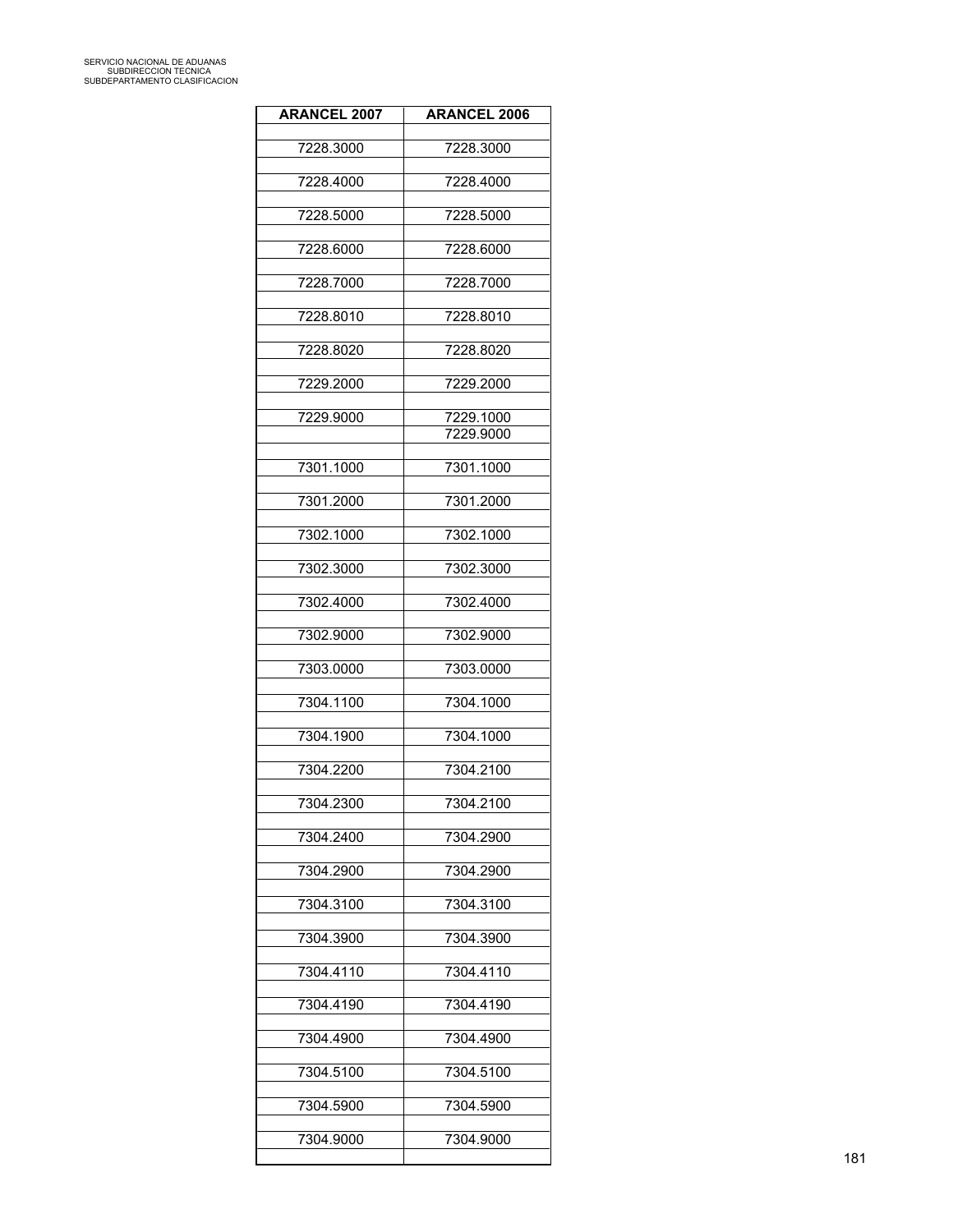| <b>ARANCEL 2007</b> | <b>ARANCEL 2006</b> |
|---------------------|---------------------|
| 7305.1100           | 7305.1100           |
| 7305.1200           | 7305.1200           |
| 7305.1900           | 7305.1900           |
| 7305.2000           | 7305.2000           |
| 7305.3100           | 7305.3100           |
| 7305.3900           | 7305.3900           |
| 7305.9000           | 7305.9000           |
| 7306.1100           | 7306.1000           |
| 7306.1900           | 7306.1000           |
| 7306.2100           | 7306.2000           |
| 7306.2900           | 7306.2000           |
| 7306.3000           | 7306.3000           |
| 7306.4000           | 7306.4000           |
| 7306.5000           | 7306.5000           |
| 7306.6100           | 7306.6000           |
| 7306.6900           | 7306.6000           |
| 7306.9000           | 7306.9000           |
| 7307.1100           | 7307.1100           |
| 7307.1900           | 7307.1900           |
| 7307.2100           | 7307.2100           |
| 7307.2200           | 7307.2200           |
| 7307.2300           | 7307.2300           |
| 7307.2900           | 7307.2900           |
| 7307.9100           | 7307.9100           |
| 7307.9200           | 7307.9200           |
| 7307.9300           | 7307.9300           |
| 7307.9900           | 7307.9900           |
| 7308.1000           | 7308.1000           |
| 7308.2000           | 7308.2000           |
| 7308.3000           | 7308.3000           |
| 7308.4000           | 7308.4000           |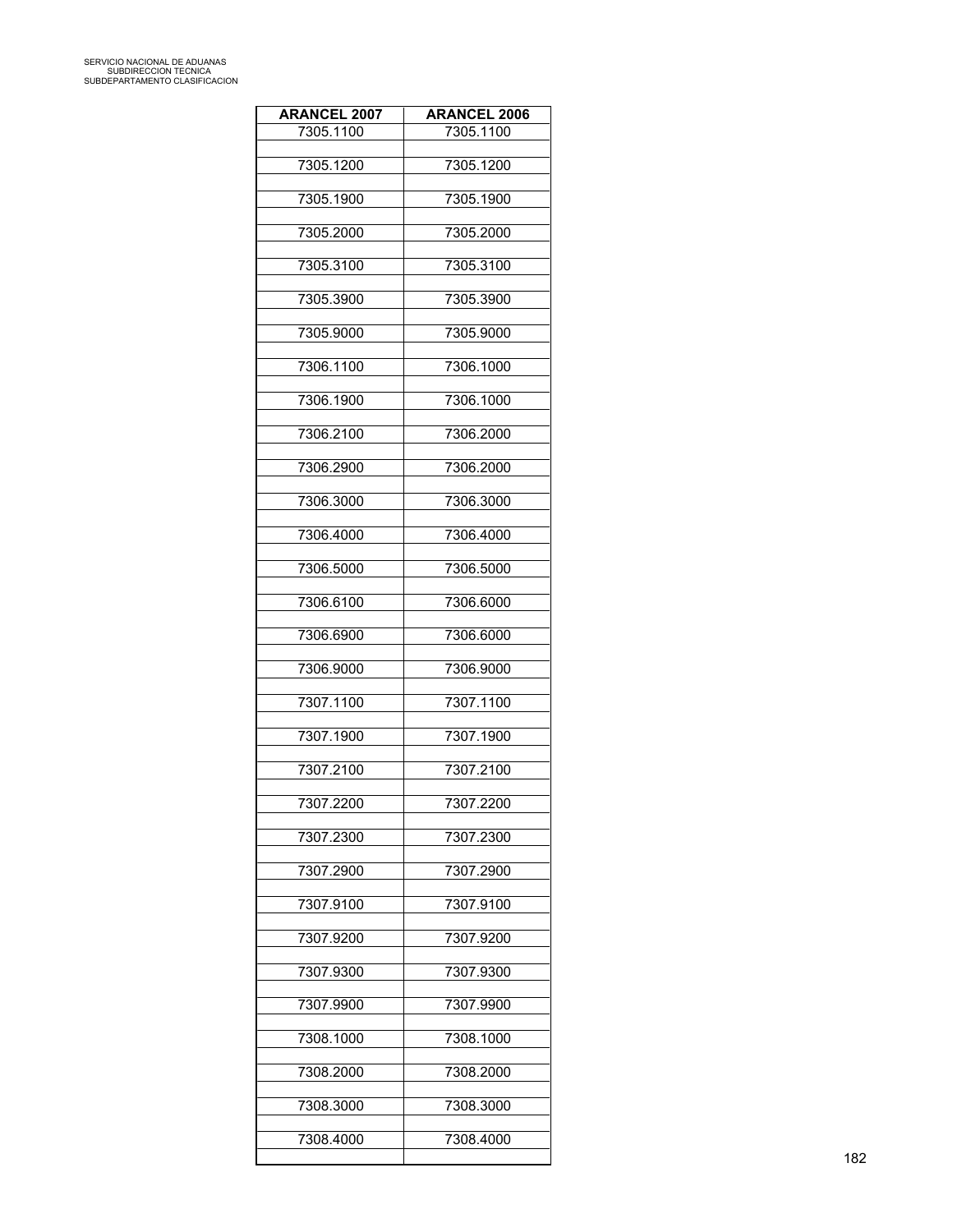| <b>ARANCEL 2007</b> | <b>ARANCEL 2006</b> |
|---------------------|---------------------|
| 7308.9000           | 7308.9000           |
| 7309.0010           | 7309.0010           |
| 7309.0021           | 7309.0021           |
|                     |                     |
| 7309.0022           | 7309.0022           |
| 7309.0023           | 7309.0023           |
| 7309.0090           | 7309.0090           |
| 7310.1010           | 7310.1010           |
|                     |                     |
| 7310.1090           | 7310.1090           |
| 7310.2100           | 7310.2100           |
| 7310.2910           | 7310.2910           |
| 7310.2990           | 7310.2990           |
| 7311.0010           | 7311.0010           |
|                     |                     |
| 7311.0020           | 7311.0020           |
| 7311.0030           | 7311.0030           |
| 7311.0090           | 7311.0090           |
| 7312.1010           | 7312.1010           |
|                     |                     |
| 7312.1090           | 7312.1090           |
| 7312.9000           | 7312.9000           |
| 7313.0000           | 7313.0000           |
|                     |                     |
| 7314.1200           | 7314.1200           |
| 7314.1400           | 7314.1400           |
| 7314.1900           | 7314.1300           |
|                     | 7314.1900           |
| 7314.2000           | 7314.2000           |
| 7314.3100           | 7314.3100           |
| 7314.3900           | 7314.3900           |
|                     |                     |
| 7314.4110           | 7314.4110           |
| 7314.4190           | 7314.4190           |
| 7314.4200           | 7314.4200           |
| 7314.4900           | 7314.4900           |
|                     |                     |
| 7314.5000           | 7314.5000           |
| 7315.1100           | 7315.1100           |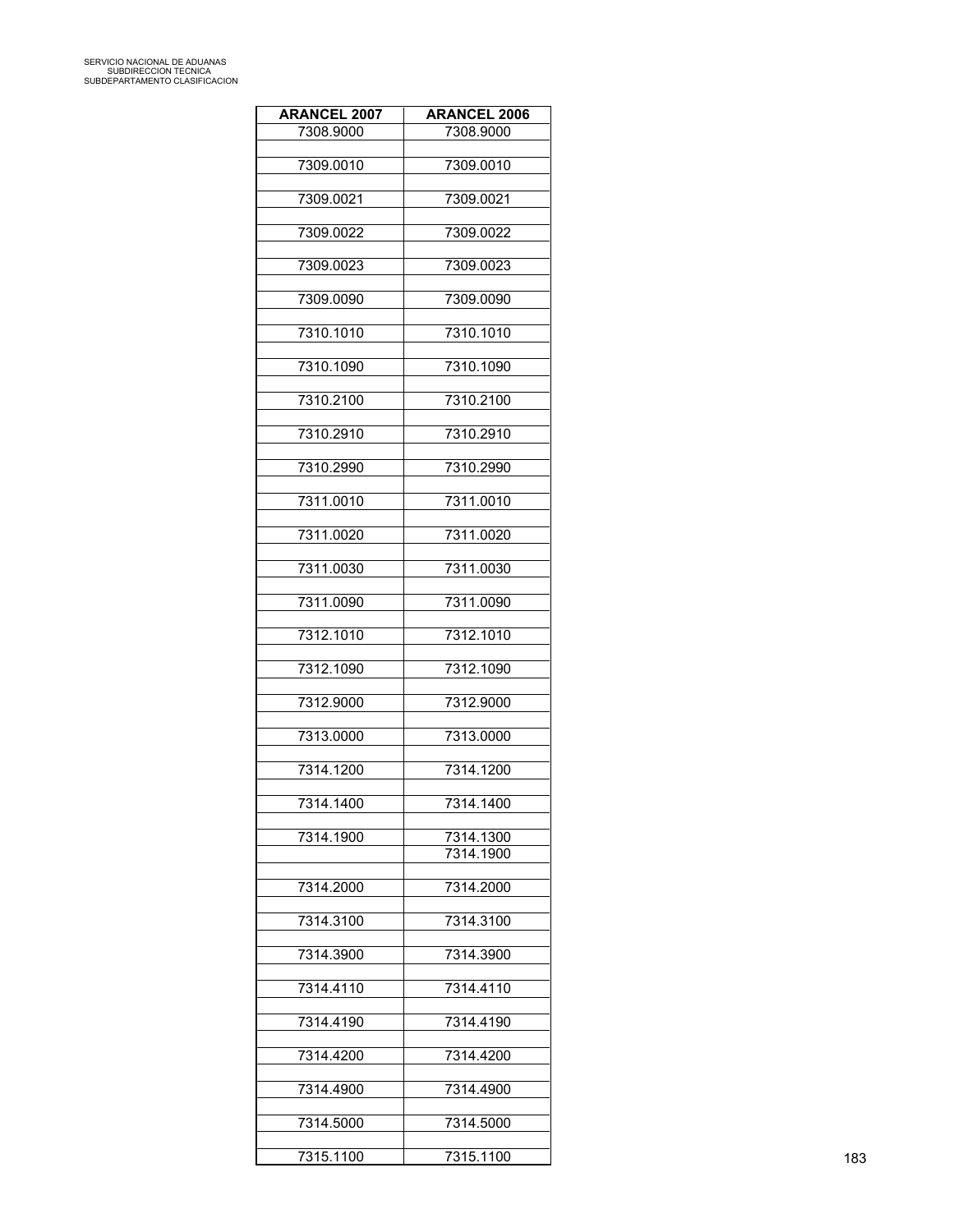| <b>ARANCEL 2007</b> | <b>ARANCEL 2006</b> |
|---------------------|---------------------|
| 7315.1200           | 7315.1200           |
|                     |                     |
| 7315.1900           | 7315.1900           |
| 7315.2000           | 7315.2000           |
| 7315.8100           | 7315.8100           |
| 7315.8200           | 7315.8200           |
| 7315.8910           | 7315.8910           |
| 7315.8990           | 7315.8990           |
| 7315.9000           | 7315.9000           |
| 7316.0000           | 7316.0000           |
| 7317.0010           | 7317.0010           |
| 7317.0090           | 7317.0090           |
| 7318.1100           | 7318.1100           |
| 7318.1200           | 7318.1200           |
| 7318.1300           | 7318.1300           |
| 7318.1400           | 7318.1400           |
| 7318.1500           | 7318.1500           |
| 7318.1600           | 7318.1600           |
| 7318.1900           | 7318.1900           |
| 7318.2100           | 7318.2100           |
| 7318.2200           | 7318.2200           |
| 7318.2300           | 7318.2300           |
| 7318.2400           | 7318.2400           |
| 7318.2900           | 7318.2900           |
| 7319.2000           | 7319.2000           |
| 7319.3000           | 7319.3000           |
| 7319.9000           | 7319.1000           |
|                     | 7319.9000           |
| 7320.1000           | 7320.1000           |
| 7320.2000           | 7320.2000           |
| 7320.9000           | 7320.9000           |
| 7321.1110           | 7321.1110           |
|                     |                     |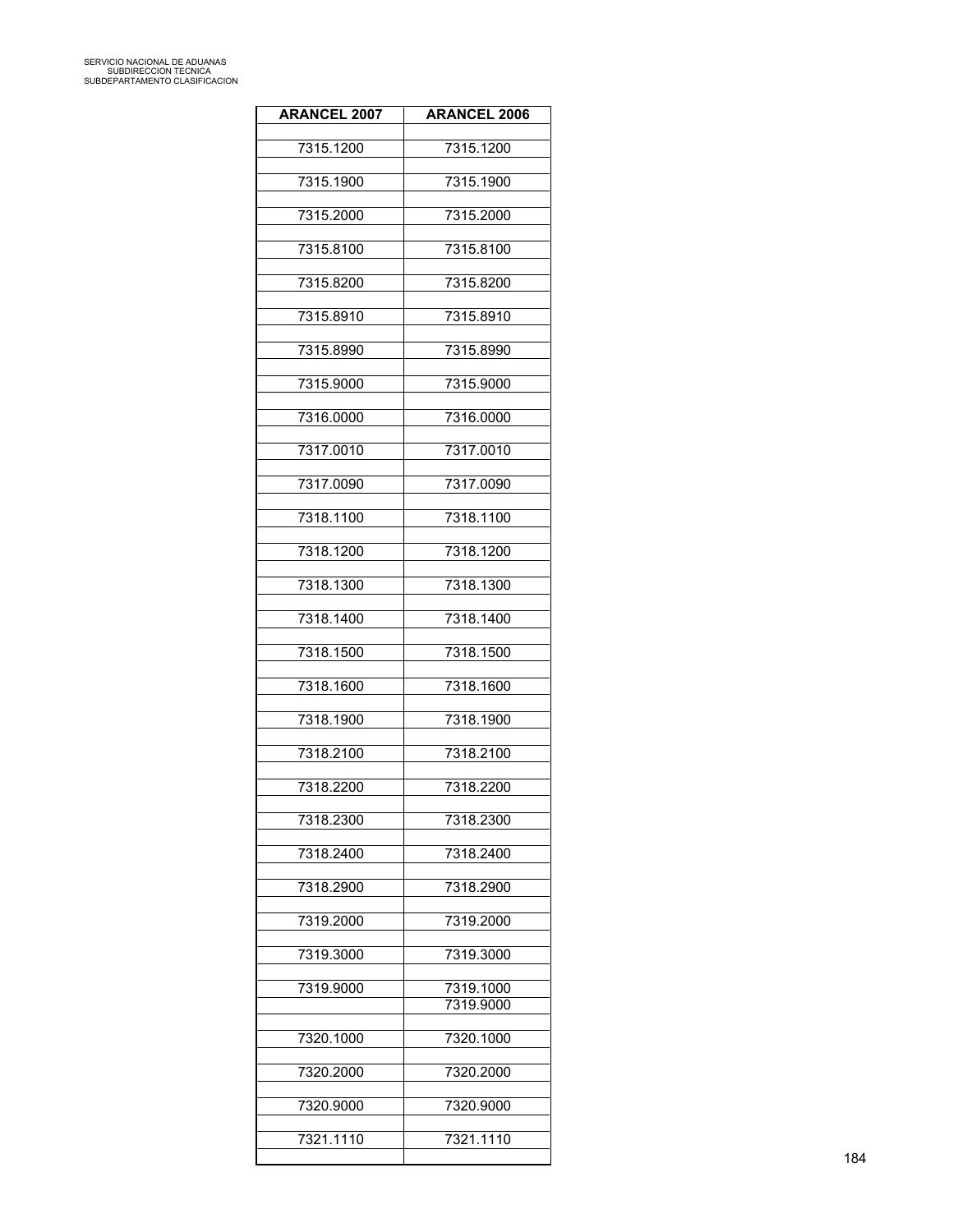| <b>ARANCEL 2007</b> | <b>ARANCEL 2006</b>    |
|---------------------|------------------------|
| 7321.1120           | 7321.1120              |
|                     |                        |
| 7321.1190           | 7321.1190              |
|                     |                        |
| 7321.1210           | 7321.1210              |
| 7321.1290           | 7321.1290              |
|                     |                        |
| 7321.1910           | 7321.1110              |
|                     | 7321.1310              |
|                     |                        |
| 7321.1990           | 7321.1120              |
|                     | 7321.1190              |
|                     | 7321.1390              |
|                     |                        |
| 7321.8110           | 7321.8110              |
| 7321.8120           | 7321.8120              |
|                     |                        |
| 7321.8200           | 7321.8200              |
|                     |                        |
| 7321.8900           | 7321.8110              |
|                     | 7321.8120              |
|                     | 7321.8300              |
|                     |                        |
| 7321.9000           | 7321.9010<br>7321.9020 |
|                     | 7321.9030              |
|                     | 7321.9090              |
|                     |                        |
| 7322.1100           | 7322.1100              |
|                     |                        |
| 7322.1900           | 7322.1900              |
|                     |                        |
| 7322.9000           | 7322.9000              |
| 7323.1000           | 7323.1000              |
|                     |                        |
| 7323.9100           | 7323.9100              |
|                     |                        |
| 7323.9200           | 7323.9200              |
|                     |                        |
| 7323.9300           | 7323.9300              |
|                     |                        |
| 7323.9400           | 7323.9400              |
| 7323.9900           | 7323.9900              |
|                     |                        |
| 7324.1000           | 7324.1000              |
|                     |                        |
| 7324.2100           | 7324.2100              |
|                     |                        |
| 7324.2900           | 7324.2900              |
| 7324.9000           | 7324.9000              |
|                     |                        |
| 7325.1000           | 7325.1000              |
|                     |                        |
| 7325.9110           | 7325.9110              |
|                     |                        |
| 7325.9190           | 7325.9190              |
|                     |                        |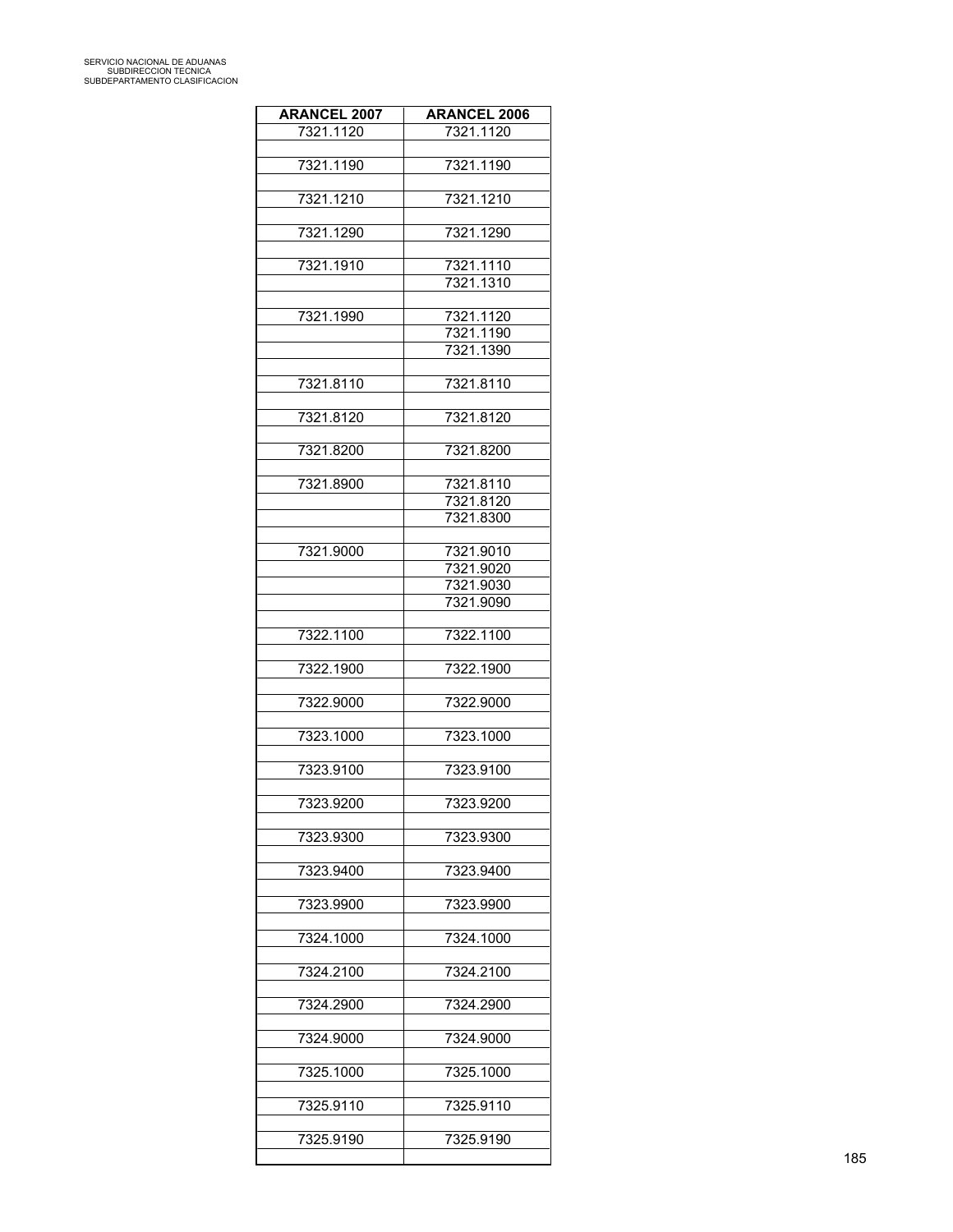| <b>ARANCEL 2007</b> | <b>ARANCEL 2006</b> |
|---------------------|---------------------|
| 7325.9900           | 7325.9900           |
| 7326.1110           | 7326.1110           |
|                     |                     |
| 7326.1190           | 7326.1190           |
| 7326.1900           | 7326.1900           |
|                     |                     |
| 7326.2000           | 7326.2000           |
| 7326.9000           | 7326.9000           |
|                     |                     |
| 7401.0000           | 7401.1000           |
|                     | 7401.2000           |
| 7402.0010           | 7402.0010           |
|                     |                     |
| 7402.0090           | 7402.0090           |
| 7403.1100           | 7403.1100           |
|                     |                     |
| 7403.1200           | 7403.1200           |
| 7403.1300           | 7403.1300           |
|                     |                     |
| 7403.1900           | 7403.1900           |
| 7403.2100           | 7403.2100           |
|                     |                     |
| 7403.2200           | 7403.2200           |
| 7403.2900           | 7403.2300           |
|                     | 7403.2900           |
| 7404.0011           | 7404.0011           |
|                     |                     |
| 7404.0019           | 7404.0019           |
| 7404.0021           | 7404.0021           |
|                     |                     |
| 7404.0029           | 7404.0029           |
| 7404.0090           | 7404.0090           |
|                     |                     |
| 7405.0000           | 7405.0000           |
| 7406.1000           | 7406.1000           |
|                     |                     |
| 7406.2000           | 7406.2000           |
| 7407.1010           | 7407.1010           |
|                     |                     |
| 7407.1090           | 7407.1090           |
| 7407.2110           | 7407.2110           |
|                     |                     |
| 7407.2190           | 7407.2190           |
| 7407.2911           | 7407.2210           |
|                     |                     |
| 7407.2919           | 7407.2290           |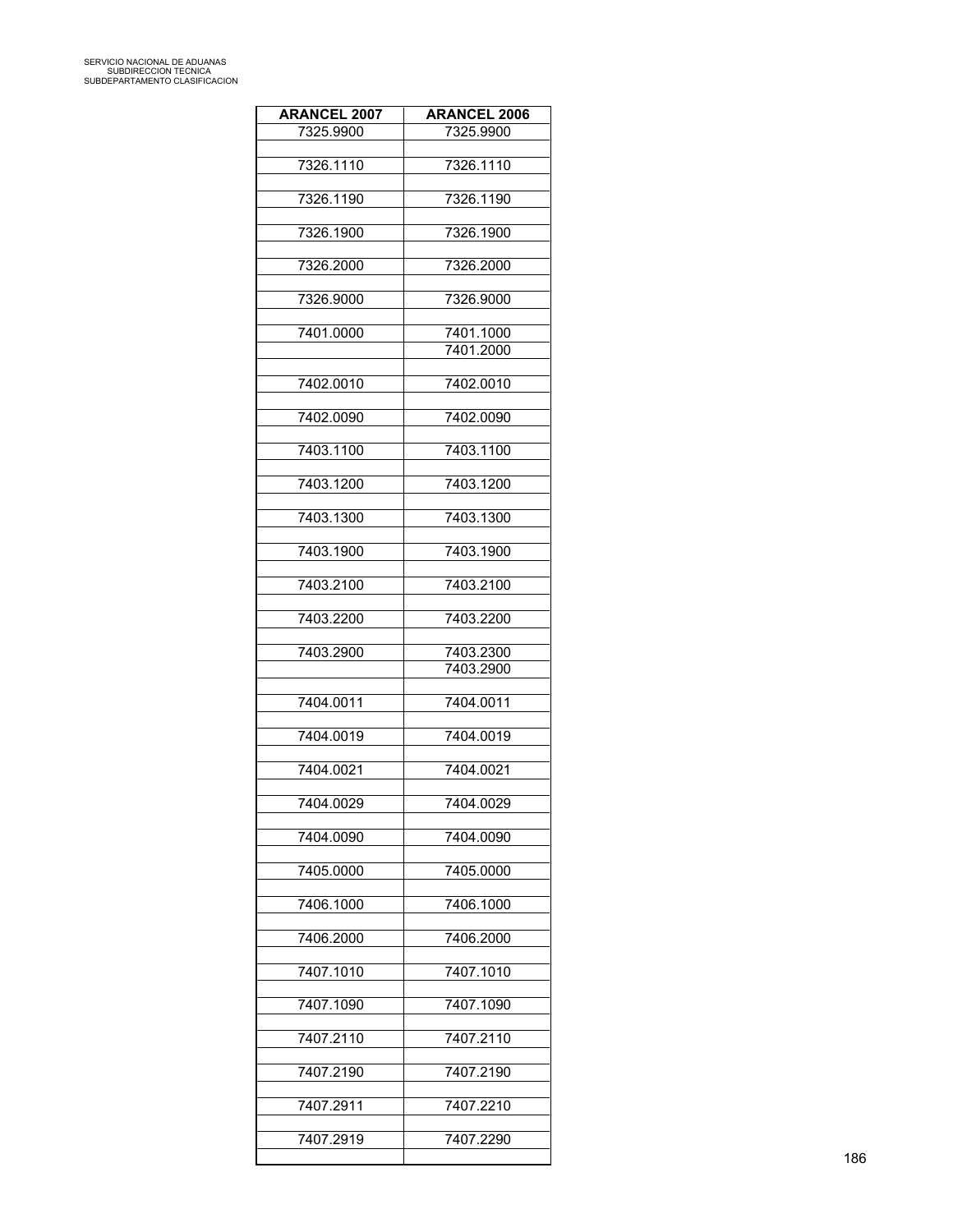| <b>ARANCEL 2007</b> | <b>ARANCEL 2006</b> |
|---------------------|---------------------|
| 7407.2991           | 7407.2910           |
| 7407.2999           | 7407.2990           |
| 7408.1110           | 7408.1110           |
| 7408.1190           | 7408.1190           |
| 7408.1900           | 7408.1900           |
| 7408.2110           | 7408.2110           |
| 7408.2190           | 7408.2190           |
| 7408.2210           | 7408.2210           |
| 7408.2290           | 7408.2290           |
| 7408.2910           | 7408.2910           |
| 7408.2990           | 7408.2990           |
| 7409.1100           | 7409.1100           |
| 7409.1900           | 7409.1900           |
| 7409.2100           | 7409.2100           |
| 7409.2900           | 7409.2900           |
| 7409.3100           | 7409.3100           |
| 7409.3900           | 7409.3900           |
| 7409.4000           | 7409.4000           |
| 7409.9000           | 7409.9000           |
| 7410.1100           | 7410.1100           |
| 7410.1200           | 7410.1200           |
| 7410.2100           | 7410.2100           |
| 7410.2200           | 7410.2200           |
| 7411.1000           | 7411.1000           |
| 7411.2100           | 7411.2100           |
| 7411.2200           | 7411.2200           |
| 7411.2900           | 7411.2900           |
| 7412.1000           | 7412.1000           |
| 7412.2000           | 7412.2000           |
| 7413.0000           | 7413.0000           |
| 7415.1000           | 7415.1000           |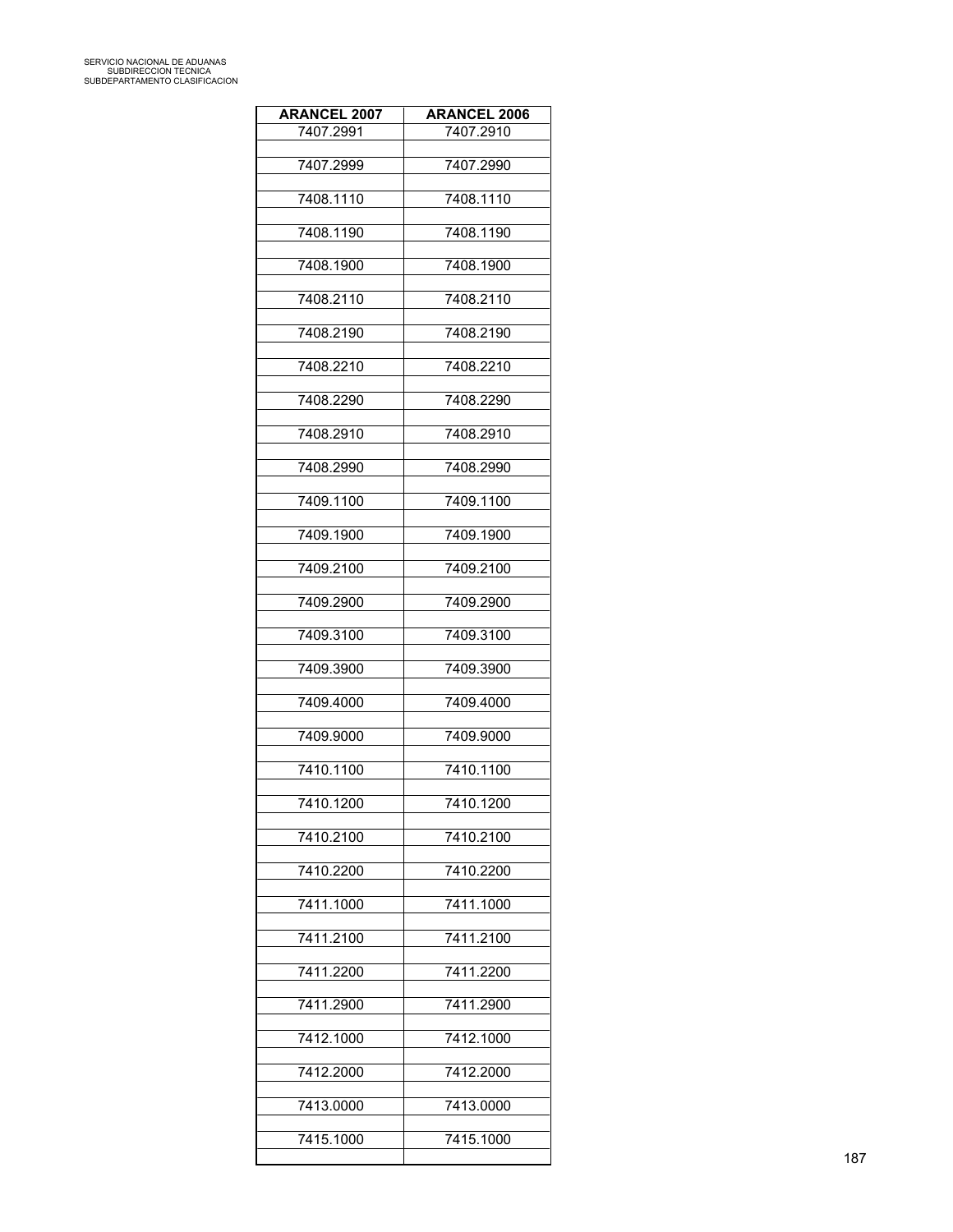| <b>ARANCEL 2007</b> | <b>ARANCEL 2006</b> |
|---------------------|---------------------|
| 7415.2100           | 7415.2100           |
|                     |                     |
| 7415.2900           | 7415.2900           |
| 7415.3300           | 7415.3300           |
|                     |                     |
|                     |                     |
| 7415.3900           | 7415.3900           |
|                     |                     |
| 7418.1100           | 7418.1100           |
| 7418.1900           | 7417.0000           |
|                     | 7418.1900           |
|                     |                     |
| 7418.2000           | 7418.2000           |
|                     |                     |
| 7419.1000           | 7419.1000           |
| 7419.9100           | 7419.9100           |
|                     |                     |
| 7419.9911           | 7419.9911           |
|                     |                     |
| 7419.9919           | 7419.9919           |
| 7419.9990           | 7414.2000           |
|                     | 7414.9000           |
|                     | 7416.0000           |
|                     |                     |
|                     | 7417.0000           |
|                     | 7419.9990           |
| 7501.1000           | 7501.1000           |
|                     |                     |
| 7501.2000           | 7501.2000           |
|                     |                     |
| 7502.1000           | 7502.1000           |
| 7502.2000           | 7502.2000           |
|                     |                     |
| 7503.0000           | 7503.0000           |
|                     |                     |
| 7504.0000           | 7504.0000           |
| 7505.1100           | 7505.1100           |
|                     |                     |
| 7505.1200           | 7505.1200           |
|                     |                     |
| 7505.2100           | 7505.2100           |
| 7505.2200           | 7505.2200           |
|                     |                     |
| 7506.1010           | 7506.1010           |
|                     |                     |
| 7506.1090           | 7506.1090           |
| 7506.2010           | 7506.2010           |
|                     |                     |
| 7506.2090           | 7506.2090           |
|                     |                     |
| 7507.1100           | 7507.1100           |
| 7507.1200           | 7507.1200           |
|                     |                     |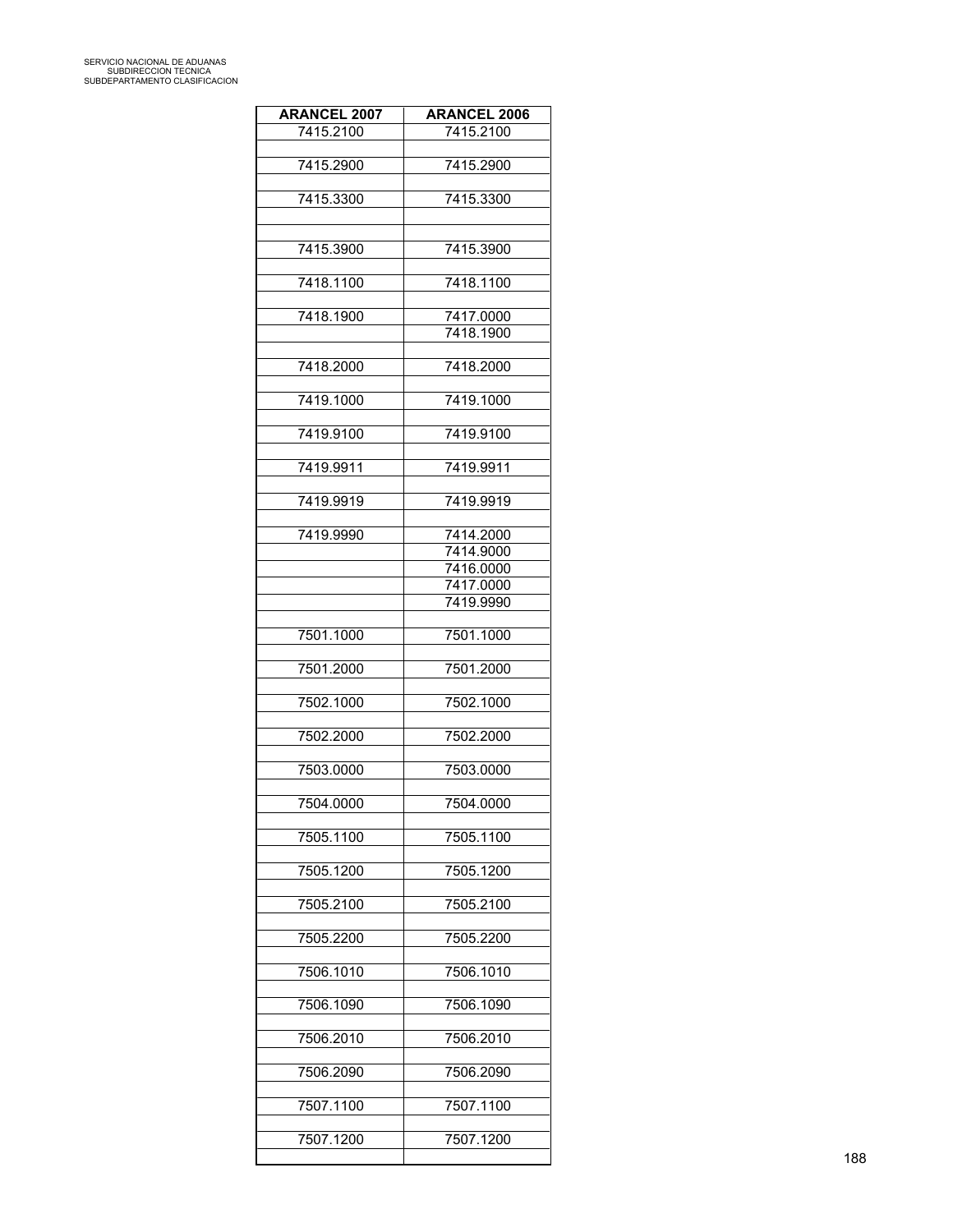| <b>ARANCEL 2007</b> | <b>ARANCEL 2006</b> |
|---------------------|---------------------|
| 7507.2000           | 7507.2000           |
|                     |                     |
| 7508.1000           | 7508.1000           |
| 7508.9000           | 7508.9000           |
|                     |                     |
| 7601.1000           | 7601.1000           |
| 7601.2000           | 7601.2000           |
|                     |                     |
| 7602.0000           | 7602.0000           |
| 7603.1000           | 7603.1000           |
|                     |                     |
| 7603.2000           | 7603.2000           |
| 7604.1000           | 7604.1000           |
|                     |                     |
| 7604.2100           | 7604.2100           |
|                     |                     |
| 7604.2900           | 7604.2900           |
| 7605.1100           | 7605.1100           |
|                     |                     |
| 7605.1900           | 7605.1900           |
| 7605.2100           | 7605.2100           |
|                     |                     |
| 7605.2900           | 7605.2900           |
|                     |                     |
| 7606.1100           | 7606.1100           |
| 7606.1200           | 7606.1200           |
|                     |                     |
| 7606.9100           | 7606.9100           |
| 7606.9200           | 7606.9200           |
|                     |                     |
| 7607.1100           | 7607.1100           |
| 7607.1900           | 7607.1900           |
|                     |                     |
| 7607.2010           | 7607.2010           |
|                     |                     |
| 7607.2090           | 7607.2090           |
| 7608.1000           | 7608.1000           |
|                     |                     |
| 7608.2000           | 7608.2000           |
| 7609.0000           | 7609.0000           |
|                     |                     |
| 7610.1000           | 7610.1000           |
| 7610.9000           | 7610.9000           |
|                     |                     |
| 7611.0000           | 7611.0000           |
|                     |                     |
| 7612.1000           | 7612.1000           |
| 7612.9000           | 7612.9000           |
|                     |                     |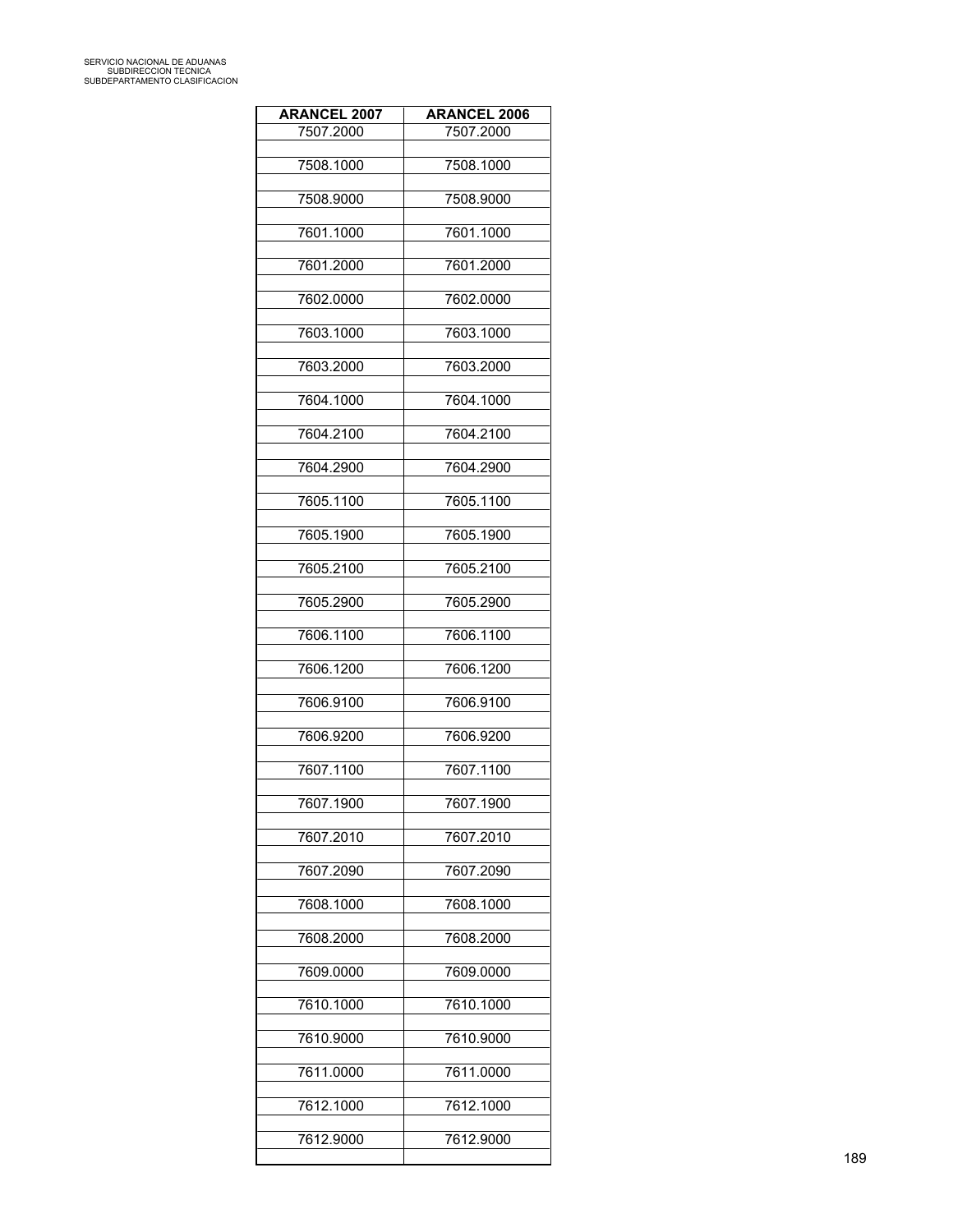| <b>ARANCEL 2007</b> | <b>ARANCEL 2006</b> |
|---------------------|---------------------|
| 7613.0000           | 7613.0000           |
| 7614.1000           | 7614.1000           |
|                     |                     |
| 7614.9000           | 7614.9000           |
| 7615.1100           | 7615.1100           |
|                     |                     |
| 7615.1900           | 7615.1900           |
| 7615.2000           | 7615.2000           |
| 7616.1000           | 7616.1000           |
|                     |                     |
| 7616.9100           | 7616.9100           |
| 7616.9910           | 7616.9910           |
|                     |                     |
| 7616.9991           | 7616.9991           |
| 7616.9992           | 7616.9992           |
|                     |                     |
| 7616.9993           | 7616.9993           |
| 7616.9999           | 7616.9999           |
|                     |                     |
| 7801.1000           | 7801.1000           |
| 7801.9100           | 7801.9100           |
| 7801.9900           | 7801.9900           |
|                     |                     |
| 7802.0000           | 7802.0000           |
| 7804.1100           | 7804.1100           |
|                     |                     |
| 7804.1900           | 7804.1900           |
| 7804.2000           | 7804.2000           |
|                     |                     |
| 7806.0000           | 7803.0000           |
|                     | 7805.0000           |
|                     | 7806.0000           |
| 7901.1100           | 7901.1100           |
| 7901.1200           | 7901.1200           |
|                     |                     |
| 7901.2000           | 7901.2000           |
| 7902.0000           | 7902.0000           |
|                     |                     |
| 7903.1000           | 7903.1000           |
| 7903.9000           | 7903.9000           |
|                     |                     |
| 7904.0000           | 7904.0000           |
| 7905.0000           | 7905.0000           |
|                     |                     |
| 7907.0000           | 7906.0000           |
|                     | 7907.0000           |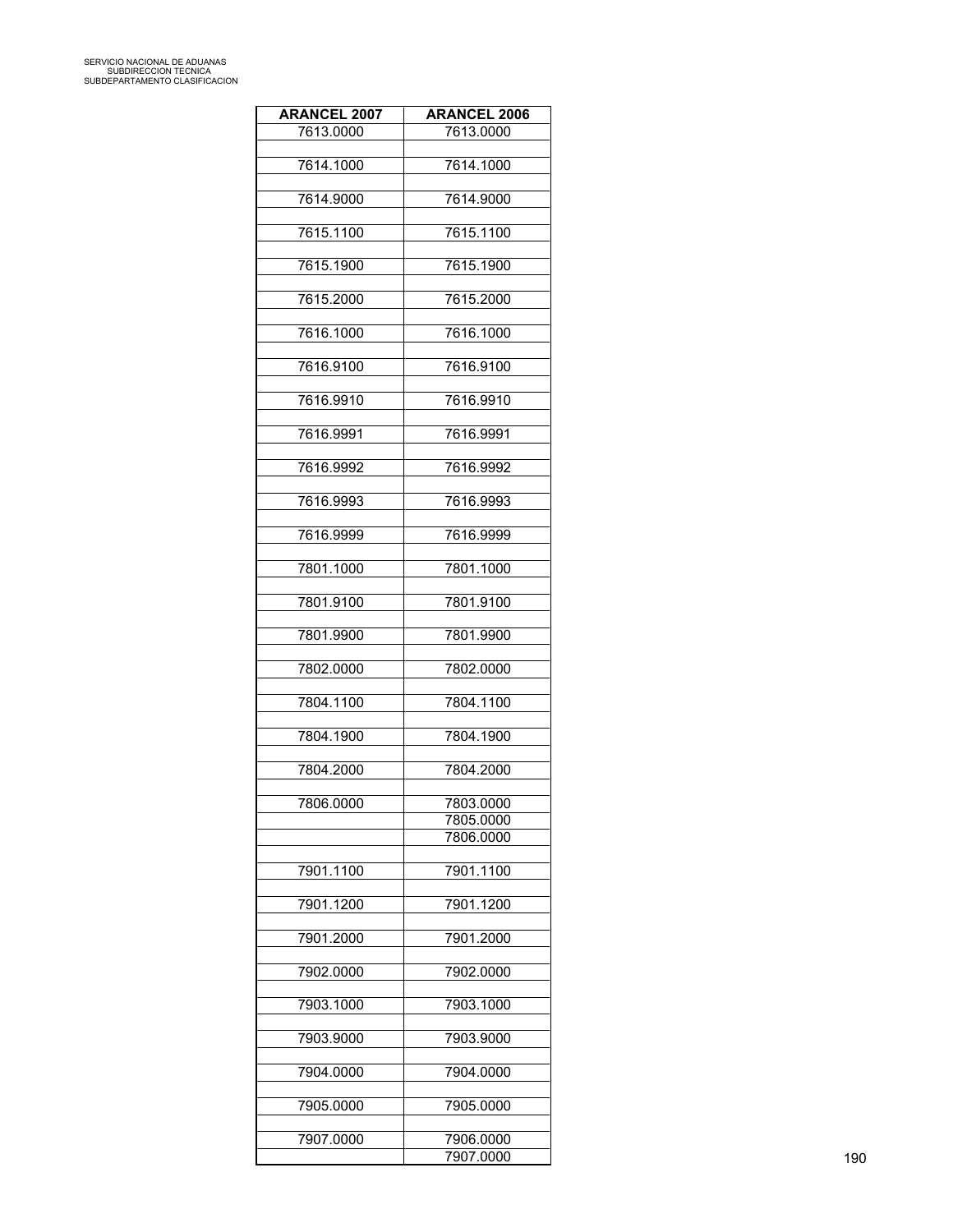| <b>ARANCEL 2007</b> | <b>ARANCEL 2006</b> |
|---------------------|---------------------|
|                     |                     |
| 8001.1000           | 8001.1000           |
| 8001.2000           | 8001.2000           |
| 8002.0000           | 8002.0000           |
| 8003.0000           | 8003.0000           |
| 8007.0000           | 8004.0000           |
|                     | 8005.0000           |
|                     | 8006.0000           |
|                     | 8007.0000           |
| 8101.1000           | 8101.1000           |
|                     |                     |
| 8101.9400           | 8101.9400           |
|                     |                     |
| 8101.9600           | 8101.9600           |
| 8101.9700           | 8101.9700           |
|                     |                     |
| 8101.9900           | 8101.9500           |
|                     | 8101.9900           |
| 8102.1000           | 8102.1000           |
|                     |                     |
| 8102.9400           | 8102.9400           |
|                     |                     |
| 8102.9510           | 8102.9510           |
| 8102.9590           | 8102.9590           |
|                     |                     |
| 8102.9600           | 8102.9600           |
|                     |                     |
| 8102.9700           | 8102.9700           |
|                     |                     |
| 8102.9900           | 8102.9900           |
| 8103.2000           | 8103.2000           |
|                     |                     |
| 8103.3000           | 8103.3000           |
|                     |                     |
| 8103.9000           | 8103.9000           |
| 8104.1100           | 8104.1100           |
|                     |                     |
| 8104.1900           | 8104.1900           |
|                     |                     |
| 8104.2000           | 8104.2000           |
| 8104.3000           | 8104.3000           |
|                     |                     |
| 8104.9000           | 8104.9000           |
|                     |                     |
| 8105.2000           | 8105.2000           |
| 8105.3000           | 8105.3000           |
|                     |                     |
| 8105.9000           | 8105.9000           |
|                     |                     |
| 8106.0000           | 8106.0000           |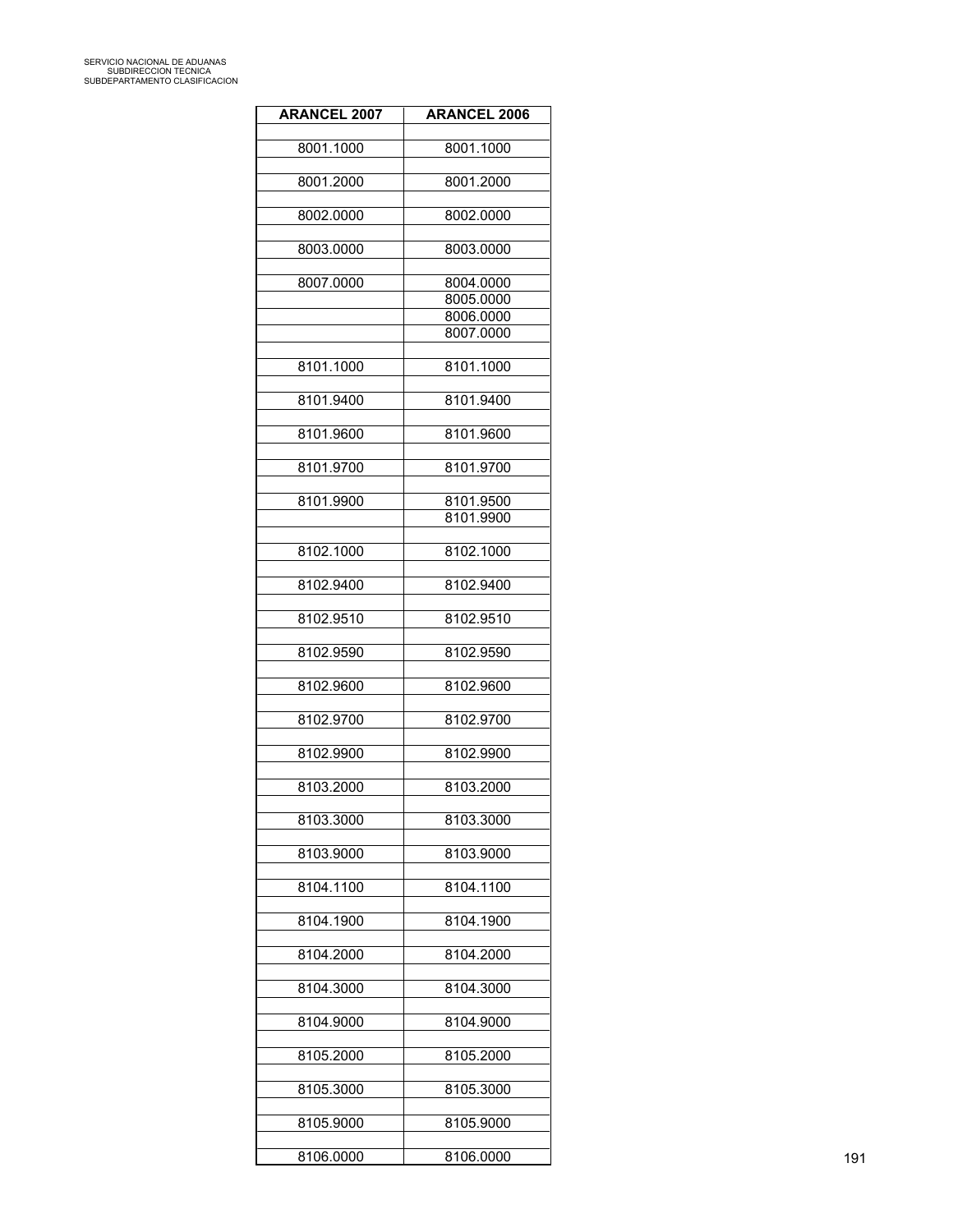| <b>ARANCEL 2007</b> | <b>ARANCEL 2006</b>    |
|---------------------|------------------------|
| 8107.2000           | 8107.2000              |
|                     |                        |
| 8107.3000           | 8107.3000              |
| 8107.9000           | 8107.9000              |
|                     |                        |
| 8108.2000           | 8108.2000              |
| 8108.3000           | 8108.3000              |
|                     |                        |
| 8108.9000           | 8108.9000              |
| 8109.2000           | 8109.2000              |
|                     |                        |
| 8109.3000           | 8109.3000              |
| 8109.9000           | 8109.9000              |
|                     |                        |
| 8110.1000           | 8110.1000              |
| 8110.2000           | 8110.2000              |
|                     |                        |
| 8110.9000           | 8110.9000              |
| 8111.0010           | 8111.0010              |
|                     |                        |
| 8111.0090           | 8111.0090              |
| 8112.1200           | 8112.1200              |
|                     |                        |
| 8112.1300           | 8112.1300              |
| 8112.1900           | 8112.1900              |
|                     |                        |
| 8112.2100           | 8112.2100              |
| 8112.2200           | 8112.2200              |
|                     |                        |
| 8112.2900           | 8112.2900              |
| 8112.5100           | 8112.5100              |
|                     |                        |
| 8112.5200           | 8112.5200              |
| 8112.5900           | 8112.5900              |
| 8112.9200           |                        |
|                     | 8112.3000<br>8112.4000 |
|                     | 8112.9200              |
|                     |                        |
| 8112.9900           | 8112.3000<br>8112.4000 |
|                     | 8112.9900              |
|                     |                        |
| 8113.0000           | 8113.0000              |
| 8201.1000           | 8201.1000              |
|                     |                        |
| 8201.2000           | 8201.2000              |
| 8201.3000           | 8201.3000              |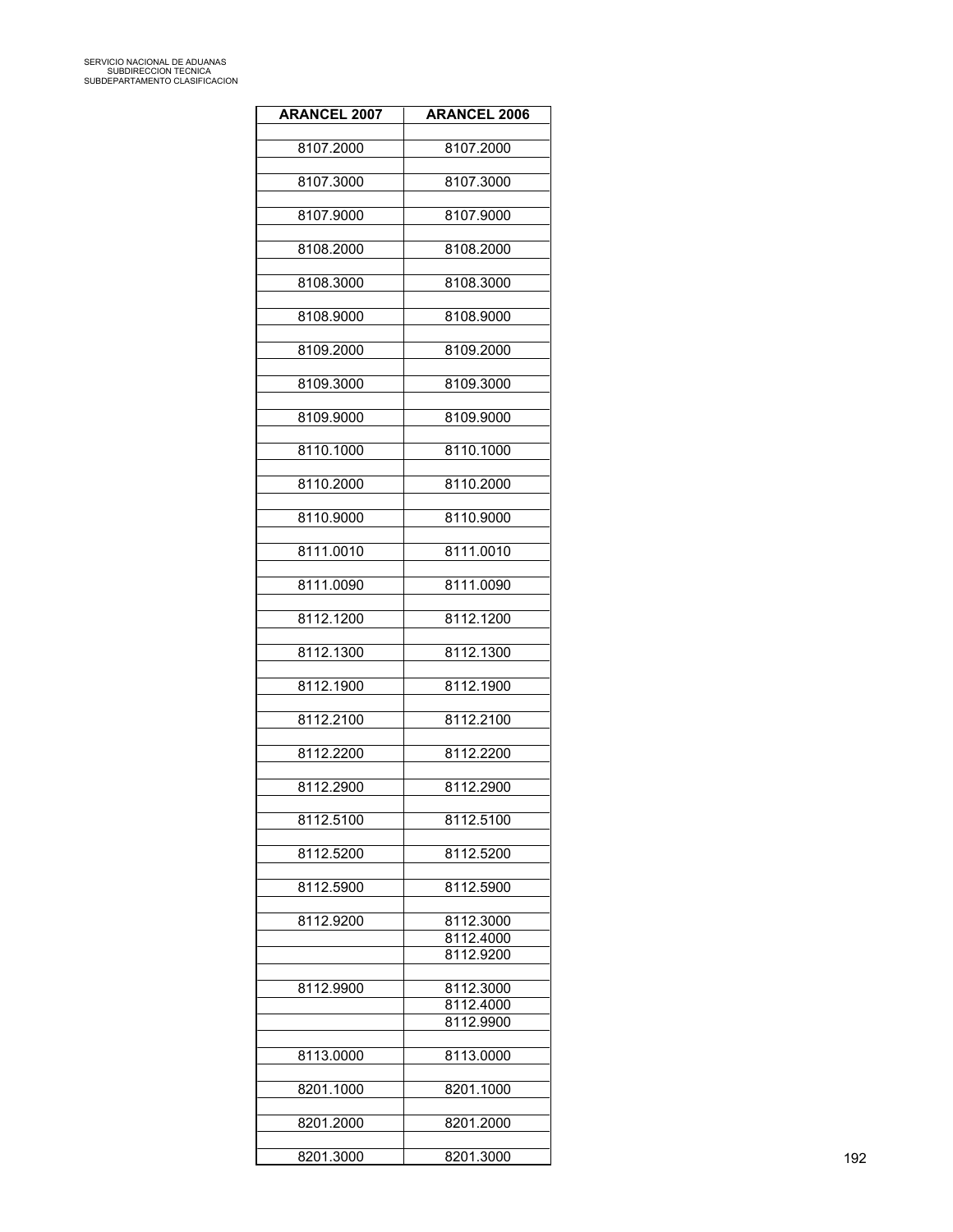| <b>ARANCEL 2007</b> | <b>ARANCEL 2006</b>    |
|---------------------|------------------------|
| 8201.4000           | 8201.4000              |
| 8201.5000           | 8201.5000              |
|                     |                        |
| 8201.6000           | 8201.6000              |
| 8201.9000           | 8201.9000              |
| 8202.1000           | 8202.1000              |
| 8202.2000           | 8202.2000              |
| 8202.3100           | 8202.3100              |
| 8202.3900           | 8202.3900              |
| 8202.4000           | 8202.4000              |
| 8202.9100           | 8202.9100              |
| 8202.9900           | 8202.9900              |
| 8203.1010           | 8203.1010              |
| 8203.1090           | 8203.1090              |
| 8203.2000           | 8203.2000              |
|                     |                        |
| 8203.3000           | 8203.3000              |
| 8203.4000           | 8203.4000              |
| 8204.1100           | 8204.1100              |
| 8204.1200           | 8204.1200              |
| 8204.2000           | 8204.2000              |
| 8205.1000           | 8205.1000              |
| 8205.2000           | 8205.2000              |
| 8205.3000           | 8205.3000              |
| 8205.4000           | 8205.4000              |
| 8205.5100           | 8205.5100              |
| 8205.5900           |                        |
|                     | 8205.5910<br>8205.5920 |
|                     | 8205.5990              |
| 8205.6000           | 8205.6000              |
| 8205.7000           | 8205.7000              |
| 8205.8000           | 8205.8000              |
| 8205.9000           | 8205.9000              |
|                     |                        |
| 8206.0000           | 8206.0000              |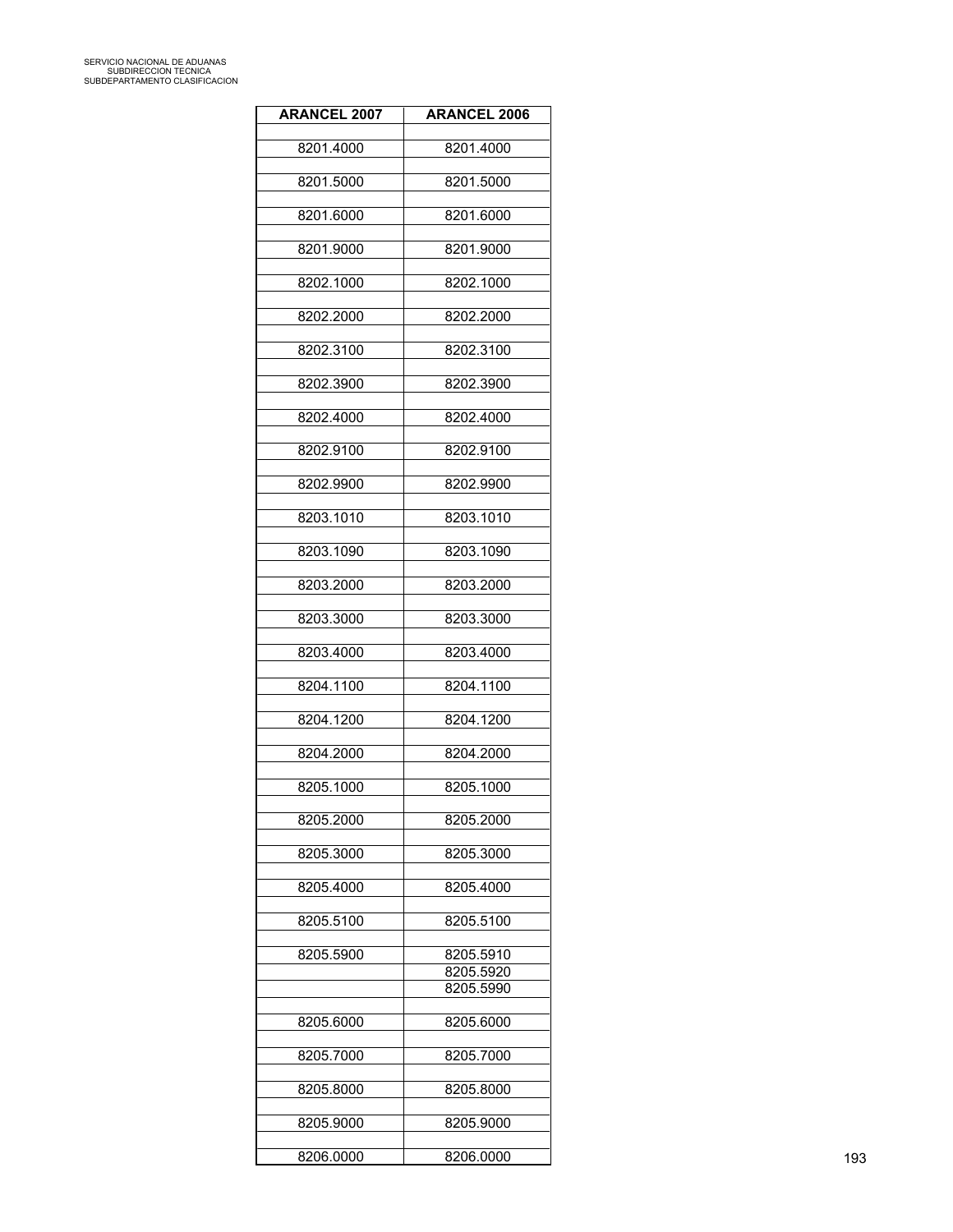| <b>ARANCEL 2007</b> | <b>ARANCEL 2006</b> |
|---------------------|---------------------|
| 8207.1310           | 8207.1310           |
| 8207.1320           | 8207.1320           |
| 8207.1330           | 8207.1330           |
|                     |                     |
| 8207.1390           | 8207.1390           |
| 8207.1910           | 8207.1910           |
| 8207.1920           | 8207.1920           |
| 8207.1930           | 8207.1930           |
| 8207.1990           | 8207.1990           |
| 8207.2000           | 8207.2000           |
| 8207.3000           | 8207.3000           |
| 8207.4000           | 8207.4000           |
| 8207.5010           | 8207.5010           |
| 8207.5090           | 8207.5090           |
| 8207.6000           | 8207.6000           |
|                     |                     |
| 8207.7000           | 8207.7000           |
| 8207.8000           | 8207.8000           |
| 8207.9000           | 8207.9000           |
| 8208.1000           | 8208.1000           |
| 8208.2000           | 8208.2000           |
| 8208.3000           | 8208.3000           |
| 8208.4000           | 8208.4000           |
| 8208.9000           | 8208.9000           |
| 8209.0000           | 8209.0000           |
| 8210.0000           | 8210.0000           |
|                     |                     |
| 8211.1000           | 8211.1000           |
| 8211.9100           | 8211.9100           |
| 8211.9200           | 8211.9200           |
| 8211.9300           | 8211.9300           |
| 8211.9400           | 8211.9400           |
| 8211.9500           | 8211.9500           |
| 8212.1010           | 8212.1010           |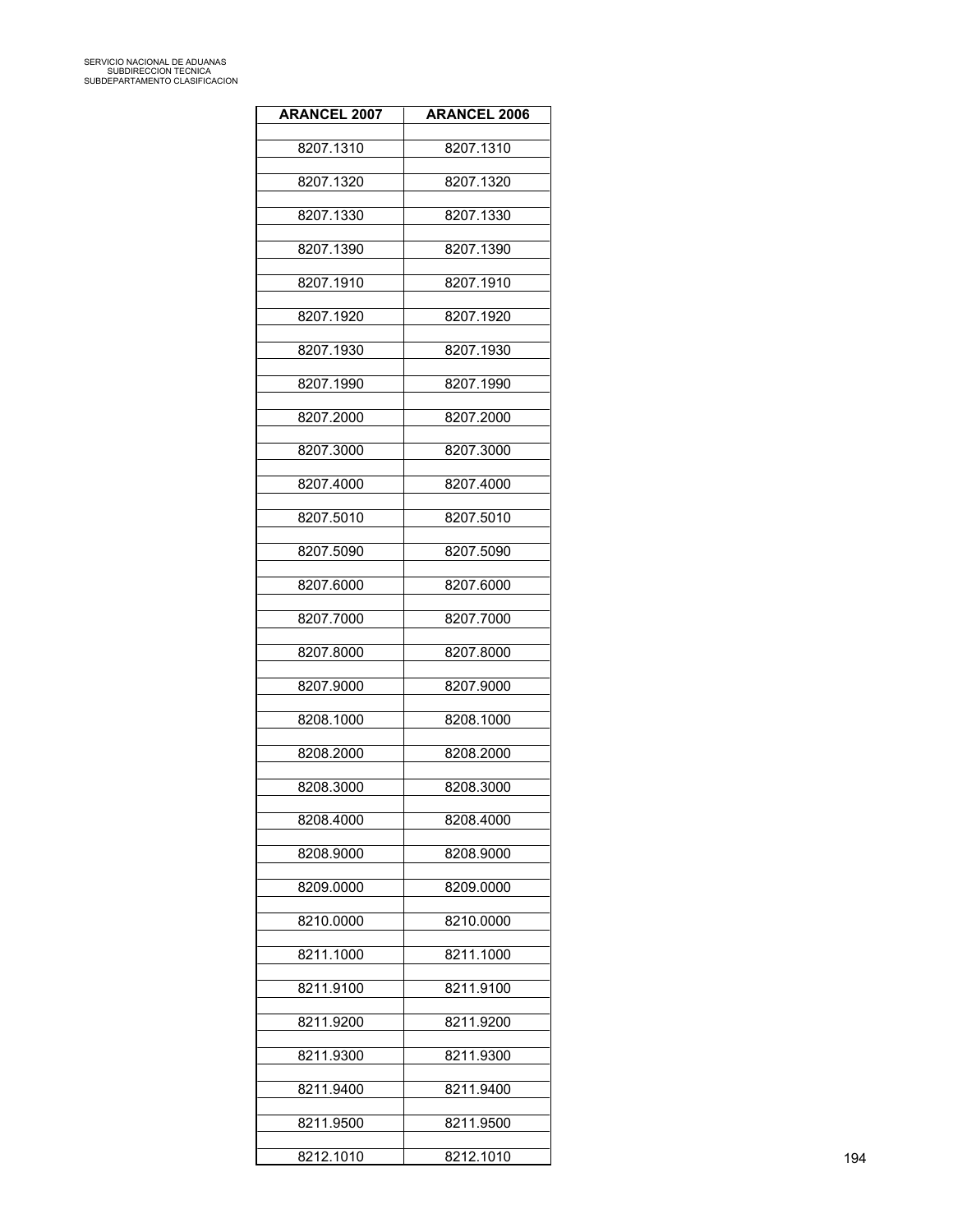| <b>ARANCEL 2007</b> | <b>ARANCEL 2006</b> |
|---------------------|---------------------|
| 8212.1090           | 8212.1090           |
| 8212.2010           | 8212.2010           |
|                     |                     |
| 8212.2090           | 8212.2090           |
| 8212.9000           | 8212.9000           |
| 8213.0000           | 8213.0000           |
| 8214.1000           | 8214.1000           |
| 8214.2000           | 8214.2000           |
| 8214.9000           | 8214.9000           |
| 8215.1000           | 8215.1000           |
| 8215.2000           | 8215.2000           |
| 8215.9100           | 8215.9100           |
| 8215.9900           | 8215.9900           |
| 8301.1000           | 8301.1000           |
| 8301.2000           | 8301.2000           |
| 8301.3000           | 8301.3000           |
| 8301.4010           | 8301.4010           |
| 8301.4090           | 8301.4090           |
| 8301.5000           | 8301.5000           |
| 8301.6000           | 8301.6000           |
| 8301.7000           | 8301.7000           |
| 8302.1000           | 8302.1000           |
| 8302.2000           | 8302.2000           |
| 8302.3000           | 8302.3000           |
| 8302.4100           | 8302.4100           |
| 8302.4210           | 8302.4210           |
| 8302.4220           | 8302.4220           |
| 8302.4290           | 8302.4290           |
|                     |                     |
| 8302.4900           | 8302.4900           |
| 8302.5000           | 8302.5000           |
| 8302.6000           | 8302.6000           |
| 8303.0000           | 8303.0000           |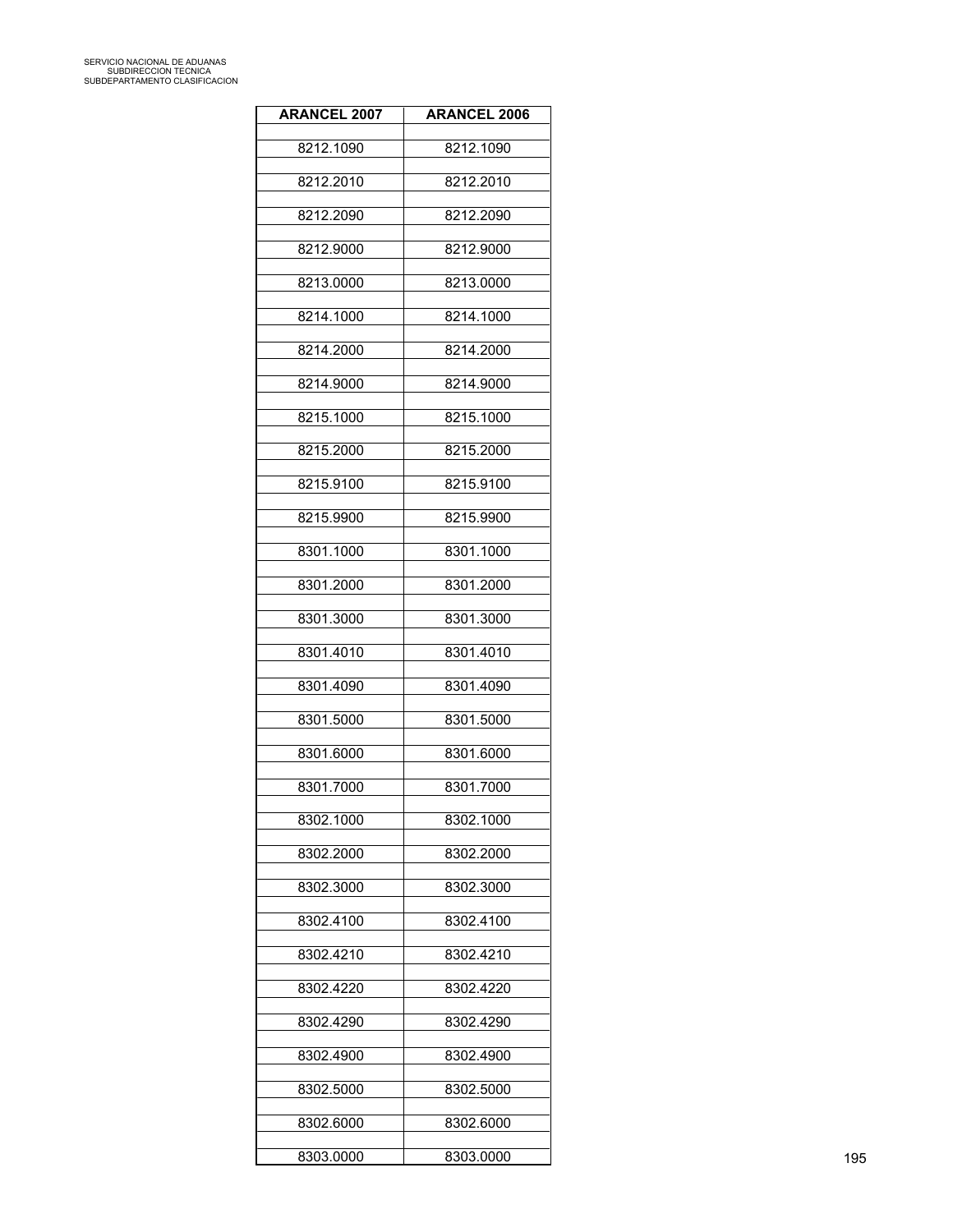| <b>ARANCEL 2007</b> | <b>ARANCEL 2006</b> |
|---------------------|---------------------|
| 8304.0000           | 8304.0000           |
| 8305.1000           | 8305.1000           |
| 8305.2000           | 8305.2000           |
| 8305.9000           | 8305.9000           |
|                     |                     |
| 8306.1000           | 8306.1000           |
| 8306.2100           | 8306.2100           |
| 8306.2900           | 8306.2900           |
| 8306.3000           | 8306.3000           |
| 8307.1000           | 8307.1000           |
| 8307.9000           | 8307.9000           |
| 8308.1000           | 8308.1000           |
| 8308.2000           | 8308.2000           |
| 8308.9000           | 8308.9000           |
| 8309.1000           | 8309.1000           |
| 8309.9010           | 8309.9010           |
| 8309.9020           | 8309.9020           |
|                     |                     |
| 8309.9090           | 8309.9090           |
| 8310.0000           | 8310.0000           |
| 8311.1010           | 8311.1010           |
| 8311.1090           | 8311.1090           |
| 8311.2000           | 8311.2000           |
| 8311.3000           | 8311.3000           |
| 8311.9000           | 8311.9000           |
| 8401.1000           | 8401.1000           |
| 8401.2000           | 8401.2000           |
| 8401.3000           | 8401.3000           |
| 8401.4000           | 8401.4000           |
| 8402.1110           | 8402.1110           |
|                     |                     |
| 8402.1120           | 8402.1120           |
| 8402.1190           | 8402.1190           |
| 8402.1200           | 8402.1200           |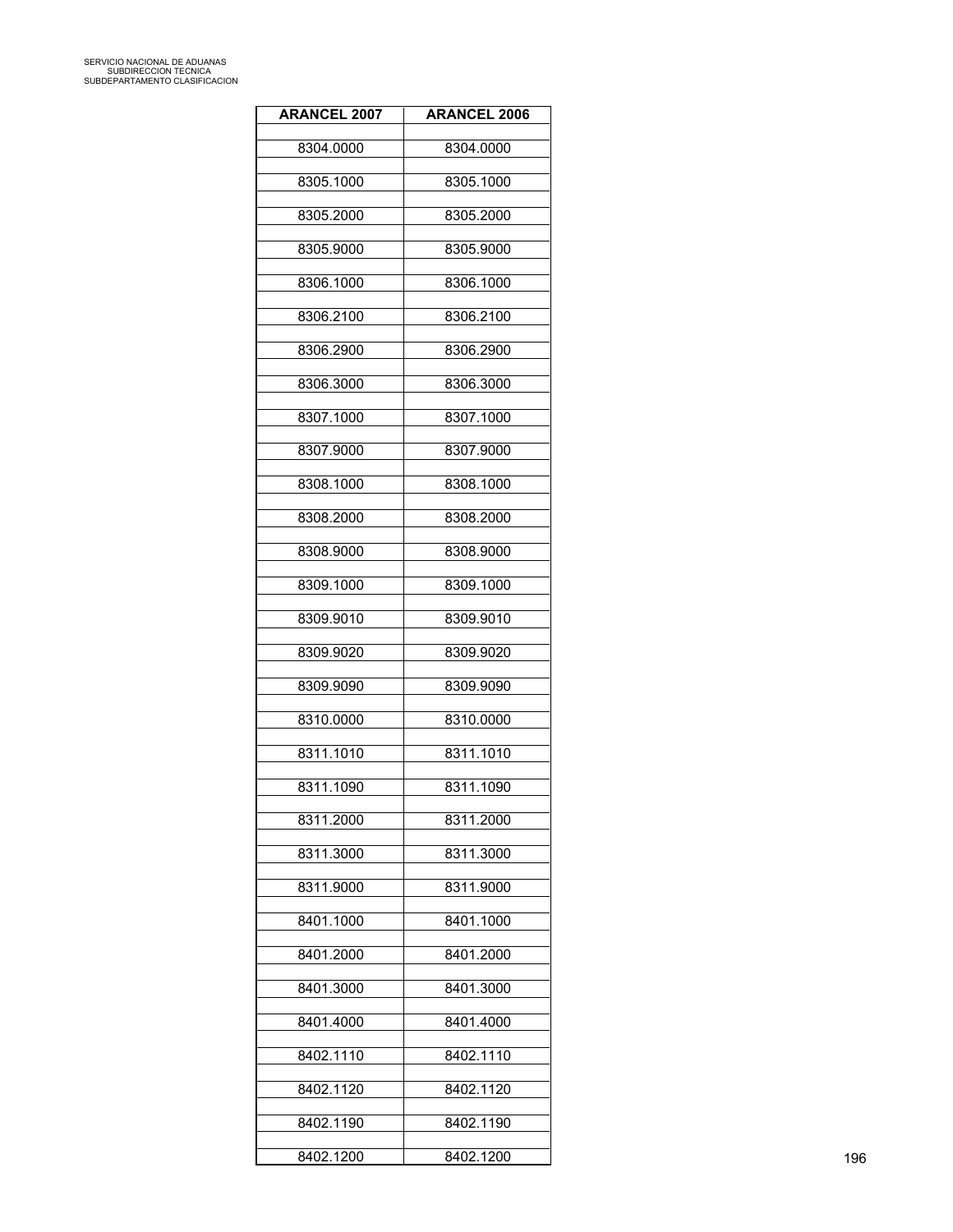| <b>ARANCEL 2007</b> | <b>ARANCEL 2006</b>    |
|---------------------|------------------------|
| 8402.1900           | 8402.1900              |
|                     |                        |
| 8402.2000           | 8402.2000              |
| 8402.9000           | 8402.9000              |
|                     |                        |
| 8403.1000           | 8403.1000              |
| 8403.9000           | 8403.9000              |
| 8404.1000           | 8404.1000              |
|                     |                        |
| 8404.2000           | 8404.2000              |
| 8404.9000           | 8404.9000              |
| 8405.1000           | 8405.1000              |
|                     |                        |
| 8405.9000           | 8405.9000              |
| 8406.1000           | 8406.1000              |
| 8406.8100           | 8406.8110              |
|                     | 8406.8190              |
| 8406.8200           | 8406.8200              |
|                     |                        |
| 8406.9000           | 8406.9010              |
|                     | 8406.9020<br>8406.9030 |
|                     | 8406.9090              |
|                     |                        |
| 8407.1000           | 8407.1000              |
| 8407.2100           | 8407.2100              |
|                     |                        |
| 8407.2900           | 8407.2900              |
| 8407.3100           | 8407.3100              |
| 8407.3200           |                        |
|                     | 8407.3200              |
| 8407.3300           | 8407.3300              |
| 8407.3400           | 8407.3400              |
|                     |                        |
| 8407.9010           | 8407.9010              |
| 8407.9090           | 8407.9090              |
|                     | 8408.1010              |
| 8408.1010           |                        |
| 8408.1090           | 8408.1090              |
| 8408.2010           | 8408.2010              |
|                     |                        |
| 8408.2020           | 8408.2020              |
| 8408.2030           | 8408.2030              |
| 8408.2040           | 8408.2040              |
|                     |                        |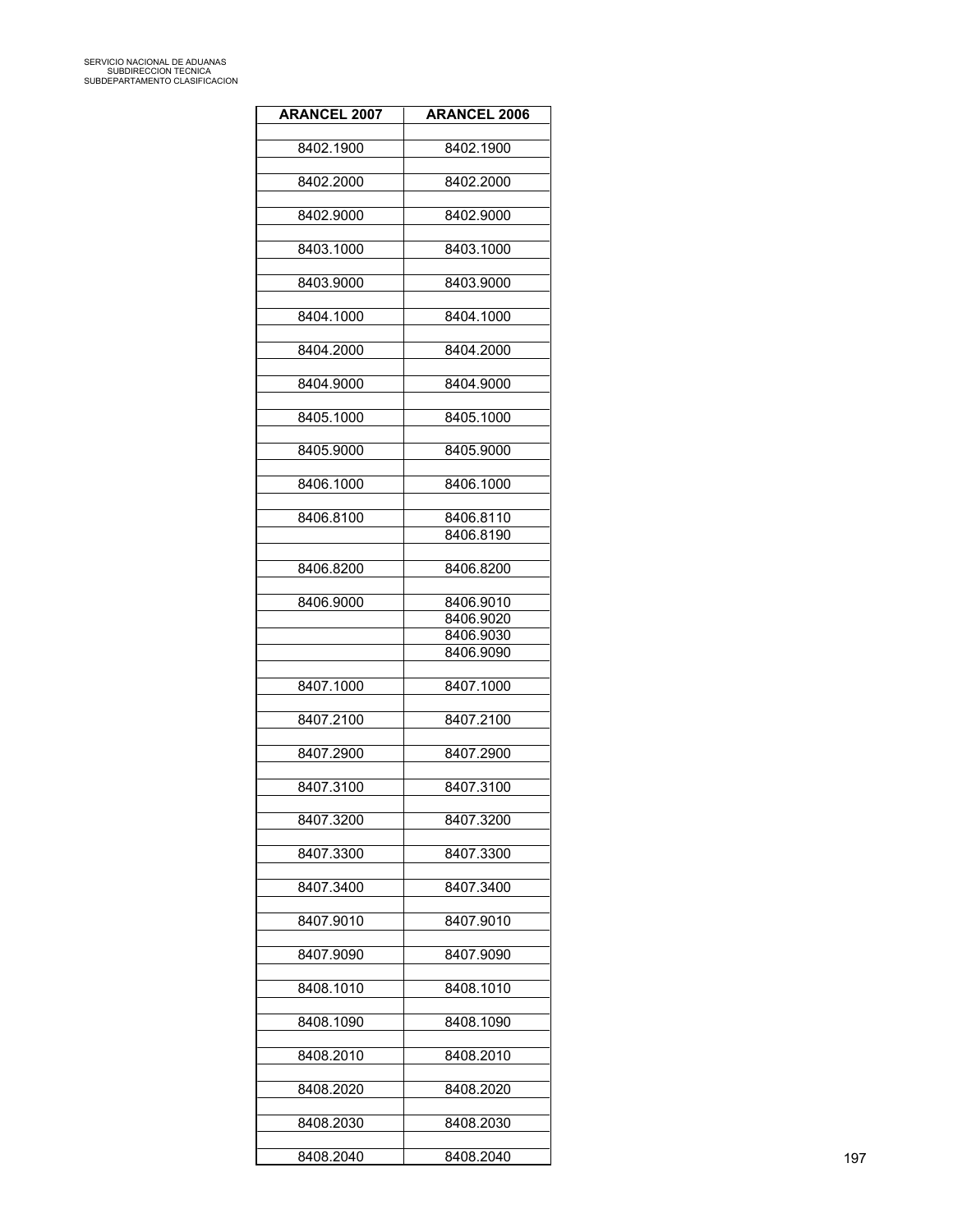| <b>ARANCEL 2007</b> | <b>ARANCEL 2006</b>    |
|---------------------|------------------------|
| 8408.2090           | 8408.2090              |
| 8408.9010           | 8408.9010              |
| 8408.9090           | 8408.9090              |
| 8409.1000           | 8409.1000              |
| 8409.9110           | 8409.9110              |
| 8409.9120           | 8409.9120              |
| 8409.9130           | 8409.9130              |
| 8409.9190           | 8409.9190              |
| 8409.9910           | 8409.9910              |
| 8409.9920           | 8409.9920              |
| 8409.9930           | 8409.9930              |
| 8409.9990           | 8409.9990              |
| 8410.1110           | 8410.1110              |
| 8410.1120           | 8410.1120              |
| 8410.1210           | 8410.1210              |
| 8410.1220           | 8410.1220              |
| 8410.1310           | 8410.1310              |
| 8410.1320           | 8410.1320              |
| 8410.9000           | 8410.9000              |
| 8411.1100           | 8411.1100              |
| 8411.1200           | 8411.1200              |
| 8411.2100           | 8411.2100              |
| 8411.2200           | 8411.2200              |
| 8411.8100           | 8411.8100              |
| 8411.8200           | 8411.8210<br>8411.8290 |
| 8411.9100           | 8411.9100              |
| 8411.9900           | 8411.9900              |
| 8412.1000           | 8412.1000              |
| 8412.2100           | 8412.2100              |
| 8412.2900           | 8412.2900              |
|                     |                        |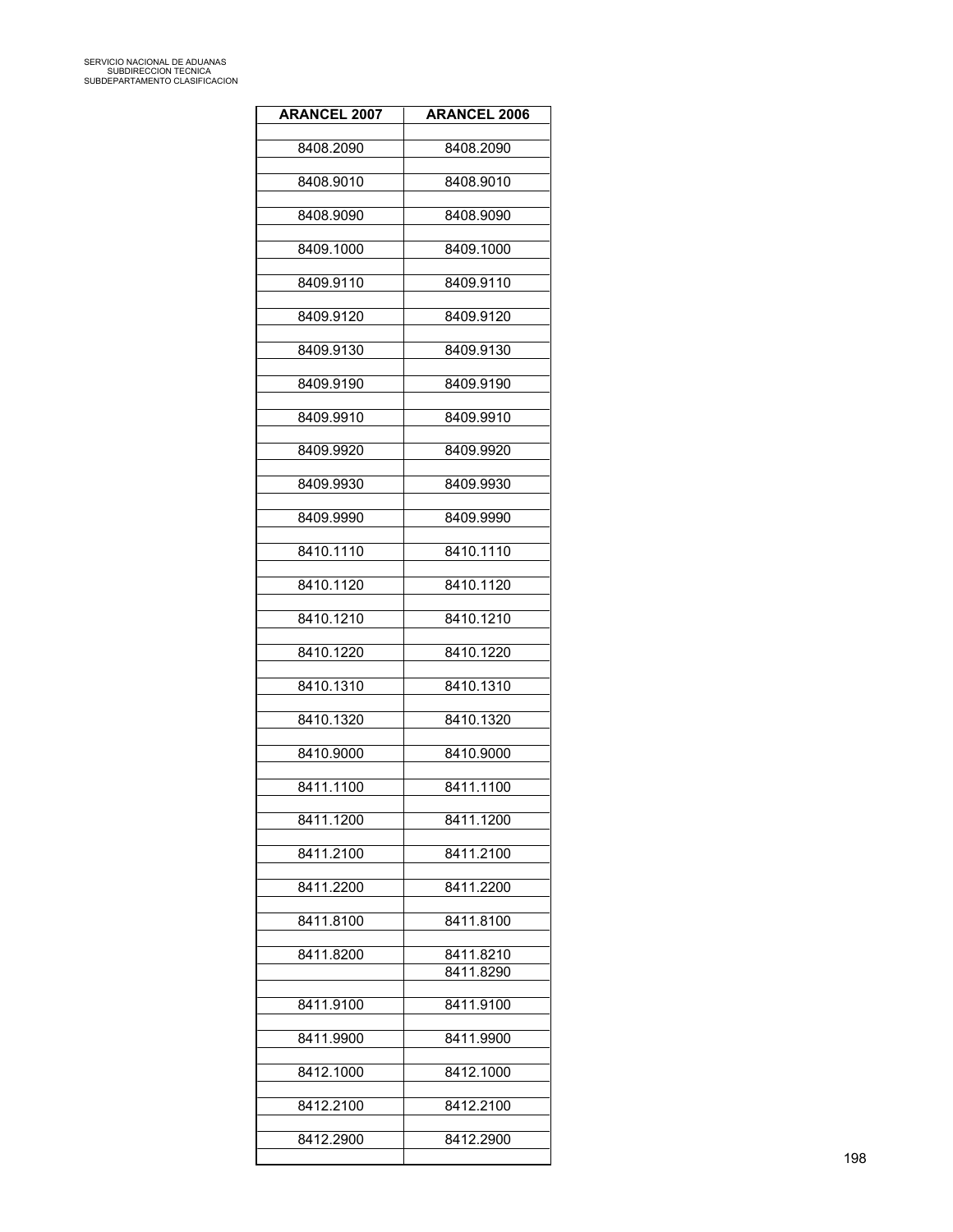| <b>ARANCEL 2007</b> | <b>ARANCEL 2006</b> |
|---------------------|---------------------|
| 8412.3100           | 8412.3100           |
| 8412.3900           | 8412.3900           |
| 8412.8000           | 8412.8000           |
| 8412.9000           | 8412.9000           |
| 8413.1100           | 8413.1100           |
| 8413.1900           | 8413.1900           |
| 8413.2000           | 8413.2000           |
| 8413.3010           | 8413.3010           |
| 8413.3090           | 8413.3090           |
| 8413.4000           | 8413.4000           |
| 8413.5000           | 8413.5000           |
| 8413.6000           | 8413.6000           |
| 8413.7000           | 8413.7000           |
| 8413.8100           | 8413.8100           |
| 8413.8200           | 8413.8200           |
| 8413.9100           | 8413.9100           |
| 8413.9200           | 8413.9200           |
| 8414.1000           | 8414.1000           |
| 8414.2000           | 8414.2000           |
| 8414.3010           | 8414.3010           |
| 8414.3090           | 8414.3090           |
| 8414.4010           | 8414.4010           |
| 8414.4090           | 8414.4090           |
| 8414.5100           | 8414.5100           |
| 8414.5900           | 8414.5900           |
| 8414.6000           | 8414.6000           |
| 8414.8010           | 8414.8010           |
| 8414.8090           | 8414.8090           |
| 8414.9010           | 8414.9010           |
| 8414.9090           | 8414.9090           |
| 8415.1000           | 8415.1000           |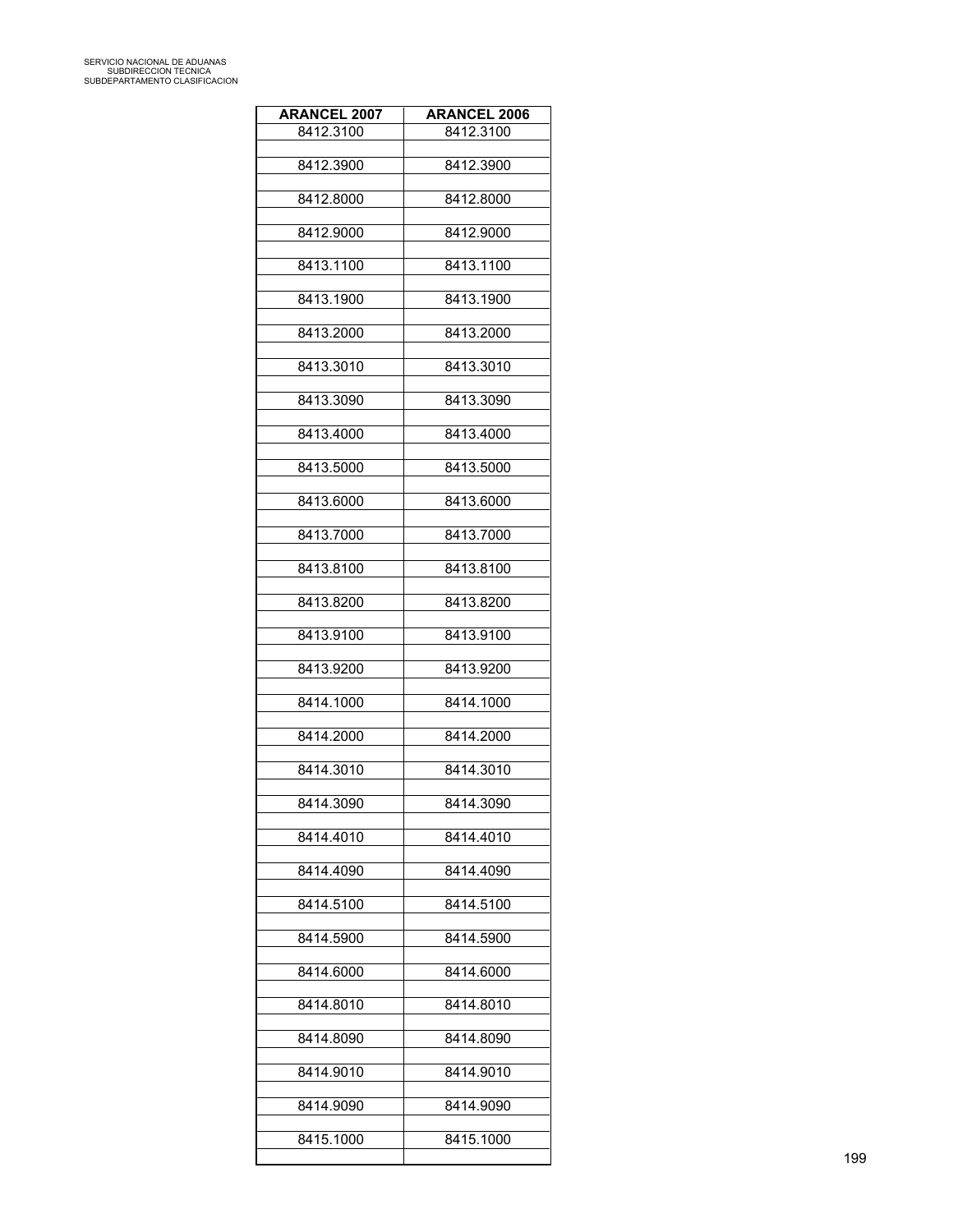| <b>ARANCEL 2007</b> | <b>ARANCEL 2006</b>    |
|---------------------|------------------------|
| 8415.2000           | 8415.2000              |
| 8415.8100           | 8415.8100              |
|                     | 8415.8200              |
| 8415.8200           |                        |
| 8415.8300           | 8415.8300              |
| 8415.9000           | 8415.9010              |
|                     | 8415.9090              |
| 8416.1000           | 8416.1000              |
| 8416.2000           | 8416.2000              |
|                     |                        |
| 8416.3000           | 8416.3000              |
| 8416.9000           | 8416.9000              |
| 8417.1000           | 8417.1000              |
|                     |                        |
| 8417.2000           | 8417.2000              |
| 8417.8000           | 8417.8000              |
| 8417.9000           | 8417.9000              |
|                     |                        |
| 8418.1011           | 8418.1011              |
| 8418.1012           | 8418.1012              |
| 8418.1013           | 8418.1013              |
|                     |                        |
| 8418.1019           | 8418.1019              |
| 8418.1090           | 8418.1090              |
| 8418.2110           | 8418.2110              |
|                     |                        |
| 8418.2120           | 8418.2120              |
| 8418.2130           | 8418.2130              |
| 8418.2190           | 8418.2190              |
|                     |                        |
| 8418.2900           | 8418.2200<br>8418.2900 |
|                     |                        |
| 8418.3000           | 8418.3000              |
| 8418.4000           | 8418.4000              |
| 8418.5000           | 8418.5000              |
|                     |                        |
| 8418.6100           | 8418.6100              |
| 8418.6910           | 8418.6910              |
| 8418.6920           | 8418.6920              |
|                     |                        |
| 8418.6990           | 8418.6100<br>8418.6990 |
|                     |                        |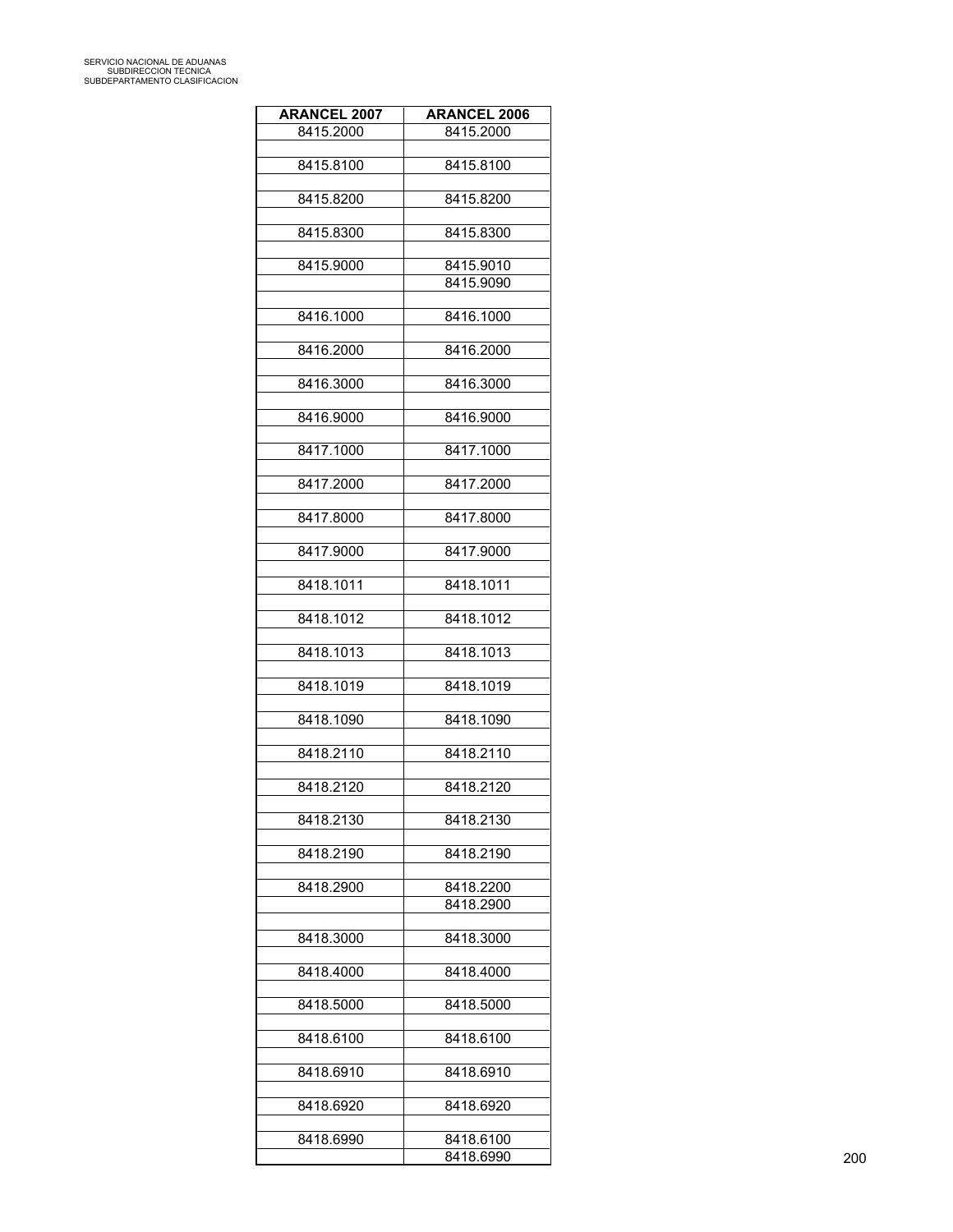| <b>ARANCEL 2007</b> | <b>ARANCEL 2006</b> |
|---------------------|---------------------|
| 8418.9100           | 8418.9100           |
|                     |                     |
| 8418.9910           | 8418.9910           |
| 8418.9990           | 8418.9990           |
|                     |                     |
| 8419.1100           | 8419.1100           |
|                     |                     |
| 8419.1900           | 8419.1900           |
| 8419.2000           | 8419.2000           |
|                     |                     |
| 8419.3100           | 8419.3100           |
| 8419.3210           | 8419.3210           |
|                     |                     |
| 8419.3220           | 8419.3220           |
|                     |                     |
| 8419.3900           | 8419.3900           |
| 8419.4000           | 8419.4000           |
|                     |                     |
| 8419.5000           | 8419.5000           |
|                     |                     |
| 8419.6000           | 8419.6000           |
| 8419.8100           | 8419.8100           |
|                     |                     |
| 8419.8910           | 8419.8910           |
|                     |                     |
| 8419.8920           | 8419.8920           |
| 8419.8990           | 8419.8990           |
|                     |                     |
| 8419.9000           | 8419.9000           |
|                     |                     |
| 8420.1000           | 8420.1000           |
| 8420.9100           | 8420.9100           |
|                     |                     |
| 8420.9900           | 8420.9900           |
|                     |                     |
| 8421.1100           | 8421.1100           |
| 8421.1200           | 8421.1200           |
|                     |                     |
| 8421.1900           | 8421.1900           |
|                     |                     |
| 8421.2110           | 8421.2110           |
| 8421.2191           | 8421.2191           |
|                     |                     |
| 8421.2192           | 8421.2192           |
| 8421.2193           | 8421.2193           |
|                     |                     |
| 8421.2199           | 8421.2199           |
|                     |                     |
| 8421.2210           | 8421.2210           |
| 8421.2290           | 8421.2290           |
|                     |                     |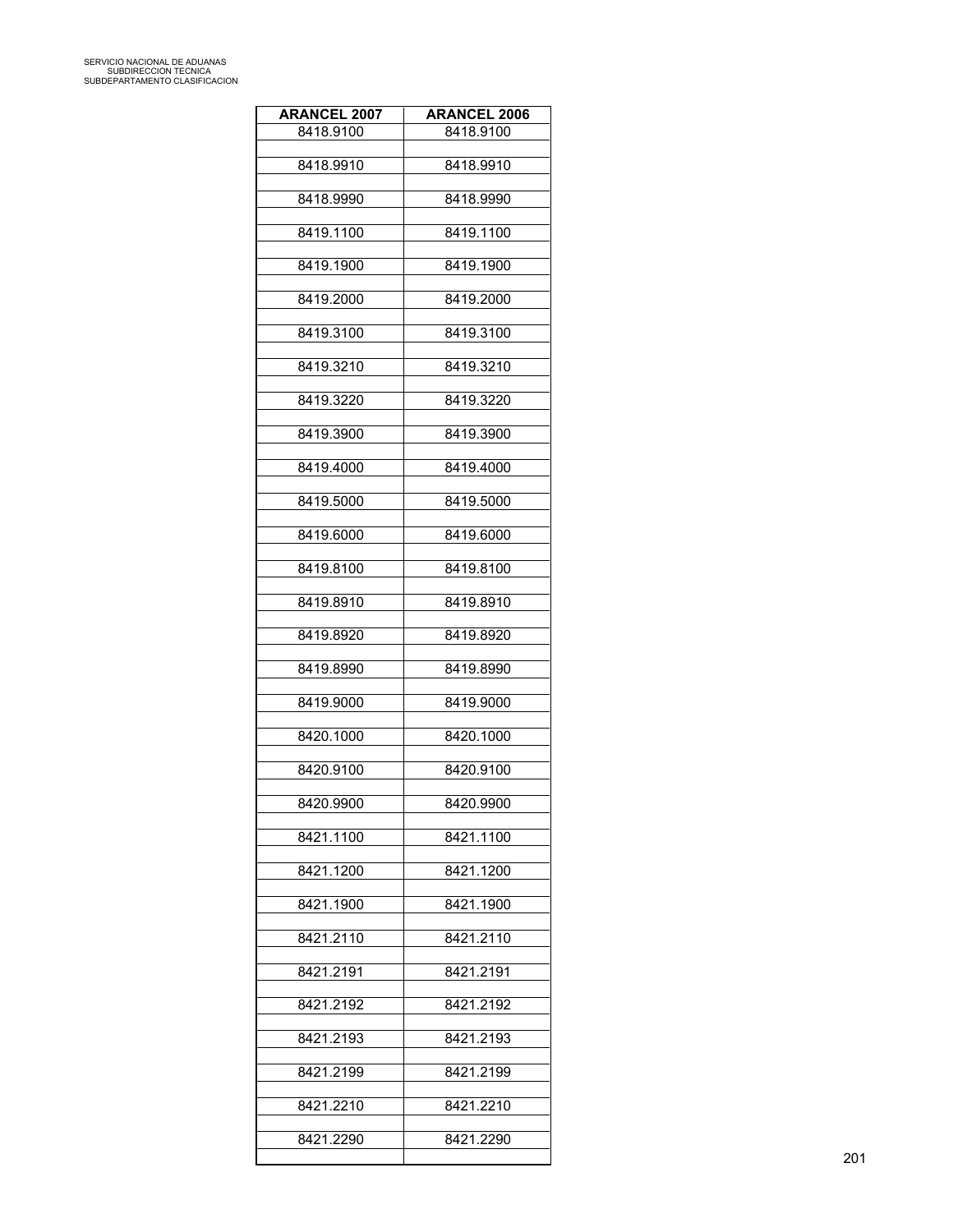| <b>ARANCEL 2007</b> | <b>ARANCEL 2006</b> |
|---------------------|---------------------|
| 8421.2300           | 8421.2300           |
|                     |                     |
| 8421.2910           | 8421.2910           |
|                     |                     |
| 8421.2920           | 8421.2920           |
|                     |                     |
| 8421.2990           | 8421.2990           |
|                     |                     |
| 8421.3110           | 8421.3110           |
|                     |                     |
| 8421.3190           | 8421.3190           |
|                     |                     |
| 8421.3910           | 8421.3910           |
|                     |                     |
| 8421.3990           | 8421.3990           |
|                     |                     |
| 8421.9100           | 8421.9110           |
|                     | 8421.9120           |
|                     | 8421.9190           |
|                     |                     |
| 8421.9900           | 8421.9900           |
|                     |                     |
| 8422.1100           | 8422.1100           |
|                     |                     |
| 8422.1900           | 8422.1900           |
|                     |                     |
| 8422.2000           | 8422.2000           |
|                     |                     |
|                     |                     |
| 8422.3010           | 8422.3010           |
|                     |                     |
| 8422.3020           | 8422.3020           |
|                     |                     |
| 8422.3030           | 8422.3030           |
|                     |                     |
| 8422.3090           | 8422.3090           |
|                     |                     |
| 8422.4000           | 8422.4000           |
|                     |                     |
| 8422.9000           | 8422.9010           |
|                     | 8422.9020           |
|                     | 8422.9090           |
|                     |                     |
| 8423.1000           | 8423.1000           |
|                     |                     |
| 8423.2000           | 8423.2000           |
|                     |                     |
| 8423.3000           | 8423.3000           |
|                     |                     |
| 8423.8100           | 8423.8100           |
|                     |                     |
| 8423.8200           | 8423.8200           |
|                     |                     |
| 8423.8900           | 8423.8900           |
|                     |                     |
| 8423.9000           | 8423.9000           |
|                     |                     |
| 8424.1000           | 8424.1000           |
|                     |                     |
| 8424.2000           | 8424.2000           |
|                     |                     |
| 8424.3000           | 8424.3000           |
|                     |                     |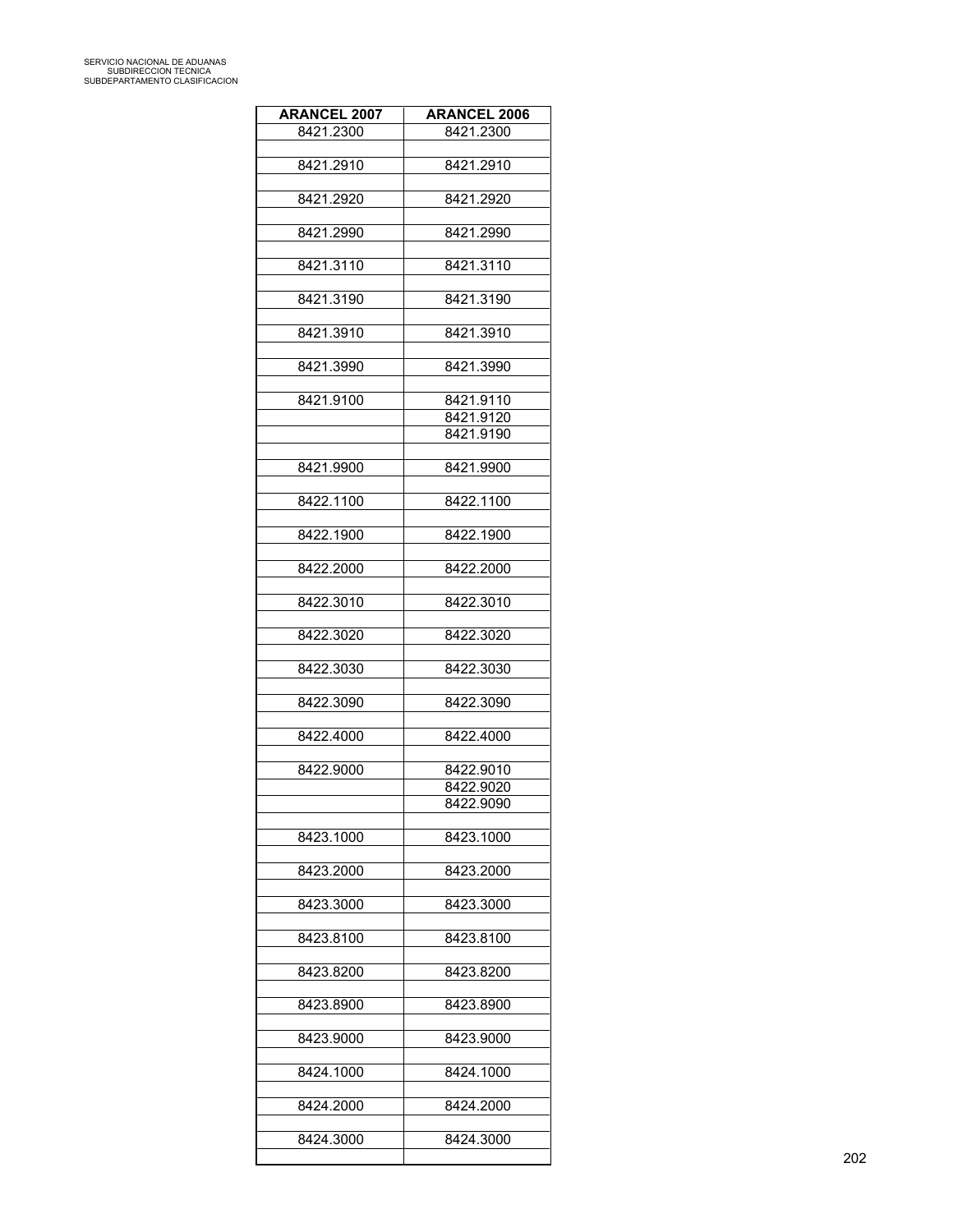| <b>ARANCEL 2007</b> | <b>ARANCEL 2006</b>    |
|---------------------|------------------------|
| 8424.8110           | 8424.8110              |
| 8424.8190           | 8424.8190              |
| 8424.8900           | 8424.8900              |
| 8424.9000           | 8424.9000              |
| 8425.1100           | 8425.1100              |
| 8425.1900           | 8425.1900              |
| 8425.3100           | 8425.2000<br>8425.3100 |
| 8425.3910           | 8425.3910              |
| 8425.3990           | 8425.2000<br>8425.3990 |
|                     |                        |
| 8425.4100           | 8425.4100              |
| 8425.4200           | 8425.4200              |
| 8425.4900           | 8425.4900              |
| 8426.1100           | 8426.1100              |
| 8426.1200           | 8426.1200              |
| 8426.1900           | 8426.1900              |
| 8426.2000           | 8426.2000              |
| 8426.3000           | 8426.3000              |
| 8426.4100           | 8426.4100              |
| 8426.4900           | 8426.4900              |
| 8426.9100           | 8426.9100              |
| 8426.9900           | 8426.9900              |
| 8427.1011           | 8427.1011              |
| 8427.1012           | 8427.1012              |
| 8427.1090           | 8427.1090              |
| 8427.2011           | 8427.2011              |
| 8427.2012           | 8427.2012              |
| 8427.2013           | 8427.2013              |
| 8427.2014           | 8427.2014              |
| 8427.2015           | 8427.2015              |
| 8427.2016           | 8427.2016              |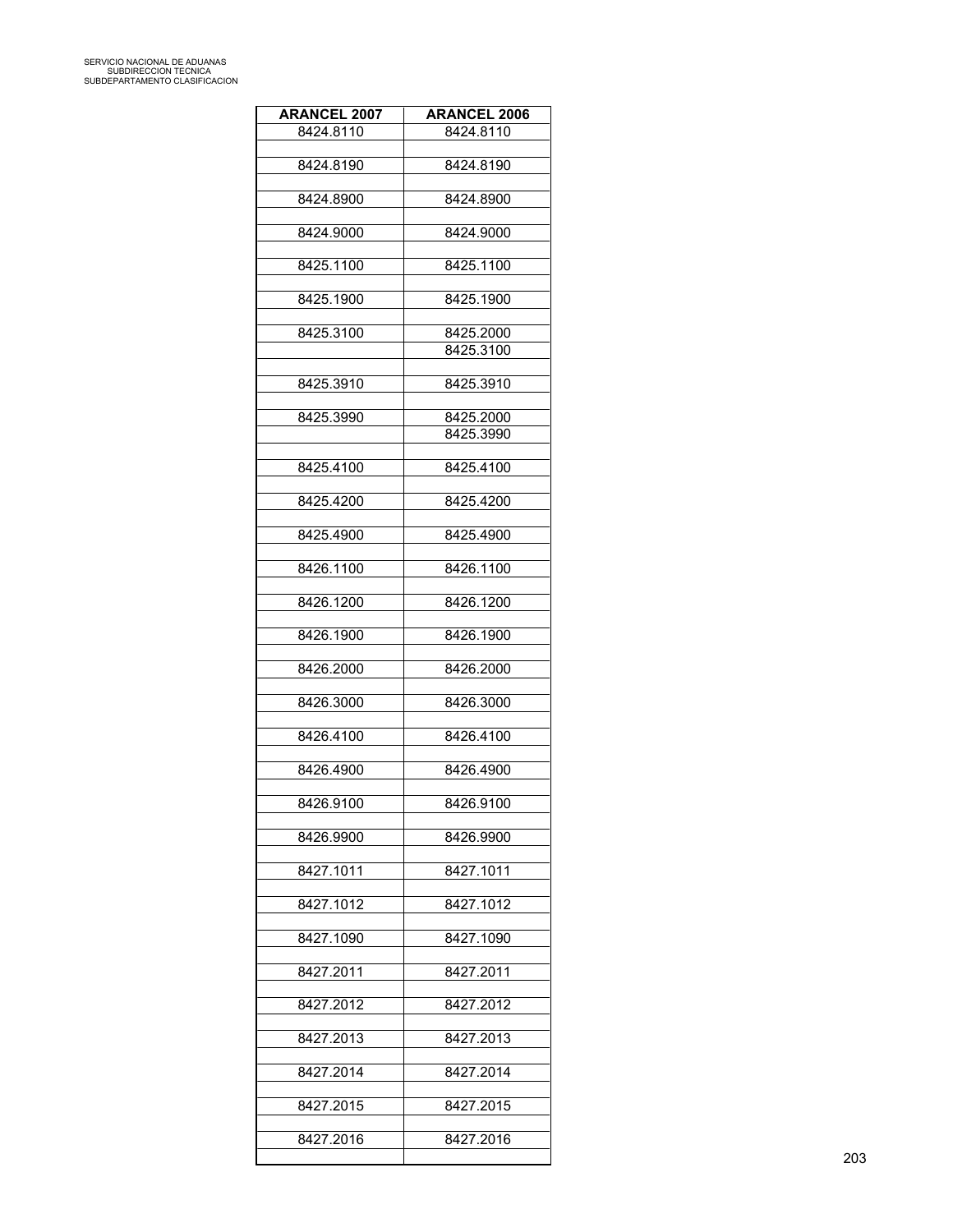| <b>ARANCEL 2007</b> | <b>ARANCEL 2006</b> |
|---------------------|---------------------|
| 8427.2090           | 8427.2090           |
| 8427.9000           | 8427.9000           |
| 8428.1010           | 8428.1010           |
|                     |                     |
| 8428.1091           | 8428.1091           |
| 8428.1092           | 8428.1092           |
| 8428.1099           | 8428.1099           |
| 8428.2000           | 8428.2000           |
| 8428.3100           | 8428.3100           |
| 8428.3200           |                     |
|                     | 8428.3200           |
| 8428.3310           | 8428.3310           |
| 8428.3390           | 8428.3390           |
| 8428.3900           | 8428.3900           |
| 8428.4010           | 8428.4010           |
| 8428.4020           | 8428.4020           |
|                     |                     |
| 8428.6000           | 8428.6000           |
| 8428.9000           | 8428.5000           |
|                     | 8428.9000           |
| 8429.1110           | 8429.1110           |
| 8429.1190           | 8429.1190           |
| 8429.1910           | 8429.1910           |
|                     |                     |
| 8429.1990           | 8429.1990           |
| 8429.2010           | 8429.2010           |
| 8429.2090           | 8429.2090           |
| 8429.3000           | 8429.3000           |
| 8429.4010           | 8429.4010           |
|                     |                     |
| 8429.4090           | 8429.4090           |
| 8429.5110           | 8429.5110           |
| 8429.5190           | 8429.5190           |
| 8429.5210           | 8429.5210           |
| 8429.5290           | 8429.5290           |
|                     |                     |
| 8429.5910           | 8429.5910           |
| 8429.5920           | 8429.5920           |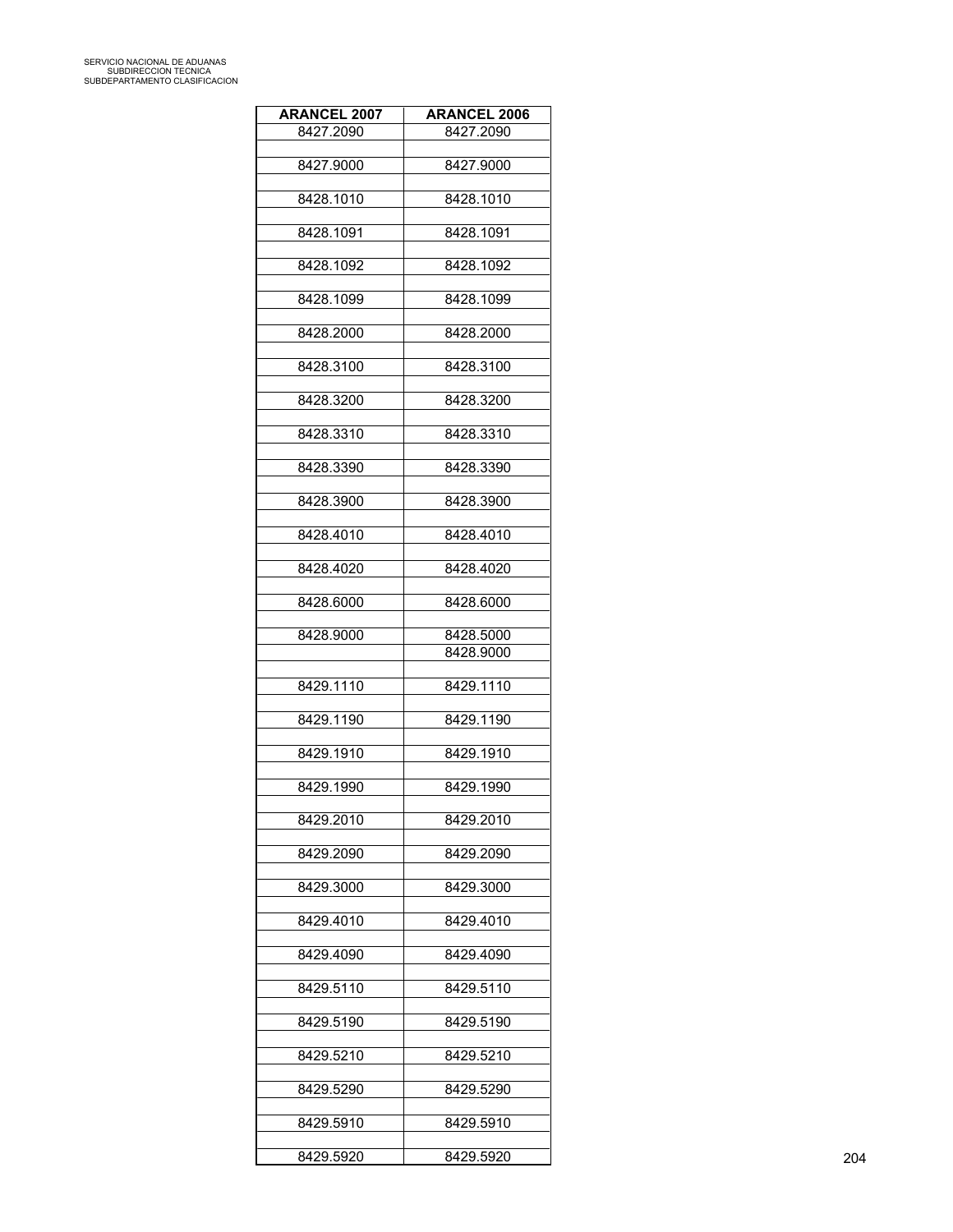| <b>ARANCEL 2007</b> | <b>ARANCEL 2006</b> |
|---------------------|---------------------|
| 8429.5930           | 8429.5930           |
| 8429.5990           | 8429.5990           |
| 8430.1000           | 8430.1000           |
|                     |                     |
| 8430.2000           | 8430.2000           |
| 8430.3100           | 8430.3100           |
| 8430.3900           | 8430.3900           |
| 8430.4110           | 8430.4110           |
| 8430.4190           | 8430.4190           |
| 8430.4910           | 8430.4910           |
| 8430.4990           | 8430.4990           |
| 8430.5000           | 8430.5000           |
| 8430.6100           | 8430.6100           |
| 8430.6900           | 8430.6900           |
| 8431.1010           | 8431.1010           |
| 8431.1020           | 8431.1020           |
| 8431.1090           | 8431.1090           |
|                     |                     |
| 8431.2000           | 8431.2000           |
| 8431.3100           | 8431.3100           |
| 8431.3910           | 8431.3910           |
| 8431.3990           | 8431.3990           |
| 8431.4110           | 8431.4110           |
| 8431.4120           | 8431.4120           |
| 8431.4130           | 8431.4130           |
| 8431.4190           | 8431.4190           |
| 8431.4200           | 8431.4200           |
| 8431.4310           | 8431.4310           |
| 8431.4320           | 8431.4320           |
| 8431.4390           |                     |
|                     | 8431.4390           |
| 8431.4910           | 8431.4910           |
| 8431.4990           | 8431.4990           |
| 8432.1000           | 8432.1000           |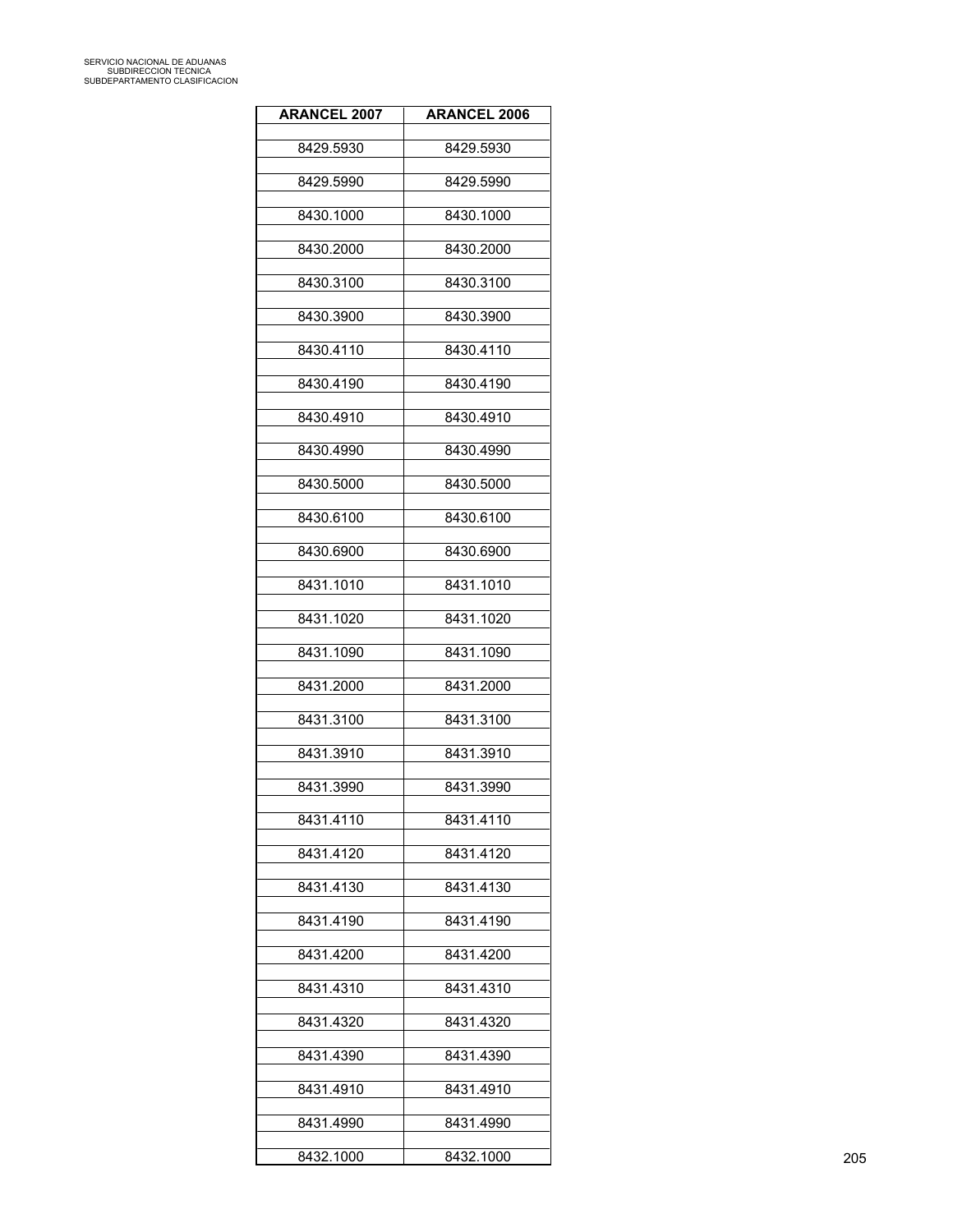| <b>ARANCEL 2007</b> | <b>ARANCEL 2006</b> |
|---------------------|---------------------|
| 8432.2100           | 8432.2100           |
| 8432.2900           | 8432.2900           |
| 8432.3000           | 8432.3000           |
|                     |                     |
| 8432.4000           | 8432.4000           |
| 8432.8000           | 8432.8000           |
| 8432.9000           | 8432.9000           |
| 8433.1100           | 8433.1100           |
| 8433.1900           | 8433.1900           |
| 8433.2000           | 8433.2000           |
| 8433.3000           | 8433.3000           |
| 8433.4000           | 8433.4000           |
| 8433.5100           | 8433.5100           |
| 8433.5200           | 8433.5200           |
| 8433.5300           | 8433.5300           |
|                     |                     |
| 8433.5910           | 8433.5910           |
| 8433.5920           | 8433.5920           |
| 8433.5930           | 8433.5930           |
| 8433.5990           | 8433.5990           |
| 8433.6010           | 8433.6010           |
| 8433.6090           | 8433.6090           |
| 8433.9000           | 8433.9000           |
| 8434.1000           | 8434.1000           |
| 8434.2000           | 8434.2000           |
| 8434.9000           | 8434.9000           |
| 8435.1010           | 8435.1010           |
|                     |                     |
| 8435.1090           | 8435.1090           |
| 8435.9000           | 8435.9000           |
| 8436.1000           | 8436.1000           |
| 8436.2100           | 8436.2100           |
| 8436.2900           | 8436.2900           |
| 8436.8000           | 8436.8000           |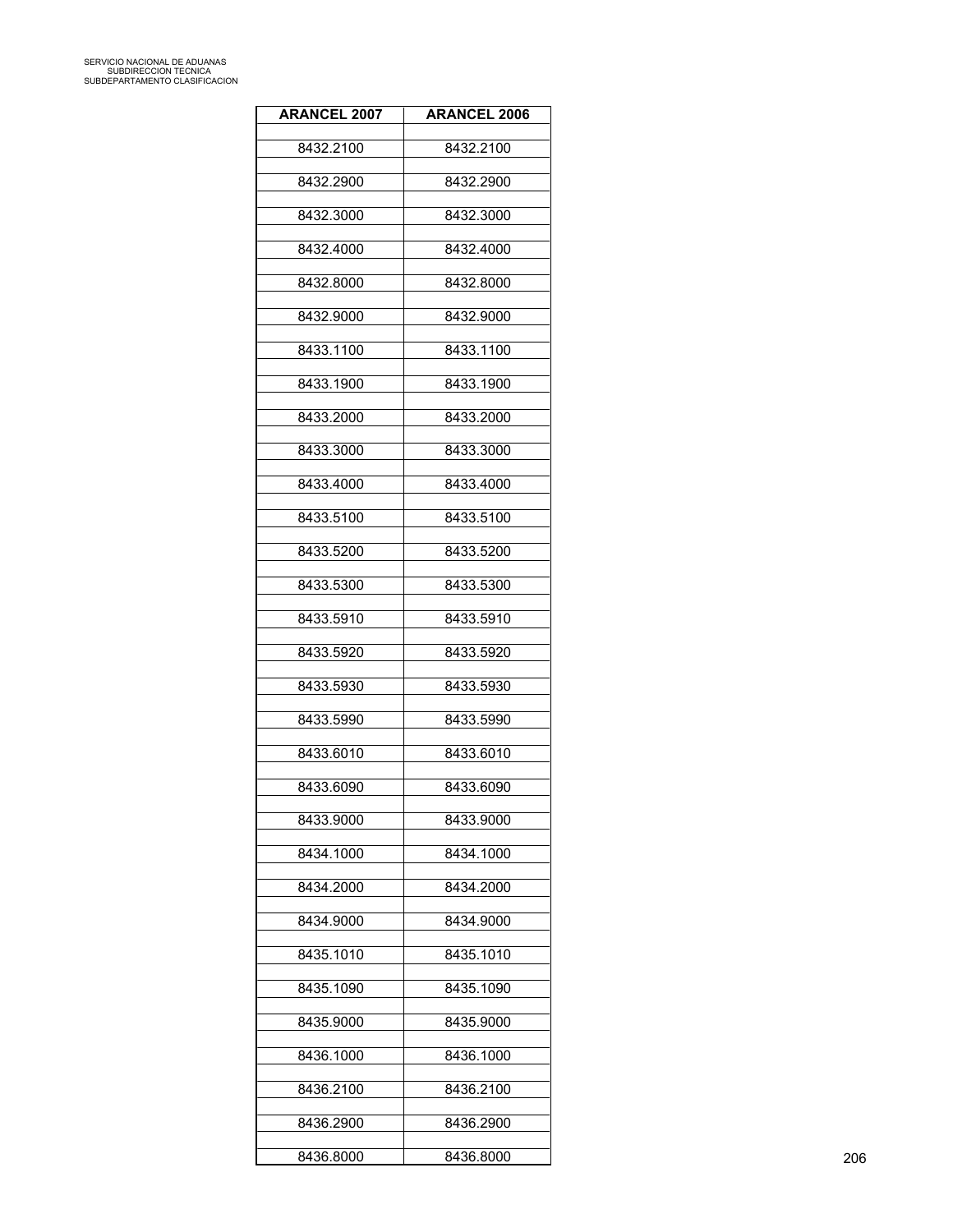| <b>ARANCEL 2007</b> | <b>ARANCEL 2006</b> |
|---------------------|---------------------|
| 8436.9100           | 8436.9100           |
| 8436.9900           | 8436.9900           |
| 8437.1000           | 8437.1000           |
|                     |                     |
| 8437.8000           | 8437.8000           |
| 8437.9000           | 8437.9000           |
| 8438.1010           | 8438.1010           |
| 8438.1020           | 8438.1020           |
| 8438.2000           | 8438.2000           |
| 8438.3000           | 8438.3000           |
| 8438.4000           | 8438.4000           |
| 8438.5000           | 8438.5000           |
| 8438.6000           | 8438.6000           |
| 8438.8010           | 8438.8010           |
| 8438.8090           | 8438.8090           |
| 8438.9000           | 8438.9000           |
| 8439.1000           | 8439.1000           |
|                     |                     |
| 8439.2000           | 8439.2000           |
| 8439.3000           | 8439.3000           |
| 8439.9100           | 8439.9100           |
| 8439.9900           | 8439.9900           |
| 8440.1000           | 8440.1000           |
| 8440.9000           | 8440.9000           |
| 8441.1010           | 8441.1010           |
| 8441.1020           | 8441.1020           |
| 8441.1090           | 8441.1090           |
| 8441.2000           | 8441.2000           |
| 8441.3000           | 8441.3000           |
| 8441.4000           |                     |
|                     | 8441.4000           |
| 8441.8000           | 8441.8000           |
| 8441.9000           | 8441.9000           |
| 8442.3000           | 8442.1000           |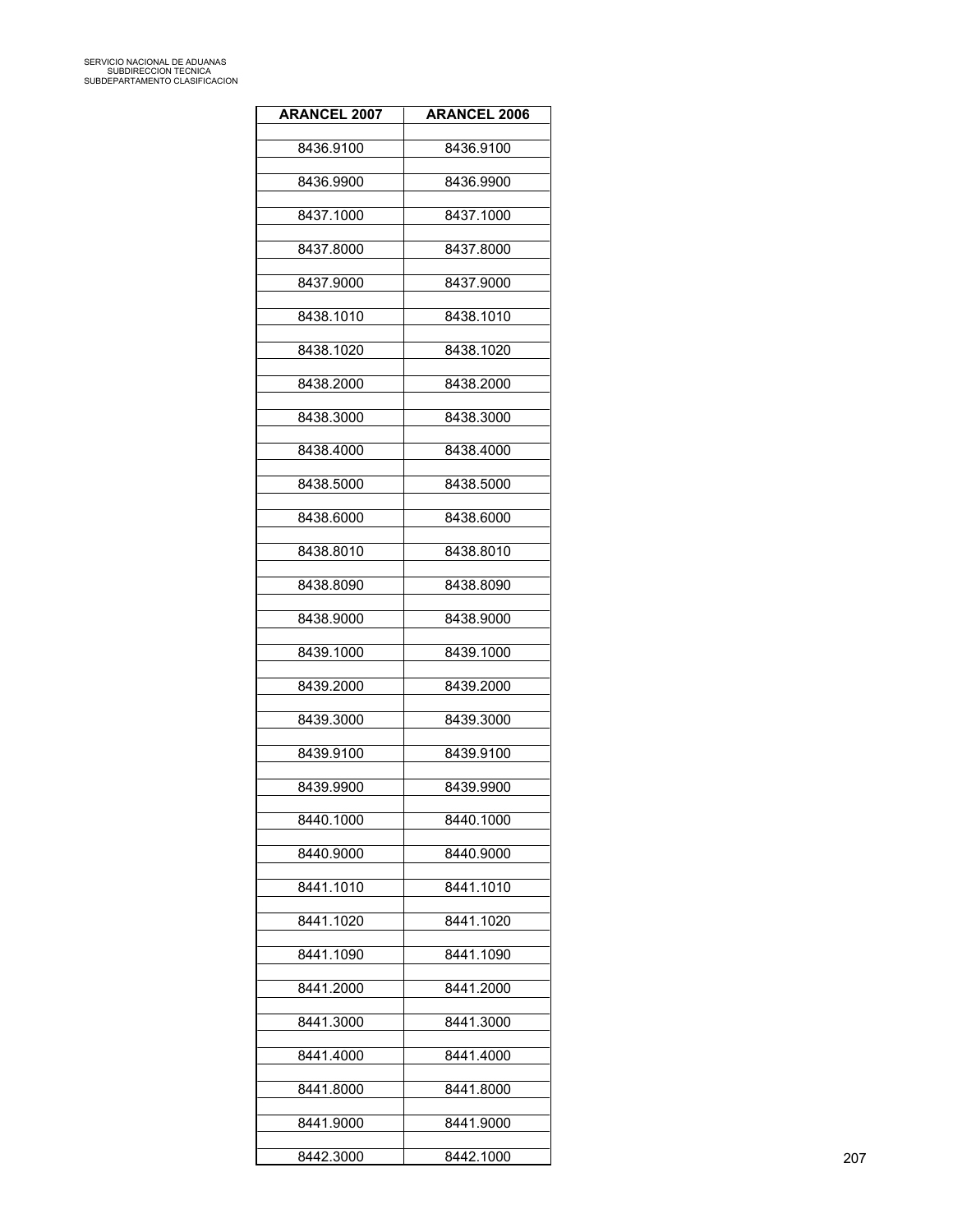| <b>ARANCEL 2007</b> | <b>ARANCEL 2006</b> |
|---------------------|---------------------|
|                     | 8442.2000           |
|                     | 8442.3000           |
|                     |                     |
| 8442.4000           | 8442.4000           |
|                     |                     |
| 8442.5000           | 8442.5000           |
|                     |                     |
| 8443.1100           | 8443.1100           |
|                     |                     |
|                     |                     |
| 8443.1200           | 8443.1200           |
|                     |                     |
| 8443.1310           | 8443.1910           |
|                     |                     |
| 8443.1390           | 8443.1990           |
|                     |                     |
| 8443.1400           | 8443.2100           |
|                     |                     |
|                     |                     |
| 8443.1500           | 8443.2900           |
|                     |                     |
| 8443.1600           | 8443.3000           |
|                     |                     |
|                     |                     |
| 8443.1700           | 8443.4000           |
|                     |                     |
| 8443.1900           | 8443.5900           |
|                     |                     |
| 8443.3110           | 9009.1100           |
|                     | 9009.1200           |
|                     |                     |
|                     |                     |
| 8443.3120           | 8443.5100           |
|                     | 9009.1100           |
|                     | 9009.1200           |
|                     |                     |
|                     |                     |
| 8443.3190           | 8517.2100           |
|                     | 9009.1100           |
|                     | 9009.1200           |
|                     |                     |
| 8443.3211           | 8471.6021           |
|                     |                     |
|                     | 8471.6022           |
|                     | 9009.1100           |
|                     | 9009.1200           |
|                     |                     |
| 8443.3212           | 8443.5100           |
|                     |                     |
|                     | 8471.6024           |
|                     | 9009.1100           |
|                     | 9009.1200           |
|                     |                     |
|                     |                     |
| 8443.3213           | 8471.6025           |
|                     | 9009.1100           |
|                     | 9009.1200           |
|                     |                     |
| 8443.3219           | 8471.6023           |
|                     |                     |
|                     | 8471.6026           |
|                     | 8471.6029           |
|                     | 9009.1100           |
|                     | 9009.1200           |
|                     |                     |
|                     |                     |
| 8443.3290           | 8517.2100           |
|                     | 8517.2200           |
|                     | 9009.1100           |
|                     | 9009.1200           |
|                     |                     |
| 8443.3900           | 8443.5100           |
|                     |                     |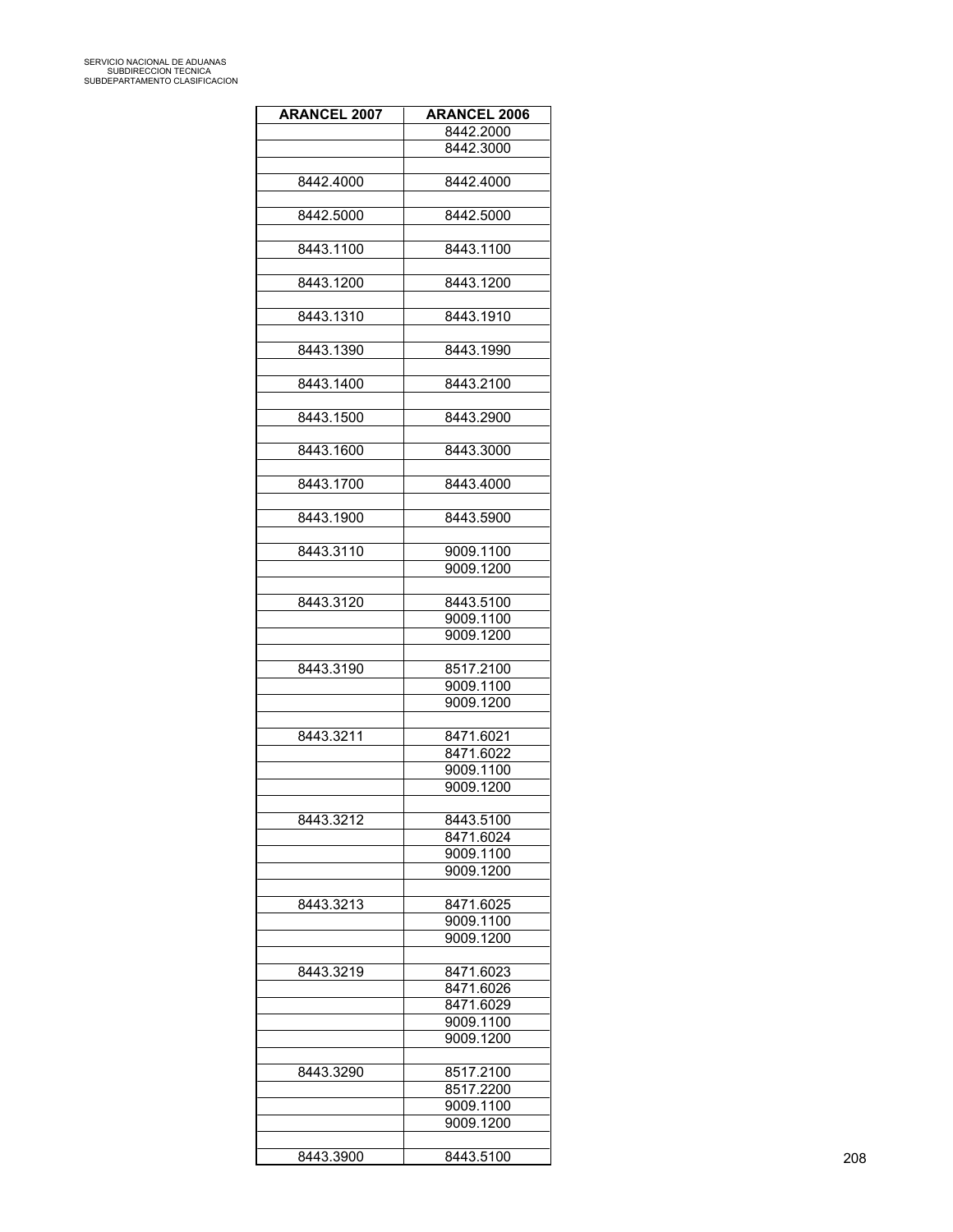| <b>ARANCEL 2007</b> | <b>ARANCEL 2006</b> |
|---------------------|---------------------|
|                     | 8472.9090           |
|                     | 9009.1100           |
|                     | 9009.1200           |
|                     | 9009.2100           |
|                     | 9009.2200           |
|                     | 9009.3000           |
|                     |                     |
| 8443.9100           | 8443.6000           |
|                     |                     |
|                     |                     |
|                     |                     |
| 8443.9910           | 8473.3030           |
|                     |                     |
| 8443.9920           | 9009.9990           |
|                     |                     |
| 8443.9990           | 8443.6000           |
|                     | 8443.9000           |
|                     | 8473.3010           |
|                     | 8473.3020           |
|                     | 8473.3030           |
|                     | 8473.3090           |
|                     | 8473.4000           |
|                     | 8473.5010           |
|                     | 8473.5020           |
|                     | 8473.5090           |
|                     | 8517.9090           |
|                     | 9009.9110           |
|                     | 9009.9190           |
|                     | 9009.9210           |
|                     | 9009.9290           |
|                     | 9009.9310           |
|                     | 9009.9390           |
|                     | 9009.9910           |
|                     | 9009.9990           |
|                     |                     |
| 8444.0000           | 8444.0000           |
|                     |                     |
|                     |                     |
| 8445.1100           | 8445.1100           |
|                     |                     |
| 8445.1200           | 8445.1200           |
|                     |                     |
| 8445.1300           | 8445.1300           |
|                     |                     |
| 8445.1900           | 8445.1900           |
|                     |                     |
| 8445.2000           | 8445.2000           |
|                     |                     |
| 8445.3000           | 8445.3000           |
|                     |                     |
| 8445.4000           | 8445.4000           |
|                     |                     |
| 8445.9000           | 8445.9000           |
|                     |                     |
| 8446.1000           | 8446.1000           |
|                     |                     |
| 8446.2100           | 8446.2100           |
|                     |                     |
| 8446.2900           | 8446.2900           |
|                     |                     |
| 8446.3000           | 8446.3000           |
|                     |                     |
| 8447.1100           | 8447.1100           |
|                     |                     |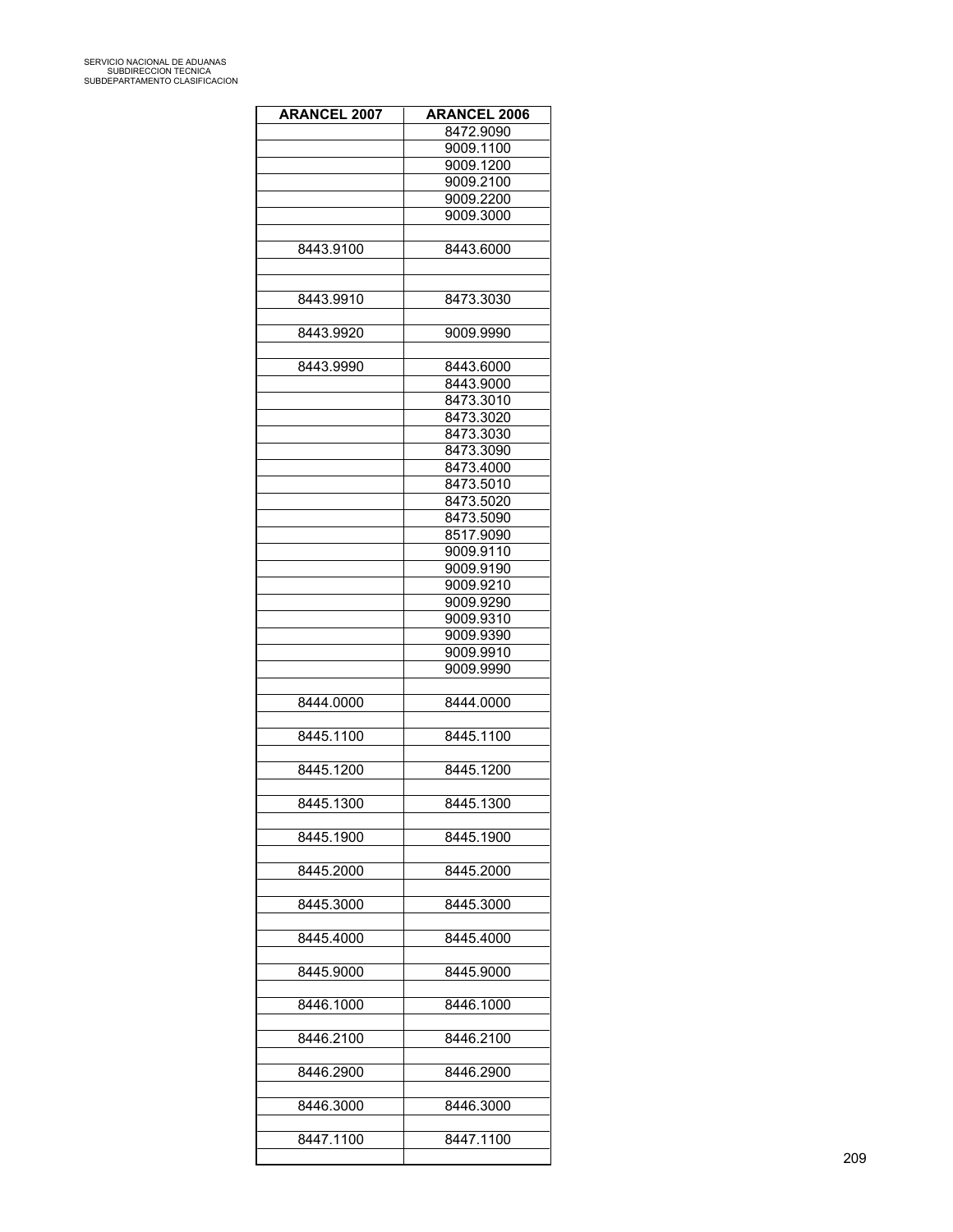| <b>ARANCEL 2007</b> | <b>ARANCEL 2006</b>    |
|---------------------|------------------------|
| 8447.1200           | 8447.1200              |
| 8447.2010           | 8447.2010              |
|                     |                        |
| 8447.2090           | 8447.2090              |
| 8447.9000           | 8447.9000              |
|                     |                        |
| 8448.1100           | 8448.1100              |
| 8448.1900           | 8448.1900              |
|                     |                        |
| 8448.2000           | 8448.2000              |
| 8448.3100           | 8448.3100              |
| 8448.3200           | 8448.3200              |
|                     |                        |
| 8448.3300           | 8448.3300              |
| 8448.3900           | 8448.3900              |
|                     |                        |
| 8448.4200           | 8448.4200              |
| 8448.4900           | 8448.4100              |
|                     | 8448.4900              |
| 8448.5100           | 8448.5100              |
|                     |                        |
| 8448.5900           | 8448.5900              |
| 8449.0000           | 8449.0000              |
|                     |                        |
| 8450.1111           | 8450.1111              |
| 8450.1112           | 8450.1112              |
|                     |                        |
| 8450.1119           | 8450.1119              |
| 8450.1121           | 8450.1121              |
|                     |                        |
| 8450.1122           | 8450.1122              |
| 8450.1129           | 8450.1129              |
| 8450.1131           | 8450.1131              |
|                     |                        |
| 8450.1132           | 8450.1132              |
| 8450.1139           | 8450.1139              |
|                     |                        |
| 8450.1190           | 8450.1190              |
| 8450.1200           | 8450.1200              |
|                     |                        |
| 8450.1900           | 8450.1900              |
| 8450.2000           | 8450.2000              |
|                     |                        |
| 8450.9000           | 8450.9010<br>8450.9020 |
|                     | 8450.9090              |
|                     |                        |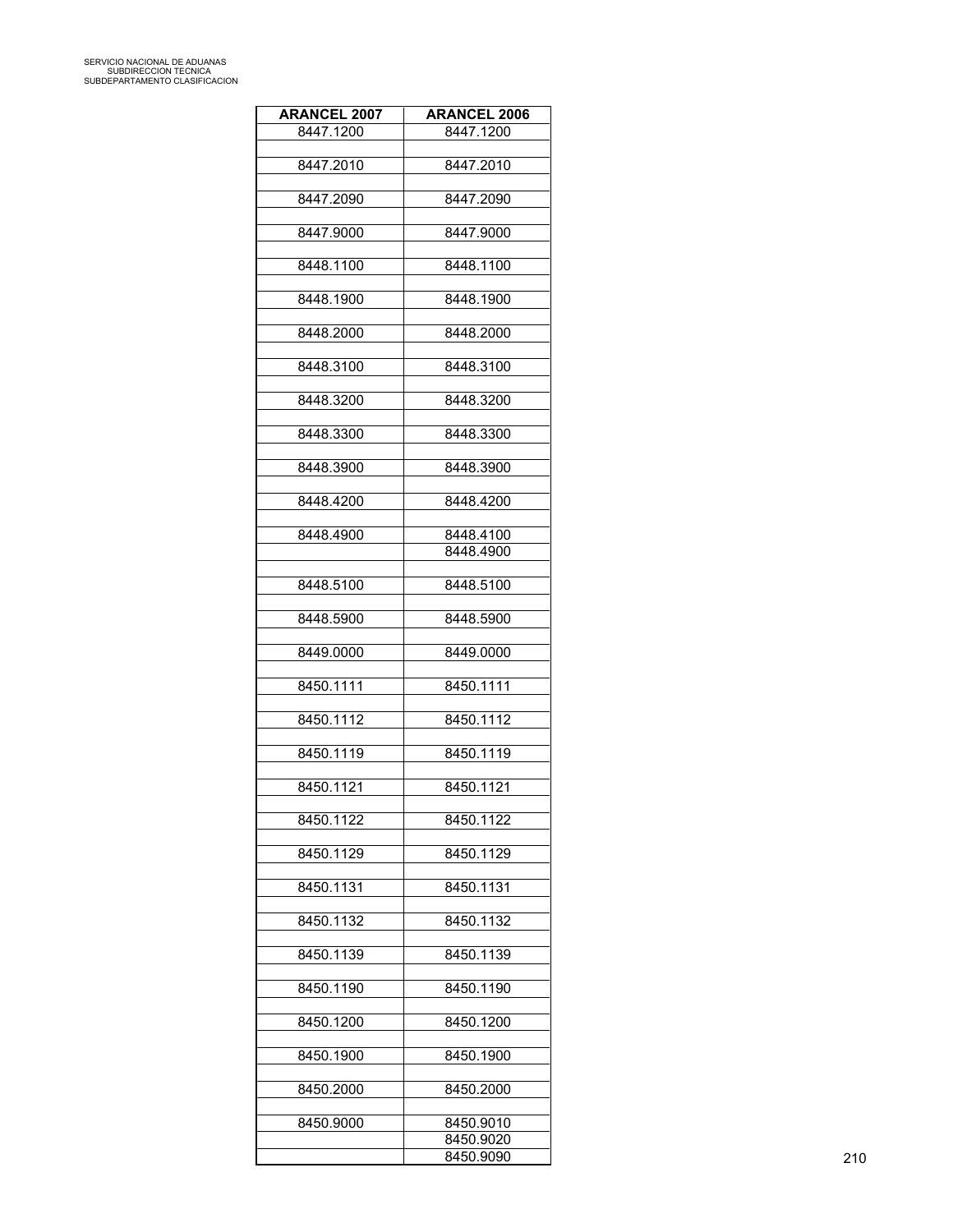| <b>ARANCEL 2007</b> | <b>ARANCEL 2006</b> |
|---------------------|---------------------|
| 8451.1000           | 8451.1000           |
|                     |                     |
| 8451.2100           | 8451.2100           |
| 8451.2900           | 8451.2900           |
| 8451.3000           | 8451.3000           |
|                     |                     |
| 8451.4010           | 8451.4010           |
| 8451.4020           | 8451.4020           |
| 8451.5000           | 8451.5000           |
|                     |                     |
| 8451.8010           | 8451.8010           |
| 8451.8090           | 8451.8090           |
| 8451.9000           | 8451.9010           |
|                     | 8451.9020           |
|                     | 8451.9090           |
| 8452.1000           | 8452.1000           |
|                     |                     |
| 8452.2100           | 8452.2100           |
| 8452.2900           | 8452.2900           |
|                     |                     |
| 8452.3000           | 8452.3000           |
| 8452.4000           | 8452.4000           |
| 8452.9000           | 8452.9000           |
|                     |                     |
| 8453.1000           | 8453.1000           |
| 8453.2000           | 8453.2000           |
|                     |                     |
| 8453.8000           | 8453.8000           |
| 8453.9000           | 8453.9000           |
|                     |                     |
| 8454.1000           | 8454.1000           |
| 8454.2000           | 8454.2000           |
| 8454.3010           | 8454.3010           |
|                     |                     |
| 8454.3090           | 8454.3090           |
| 8454.9000           | 8454.9000           |
|                     |                     |
| 8455.1000           | 8455.1000           |
| 8455.2100           | 8455.2100           |
|                     |                     |
| 8455.2200           | 8455.2200           |
| 8455.3000           | 8455.3000           |
|                     |                     |
| 8455.9000           | 8455.9010           |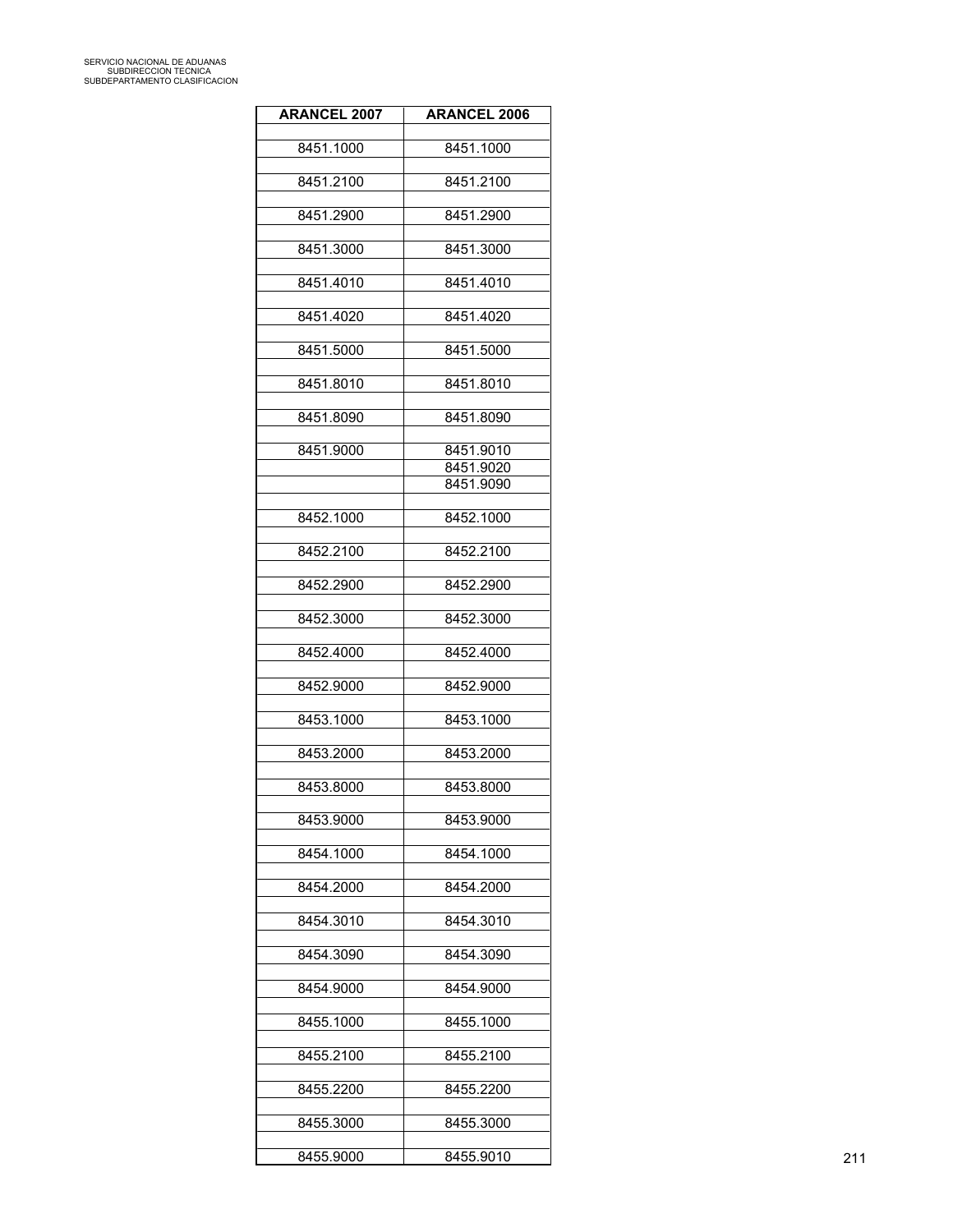| <b>ARANCEL 2006</b> |
|---------------------|
| 8455.9090           |
| 8456.1000           |
|                     |
| 8456.2000           |
| 8456.9100           |
| 8456.3000           |
|                     |
| 8456.9900           |
| 8457.1000           |
|                     |
| 8457.2000           |
| 8457.3000           |
|                     |
| 8458.1110           |
| 8458.1190           |
|                     |
| 8458.1910           |
|                     |
| 8458.1990           |
| 8458.9100           |
|                     |
| 8458.9900           |
| 8459.1000           |
|                     |
| 8459.2100           |
| 8459.2900           |
|                     |
| 8459.3100           |
| 8459.3900           |
|                     |
| 8459.4000           |
|                     |
| 8459.5100           |
| 8459.5900           |
|                     |
| 8459.6100           |
| 8459.6900           |
|                     |
| 8459.7010           |
| 8459.7090           |
|                     |
| 8460.1100           |
| 8460.1900           |
|                     |
| 8460.2100           |
|                     |
| 8460.2900           |
| 8460.3100           |
|                     |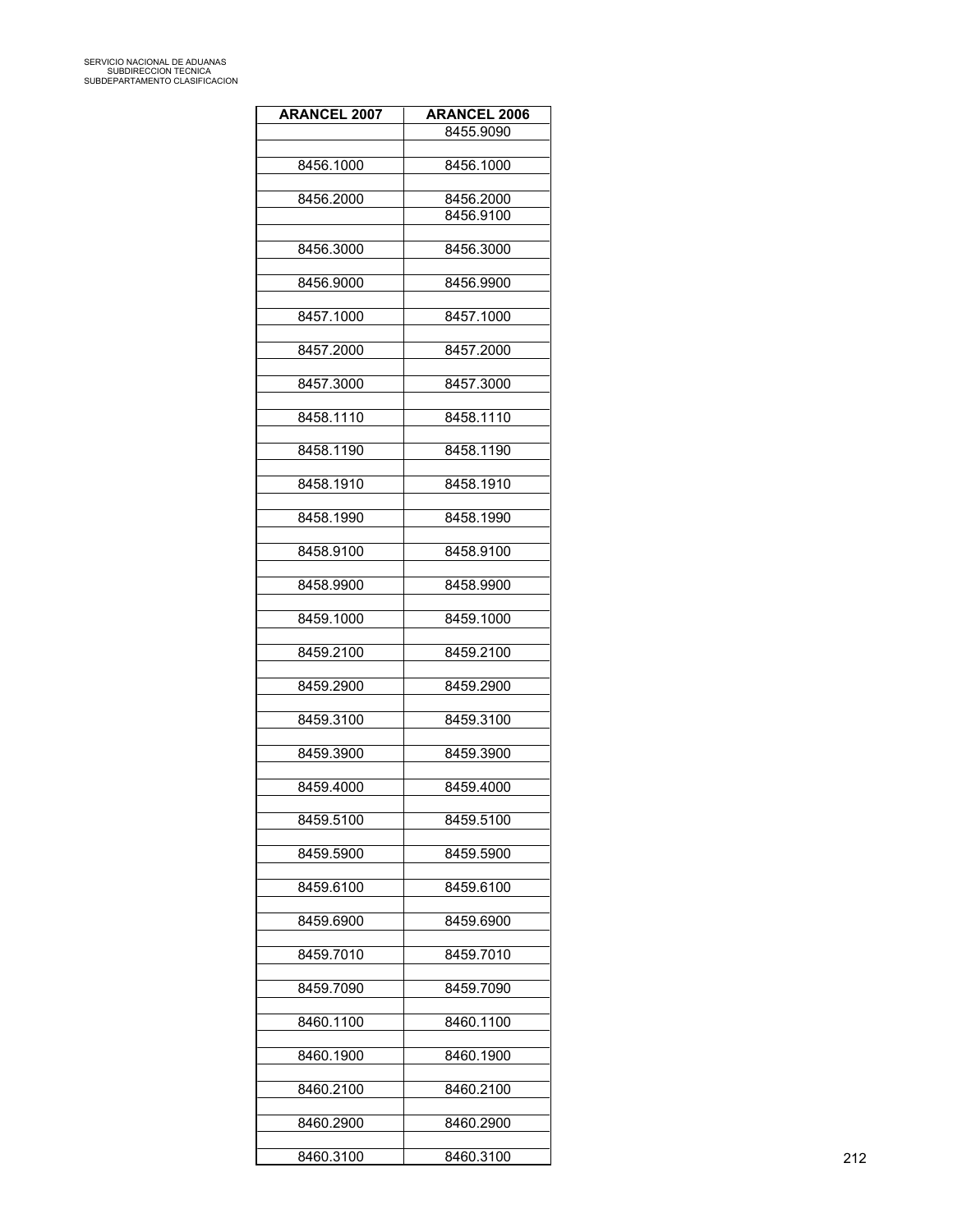| <b>ARANCEL 2007</b> | <b>ARANCEL 2006</b> |
|---------------------|---------------------|
| 8460.3900           | 8460.3900           |
|                     |                     |
| 8460.4010           | 8460.4010           |
| 8460.4090           | 8460.4090           |
| 8460.9011           | 8460.9011           |
| 8460.9019           | 8460.9019           |
| 8460.9091           | 8460.9091           |
| 8460.9099           | 8460.9099           |
| 8461.2010           | 8461.2010           |
| 8461.2090           | 8461.2090           |
| 8461.3010           | 8461.3010           |
| 8461.3090           | 8461.3090           |
| 8461.4000           | 8461.4000           |
| 8461.5010           | 8461.5010           |
| 8461.5090           | 8461.5090           |
| 8461.9010           | 8461.9010           |
| 8461.9090           | 8461.9090           |
| 8462.1010           | 8462.1010           |
| 8462.1090           | 8462.1090           |
| 8462.2110           | 8462.2110           |
|                     | 8462.2120           |
| 8462.2120           |                     |
| 8462.2190           | 8462.2190           |
| 8462.2910           | 8462.2910           |
| 8462.2920           | 8462.2920           |
| 8462.2990           | 8462.2990           |
| 8462.3110           | 8462.3110           |
| 8462.3120           | 8462.3120           |
| 8462.3190           | 8462.3190           |
| 8462.3910           | 8462.3910           |
| 8462.3920           | 8462.3920           |
| 8462.3990           | 8462.3990           |
|                     |                     |
| 8462.4100           | 8462.4100           |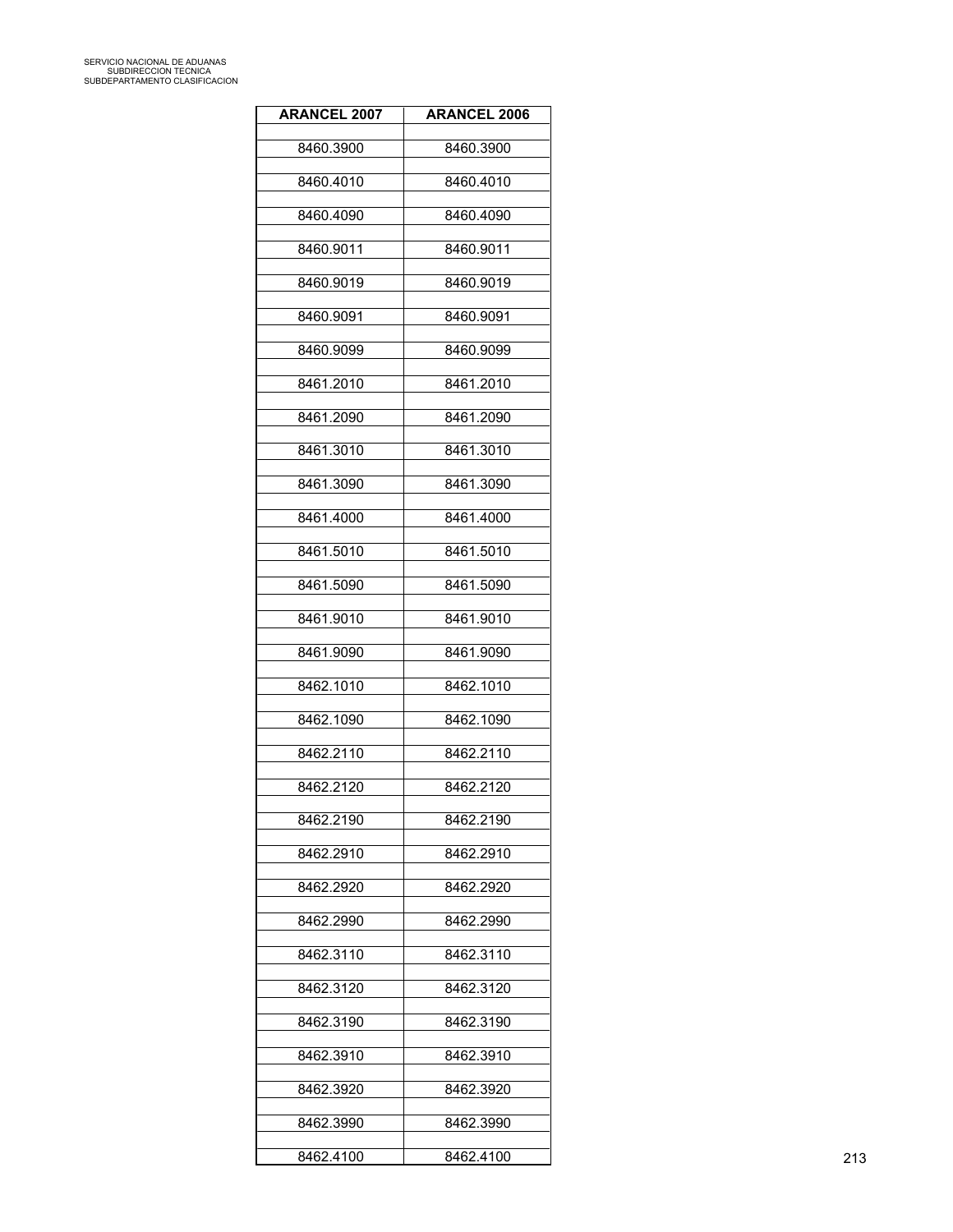| <b>ARANCEL 2007</b> | <b>ARANCEL 2006</b>    |
|---------------------|------------------------|
| 8462.4900           | 8462.4900              |
| 8462.9110           | 8462.9110              |
| 8462.9190           | 8462.9190              |
| 8462.9910           | 8462.9910              |
| 8462.9990           | 8462.9990              |
| 8463.1000           | 8463.1000              |
| 8463.2000           | 8463.2000              |
| 8463.3000           | 8463.3000              |
| 8463.9010           | 8463.9010              |
| 8463.9090           | 8463.9090              |
| 8464.1000           | 8464.1000              |
| 8464.2000           | 8464.2000              |
| 8464.9000           | 8464.9000              |
| 8465.1000           | 8465.1000              |
| 8465.9110           | 8465.9110              |
| 8465.9120           | 8465.9120              |
| 8465.9190           | 8465.9190              |
| 8465.9200           | 8465.9200              |
| 8465.9300           | 8465.9300              |
| 8465.9400           | 8465.9400              |
| 8465.9500           | 8465.9500              |
| 8465.9600           | 8465.9600              |
| 8465.9910           | 8465.9910              |
| 8465.9990           | 8465.9990              |
| 8466.1000           | 8466.1000              |
| 8466.2000           | 8466.2000              |
| 8466.3000           | 8466.3000              |
| 8466.9100           | 8466.9100              |
| 8466.9200           | 8466.9200              |
| 8466.9300           | 8466.9310<br>8466.9390 |
|                     |                        |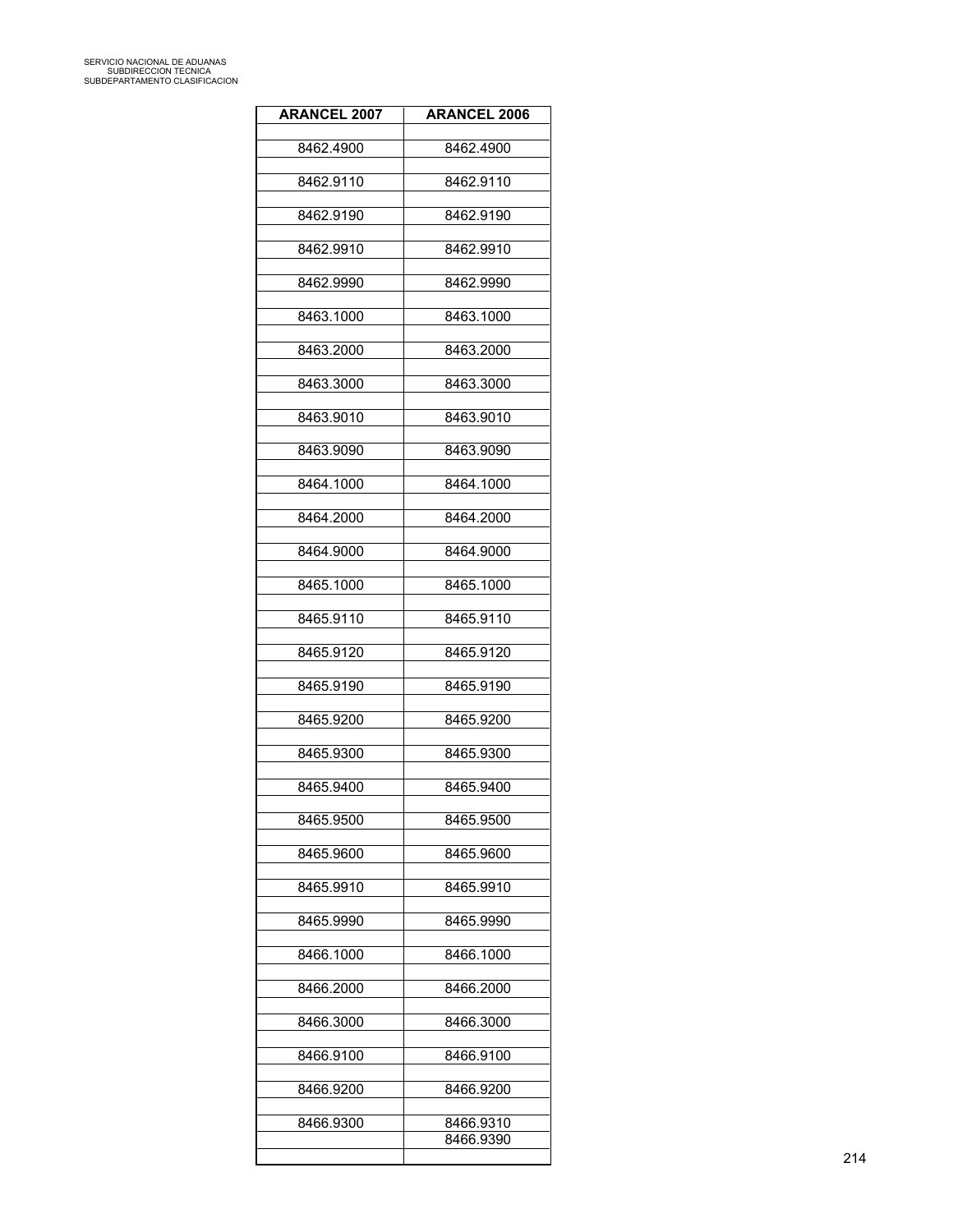| <b>ARANCEL 2007</b> | <b>ARANCEL 2006</b> |
|---------------------|---------------------|
| 8466.9400           | 8466.9410           |
|                     | 8466.9490           |
|                     |                     |
| 8467.1110           | 8467.1110           |
| 8467.1190           | 8467.1190           |
|                     |                     |
| 8467.1900           | 8467.1900           |
|                     |                     |
| 8467.2110           | 8467.2110           |
|                     |                     |
| 8467.2120           | 8467.2120           |
| 8467.2210           | 8467.2210           |
|                     |                     |
| 8467.2220           | 8467.2220           |
|                     |                     |
| 8467.2290           | 8467.2290           |
|                     |                     |
| 8467.2910           | 8467.2910           |
|                     |                     |
| 8467.2920           | 8467.2920           |
| 8467.2930           | 8467.2930           |
|                     |                     |
| 8467.2991           | 8467.2991           |
|                     |                     |
| 8467.2999           | 8467.2999           |
|                     |                     |
| 8467.8100           | 8467.8100           |
|                     |                     |
| 8467.8900           | 8467.8900           |
| 8467.9100           | 8467.9100           |
|                     |                     |
| 8467.9200           | 8467.9200           |
|                     |                     |
| 8467.9900           | 8467.9910           |
|                     | 8467.9990           |
|                     |                     |
| 8468.1000           | 8468.1000           |
|                     |                     |
| 8468.2000           | 8468.2000           |
|                     |                     |
| 8468.8000           | 8468.8000           |
| 8468.9000           | 8468.9000           |
|                     |                     |
| 8469.0000           | 8469.1100           |
|                     | 8469.1200           |
|                     | 8469.2000           |
|                     | 8469.3000           |
|                     |                     |
| 8470.1010           | 8470.1010           |
|                     |                     |
| 8470.1020           | 8470.1020           |
| 8470.2100           | 8470.2100           |
|                     |                     |
| 8470.2900           | 8470.2900           |
|                     |                     |
| 8470.3000           | 8470.3000           |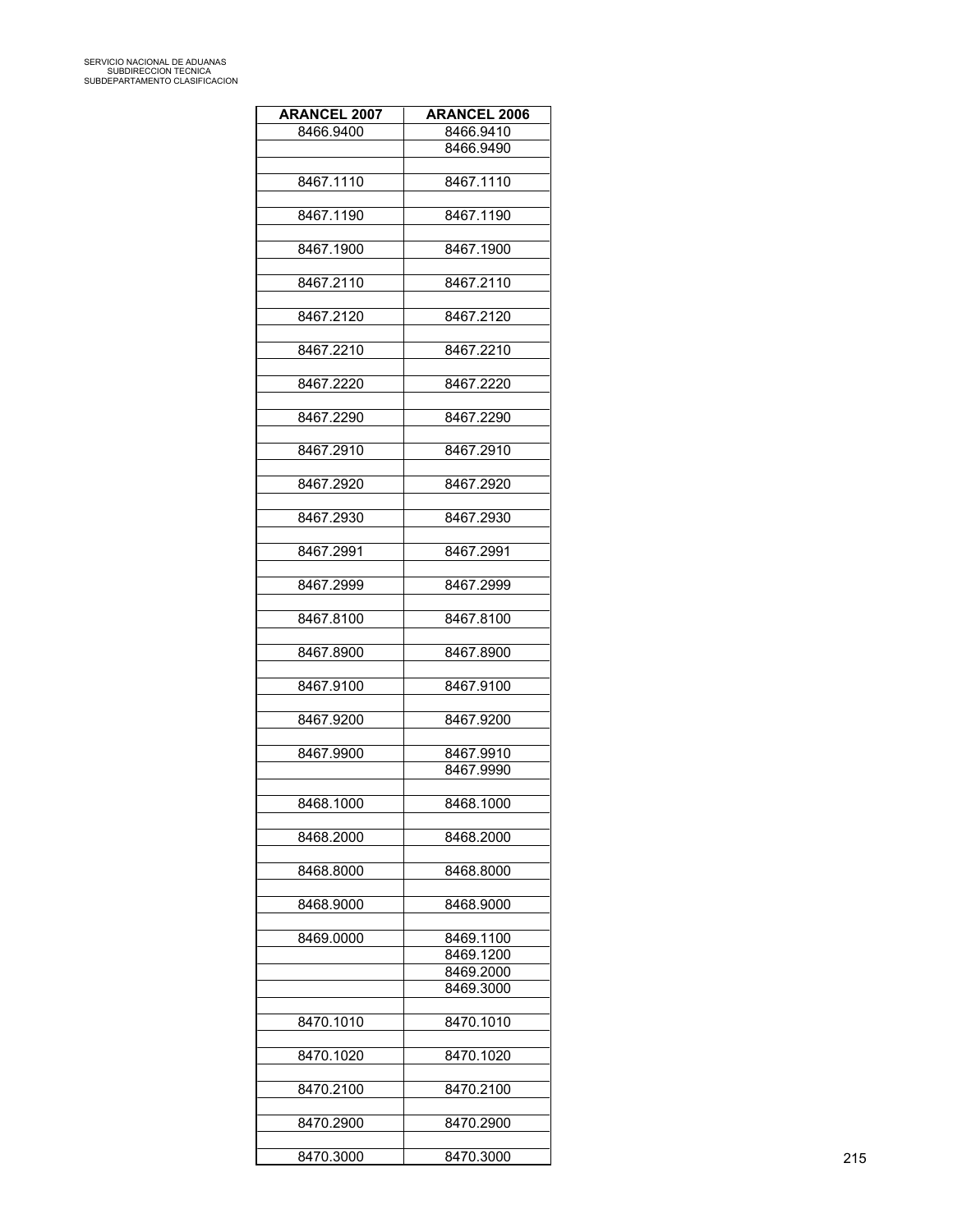| <b>ARANCEL 2007</b> | <b>ARANCEL 2006</b>    |
|---------------------|------------------------|
|                     |                        |
| 8470.5000           | 8470.5000              |
| 8470.9000           | 8470.4000              |
|                     | 8470.9000              |
|                     |                        |
| 8471.3000           | 8471.1000              |
|                     | 8471.3000              |
| 8471.4110           | 8471.1000              |
|                     | 8471.4110              |
|                     |                        |
| 8471.4190           | 8471.1000<br>8471.4190 |
|                     |                        |
| 8471.4910           | 8471.1000              |
|                     | 8471.4910              |
| 8471.4990           | 8471.1000              |
|                     | 8471.4990              |
|                     |                        |
| 8471.5000           | 8471.1000              |
|                     | 8471.5000              |
| 8471.6010           | 8471.6010              |
| 8471.6040           | 8471.6040              |
| 8471.6090           | 8471.6090              |
| 8471.7011           | 8471.7010              |
| 8471.7012           | 8471.7010              |
| 8471.7019           | 8471.7010              |
| 8471.7020           | 8471.7020              |
| 8471.7090           | 8471.7090              |
| 8471.8010           | 8471.8010              |
| 8471.8020           | 8471.8020              |
| 8471.8090           | 8471.8090              |
| 8471.9010           | 8471.9010              |
| 8471.9020           | 8471.9020              |
| 8471.9090           | 8471.9090              |
| 8472.1000           | 8472.1000              |
| 8472.3000           | 8472.3000              |
| 8472.9010           | 8472.9010              |
| 8472.9020           | 8472.9020              |
| 8472.9030           | 8472.9030              |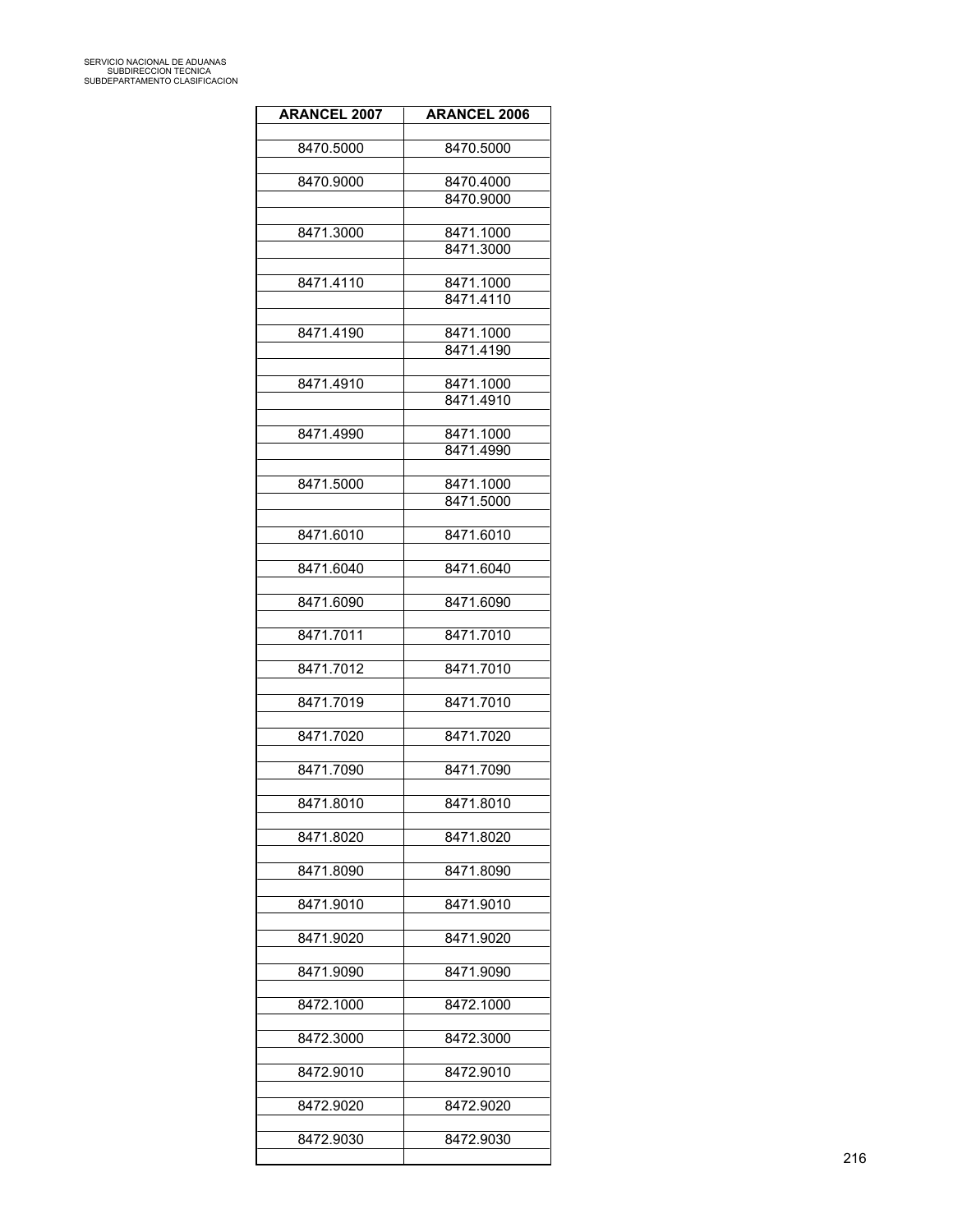| <b>ARANCEL 2007</b> | <b>ARANCEL 2006</b>    |
|---------------------|------------------------|
| 8472.9090           | 8472.2000              |
|                     | 8472.9090              |
|                     |                        |
| 8473.1000           | 8473.1010              |
|                     | 8473.1020              |
|                     | 8473.1090              |
|                     |                        |
| 8473.2100           | 8473.2100              |
|                     |                        |
| 8473.2900           | 8473.2900              |
|                     |                        |
| 8473.3000           | 8473.3010              |
|                     | 8473.3020              |
|                     | 8473.3030              |
|                     | 8473.3090              |
|                     |                        |
| 8473.4000           | 8473.4000              |
|                     |                        |
| 8473.5000           | 8473.5010              |
|                     | 8473.5020<br>8473.5090 |
|                     |                        |
| 8474.1010           | 8474.1010              |
|                     |                        |
| 8474.1020           | 8474.1020              |
|                     |                        |
| 8474.1030           | 8474.1030              |
|                     |                        |
| 8474.1090           | 8474.1090              |
|                     |                        |
| 8474.2000           | 8474.2000              |
|                     |                        |
| 8474.3100           | 8474.3100              |
|                     |                        |
| 8474.3200           | 8474.3200              |
|                     |                        |
| 8474.3900           | 8474.3900              |
|                     |                        |
| 8474.8000           | 8474.8000              |
|                     |                        |
| 8474.9010           | 8474.9010              |
|                     |                        |
| 8474.9090           | 8474.9090              |
| 8475.1000           | 8475.1000              |
|                     |                        |
| 8475.2100           | 8475.2100              |
|                     |                        |
| 8475.2900           | 8475.2900              |
|                     |                        |
| 8475.9000           | 8475.9000              |
|                     |                        |
| 8476.2100           | 8476.2100              |
|                     |                        |
| 8476.2900           | 8476.2900              |
|                     |                        |
| 8476.8100           | 8476.8100              |
|                     |                        |
| 8476.8900           | 8476.8900              |
|                     |                        |
| 8476.9000           | 8476.9000              |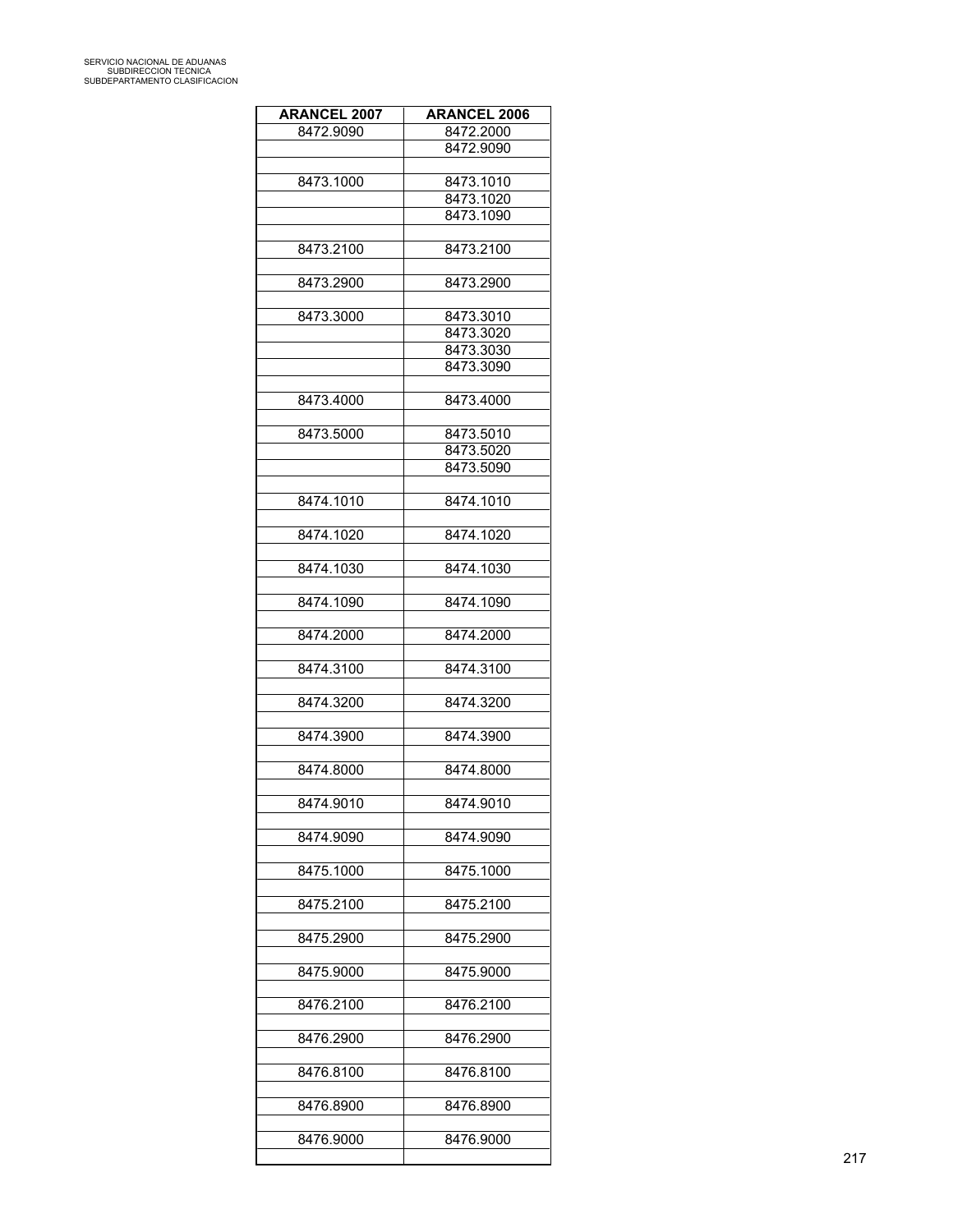| ARANCEL 2007 | <b>ARANCEL 2006</b> |
|--------------|---------------------|
| 8477.1000    | 8477.1000           |
|              |                     |
| 8477.2000    | 8477.2000           |
|              |                     |
| 8477.3000    | 8477.3000           |
| 8477.4000    | 8477.4000           |
|              |                     |
| 8477.5100    | 8477.5100           |
|              |                     |
| 8477.5900    | 8477.5900           |
|              |                     |
| 8477.8000    | 8477.8000           |
|              |                     |
| 8477.9000    | 8477.9010           |
|              | 8477.9020           |
|              | 8477.9030           |
|              | 8477.9090           |
|              |                     |
| 8478.1000    | 8478.1000           |
|              |                     |
| 8478.9000    | 8478.9000           |
| 8479.1000    | 8479.1000           |
|              |                     |
| 8479.2000    | 8479.2000           |
|              |                     |
| 8479.3010    | 8479.3010           |
|              |                     |
| 8479.3020    | 8479.3020           |
|              |                     |
| 8479.3090    | 8479.3090           |
|              |                     |
| 8479.4000    | 8479.4000           |
|              |                     |
| 8479.5000    | 8479.5000           |
|              |                     |
| 8479.6000    | 8479.6000           |
| 8479.8100    | 8479.8100           |
|              |                     |
| 8479.8200    | 8479.8200           |
|              |                     |
| 8479.8910    | 8479.8910           |
|              |                     |
| 8479.8920    | 8479.8920           |
|              |                     |
| 8479.8930    | 8479.8930           |
|              |                     |
| 8479.8990    | 8479.8990           |
|              |                     |
| 8479.9000    | 8479.9010           |
|              | 8479.9020           |
|              | 8479.9030           |
|              | 8479.9040           |
|              | 8479.9090           |
|              |                     |
| 8480.1000    | 8480.1000           |
|              |                     |
| 8480.2000    | 8480.2000           |
| 8480.3000    | 8480.3000           |
|              |                     |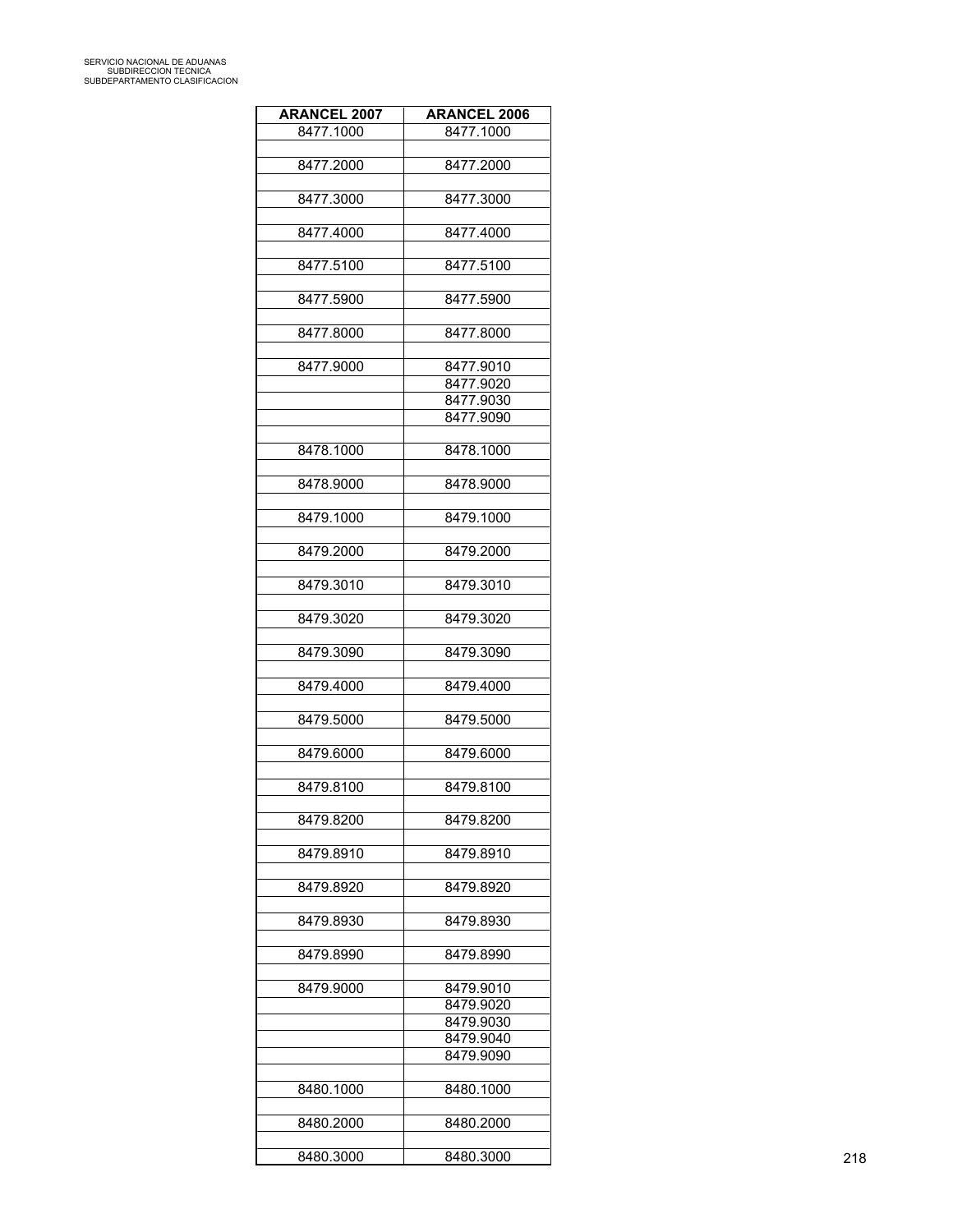| <b>ARANCEL 2007</b> | <b>ARANCEL 2006</b> |
|---------------------|---------------------|
| 8480.4100           | 8480.4100           |
| 8480.4900           | 8480.4900           |
| 8480.5000           | 8480.5000           |
|                     |                     |
| 8480.6000           | 8480.6000           |
| 8480.7100           | 8480.7100           |
| 8480.7900           | 8480.7900           |
| 8481.1000           | 8481.1000           |
| 8481.2010           | 8481.2010           |
| 8481.2020           | 8481.2020           |
| 8481.3010           | 8481.3010           |
| 8481.3090           | 8481.3090           |
| 8481.4000           | 8481.4000           |
| 8481.8010           | 8481.8010           |
| 8481.8091           | 8481.8091           |
| 8481.8099           | 8481.8099           |
| 8481.9000           | 8481.9000           |
|                     |                     |
| 8482.1010           | 8482.1010           |
| 8482.1020           | 8482.1020           |
| 8482.1090           | 8482.1090           |
| 8482.2010           | 8482.2010           |
| 8482.2090           | 8482.2090           |
| 8482.3000           | 8482.3000           |
| 8482.4000           | 8482.4000           |
| 8482.5000           | 8482.5000           |
| 8482.8010           | 8482.8010           |
| 8482.8090           | 8482.8090           |
|                     |                     |
| 8482.9100           | 8482.9100           |
| 8482.9910           | 8482.9910           |
| 8482.9920           | 8482.9920           |
| 8482.9930           | 8482.9930           |
| 8482.9940           | 8482.9940           |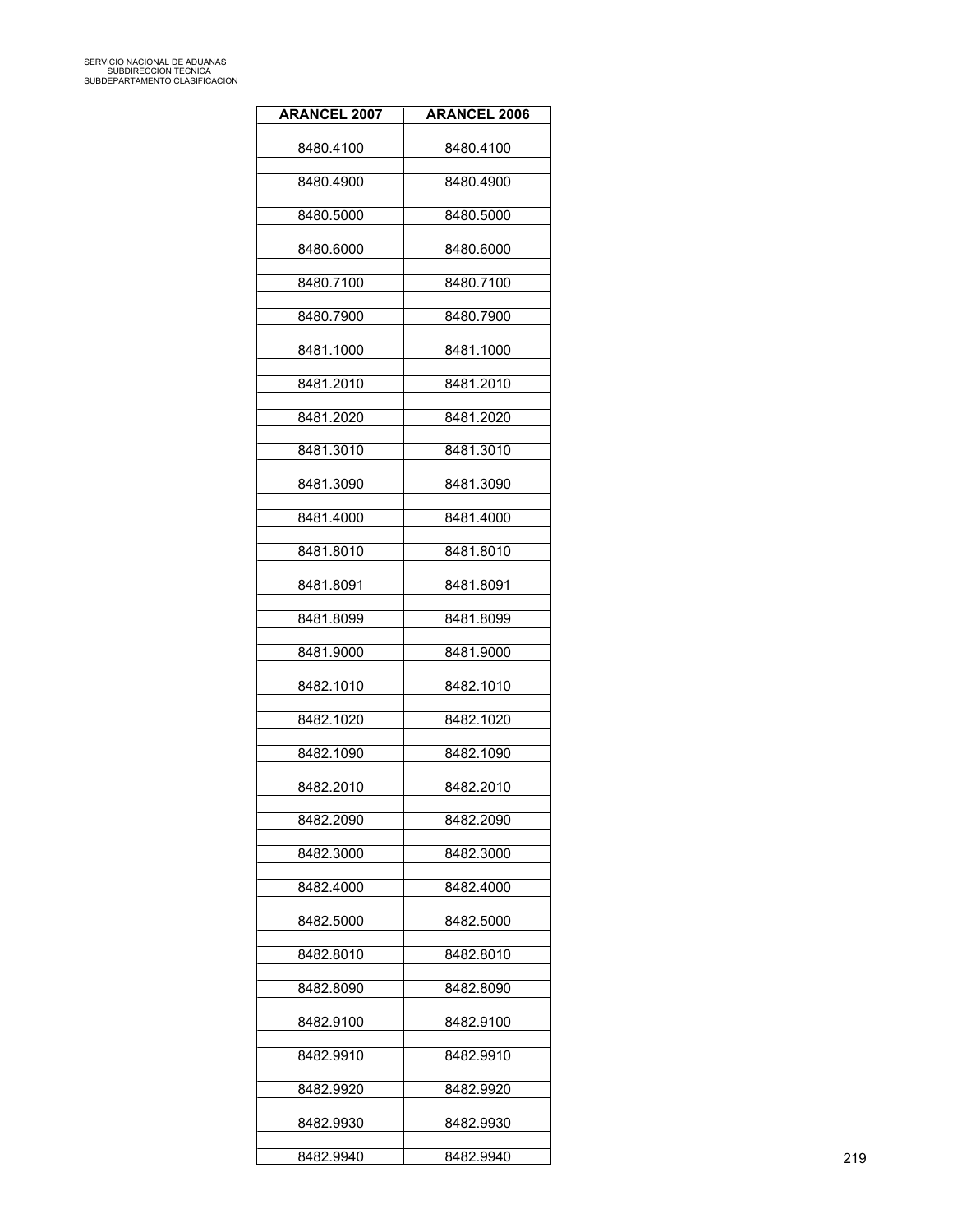| <b>ARANCEL 2007</b> | <b>ARANCEL 2006</b>    |
|---------------------|------------------------|
|                     |                        |
| 8482.9990           | 8482.9990              |
|                     |                        |
| 8483.1010           | 8483.1010              |
| 8483.1020           | 8483.1020              |
|                     |                        |
| 8483.1090           | 8483.1090              |
|                     |                        |
| 8483.2000           | 8483.2000              |
|                     |                        |
| 8483.3010           | 8483.3010              |
|                     |                        |
| 8483.3020           | 8483.3020              |
|                     |                        |
| 8483.3090           | 8483.3090              |
|                     | 8483.4011              |
| 8483.4011           |                        |
| 8483.4012           | 8483.4012              |
|                     |                        |
| 8483.4021           | 8483.4021              |
|                     |                        |
| 8483.4022           | 8483.4022              |
|                     |                        |
| 8483.4029           | 8483.4029              |
|                     |                        |
| 8483.4090           | 8483.4090              |
|                     |                        |
| 8483.5000           | 8483.5010              |
|                     | 8483.5020              |
|                     | 8483.5090              |
|                     |                        |
| 8483.6000           | 8483.6010              |
|                     | 8483.6020              |
|                     | 8483.6030              |
|                     | 8483.6090              |
|                     |                        |
| 8483.9000           | 8483.9000              |
|                     |                        |
| 8484.1000           | 8484.1000              |
|                     |                        |
| 8484.2010           | 8484.2010              |
|                     |                        |
| 8484.2090           | 8484.2090              |
|                     |                        |
| 8484.9000           | 8484.9000              |
|                     |                        |
| 8486.1000           | 8419.8990              |
|                     | 8421.1900              |
|                     | 8456.1000              |
|                     | 8456.9900              |
|                     | 8464.1000              |
|                     | 8464.2000<br>8464.9000 |
|                     | 8479.8990              |
|                     | 8514.1000              |
|                     | 8514.2000              |
|                     | 8514.3000              |
|                     | 8543.8990              |
|                     |                        |
| 8486.2000           | 8419.8990              |
|                     |                        |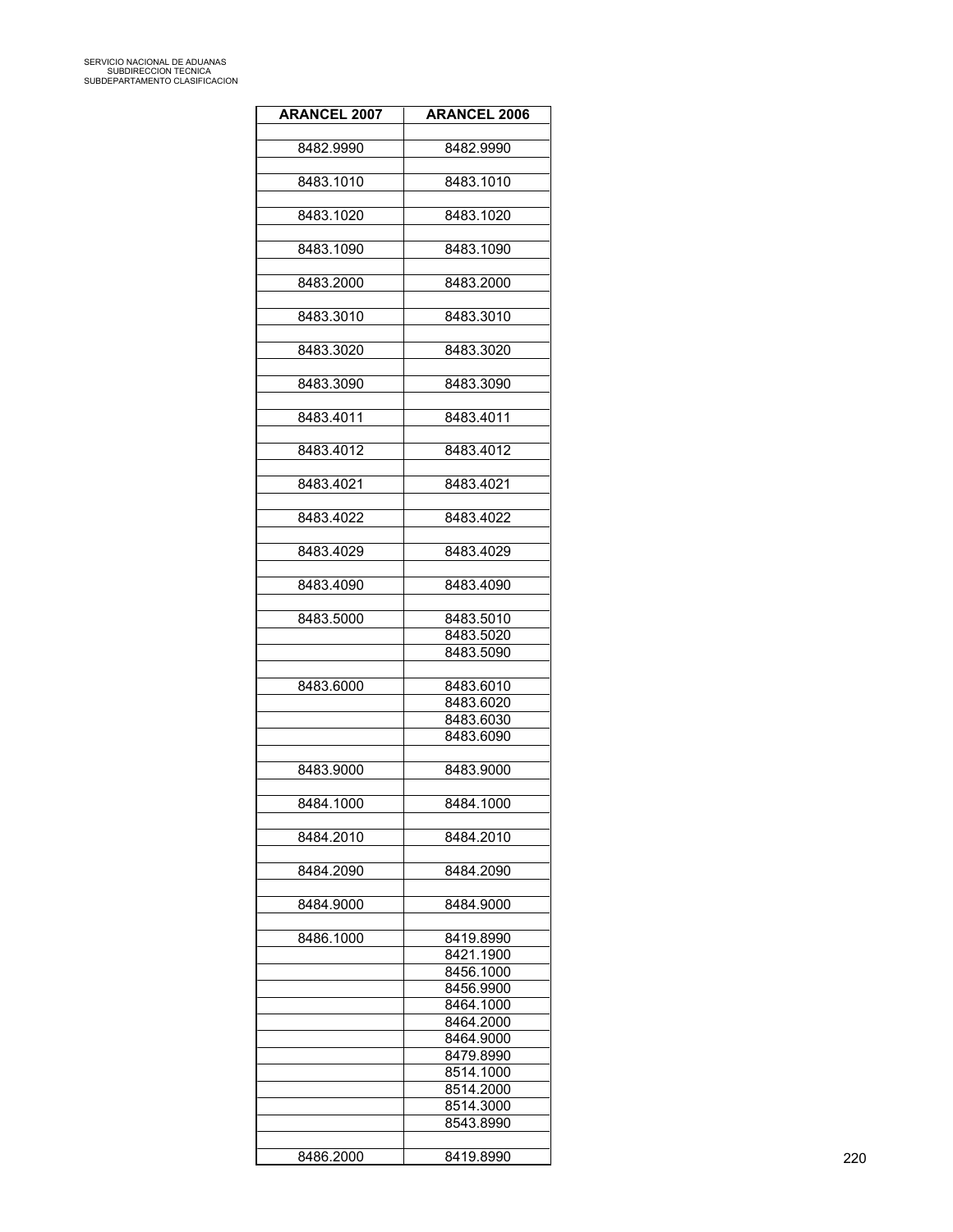| <b>ARANCEL 2007</b> | <b>ARANCEL 2006</b> |  |
|---------------------|---------------------|--|
|                     | 8421.1900           |  |
|                     | 8424.8900           |  |
|                     | 8456.1000           |  |
|                     | 8462.2190           |  |
|                     | 8462.2990           |  |
|                     | 8464.1000           |  |
|                     | 8464.2000           |  |
|                     | 8464.9000           |  |
|                     | 8465.9910           |  |
|                     | 8465.9990           |  |
|                     | 8477.2000           |  |
|                     | 8477.3000           |  |
|                     | 8477.8000           |  |
|                     | 8479.8990           |  |
|                     | 8514.1000           |  |
|                     | 8514.2000           |  |
|                     | 8514.3000           |  |
|                     | 8515.8000           |  |
|                     | 8543.1100           |  |
|                     | 8543.8990           |  |
|                     | 9010.4100           |  |
|                     | 9010.4200           |  |
|                     | 9010.4900           |  |
|                     |                     |  |
| 8486.3000           | 8421.1900           |  |
|                     | 8424.8900           |  |
|                     | 8456.1000           |  |
|                     | 8456.2000           |  |
|                     | 8456.3000           |  |
|                     | 8456.9900           |  |
|                     | 8464.1000           |  |
|                     | 8464.2000           |  |
|                     | 8464.9000           |  |
|                     | 8479.5000           |  |
|                     | 8479.8990           |  |
|                     | 8543.8990           |  |
|                     | 9010.5000           |  |
|                     |                     |  |
| 8486.4000           | 8428.3900           |  |
|                     | 8428.9000           |  |
|                     | 8456.9900           |  |
|                     | 8465.9910           |  |
|                     | 8465.9990           |  |
|                     | 8477.1000           |  |
|                     | 8477.4000           |  |
|                     | 8477.5900           |  |
|                     | 8479.8990           |  |
|                     | 8480.7100           |  |
|                     | 8515.1900           |  |
|                     | 8515.2100           |  |
|                     | 8515.2900           |  |
|                     | 8515.8000           |  |
|                     | 8543.8990           |  |
|                     | 9011.1000           |  |
|                     | 9011.2000           |  |
|                     | 9012.1000           |  |
|                     | 9017.2000           |  |
|                     |                     |  |
| 8486.9000           | 8419.9000           |  |
|                     | 8421.9190           |  |
|                     | 8424.9000           |  |
|                     | 8431.3990           |  |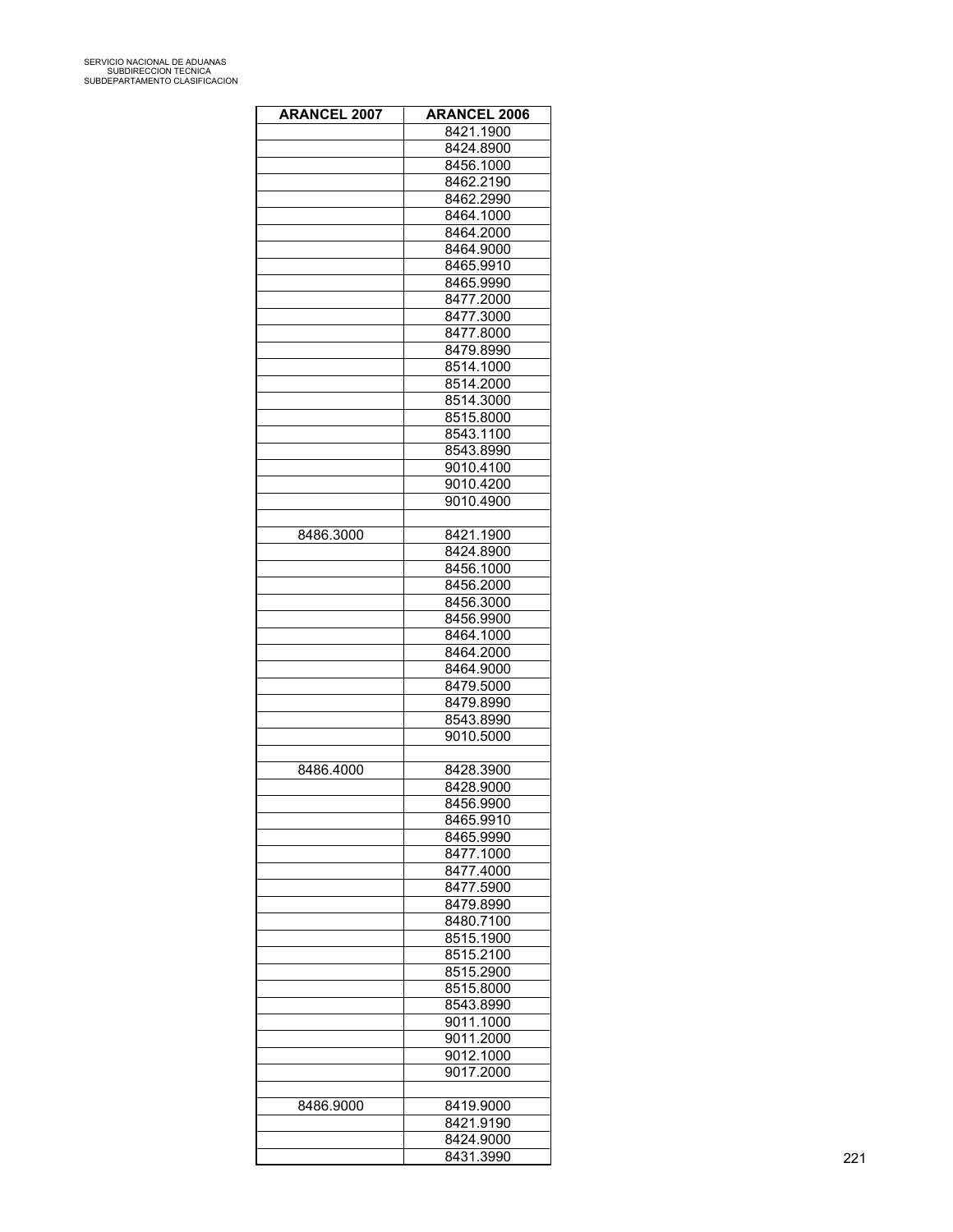| <b>ARANCEL 2007</b> | <b>ARANCEL 2006</b>    |  |
|---------------------|------------------------|--|
|                     | 8466.1000              |  |
|                     | 8466.2000              |  |
|                     | 8466.3000              |  |
|                     | 8466.9100              |  |
|                     | 8466.9200              |  |
|                     | 8466.9310              |  |
|                     | 8466.9390              |  |
|                     | 8466.9410              |  |
|                     | 8466.9490              |  |
|                     | 8477.9090<br>8479.9090 |  |
|                     | 8514.9000              |  |
|                     | 8515.9000              |  |
|                     | 8516.9090              |  |
|                     | 8543.9010              |  |
|                     | 8543.9090              |  |
|                     | 9010.9000              |  |
|                     | 9011.9000              |  |
|                     | 9012.9000              |  |
|                     | 9017.9000              |  |
|                     |                        |  |
| 8487.1000           | 8485.1000              |  |
|                     |                        |  |
| 8487.9010           | 8485.9010              |  |
| 8487.9090           |                        |  |
|                     | 8485.9090              |  |
| 8501.1000           | 8501.1000              |  |
|                     |                        |  |
| 8501.2000           | 8501.2000              |  |
|                     |                        |  |
| 8501.3100           | 8501.3100              |  |
|                     |                        |  |
| 8501.3210           | 8501.3210              |  |
|                     |                        |  |
| 8501.3220           | 8501.3220              |  |
|                     |                        |  |
| 8501.3290           | 8501.3290              |  |
| 8501.3300           | 8501.3300              |  |
|                     |                        |  |
| 8501.3400           | 8501.3400              |  |
|                     |                        |  |
| 8501.4000           | 8501.4000              |  |
|                     |                        |  |
| 8501.5100           | 8501.5100              |  |
|                     |                        |  |
| 8501.5210           | 8501.5210              |  |
|                     |                        |  |
| 8501.5220           | 8501.5220              |  |
|                     |                        |  |
| 8501.5290           | 8501.5290              |  |
| 8501.5310           | 8501.5310              |  |
|                     |                        |  |
| 8501.5391           | 8501.5391              |  |
|                     |                        |  |
| 8501.5392           | 8501.5392              |  |
|                     |                        |  |
| 8501.5393           | 8501.5393              |  |
|                     |                        |  |
| 8501.5399           | 8501.5399              |  |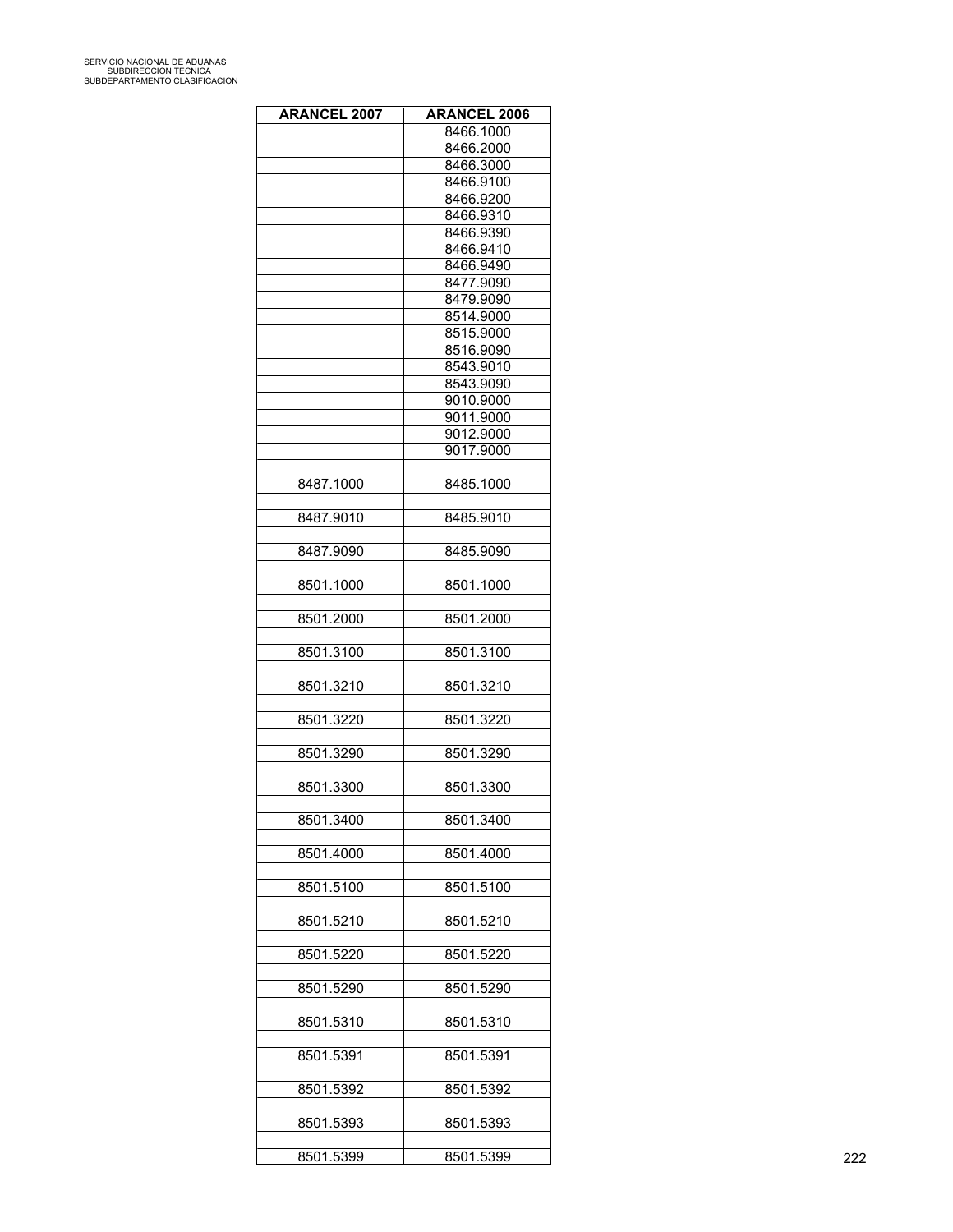| <b>ARANCEL 2007</b> | <b>ARANCEL 2006</b> |
|---------------------|---------------------|
| 8501.6100           | 8501.6100           |
| 8501.6200           | 8501.6200           |
|                     |                     |
| 8501.6300           | 8501.6300           |
| 8501.6410           | 8501.6410           |
| 8501.6420           | 8501.6420           |
| 8501.6430           | 8501.6430           |
| 8501.6440           | 8501.6440           |
| 8501.6490           | 8501.6490           |
| 8502.1110           | 8502.1110           |
| 8502.1120           | 8502.1120           |
| 8502.1190           | 8502.1190           |
| 8502.1210           | 8502.1210           |
|                     |                     |
| 8502.1220           | 8502.1220           |
| 8502.1290           | 8502.1290           |
| 8502.1310           | 8502.1310           |
| 8502.1320           | 8502.1320           |
| 8502.1390           | 8502.1390           |
| 8502.2000           | 8502.2000           |
| 8502.3100           | 8502.3100           |
| 8502.3910           | 8502.3910           |
| 8502.3920           | 8502.3920           |
| 8502.3930           | 8502.3930           |
| 8502.3990           | 8502.3990           |
| 8502.4000           | 8502.4000           |
| 8503.0010           | 8503.0010           |
|                     |                     |
| 8503.0090           | 8503.0090           |
| 8504.1000           | 8504.1000           |
| 8504.2110           | 8504.2110           |
| 8504.2120           | 8504.2120           |
| 8504.2130           | 8504.2130           |
| 8504.2140           | 8504.2140           |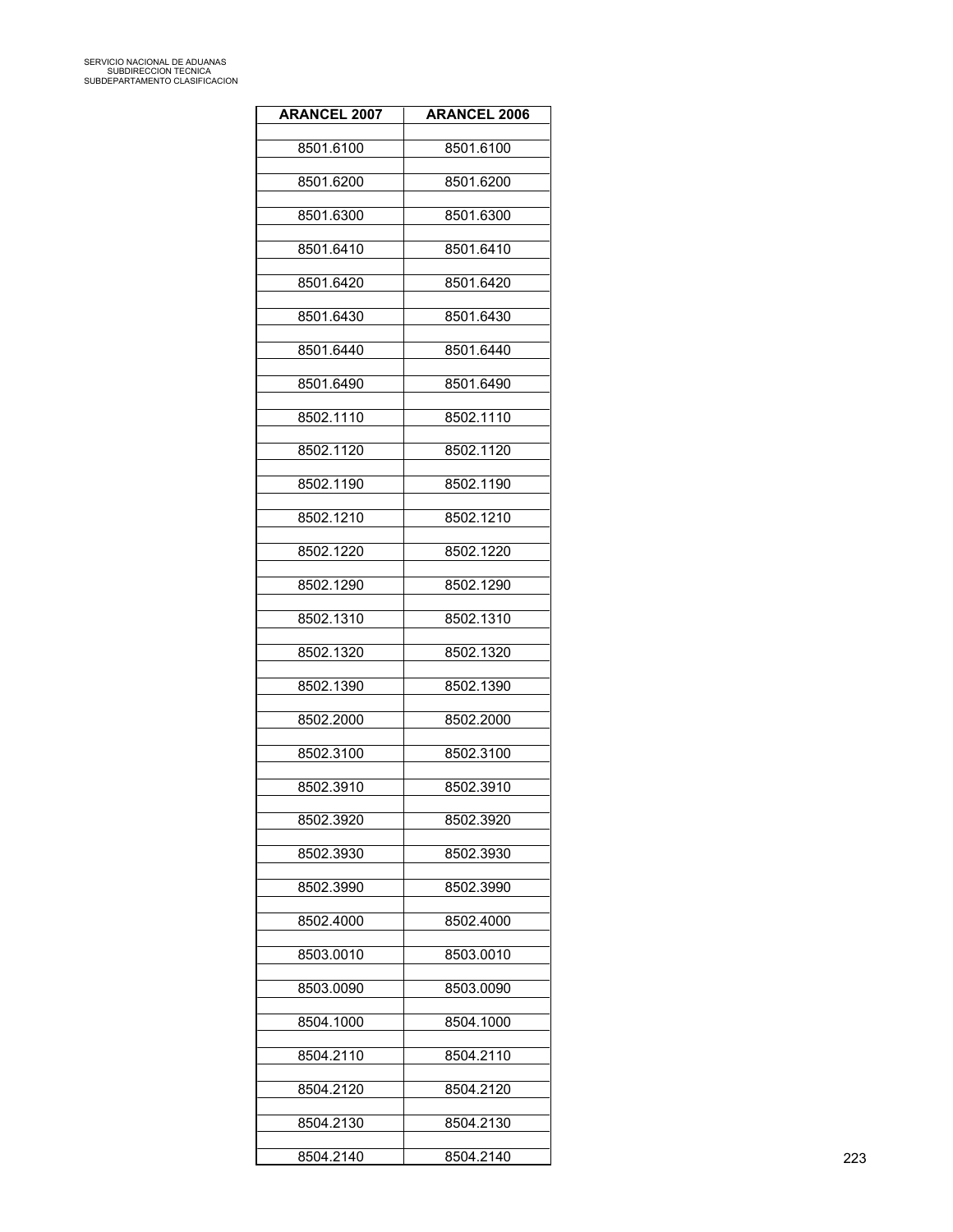| <b>ARANCEL 2007</b> | <b>ARANCEL 2006</b> |
|---------------------|---------------------|
|                     |                     |
| 8504.2190           | 8504.2190           |
| 8504.2210           | 8504.2210           |
|                     |                     |
| 8504.2220           | 8504.2220           |
|                     |                     |
| 8504.2230           | 8504.2230           |
|                     |                     |
| 8504.2290           | 8504.2290           |
|                     |                     |
| 8504.2310           | 8504.2310           |
|                     |                     |
| 8504.2320           | 8504.2320           |
| 8504.2330           | 8504.2330           |
|                     |                     |
| 8504.2390           | 8504.2390           |
|                     |                     |
| 8504.3100           | 8504.3100           |
|                     |                     |
| 8504.3200           | 8504.3200           |
|                     |                     |
| 8504.3300           | 8504.3300           |
|                     |                     |
| 8504.3400           | 8504.3400           |
|                     |                     |
| 8504.4000           | 8504.4010           |
|                     | 8504.4020           |
|                     | 8504.4030           |
|                     | 8504.4040           |
|                     | 8504.4050           |
|                     |                     |
|                     | 8504.4090           |
| 8504.5000           | 8504.5000           |
|                     |                     |
|                     |                     |
| 8504.9000           | 8504.9010           |
|                     | 8504.9020           |
|                     | 8504.9090           |
|                     |                     |
| 8505.1100           | 8505.1100           |
| 8505.1900           |                     |
|                     | 8505.1900           |
| 8505.2000           | 8505.2000           |
|                     |                     |
|                     |                     |
| 8505.9010           | 8505.9010           |
|                     |                     |
| 8505.9090           | 8505.3000           |
|                     | 8505.9090           |
|                     |                     |
| 8506.1010           | 8506.1010           |
|                     |                     |
| 8506.1090           | 8506.1090           |
| 8506.3010           | 8506.3010           |
|                     |                     |
| 8506.3090           | 8506.3090           |
|                     |                     |
| 8506.4010           | 8506.4010           |
|                     |                     |
| 8506.4090           | 8506.4090           |
|                     |                     |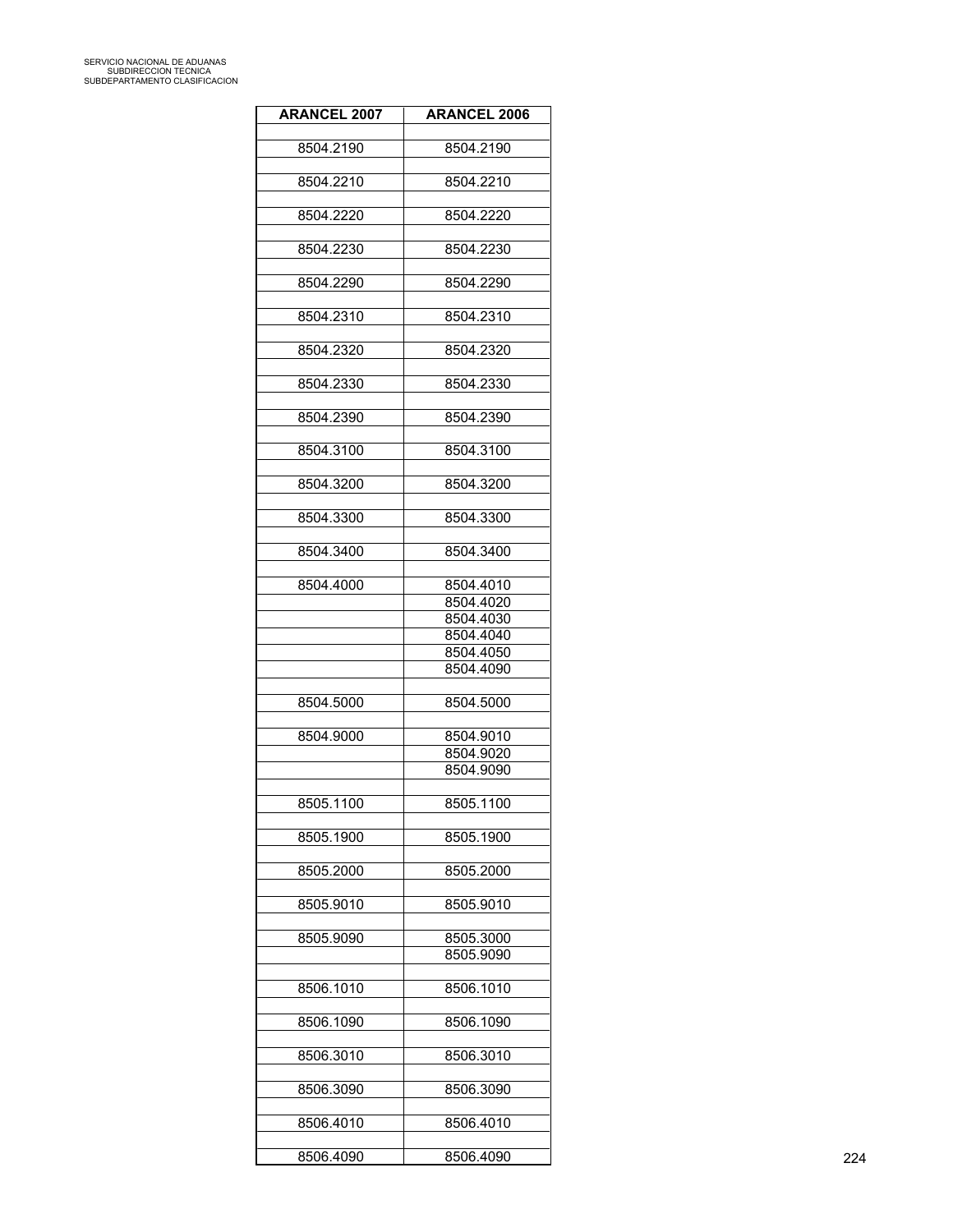| <b>ARANCEL 2007</b> | <b>ARANCEL 2006</b> |
|---------------------|---------------------|
|                     |                     |
| 8506.5010           | 8506.5010           |
|                     |                     |
| 8506.5090           | 8506.5090           |
|                     |                     |
| 8506.6010           | 8506.6010           |
|                     |                     |
| 8506.6090           | 8506.6090           |
|                     |                     |
| 8506.8010           | 8506.8010           |
| 8506.8090           |                     |
|                     | 8506.8090           |
| 8506.9000           | 8506.9000           |
|                     |                     |
| 8507.1010           | 8507.1010           |
|                     |                     |
| 8507.1090           | 8507.1090           |
|                     |                     |
| 8507.2000           | 8507.2000           |
|                     |                     |
| 8507.3000           | 8507.3010           |
|                     | 8507.3020           |
|                     | 8507.3030           |
|                     | 8507.3090           |
|                     |                     |
| 8507.4000           | 8507.4000           |
|                     |                     |
| 8507.8000           | 8507.8000           |
|                     |                     |
| 8507.9000           | 8507.9000           |
| 8508.1110           | 8509.1010           |
|                     |                     |
| 8508.1120           | 8509.1020           |
|                     |                     |
| 8508.1190           | 8509.1090           |
|                     |                     |
| 8508.1910           | 8509.1010           |
|                     |                     |
| 8508.1920           | 8509.1020           |
|                     |                     |
| 8508.1990           | 8479.8990           |
|                     | 8509.1090           |
|                     |                     |
| 8508.6000           | 8479.8990           |
| 8508.7000           | 8479.9090           |
|                     | 8509.9090           |
|                     |                     |
| 8509.4011           | 8509.4011           |
|                     |                     |
| 8509.4019           | 8509.4019           |
|                     |                     |
| 8509.4020           | 8509.4020           |
|                     |                     |
| 8509.8000           | 8509.2000           |
|                     | 8509.3000           |
|                     | 8509.8000           |
|                     |                     |
| 8509.9010           | 8509.9010           |
|                     |                     |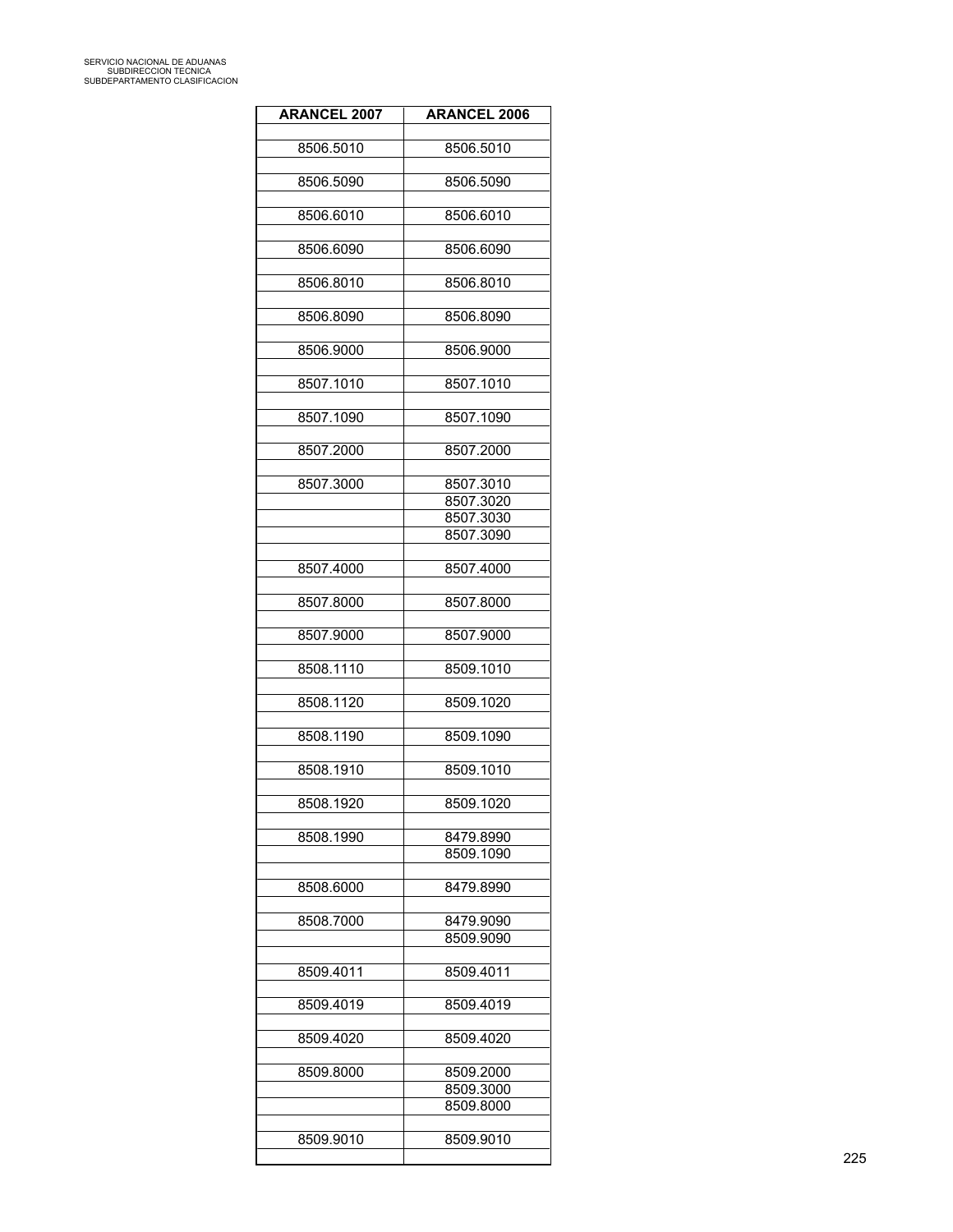| <b>ARANCEL 2007</b> | <b>ARANCEL 2006</b>    |
|---------------------|------------------------|
| 8509.9090           | 8509.9090              |
| 8510.1000           | 8510.1000              |
| 8510.2000           | 8510.2000              |
| 8510.3000           | 8510.3000              |
|                     |                        |
| 8510.9000           | 8510.9000              |
| 8511.1000           | 8511.1000              |
| 8511.2000           | 8511.2010<br>8511.2090 |
|                     |                        |
| 8511.3000           | 8511.3000              |
| 8511.4000           | 8511.4000              |
| 8511.5000           | 8511.5000              |
| 8511.8000           | 8511.8000              |
| 8511.9000           | 8511.9000              |
|                     |                        |
| 8512.1000           | 8512.1000              |
| 8512.2010           | 8512.2010              |
| 8512.2020           | 8512.2020              |
| 8512.2030           | 8512.2030              |
| 8512.2040           | 8512.2040              |
|                     |                        |
| 8512.2090           | 8512.2090              |
| 8512.3000           | 8512.3000              |
| 8512.4000           | 8512.4000              |
| 8512.9000           | 8512.9000              |
| 8513.1010           | 8513.1010              |
|                     |                        |
| 8513.1020           | 8513.1020              |
| 8513.1090           | 8513.1090              |
| 8513.9000           | 8513.9000              |
| 8514.1000           | 8514.1000              |
| 8514.2000           | 8514.2000              |
| 8514.3000           | 8514.3000              |
|                     |                        |
| 8514.4000           | 8514.4000              |
| 8514.9000           | 8514.9000              |
| 8515.1100           | 8515.1100              |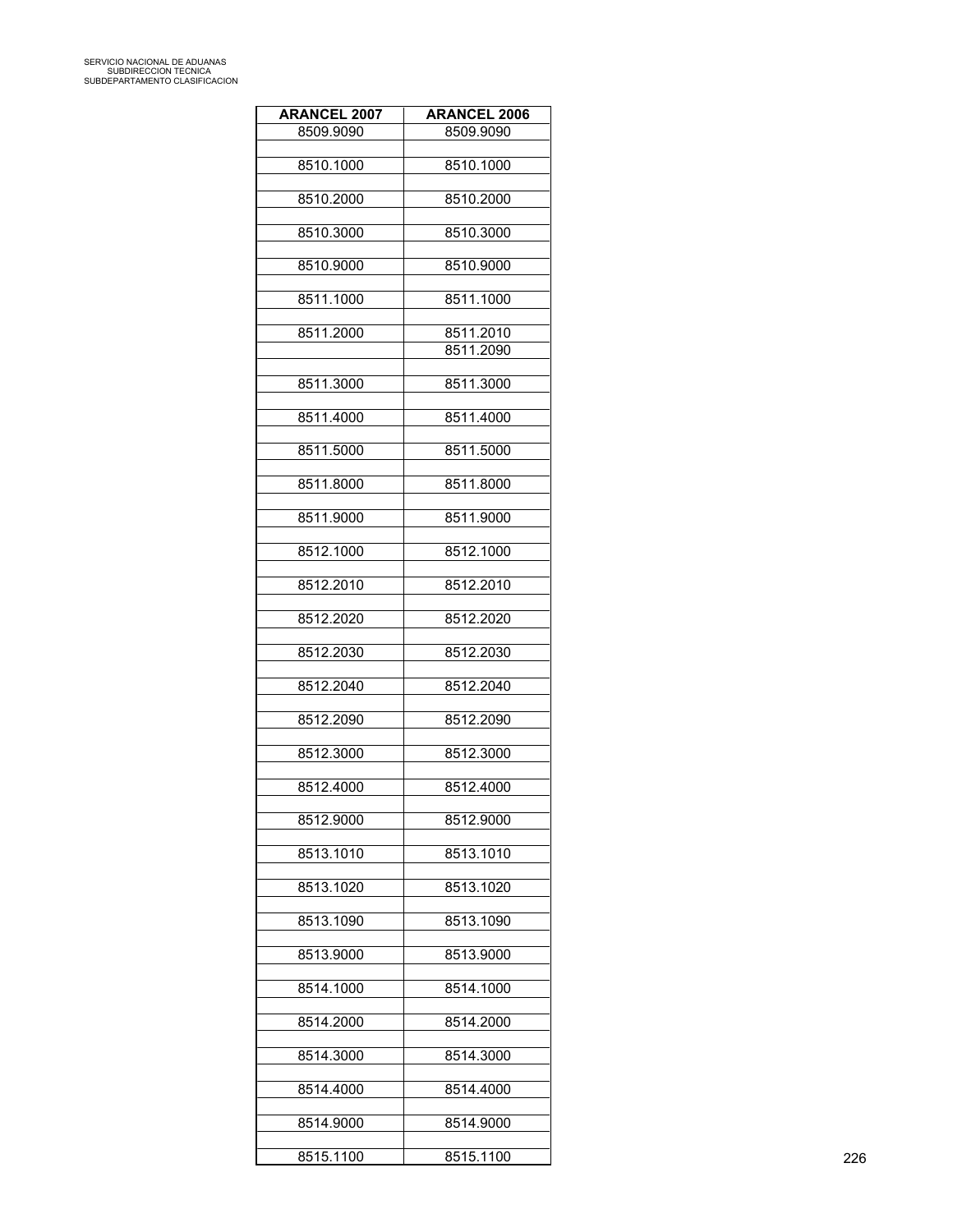| <b>ARANCEL 2007</b> | <b>ARANCEL 2006</b> |
|---------------------|---------------------|
| 8515.1900           | 8515.1900           |
|                     |                     |
| 8515.2100           | 8515.2100           |
| 8515.2900           | 8515.2900           |
|                     |                     |
| 8515.3100           | 8515.3100           |
| 8515.3910           | 8515.3910           |
| 8515.3920           | 8515.3920           |
|                     |                     |
| 8515.3990           | 8515.3990           |
| 8515.8000           | 8515.8000           |
|                     |                     |
| 8515.9000           | 8515.9000           |
| 8516.1010           | 8516.1010           |
| 8516.1020           | 8516.1020           |
|                     |                     |
| 8516.1090           | 8516.1090           |
| 8516.2100           | 8516.2100           |
|                     |                     |
| 8516.2900           | 8516.2900           |
| 8516.3100           | 8516.3100           |
|                     |                     |
| 8516.3200           | 8516.3200           |
| 8516.3300           | 8516.3300           |
| 8516.4010           | 8516.4010           |
|                     |                     |
| 8516.4090           | 8516.4090           |
| 8516.5000           | 8516.5010           |
|                     |                     |
| 8516.5000           | 8516.5090           |
| 8516.6010           | 8516.6010           |
|                     |                     |
| 8516.6020           | 8516.6020           |
| 8516.6030           | 8516.6030           |
| 8516.6090           | 8516.6090           |
|                     |                     |
| 8516.7100           | 8516.7100           |
| 8516.7200           | 8516.7200           |
|                     |                     |
| 8516.7900           | 8516.7900           |
| 8516.8000           | 8516.8000           |
| 8516.9000           | 8516.9010           |
|                     | 8516.9020           |
|                     | 8516.9030           |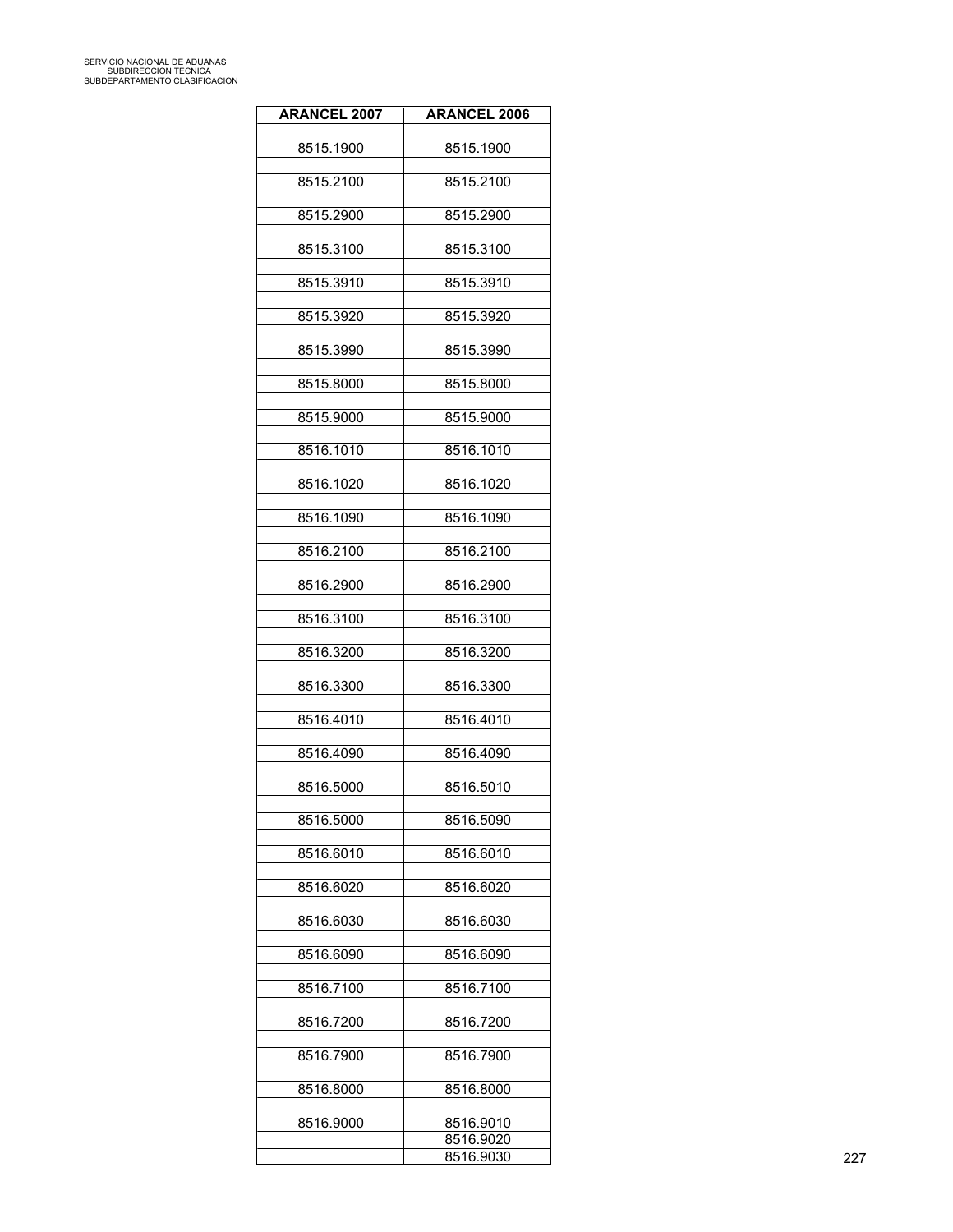| <b>ARANCEL 2007</b> | <b>ARANCEL 2006</b> |
|---------------------|---------------------|
|                     | 8516.9040           |
|                     | 8516.9050           |
|                     | 8516.9060           |
|                     | 8516.9070           |
|                     | 8516.9080           |
|                     | 8516.9090           |
|                     |                     |
| 8517.1100           | 8517.1100           |
|                     |                     |
| 8517.1200           | 8525.2030           |
|                     |                     |
| 8517.1810           | 8517.1910           |
|                     |                     |
| 8517.1820           | 8518.3010           |
|                     |                     |
| 8517.1890           | 8517.1990           |
|                     |                     |
| 8517.6100           | 8517.5020           |
|                     | 8517.5090           |
|                     | 8525.1011           |
|                     |                     |
|                     | 8525.1019           |
|                     | 8525.1021           |
|                     | 8525.1029           |
|                     | 8525.2010           |
|                     | 8525.2020           |
|                     | 8525.2090           |
|                     |                     |
| 8517.6210           | 8471.8010           |
|                     | 8517.5090           |
|                     |                     |
| 8517.6220           | 8517.5010           |
|                     |                     |
| 8517.6290           | 8471.8020           |
|                     | 8471.8090           |
|                     | 8517.2200           |
|                     | 8517.3010           |
|                     | 8517.3090           |
|                     | 8517.5020           |
|                     | 8517.5090           |
|                     | 8517.8010           |
|                     | 8517.8020           |
|                     | 8517.8090           |
|                     | 8525.1011           |
|                     | 8525.1019           |
|                     | 8525.1021           |
|                     | 8525.1029           |
|                     | 8525.2010           |
|                     |                     |
|                     | 8525.2090           |
|                     |                     |
| 8517.6900           | 8517.1990           |
|                     | 8517.8010           |
|                     | 8517.8020           |
|                     | 8517.8090           |
|                     |                     |
| 8517.7000           | 8473.3090           |
|                     | 8517.9010           |
|                     | 8517.9020           |
|                     | 8517.9030           |
|                     | 8517.9040           |
|                     | 8517.9050           |
|                     | 8517.9090           |
|                     | 8529.9090           |
|                     |                     |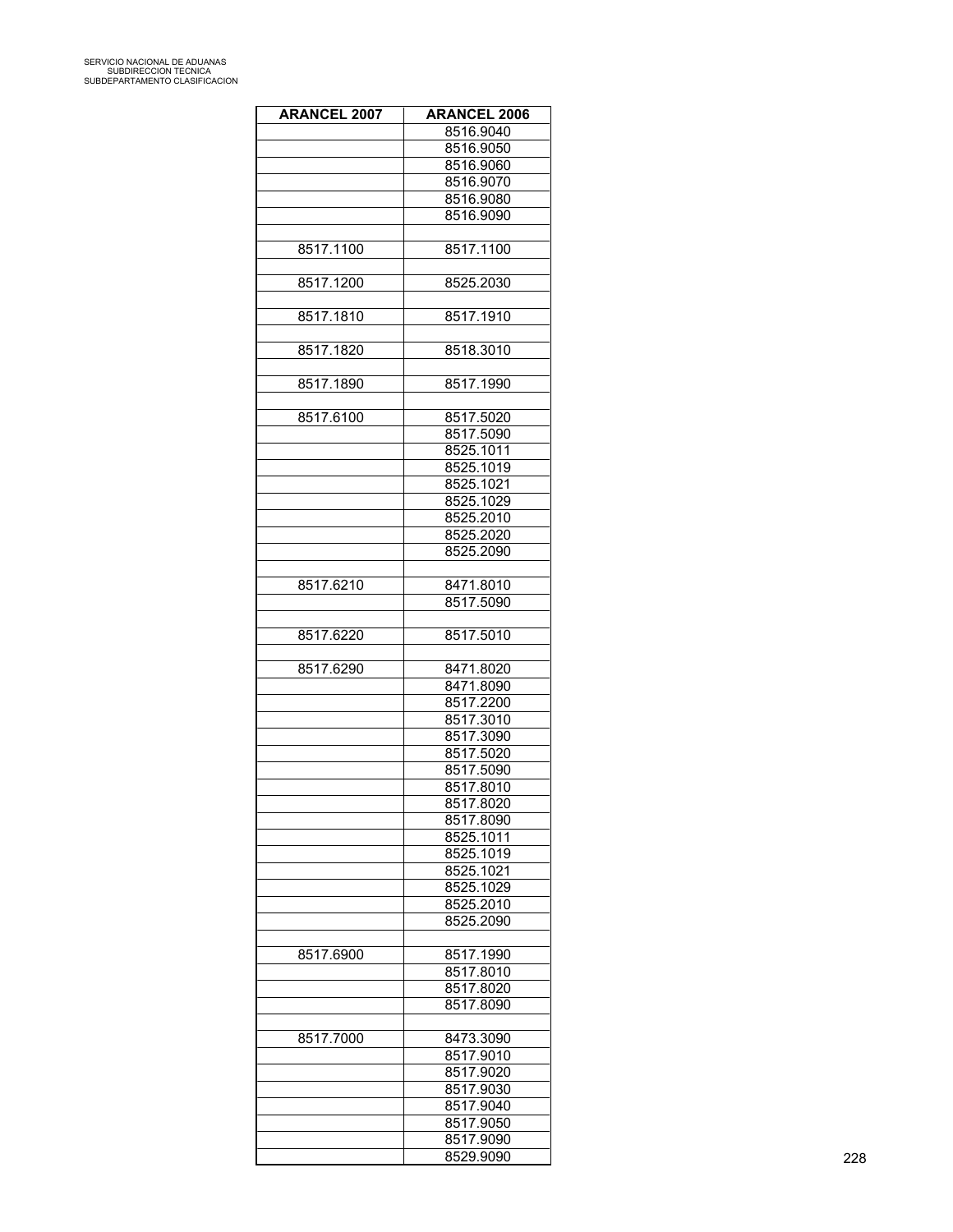| <b>ARANCEL 2007</b> | <b>ARANCEL 2006</b> |
|---------------------|---------------------|
|                     |                     |
| 8518.1000           | 8518.1000           |
|                     |                     |
| 8518.2100           | 8518.2100           |
| 8518.2200           | 8518.2200           |
|                     |                     |
| 8518.2900           | 8518.2900           |
|                     |                     |
| 8518.3000           | 8518.3090           |
|                     |                     |
| 8518.4000           | 8518.4000           |
|                     |                     |
| 8518.5000           | 8518.5000           |
|                     |                     |
| 8518.9000           | 8518.9000           |
|                     |                     |
| 8519.2000           | 8519.1000           |
|                     | 8519.9990           |
|                     |                     |
| 8519.3000           | 8519.3100           |
|                     | 8519.3900           |
|                     |                     |
| 8519.5000           | 8520.2000           |
|                     |                     |
| 8519.8110           | 8519.9910           |
|                     |                     |
| 8519.8120           | 8519.9990           |
|                     |                     |
| 8519.8190           | 8519.4000           |
|                     | 8519.9200           |
|                     | 8519.9300           |
|                     | 8519.9990           |
|                     | 8520.1000           |
|                     | 8520.3200           |
|                     | 8520.3300           |
|                     | 8520.3900           |
|                     | 8520.9000           |
|                     |                     |
| 8519.8900           | 8519.2100           |
|                     | 8519.2900           |
|                     | 8519.4000           |
|                     | 8519.9990           |
|                     | 8520.9000           |
|                     |                     |
| 8521.1010           | 8521.1010           |
|                     |                     |
| 8521.1020           | 8521.1020           |
|                     |                     |
| 8521.1090           | 8521.1090           |
|                     |                     |
| 8521.9020           | 8521.9000           |
|                     |                     |
| 8521.9090           | 8521.9000           |
|                     |                     |
| 8522.1000           | 8522.1000           |
|                     |                     |
| 8522.9000           | 8522.9010           |
|                     | 8522.9090           |
|                     |                     |
| 8523.2100           | 8523.3000           |
|                     | 8524.6000           |
|                     |                     |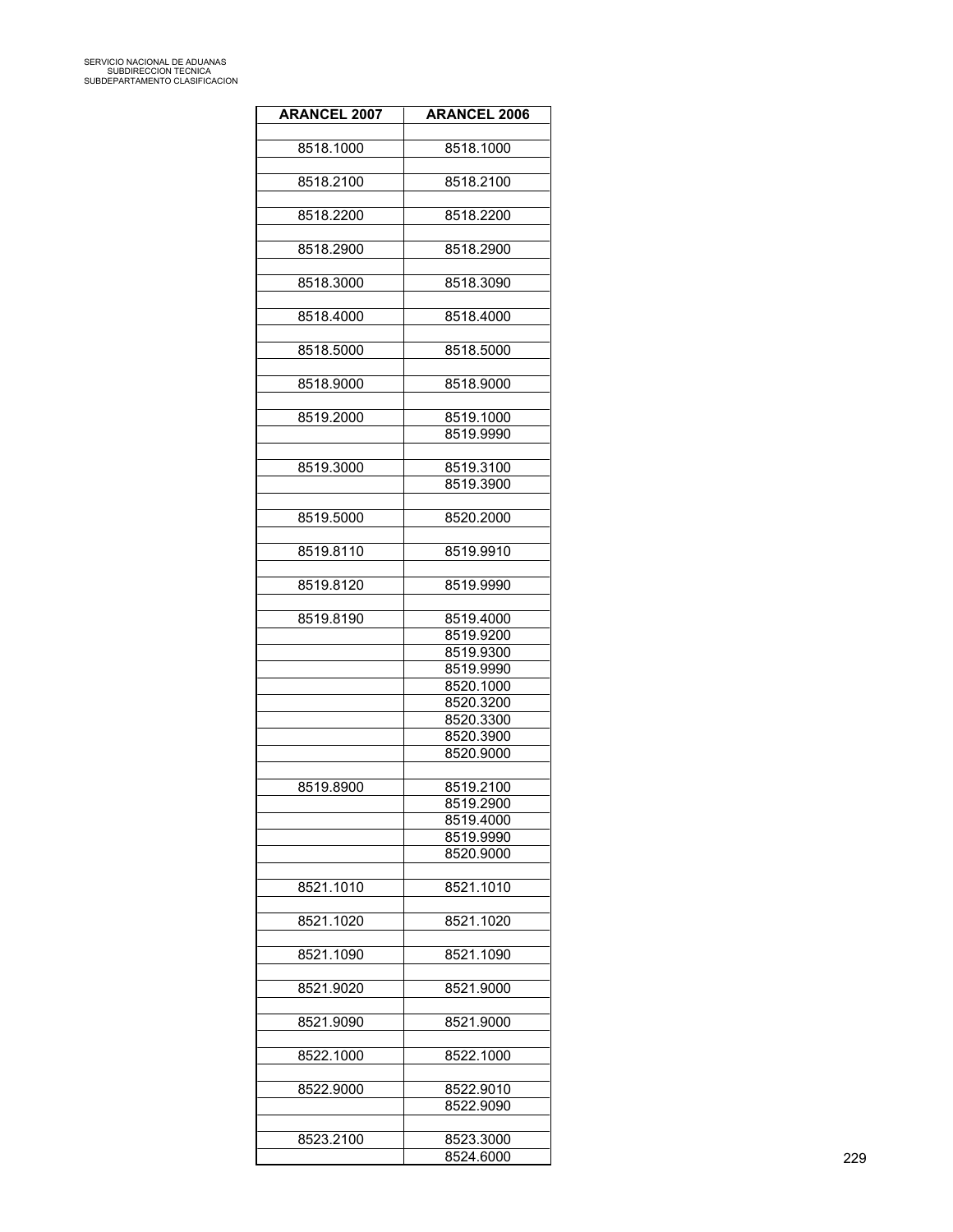| <b>ARANCEL 2007</b> | <b>ARANCEL 2006</b> |
|---------------------|---------------------|
|                     |                     |
| 8523.2911           | 8523.1110           |
|                     | 8523.1190           |
|                     | 8523.1200           |
|                     | 8523.1300           |
|                     |                     |
| 8523.2912           | 8523.1110           |
|                     | 8523.1110           |
|                     | 8523.1190           |
|                     | 8523.1200           |
|                     | 8523.1300           |
|                     |                     |
|                     |                     |
| 8523.2919           | 8523.1190           |
|                     | 8523.1200           |
|                     | 8523.1300           |
|                     |                     |
| 8523.2921           | 8524.4010           |
|                     |                     |
| 8523.2922           | 8524.5110           |
|                     | 8524.5210           |
|                     | 8524.5310           |
|                     |                     |
|                     |                     |
| 8523.2923           | 8524.5120           |
|                     | 8524.5220           |
|                     | 8524.5320           |
|                     |                     |
| 8523.2929           | 8524.4090           |
|                     | 8524.5190           |
|                     | 8524.5290           |
|                     | 8524.5390           |
|                     |                     |
|                     |                     |
| 8523.2930           | 8523.2011           |
|                     | 8523.2019           |
|                     | 8523.2090           |
|                     |                     |
| 8523.2990           | 8524.9110           |
|                     | 8524.9190           |
|                     | 8524.9910           |
|                     |                     |
|                     | 8524.9990           |
|                     |                     |
| 8523.4011           | 8523.9000           |
|                     |                     |
| 8523.4012           | 8523.9000           |
|                     |                     |
| 8523.4019           | 8523.9000           |
|                     |                     |
|                     |                     |
| 8523.4021           | 8524.3110           |
|                     | 8524.3190           |
|                     | 8524.3200           |
|                     | 8524.3990           |
|                     |                     |
| 8523.4022           | 8524.3110           |
|                     | 8524.3190           |
|                     |                     |
|                     | 8524.3200           |
|                     | 8524.3910           |
|                     |                     |
| 8523.4023           | 8524.3110           |
|                     | 8524.3190           |
|                     | 8524.3200           |
|                     | 8524.3990           |
|                     |                     |
|                     |                     |
| 8523.4024           | 8524.3110           |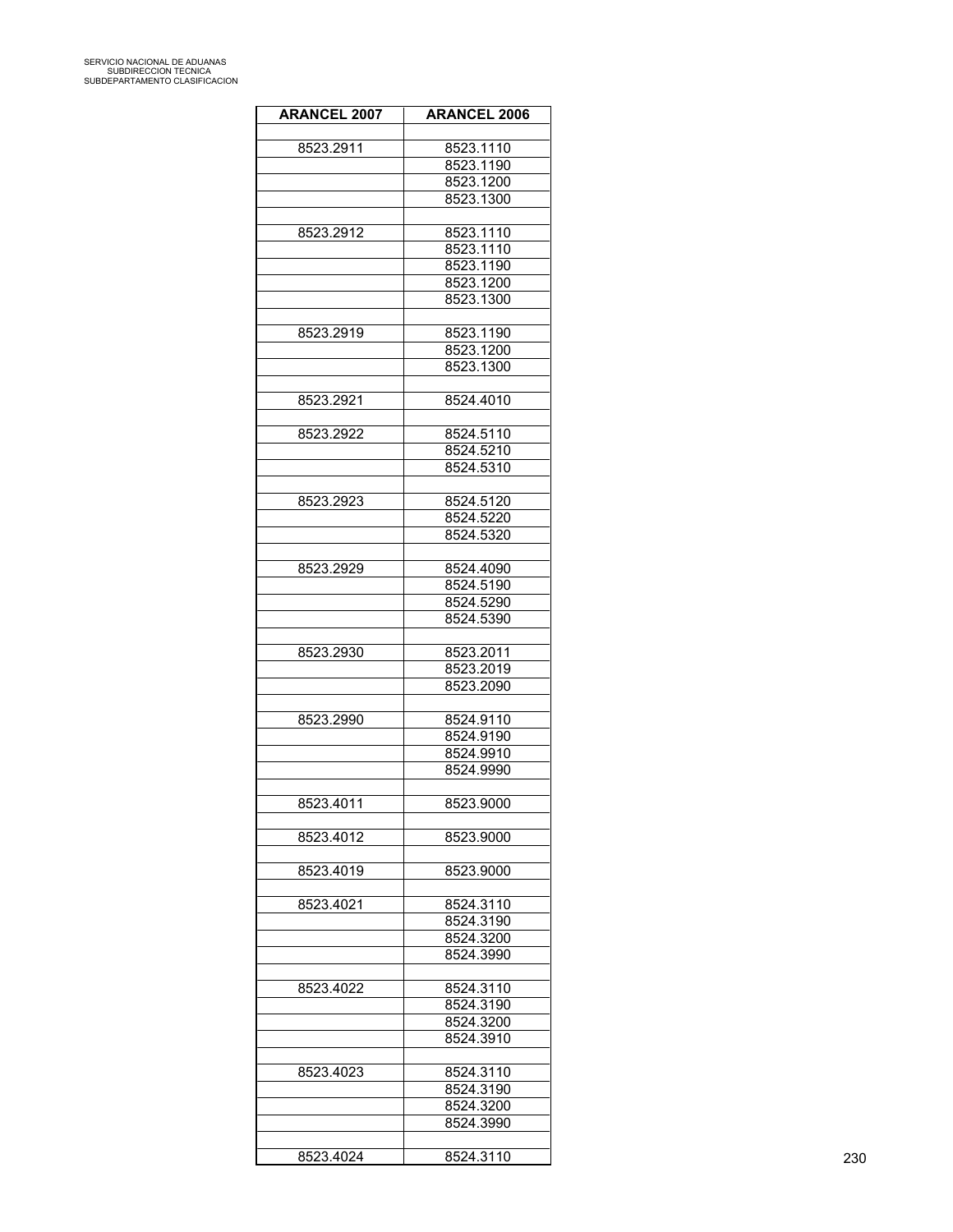| <b>ARANCEL 2007</b> | <b>ARANCEL 2006</b> |
|---------------------|---------------------|
|                     | 8524.3190           |
|                     | 8524.3200           |
|                     | 8524.3990           |
|                     |                     |
| 8523.4029           | 8524.3110           |
|                     | 8524.3190           |
|                     | 8524.3200           |
|                     | 8524.3990           |
|                     | 8524.9110           |
|                     |                     |
|                     | 8524.9190           |
|                     | 8524.9910           |
|                     | 8524.9990           |
|                     |                     |
| 8523.5100           | 8523.9000           |
|                     | 8524.9110           |
|                     | 8524.9190           |
|                     | 8524.9910           |
|                     | 8524.9990           |
|                     |                     |
|                     |                     |
| 8523.5200           | 8542.1000           |
|                     | 8542.9000           |
|                     | 8543.8990           |
|                     | 8543.9010           |
|                     | 8543.9090           |
|                     |                     |
| 8523.5900           | 8523.9000           |
|                     | 8524.9110           |
|                     |                     |
|                     | 8524.9190           |
|                     | 8524.9910           |
|                     | 8524.9990           |
|                     | 8543.8100           |
|                     |                     |
| 8523.8010           | 8524.1000           |
|                     |                     |
| 8523.8020           | 8524.9110           |
|                     |                     |
|                     |                     |
| 8523.8090           | 8523.9000           |
|                     | 8524.9190           |
|                     | 8524.9910           |
|                     | 8524.9990           |
|                     |                     |
| 8525.5010           | 8525.1021           |
|                     |                     |
|                     |                     |
| 8525.5090           | 8525.1011           |
|                     | 8525.1019           |
|                     | 8525.1029           |
|                     |                     |
| 8525.6010           | 8525.2010           |
|                     |                     |
|                     | 8525.2010           |
| 8525.6090           |                     |
|                     | 8525.2020           |
|                     | 8525.2090           |
|                     |                     |
| 8525.8010           | 8525.3011           |
|                     | 8525.3012           |
|                     | 8525.3020           |
|                     | 8525.3030           |
|                     |                     |
|                     | 8525.3090           |
|                     |                     |
| 8525.8020           | 8525.4020           |
|                     |                     |
| 8525.8030           | 8525.4010           |
|                     |                     |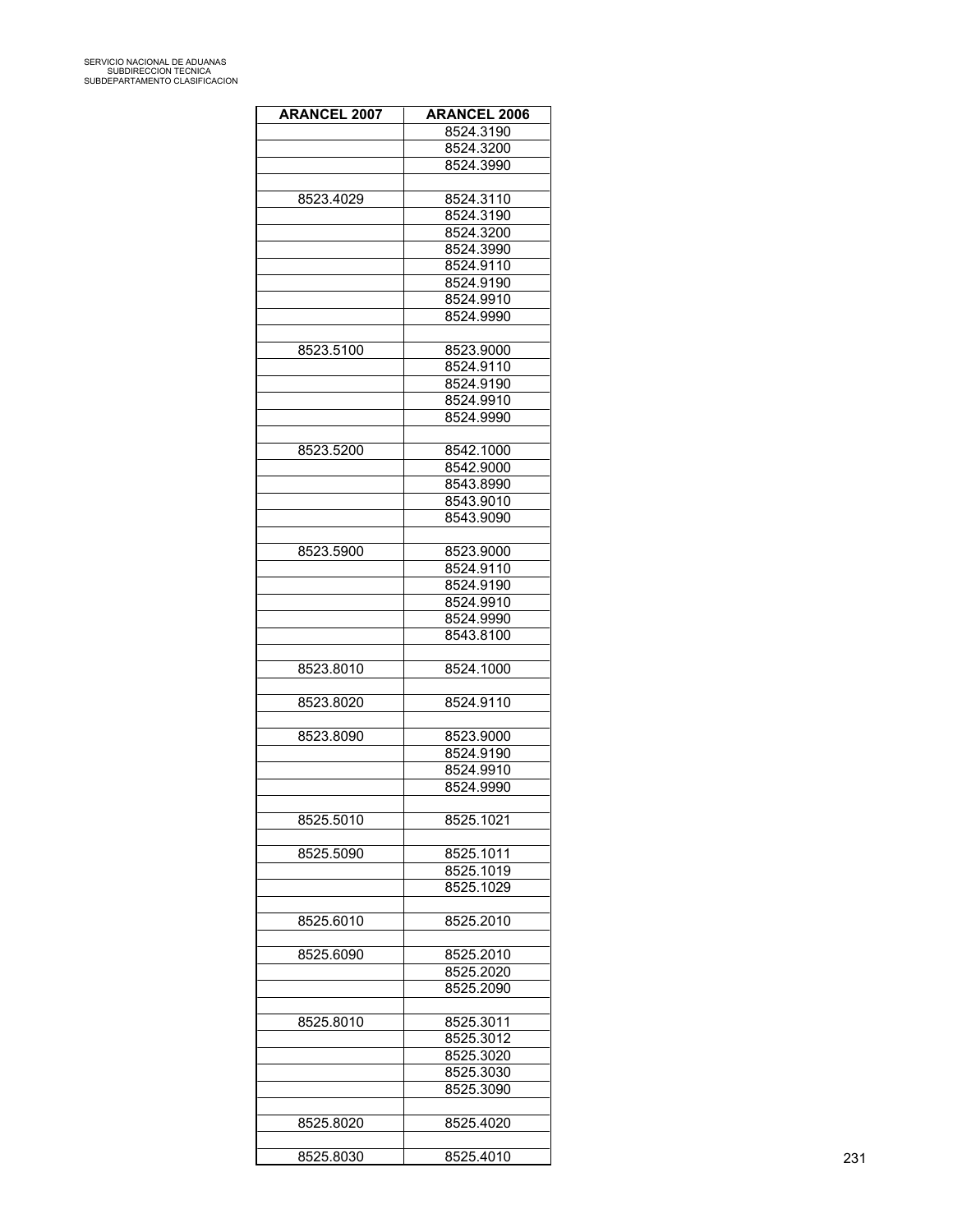| <b>ARANCEL 2007</b> | <b>ARANCEL 2006</b>    |
|---------------------|------------------------|
|                     |                        |
| 8526.1000           | 8526.1000              |
|                     |                        |
| 8526.9100           | 8526.9100              |
|                     |                        |
| 8526.9200           | 8526.9200              |
|                     |                        |
| 8527.1200           | 8527.1200              |
|                     |                        |
| 8527.1300           | 8527.1300              |
|                     |                        |
| 8527.1900           | 8527.1900              |
|                     |                        |
| 8527.2110           | 8527.2110              |
| 8527.2120           |                        |
|                     | 8527.2120              |
| 8527.2130           | 8527.2130              |
|                     |                        |
| 8527.2190           | 8527.2190              |
|                     |                        |
| 8527.2900           | 8527.2900              |
|                     |                        |
| 8527.9110           | 8527.3110              |
|                     |                        |
| 8527.9120           | 8527.3120              |
|                     |                        |
| 8527.9130           | 8527.3130              |
|                     |                        |
| 8527.9190           | 8527.3190              |
|                     |                        |
| 8527.9200           | 8527.3200              |
|                     |                        |
| 8527.9910           | 8527.9010              |
|                     |                        |
| 8527.9990           | 8527.3900              |
|                     | 8527.9020              |
|                     | 8527.9090              |
|                     |                        |
| 8528.4110           | 8471.6031              |
|                     |                        |
| 8528.4120           | 8471.6039              |
|                     |                        |
| 8528.4910           | 8528.2110              |
|                     | 8528.2120<br>8528.2130 |
|                     | 8528.2140              |
|                     | 8528.2150              |
|                     | 8528.2160              |
|                     | 8528.2170              |
|                     | 8528.2190              |
|                     |                        |
| 8528.4920           | 8528.2200              |
|                     |                        |
| 8528.5111           | 8471.6032              |
|                     |                        |
| 8528.5112           | 8471.6039              |
|                     |                        |
| 8528.5119           | 8471.6039              |
|                     |                        |
| 8528.5120           | 8471.6039              |
|                     |                        |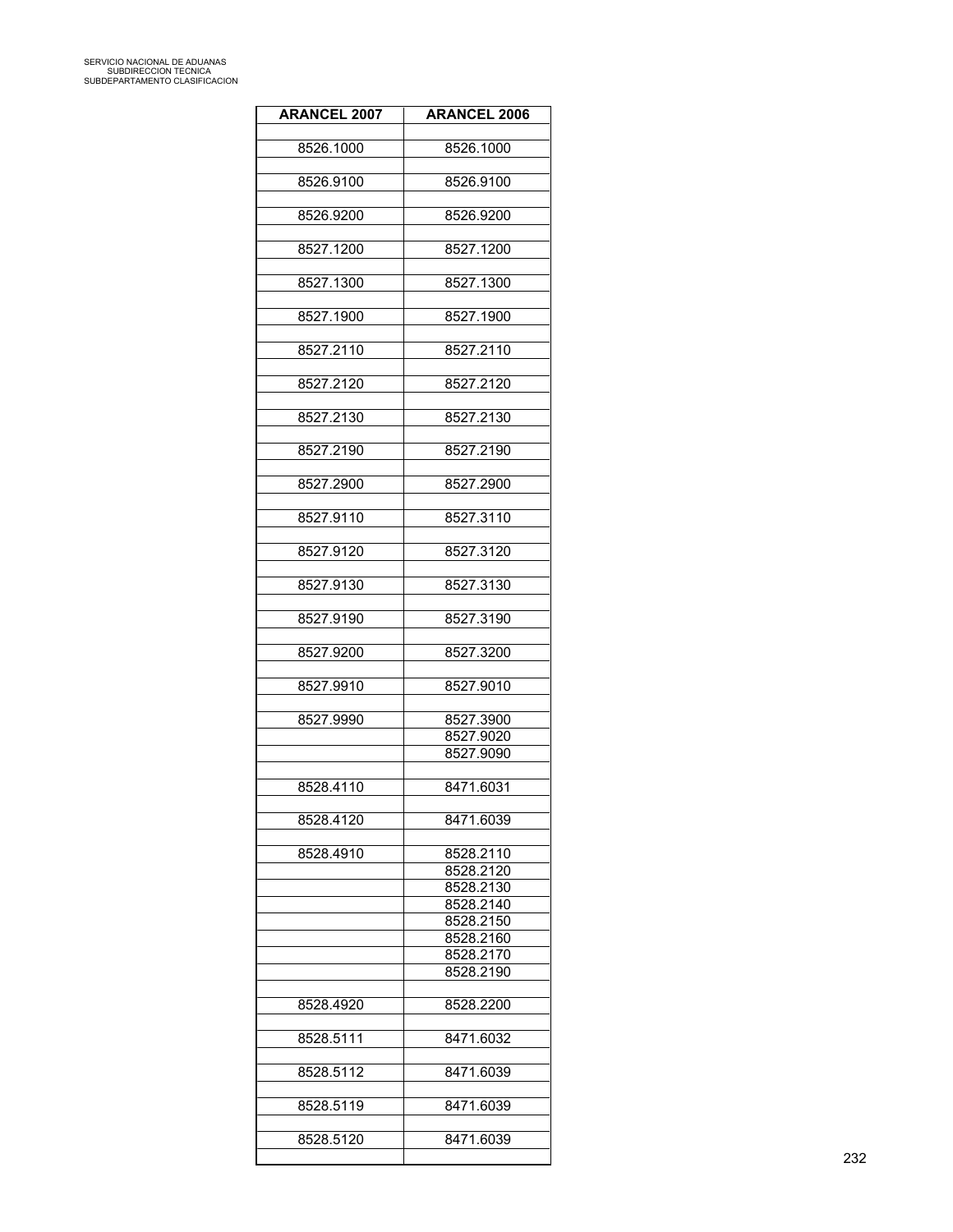| <b>ARANCEL 2007</b> | <b>ARANCEL 2006</b> |
|---------------------|---------------------|
|                     |                     |
| 8528.5910           | 8528.2110           |
|                     | 8528.2120           |
|                     | 8528.2130           |
|                     | 8528.2140           |
|                     | 8528.2150           |
|                     | 8528.2160           |
|                     |                     |
|                     | 8528.2170           |
|                     | 8528.2190           |
|                     |                     |
| 8528.5920           | 8528.2200           |
|                     |                     |
| 8528.6100           | 8471.6090           |
|                     |                     |
| 8528.6900           | 8528.3010           |
|                     | 8528.3020           |
|                     |                     |
|                     | 8528.3030           |
|                     | 8528.3040           |
|                     | 8528.3090           |
|                     |                     |
| 8528.7100           | 8528.1210           |
|                     | 8528.1220           |
|                     | 8528.1230           |
|                     |                     |
|                     | 8528.1240           |
|                     | 8528.1250           |
|                     | 8528.1260           |
|                     | 8528.1270           |
|                     | 8528.1290           |
|                     | 8528.1300           |
|                     |                     |
| 8528.7210           | 8528.1210           |
|                     |                     |
|                     | 8528.1220           |
|                     | 8528.1230           |
|                     | 8528.1240           |
|                     | 8528.1250           |
|                     | 8528.1260           |
|                     | 8528.1270           |
|                     | 8528.1290           |
|                     |                     |
|                     |                     |
| 8528.7220           | 8528.1210           |
|                     | 8528.1220           |
|                     | 8528.1230           |
|                     | 8528.1240           |
|                     | 8528.1250           |
|                     |                     |
|                     | 8528.1260           |
|                     | 8528.1270           |
|                     | 8528.1290           |
|                     |                     |
| 8528.7230           | 8528.1210           |
|                     | 8528.1220           |
|                     | 8528.1230           |
|                     |                     |
|                     | 8528.1240           |
|                     | 8528.1250           |
|                     | 8528.1260           |
|                     | 8528.1270           |
|                     | 8528.1290           |
|                     |                     |
| 8528.7290           | 8528.1210           |
|                     | 8528.1220           |
|                     |                     |
|                     | 8528.1230           |
|                     | 8528.1240           |
|                     | 8528.1250           |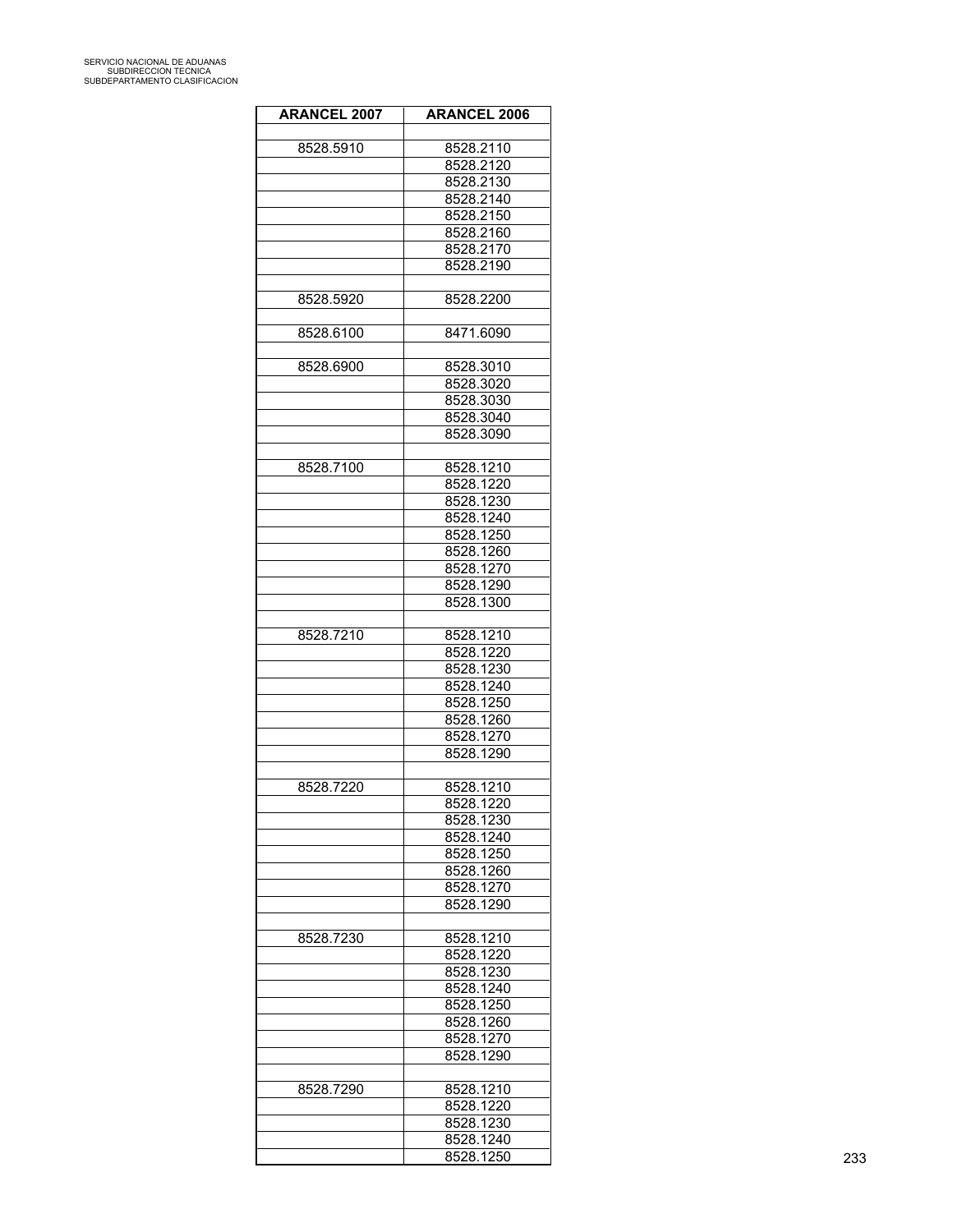| <b>ARANCEL 2007</b> | <b>ARANCEL 2006</b>    |
|---------------------|------------------------|
|                     | 8528.1260              |
|                     | 8528.1270              |
|                     | 8528.1290              |
|                     |                        |
| 8528.7300           | 8528.1300              |
|                     |                        |
| 8529.1010           | 8529.1010              |
|                     |                        |
| 8529.1020           | 8529.1020              |
|                     |                        |
| 8529.1090           | 8529.1090              |
|                     |                        |
| 8529.9000           | 8473.3090              |
|                     | 8529.9010<br>8529.9020 |
|                     | 8529.9030              |
|                     | 8529.9040              |
|                     | 8529.9050              |
|                     | 8529.9060              |
|                     | 8529.9070              |
|                     | 8529.9090              |
|                     |                        |
| 8530.1000           | 8530.1000              |
|                     |                        |
| 8530.8000           | 8530.8000              |
|                     |                        |
| 8530.9000           | 8530.9000              |
|                     |                        |
| 8531.1010           | 8531.1010              |
|                     |                        |
| 8531.1090           | 8531.1090              |
|                     |                        |
| 8531.2000           | 8531.2000              |
| 8531.8000           | 8531.8000              |
|                     |                        |
| 8531.9010           | 8531.9010              |
|                     |                        |
| 8531.9090           | 8531.9090              |
|                     |                        |
| 8532.1000           | 8532.1000              |
|                     |                        |
| 8532.2100           | 8532.2100              |
|                     |                        |
| 8532.2200           | 8532.2200              |
|                     |                        |
| 8532.2300           | 8532.2300              |
|                     |                        |
| 8532.2400           | 8532.2400              |
| 8532.2500           | 8532.2500              |
|                     |                        |
| 8532.2900           | 8532.2900              |
|                     |                        |
| 8532.3000           | 8532.3000              |
|                     |                        |
| 8532.9000           | 8532.9000              |
|                     |                        |
| 8533.1000           | 8533.1000              |
|                     |                        |
| 8533.2100           | 8533.2100              |
|                     |                        |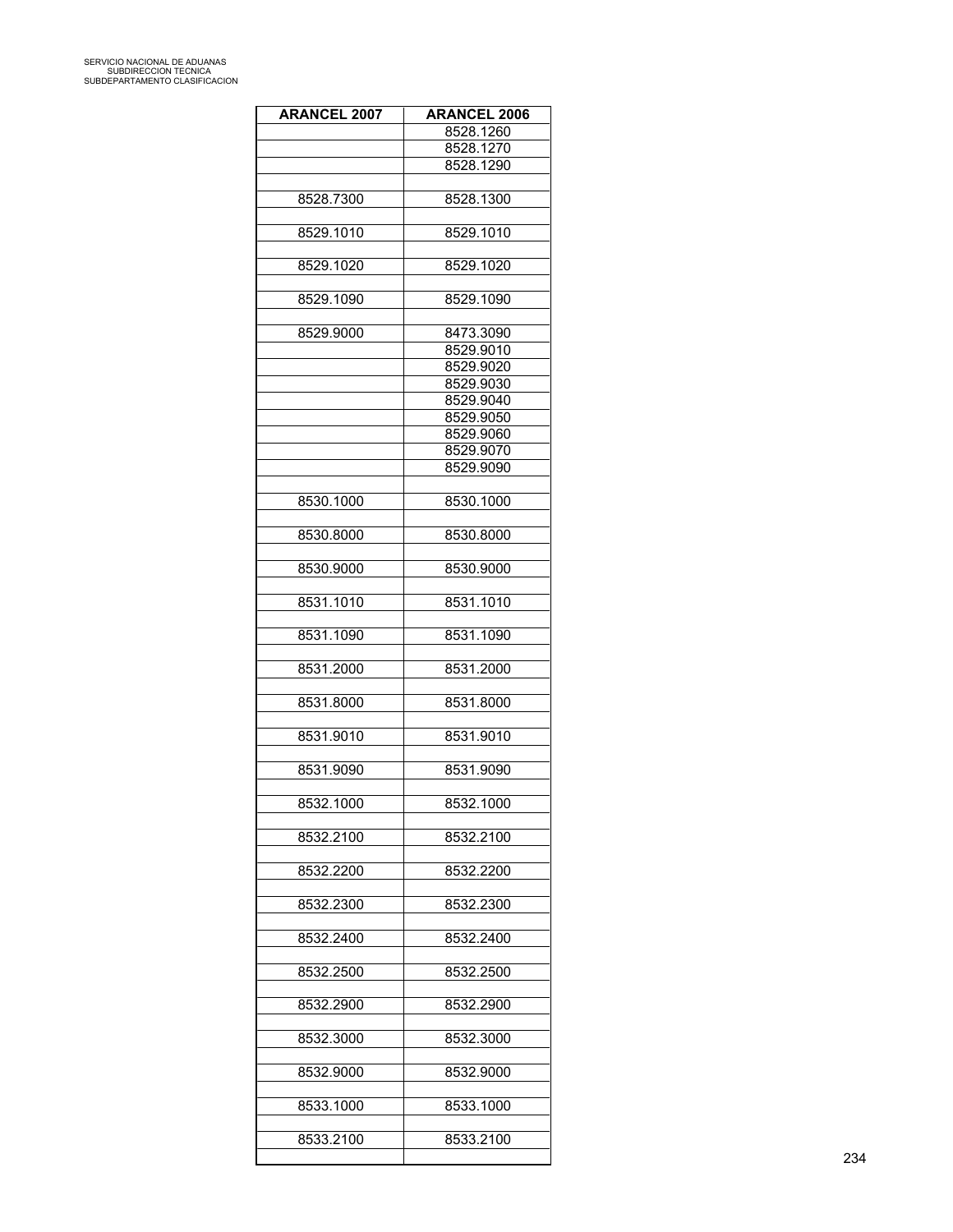| <b>ARANCEL 2007</b> | <b>ARANCEL 2006</b> |
|---------------------|---------------------|
| 8533.2900           | 8533.2900           |
| 8533.3110           | 8533.3110           |
|                     |                     |
| 8533.3120           | 8533.3120           |
| 8533.3130           | 8533.3130           |
| 8533.3910           | 8533.3910           |
|                     |                     |
| 8533.3920           | 8533.3920           |
| 8533.3930           | 8533.3930           |
| 8533.4011           | 8533.4011           |
|                     |                     |
| 8533.4019           | 8533.4019           |
| 8533.4020           | 8533.4020           |
| 8533.4030           | 8533.4030           |
|                     |                     |
| 8533.9000           | 8533.9010           |
|                     | 8533.9090           |
| 8534.0000           | 8534.0000           |
| 8535.1010           | 8535.1010           |
|                     |                     |
| 8535.1020           | 8535.1020           |
| 8535.2100           | 8535.2100           |
| 8535.2900           | 8535.2900           |
|                     |                     |
| 8535.3010           | 8535.3010           |
| 8535.3021           | 8535.3021           |
| 8535.3029           | 8535.3029           |
|                     |                     |
| 8535.4000           | 8535.4000           |
| 8535.9010           | 8535.9010           |
|                     |                     |
| 8535.9020           | 8535.9020           |
| 8535.9090           | 8535.9090           |
| 8536.1010           | 8536.1010           |
|                     |                     |
| 8536.1020           | 8536.1020           |
| 8536.2000           | 8536.2000           |
| 8536.3010           | 8536.3010           |
|                     |                     |
| 8536.3090           | 8536.3090           |
| 8536.4110           | 8536.4110           |
|                     |                     |
| 8536.4190           | 8536.4190           |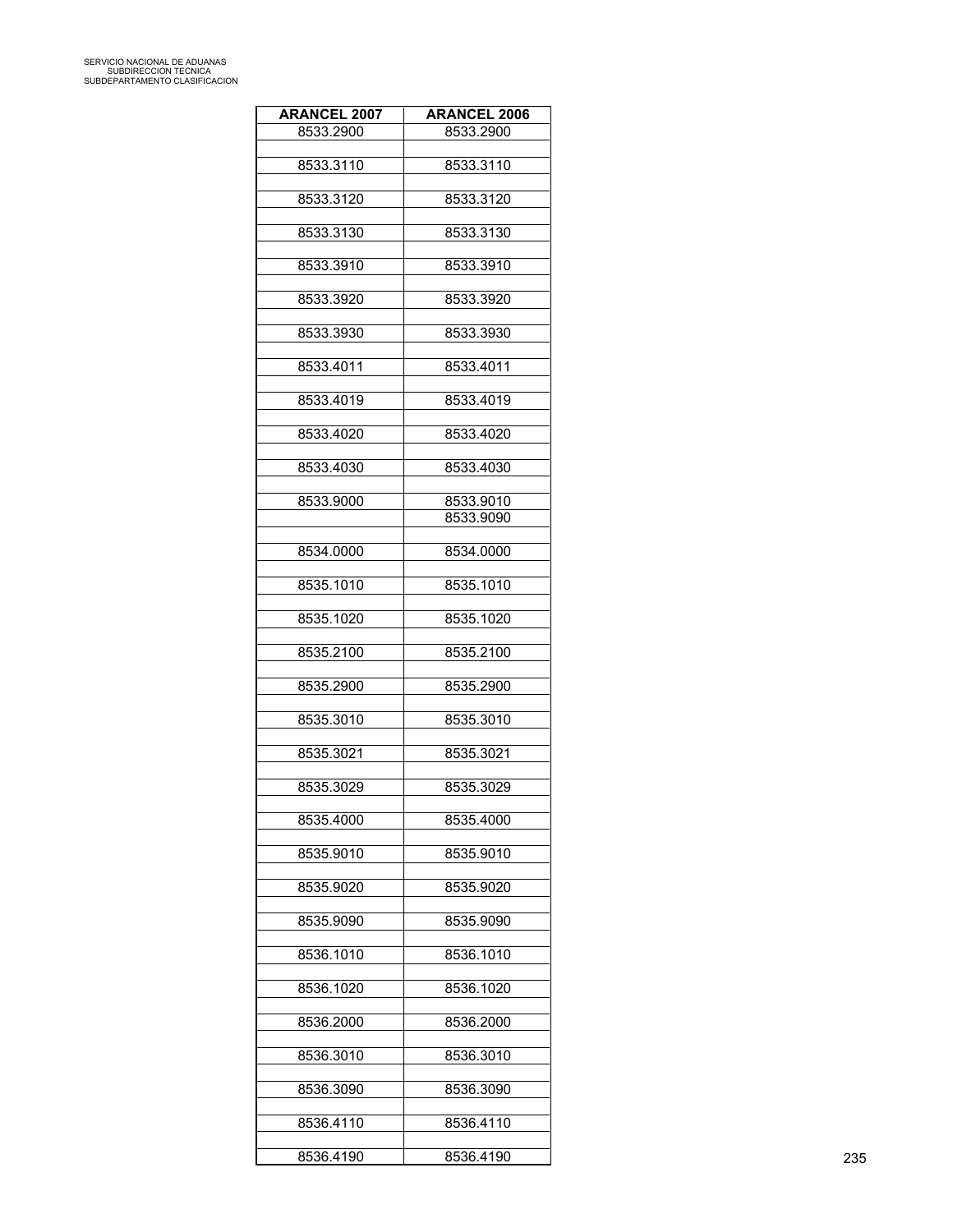| <b>ARANCEL 2007</b> | <b>ARANCEL 2006</b> |
|---------------------|---------------------|
|                     |                     |
| 8536.4910           | 8536.4910           |
| 8536.4990           | 8536.4990           |
|                     |                     |
| 8536.5011           | 8536.5011           |
|                     |                     |
| 8536.5012           | 8536.5012           |
|                     |                     |
| 8536.5013           | 8536.5013           |
|                     |                     |
| 8536.5014           | 8536.5014           |
|                     |                     |
| 8536.5015           | 8536.5015           |
|                     |                     |
| 8536.5016           | 8536.5016           |
| 8536.5019           | 8536.5019           |
|                     |                     |
| 8536.5091           | 8536.5091           |
|                     |                     |
| 8536.5099           | 8536.5099           |
|                     |                     |
| 8536.6100           | 8536.6100           |
|                     |                     |
| 8536.6900           | 8536.6900           |
|                     |                     |
| 8536.7000           | 3926.9090           |
|                     | 6909.1100           |
|                     | 6909.1200           |
|                     | 6909.1900           |
|                     | 6914.9000           |
|                     | 7419.9100           |
|                     | 7419.9990           |
|                     |                     |
| 8536.9011           | 8536.9011           |
|                     |                     |
| 8536.9012           | 8536.9012           |
|                     |                     |
| 8536.9013           | 8536.9013           |
|                     |                     |
| 8536.9019           | 8536.9019           |
|                     |                     |
| 8536.9090           | 8536.9090           |
|                     |                     |
| 8537.1020           | 8537.1020           |
| 8537.1030           | 8537.1030           |
|                     |                     |
| 8537.1040           | 8537.1040           |
|                     |                     |
| 8537.1090           | 8537.1010           |
|                     | 8537.1090           |
|                     |                     |
| 8537.2010           | 8537.2010           |
|                     |                     |
| 8537.2090           | 8537.2090           |
|                     |                     |
| 8538.1000           | 8538.1010           |
|                     | 8538.1090           |
|                     |                     |
| 8538.9020           | 8538.9020           |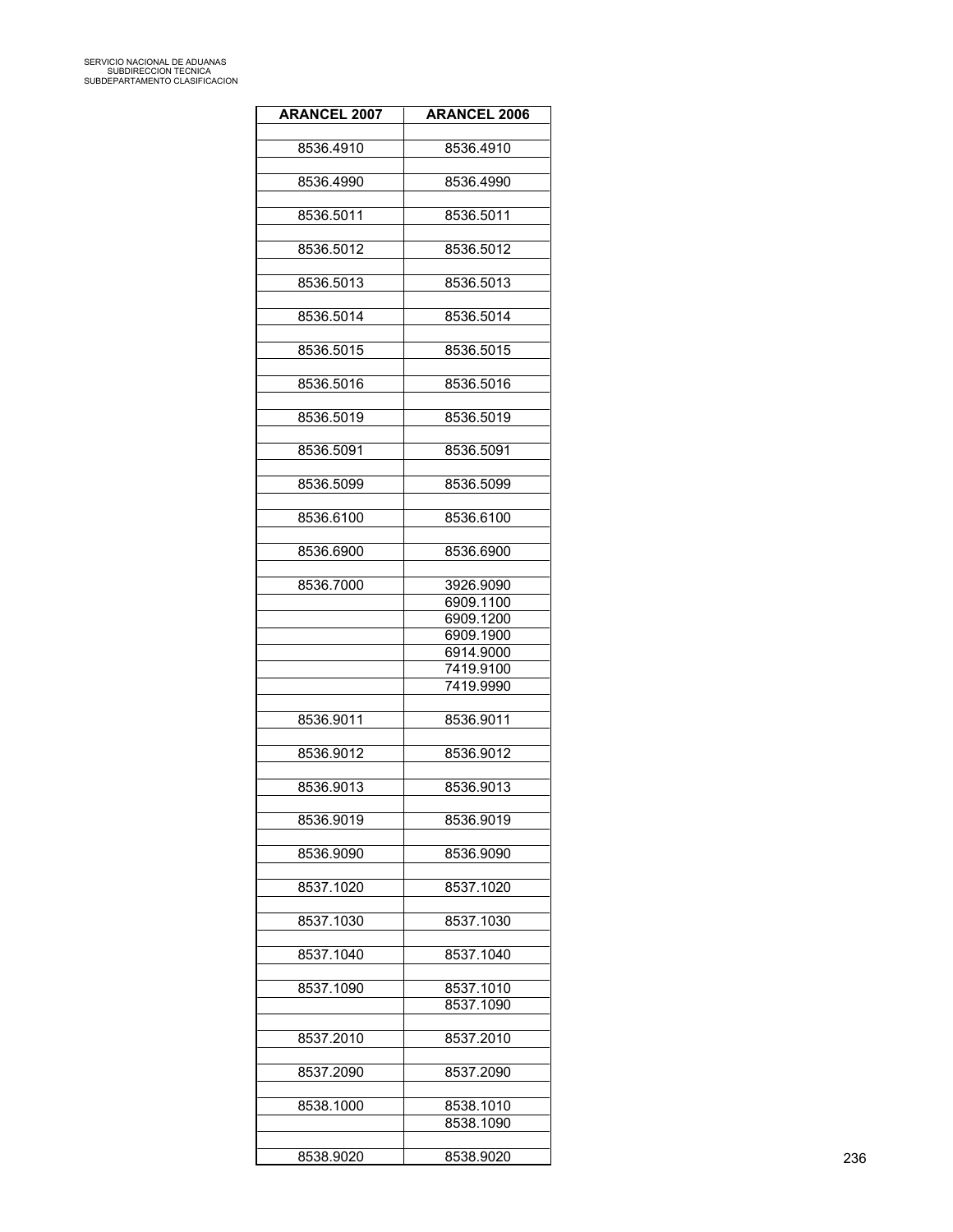| <b>ARANCEL 2007</b> | <b>ARANCEL 2006</b> |
|---------------------|---------------------|
|                     |                     |
| 8538.9090           | 8538.9010           |
|                     | 8538.9030           |
|                     | 8538.9090           |
| 8539.1010           | 8539.1010           |
|                     |                     |
| 8539.1090           | 8539.1090           |
|                     |                     |
| 8539.2110           | 8539.2110           |
|                     |                     |
| 8539.2190           | 8539.2190           |
|                     |                     |
| 8539.2210           | 8539.2210           |
|                     |                     |
| 8539.2290           | 8539.2290           |
|                     |                     |
| 8539.2911           | 8539.2911           |
|                     |                     |
| 8539.2919           | 8539.2919           |
|                     |                     |
| 8539.2991           | 8539.2991           |
| 8539.2999           | 8539.2999           |
|                     |                     |
| 8539.3100           | 8539.3100           |
|                     |                     |
| 8539.3210           | 8539.3210           |
|                     |                     |
| 8539.3220           | 8539.3220           |
|                     |                     |
| 8539.3290           | 8539.3290           |
|                     |                     |
| 8539.3910           | 8539.3910           |
|                     |                     |
| 8539.3990           | 8539.3990           |
|                     |                     |
| 8539.4100           | 8539.4100           |
|                     |                     |
| 8539.4900           | 8539.4900           |
|                     |                     |
| 8539.9010           | 8539.9010           |
|                     |                     |
| 8539.9090           | 8539.9090           |
|                     |                     |
| 8540.1100           | 8540.1110           |
|                     | 8540.1120           |
|                     | 8540.1130           |
|                     | 8540.1140           |
|                     | 8540.1190           |
|                     |                     |
| 8540.1200           | 8540.1210           |
|                     | 8540.1220           |
|                     | 8540.1290           |
|                     |                     |
| 8540.2000           | 8540.2000           |
|                     |                     |
| 8540.4000           | 8540.4000           |
|                     |                     |
| 8540.5000           | 8540.5000           |
|                     |                     |
| 8540.6000           | 8540.6000           |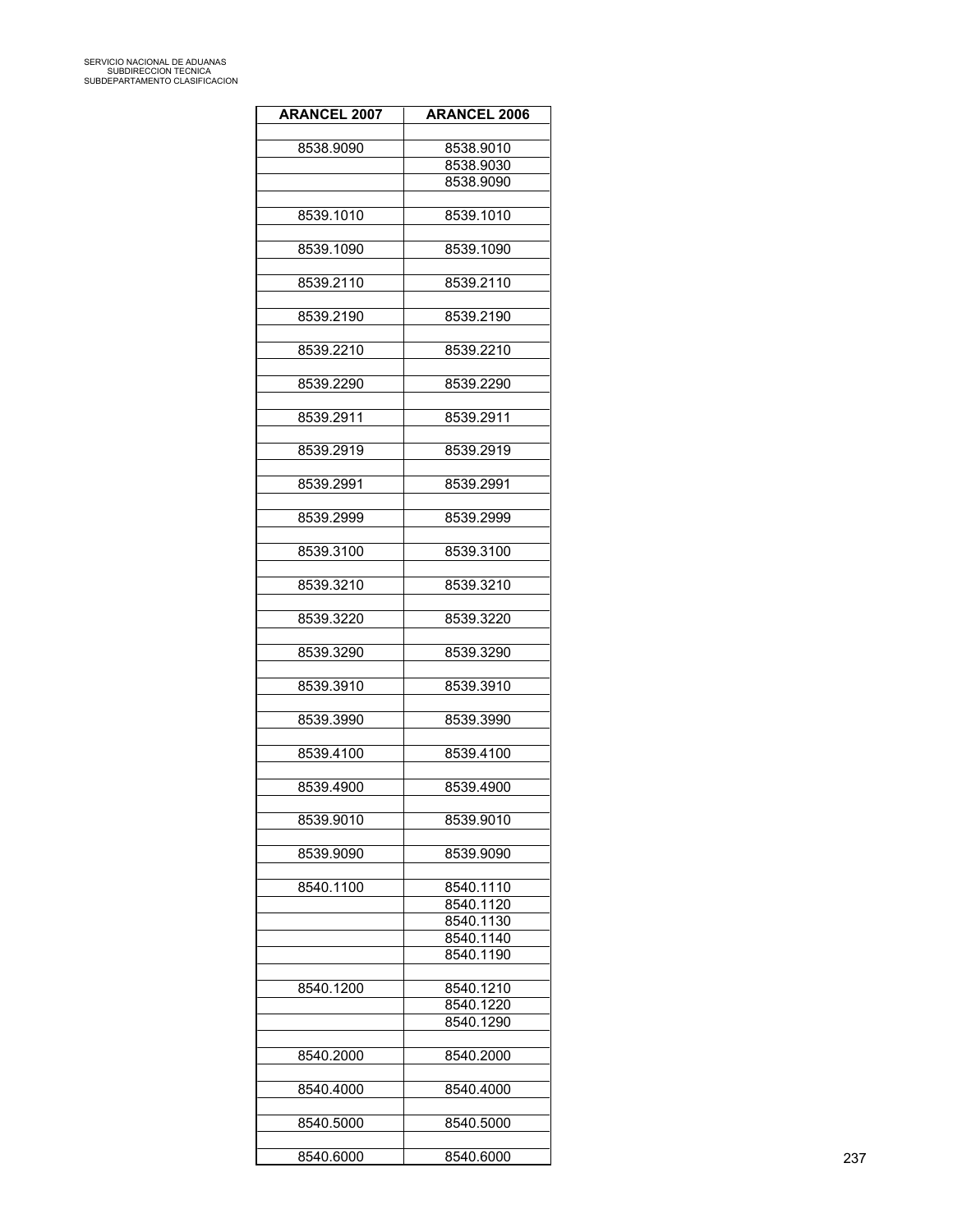| <b>ARANCEL 2007</b> | <b>ARANCEL 2006</b>    |
|---------------------|------------------------|
|                     |                        |
| 8540.7100           | 8540.7100              |
|                     |                        |
| 8540.7200           | 8540.7200              |
| 8540.7900           | 8540.7900              |
|                     |                        |
| 8540.8100           | 8540.8100              |
|                     |                        |
| 8540.8900           | 8540.8900              |
| 8540.9100           |                        |
|                     | 8540.9110<br>8540.9190 |
|                     |                        |
| 8540.9900           | 8540.9910              |
|                     | 8540.9990              |
|                     |                        |
| 8541.1000           | 8541.1000              |
|                     |                        |
| 8541.2100           | 8541.2100              |
|                     |                        |
| 8541.2900           | 8541.2900              |
|                     |                        |
| 8541.3000           | 8541.3000              |
|                     |                        |
| 8541.4000           | 8541.4000              |
|                     |                        |
| 8541.5000           | 8541.5000              |
|                     |                        |
| 8541.6000           | 8541.6000              |
|                     |                        |
| 8541.9000           | 8541.9000              |
|                     |                        |
| 8542.3100           | 8542.2120              |
|                     | 8542.2190              |
|                     | 8542.2900              |
|                     | 8542.6000              |
|                     | 8548.9000              |
|                     |                        |
| 8542.3200           | 8542.2190              |
|                     | 8542.2900              |
|                     | 8542.6000              |
|                     | 8548.9000              |
|                     |                        |
| 8542.3300           | 8542.2190              |
|                     | 8542.2900              |
|                     | 8542.6000              |
|                     | 8548.9000              |
|                     |                        |
| 8542.3900           | 8542.2110              |
|                     | 8542.2120              |
|                     | 8542.2190              |
|                     | 8542.2900              |
|                     | 8542.6000              |
|                     | 8548.9000              |
|                     |                        |
| 8542.9000           | 8542.9000              |
|                     |                        |
| 8543.1010           | 8543.1910              |
|                     |                        |
| 8543.1090           | 8543.1990              |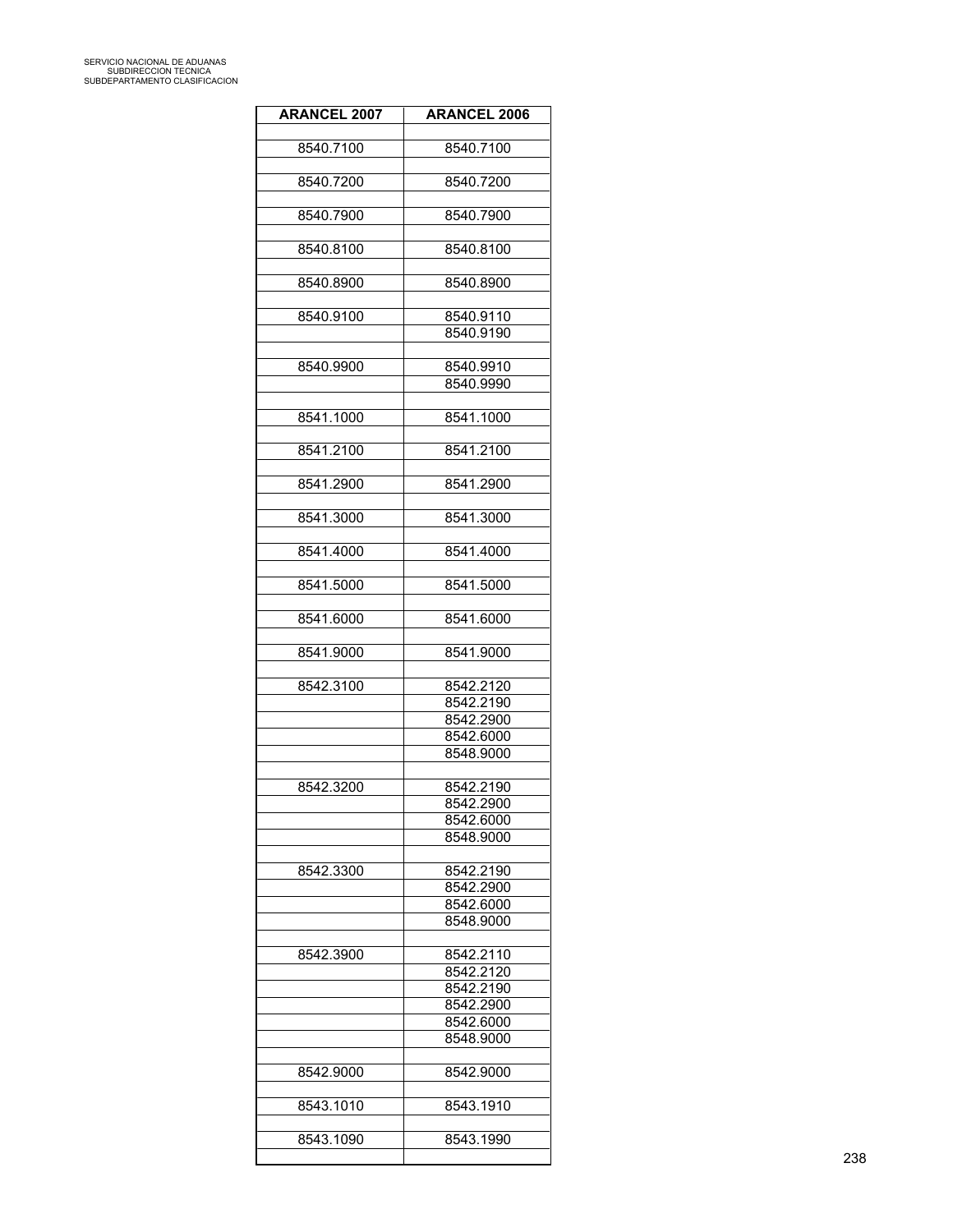| <b>ARANCEL 2007</b> | <b>ARANCEL 2006</b>    |
|---------------------|------------------------|
| 8543.2000           | 8543.2000              |
|                     |                        |
| 8543.3000           | 8543.3010<br>8543.3020 |
|                     | 8543.3090              |
|                     |                        |
| 8543.7010           | 8543.8910              |
| 8543.7090           | 8543.4000              |
|                     | 8543.8990              |
|                     |                        |
| 8543.9010           | 8543.9010              |
| 8543.9090           |                        |
|                     | 8542.7000<br>8543.9090 |
|                     |                        |
| 8544.1100           | 8544.1100              |
|                     |                        |
| 8544.1900           | 8544.1900              |
| 8544.2010           | 8544.2010              |
|                     |                        |
| 8544.2020           | 8544.2020              |
| 8544.2090           | 8544.2090              |
|                     |                        |
| 8544.3010           | 8544.3010              |
|                     |                        |
| 8544.3090           | 8544.3090              |
| 8544.4211           | 8544.4110              |
|                     |                        |
| 8544.4212           | 8544.4120              |
| 8544.4219           | 8544.4190              |
|                     |                        |
| 8544.4291           | 8544.5110              |
| 8544.4299           | 8544.5190              |
|                     |                        |
| 8544.4911           | 8544.4910              |
|                     |                        |
| 8544.4912           | 8544.4920              |
| 8544.4919           | 8544.4990              |
|                     |                        |
| 8544.4991           | 8544.5910              |
|                     |                        |
| 8544.4999           | 8544.5990              |
| 8544.6010           | 8544.6010              |
|                     |                        |
| 8544.6090           | 8544.6090              |
| 8544.7000           | 8544.7000              |
|                     |                        |
| 8545.1100           | 8545.1100              |
|                     |                        |
| 8545.1900           | 8545.1900              |
| 8545.2000           | 8545.2000              |
|                     |                        |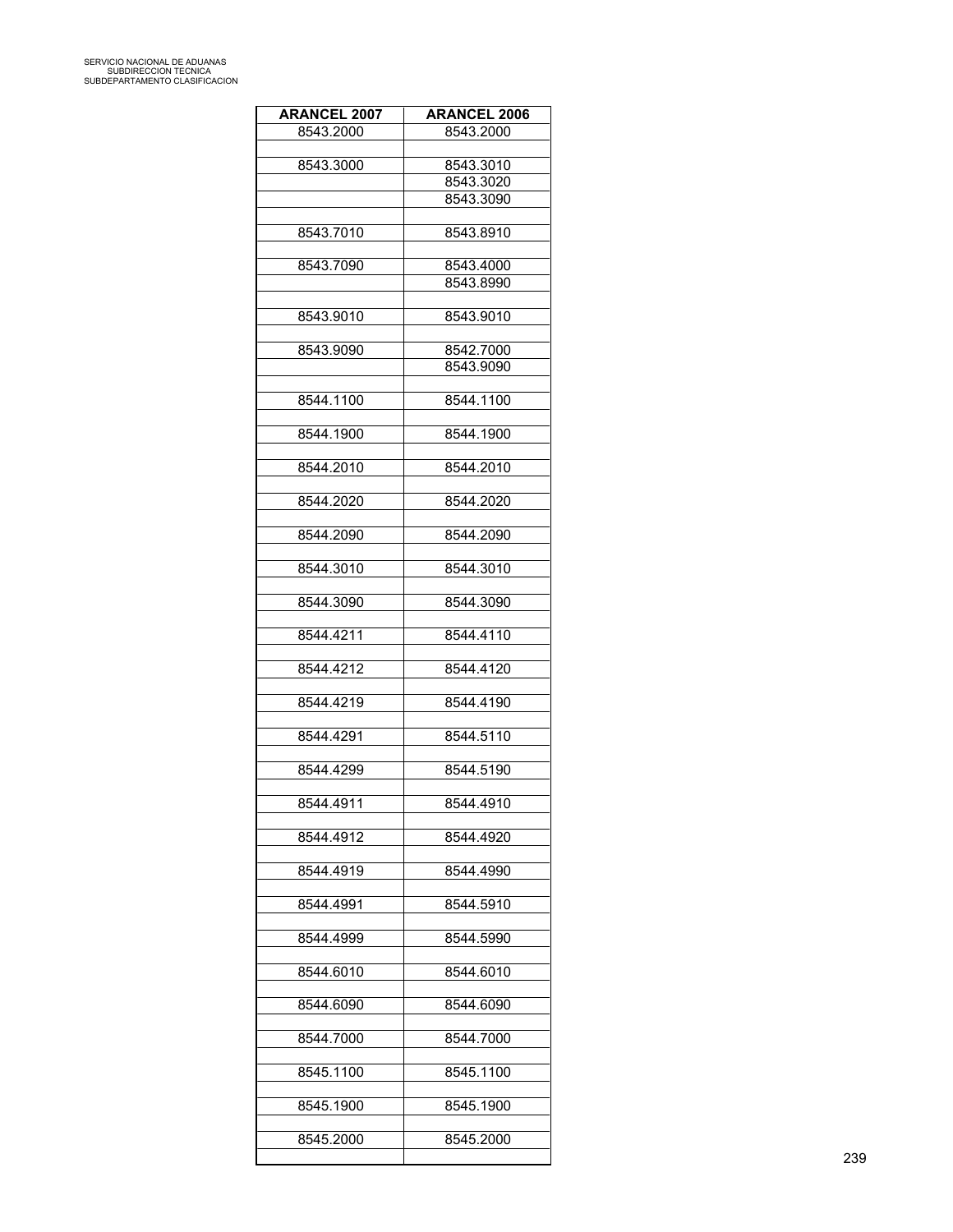| <b>ARANCEL 2007</b> | <b>ARANCEL 2006</b>    |
|---------------------|------------------------|
| 8545.9000           | 8545.9000              |
| 8546.1000           | 8546.1000              |
| 8546.2010           | 8546.2010              |
| 8546.2020           | 8546.2020              |
|                     |                        |
| 8546.2090           | 8546.2090              |
| 8546.9010           | 8546.9010              |
| 8546.9090           | 8546.9090              |
| 8547.1000           | 8547.1000              |
| 8547.2000           | 8547.2000              |
|                     |                        |
| 8547.9000           | 8547.9000              |
| 8548.1010           | 8548.1010<br>8548.1090 |
| 8548.1020           | 8548.1090              |
|                     |                        |
| 8548.1030           | 8548.1090              |
| 8548.1040           | 8548.1090              |
| 8548.1050           | 8548.1090              |
| 8548.1090           | 8548.1090              |
| 8548.9000           | 8542.7000              |
|                     | 8548.9000              |
| 8601.1000           | 8601.1000              |
|                     |                        |
| 8601.2000           | 8601.2000              |
| 8602.1000           | 8602.1000              |
| 8602.9000           | 8602.9000              |
| 8603.1010           | 8603.1010              |
| 8603.1090           | 8603.1090              |
|                     |                        |
| 8603.9000           | 8603.9000              |
| 8604.0000           | 8604.0000              |
| 8605.0000           | 8605.0000              |
| 8606.1000           | 8606.1000              |
| 8606.3000           | 8606.3000              |
|                     |                        |
| 8606.9100           | 8606.2000<br>8606.9100 |
| 8606.9200           | 8606.9200              |
|                     |                        |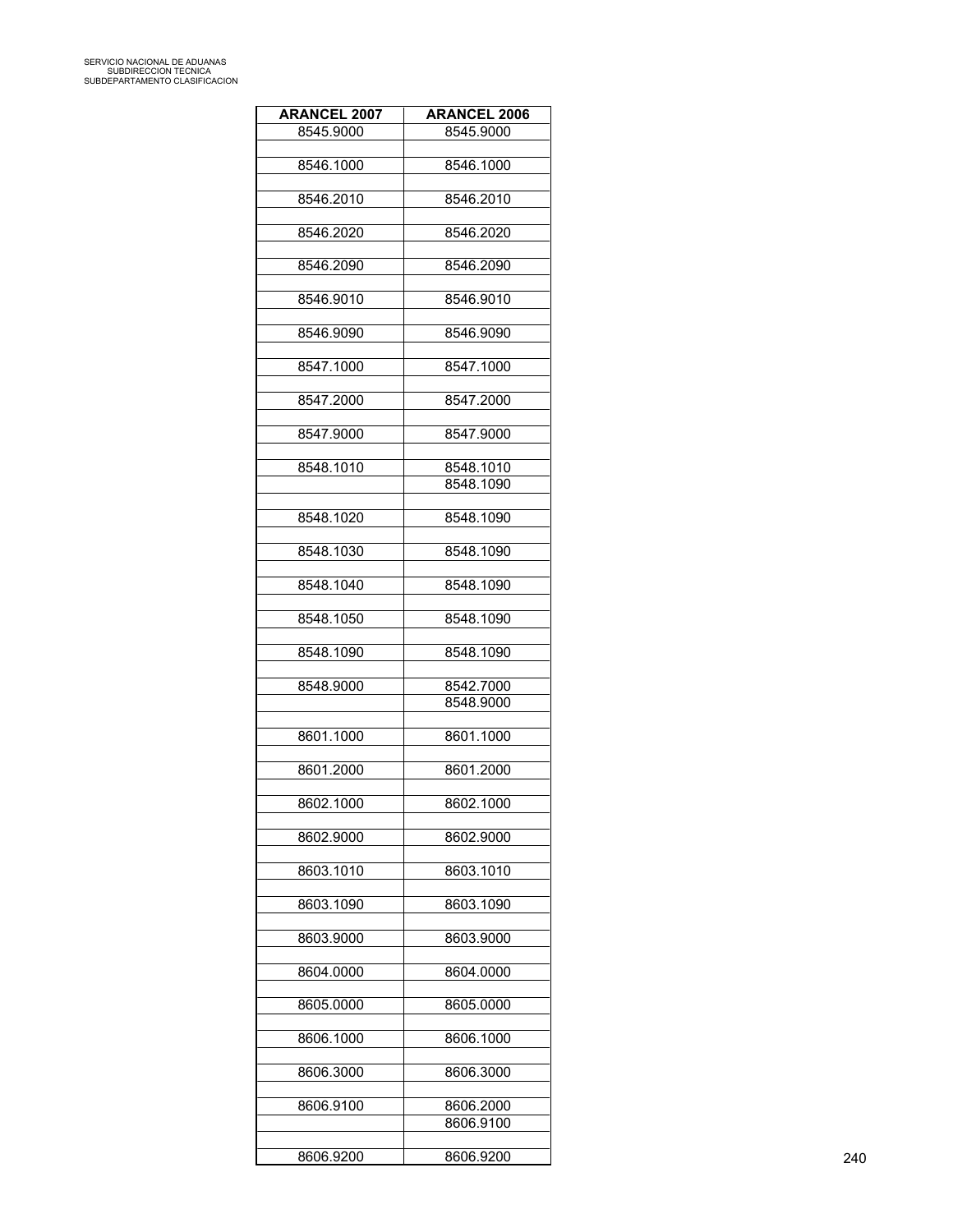| <b>ARANCEL 2007</b> | <b>ARANCEL 2006</b> |
|---------------------|---------------------|
| 8606.9910           | 8606.9910           |
| 8606.9990           | 8606.9990           |
| 8607.1100           | 8607.1100           |
| 8607.1200           | 8607.1200           |
| 8607.1910           | 8607.1910           |
|                     |                     |
| 8607.1920           | 8607.1920           |
| 8607.1930           | 8607.1930           |
| 8607.1940           | 8607.1940           |
| 8607.1990           | 8607.1990           |
| 8607.2100           | 8607.2100           |
| 8607.2900           | 8607.2900           |
| 8607.3000           | 8607.3000           |
| 8607.9100           | 8607.9100           |
| 8607.9910           | 8607.9910           |
| 8607.9990           | 8607.9990           |
| 8608.0000           | 8608.0000           |
| 8609.0000           | 8609.0000           |
|                     |                     |
| 8701.1000           | 8701.1000           |
| 8701.2010           | 8701.2010           |
| 8701.2020           | 8701.2020           |
| 8701.2090           | 8701.2090           |
| 8701.3000           | 8701.3000           |
| 8701.9011           | 8701.9011           |
| 8701.9012           | 8701.9012           |
| 8701.9019           | 8701.9019           |
| 8701.9090           | 8701.9090           |
| 8702.1011           | 8702.1011           |
| 8702.1019           | 8702.1019           |
|                     |                     |
| 8702.1091           | 8702.1091           |
| 8702.1099           | 8702.1099           |
| 8702.9011           | 8702.9011           |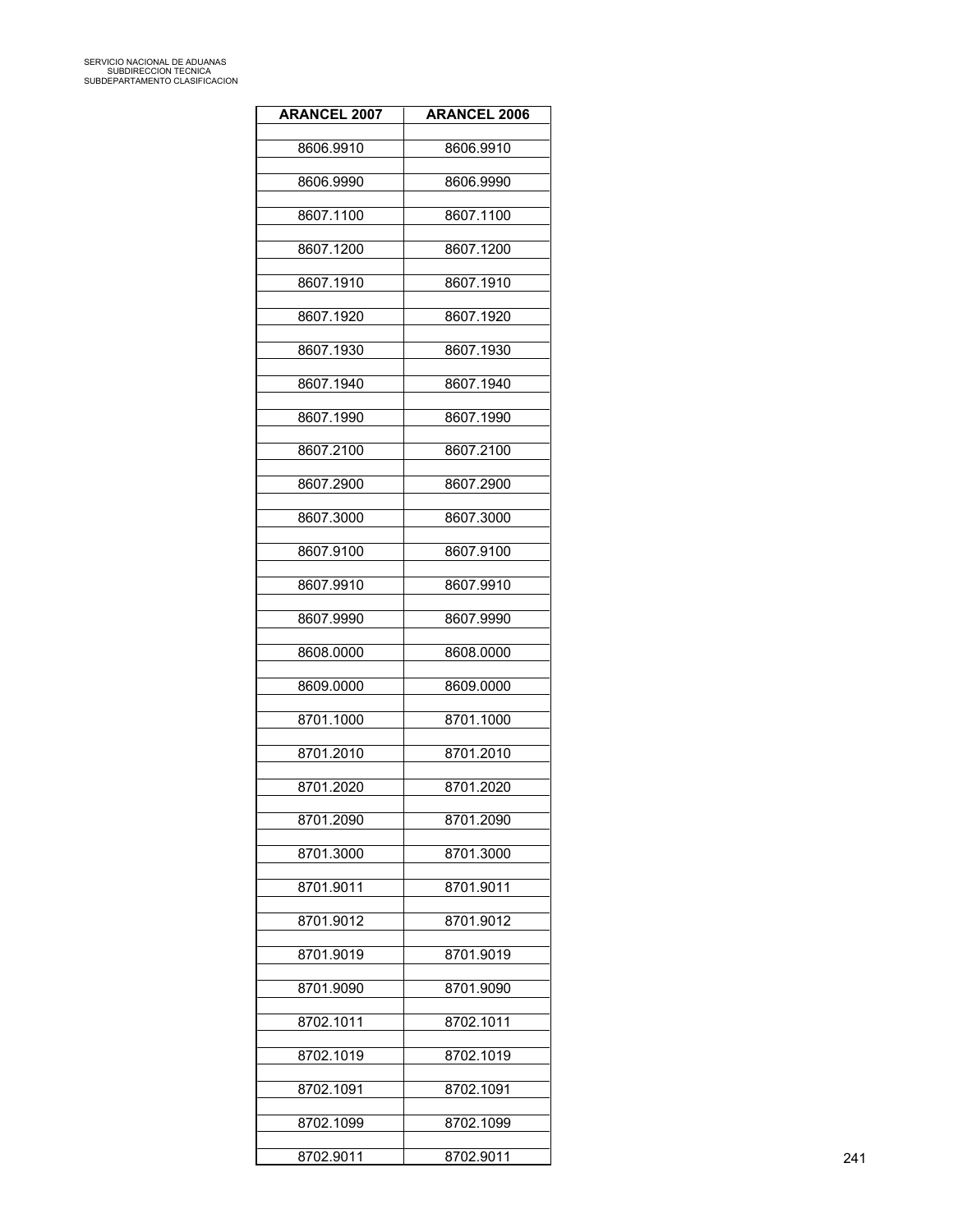| <b>ARANCEL 2007</b> | <b>ARANCEL 2006</b> |
|---------------------|---------------------|
| 8702.9019           | 8702.9019           |
| 8702.9020           | 8702.9020           |
|                     |                     |
| 8702.9090           | 8702.9090           |
| 8703.1000           | 8703.1000           |
| 8703.2110           | 8703.2110           |
| 8703.2120           | 8703.2120           |
| 8703.2130           | 8703.2130           |
| 8703.2191           | 8703.2191           |
| 8703.2199           | 8703.2199           |
| 8703.2211           | 8703.2211           |
| 8703.2219           | 8703.2219           |
| 8703.2220           | 8703.2220           |
| 8703.2230           | 8703.2230           |
| 8703.2291           | 8703.2291           |
|                     |                     |
| 8703.2299           | 8703.2299           |
| 8703.2311           | 8703.2311           |
| 8703.2319           | 8703.2319           |
| 8703.2320           | 8703.2320           |
| 8703.2330           | 8703.2330           |
| 8703.2391           | 8703.2391           |
| 8703.2399           | 8703.2399           |
| 8703.2411           | 8703.2411           |
| 8703.2419           | 8703.2419           |
| 8703.2420           | 8703.2420           |
| 8703.2430           | 8703.2430           |
|                     |                     |
| 8703.2491           | 8703.2491           |
| 8703.2499           | 8703.2499           |
| 8703.3110           | 8703.3110           |
| 8703.3120           | 8703.3120           |
| 8703.3130           | 8703.3130           |
| 8703.3190           | 8703.3190           |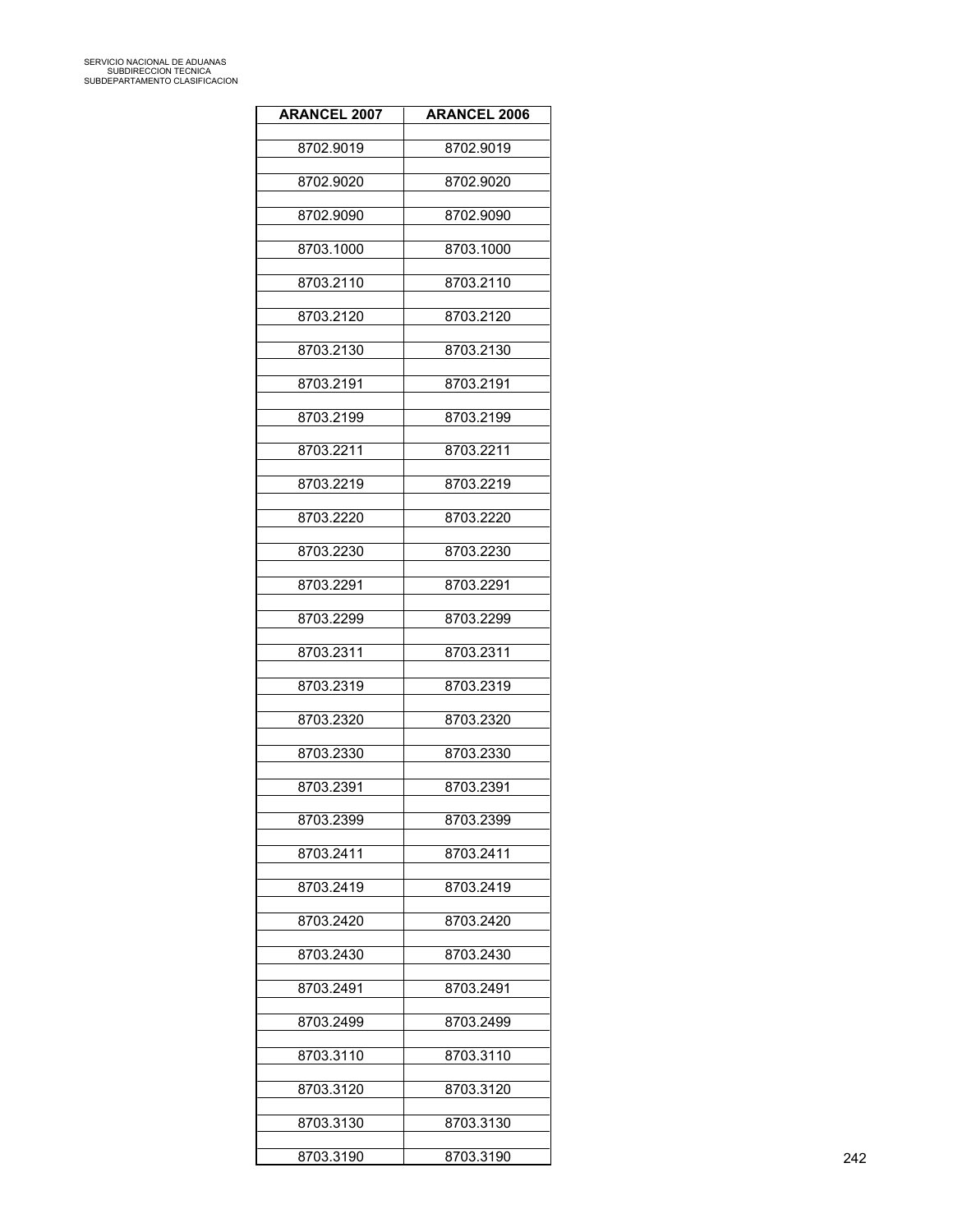| <b>ARANCEL 2007</b> | <b>ARANCEL 2006</b> |
|---------------------|---------------------|
| 8703.3211           | 8703.3211           |
| 8703.3212           | 8703.3212           |
|                     |                     |
| 8703.3220           | 8703.3220           |
| 8703.3230           | 8703.3230           |
| 8703.3291           | 8703.3291           |
| 8703.3299           | 8703.3299           |
| 8703.3310           | 8703.3310           |
| 8703.3320           | 8703.3320           |
| 8703.3330           | 8703.3330           |
| 8703.3390           | 8703.3390           |
| 8703.9010           | 8703.9010           |
| 8703.9020           | 8703.9020           |
| 8703.9030           | 8703.9030           |
| 8703.9090           | 8703.9090           |
| 8704.1010           | 8704.1010           |
| 8704.1090           | 8704.1090           |
| 8704.2111           | 8704.2111           |
|                     |                     |
| 8704.2112           | 8704.2112           |
| 8704.2119           | 8704.2119           |
| 8704.2121           | 8704.2121           |
| 8704.2129           | 8704.2129           |
| 8704.2130           | 8704.2130           |
| 8704.2140           | 8704.2140           |
| 8704.2150           | 8704.2150           |
| 8704.2161           | 8704.2161           |
| 8704.2169           | 8704.2169           |
| 8704.2170           | 8704.2170           |
| 8704.2180           | 8704.2180           |
| 8704.2190           | 8704.2190           |
|                     |                     |
| 8704.2210           | 8704.2210           |
| 8704.2220           | 8704.2220           |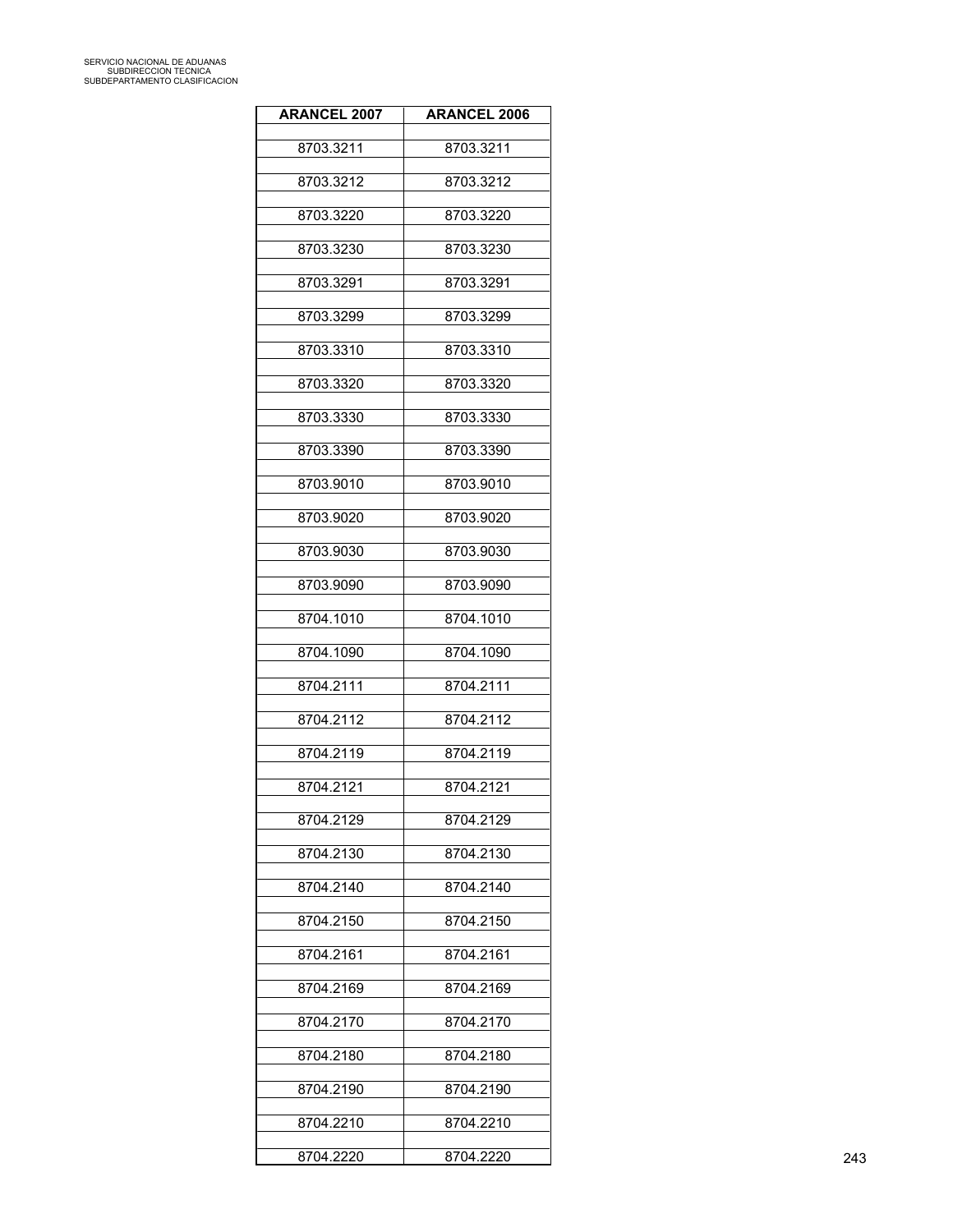| <b>ARANCEL 2007</b> | <b>ARANCEL 2006</b> |
|---------------------|---------------------|
| 8704.2230           | 8704.2230           |
| 8704.2240           | 8704.2240           |
|                     |                     |
| 8704.2250           | 8704.2250           |
| 8704.2260           | 8704.2260           |
| 8704.2271           | 8704.2271           |
| 8704.2279           | 8704.2279           |
| 8704.2280           | 8704.2280           |
| 8704.2290           | 8704.2290           |
| 8704.2311           | 8704.2311           |
| 8704.2319           | 8704.2319           |
| 8704.2321           | 8704.2321           |
| 8704.2329           | 8704.2329           |
| 8704.2330           | 8704.2330           |
| 8704.2340           | 8704.2340           |
|                     |                     |
| 8704.2351           | 8704.2351           |
| 8704.2359           | 8704.2359           |
| 8704.2360           | 8704.2360           |
| 8704.2390           | 8704.2390           |
| 8704.3111           | 8704.3111           |
| 8704.3119           | 8704.3119           |
| 8704.3121           | 8704.3121           |
| 8704.3129           | 8704.3129           |
| 8704.3130           | 8704.3130           |
| 8704.3140           | 8704.3140           |
| 8704.3150           | 8704.3150           |
|                     |                     |
| 8704.3161           | 8704.3161           |
| 8704.3169           | 8704.3169           |
| 8704.3170           | 8704.3170           |
| 8704.3180           | 8704.3180           |
| 8704.3190           | 8704.3190           |
| 8704.3210           | 8704.3210           |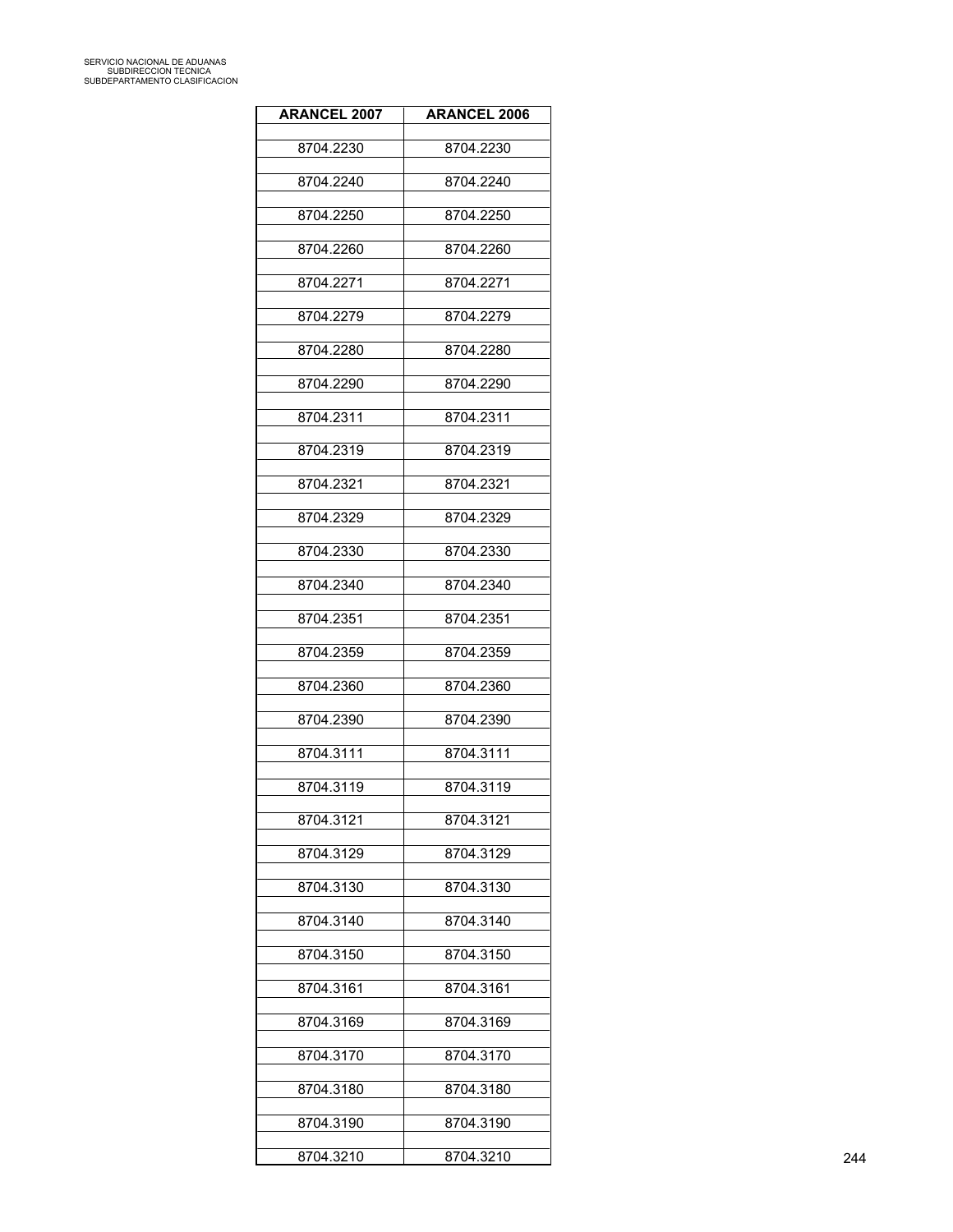| <b>ARANCEL 2007</b> | <b>ARANCEL 2006</b> |
|---------------------|---------------------|
| 8704.3220           | 8704.3220           |
| 8704.3230           | 8704.3230           |
| 8704.3240           | 8704.3240           |
|                     |                     |
| 8704.3250           | 8704.3250           |
| 8704.3260           | 8704.3260           |
| 8704.3270           | 8704.3270           |
| 8704.3280           | 8704.3280           |
| 8704.3290           | 8704.3290           |
| 8704.9010           | 8704.9010           |
| 8704.9020           | 8704.9020           |
| 8704.9030           | 8704.9030           |
| 8704.9040           | 8704.9040           |
| 8704.9050           | 8704.9050           |
| 8704.9060           | 8704.9060           |
| 8704.9070           | 8704.9070           |
|                     |                     |
| 8704.9080           | 8704.9080           |
| 8704.9090           | 8704.9090           |
| 8705.1010           | 8705.1010           |
| 8705.1090           | 8705.1090           |
| 8705.2010           | 8705.2010           |
| 8705.2090           | 8705.2090           |
| 8705.3010           | 8705.3010           |
| 8705.3020           | 8705.3020           |
| 8705.3090           | 8705.3090           |
| 8705.4010           | 8705.4010           |
|                     |                     |
| 8705.4090           | 8705.4090           |
| 8705.9010           | 8705.9010           |
| 8705.9090           | 8705.9090           |
| 8706.0011           | 8706.0011           |
| 8706.0012           | 8706.0012           |
| 8706.0019           | 8706.0019           |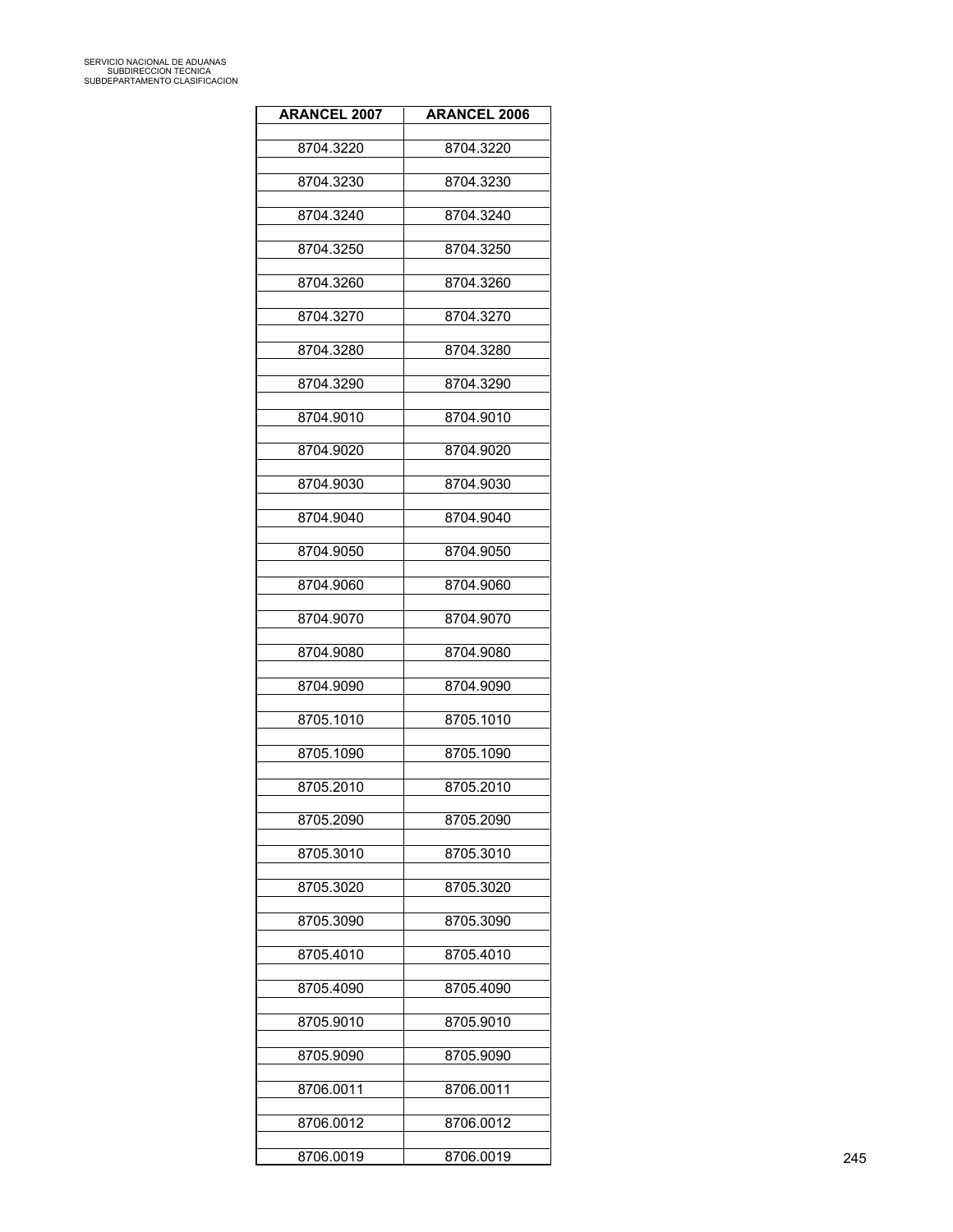| <b>ARANCEL 2007</b> | <b>ARANCEL 2006</b>    |
|---------------------|------------------------|
| 8706.0021           | 8706.0021              |
| 8706.0022           | 8706.0022              |
| 8706.0029           | 8706.0029              |
| 8706.0091           | 8706.0091              |
| 8706.0092           | 8706.0092              |
| 8706.0093           | 8706.0093              |
| 8706.0099           | 8706.0099              |
| 8707.1011           | 8707.1011              |
| 8707.1012           | 8707.1012              |
| 8707.1019           | 8707.1019              |
| 8707.9011           | 8707.9011              |
| 8707.9019           | 8707.9019              |
| 8707.9091           | 8707.9091              |
| 8707.9092           | 8707.9092              |
| 8707.9099           | 8707.9099              |
| 8708.1010           | 8708.1010              |
| 8708.1090           | 8708.1090              |
| 8708.2100           | 8708.2100              |
| 8708.2910           | 8708.2910              |
| 8708.2930           | 8708.2930              |
| 8708.2950           | 8708.2950              |
| 8708.2960           | 8708.2960              |
| 8708.2970           | 8708.2970              |
| 8708.2990           | 8708.2990              |
| 8708.3010           | 8708.3110              |
| 8708.3020           | 8708.3910              |
| 8708.3090           | 8708.3190<br>8708.3990 |
| 8708.4010           | 8708.4010              |
| 8708.4020           | 8708.4020              |
| 8708.4030           | 8708.4030              |
|                     |                        |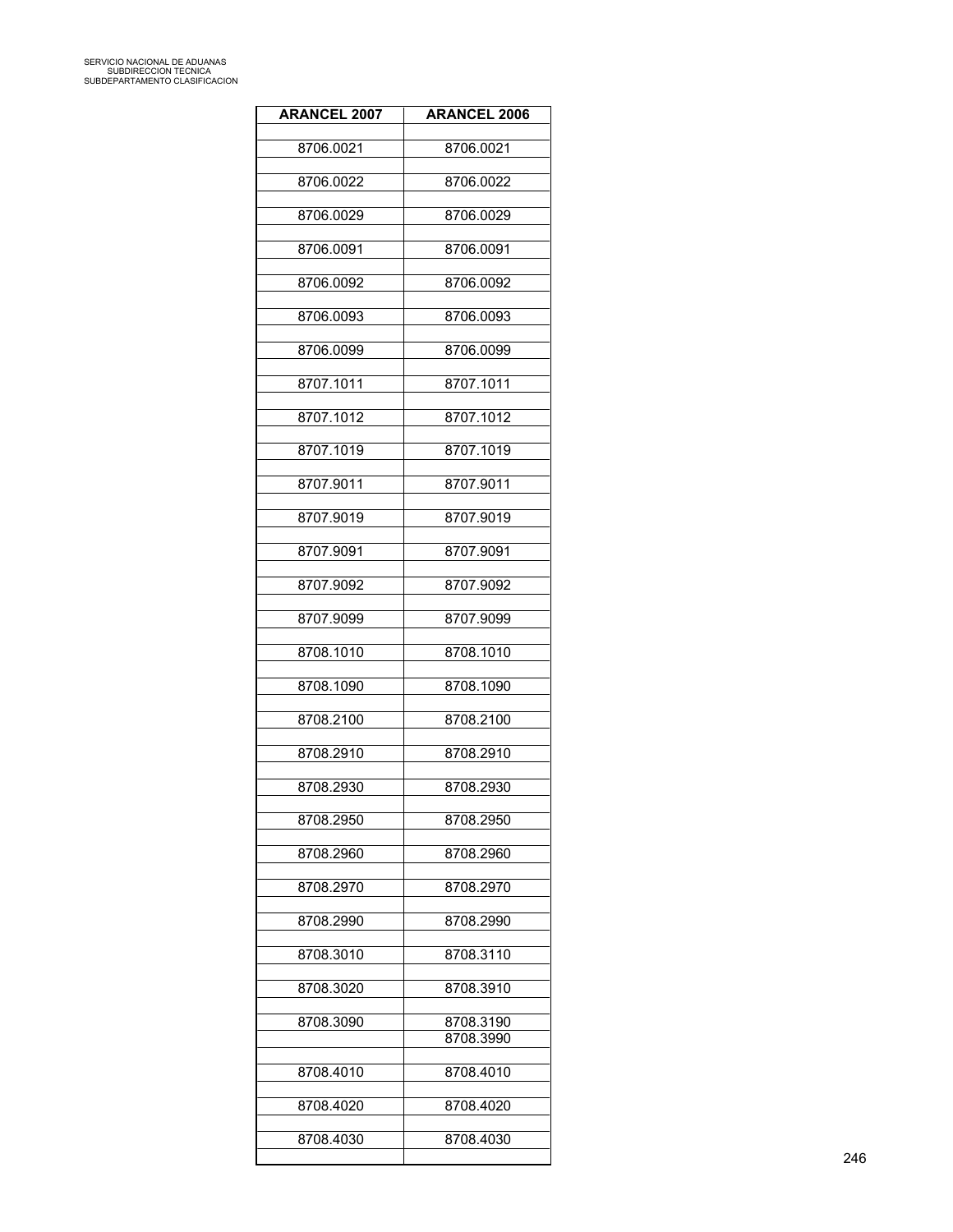| <b>ARANCEL 2007</b> | <b>ARANCEL 2006</b> |
|---------------------|---------------------|
| 8708.4040           | 8708.4040           |
|                     |                     |
| 8708.4090           | 8708.4090           |
|                     | 8708.9990           |
|                     |                     |
| 8708.5000           | 8708.5000           |
|                     | 8708.6000           |
|                     | 8708.9990           |
|                     |                     |
| 8708.7010           | 8708.7010           |
| 8708.7020           |                     |
|                     | 8708.7090           |
| 8708.8010           | 8708.8010           |
|                     |                     |
| 8708.8091           | 8708.8091           |
|                     |                     |
| 8708.8092           | 8708.8092           |
|                     |                     |
| 8708.8093           | 8708.8093           |
|                     |                     |
| 8708.8094           | 8708.8094           |
|                     |                     |
| 8708.8099           | 8708.8099           |
|                     | 8708.9950           |
|                     | 8708.9990           |
| 8708.9100           | 8708.9100           |
|                     | 8708.9990           |
|                     |                     |
| 8708.9200           | 8708.9200           |
|                     | 8708.9990           |
|                     |                     |
| 8708.9311           | 8708.9311           |
| 8708.9312           | 8708.9312           |
|                     |                     |
| 8708.9313           | 8708.9313           |
|                     |                     |
| 8708.9314           | 8708.9314           |
|                     |                     |
| 8708.9319           | 8708.9319           |
|                     |                     |
| 8708.9390           | 8708.9390           |
|                     |                     |
| 8708.9400           | 8708.9400           |
|                     | 8708.9990           |
|                     |                     |
| 8708.9500           | 8708.2920           |
|                     | 8708.2940           |
|                     | 8708.9990           |
| 8708.9930           | 8708.9930           |
|                     |                     |
| 8708.9960           | 8708.9960           |
|                     |                     |
| 8708.9990           | 8708.9910           |
|                     | 8708.9920           |
|                     | 8708.9940           |
|                     | 8708.9990           |
|                     |                     |
| 8709.1100           | 8709.1100           |
|                     |                     |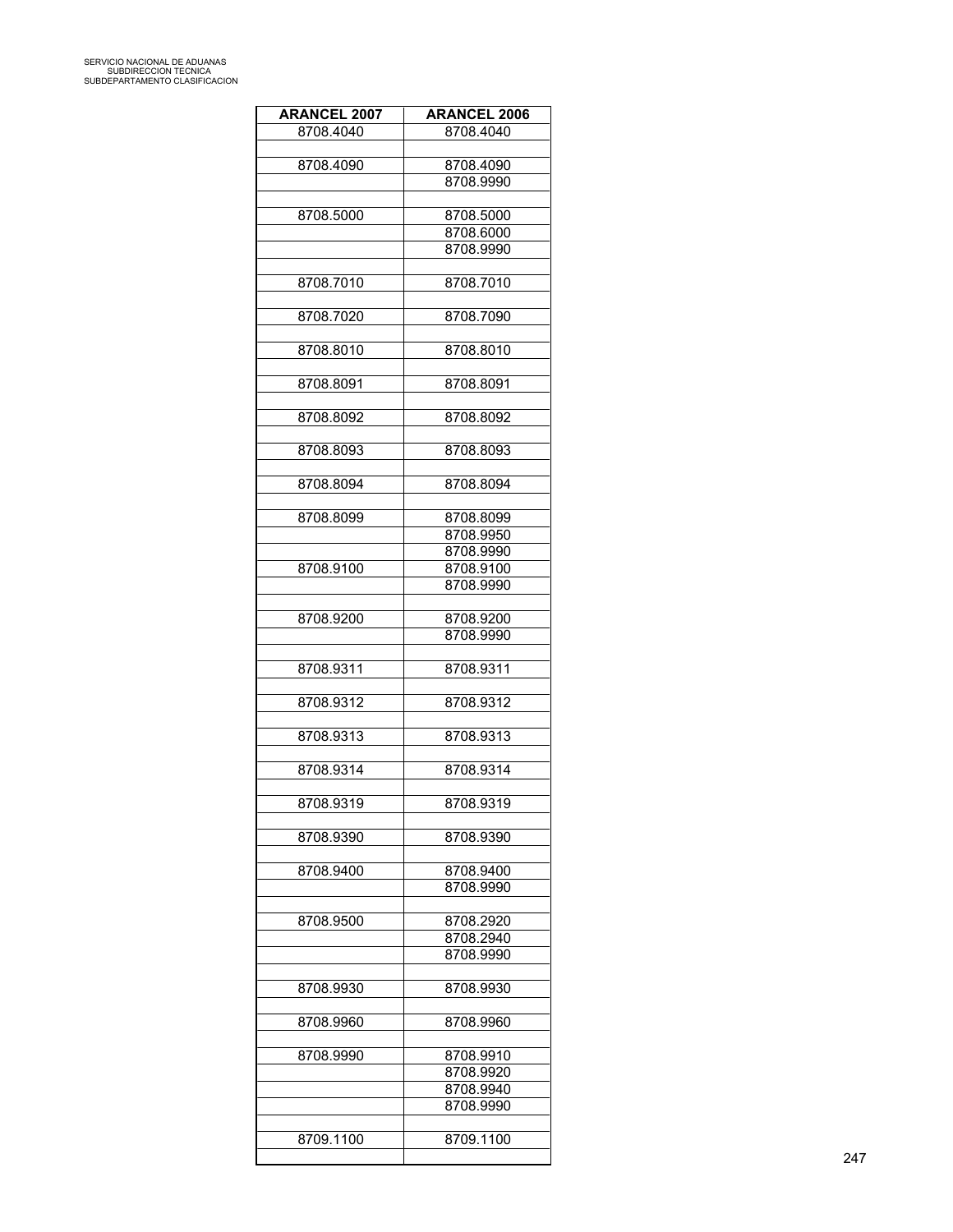| <b>ARANCEL 2007</b> | <b>ARANCEL 2006</b> |
|---------------------|---------------------|
| 8709.1900           | 8709.1900           |
| 8709.9000           | 8709.9000           |
| 8710.0000           | 8710.0000           |
| 8711.1000           | 8711.1000           |
| 8711.2010           | 8711.2010           |
| 8711.2020           | 8711.2020           |
| 8711.2090           | 8711.2090           |
| 8711.3000           | 8711.3000           |
| 8711.4000           | 8711.4000           |
| 8711.5000           | 8711.5000           |
| 8711.9000           | 8711.9000           |
| 8712.0010           | 8712.0010           |
| 8712.0020           | 8712.0020           |
| 8712.0090           | 8712.0090           |
| 8713.1010           | 8713.1010           |
| 8713.1090           | 8713.1090           |
| 8713.9000           | 8713.9000           |
| 8714.1100           | 8714.1100           |
| 8714.1900           | 8714.1900           |
| 8714.2000           | 8714.2000           |
| 8714.9100           | 8714.9100           |
| 8714.9200           | 8714.9200           |
| 8714.9300           | 8714.9300           |
| 8714.9400           | 8714.9400           |
| 8714.9500           | 8714.9500           |
| 8714.9600           | 8714.9600           |
| 8714.9910           | 8714.9910           |
| 8714.9920           | 8714.9920           |
| 8714.9990           | 8714.9990           |
| 8715.0010           | 8715.0010           |
| 8715.0020           | 8715.0020           |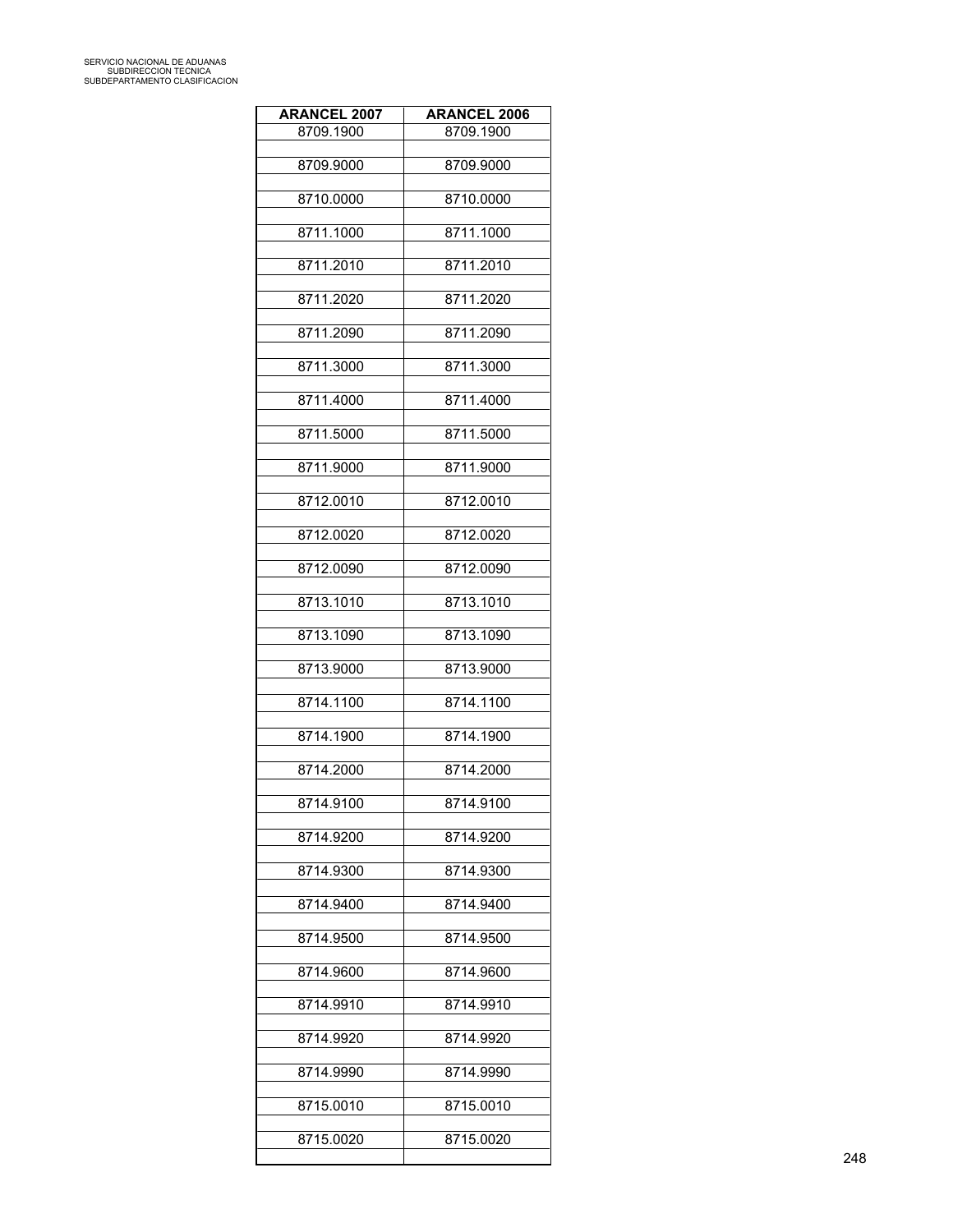| <b>ARANCEL 2007</b> | <b>ARANCEL 2006</b> |
|---------------------|---------------------|
| 8715.0090           | 8715.0090           |
| 8716.1000           | 8716.1000           |
|                     |                     |
| 8716.2000           | 8716.2000           |
| 8716.3110           | 8716.3110           |
| 8716.3190           | 8716.3190           |
|                     |                     |
| 8716.3910           | 8716.3910           |
| 8716.3920           | 8716.3920           |
| 8716.3930           | 8716.3930           |
|                     |                     |
| 8716.3940           | 8716.3940           |
| 8716.3990           | 8716.3990           |
|                     |                     |
| 8716.4000           | 8716.4000           |
| 8716.8010           | 8716.8010           |
| 8716.8090           | 8716.8090           |
|                     |                     |
| 8716.9010           | 8716.9010           |
| 8716.9020           | 8716.9020           |
|                     |                     |
| 8716.9030           | 8716.9030           |
| 8716.9040           | 8716.9040           |
| 8716.9050           | 8716.9050           |
|                     |                     |
| 8716.9090           | 8716.9090           |
| 8801.0000           | 8801.1000           |
|                     | 8801.9000           |
|                     |                     |
| 8802.1110           | 8802.1110           |
| 8802.1120           | 8802.1120           |
| 8802.1190           | 8802.1190           |
|                     |                     |
| 8802.1210           | 8802.1210           |
| 8802.1220           | 8802.1220           |
|                     |                     |
| 8802.1290           | 8802.1290           |
| 8802.2010           | 8802.2010           |
| 8802.2020           | 8802.2020           |
|                     |                     |
| 8802.2090           | 8802.2090           |
| 8802.3010           | 8802.3010           |
|                     |                     |
| 8802.3020           | 8802.3020           |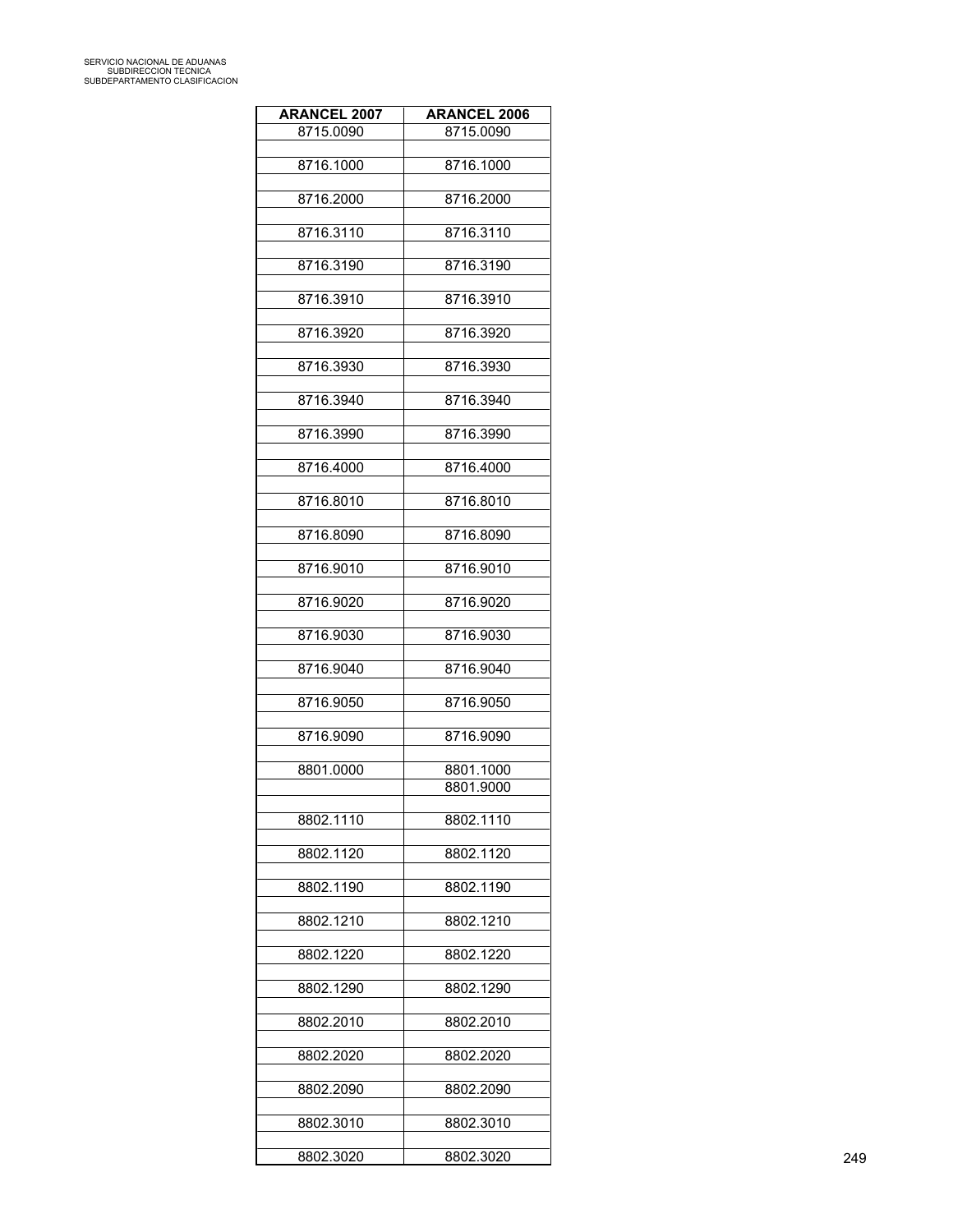| <b>ARANCEL 2007</b> | <b>ARANCEL 2006</b> |
|---------------------|---------------------|
| 8802.3090           | 8802.3090           |
| 8802.4000           | 8802.4000           |
| 8802.6000           | 8802.6000           |
|                     |                     |
| 8803.1000           | 8803.1000           |
| 8803.2000           | 8803.2000           |
| 8803.3010           | 8803.3010           |
| 8803.3090           | 8803.3090           |
| 8803.9000           | 8803.9000           |
| 8804.0000           | 8804.0000           |
| 8805.1000           | 8805.1000           |
| 8805.2100           | 8805.2100           |
| 8805.2900           | 8805.2900           |
| 8901.1010           | 8901.1010           |
| 8901.1090           | 8901.1090           |
| 8901.2011           | 8901.2011           |
|                     |                     |
| 8901.2019           | 8901.2019           |
| 8901.2090           | 8901.2090           |
| 8901.3010           | 8901.3010           |
| 8901.3090           | 8901.3090           |
| 8901.9011           | 8901.9011           |
| 8901.9012           | 8901.9012           |
| 8901.9019           | 8901.9019           |
| 8901.9091           | 8901.9091           |
| 8901.9092           | 8901.9092           |
| 8901.9099           | 8901.9099           |
| 8902.0011           | 8902.0011           |
|                     |                     |
| 8902.0012           | 8902.0012           |
| 8902.0019           | 8902.0019           |
| 8902.0091           | 8902.0091           |
| 8902.0092           | 8902.0092           |
| 8902.0099           | 8902.0099           |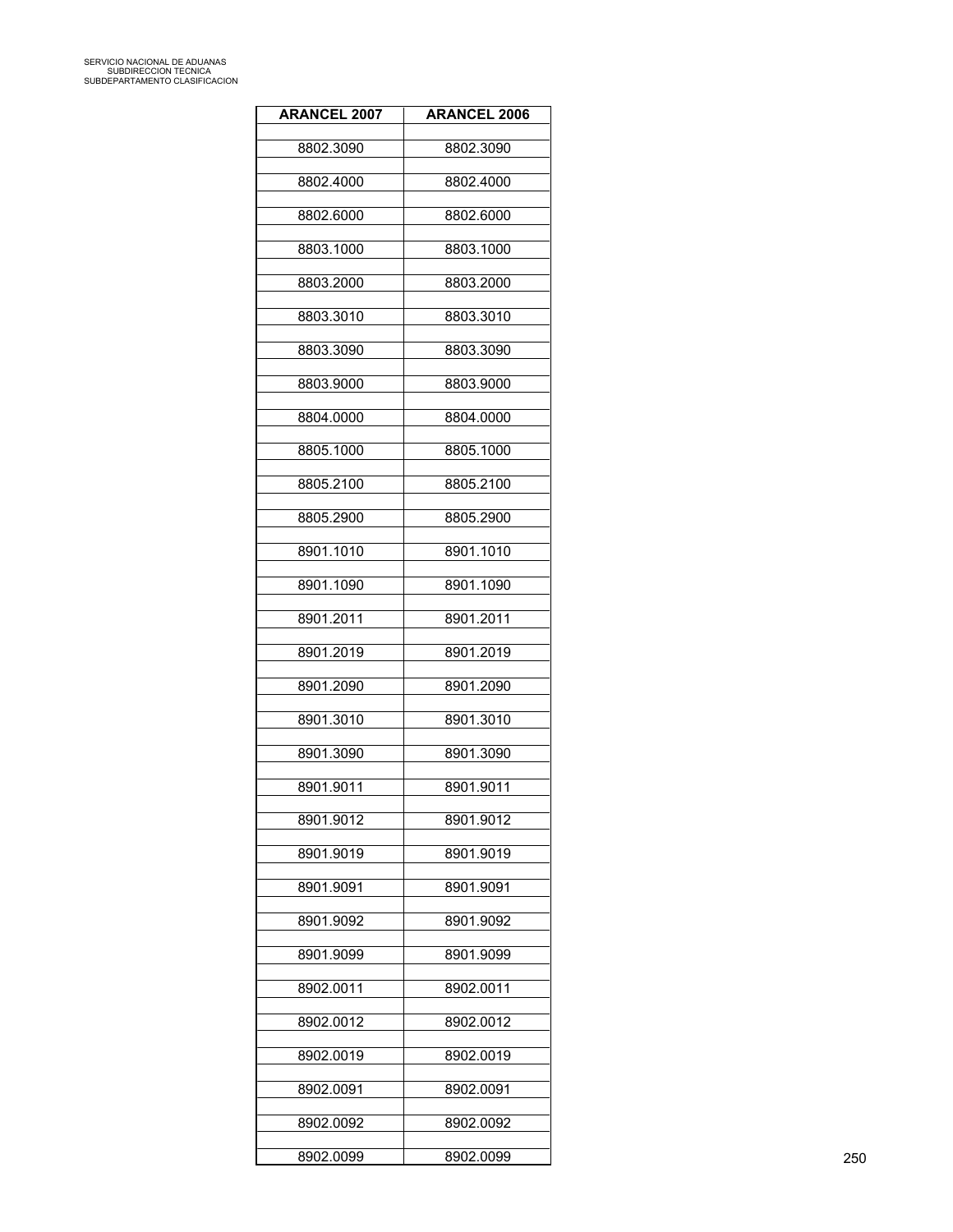| <b>ARANCEL 2007</b> | <b>ARANCEL 2006</b> |
|---------------------|---------------------|
| 8903.1000           | 8903.1000           |
| 8903.9100           | 8903.9100           |
| 8903.9210           | 8903.9210           |
| 8903.9220           | 8903.9220           |
| 8903.9910           | 8903.9910           |
| 8903.9990           | 8903.9990           |
| 8904.0010           | 8904.0010           |
| 8904.0090           | 8904.0090           |
| 8905.1000           | 8905.1000           |
| 8905.2000           | 8905.2000           |
| 8905.9000           | 8905.9000           |
| 8906.1000           | 8906.1000           |
| 8906.9010           | 8906.9010           |
| 8906.9090           | 8906.9090           |
| 8907.1000           | 8907.1000           |
| 8907.9000           | 8907.9000           |
| 8908.0000           | 8908.0000           |
| 9001.1000           | 9001.1000           |
| 9001.2000           | 9001.2000           |
| 9001.3000           | 9001.3000           |
| 9001.4000           | 9001.4000           |
| 9001.5000           | 9001.5000           |
| 9001.9000           | 9001.9000           |
| 9002.1100           | 9002.1100           |
| 9002.1900           | 9002.1900           |
| 9002.2000           | 9002.2000           |
| 9002.9000           | 9002.9000           |
| 9003.1100           | 9003.1100           |
| 9003.1910           | 9003.1910           |
| 9003.1920           | 9003.1920           |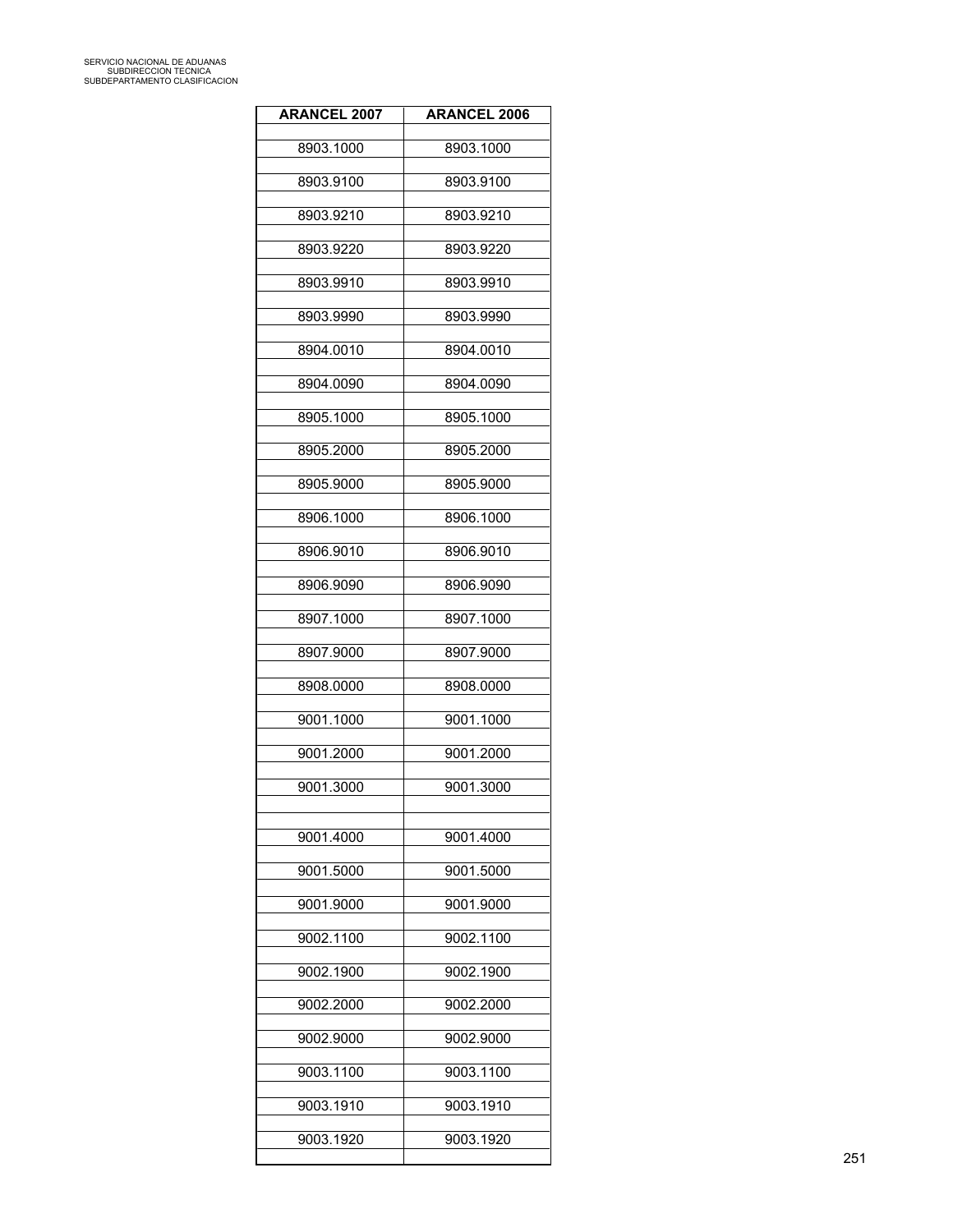| <b>ARANCEL 2007</b> | <b>ARANCEL 2006</b> |
|---------------------|---------------------|
| 9003.1990           | 9003.1990           |
| 9003.9000           | 9003.9000           |
|                     |                     |
| 9004.1010           | 9004.1010           |
| 9004.1020           | 9004.1020           |
| 9004.1090           | 9004.1090           |
| 9004.9010           | 9004.9010           |
| 9004.9080           | 9004.9080           |
| 9004.9090           | 9004.9090           |
| 9005.1000           | 9005.1000           |
| 9005.8000           | 9005.8000           |
| 9005.9000           | 9005.9000           |
| 9006.1000           | 9006.1000           |
| 9006.3000           | 9006.3000           |
| 9006.4000           | 9006.4000           |
| 9006.5100           | 9006.5100           |
| 9006.5200           | 9006.2000           |
|                     | 9006.5200           |
| 9006.5310           | 9006.5310           |
| 9006.5390           | 9006.2000           |
|                     | 9006.5390           |
| 9006.5900           | 9006.2000           |
|                     | 9006.5900           |
| 9006.6100           | 9006.6100           |
| 9006.6900           | 9006.6200           |
|                     | 9006.6900           |
| 9006.9100           | 9006.9100           |
| 9006.9900           | 9006.9900           |
| 9007.1100           | 9007.1100           |
| 9007.1910           | 9007.1910           |
| 9007.1990           | 9007.1990           |
| 9007.2000           | 9007.2000           |
| 9007.9100           | 9007.9100           |
| 9007.9200           | 9007.9200           |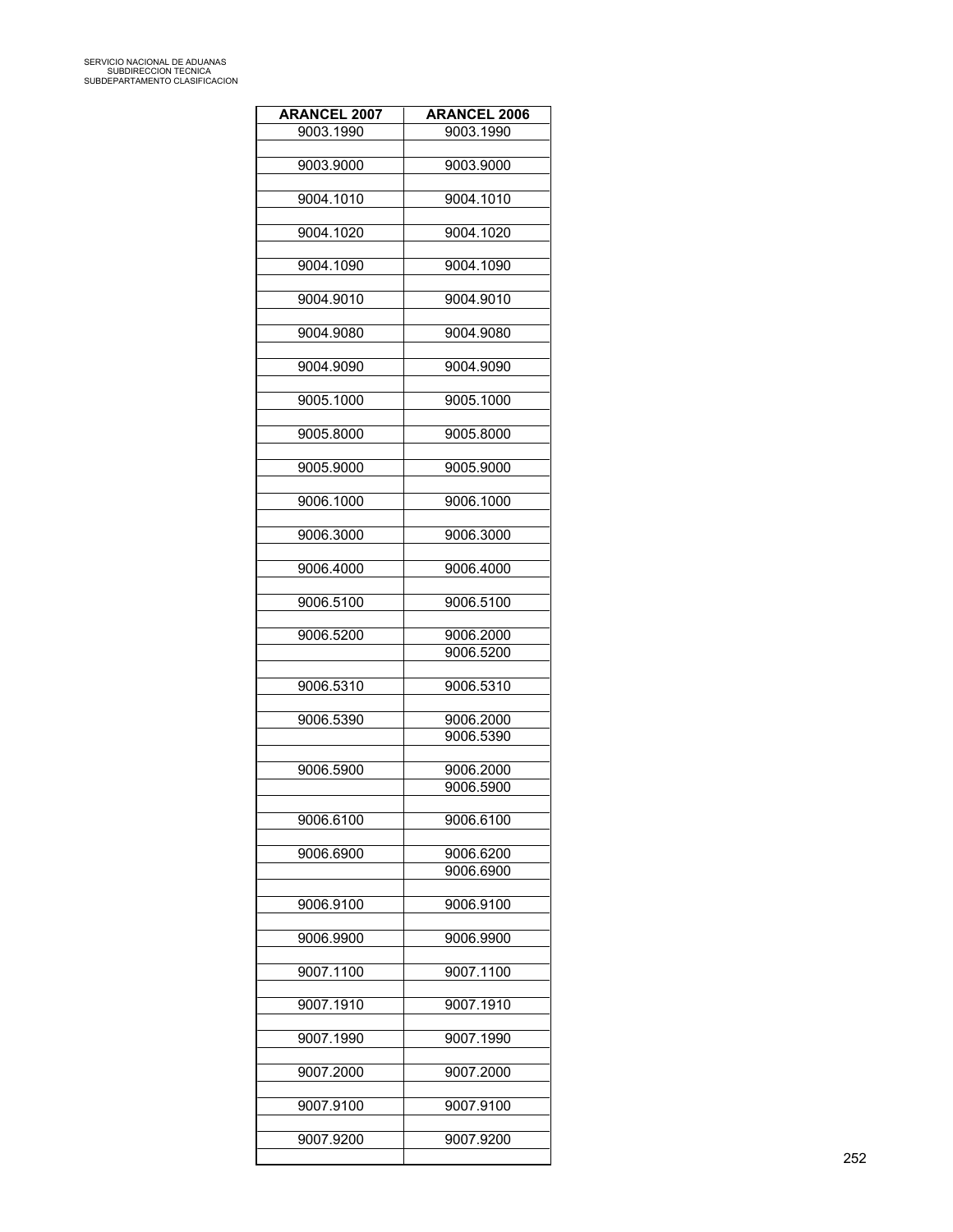| <b>ARANCEL 2007</b> | <b>ARANCEL 2006</b> |
|---------------------|---------------------|
| 9008.1000           | 9008.1000           |
| 9008.2000           | 9008.2000           |
| 9008.3000           | 9008.3000           |
| 9008.4000           | 9008.4000           |
| 9008.9000           | 9008.9000           |
| 9010.1000           | 9010.1000           |
| 9010.5000           | 9010.5000           |
|                     |                     |
| 9010.6000           | 9010.6000           |
| 9010.9000           | 9010.9000           |
| 9011.1000           | 9011.1000           |
| 9011.2000           | 9011.2000           |
| 9011.8000           | 9011.8000           |
| 9011.9000           | 9011.9000           |
| 9012.1000           | 9012.1000           |
| 9012.9000           | 9012.9000           |
| 9013.1000           | 9013.1000           |
| 9013.2000           | 9013.2000           |
| 9013.8000           | 9013.8000           |
| 9013.9000           | 9013.9000           |
| 9014.1000           | 9014.1000           |
| 9014.2000           | 9014.2000           |
| 9014.8000           | 9014.8000           |
| 9014.9000           | 9014.9000           |
| 9015.1000           | 9015.1000           |
| 9015.2000           | 9015.2000           |
| 9015.3000           | 9015.3000           |
| 9015.4000           | 9015.4000           |
| 9015.8000           | 9015.8000           |
| 9015.9000           | 9015.9000           |
| 9016.0000           | 9016.0000           |
| 9017.1000           | 9017.1000           |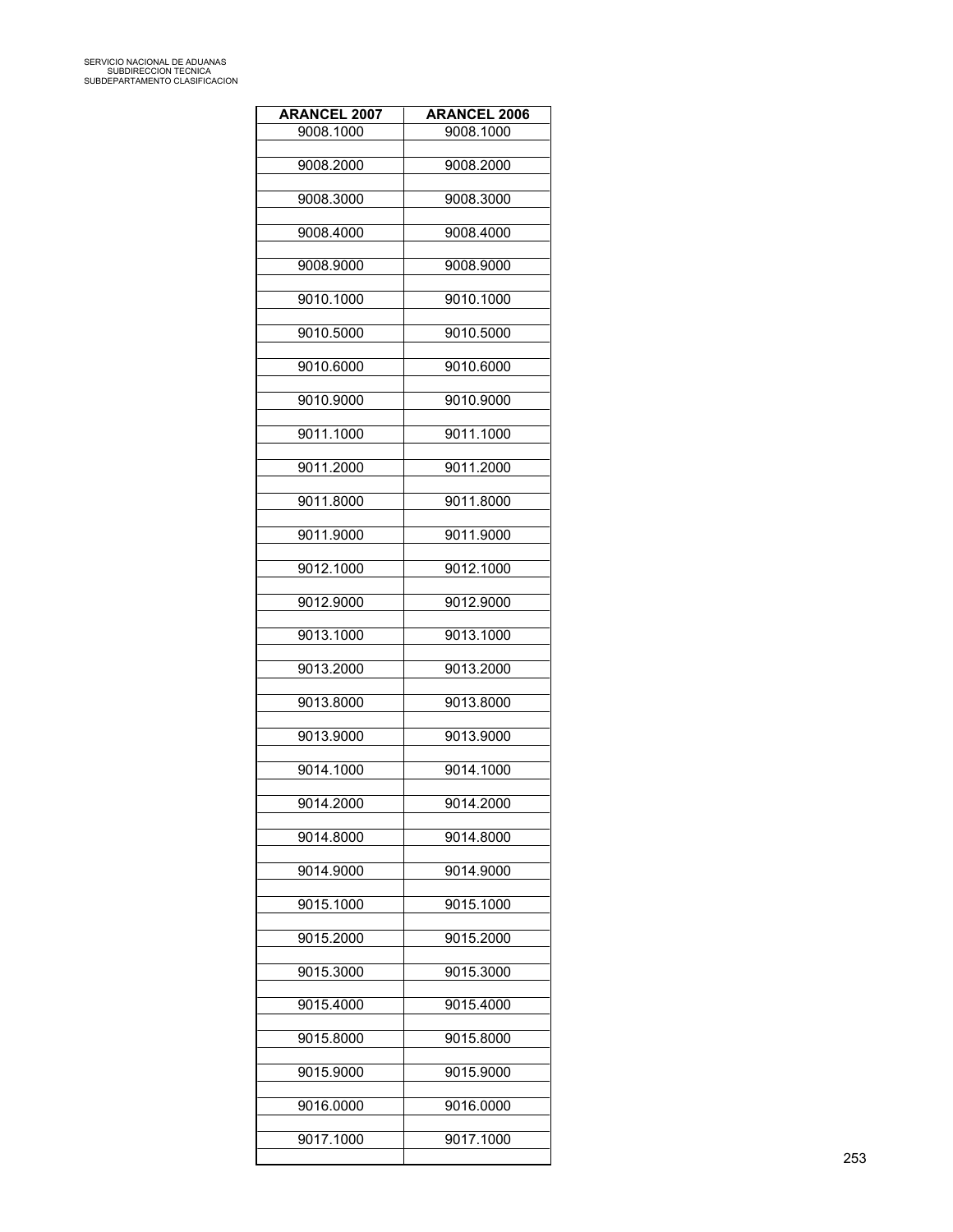| <b>ARANCEL 2007</b> | <b>ARANCEL 2006</b>    |
|---------------------|------------------------|
| 9017.2000           | 9017.2000              |
| 9017.3000           | 9017.3000              |
| 9017.8000           | 9017.8000              |
| 9017.9000           | 9017.9000              |
|                     |                        |
| 9018.1110           | 9018.1110              |
| 9018.1191           | 9018.1191              |
| 9018.1199           | 9018.1199              |
| 9018.1200           | 9018.1200              |
| 9018.1300           | 9018.1300              |
| 9018.1400           | 9018.1400              |
|                     |                        |
| 9018.1910           | 9018.1910              |
| 9018.1990           | 9018.1991<br>9018.1999 |
|                     |                        |
| 9018.2000           | 9018.2000              |
| 9018.3110           | 9018.3110              |
| 9018.3120           | 9018.3120              |
| 9018.3190           | 9018.3190              |
| 9018.3200           | 9018.3200              |
|                     |                        |
| 9018.3910           | 9018.3910              |
| 9018.3920           | 9018.3920              |
| 9018.3930           | 9018.3930              |
| 9018.3990           | 9018.3990              |
| 9018.4100           | 9018.4100              |
|                     |                        |
| 9018.4900           | 9018.4900              |
| 9018.5000           | 9018.5000              |
| 9018.9010           | 9018.9010              |
| 9018.9020           | 9018.9020              |
| 9018.9030           | 9018.9030              |
|                     |                        |
| 9018.9040           | 9018.9040              |
| 9018.9050           | 9018.9050              |
| 9018.9080           | 9018.9080              |
| 9018.9090           | 9018.9091              |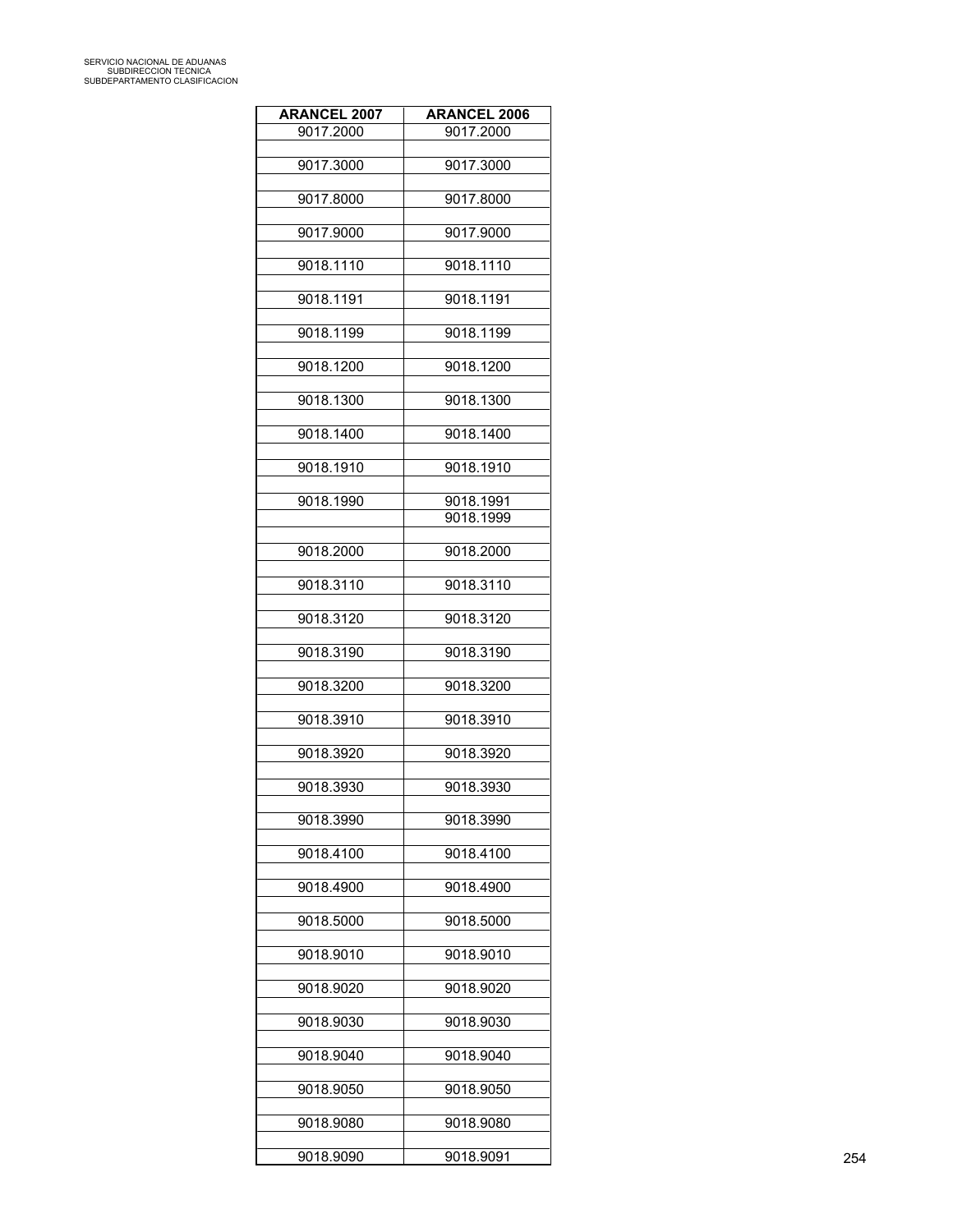| <b>ARANCEL 2007</b> | <b>ARANCEL 2006</b> |
|---------------------|---------------------|
|                     | 9018.9099           |
| 9019.1000           | 9019.1000           |
| 9019.2010           | 9019.2010           |
| 9019.2090           | 9019.2090           |
| 9020.0011           | 9020.0011           |
| 9020.0012           | 9020.0012           |
| 9020.0019           | 9020.0019           |
| 9020.0021           | 9020.0021           |
| 9020.0022           | 9020.0022           |
| 9020.0029           | 9020.0029           |
| 9020.0090           | 9020.0090           |
| 9021.1000           | 9021.1000           |
| 9021.2100           | 9021.2100           |
| 9021.2900           | 9021.2900           |
| 9021.3100           | 9021.3100           |
| 9021.3900           | 9021.3900           |
| 9021.4000           | 9021.4000           |
| 9021.5000           | 9021.5000           |
| 9021.9000           | 9021.9000           |
| 9022.1200           | 9022.1200           |
| 9022.1300           | 9022.1300           |
| 9022.1410           | 9022.1410           |
| 9022.1490           | 9022.1490           |
| 9022.1900           | 9022.1900           |
| 9022.2100           | 9022.2100           |
| 9022.2900           | 9022.2900           |
| 9022.3000           | 9022.3000           |
| 9022.9010           | 9022.9010           |
| 9022.9020           | 9022.9020           |
| 9022.9090           | 9022.9090           |
| 9023.0000           | 9023.0000           |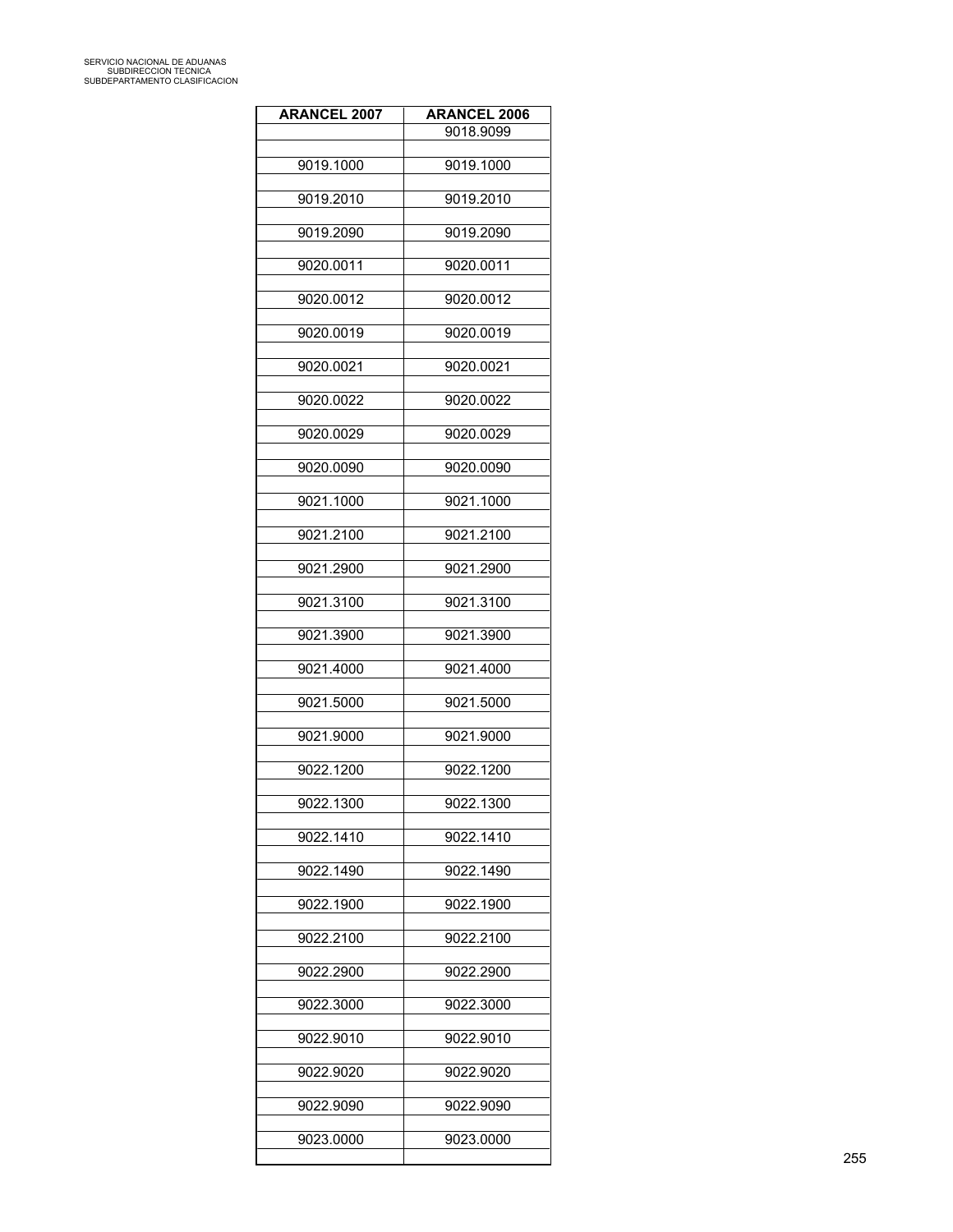| <b>ARANCEL 2007</b> | <b>ARANCEL 2006</b>    |
|---------------------|------------------------|
| 9024.1000           | 9024.1000              |
| 9024.8000           | 9024.8000              |
| 9024.9000           | 9024.9000              |
| 9025.1100           | 9025.1100              |
| 9025.1900           | 9025.1900              |
| 9025.8000           | 9025.8000              |
| 9025.9000           | 9025.9000              |
|                     |                        |
| 9026.1010           | 9026.1010              |
| 9026.1090           | 9026.1090              |
| 9026.2010           | 9026.2010              |
| 9026.2090           | 9026.2090              |
| 9026.8000           | 9026.8000              |
| 9026.9000           | 9026.9000              |
| 9027.1010           | 9027.1010              |
| 9027.1090           | 9027.1090              |
| 9027.2000           | 9027.2000              |
| 9027.3000           | 9027.3000              |
| 9027.5000           | 9027.5000              |
| 9027.8010           | 9027.8010              |
| 9027.8090           | 9027.4000              |
|                     | 9027.8090              |
| 9027.9000           | 9027.9010<br>9027.9090 |
|                     |                        |
| 9028.1010           | 9028.1010              |
| 9028.1020           | 9028.1020              |
| 9028.1090           | 9028.1090              |
| 9028.2010           | 9028.2010              |
| 9028.2090           | 9028.2090              |
| 9028.3010           | 9028.3010              |
| 9028.3090           | 9028.3090              |
| 9028.9000           | 9028.9000              |
| 9029.1000           | 9029.1000              |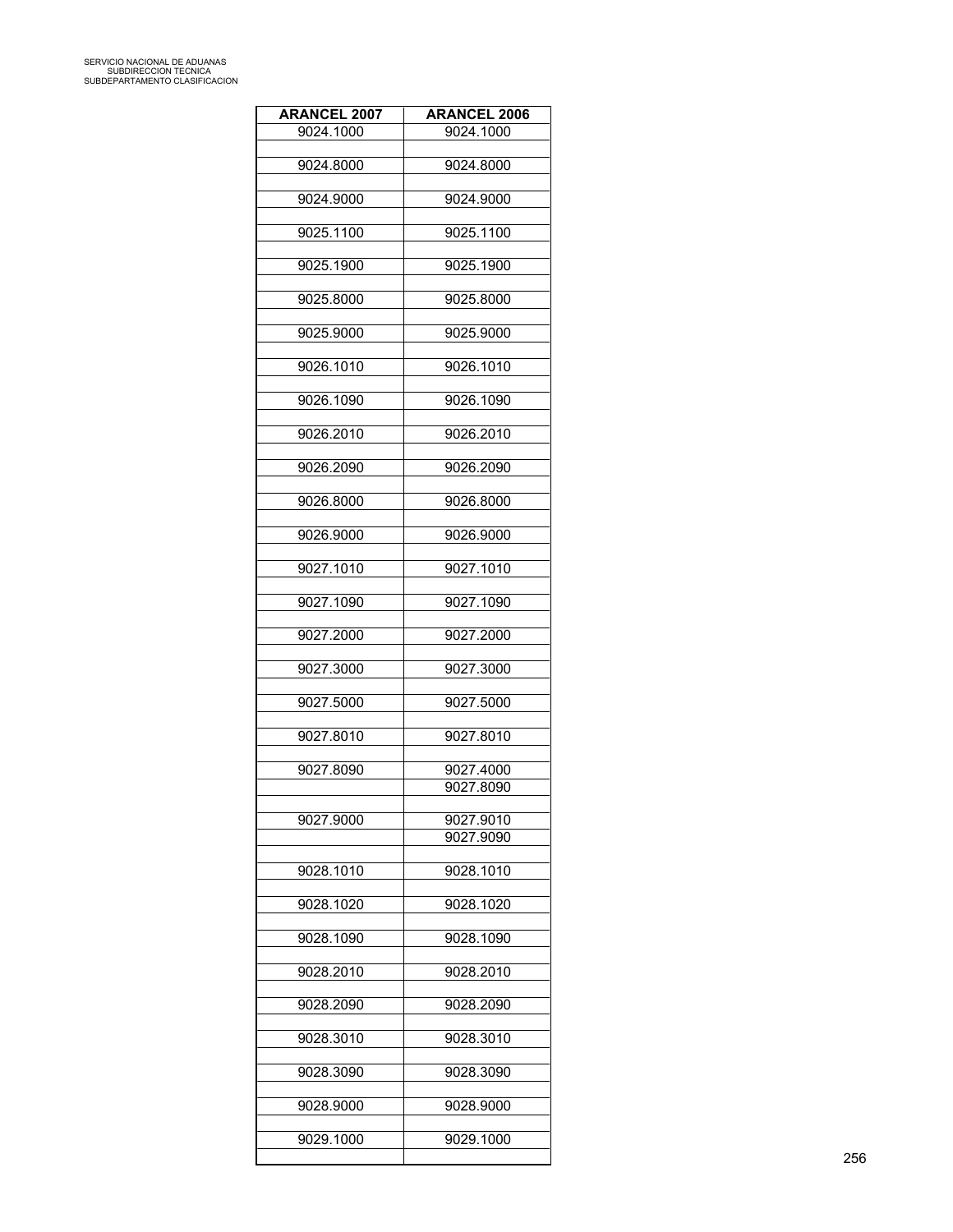| <b>ARANCEL 2007</b> | <b>ARANCEL 2006</b> |
|---------------------|---------------------|
| 9029.2000           | 9029.2000           |
|                     |                     |
| 9029.9000           | 9029.9000           |
| 9030.1000           | 9030.1000           |
|                     |                     |
| 9030.2000           | 9030.2000           |
|                     | 9030.8300           |
|                     | 9030.8900           |
| 9030.3100           | 9030.3100           |
|                     |                     |
| 9030.3200           | 9030.8300           |
| 9030.3300           | 9030.3910           |
|                     | 9030.3990           |
|                     |                     |
| 9030.3900           | 9030.3910           |
|                     | 9030.3990           |
|                     | 9030.8300           |
| 9030.4000           | 9030.4000           |
|                     |                     |
| 9030.8200           | 9030.8200           |
|                     |                     |
| 9030.8400           | 9030.8300           |
| 9030.8900           | 9030.8900           |
|                     |                     |
| 9030.9000           | 9030.9000           |
| 9031.1000           | 9031.1000           |
|                     |                     |
| 9031.2000           | 9031.2000           |
|                     |                     |
| 9031.4100           | 9031.4100           |
| 9031.4910           | 9031.4910           |
|                     |                     |
| 9031.4990           | 9031.3000           |
|                     | 9031.4990           |
| 9031.8000           | 9031.8010           |
|                     | 9031.8090           |
|                     |                     |
| 9031.9000           | 9031.9000           |
| 9032.1000           | 9032.1000           |
|                     |                     |
| 9032.2000           | 9032.2000           |
|                     |                     |
| 9032.8100           | 9032.8100           |
| 9032.8900           | 9032.8910           |
|                     | 9032.8990           |
|                     |                     |
| 9032.9000           | 9032.9000           |
| 9033.0000           | 9033.0000           |
|                     |                     |
| 9101.1100           | 9101.1100           |
|                     |                     |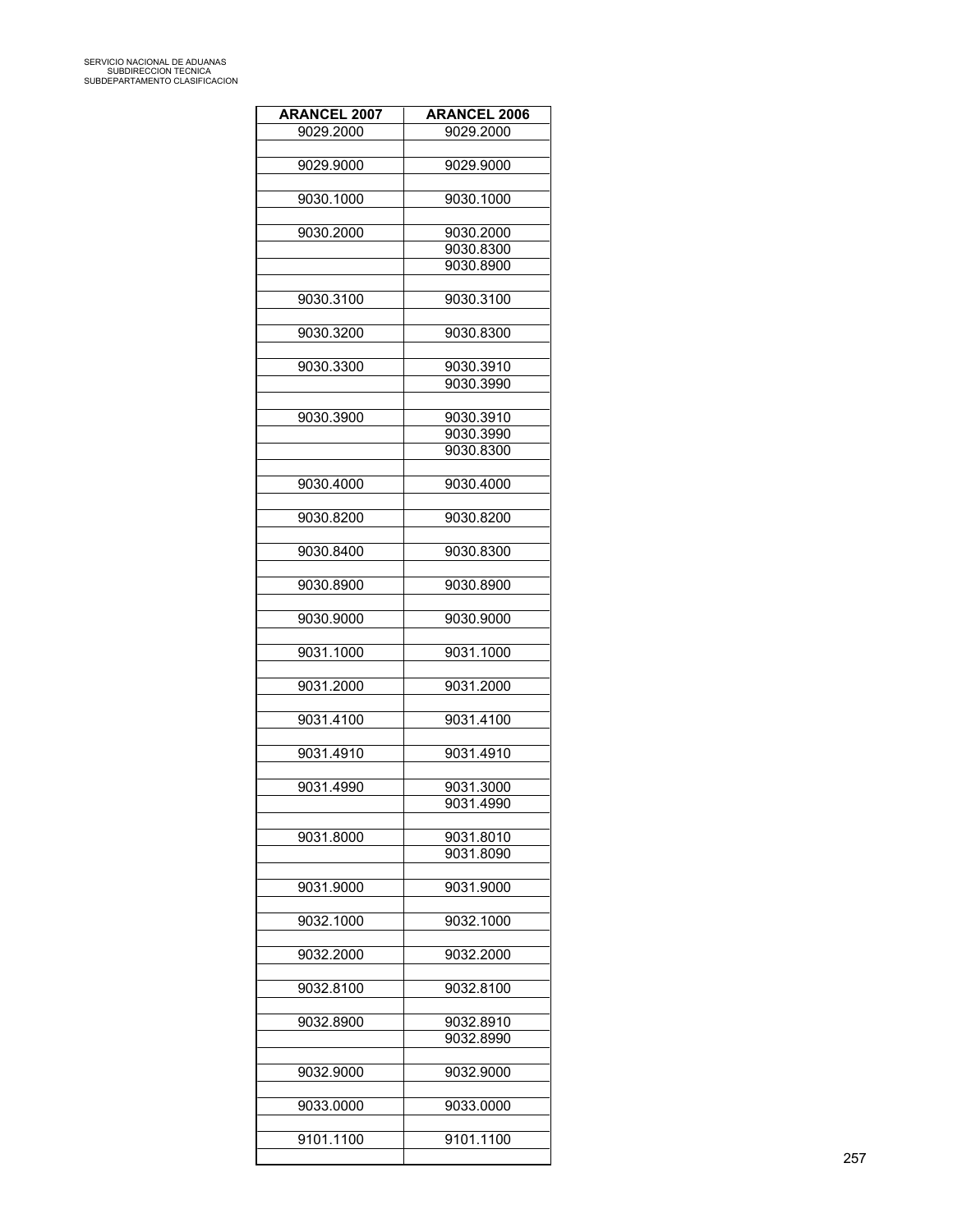| <b>ARANCEL 2007</b> | <b>ARANCEL 2006</b> |
|---------------------|---------------------|
| 9101.1900           | 9101.1200           |
|                     | 9101.1900           |
| 9101.2100           | 9101.2100           |
|                     |                     |
| 9101.2900           | 9101.2900           |
|                     |                     |
| 9101.9100           | 9101.9100           |
| 9101.9900           | 9101.9900           |
|                     |                     |
| 9102.1100           | 9102.1100           |
|                     |                     |
| 9102.1200           | 9102.1200           |
| 9102.1900           | 9102.1900           |
|                     |                     |
| 9102.2100           | 9102.2100           |
|                     |                     |
| 9102.2900           | 9102.2900           |
| 9102.9100           | 9102.9100           |
|                     |                     |
| 9102.9900           | 9102.9900           |
|                     |                     |
| 9103.1000           | 9103.1000           |
| 9103.9000           | 9103.9000           |
|                     |                     |
| 9104.0000           | 9104.0000           |
|                     |                     |
| 9105.1100           | 9105.1100           |
| 9105.1900           | 9105.1900           |
|                     |                     |
| 9105.2100           | 9105.2100           |
|                     |                     |
| 9105.2900           | 9105.2900           |
| 9105.9100           | 9105.9100           |
|                     |                     |
| 9105.9900           | 9105.9900           |
|                     |                     |
| 9106.1000           | 9106.1000           |
| 9106.9000           | 9106.2000           |
|                     | 9106.9000           |
|                     |                     |
| 9107.0000           | 9107.0000           |
| 9108.1100           | 9108.1100           |
|                     |                     |
| 9108.1200           | 9108.1200           |
|                     |                     |
| 9108.1900           | 9108.1900           |
| 9108.2000           | 9108.2000           |
|                     |                     |
| 9108.9000           | 9108.9000           |
|                     |                     |
| 9109.1100           | 9109.1100           |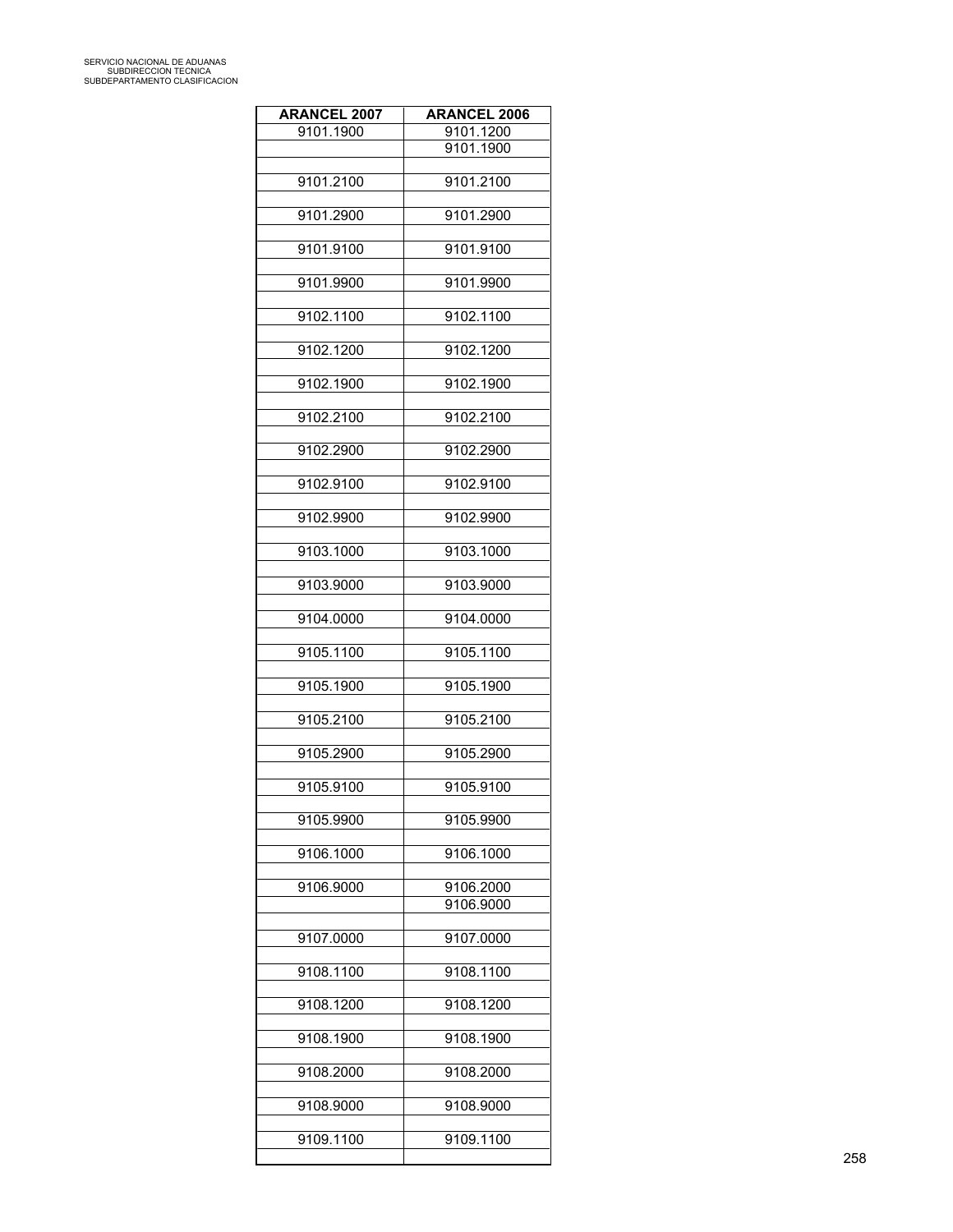| <b>ARANCEL 2007</b> | <b>ARANCEL 2006</b>    |
|---------------------|------------------------|
| 9109.1900           | 9109.1900              |
| 9109.9000           | 9109.9000              |
| 9110.1100           | 9110.1100              |
|                     |                        |
| 9110.1200           | 9110.1200              |
| 9110.1900           | 9110.1900              |
| 9110.9000           | 9110.9000              |
| 9111.1000           | 9111.1000              |
| 9111.2000           | 9111.2000              |
| 9111.8000           | 9111.8000              |
|                     |                        |
| 9111.9000           | 9111.9000              |
| 9112.2000           | 9112.2000              |
| 9112.9000           | 9112.9000              |
| 9113.1000           | 9113.1000              |
| 9113.2000           | 9113.2000              |
|                     |                        |
| 9113.9000           | 9113.9000              |
| 9114.1000           | 9114.1000              |
| 9114.2000           | 9114.2000              |
| 9114.3000           | 9114.3000              |
| 9114.4000           | 9114.4000              |
|                     |                        |
| 9114.9000           | 9114.9000              |
| 9201.1000           | 9201.1000              |
| 9201.2000           | 9201.2000              |
| 9201.9000           | 9201.9000              |
| 9202.1000           | 9202.1000              |
|                     |                        |
| 9202.9000           | 9202.9000              |
| 9205.1000           | 9205.1000              |
| 9205.9000           | 9203.0000              |
|                     | 9204.1000              |
|                     | 9204.2000<br>9205.9000 |
|                     |                        |
| 9206.0000           | 9206.0000              |
| 9207.1000           | 9207.1000              |
| 9207.9000           | 9207.9000              |
|                     |                        |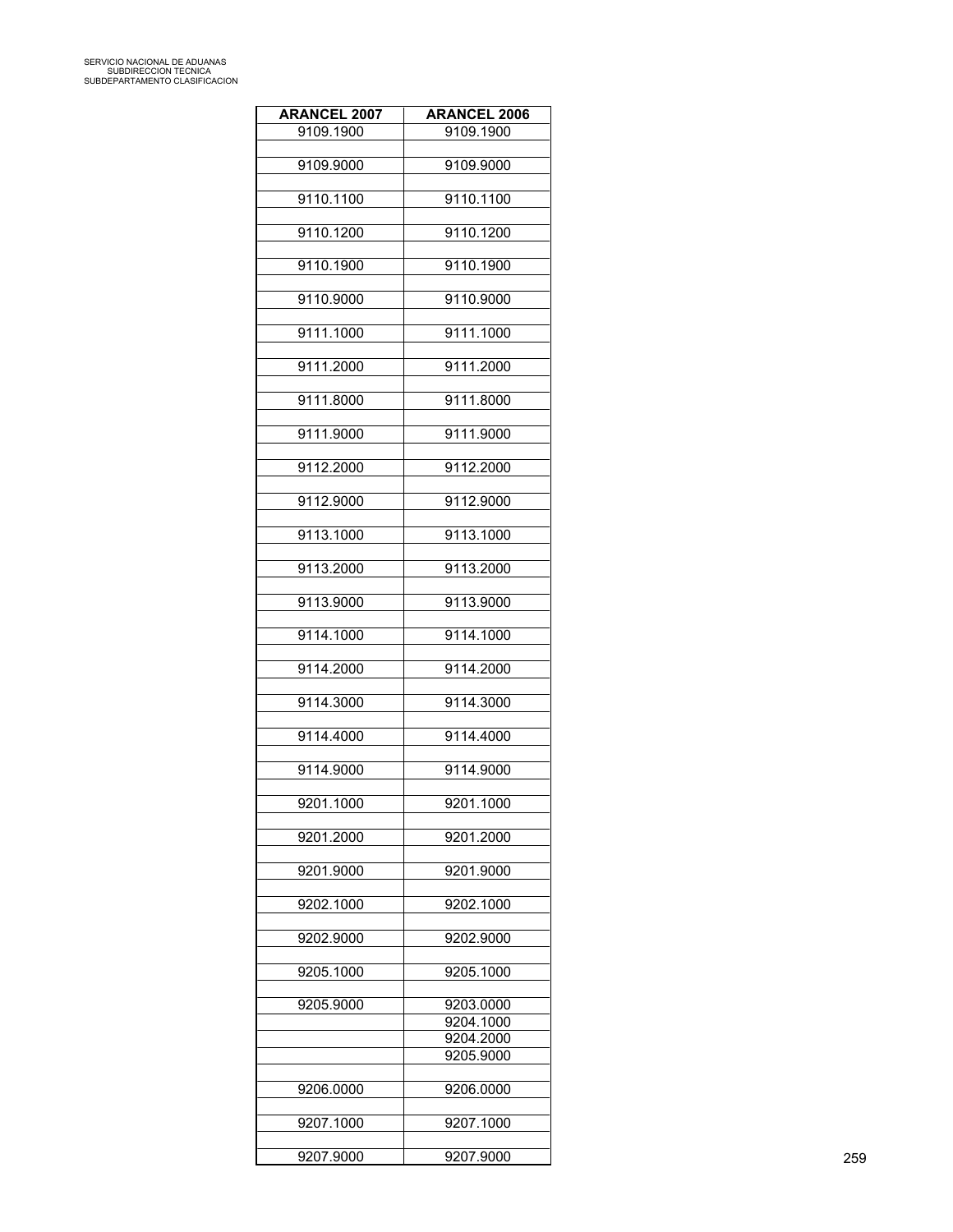| <b>ARANCEL 2007</b> | <b>ARANCEL 2006</b> |
|---------------------|---------------------|
|                     |                     |
| 9208.1000           | 9208.1000           |
|                     |                     |
| 9208.9000           | 9208.9000           |
|                     |                     |
| 9209.3000           | 9209.3000           |
|                     |                     |
| 9209.9100           | 9209.9100           |
|                     |                     |
| 9209.9200           | 9209.9200           |
|                     |                     |
| 9209.9400           | 9209.9400           |
|                     |                     |
| 9209.9900           | 9209.1000           |
|                     | 9209.2000           |
|                     | 9209.9300           |
|                     | 9209.9900           |
|                     |                     |
| 9301.1100           | 9301.1100           |
|                     |                     |
| 9301.1900           | 9301.1900           |
|                     |                     |
| 9301.2000           | 9301.2000           |
|                     |                     |
| 9301.9000           | 9301.9000           |
|                     |                     |
| 9302.0000           | 9302.0000           |
|                     |                     |
| 9303.1000           | 9303.1000           |
|                     |                     |
| 9303.2000           | 9303.2000           |
|                     |                     |
| 9303.3000           | 9303.3000           |
|                     |                     |
| 9303.9000           | 9303.9000           |
|                     |                     |
| 9304.0000           | 9304.0000           |
|                     |                     |
| 9305.1000           | 9305.1000           |
|                     |                     |
| 9305.2100           | 9305.2100           |
|                     |                     |
| 9305.2900           | 9305.2900           |
|                     |                     |
| 9305.9100           | 9305.9100           |
|                     |                     |
| 9305.9900           | 9305.9900           |
|                     |                     |
| 9306.2110           | 9306.2110           |
|                     |                     |
| 9306.2190           | 9306.2190           |
|                     |                     |
| 9306.2900           | 9306.2900           |
|                     |                     |
| 9306.3010           | 9306.3000           |
|                     |                     |
| 9306.3090           | 9306.1000           |
|                     | 9306.3000           |
|                     |                     |
| 9306.9010           | 9306.9010           |
|                     |                     |
| 9306.9090           | 9306.9090           |
|                     |                     |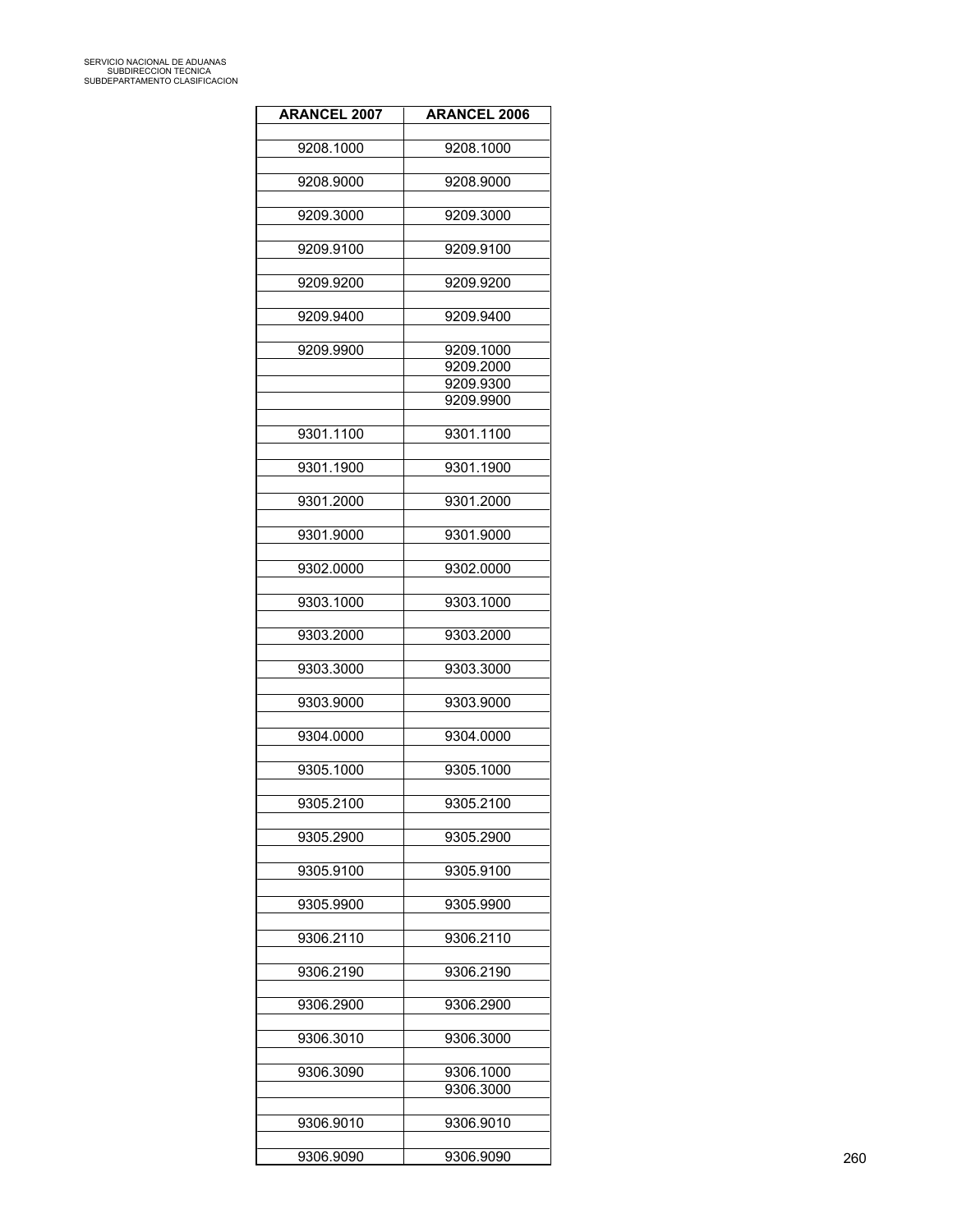| <b>ARANCEL 2007</b> | <b>ARANCEL 2006</b> |
|---------------------|---------------------|
| 9307.0000           | 9307.0000           |
| 9401.1000           | 9401.1000           |
|                     |                     |
| 9401.2000           | 9401.2000           |
| 9401.3000           | 9401.3000           |
| 9401.4000           | 9401.4000           |
| 9401.5100           | 9401.5000           |
| 9401.5900           | 9401.5000           |
| 9401.6110           | 9401.6110           |
| 9401.6120           | 9401.6120           |
| 9401.6130           | 9401.6130           |
| 9401.6190           | 9401.6190           |
| 9401.6910           | 9401.6910           |
| 9401.6920           | 9401.6920           |
| 9401.6930           | 9401.6930           |
| 9401.6990           | 9401.6990           |
|                     |                     |
| 9401.7110           | 9401.7110           |
| 9401.7120           | 9401.7120           |
| 9401.7130           | 9401.7130           |
| 9401.7190           | 9401.7190           |
| 9401.7910           | 9401.7910           |
| 9401.7920           | 9401.7920           |
| 9401.7930           | 9401.7930           |
| 9401.7990           | 9401.7990           |
| 9401.8010           | 9401.8010           |
| 9401.8020           | 9401.8020           |
|                     |                     |
| 9401.8030           | 9401.8030           |
| 9401.8090           | 9401.8090           |
| 9401.9010           | 9401.9010           |
| 9401.9020           | 9401.9020           |
| 9401.9090           | 9401.9090           |
| 9402.1010           | 9402.1010           |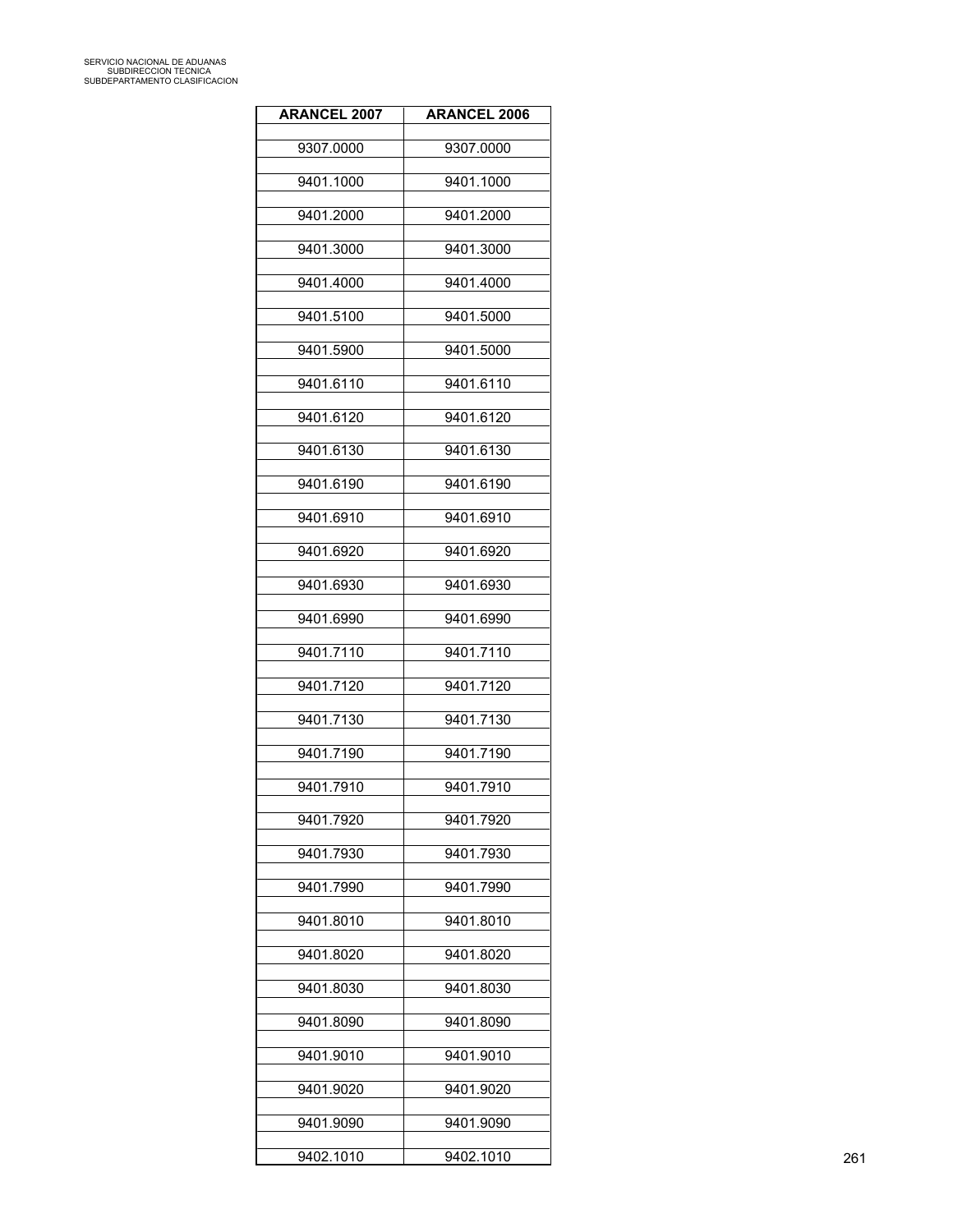| <b>ARANCEL 2007</b> | <b>ARANCEL 2006</b> |
|---------------------|---------------------|
| 9402.1020           | 9402.1020           |
| 9402.1090           | 9402.1090           |
|                     |                     |
| 9402.9010           | 9402.9010           |
| 9402.9080           | 9402.9080           |
| 9402.9090           | 9402.9090           |
| 9403.1000           | 9403.1000           |
| 9403.2010           | 9403.2010           |
| 9403.2020           | 9403.2020           |
| 9403.2030           | 9403.2030           |
| 9403.2090           | 9403.2090           |
| 9403.3010           | 9403.3010           |
| 9403.3020           | 9403.3020           |
| 9403.3030           | 9403.3030           |
|                     |                     |
| 9403.3090           | 9403.3090           |
| 9403.4000           | 9403.4000           |
| 9403.5010           | 9403.5010           |
| 9403.5020           | 9403.5020           |
| 9403.5030           | 9403.5030           |
| 9403.5040           | 9403.5040           |
| 9403.5090           | 9403.5090           |
| 9403.6010           | 9403.6010           |
| 9403.6020           | 9403.6020           |
| 9403.6030           | 9403.6030           |
| 9403.6090           | 9403.6090           |
| 9403.7010           | 9403.7010           |
|                     |                     |
| 9403.7020           | 9403.7020           |
| 9403.7090           | 9403.7090           |
| 9403.8100           | 9403.8000           |
| 9403.8900           | 9403.8000           |
| 9403.9010           | 9403.9010           |
| 9403.9020           | 9403.9020           |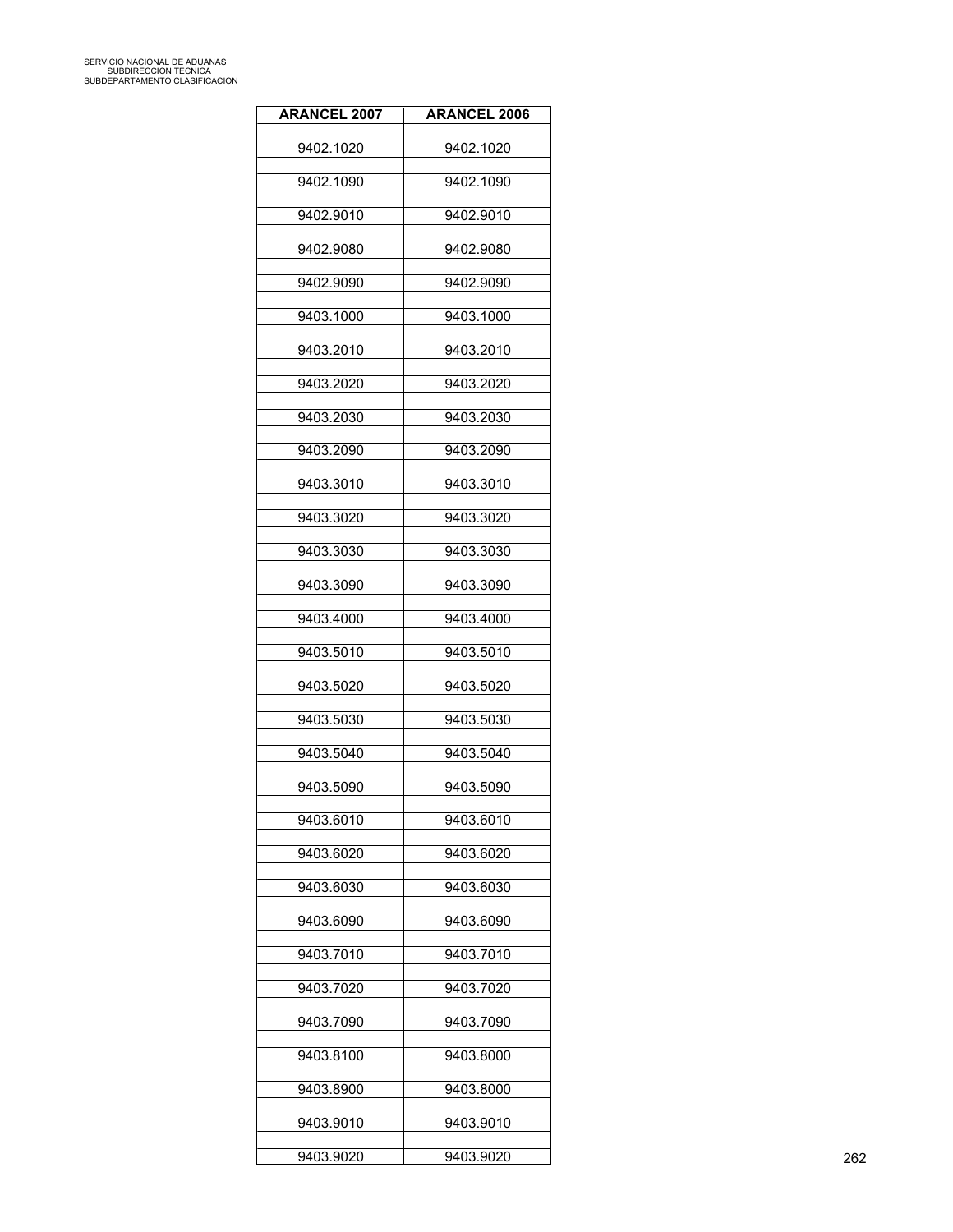| <b>ARANCEL 2007</b> | <b>ARANCEL 2006</b> |
|---------------------|---------------------|
| 9403.9090           | 9403.9090           |
| 9404.1010           | 9404.1010           |
|                     |                     |
| 9404.1020           | 9404.1020           |
| 9404.1090           | 9404.1090           |
| 9404.2100           | 9404.2100           |
| 9404.2910           | 9404.2910           |
| 9404.2990           | 9404.2990           |
| 9404.3000           | 9404.3000           |
| 9404.9010           | 9404.9010           |
| 9404.9020           | 9404.9020           |
| 9404.9090           | 9404.9090           |
| 9405.1010           | 9405.1010           |
| 9405.1020           | 9405.1020           |
|                     |                     |
| 9405.1030           | 9405.1030           |
| 9405.1090           | 9405.1090           |
| 9405.2010           | 9405.2010           |
| 9405.2020           | 9405.2020           |
| 9405.2030           | 9405.2030           |
| 9405.2090           | 9405.2090           |
| 9405.3000           | 9405.3000           |
| 9405.4010           | 9405.4010           |
| 9405.4020           | 9405.4020           |
| 9405.4090           | 9405.4090           |
| 9405.5000           | 9405.5000           |
|                     |                     |
| 9405.6010           | 9405.6010           |
| 9405.6090           | 9405.6090           |
| 9405.9100           | 9405.9100           |
| 9405.9200           | 9405.9200           |
| 9405.9900           | 9405.9900           |
| 9406.0010           | 9406.0010           |
| 9406.0020           | 9406.0020           |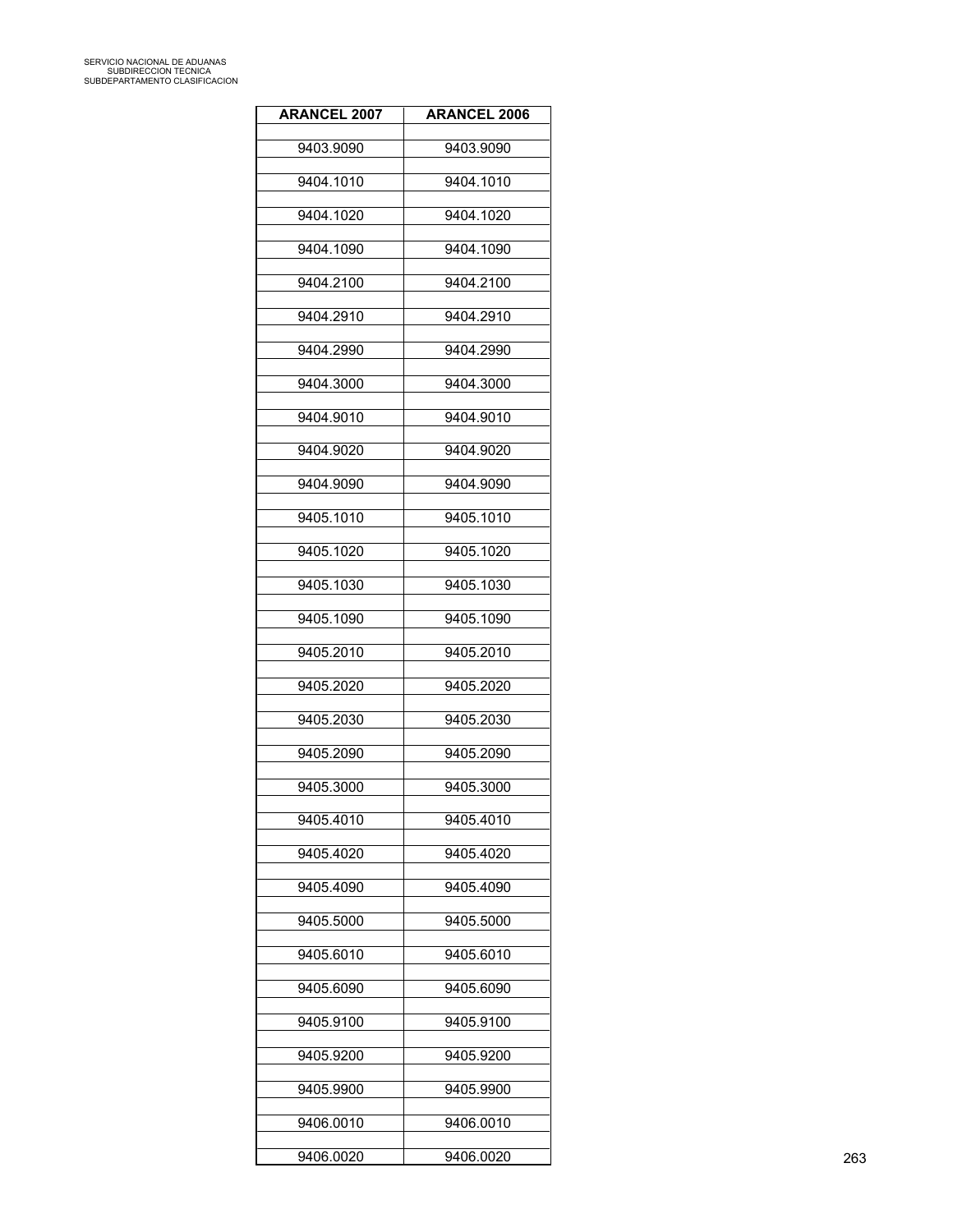| <b>ARANCEL 2007</b> | <b>ARANCEL 2006</b> |
|---------------------|---------------------|
|                     |                     |
| 9406.0030           | 9406.0030           |
|                     |                     |
| 9406.0090           | 9406.0090           |
| 9503.0010           | 9501.0000           |
|                     |                     |
| 9503.0021           | 9502.1010           |
|                     | 9502.9100           |
|                     |                     |
| 9503.0029           | 9502.1090           |
|                     | 9502.9900           |
| 9503.0031           | 9503.4110           |
|                     | 9503.4190           |
|                     |                     |
| 9503.0039           | 9503.4910           |
|                     | 9503.4990           |
|                     |                     |
| 9503.0040           | 9503.2000           |
| 9503.0050           | 9503.6000           |
|                     |                     |
| 9503.0060           | 9503.7010           |
|                     | 9503.7090           |
|                     |                     |
| 9503.0070           | 9503.5000           |
| 9503.0080           | 9503.8010           |
|                     | 9503.8090           |
|                     |                     |
| 9503.0090           | 9503.1000           |
|                     | 9503.3000           |
|                     | 9503.9010           |
|                     | 9503.9090           |
| 9504.1000           | 9504.1000           |
|                     |                     |
| 9504.2010           | 9504.2010           |
|                     |                     |
| 9504.2020           | 9504.2020           |
|                     |                     |
| 9504.3000           | 9504.3000           |
|                     | 9504.4000           |
| 9504.4000           |                     |
| 9504.9000           | 9504.9000           |
|                     |                     |
| 9505.1010           | 9505.1010           |
|                     |                     |
| 9505.1020           | 9505.1020           |
| 9505.1090           | 9505.1090           |
|                     |                     |
| 9505.9000           | 9505.9000           |
|                     |                     |
| 9506.1100           | 9506.1100           |
|                     |                     |
| 9506.1200           | 9506.1200           |
| 9506.1900           | 9506.1900           |
|                     |                     |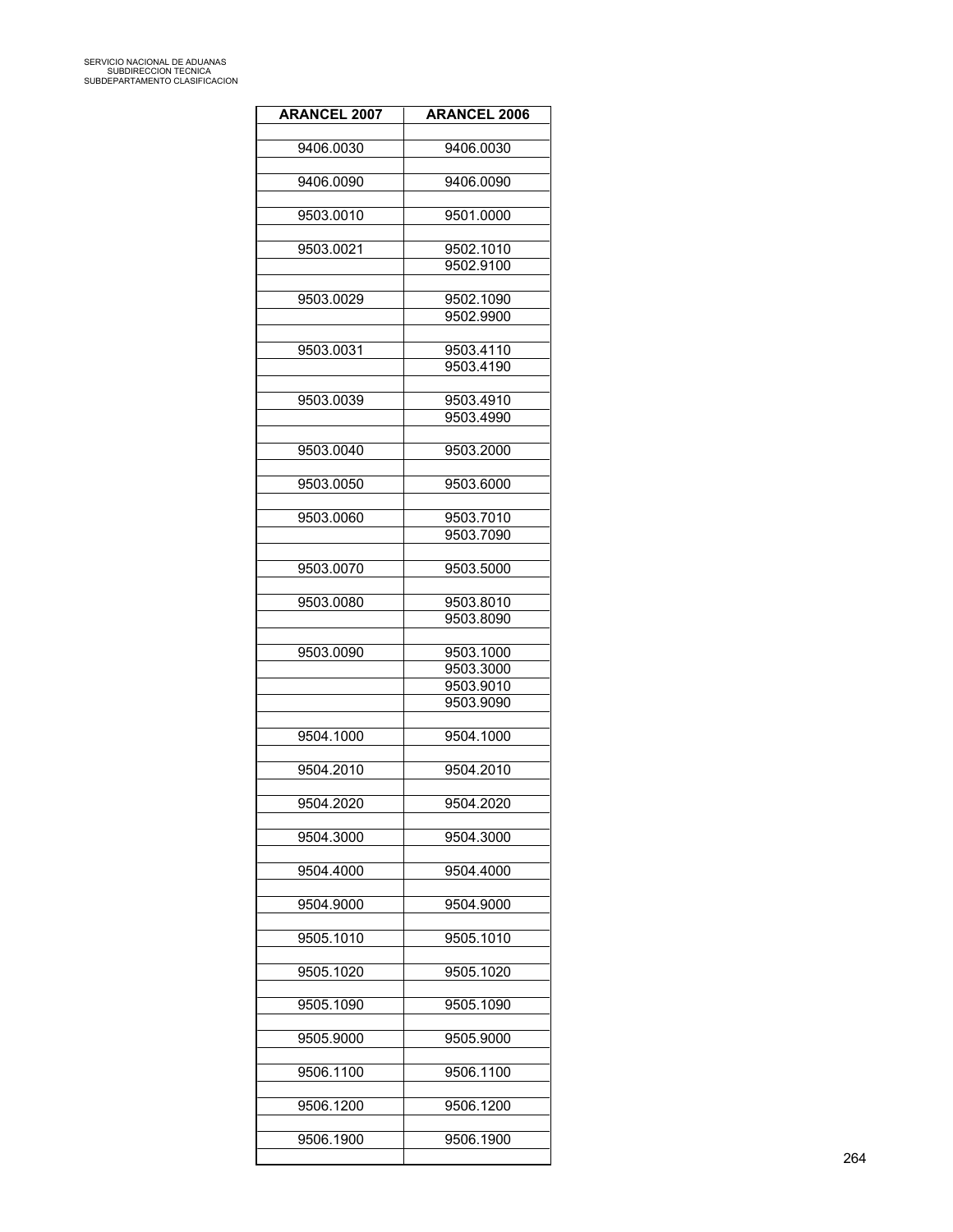| <b>ARANCEL 2007</b> | <b>ARANCEL 2006</b> |
|---------------------|---------------------|
| 9506.2100           | 9506.2100           |
|                     |                     |
| 9506.2900           | 9506.2900           |
| 9506.3100           | 9506.3100           |
|                     |                     |
| 9506.3200           | 9506.3200           |
|                     |                     |
| 9506.3900           | 9506.3900           |
| 9506.4000           | 9506.4000           |
|                     |                     |
| 9506.5100           | 9506.5100           |
|                     |                     |
| 9506.5900           | 9506.5900           |
| 9506.6100           | 9506.6100           |
|                     |                     |
| 9506.6210           | 9506.6210           |
|                     |                     |
| 9506.6220           | 9506.6220           |
| 9506.6290           | 9506.6290           |
|                     |                     |
| 9506.6900           | 9506.6900           |
|                     |                     |
| 9506.7000           | 9506.7000           |
|                     |                     |
| 9506.9110           | 9506.9110           |
| 9506.9120           | 9506.9120           |
|                     |                     |
| 9506.9130           | 9506.9130           |
|                     |                     |
| 9506.9910           | 9506.9910           |
| 9506.9990           | 9506.9990           |
|                     |                     |
| 9507.1000           | 9507.1000           |
|                     |                     |
| 9507.2000           | 9507.2000           |
| 9507.3000           | 9507.3000           |
|                     |                     |
| 9507.9000           | 9507.9000           |
|                     |                     |
| 9508.1000           | 9508.1000           |
| 9508.9010           | 9508.9010           |
|                     |                     |
| 9508.9020           | 9508.9020           |
|                     |                     |
| 9508.9090           | 9508.9090           |
| 9601.1000           | 9601.1000           |
|                     |                     |
| 9601.9000           | 9601.9000           |
|                     |                     |
| 9602.0000           | 9602.0000           |
|                     |                     |
| 9603.1000           | 9603.1000           |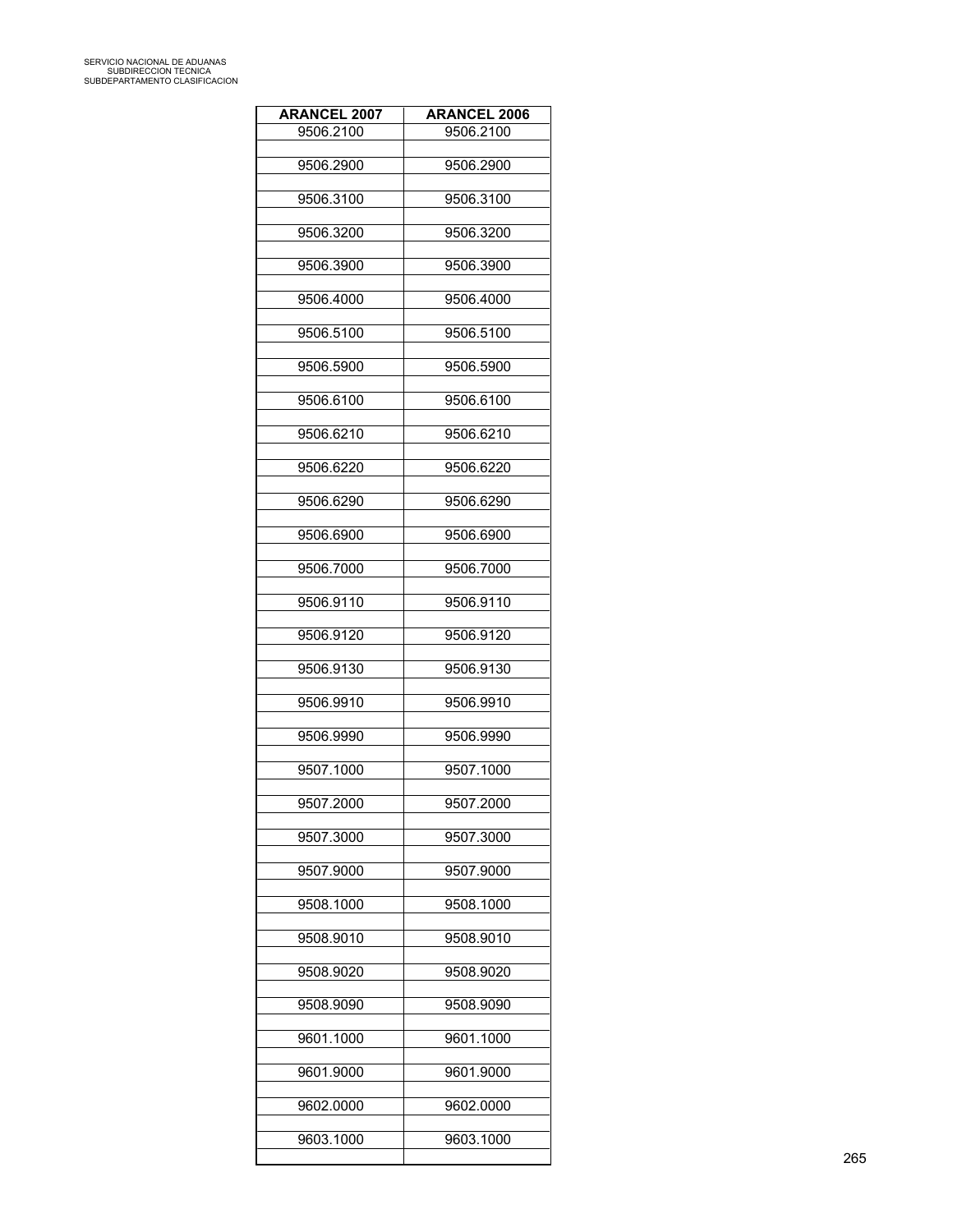| <b>ARANCEL 2007</b> | <b>ARANCEL 2006</b> |
|---------------------|---------------------|
| 9603.2100           | 9603.2100           |
| 9603.2900           | 9603.2900           |
| 9603.3000           | 9603.3000           |
|                     |                     |
| 9603.4000           | 9603.4000           |
| 9603.5000           | 9603.5000           |
| 9603.9010           | 9603.9010           |
| 9603.9090           | 9603.9090           |
| 9604.0000           | 9604.0000           |
| 9605.0000           | 9605.0000           |
| 9606.1000           | 9606.1000           |
|                     |                     |
| 9606.2100           | 9606.2100           |
| 9606.2200           | 9606.2200           |
| 9606.2900           | 9606.2900           |
| 9606.3000           | 9606.3000           |
| 9607.1100           | 9607.1100           |
| 9607.1900           | 9607.1900           |
| 9607.2000           | 9607.2000           |
| 9608.1010           | 9608.1010           |
| 9608.1090           | 9608.1090           |
| 9608.2010           | 9608.2010           |
| 9608.2020           | 9608.2020           |
| 9608.3100           | 9608.3100           |
| 9608.3900           | 9608.3900           |
| 9608.4000           | 9608.4000           |
| 9608.5000           | 9608.5000           |
| 9608.6000           | 9608.6000           |
| 9608.9100           | 9608.9100           |
| 9608.9900           | 9608.9900           |
| 9609.1010           | 9609.1010           |
| 9609.1020           | 9609.1020           |
| 9609.1090           | 9609.1090           |